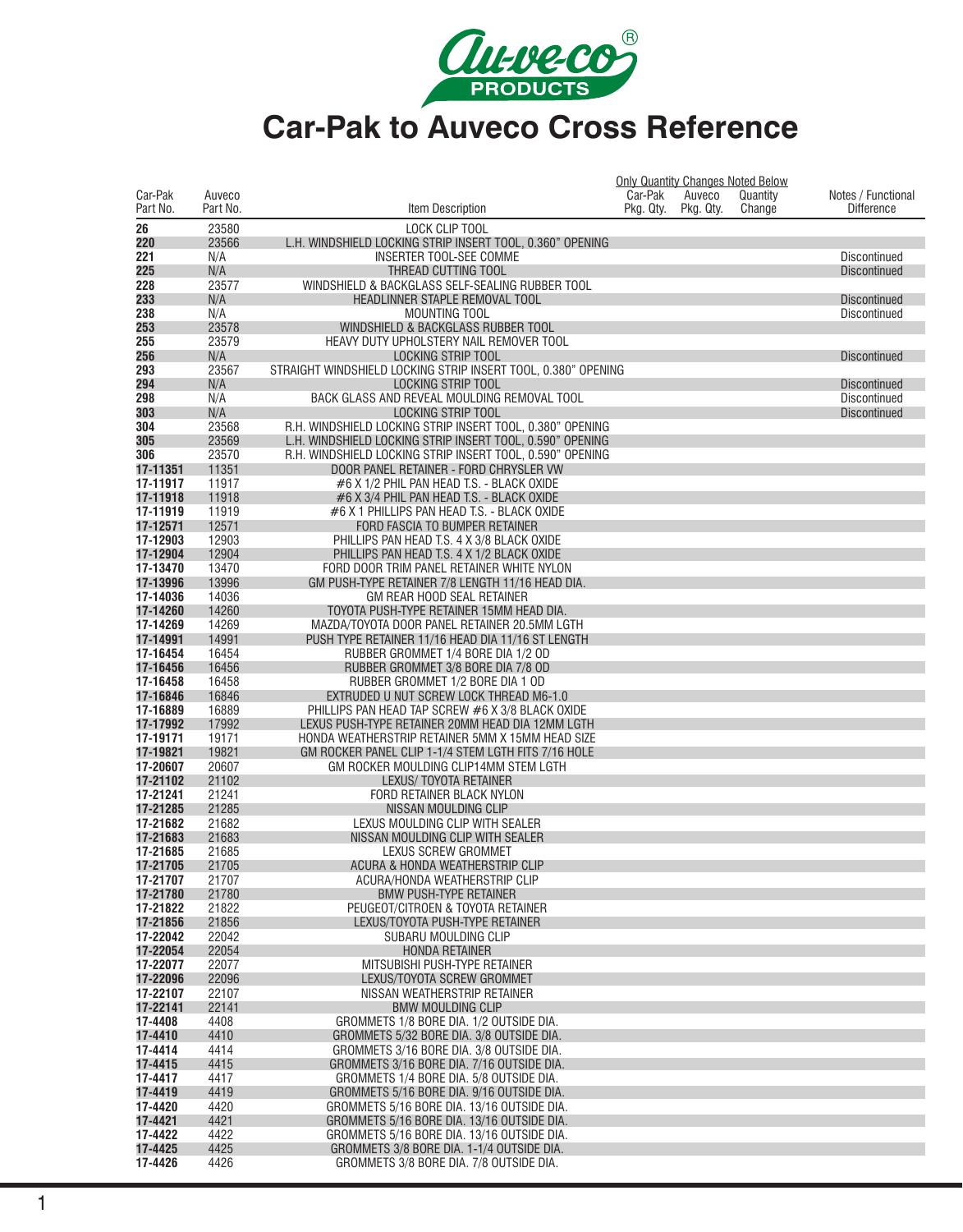|                     |                    |                                                                                                          | Only Quantity Changes Noted Below |                     |                    |                                         |
|---------------------|--------------------|----------------------------------------------------------------------------------------------------------|-----------------------------------|---------------------|--------------------|-----------------------------------------|
| Car-Pak<br>Part No. | Auveco<br>Part No. | Item Description                                                                                         | Car-Pak<br>Pkg. Qty.              | Auveco<br>Pkg. Qty. | Quantity<br>Change | Notes / Functional<br><b>Difference</b> |
| 17-4429             | 4429               | GROMMETS 1/2 BORE DIA. 1 OUTSIDE DIA.                                                                    |                                   |                     |                    |                                         |
| 17-4430             | 4430               | GROMMETS 1/2 BORE DIA. 1-1/16 OUTSIDE DIA.                                                               |                                   |                     |                    |                                         |
| 17-4431             | 4431               | GROMMETS 5/8 BORE DIA. 1-1/8 OUTSIDE DIA.                                                                |                                   |                     |                    |                                         |
| 17-4433<br>17-4436  | 4433<br>4436       | GROMMETS 3/4 BORE DIA. 1-1/8 OUTSIDE DIA.<br>GROMMETS 3/4 BORE DIA. 1-5/8 OUTSIDE DIA                    |                                   |                     |                    |                                         |
| 17-6901             | 6901               | GM RETAINERS QUIK-SELECT II KIT                                                                          |                                   |                     |                    |                                         |
| 17-6902             | 6902               | FORD RETAINERS QUIK-SELECT II KIT                                                                        |                                   |                     |                    |                                         |
| 17-6904<br>17-6905  | 6904<br>6905       | GM PUSH-TYPE RETAINERS QUIK-SELECT II KIT<br>FORD PUSH-TYPE QUIK-SELECT II KIT                           |                                   |                     |                    |                                         |
| 17-69-12            | 69-12              | QUIK-SELECT II COMPARTMENT BOX (12 COMPARTMENT)                                                          |                                   |                     |                    |                                         |
| 17-6913             | 6913               | TOYOTA & LEXUS PUSH-TYPE RETAINERS QUIK-SELECT II KIT                                                    |                                   |                     |                    |                                         |
| 17-6914<br>17-69-18 | 6914<br>69-18      | HONDA & ACURA PUSH-TYPE RETAINERS QUIK-SELECT II KIT                                                     |                                   |                     |                    |                                         |
| 17-6919             | 6919               | QUIK-SELECT II COMPARTMENT BOX (18 COMPARTMENT)<br>PUSH-TYPE RETAINER QUIK-SELECT II KIT FORD-GM-CHRY    |                                   |                     |                    |                                         |
| 17-6923             | 6923               | EXTRUDED "U" NUTS-KIT                                                                                    |                                   |                     |                    |                                         |
| 17-69-24            | 69-24              | QUIK-SELECT II COMPARTMENT BOX (24 COMPARTMENT)                                                          |                                   |                     |                    |                                         |
| 17-6933<br>17-6937  | 6933<br>6937       | RUBBER GROMMETS-KIT<br>HYUNDIA & KIA CLIPS AND FASTENERS-KIT                                             |                                   |                     |                    |                                         |
| 17-6938             | 6938               | WEATHERSTRIP RETAINERS QUIK-SELECT II KIT                                                                |                                   |                     |                    |                                         |
| 17-6939             | 6939               | ROCKER PANEL & MOULDING CLIPS QUIK-SELECT II KIT                                                         |                                   |                     |                    |                                         |
| 17-6940<br>17-6941  | 6940<br>6941       | ASIAN BUMPER RETAINERS QUIK-SELECT II KIT<br><b>IMPORT FENDER RETAINERS QUIK-SELECT II KIT</b>           |                                   |                     |                    |                                         |
| 17-6942             | 6942               | F-150 (ALUMINUM BODY) QUIK-SELECT II KIT                                                                 |                                   |                     |                    |                                         |
| 17-69-rack          | 69-rack            | <b>QUIK-SELECT II KIT CABINET</b>                                                                        |                                   |                     |                    |                                         |
| 17-9275             | 17002              | ELECTRICAL TERMINAL - GM 56 SERIES 12-10 GA. MALE                                                        |                                   |                     |                    |                                         |
| 17-9276<br>17-9277  | 18651<br>14883     | OEM TERM 59 SERIES 16-14 GA FEMALE 5/16 BLADE<br>ELECTRONIC CONTROL MODULE TERMINAL 20-18 GA.            |                                   |                     |                    |                                         |
| 17-9278             | 11948              | GM PACK-CON 1 TERMINAL MALE TAB CONNECTOR                                                                |                                   |                     |                    |                                         |
| 17-9279             | 15960              | GM PACK-CON HD 1 SERIES TERMINAL 12-10 GA. MALE                                                          |                                   |                     |                    |                                         |
| 17-9280<br>17-9281  | 18650<br>18653     | OEM TERM PACK CON SERIES III 16-14 GA FEMALE<br>OEM TERM METRI-PACK 150 20-18 GA. MALE                   |                                   |                     |                    |                                         |
| 17-9282             | 15498              | ELECTRICAL TERMINAL 20-18 GAUGE (MATES W/15497)                                                          |                                   |                     |                    |                                         |
| 17-9283             | 15497              | ELECTRICAL TERMINAL 20-18 GAUGE (MATES W/15498)                                                          |                                   |                     |                    |                                         |
| 17-9284             | 18654              | OEM TERMINAL METRI-PACK 150 20-18 GA. FEMALE                                                             |                                   |                     |                    |                                         |
| 17-9285<br>17-9286  | 15499<br>20212     | ELECTRICAL TERMINAL 20-16 GAUGE<br>GM METRI-PACK 150 SERIES TERMINAL 18-16 GAUGE                         |                                   |                     |                    |                                         |
| 17-9287             | 20213              | GM METRI-PACK 150 SERIES TERMINAL 22-20 GAUGE                                                            |                                   |                     |                    |                                         |
| 17-9288             | 16806              | ELECTRICAL TERMINAL-GM METRI-PAC 20-18 GAUGE FEM                                                         |                                   |                     |                    |                                         |
| 17-9289<br>17-9290  | 20214<br>20215     | GM METRI-PACK 150.2 PULL TO SEAT TERMINAL 18-16 GA<br>GM METRI-PACK 150.2 PULL TO SEAT TERMINAL 22-20 GA |                                   |                     |                    |                                         |
| 17-9291             | 18659              | OEM TERM METRI-PACK 280 16-14 GA MALE                                                                    |                                   |                     |                    |                                         |
| 17-9292             | 18658              | OEM TERM METRI-PACK 280 16-14 GA. FEMALE                                                                 |                                   |                     |                    |                                         |
| 17-9293<br>17-9294  | 20216<br>20220     | GM METRI-PACK 280 SERIES TERMINAL 12-10 GAUGE<br>GM METRI-PACK 280 SERIES ACT TERMINAL 14-12 GA.         |                                   |                     |                    |                                         |
| 17-9295             | 20226              | GM METRI-PACK 280 SERIES ACT TERMINAL 14-12 GA.                                                          |                                   |                     |                    |                                         |
| 17-9296             | 20221              | GM METRI-PACK 280 SERIES ACT TERMINAL 18-16 GA.                                                          |                                   |                     |                    |                                         |
| 17-9297<br>17-9298  | 20227<br>20217     | GM METRI-PACK 280 SERIES ACT TERMINAL 18-16 GA.<br>GM METRI-PACK 280 SERIES TNGLSS TERM. 14-12 GA.       |                                   |                     |                    |                                         |
| 17-9299             | 20222              | GM METRI-PACK 280 SERIES TNGLSS TERM. 14-12 GA.                                                          |                                   |                     |                    |                                         |
| 17-9300             | 20223              | GM METRI-PACK 280 SERIES TNGLSS TERM, 16-14 GA.                                                          |                                   |                     |                    |                                         |
| 17-9301<br>17-9302  | 20218<br>20224     | GM METRI-PACK 280 SERIES TNGLSS TERM, 18-16 GA.<br>GM METRI-PACK 280 SERIES TNGLSS TERM, 18-16 GA.       |                                   |                     |                    |                                         |
| 17-9303             | 20219              | GM METRI-PACK 280 SERIES TNGLSS TERM, 22-20 GA.                                                          |                                   |                     |                    |                                         |
| 17-9304             | 20225              | GM METRI-PACK 280 SERIES TNGLSS TERM. 22-20 GA.                                                          |                                   |                     |                    |                                         |
| 17-9305             | 20230              | GM METRI-PACK 280 FUEL INJECTOR TERMINAL 22-20 GA.                                                       |                                   |                     |                    |                                         |
| 17-9306<br>17-9307  | 15939<br>15938     | METRIPACK TERMINAL 480 SERIES MALE 16-14 GAUGE<br>METRIPACK TERMINAL 480 SERIES FEMALE 16-14 GAUGE       |                                   |                     |                    |                                         |
| 17-9308             | 15944              | METRI-PACK TERMINAL 630 SERIES 16-14 GAUGE MALE                                                          |                                   |                     |                    |                                         |
| 17-9309             | 15945              | METRI-PACK TERMINAL 630 SERIES 16-14 GAUGE FEMALE                                                        |                                   |                     |                    |                                         |
| 17-9310<br>17-9311  | 20231<br>20209     | METRI-PACK 630 PULL TO SEAT TERMINAL 16-14 GA<br>GM MICRO-PACK 100 W SERIES TERMINAL 18 GAUGE            |                                   |                     |                    |                                         |
| 17-9312             | 20211              | GM MICRO-PACK 100 W SERIES TERMINAL 18 GAUGE                                                             |                                   |                     |                    |                                         |
| 17-9313             | 20210              | GM MICRO-PACK 100 W SERIES TERMINAL 22-20 GA.                                                            |                                   |                     |                    |                                         |
| 17-9314<br>17-9315  | 20475<br>14887     | FORD PIN TYPE TERMINAL 20-18 GA. .060 PIN DIA.<br>WEDGE LOCK TERMINAL 20-18 GA. .110 PIN DIA.            |                                   |                     |                    |                                         |
| 17-9316             | 14888              | <b>TERMINAL</b>                                                                                          |                                   |                     |                    |                                         |
| 17-9317             | 18853              | FORD ELECTRICAL TERMINAL 20-18 GA. MATES W/18852                                                         |                                   |                     |                    |                                         |
| 17-9318             | 16342              | FORD MINI BLOCK ELECTRICAL TERMINAL 20-18 GA (M)                                                         |                                   |                     |                    |                                         |
| 17-9319<br>17-9320  | 16344<br>16348     | FORD MINI BLOCK ELECTRICAL TERMINAL 20-18 GA (F)<br>FORD MINI BLOCK ELECTRICAL TERMINAL 16-14 GA         |                                   |                     |                    |                                         |
| 17-9321             | 14889              | BOX FEMALE & TAB TERMINAL 20-18 GAUGE                                                                    |                                   |                     |                    |                                         |
| 17-9322             | 20815              | FORD OEM TERMINAL                                                                                        |                                   |                     |                    |                                         |
| 17-9323<br>17-9324  | 20816<br>16801     | FORD OEM TERMINAL<br>ELECTRICAL TERMINAL-CHRYSLER 20-18 GAUGE MALE                                       |                                   |                     |                    |                                         |
| 17-9325             | 16804              | ELECTRICAL TERMINAL-CHRYSLER 24-18 GAUGE                                                                 |                                   |                     |                    |                                         |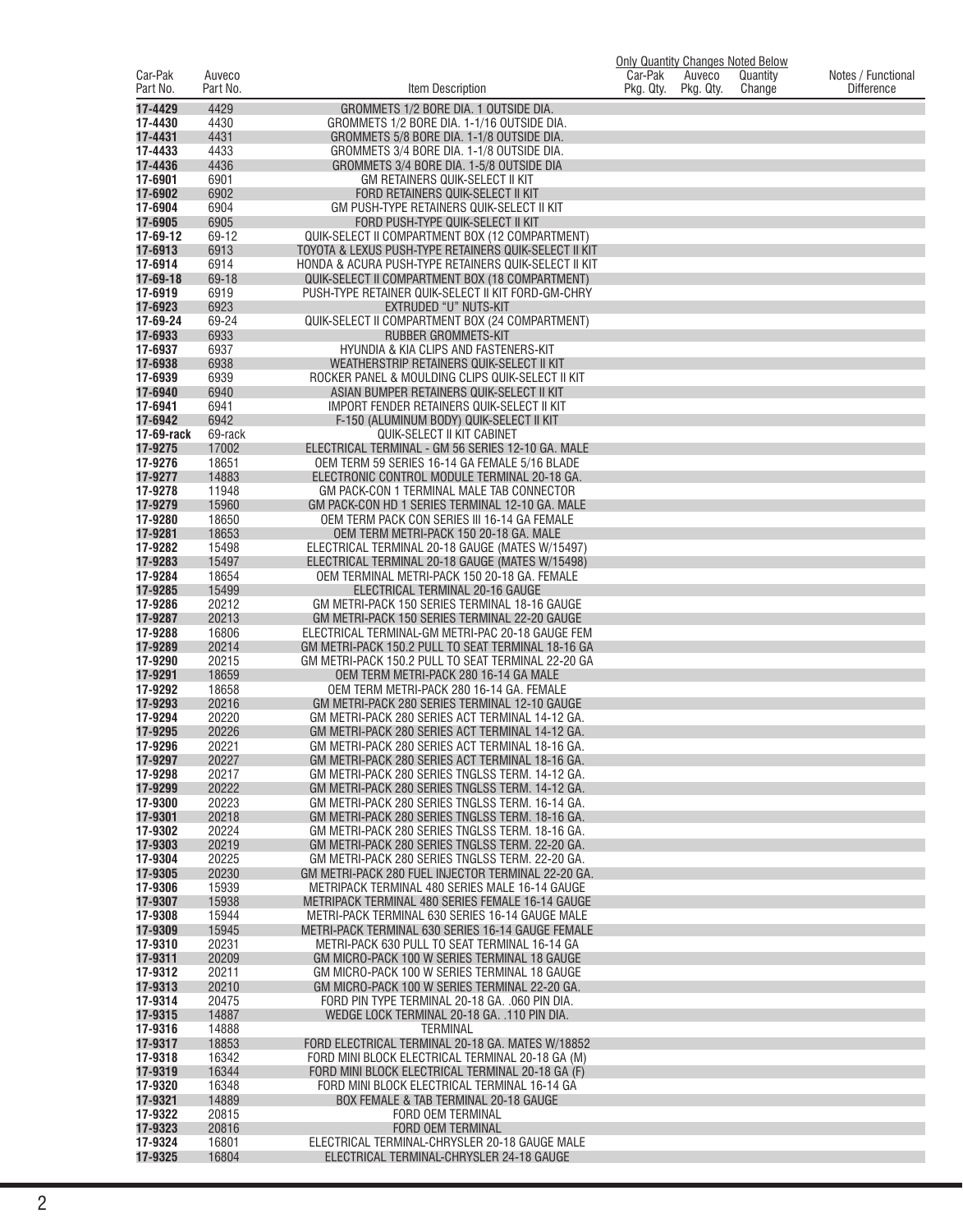|                     |                    |                                                                                                    | <b>Only Quantity Changes Noted Below</b> |                     |                    |                                         |
|---------------------|--------------------|----------------------------------------------------------------------------------------------------|------------------------------------------|---------------------|--------------------|-----------------------------------------|
| Car-Pak<br>Part No. | Auveco<br>Part No. | Item Description                                                                                   | Car-Pak<br>Pkg. Qty.                     | Auveco<br>Pkg. Qty. | Quantity<br>Change | Notes / Functional<br><b>Difference</b> |
| 17-9326             | 14892              | LOCKING FEMALE TERMINAL 20-18 GAUGE 1/4"                                                           |                                          |                     |                    |                                         |
| 17-9327             | 15504              | ELECTRICAL TERMINAL 14-12 GAUGE 1/4" FEMALE                                                        |                                          |                     |                    |                                         |
| 17-9328<br>17-9329  | 21401<br>N/A       | LOCKING RING TERMINAL 16-14 GAUGE 1/4 STUD SIZE<br>TERMINAL - RING, LOCKING, 5/16" STUD            |                                          |                     |                    | <b>Discontinued</b>                     |
| 17-9330             | 18855              | FORD ELECTRICAL TERMINAL 20-14 GA. MATES W/18856                                                   |                                          |                     |                    |                                         |
| 17-9331             | 18856              | FORD ELECTRICAL TERMINAL 20-14 GA. MATES W/18855                                                   |                                          |                     |                    |                                         |
| 17-9332             | 18857              | FORD ELECTRICAL TERMINAL 20-14 GA. MATES W/18858                                                   |                                          |                     |                    |                                         |
| 17-9333<br>17-9334  | 18858<br>14884     | FORD ELECTRICAL TERMINAL 20-14 GA, MATES W/18857<br>TERMINAL EXTRACTOR PICK - NARROW BLADE         |                                          |                     |                    |                                         |
| 17-9335             | 14885              | TERMINAL EXTRACTOR PICK - WIDE BLADE                                                               |                                          |                     |                    |                                         |
| 17-9336             | 20901              | ELECTRICAL CONNECTOR SEPARATOR                                                                     |                                          |                     |                    |                                         |
| 17-9337             | 21424              | <b>WIRE STRIPPER TOOL</b>                                                                          |                                          |                     |                    |                                         |
| 17-9338<br>17-9339  | 7711<br>16004      | WIRE CRIMPING & STRIPPING TOOL<br>OPEN BARREL TERMINAL CRIMPING TOOL                               |                                          |                     |                    |                                         |
| 17-9340             | 20751              | O.E.M. CRIMPING TOOL FOR SEALED GM TERM                                                            |                                          |                     |                    |                                         |
| 17-9341             | 20750              | O.E.M. TERMINAL MICRO CRIMPING TOOL                                                                |                                          |                     |                    |                                         |
| 17-9342             | 20752              | O.E.M. CRIMPING TOOL FOR WEATHER PACK TERM                                                         |                                          |                     |                    |                                         |
| 17-9343<br>17-9344  | 24205<br>22437     | HEADLIGHT SOCKET ASSEMBLY - H13/9008 BULB<br>HYUNDAI/KIA SPECIALTY RIVET                           |                                          |                     |                    |                                         |
| 17-9345             | 22436              | HYUNDAI/KIA SPECIALTY RIVET                                                                        |                                          |                     |                    |                                         |
| 17-9346             | 22438              | HYUNDAI/KIA MOULDING CLIP WITH SEALER                                                              |                                          |                     |                    |                                         |
| 17-9347             | 22355              | FORD WEATHERSTRIP RETAINER                                                                         |                                          |                     |                    |                                         |
| 17-9348<br>17-9349  | 22363<br>22354     | CHRYSLER PUSH-TYPE RETAINER<br>CHRYSLER PUSH-TYPE RETAINER                                         |                                          |                     |                    |                                         |
| 17-9350             | 22349              | FORD PUSH-TYPE RETAINER                                                                            |                                          |                     |                    |                                         |
| 17-9351             | 22348              | FORD TORX PAN HEAD SEMS TAPPING SCREW                                                              |                                          |                     |                    |                                         |
| 17-9352             | 22347              | GM PUSH-TYPE RETAINER WITH SEALER                                                                  |                                          |                     |                    |                                         |
| 17-9353<br>17-9354  | 22372<br>22365     | GM SCREW GROMMET WITH SEALER<br><b>ACURA/HONDA SCREW GROMMET</b>                                   |                                          |                     |                    |                                         |
| 17-9355             | 22367              | HONDA SCREW TYPE RETAINER                                                                          |                                          |                     |                    |                                         |
| 17-9356             | 22352              | HYUNDAI/KIA SPLASH SHEILD NYLON NUT                                                                |                                          |                     |                    |                                         |
| 17-9357             | 22337              | <b>HYUNDAI RETAINER</b>                                                                            |                                          |                     |                    |                                         |
| 17-9358<br>17-9359  | 22396<br>22357     | LEXUS MOULDING CLIP<br>TOYOTA/LEXUS WEATHERSTRIP RETAINER                                          |                                          |                     |                    |                                         |
| 17-9360             | 22353              | TOYOTA/LEXUS RETAINER                                                                              |                                          |                     |                    |                                         |
| 17-9361             | 22395              | TOYOTA/LEXUS RETAINING CLIP                                                                        |                                          |                     |                    |                                         |
| 17-9362             | 22398              | TOYOTA/LEXUS/SCION MOULDING CLIP W/SEALER                                                          |                                          |                     |                    |                                         |
| 17-9363<br>17-9364  | 22345<br>22332     | NISSAN MOULDING CLIP<br>TOYOTA & SUBARU SPECIALTY RIVET WITH PLASTIC CAP                           |                                          |                     |                    |                                         |
| 17-9365             | 14197              | 1/4" WIRE LOOM NYLON 6 - 10 FT LENGNTH                                                             |                                          |                     |                    |                                         |
| 17-9366             | 14198              | 3/8" WIRE LOOM NYLON 6 - 10 FT LENGTH                                                              |                                          |                     |                    |                                         |
| 17-9367<br>17-9368  | 14199<br>14200     | 1/2" WIRE LOOM NYLON 6 - 10 FT LENGTH<br>3/4" WIRE LOOM NYLON 6 - 10 FT LENGTH                     |                                          |                     |                    |                                         |
| 17-9369             | 14201              | 1/4" WIRE LOOM NYLON 6 - 50' LENGTH                                                                |                                          |                     |                    |                                         |
| 17-9370             | 14202              | 3/8" WIRE LOOM, NYLON 6 - 50' LENGTH                                                               |                                          |                     |                    |                                         |
| 17-9371             | 14203              | 1/2" WIRE LOOM NYLON 6 - MUST BE 50' LENGTH                                                        |                                          |                     |                    |                                         |
| 17-9372<br>17-9373  | 20536<br>14204     | WIRE LOOM SPLIT FLEXIBLE TUBING 5/8 I.D. 13/16 O.D.<br>3/4" WIRE LOOM NYLON 6 - MUST BE 50' LENGTH |                                          |                     |                    |                                         |
| 17-9374             | 18194              | SPLIT FLEXIBLE LOOM 1" I.D. 1-1/8 O.D. 25' LENGTH                                                  |                                          |                     |                    |                                         |
| 17-9375             | 18693              | THIN WALL HEAT SHRINK TUBING 3/64 X 6                                                              |                                          |                     |                    |                                         |
| 17-9376             | 18694              | THIN WALL HEAT SHRINK TUBING 1/16 X 6                                                              |                                          |                     |                    |                                         |
| 17-9377<br>17-9378  | 18695<br>18696     | THIN WALL HEAT SHRINK TUBING 3/32 X 6<br>THIN WALL HEAT SHRINK TUBING 1/8 X 6                      |                                          |                     |                    |                                         |
| 17-9379             | 18697              | THIN WALL HEAT SHRINK TUBING 3/16 X 6                                                              |                                          |                     |                    |                                         |
| 17-9380             | 18698              | THIN WALL HEAT SHRINK TUBING 1/4 X 6                                                               |                                          |                     |                    |                                         |
| 17-9381<br>17-9382  | 18699<br>18700     | THIN WALL HEAT SHRINK TUBING 3/8 X 6<br>THIN WALL HEAT SHRINK TUBING 1/2 X 6                       |                                          |                     |                    |                                         |
| 17-9383             | 18701              | THIN WALL HEAT SHRINK TUBING 3/4 X 6                                                               |                                          |                     |                    |                                         |
| 17-9384             | 18702              | THIN WALL HEAT SHRINK TUBING 1 X 6                                                                 |                                          |                     |                    |                                         |
| 17-9385             | 18703              | THIN WALL HEAT SHRINK TUBING 1-1/2 X 6                                                             |                                          |                     |                    |                                         |
| 17-9386<br>17-9387  | 18887<br>16665     | HEAT SHRINK TUBING KIT<br>HEAT SHRINK TUBING 22-14 GA. BLACK 12" LENGTH                            |                                          |                     |                    |                                         |
| 17-9388             | 16666              | HEAT SHRINK TUBING 12-10 GA. BLACK 12" LENGTH                                                      |                                          |                     |                    |                                         |
| 17-9389             | 18733              | <b>HEAT SHRINK TUBING 14-6 GAUGE BLACK</b>                                                         |                                          |                     |                    |                                         |
| 17-9390             | 18734              | HEAT SHRINK TUBING 14-10 GAUGE RED                                                                 |                                          |                     |                    |                                         |
| 17-9392<br>17-9394  | 18736<br>18738     | HEAT SHRINK TUBING 8-1 GAUGE RED<br>HEAT SHRINK TUBING 2-4/0 GAUGE RED                             |                                          |                     |                    |                                         |
| 17-9395             | N/A                | TUBING - HEAT SHRINK, 14-10 GA, 6" LENGTH                                                          |                                          |                     |                    | <b>Discontinued</b>                     |
| 17-9396             | N/A                | TUBING - HEAT SHRINK, 14-10 GA, 6" LENGTH                                                          |                                          |                     |                    | <b>Discontinued</b>                     |
| 17-9397             | 19104              | HEAT SHRINK TUBING 8-1 GA BLACK                                                                    |                                          |                     |                    |                                         |
| 17-9398<br>17-9399  | N/A<br>19106       | TUBING - HEAT SHRINK, 8-1 GA, 6" LENGTH<br><b>HEAT SHRINK TUBING 2-4/0 BLACK</b>                   |                                          |                     |                    | Discontinued                            |
| 17-9400             | N/A                | TUBING - HEAT SHRINK, 2-4/0 GA, 6" LENGTH                                                          |                                          |                     |                    | Discontinued                            |
| 17-9401             | 18705              | DUAL WALL HEAT SHRINK TUBE.225 X 3-1/2                                                             |                                          |                     |                    |                                         |
| 17-9402             | 18706              | DUAL WALL HEAT SHRINK TUBE                                                                         |                                          |                     |                    |                                         |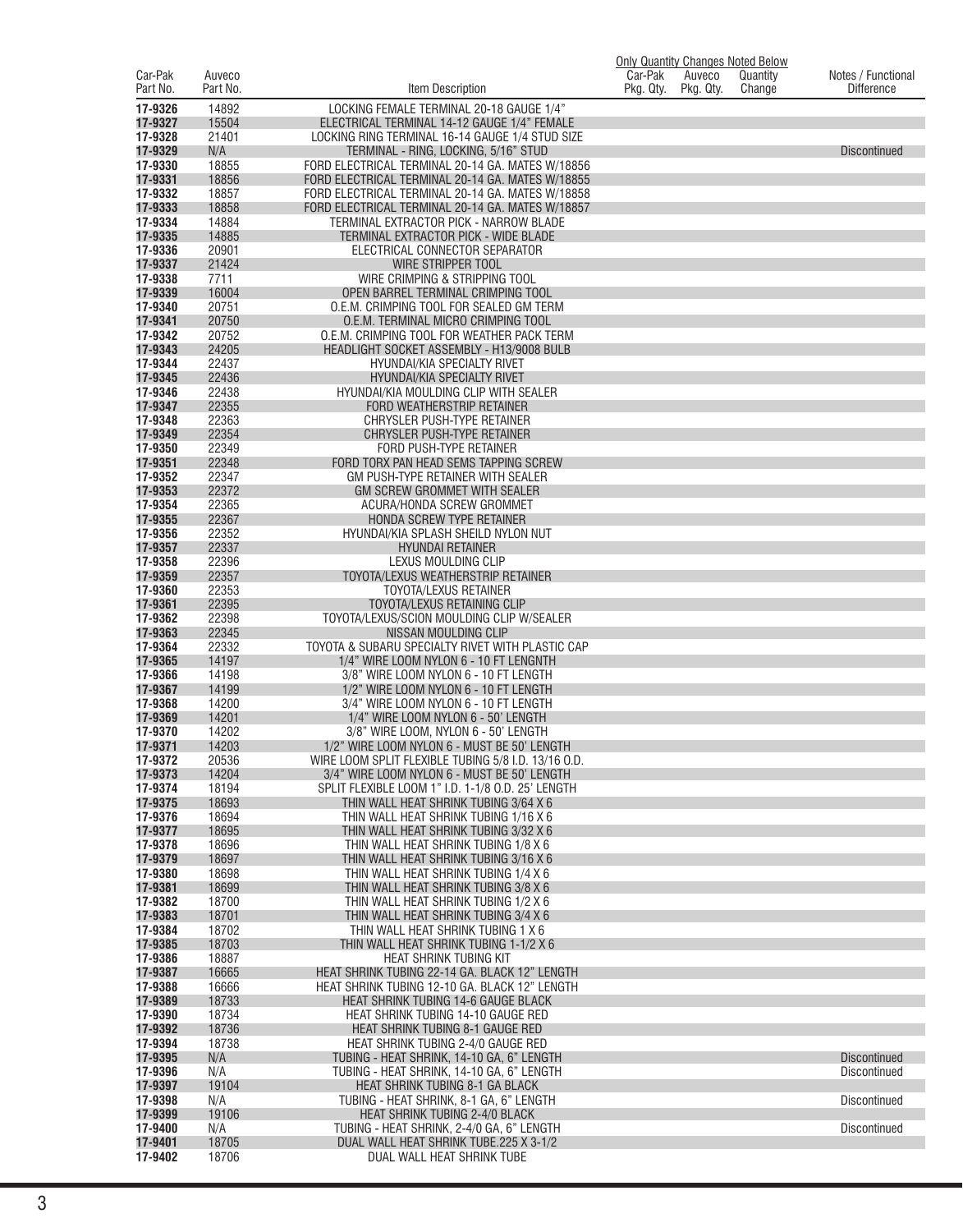|                     |                    |                                                                                                   | <b>Only Quantity Changes Noted Below</b> |                     |                    |                                         |
|---------------------|--------------------|---------------------------------------------------------------------------------------------------|------------------------------------------|---------------------|--------------------|-----------------------------------------|
| Car-Pak<br>Part No. | Auveco<br>Part No. | Item Description                                                                                  | Car-Pak<br>Pkg. Qty.                     | Auveco<br>Pkg. Qty. | Quantity<br>Change | Notes / Functional<br><b>Difference</b> |
| 17-9403             | 18707              | DUAL WALL HEAT SHRINK TUBE                                                                        |                                          |                     |                    |                                         |
| 17-9404             | 18708              | DUAL WALL HEAT SHRINK TUBE.700 X 3-1/2                                                            |                                          |                     |                    |                                         |
| 17-9405<br>17-9406  | 11807              | #6-32 NUTSERT TOOL CONVERSION KIT                                                                 |                                          |                     |                    |                                         |
| 17-9407             | 11812<br>11814     | 1/4-28 NUTSERT TOOL CONVERSION KIT<br>5/16-24 NUTSERT TOOL CONVERSION KIT                         |                                          |                     |                    |                                         |
| 17-9408             | 11815              | 3/8-16 NUTSERT TOOL CONVERSION KIT                                                                |                                          |                     |                    |                                         |
| 18-9391             | 20462              | ALUMINUM DRAIN PLUG GASKET 18MM I.D. 24MM O.D.                                                    |                                          |                     |                    |                                         |
| 18-9393             | 21178              | ALUMINUM OIL DRAIN PLUG GASKET                                                                    |                                          |                     |                    |                                         |
| 18-9409<br>18-9410  | 21649<br>15918     | OIL DRAIN PLUG GASKET<br>COPPER WASHER 1/2 I.D. 7/8 O.D. 1/16 THICK                               |                                          |                     |                    |                                         |
| 18-9411             | 19591              | COPPER OIL DRAIN PLUG GASKET 12MM I.D.                                                            |                                          |                     |                    |                                         |
| 18-9412             | 19592              | COPPER OIL DRAIN PLUG GASKET 14MM I.D.                                                            |                                          |                     |                    |                                         |
| 18-9413             | 19605              | COPPER OIL DRAIN PLUG GASKET 18MM I.D.                                                            |                                          |                     |                    |                                         |
| 18-9414<br>18-9415  | 19593<br>18021     | COPPER OIL DRAIN PLUG GASKET 20MM I.D.<br>COPPER OIL DRAIN PLUG GASKET 3/4 INNER DIA              |                                          |                     |                    |                                         |
| 18-9416             | 15919              | COPPER WASHER 9/16 I.D. 13/16 O.D. 3/32 THICK                                                     |                                          |                     |                    |                                         |
| 18-9417             | 19545              | OIL DRAIN PLUG COPPER CRUSHABLE GASKET 1/2 I.D.                                                   |                                          |                     |                    |                                         |
| 18-9418             | 17261              | OIL DRAIN PLUG CRUSHABLE GASKET 12MM I.D. COPPER                                                  |                                          |                     |                    |                                         |
| 18-9419<br>18-9420  | 21258<br>17262     | FORD & NISSAN OIL DRAIN PLUG GASKET<br>OIL DRAIN PLUG CRUSHABLE GASKET 14MM I.D. COPPER           |                                          |                     |                    |                                         |
| 18-9421             | 17263              | OIL DRAIN PLUG CRUSHABLE GASKET 16MM I.D.COPPER                                                   |                                          |                     |                    |                                         |
| 18-9422             | 17264              | OIL DRAIN PLUG CRUSHABLE GASKET 18MM I.D. COPPER                                                  |                                          |                     |                    |                                         |
| 18-9423             | 17265              | OIL DRAIN PLUG CRUSHABLE GASKET 20MM I.D. COPPER                                                  |                                          |                     |                    |                                         |
| 18-9424<br>18-9425  | 19538<br>19603     | OIL DRAIN PLUG BLACK FIBRE GASKET 1/2 I.D.<br>BLK FIBRE OIL DRAIN PLUG GASKET 16.4MM I.D          |                                          |                     |                    |                                         |
| 18-9426             | 18829              | OIL DRAIN PLUG GASKET 18MM GREEN FIBRE                                                            |                                          |                     |                    |                                         |
| 18-9427             | 18830              | OIL DRAIN PLUG GASKET 20MM GREEN FIBRE                                                            |                                          |                     |                    |                                         |
| 18-9428             | N/A                | <b>GASKET - DRAIN PLUG. FIBRE</b>                                                                 |                                          |                     |                    | Discontinued                            |
| 18-9429<br>18-9430  | 21648              | OIL DRAIN PLUG GASKET                                                                             |                                          |                     |                    |                                         |
| 18-9431             | 18020<br>19539     | BLACK FIBRE OIL DRAIN PLUG GASKET 25.5MM I.D.<br>OIL DRAIN PLUG BLACK FIBRE GASKET 9/16 I.D.      |                                          |                     |                    |                                         |
| 18-9432             | 22134              | TOYOTA OIL DRAIN PLUG GASKET                                                                      |                                          |                     |                    |                                         |
| 18-9433             | 16996              | NYLON OIL DRAIN PLUG GASKET 1/2 I.D. 15/16 O.D.                                                   |                                          |                     |                    |                                         |
| 18-9434<br>18-9435  | 8277<br>8281       | NYLON GASKET .520 ID .750 OD .094 THICK                                                           |                                          |                     |                    |                                         |
| 18-9436             | 8278               | NYLON GASKET 9/16 ID-13/16 OD<br>NYLON GASKET 5/8" ID X 1" OD                                     |                                          |                     |                    |                                         |
| 18-9437             | 8279               | NYLON GASKET 3/4" ID, 1-1/16" OD                                                                  |                                          |                     |                    |                                         |
| 18-9438             | 16680              | METRIC DRAIN PLUG GASKET 12MM I.D. - NYLON                                                        |                                          |                     |                    |                                         |
| 18-9439<br>18-9440  | 16681<br>16683     | METRIC DRAIN PLUG GASKET 14MM I.D. - NYLON<br>METRIC DRAIN PLUG GASKET 16.5MM I.D. - NYLON        |                                          |                     |                    |                                         |
| 18-9441             | 16684              | METRIC DRAIN PLUG GASKET 18MM I.D. - NYLON                                                        |                                          |                     |                    |                                         |
| 18-9442             | 16685              | METRIC DRAIN PLUG GASKET 20MM I.D. - NYLON                                                        |                                          |                     |                    |                                         |
| 18-9443             | 19139              | OIL DRAIN PLUG GASKET 20MM I.D. STEEL                                                             |                                          |                     |                    |                                         |
| 18-9444<br>18-9445  | 16026<br>18931     | OIL DRAIN PLUG GASKET 1/2" I.D. 1" O.D.<br>OIL DRAIN PLUG GASKET 16MM I.D. STEEL W/SEAL           |                                          |                     |                    |                                         |
| 18-9446             | 18932              | OIL DRAIN PLUG GASKET 18MM I.D. STEEL W/SEAL                                                      |                                          |                     |                    |                                         |
| 18-9447             | 18849              | OIL DRAIN PLUG GASKET 12MM I.D. TEFLON COATED STEEL                                               |                                          |                     |                    |                                         |
| 18-9448             | 21180              | RUBBER OIL DRAIN PLUG GASKET                                                                      |                                          |                     |                    |                                         |
| 18-9449<br>18-9450  | 21179<br>18665     | RUBBER OIL DRAIN PLUG GASKET<br>OIL DRAIN PLUG RUBBER GASKET M12-1.75 21MM O.D.                   |                                          |                     |                    |                                         |
| 18-9451             | 19630              | RUBBER OIL DRAIN PLUG GASKET 11MM I.D. 25MM O.D.                                                  |                                          |                     |                    |                                         |
| 18-9452             | 20896              | FORD RUBBER OIL DRAIN PLUG GASKET                                                                 |                                          |                     |                    |                                         |
| 18-9453             | 20453              | FORD RUBBER OIL DRN PLG GASKET 13MM I.D. 22MM O.D.                                                |                                          |                     |                    |                                         |
| 18-9454<br>18-9455  | 19007<br>21677     | OIL DRAIN PLUG CRUSHABLE STEEL GASKET 14MM I.D.<br>SUBARU OIL DRAIN PLUG GASKET                   |                                          |                     |                    |                                         |
| 18-9456             | 21116              | TOYOTA OIL DRAIN PLUG GASKET                                                                      |                                          |                     |                    |                                         |
| 18-9457             | 8285               | DRAIN PLUG WITH GASKETS                                                                           |                                          |                     |                    |                                         |
| 18-9458             | 18373              | OIL DRAIN PLUG W/ RUBBER GASKET 1/2-20 THREAD                                                     |                                          |                     |                    |                                         |
| 18-9459<br>18-9460  | 19365<br>17145     | MAGNETIC OIL DRAIN PLUG & GASKET 1/2-20 THREAD<br>MAGNETIC DRAIN PLUG 1/2" SINGLE OVERSIZE W/GSKT |                                          |                     |                    |                                         |
| 18-9461             | 17146              | MAGNETIC DRAIN PLUG 1/2" DOUBLE OVERSIZE W/GSKT                                                   |                                          |                     |                    |                                         |
| 18-9462             | 17147              | MAGNETIC DRAIN PLUG 1/2" TRIPLE OVERSIZE W/GSKT                                                   |                                          |                     |                    |                                         |
| 18-9463             | 18022              | OIL DRAIN PLUG W/GASKET 3/4-16 THREAD ZINC                                                        |                                          |                     |                    |                                         |
| 18-9464<br>18-9465  | 8288<br>8289       | DRAIN PLUG WITH GASKETS<br>DRAIN PLUG WITH GASKET, 7/8-14 OS                                      |                                          |                     |                    |                                         |
| 18-9466             | 19318              | TRANSMISSION DRAIN PLUG & GASKET M10-1.5 THREAD                                                   |                                          |                     |                    |                                         |
| 18-9467             | 20807              | FORD OIL DRAIN PLUG WITH RUBBER GASKET                                                            |                                          |                     |                    |                                         |
| 18-9468             | 15527              | OIL DRAIN PLUG M12-1.25                                                                           |                                          |                     |                    |                                         |
| 18-9469<br>18-9470  | 21293<br>19588     | NISSAN OIL DRAIN PLUG W/ GASKET<br>OIL DRAIN PLUG WITH GASKET - 12MM-1.25 THREAD                  |                                          |                     |                    |                                         |
| 18-9471             | 19618              | OIL DRAIN PLUG W/GASKET SNGL OVERSIZE M12-1.25                                                    |                                          |                     |                    |                                         |
| 18-9472             | 19589              | OIL DRAIN PLUG WITH GASKET - 12MM-1.5 THREAD                                                      |                                          |                     |                    |                                         |
| 18-9473<br>18-9474  | 20759<br>18023     | OVERSIZE OIL DRAIN PLUG WITH GASKET<br>OIL DRAIN PLUG W/GASKET M12-1.75 THREAD BLACK              |                                          |                     |                    |                                         |
| 18-9475             | 21093              | GM TRANSMISSION DRAIN PLUG STEEL ZINC                                                             |                                          |                     |                    |                                         |
|                     |                    |                                                                                                   |                                          |                     |                    |                                         |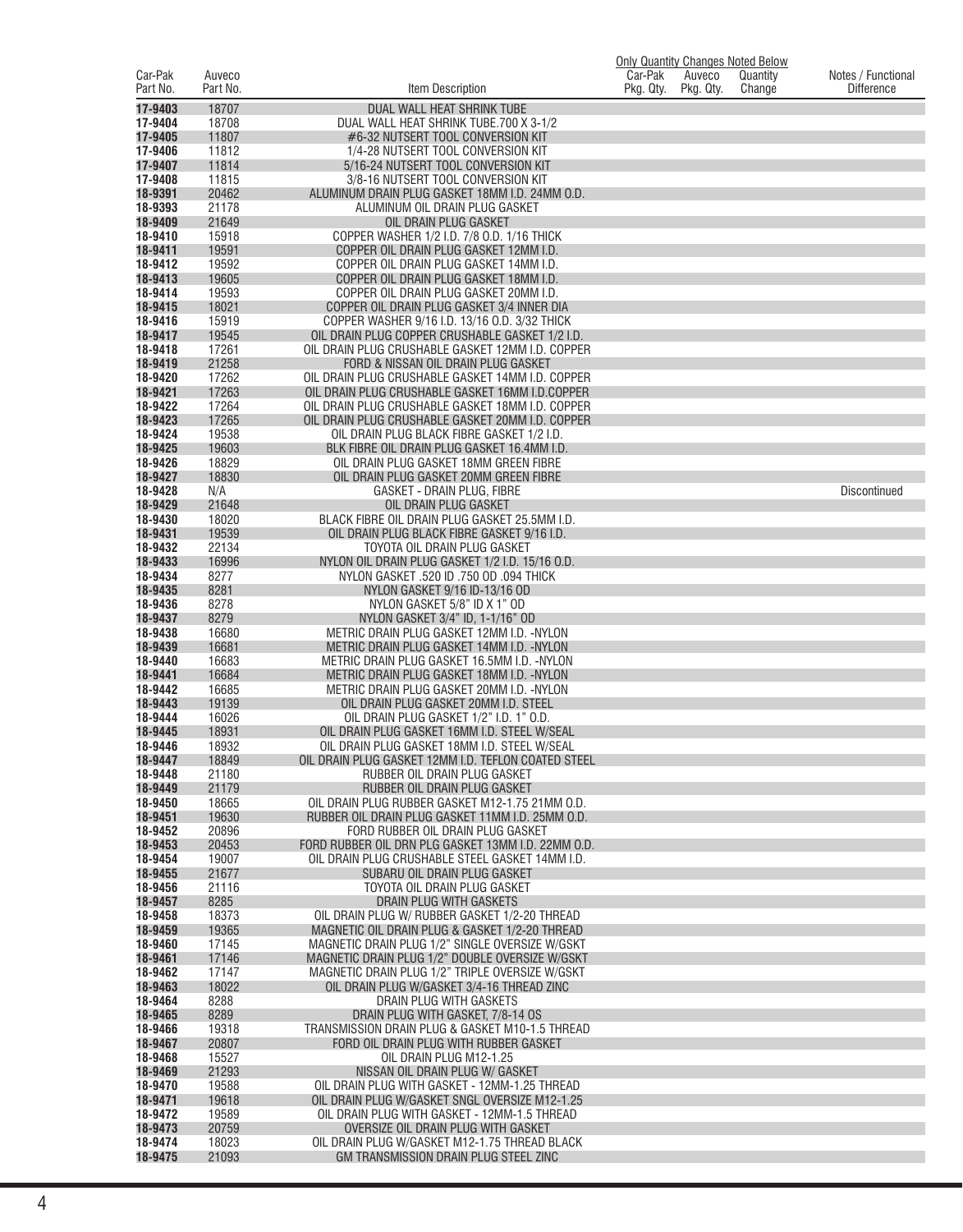|                     |                    |                                                                                                              | <b>Only Quantity Changes Noted Below</b> |                     |                    |                                         |
|---------------------|--------------------|--------------------------------------------------------------------------------------------------------------|------------------------------------------|---------------------|--------------------|-----------------------------------------|
| Car-Pak<br>Part No. | Auveco<br>Part No. | Item Description                                                                                             | Car-Pak<br>Pkg. Qty.                     | Auveco<br>Pkg. Qty. | Quantity<br>Change | Notes / Functional<br><b>Difference</b> |
| 18-9476             | 18374              | OIL DRAIN PLUG W/ RUBBER GASKET M12-1.75 THREAD                                                              |                                          |                     |                    |                                         |
| 18-9477             | 20347              | FORD OIL DRAIN PLUG W/GASKET M12-1.75 13MM HEX                                                               |                                          |                     |                    |                                         |
| 18-9478<br>18-9479  | 21047<br>19619     | OIL DRAIN PLUG WITH RUBBER GASKET M12-1.75 - GM<br>OIL DRAIN PLUG W/GASKET SNGL OVERSIZE M12-1.75            |                                          |                     |                    |                                         |
| 18-9480             | 17148              | MAGNETIC OIL DRAIN PLUG M12-1.75 W/GASKET                                                                    |                                          |                     |                    |                                         |
| 18-9481             | 18024              | OIL DRAIN PLUG W/GASKET M14-1.25 THREAD ZINC                                                                 |                                          |                     |                    |                                         |
| 18-9482<br>18-9483  | 21353<br>16308     | ACURA/ HONDA OIL DRAIN PLUG W/GASKET<br>OIL DRAIN PLUG - 14MM SHORT BODY W/ GASKET                           |                                          |                     |                    |                                         |
| 18-9484             | 20426              | ACURA & HONDA OIL DRAIN PLUG M14-1.4 17MM HEX                                                                |                                          |                     |                    |                                         |
| 18-9485             | 21650              | GM OIL DRAIN PLUG AND GASKET                                                                                 |                                          |                     |                    |                                         |
| 18-9486<br>18-9487  | 18025<br>18375     | OIL DRAIN PLUG W/GASKET M14-1.5 THREAD ZINC<br>OIL DRAIN PLUG W/RUBBER GASKET M14-1.50 THREAD                |                                          |                     |                    |                                         |
| 18-9488             | 20746              | OIL DRAIN PLUG W/SEMS WASHER - VW                                                                            |                                          |                     |                    |                                         |
| 18-9489             | 20269              | OIL DRAIN PLUG M14-1.5 - CHRYSLER                                                                            |                                          |                     |                    |                                         |
| 18-9490<br>18-9491  | 19773<br>19279     | FORD OIL DRAIN PLUG W/RUBBER GSKT M14-1.5 THREAD<br>OIL DRAIN PLUG W/ RUBBER GASKET M14-1.5 THREAD           |                                          |                     |                    |                                         |
| 18-9492             | 21354              | CHRYSLER OIL DRAIN PLUG WITH GASKET                                                                          |                                          |                     |                    |                                         |
| 18-9493             | 18026              | OIL DRAIN PLUG W/GASKET M14-1.5 THREAD ZINC                                                                  |                                          |                     |                    |                                         |
| 18-9494             | 19620              | OIL DRAIN PLUG W/GASKET SNGL OVERSIZE M14-1.40                                                               |                                          |                     |                    |                                         |
| 18-9495<br>18-9496  | 15528<br>21326     | OIL DRAIN PLUG M16.4-1.33<br>SUBARU OIL DRAIN PLUG W/ GASKET                                                 |                                          |                     |                    |                                         |
| 18-9497             | 15529              | OIL DRAIN PLUG M18-1.5                                                                                       |                                          |                     |                    |                                         |
| 18-9498             | 15530              | OIL DRAIN PLUG M20-1.5                                                                                       |                                          |                     |                    |                                         |
| 18-9499             | 21041              | VW & AUDI OIL DRAIN PLUG & GASKET                                                                            |                                          |                     |                    |                                         |
| 18-9500<br>18-9501  | 18027<br>21665     | OIL DRAIN PLUG W/GASKET M25-1.5 THREAD ZINC<br>FORD PLASTIC CAM LOCKING DRAIN PLUG                           |                                          |                     |                    |                                         |
| 18-9502             | 22143              | AUDI/VOLKSWAGEN BLACK PLASTIC OIL DRAIN PLUG                                                                 |                                          |                     |                    |                                         |
| 18-9503             | 22374              | SURFACE CONDITIONING DISC                                                                                    |                                          |                     |                    |                                         |
| 18-9504<br>18-9505  | 22375<br>22376     | SURFACE CONDITIONING DISC<br>SURFACE CONDITIONING DISC                                                       |                                          |                     |                    |                                         |
| 18-9506             | 22377              | SURFACE CONDITIONING DISC                                                                                    |                                          |                     |                    |                                         |
| 18-9507             | 22378              | SURFACE CONDITIONING DISC                                                                                    |                                          |                     |                    |                                         |
| 18-9508             | 22381              | <b>MINI GRINDING DISC</b>                                                                                    |                                          |                     |                    |                                         |
| 18-9509<br>18-9510  | 22382<br>22383     | MINI GRINDING DISC<br><b>MINI GRINDING DISC</b>                                                              |                                          |                     |                    |                                         |
| 18-9511             | 22384              | MINI GRINDING DISC                                                                                           |                                          |                     |                    |                                         |
| 18-9512             | 22385              | MINI GRINDING DISC                                                                                           |                                          |                     |                    |                                         |
| 18-9513<br>18-9514  | 22386<br>22387     | <b>MINI GRINDING DISC</b><br><b>MINI GRINDING DISC</b>                                                       |                                          |                     |                    |                                         |
| 18-9515             | 22388              | <b>MINI GRINDING DISC</b>                                                                                    |                                          |                     |                    |                                         |
| 18-9516             | 22391              | 3" PURPLE STRIP BRITE DISC WITH ROL-LOCK                                                                     |                                          |                     |                    |                                         |
| 18-9517<br>18-9518  | 22379<br>22380     | <b>HAND CLEANING PAD</b><br><b>HAND CLEANING PAD</b>                                                         |                                          |                     |                    |                                         |
| 18-9519             | 22389              | 2" TWIST TO-LOCK HOLDER                                                                                      |                                          |                     |                    |                                         |
| 18-9520             | 22390              | 3" TWIST-TO LOCK HOLDER                                                                                      |                                          |                     |                    |                                         |
| 18-9521             | 22531              | CHRYSLER MOULDING CLIP WITH SEALER                                                                           |                                          |                     |                    |                                         |
| 18-9522<br>18-9523  | 22532<br>22533     | FORD PUSH-TYPE RETAINER<br><b>GM RETAINER</b>                                                                |                                          |                     |                    |                                         |
| 18-9524             | 22534              | <b>GM MOULDING CLIP</b>                                                                                      |                                          |                     |                    |                                         |
| 18-9526<br>18-9527  | 23277<br>23278     | CHRYSLER & MITSUBISHI MAP SENSOR LAMP HARNESS CONNECTOR<br>AUDI & CHRY COIL, MOTOR, SENSOR, SOLENOID.        |                                          |                     |                    |                                         |
|                     |                    | SWITCH HARNESS CONNECTOR KIT                                                                                 |                                          |                     |                    |                                         |
| 18-9528             | 22535              | CHRYSLER SCREW GROMMET WITH SPECIALTY SCREW                                                                  |                                          |                     |                    |                                         |
| 18-9529             | 22756              | THREAD CUTTING SCREW W/ LOCK & FLAT SEMS M6-1.0 X 19MM                                                       |                                          |                     |                    |                                         |
| 18-9530<br>18-9531  | 22757<br>23239     | PHILLIPS ROUND HEAD LICENSE PLATE SCREW M6-1.0 X 29MM<br>FORD, VOLVO BRAKE FLUID, CAM, FUEL PRESSURE,        |                                          |                     |                    |                                         |
|                     |                    | <b>MAP HARNESS CONNECTOR</b>                                                                                 |                                          |                     |                    |                                         |
| 18-9532             | 23240              | GM COMPRESSOR CLUTCH, SENSORS, LIGHTING,                                                                     |                                          |                     |                    |                                         |
| 18-9533             | 23000              | REGULATOR HARNESS CONNECTOR<br>GM, HYUNDAI & MERCEDES FUEL PRESSURE HARNESS CONNECTOR                        |                                          |                     |                    |                                         |
| 18-9534             | 23241              | GM, SATURN CRANK, PARK AID HARNESS CONNECTOR                                                                 |                                          |                     |                    |                                         |
| 18-9535             | 23242              | FORD PARKING AID, A/C SWITCH HARNESS CONNECTOR                                                               |                                          |                     |                    |                                         |
| 18-9537             | 23001              | <b>GM ALTERNATOR HARNESS CONNECTOR</b>                                                                       |                                          |                     |                    |                                         |
| 18-9538<br>18-9539  | 23243<br>23160     | GM CRANK SENSOR OIL PRESSURE HARNESS CONNECTOR<br>GM IGNITION, CAM, CRANK, MAP, TPS SENSOR HARNESS CONNECTOR |                                          |                     |                    |                                         |
| 18-9540             | 23002              | GM, ISUZU & SUZUKI KNOCK SENSOR HARNESS CONNECTOR                                                            |                                          |                     |                    |                                         |
| 18-9541             | 23003              | GM, ISUZU & SUZUKI THROTTLE POSITION HARNESS CONNECTOR                                                       |                                          |                     |                    |                                         |
| 18-9542<br>18-9543  | 23004<br>23005     | GM, ISUZU, SAAB & SUZUKI THROTTLE POSITION HARNESS CONNECTOR<br>GM BACK UP LAMP HARNESS CONNECTOR            |                                          |                     |                    |                                         |
| 18-9544             | 23006              | GM & HUMMER STOP LAMP SWITCH HARNESS CONNECTOR                                                               |                                          |                     |                    |                                         |
| 18-9545             | 23533              | GM, FORD & MERCEDES INTERIOR PANEL TRIM RETAINER                                                             |                                          |                     |                    |                                         |
| 18-9546<br>18-9547  | 6560<br>22856      | HALOGEN LAMP HARNESS CONNECTOR KIT<br>DRIVE & TAIL LAMP MOUNTING RIVET                                       |                                          |                     |                    |                                         |
| 18-9548             | 22481              | HYUNDAI/KIA SPECIALTY RIVET                                                                                  |                                          |                     |                    |                                         |
| 19-9549             | 23244              | DOMESTIC & IMPORTS SENSOR SWITCH LAMP HARNESS CONNECTOR                                                      |                                          |                     |                    |                                         |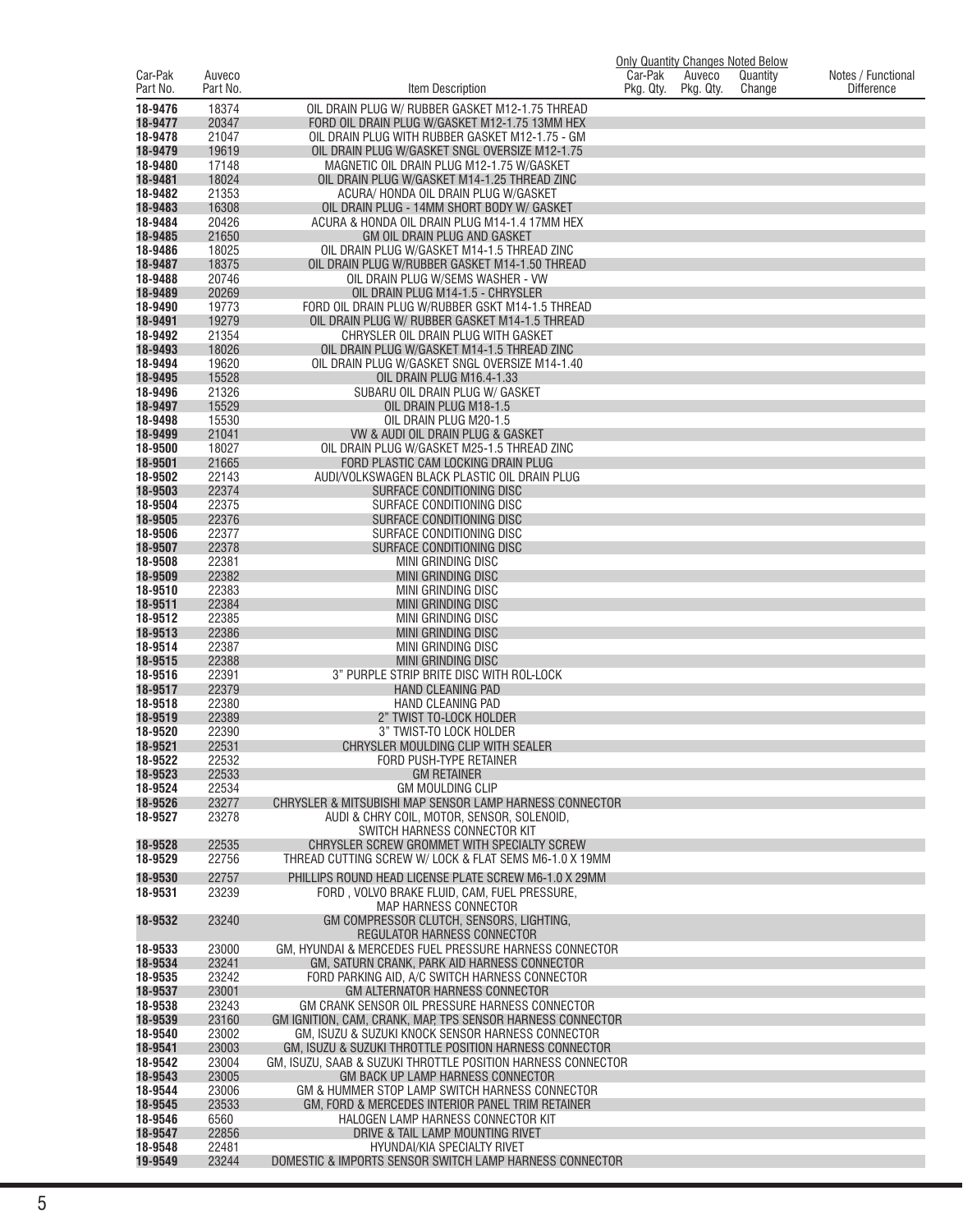| Car-Pak            | Auveco         |                                                                                                                     | <b>Only Quantity Changes Noted Below</b><br>Car-Pak | Auveco    | Quantity | Notes / Functional  |
|--------------------|----------------|---------------------------------------------------------------------------------------------------------------------|-----------------------------------------------------|-----------|----------|---------------------|
| Part No.           | Part No.       | Item Description                                                                                                    | Pkg. Qty.                                           | Pkg. Qty. | Change   | <b>Difference</b>   |
| 19-9550            | 23245          | GM. HYUNDAI & KIA PEDAL. YAW SENSOR. INJECTOR HARNESS CONNECTOR                                                     |                                                     |           |          |                     |
| 19-9551            | 23007          | GM HEADLAMP & TAIL LAMP HARNESS CONNECTOR                                                                           |                                                     |           |          |                     |
| 19-9552<br>19-9553 | 23008<br>23246 | GM IGNITION, HAZARD, POWER MIRROR SWITCH HARNESS CONNECTOR<br>GM SWITCH, MODULE, ACTUATOR, SENSOR HARNESS CONNECTOR |                                                     |           |          |                     |
| 19-9554            | 23161          | GM BLOWER RESISTOR, ABS MODULE HARNESS CONNECTOR                                                                    |                                                     |           |          |                     |
| 19-9555            | 23162          | DOMESTIC & IMPORT VEHICLE FUEL INJECTOR,<br>CRANK SHAFT HARNESS CONNECTOR                                           |                                                     |           |          |                     |
| 19-9556            | 23163          | GM OIL PRESSURE SWITCH HARNESS CONNECTOR                                                                            |                                                     |           |          |                     |
| 19-9557<br>19-9558 | 23164<br>22796 | GM BLOWER RESISTOR HARNESS CONNECTOR<br><b>LIGHT SOCKET</b>                                                         |                                                     |           |          |                     |
| 19-9559            | 24161          | GM INTERIOR TRIM GARNISH MOULDING CLIP WITH METAL REINFORCEMENT                                                     |                                                     |           |          |                     |
| 19-9560            | 22770          | <b>GM WIRE HARNESS CONNECTOR</b>                                                                                    |                                                     |           |          |                     |
| 19-9561            | 22771          | <b>GM WIRE HARNESS CONNECTOR</b>                                                                                    |                                                     |           |          |                     |
| 19-9562<br>19-9563 | 22772<br>22773 | <b>GM WIRE HARNESS CONNECTOR</b><br><b>GM WIRE HARNESS CONNECTOR</b>                                                |                                                     |           |          |                     |
| 19-9564            | 22774          | GM WIRE HARNESS CONNECTOR                                                                                           |                                                     |           |          |                     |
| 19-9565            | 22775          | <b>GM WIRE HARNESS CONNECTOR</b>                                                                                    |                                                     |           |          |                     |
| 19-9566            | 22776          | GM WIRE HARNESS CONNECTOR                                                                                           |                                                     |           |          |                     |
| 19-9567<br>19-9568 | 22777<br>22778 | <b>GM WIRE HARNESS CONNECTOR</b><br><b>GM WIRE HARNESS CONNECTOR</b>                                                |                                                     |           |          |                     |
| 65-1053            | 8583           | WINDOW REVEAL MOULDING CLIP                                                                                         |                                                     |           |          |                     |
| 65-1054            | 23288          | FORD HEADLAMP-ADJUSTING NUT & SCREW KIT                                                                             |                                                     |           |          |                     |
| 65-1071            | 24145          | GM & FORD WINDSHIELD REVEAL MOULDING CLIP                                                                           |                                                     |           |          |                     |
| 65-1090<br>65-1097 | 23279<br>23286 | GM LICENSE PLATE NUT SCREW 1/4" (#14)<br>GM HEADLIGHT ADJUSTING SCREW 1/4-20 X 1-1/2"                               |                                                     |           |          |                     |
| 65-1102            | 23581          | GM. FORD BOOT WELL & WEATHERSTRIP RAIL SCREW                                                                        |                                                     |           |          |                     |
| 65-1113            | 2611           | TUBULAR NUT FOR 1/8 STUD .030-.036 PANEL RANGE                                                                      |                                                     |           |          |                     |
| 65-1120            | 23582          | FORD, MAZDA & AMC WINDSHIELD & REAR WINDOW REVEAL MOULDING CLIP                                                     |                                                     |           |          |                     |
| 65-1138            | 23583          | GM HEADLAMP RIM TO GRILLE RETAINER                                                                                  |                                                     |           |          |                     |
| 65-1139<br>66-1167 | 23584<br>23585 | UNIVERSAL BOTTOM WINDOW CHANNEL<br>GM & FORD WINDSHIELD & BACK GLASS CLIP                                           |                                                     |           |          |                     |
| 66-1174            | 23586          | FORD WINDSHIELD & BACK GLASS MOULDING CLIP                                                                          |                                                     |           |          |                     |
| 66-1189            | 23587          | FORD HEADLAMP BODY TO HEADLIGHT RIM GROMMET NUT                                                                     |                                                     |           |          |                     |
| 66-3021            | 8941           | WINDSHIELD REVEAL MOULDING CLIP                                                                                     |                                                     |           |          |                     |
| 66-3029<br>67-3069 | 10053<br>23588 | EXTRUDED U NUT 5/16-18 SCREW SIZE<br>GM, FORD & CHRYSLER SCREW-IN STUD REPLACES WELD-ON STUD                        | 100                                                 | 50        | $-50$    |                     |
| 67-3083            | 23284          | GM UNIVERSAL MOULDING FASTENER                                                                                      |                                                     |           |          |                     |
| 67-3084            | 23589          | UNIVERSAL MOULDING RETAINER                                                                                         |                                                     |           |          |                     |
| 67-3094<br>67-3095 | 8941<br>23287  | WINDSHIELD REVEAL MOULDING CLIP<br>GM HEADLAMP-ADJUSTING NUT & SCREW KIT                                            |                                                     |           |          |                     |
| 67-3100            | 9361           | <b>TRIM CLIP</b>                                                                                                    |                                                     |           |          |                     |
| 67-3103            | 8583           | WINDOW REVEAL MOULDING CLIP                                                                                         |                                                     |           |          |                     |
| 67-3111            | 3209           | 1/4-28 X 1 PHIL. HEADLIGHT ADJUSTING SCREW ZINC                                                                     |                                                     |           |          |                     |
| 67-3112<br>67-3115 | 23590<br>23591 | CHRYSLER WINDSHIELD WIPER RETAINING CLIP<br>WINDOW RETAINING NUT REMOVAL TOOL                                       |                                                     |           |          |                     |
| 67-3119            | 23592          | GM & FORD HOOD INSULATION RETAINER                                                                                  |                                                     |           |          |                     |
| 67-3120            | 9862           | <b>NYLON NUT</b>                                                                                                    | 100                                                 | 50        | $-50$    |                     |
| 67-3122<br>67-3127 | 9851<br>23594  | NYLON NUT<br>GM VENT WINDOW REGULATOR SPRING CLIP                                                                   |                                                     |           |          |                     |
| 67-3130            | 23282          | GM LICENSE PLATE NUT SCREW $1/4$ " (#14)                                                                            |                                                     |           |          |                     |
| 68-2039            | N/A            | WINDSHIELD & BACK GLASS REVEAL MOULDING REMOVAL TOOL                                                                |                                                     |           |          | <b>Discontinued</b> |
| 68-2047            | N/A            | WEATHERSTRIP                                                                                                        |                                                     |           |          | Discontinued        |
| 68-3157<br>68-3160 | 24155<br>8853  | FORD POWER WINDOW REGULATOR GEAR 9/45 SPLINES<br>FORD WEATHERSTRIP RETAINER                                         |                                                     |           |          |                     |
| 68-3161            | 14985          | DOOR WEATHERSTRIP TO INSIDE PANEL CLIP                                                                              |                                                     |           |          |                     |
| 68-3163            | 9877           | 4-24 X 3/8 STEEL SPEC, PHIL, FLAT                                                                                   |                                                     |           |          |                     |
| 68-3179<br>68-3193 | 23595<br>23596 | GM WINDOW REGULATOR TO CHANNEL CLIP<br>FORD MANIFOLD STUD 5/16-18 X 1-11/16                                         |                                                     |           |          |                     |
| 68-3197            | 10090          | HEADLIGHT ADJUSTING SPRING - GM                                                                                     |                                                     |           |          |                     |
| 68-3204            | N/A            | <b>TENSION SPRING</b>                                                                                               |                                                     |           |          | <b>Discontinued</b> |
| 68-3210            | 23138          | GM DIMMER SWITCH HARNESS CONNECTOR                                                                                  |                                                     |           |          |                     |
| 68-3211            | 23139          | FORD, CHRYSLER & AMC DIMMER SWITCH HARNESS CONNECTOR                                                                |                                                     |           |          |                     |
| 68-3216<br>68-3236 | 10220<br>23597 | MOULDING CLIP - GM<br>CHRYSLER WINDSHIELD & REAR WINDOW REVEAL                                                      | 100                                                 | 50        | $-50$    |                     |
|                    |                | MOULDING ATTACHING SCREW                                                                                            |                                                     |           |          |                     |
| 68-3239            | 20310          | FORD GRILLE TO HDLIGHT BRACKET RTNR 5/8 HEAD DIA.                                                                   | 100                                                 | 50        | $-50$    |                     |
| 68-3240            | 23289          | GM HEADLIGHT ADJUSTING SCREW 1/4-20 X 1-1/2"                                                                        |                                                     |           |          |                     |
| 68-3242<br>68-3243 | 23598<br>23599 | CHRYSLER BACK GLASS MOULDING CLIP<br>CHRYSLER WINDSHIELD REVEAL MOULDING CLIP                                       |                                                     |           |          |                     |
| 68-3252            | 10330          | GRILLE NYLON NUT #8 SCREW SIZE - GM                                                                                 |                                                     |           |          |                     |
| 69-3259            | 23600          | GM COWL AIR OUTLET CONTROL CLIP                                                                                     |                                                     |           |          |                     |
| 69-3265<br>69-3266 | 23601<br>23358 | AMC HORN BLOWING INDEX RING<br>CHRYSLER DISTRIBUTOR GEAR                                                            |                                                     |           |          |                     |
| 69-3267            | 10365          | <b>SCREW GROMMET NYLON - GM</b>                                                                                     |                                                     |           |          |                     |
| 69-3271            | 23602          | CHRYSLER REAR WINDOW ALIGNMENT CLIP                                                                                 |                                                     |           |          |                     |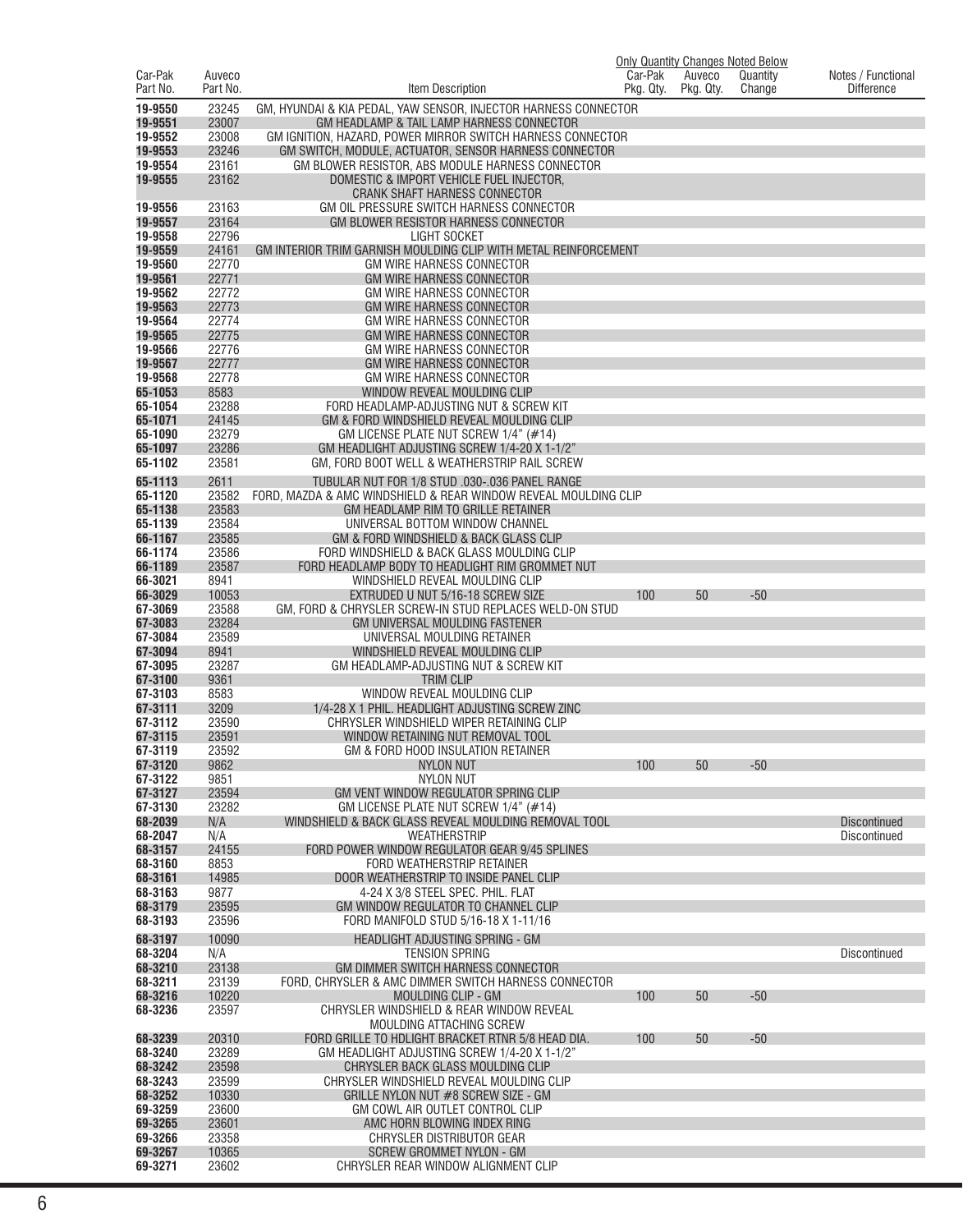|                    |                |                                                                                                       |           |           | <b>Only Quantity Changes Noted Below</b> |                     |
|--------------------|----------------|-------------------------------------------------------------------------------------------------------|-----------|-----------|------------------------------------------|---------------------|
| Car-Pak            | Auveco         |                                                                                                       | Car-Pak   | Auveco    | Quantity                                 | Notes / Functional  |
| Part No.           | Part No.       | Item Description                                                                                      | Pkg. Qty. | Pkg. Qty. | Change                                   | <b>Difference</b>   |
| 69-3291<br>69-3326 | 23587<br>10322 | FORD HEADLAMP BODY TO HEADLIGHT RIM GROMMET NUT<br><b>MOULDING CLIP - VW</b>                          |           |           |                                          |                     |
| 69-3328            | 20675          | CHRYSLER DOOR LOCK ROD CLIP                                                                           | 50        | 25        | $-25$                                    |                     |
| 69-3329            | 14967          | GM & FORD DOOR LOCK ROD CLIP FITS 5/32" ROD                                                           |           |           |                                          |                     |
| 69-3330            | N/A            | <b>GUIDE</b>                                                                                          |           |           |                                          | <b>Discontinued</b> |
| 70-3375            | 11442          | ALTERNATOR HARNESS PIGTAIL CONNECTOR - GM                                                             | 12        | 10        | $-2$                                     |                     |
| 70-3386<br>70-3387 | 23603<br>9905  | SPRING TYPE U-NUT SCREW #10<br><b>LAMP SOCKET</b>                                                     |           |           |                                          |                     |
| 70-3388            | 23290          | <b>INSTRUMENT PANEL SOCKET FOR 1/2" HOLE</b>                                                          |           |           |                                          |                     |
| 70-3398            | 16260          | DOOR TRIM PANEL AND HEADLIGHT RETAINER                                                                |           |           |                                          |                     |
| 70-3411            | 24156          | FORD POWER WINDOW REGULATOR GEAR 7/45 SPLINES                                                         |           |           |                                          |                     |
| 70-3414            | 23291          | EXTRUDED U-NUT 5/16"-18 SCREW SIZE                                                                    |           |           |                                          |                     |
| 70-3422<br>70-3424 | 11120<br>13542 | <b>WEATHERSTRIP RETAINER - GM</b><br>PIGTAIL SOCKET ASSEMBLY SIDE MARKER                              | 5         | 2         | $-3$                                     |                     |
| 71-3438            | 23310          | GM & AMC HEADLIGHT ADJUSTING SCREW & NUT ASSEMBLY                                                     |           |           |                                          |                     |
| 71-3445            | 23293          | GM DOOR LOCK ROD CLIP                                                                                 |           |           |                                          |                     |
| 71-3454            | 10050          | EXTRUDED U NUT 1/4-20 SCREW SIZE                                                                      |           |           |                                          |                     |
| 71-3455            | 10051          | EXTRUDED U NUT 1/4-20 SCREW SIZE                                                                      |           |           |                                          |                     |
| 71-3467<br>71-3468 | 8941<br>23294  | WINDSHIELD REVEAL MOULDING CLIP<br>GM WINDSHIELD MOULDING CLIP                                        |           |           |                                          |                     |
| 71-3477            | 23604          | FORD FRONT SEAT TRUCK ADJUSTING LEVER HANDLE CLIP                                                     |           |           |                                          |                     |
| 71-3482            | 23285          | AMC HEADLAMP-ADJUSTING NUT & SCREW                                                                    |           |           |                                          |                     |
| 71-3487            | 23159          | <b>GM IGNITION SWITCH HARNESS CONNECTOR</b>                                                           |           |           |                                          |                     |
| 71-3494            | 11067          | GM WINDOW REVEAL MOULDING CLIPS<br><b>MOULDING CLIP</b>                                               |           |           |                                          |                     |
| 71-3496<br>71-3499 | N/A<br>10832   | <b>GM TRIM PANEL RETAINER</b>                                                                         | 100       | 50        | $-50$                                    | <b>Discontinued</b> |
| 71-3501            | N/A            | <b>FASTENER</b>                                                                                       |           |           |                                          | <b>Discontinued</b> |
| 71-3516            | 23605          | <b>GM MOULDING CLIP</b>                                                                               |           |           |                                          |                     |
| 71-3524            | 11678          | DOOR TRIM X-MAS TREE RETAINER - CHRYSLER GM AMC VW                                                    | 100       | 25        | $-75$                                    |                     |
| 71-3535<br>71-3546 | 23295<br>23606 | GM FORD SIDE MARKER AND LICENSE PLATE SOCKET ASSEMBLY<br>CHRYSLER WINDOW REGULATOR ROLLER             |           |           |                                          |                     |
| 71-4010            | N/A            | <b>MOULDING CLIP</b>                                                                                  |           |           |                                          | Discontinued        |
| 71-4030            | 23607          | FORD, TRIUMPH, ROVER MOULDING PUSH-TYPE RETAINER                                                      |           |           |                                          |                     |
| 72-3567            | 23608          | GM, FORD & CHRYSLER DASH & COWL PANEL RETAINER                                                        |           |           |                                          |                     |
| 72-3568<br>72-3572 | 23609          | GM & FORD TRANSMISSION RETAINING CLIP                                                                 |           |           |                                          |                     |
| 72-3576            | 23610<br>15677 | PHIL. WSHR HEAD T.S. W/ TEK POINT #8 X 3/8 - CHROME<br>EXTRUDED U NUT #10-24 SCREW SIZE               |           |           |                                          |                     |
| 72-3585            | 15673          | CHRYSLER DOOR LOCK ROD CLIP 5/32 ROD SIZE (RH)                                                        |           |           |                                          |                     |
| 72-3586            | 15674          | CHRYSLER DOOR LOCK ROD CLIP 5/32 ROD SIZE (LH)                                                        |           |           |                                          |                     |
| 72-3591            | 10780          | DOOR TRIM PANEL FASTENER - FORD                                                                       |           |           |                                          |                     |
| 72-3599<br>72-3604 | 23438<br>23612 | <b>VOLVO HEADLAMP ADJUSTING SCREW &amp; NUT</b><br>CHRYSLER WINDOW REGULATOR ROLLER                   |           |           |                                          |                     |
| 72-3609            | 2293           | U NUT 1/4-20 SCREW SIZE .064-.125 RANGE                                                               |           |           |                                          |                     |
| 72-3623            | 23613          | GM HEADLAMP ADJUSTING SPRING                                                                          |           |           |                                          |                     |
| 72-3626            | 23296          | NYLON STRAIGHT CONNECTOR 3/16" X 3/16"                                                                |           |           |                                          |                     |
| 72-3627            | 23297          | NYLON STRAIGHT CONNECTOR 3/16" X 1/4"                                                                 |           |           |                                          |                     |
| 72-3631<br>72-3635 | N/A<br>23614   | <b>MOULDING CLIP</b><br>FORD TAIL GATE WINDOW LIMIT SWITCH                                            |           |           |                                          | <b>Discontinued</b> |
| 72-3640            | 24189          | TUBULAR TYPE NUT STUD SIZE 1/8"                                                                       |           |           |                                          |                     |
| 72-3650            | 2595           | TUBULAR NUT FOR 1/8 STUD .040-.045 PANEL RANGE                                                        |           |           |                                          |                     |
| 72-3653            | 23615          | FORD BATTERY HOLD DOWN BOLT 5/16" - 18 X 8-5/8"                                                       |           |           |                                          |                     |
| 72-3654<br>72-3660 | 23298<br>10362 | CHRYSLER BATTERY HOLD DOWN BOLT 1/4"-20 X 9"<br>BODY BOLT IND HEX WASHER HEAD 5/16-18 X 13/16 - GM    |           |           |                                          |                     |
| 72-3666            | 10780          | DOOR TRIM PANEL FASTENER - FORD                                                                       |           |           |                                          |                     |
| 72-3667            | 19813          | FORD POWER BRAKE HARNESS CONNECTOR                                                                    | 25        | 10        | $-15$                                    |                     |
| 72-3673            | 23009          | GM IGNITION SWITCH HARNESS CONNECTOR                                                                  |           |           |                                          |                     |
| 72-3681<br>72-3688 | 11440<br>23616 | A/C BLOWER RELAY HARNESS CONNECTOR - GM CHRYSLER<br>FORD WEATHERSTRIP CLIP                            |           |           |                                          |                     |
| 72-3698            | 10054          | EXTRUDED U NUT 3/8-16 SCREW SIZE                                                                      |           |           |                                          |                     |
| 72-3704            | 16259          | FENDER AND BUMPER SHIELD RETAINER                                                                     |           |           |                                          |                     |
| 72-3705            | 14967          | GM & FORD DOOR LOCK ROD CLIP FITS 5/32" ROD                                                           | 25        | 50        | $+25$                                    |                     |
| 72-3710<br>72-3711 | 11067          | WINDOW REVEAL MOULDING CLIPS - GM                                                                     |           |           |                                          |                     |
| 72-3718            | N/A<br>13757   | <b>MOULDING CLIP</b><br>HOOD INSULATION RETAINER 2 X 2                                                | 50        | 25        | $-25$                                    | <b>Discontinued</b> |
| 72-3730            | 23617          | GM DOOR WEATHERSTRIP CLIP                                                                             |           |           |                                          |                     |
| 72-3737            | N/A            | <b>WIRING HARNESS</b>                                                                                 |           |           |                                          | <b>Discontinued</b> |
| 72-3744            | 11443          | TRANSISTOR ALT HARNESS PIGTAIL CONNECTOR - GM                                                         | 12        | 10        | $-2$                                     |                     |
| 72-3746<br>72-3747 | 23618<br>23619 | PHIL. WSHR HEAD T.S. W/ TEK POINT $#8$ X 1/2 - ZINC<br>PHIL. HEX/SLOTTED WSHR HD T.S. #8 X 3/4 - ZINC |           |           |                                          |                     |
| 72-3749            | 11721          | TRIM PANEL RETAINER - GM                                                                              | 100       | 50        | $-50$                                    |                     |
| 72-3752            | 23165          | GM A/C POWER SERVO HARNESS CONNECTOR                                                                  |           |           |                                          |                     |
| 73-2085            | 23571          | STRAIGHT WINDSHIELD LOCKING STRIP INSERT TOOL, 0.580" OPENING                                         |           |           |                                          |                     |
| 73-3775<br>73-3781 | 12470<br>23620 | DOOR HANDLE<br>GM L.H. DOOR LOCK PUSH BUTTON SPRING                                                   | 10        |           | $-9$                                     |                     |
| 73-3783            | 23621          | GM L.H. DOOR LOCK SPRING                                                                              |           |           |                                          |                     |
|                    |                |                                                                                                       |           |           |                                          |                     |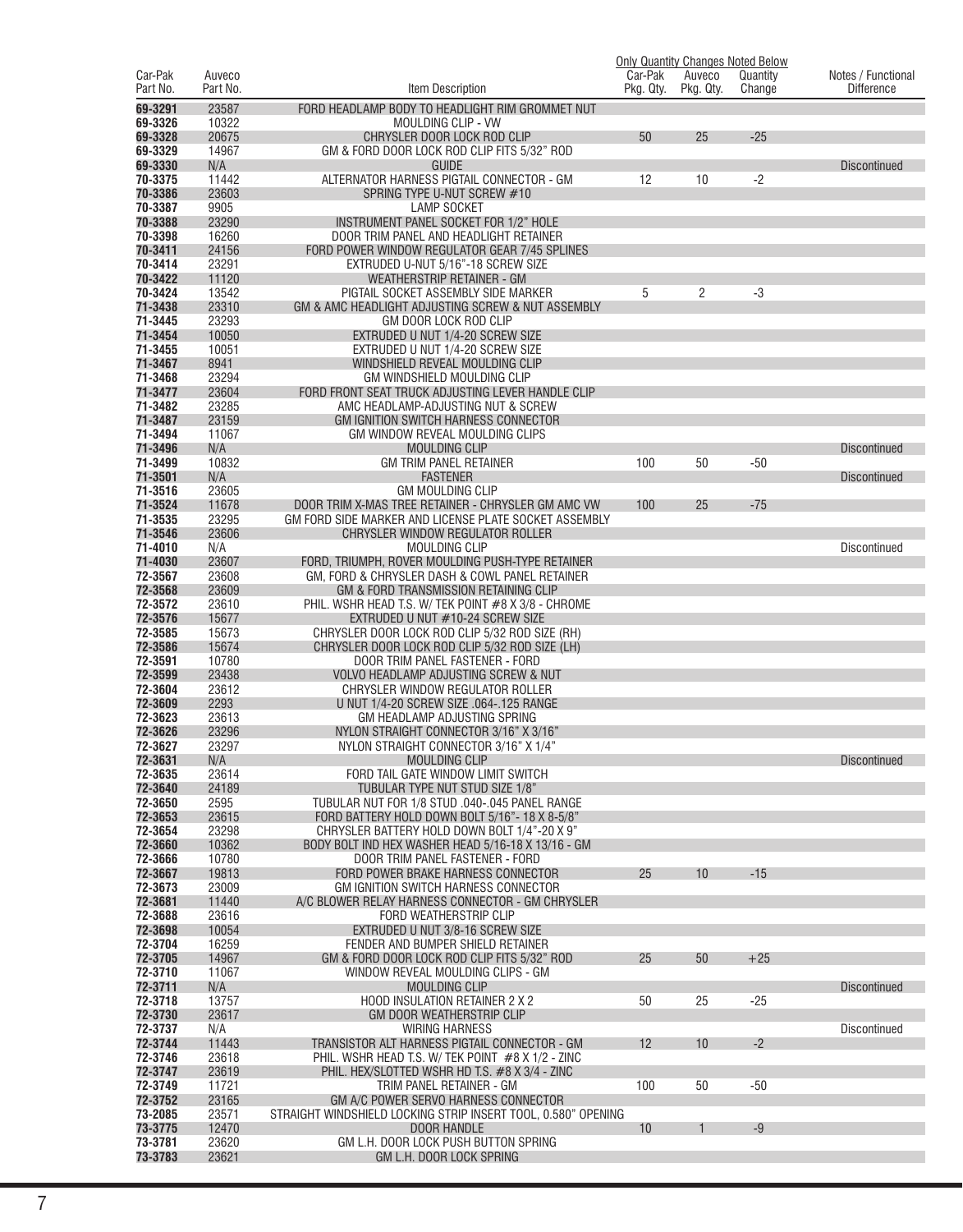|                     |                    |                                                                                                                 |                      |                     | <b>Only Quantity Changes Noted Below</b> |                                         |
|---------------------|--------------------|-----------------------------------------------------------------------------------------------------------------|----------------------|---------------------|------------------------------------------|-----------------------------------------|
| Car-Pak<br>Part No. | Auveco<br>Part No. | Item Description                                                                                                | Car-Pak<br>Pkg. Qty. | Auveco<br>Pkg. Qty. | Quantity<br>Change                       | Notes / Functional<br><b>Difference</b> |
| 73-3784             | N/A                | <b>SPRING</b>                                                                                                   |                      |                     |                                          | <b>Discontinued</b>                     |
| 73-3785<br>73-3786  | 23622<br>23623     | GM R.H. DOOR LOCK SPRING<br>GM L.H. DOOR LOCK SPRING                                                            |                      |                     |                                          |                                         |
| 73-3792             | 23626              | FORD DOOR GLASS ATTACHING ROLLER                                                                                |                      |                     |                                          |                                         |
| 73-3806             | 24184              | GM REAR WINDOW LOWER GARNISH MOULDING RETAINER                                                                  |                      |                     |                                          |                                         |
| 73-3807<br>73-3808  | 2771<br>2751       | 8 X 5/8 PHIL OVAL HD SEMS TAP SCREW CNTRSNK CHR<br>8 X 3/4 PHIL OVAL HEAD SEMS TAP SCREW CNTRSK CHR             |                      |                     |                                          |                                         |
| 73-3809             | 2772               | 8 X 1 PHIL OVAL HD SEMS TAP SCREW CNTRSNK CHRM                                                                  |                      |                     |                                          |                                         |
| 73-3810             | 2773               | 8 X 1 1/4 PHIL OVAL HEAD SEMS TAP SCREW CNTRSNK CHR                                                             |                      |                     |                                          |                                         |
| 73-3811<br>73-3813  | 23624<br>23299     | FORD WINDSHIELD WASHER NOZZLE<br>NYLON TEE CONNECTOR 3/16" X 3/16" X 3/16"                                      |                      |                     |                                          |                                         |
| 73-3819             | 11119              | <b>HEADLINER CLIP - GM</b>                                                                                      |                      |                     |                                          |                                         |
| 73-3835             | 23300              | GM & AMC WINDSHIELD TO PANEL LOWER SIDE MOULDING CLIP                                                           |                      |                     |                                          |                                         |
| 73-3842<br>73-3844  | 23625<br>23301     | FORD DOOR GLASS ATTACHING RIVET<br><b>GM HOOD INSULATION RETAINER</b>                                           |                      |                     |                                          |                                         |
| 73-3850             | 23116              | GM RADIO LEAD TO WINDSHIELD ANTENNA CONNECTOR                                                                   |                      |                     |                                          |                                         |
| 73-3856             | 23628              | PHILLIPS OVAL HEAD T.S. #6 X 5/8 - BLACK                                                                        |                      |                     |                                          |                                         |
| 73-3857<br>73-3858  | 12796<br>12797     | PHILLIPS OVAL HD 6 X 3/4 T.S. BLACK OXIDE<br>PHILLIPS OVAL HEAD T.S. 6 X 1 BLACK OXIDE                          |                      |                     |                                          |                                         |
| 73-3859             | 12798              | PHILLIPS OVAL HEAD T.S. 6 X 1 1/4 BLACK                                                                         |                      |                     |                                          |                                         |
| 73-3860             | 10163              | #8 X 1/2 PHIL OVAL HEAD T.S. BLACK OXIDE AB                                                                     |                      |                     |                                          |                                         |
| 73-3861<br>73-3862  | 10165<br>10167     | #8 X 3/4 PHIL OVAL HEAD T.S. BLACK OXIDE<br>#8 X 1 PHIL OVAL HEAD T.S. BLACK OXIDE                              |                      |                     |                                          |                                         |
| 73-3863             | 10169              | #8 X 1-1/4 PHIL OVAL HEAD T.S. BLACK OXIDE                                                                      |                      |                     |                                          |                                         |
| 73-3864             | 10171              | #8 X 1 1/2 PHIL OVAL HEAD T.S. BLACK OXIDE                                                                      |                      |                     |                                          |                                         |
| 73-3866<br>73-3867  | 10162<br>10164     | #8 X 1/2 PHIL OVAL HEAD T.S. W/ #6 HEAD BLACK OXIDE<br>#8 X 3/4 W/ #6 HEAD PHIL OVAL HEAD T.S. BLACK OXIDE AB   |                      |                     |                                          |                                         |
| 73-3868             | 10166              | #8 X 1 W/ #6 HEAD PHIL OVAL HEAD T.S. BLACK OXIDE                                                               |                      |                     |                                          |                                         |
| 73-3869             | 10168              | #8 X 1-1/4 W/ #6 HEAD PHIL OVAL HEAD T.S. BLACK OXIDE                                                           |                      |                     |                                          |                                         |
| 73-3870<br>73-3872  | 10170<br>11086     | #8 X 1 1/2 PHIL OVAL HEAD T.S. W/ #6 HEAD BLACK OXIDE<br>#10 X 3/4 PHIL OVAL HEAD T.S. - BLACK OXIDE            |                      |                     |                                          |                                         |
| 73-3873             | 11088              | #10 X 1 PHIL OVAL HEAD T.S. - BLACK OXIDE                                                                       |                      |                     |                                          |                                         |
| 73-3874<br>73-3876  | 11092<br>11087     | #10 X 1-1/2 PHIL OVAL HEAD T.S. - BLACK OXIDE<br>#10 X 3/4 W/ #8 HEAD PHIL OVAL HEAD T.S. - BLACK OXIDE         |                      |                     |                                          |                                         |
| 73-3877             | 11089              | #10 X 1 W/ #8 HEAD PHIL OVAL HEAD T.S. - BLACK OXIDE                                                            |                      |                     |                                          |                                         |
| 73-3879             | 23629              | PHILLIPS OVAL HEAD T.S. #10 X 2 - BLACK                                                                         |                      |                     |                                          |                                         |
| 73-3883<br>73-3884  | 2027<br>1799       | PHILLIPS OVAL #6 HEAD TAP SCREW 8 X 1/2 CHROME<br>PHILLIPS OVAL HEAD TAP SCREW #8 X 3/4 CHROME #6 HEAD          |                      |                     |                                          |                                         |
| 73-3885             | 1483               | PHILLIPS OVAL HEAD TAP SCREW #8 X 1 #6 HEAD CHROME                                                              |                      |                     |                                          |                                         |
| 73-3886             | 1423               | PHILLIPS OVAL HEAD TAP SCREW #8 X 1-1/4 #6 HEAD                                                                 |                      |                     |                                          |                                         |
| 73-3887<br>73-3888  | 1932<br>24175      | PHILLIPS OVAL #6 HEAD TAP SCREW 8 X 1-1/2 CHROME AB<br>ROUND WSHR HEAD T.S. #8 X 1/2 - CHROME                   |                      |                     |                                          |                                         |
| 73-3889             | 1717               | PHILLIPS OVAL HD TAP SCREW #8 HD 10 X 3/4 CHROME                                                                |                      |                     |                                          |                                         |
| 73-3890             | 2730               | #10 X 1 #8 HEAD PHILLIPS OVAL HEAD TAP SCREW CHROME                                                             |                      |                     |                                          |                                         |
| 73-3891<br>73-3892  | 2734<br>20374      | 10 X 1 1/4 #8 HEAD PHILLIPS OVAL HEAD TAP SCREW CHROME<br>PHILLIPS OVAL HEAD TAP SCREW 10 X 1-1/2 8 HEAD CHROME |                      |                     |                                          |                                         |
| 73-3893             | 2706               | 8 X 1/2 PHILLIPS OVAL HEAD TAP SCREW ZINC                                                                       |                      |                     |                                          |                                         |
| 73-3894             | 1798               | PHILLIPS OVAL HEAD TAP SCREW #8 X 3/4 ZINC #6 HEAD                                                              |                      |                     |                                          |                                         |
| 73-3895<br>73-3896  | 1801<br>1803       | PHILLIPS OVAL TAP SCREW #8 X 1 ZINC #6 HEAD<br>PHILLIPS OVAL TAP SCREW #8 X 1-1/4 ZINC #6 HEAD                  |                      |                     |                                          |                                         |
| 73-3897             | 2717               | 8 X 1 1/2 #6 HEAD PHILLIPS OVAL HEAD TAP SCREW ZINC                                                             |                      |                     |                                          |                                         |
| 73-3898             | N/A                | <b>TENSION SPRING</b>                                                                                           |                      |                     |                                          | <b>Discontinued</b>                     |
| 73-3899<br>73-3900  | 2727<br>2578       | #10 X 3/4 #8 HEAD PHILLIPS OVAL HEAD TAP SCREW ZINC<br>#10 X 1 W/ #8HEAD PHILLIPS OVAL HEAD TAP SCREW ZINC      |                      |                     |                                          |                                         |
| 73-3901             | 2661               | 10 X 1 1/4 PHILLIPS OVAL #8 HEAD TAP SCREW ZINC                                                                 |                      |                     |                                          |                                         |
| 73-3906<br>73-3908  | 23630<br>14859     | <b>GM WEATHERSTRIP CLIP</b><br>PHILLIPS FLAT WASHER HEAD TAP SCREW 8-18 X 1/2                                   |                      |                     |                                          |                                         |
| 73-3909             | 14861              | PHILLIPS FLAT WASHER HEAD TAP SCREW 8-18 X 3/4                                                                  |                      |                     |                                          |                                         |
| 73-3910             | 14862              | PHILLIPS FLAT WASHER HEAD TAP SCREW 8-18 X 1                                                                    |                      |                     |                                          |                                         |
| 73-3912<br>73-3913  | 12213<br>12215     | PHILLIPS FLAT WASHER HEAD T.S. 8-18 X 1/2 BLACK<br>PHILLIPS FLAT WASHER HEAD T.S. 8 X 3/4 BLACK                 |                      |                     |                                          |                                         |
| 73-3914             | 23631              | PHILLIPS FLAT TOP WSHR HEAD T.S. #8 X 1 - BLACK                                                                 |                      |                     |                                          |                                         |
| 73-3915             | 23302              | #8 X 1-1/4 PHILLIPS FLAT TOP WASHER HEAD TAPPING SCREW BLACK                                                    |                      |                     |                                          |                                         |
| 73-3920<br>74-3935  | 9829<br>23632      | <b>NYLON NUT</b><br>CHRYSLER CONTROL ROD CABLE CLIP                                                             | 100                  | 50                  | $-50$                                    |                                         |
| 74-3937             | 9879               | SPRING TYPE U NUT #8 SCREW SIZE                                                                                 |                      |                     |                                          |                                         |
| 74-3938             | 23303              | SPRING TYPE U-NUT #14 SCREW RANGE 0.025-0.125                                                                   |                      |                     |                                          |                                         |
| 74-3940<br>74-3941  | 23633<br>16267     | SPRING TYPE U-NUT SCREW #10 RANGE 0.100-0.250 - BLACK<br>SPRING TYPE U NUT #8 SCREW SIZE .025-.125 RANGE        |                      |                     |                                          |                                         |
| 74-3942             | 23634              | SPRING TYPE U-NUT SCREW #14 RANGE 0.025-0.125 - BLACK                                                           |                      |                     |                                          |                                         |
| 74-3945             | 11136              | INSULATION RETAINER - FORD CHRYSLER                                                                             | 100                  | 25                  | $-75$                                    |                                         |
| 74-3972<br>74-3975  | 23306<br>2293      | CHRYSLER BELT & SIDE MOULDING CLIP<br>U NUT 1/4-20 SCREW SIZE .064-.125 RANGE                                   |                      |                     |                                          |                                         |
| 74-3977             | 13616              | CHRYSLER MOULDING CLIP                                                                                          | 100                  | 25                  | $-75$                                    |                                         |
| 74-3986             | 11156              | PIGTAIL CONNECTOR BACKUP & CORNERING - GM                                                                       | 10                   | $\mathbf{1}$        | $-9$                                     |                                         |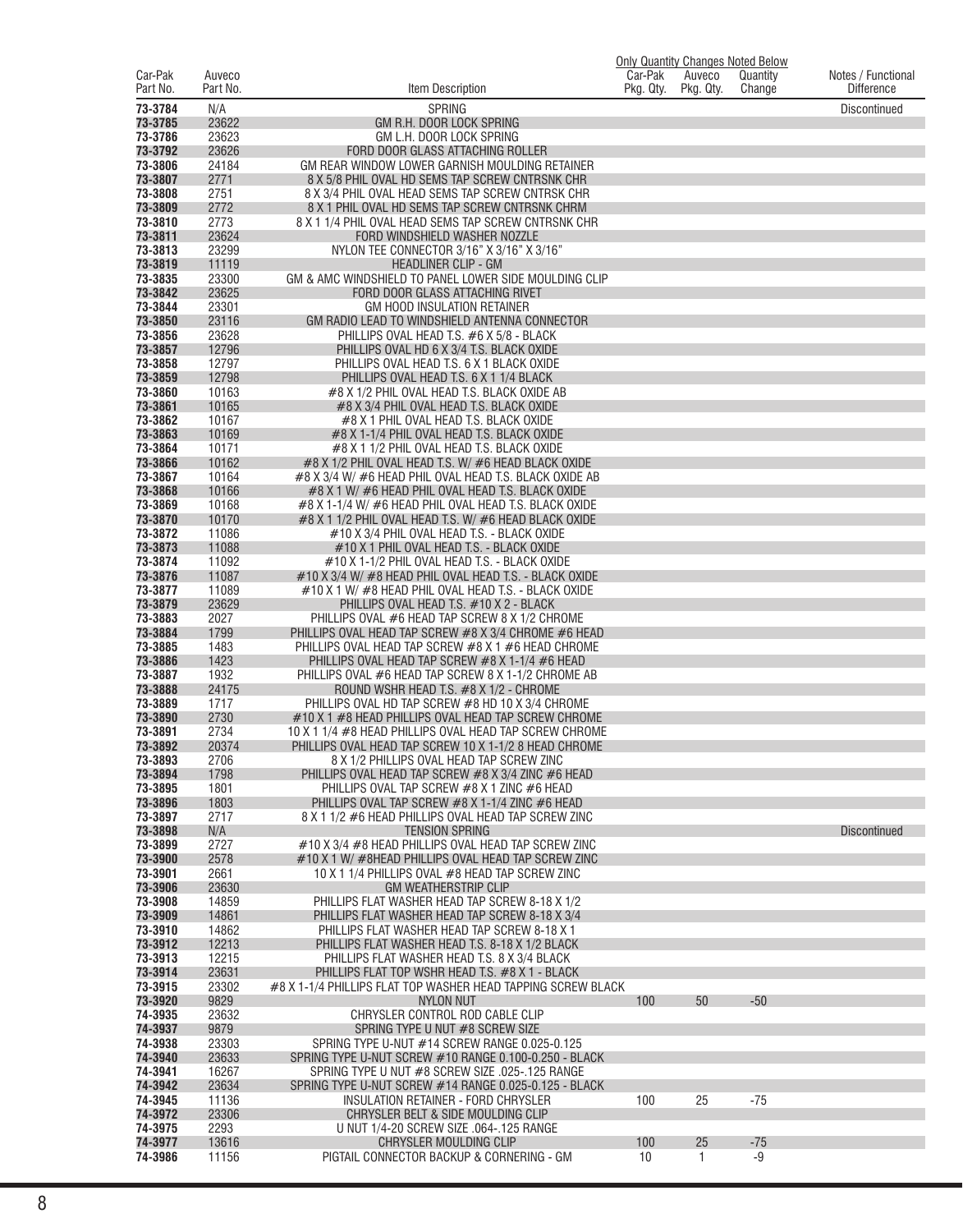|                     |                    |                                                                                                            | <b>Only Quantity Changes Noted Below</b> |                     |                    |                                         |
|---------------------|--------------------|------------------------------------------------------------------------------------------------------------|------------------------------------------|---------------------|--------------------|-----------------------------------------|
| Car-Pak<br>Part No. | Auveco<br>Part No. | Item Description                                                                                           | Car-Pak<br>Pkg. Qty.                     | Auveco<br>Pkg. Qty. | Quantity<br>Change | Notes / Functional<br><b>Difference</b> |
|                     |                    |                                                                                                            |                                          |                     |                    |                                         |
| 74-4044<br>74-4046  | 11243<br>4439      | HEADLIGHT ADJUSTING ASSEMBLY - GM<br>RUBBER VACUUM CAP FOR 1/4 DIA. 9/16 INSIDE LGTH                       | 25                                       | 10                  | $-15$              |                                         |
| 74-4047             | 4440               | RUBBER VACUUM CAP FOR 3/16 DIA. 9/16 INSIDE LGTH                                                           |                                          |                     |                    |                                         |
| 74-4057             | 11345              | WINDOW REVEAL MOULDING CLIP - GM                                                                           |                                          |                     |                    |                                         |
| 74-4059             | 23307              | GM ENGINE COMPARTMENT WIRE CLIP FOR 1/4 TUBE                                                               |                                          |                     |                    |                                         |
| 74-4062             | 23636              | THREAD CUTTING NUT 1/2 STUD SIZE - ZINC                                                                    |                                          |                     |                    |                                         |
| 74-4063             | 2895               | THREAD CUTTING NUT 1/8 STUD SIZE 5/16 HEX                                                                  |                                          |                     |                    |                                         |
| 74-4065             | 8855               | THREAD CUTTING NUT 5/32 STUD SIZE                                                                          |                                          |                     |                    |                                         |
| 74-4066             | 23308              | THREAD CUTTING NUT 1/4 STUD SIZE - ZINC                                                                    |                                          |                     |                    |                                         |
| 74-4067             | 22802              | PUSHNUT BOLT RETAINER 7/16 BOLT 27/32 OD BLACK PHOS                                                        |                                          |                     |                    |                                         |
| 74-4077<br>74-4088  | 15459<br>17233     | THROTTLE ROD RETAINING CLIP FOR 1/4 ROD<br>GM HEADLINING WIRE RETAINER CLIP                                | 100                                      | 50                  | $-50$              |                                         |
| 74-4098             | N/A                | <b>MOULDING RETAINER</b>                                                                                   |                                          |                     |                    | <b>Discontinued</b>                     |
| 74-4099             | N/A                | ADJUSTING SPRING                                                                                           |                                          |                     |                    | Discontinued                            |
| 75-4101             | 23637              | CHRYSLER BODY SILL MOULDING CLIP                                                                           |                                          |                     |                    |                                         |
| 75-4117             | 16851              | PUSHNUT BOLT RETAINER #6 BOLT 11/32 O.D.                                                                   |                                          |                     |                    |                                         |
| 75-4118             | 10085              | PUSH-NUT BOLT RETAINER #8 BOLT 3/8 OD                                                                      |                                          |                     |                    |                                         |
| 75-4119             | 16852              | PUSHNUT BOLT RETAINER #10 BOLT 7/16 O.D.                                                                   |                                          |                     |                    |                                         |
| 75-4120             | 22797              | PUSHNUT BOLT RETAINER 1/4 BOLT 1/2 OD BLACK PHOS                                                           |                                          |                     |                    |                                         |
| 75-4121<br>75-4122  | 22798<br>22799     | PUSHNUT BOLT RETAINER 5/16 BOLT 5/8 OD BLACK PHOS<br>PUSHNUT BOLT RETAINER 3/8 BOLT 25/32 OD BLACK PHOS    |                                          |                     |                    |                                         |
| 75-4123             | 22800              | PUSHNUT BOLT RETAINER 1/2 BOLT 15/16 OD BLACK PHOS                                                         |                                          |                     |                    |                                         |
| 75-4124             | 11419              | 4 WAY HOSE CONNECTOR 3/16 ALL ENDS                                                                         |                                          |                     |                    |                                         |
| 75-4129             | 11245              | <b>PLASTIC NUT - GM</b>                                                                                    |                                          |                     |                    |                                         |
| 75-4143             | 23638              | FORD BRAKE MASTER CYLINDER CAP GASKET                                                                      |                                          |                     |                    |                                         |
| 75-4156             | 23311              | ROUTING CLIP HOLDS 1/2" TUBE/HOSE                                                                          |                                          |                     |                    |                                         |
| 75-4157             | 14532              | ROUTING CLIP 5/8                                                                                           | 50                                       | 25                  | $-25$              |                                         |
| 75-4158             | 14533              | ROUTING CLIP 3/4                                                                                           | 50                                       | 25                  | $-25$              |                                         |
| 75-4163<br>75-4164  | 19003<br>19001     | RUBBER VACUUM CAP FOR 3/8 O.D. TUBE<br>RUBBER VACUUM CAP FOR 1/4 O.D. TUBE                                 |                                          |                     |                    |                                         |
| 75-4165             | 19000              | RUBBER VACUUM CAP FOR 3/16 O.D. TUBE                                                                       |                                          |                     |                    |                                         |
| 75-4167             | 23639              | GM CABLE & HARNESS STRAP 8-3/4 LENGTH                                                                      |                                          |                     |                    |                                         |
| 75-4189             | 23640              | FORD SIDE MOULDING CLIP                                                                                    |                                          |                     |                    |                                         |
| 75-4191             | N/A                | <b>MOULDING CLIP</b>                                                                                       |                                          |                     |                    | Discontinued                            |
| 75-4194             | 24171              | GM, FORD & CHRYSLER WINDSHIELD & REAR WINDOW                                                               |                                          |                     |                    |                                         |
|                     |                    | REVEAL MLDG ATTACHING SCREW                                                                                |                                          |                     |                    |                                         |
| 75-4196<br>75-4198  | 11425<br>12735     | NYLON VINYL TOP MOULDING CLIP - GM<br>HEADLIGHT BEZEL NYLON NUT #6 SCREW SIZE                              | 100                                      | 50                  | $-50$              |                                         |
| 75-4199             | 11691              | #8 & #6 SCREW NYLON NUT - GM                                                                               |                                          |                     |                    |                                         |
| 75-4200             | 13933              | NYLON GRILLE NUT $#8$ OR $#10$ SCREW SIZE 1/2 HEAD                                                         | 100                                      | 50                  | $-50$              |                                         |
| 75-4209             | 23641              | FORD NYLON OIL DRAIN PLUG GASKET 15MM I.D. 22MM O.D.                                                       |                                          |                     |                    |                                         |
| 75-4210             | 23312              | NYLON 5 WAY TEE CONNECTOR 3/16" ALL ENDS                                                                   |                                          |                     |                    |                                         |
| 75-4213             | 12627              | UNIVERSAL FUSIBLE LINK 18 GAUGE                                                                            | 12                                       | 5                   | $-7$               |                                         |
| 75-4216             | 11443              | TRANSISTOR ALT HARNESS PIGTAIL CONNECTOR - GM                                                              | 12                                       | 10                  | $-2$               |                                         |
| 75-4218<br>75-4221  | 23642<br>23353     | GM HEADLAMP ADJUSTING SPRING<br>1/4-28 X 2 PHILLIPS HDLAMP ADJ SCREW - ZINC                                |                                          |                     |                    |                                         |
| 75-4224             | 11243              | HEADLIGHT ADJUSTING ASSEMBLY - GM                                                                          | 25                                       | 10                  | -15                |                                         |
| 75-4225             | 11243              | HEADLIGHT ADJUSTING ASSEMBLY - GM                                                                          | 25                                       | 10                  | $-15$              |                                         |
| 76-2090             | 23572              | R.H. WINDSHIELD LOCKING STRIP INSERT TOOL, 0.580" OPENING                                                  |                                          |                     |                    |                                         |
| 76-2094             | N/A                | <b>WIRE CUTTING PLIERS</b>                                                                                 |                                          |                     |                    | <b>Discontinued</b>                     |
| 76-4237             | N/A                | <b>PANEL CLIP</b>                                                                                          |                                          |                     |                    | Discontinued                            |
| 76-4252             | 11826              | 1/4-28 X 2 HEADLIGHT ADJUST. ASSEMBLY - GM                                                                 |                                          |                     |                    |                                         |
| 76-4253<br>76-4263  | 23643<br>13141     | FORD & AMC AIR CLEANER WING NUT SELF THREADING                                                             | 100                                      | 50                  | $-50$              |                                         |
| 76-4264             | 11717              | MOULDING INSERT RED NYLON<br>BELT MOULDING CLIP - GM                                                       | 100                                      | 50                  | $-50$              |                                         |
| 76-4268             | 23644              | CHRYSLER WINDOW REGULATOR ROLLER                                                                           |                                          |                     |                    |                                         |
| 76-4277             | 23645              | WIRING & TUBING STRAP                                                                                      |                                          |                     |                    |                                         |
| 76-4285             | 13174              | MOULDING CLIP RED NYLON                                                                                    | 100                                      | 25                  | $-75$              |                                         |
| 76-4287             | 23611              | PHIL. WSHR HEAD T.S. W/ TEK POINT #8 X 1/2 - ZINC                                                          |                                          |                     |                    |                                         |
| 76-4291             | 23646              | GM QUARTER BELT REVEAL MOULDING CLIP                                                                       |                                          |                     |                    |                                         |
| 76-4295<br>76-4297  | 14255<br>23292     | HONDA NYLON NUT #8 SCREW SIZE 9.5MM X 9.5MM<br>FORD DOOR TRIM PANEL FASTENER                               | 100                                      | 50                  | $-50$              |                                         |
| 76-4298             | 23647              | TUBULAR NYLON NUT STUD SIZE 1/8                                                                            |                                          |                     |                    |                                         |
| 76-4304             | N/A                | <b>PLUG</b>                                                                                                |                                          |                     |                    | <b>Discontinued</b>                     |
| 76-4306             | 23648              | <b>GM MOULDING CLIP</b>                                                                                    |                                          |                     |                    |                                         |
| 76-4308             | 23313              | CHRYSLER WINDSHIELD WIPER LINKAGE BUSHING                                                                  |                                          |                     |                    |                                         |
| 76-4313             | 23309              | GM & AMC HEADLIGHT ADJUSTING SCREW & NUT ASSEMBLY                                                          |                                          |                     |                    |                                         |
| 76-4315             | N/A                | <b>HOLD DOWN SCREW</b>                                                                                     |                                          |                     |                    | <b>Discontinued</b>                     |
| 76-4316             | 23314              | EXTRUDED U-NUT M6.3-1.0 SCREW SIZE RANGE 0.8 - 4.0MM                                                       |                                          |                     |                    |                                         |
| 76-4317<br>76-4319  | 23315<br>23316     | EXTRUDED U-NUT M8-1.25 SCREW SIZE RANGE 0.8 - 4.0MM<br>EXTRUDED U-NUT M8-1.25 SCREW SIZE RANGE 0.8 - 4.0MM |                                          |                     |                    |                                         |
| 76-4320             | 23317              | EXTRUDED U-NUT M10-1.50 SCREW SIZE RANGE 1.5 - 5.5MM                                                       |                                          |                     |                    |                                         |
| 76-4329             | 11109              | BODY BOLT 3/8-16 X 1 HEX HEAD SEMS 1 OD - PHOS                                                             |                                          |                     |                    |                                         |
| 76-4330             | 11110              | BODY BOLT 3/8-16 X 1-3/8 HEX HEAD SEMS                                                                     |                                          |                     |                    |                                         |
| 76-4332             | 14264              | TOYOTA MOULDING CLIP 28MM WIDTH 14MM LENGTH                                                                | 100                                      | 25                  | $-75$              |                                         |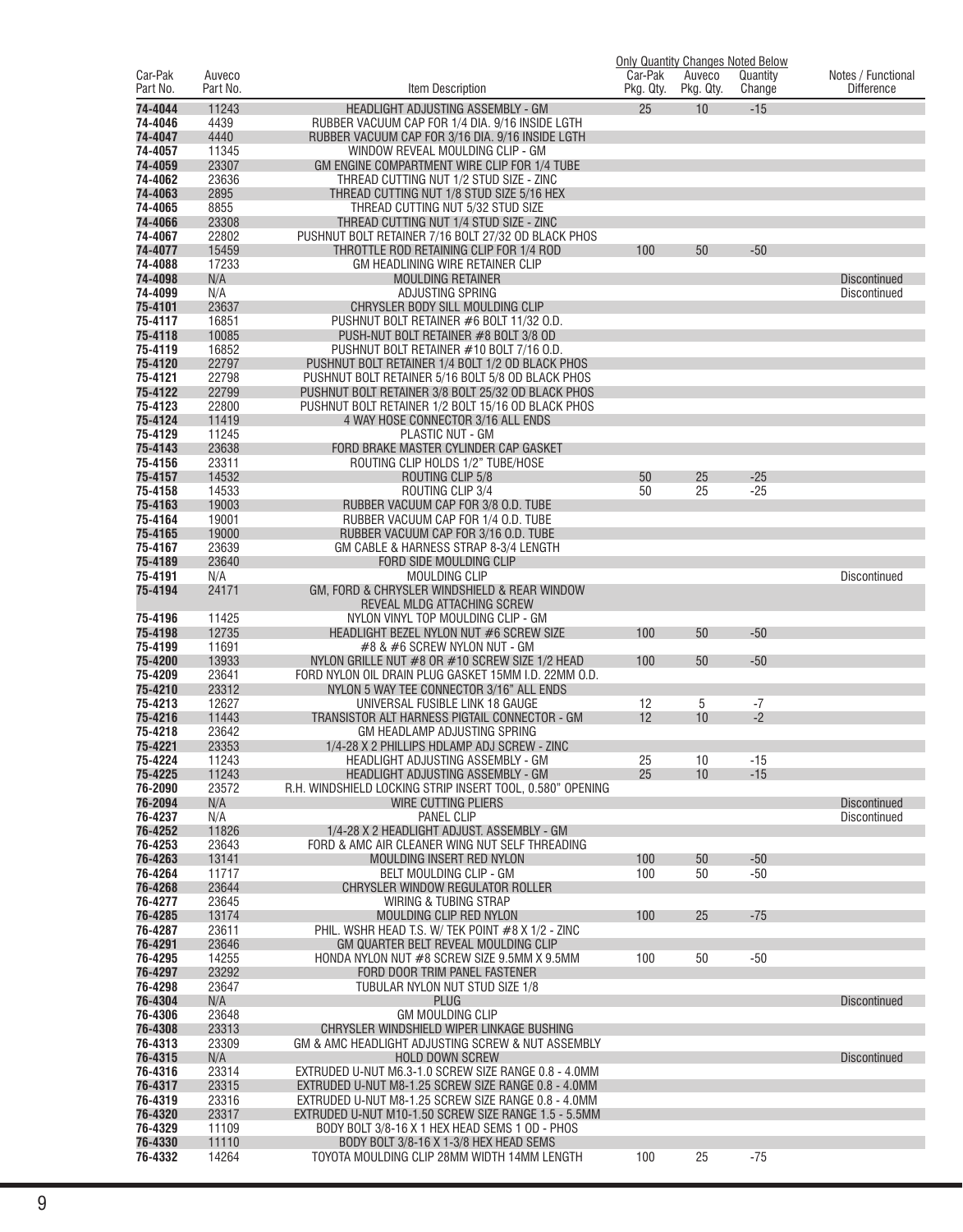|                     |                    |                                                                                                                             |                      |                     | <b>Only Quantity Changes Noted Below</b> |                                         |
|---------------------|--------------------|-----------------------------------------------------------------------------------------------------------------------------|----------------------|---------------------|------------------------------------------|-----------------------------------------|
| Car-Pak<br>Part No. | Auveco<br>Part No. | Item Description                                                                                                            | Car-Pak<br>Pkg. Qty. | Auveco<br>Pkg. Qty. | Quantity<br>Change                       | Notes / Functional<br><b>Difference</b> |
| 76-4333             | 23319              |                                                                                                                             |                      |                     |                                          |                                         |
| 76-4334             | 13932              | NISSAN & TOYOTA WEATHERSTRIP & TRIM PANEL RETAINING CLIP<br>MITSUBISHI & TOYOTA NYLON NUT #10 SCREW SIZE                    | 100                  | 50                  | -50                                      |                                         |
| 76-4335             | 14277              | TOYOTA SCREW GROMMET 15MM X 12MM X 16MM                                                                                     | 100                  | 15                  | $-85$                                    |                                         |
| 76-4340             | 20838              | FORD WIRE HARNESS CONNECTOR ALTERNATOR                                                                                      |                      |                     |                                          |                                         |
| 76-4342             | 23140              | FORD VOLTAGE REGULATOR HARNESS CONNECTOR                                                                                    |                      |                     |                                          |                                         |
| 76-4365             | 23649              | GM QUARTER MOULDING CLIP                                                                                                    |                      |                     |                                          |                                         |
| 76-4377             | N/A                | <b>RETAINER CLIP</b>                                                                                                        |                      |                     |                                          | <b>Discontinued</b>                     |
| 76-4379             | 9288               | PLASTIC PLUG BUTTON W/DEP CTR 1/2 HOLE                                                                                      |                      |                     |                                          |                                         |
| 76-4382             | 23650              | FORD WEATHERSTRIP CLIP                                                                                                      |                      |                     |                                          |                                         |
| 76-4384<br>76-4387  | 15414<br>10055     | PANEL RETAINER - BLACK NYLON<br>EXTRUDED U NUT 3/8-16 SCREW SIZE                                                            |                      |                     |                                          |                                         |
| 76-4389             | 12923              | NYLON TEE CONNECTOR 1/8 X 1/8 X 1/8                                                                                         | 25                   | 10                  | $-15$                                    |                                         |
| 76-4390             | 12916              | NYLON TEE CONNECTOR 1/8 X 3/16 X 1/8                                                                                        | 25                   | 10                  | $-15$                                    |                                         |
| 76-4391             | 23651              | NYLON TEE CONNECTOR 1/8" X 1/8" X 3/16"                                                                                     |                      |                     |                                          |                                         |
| 76-4395             | 11655              | #12-28 X 1-3/4 HEADLIGHT ADJUST ASSEMBLY - GM                                                                               |                      |                     |                                          |                                         |
| 76-4397             | 23652              | FORD RND HEAD BUMPER BOLT M8 - 1.25 X 20MM - CHROME                                                                         |                      |                     |                                          |                                         |
| 76-4400             | 13614              | M8-1.25 X 30MM HEX HEAD SEMS 24MM OD PHOS                                                                                   | 50                   | 25                  | $-25$                                    |                                         |
| 76-4403             | 23330              | GM OUTSIDE REAR VIEW MIRROR BOLT & JACK NUT                                                                                 |                      |                     |                                          |                                         |
| 76-4404             | 23320              | HEX WASHER HEAD SCREW M8-1.25 X 25MM BLACK                                                                                  |                      |                     |                                          |                                         |
| 76-4406<br>76-4407  | 23653<br>23654     | HEX WSHR HD BODY BOLT CA POINT M8-1.25 X 20MM - BLACK<br>HEX WSHR HD BODY BOLT CA POINT M6.3-1.0 X 20MM - BLACK             |                      |                     |                                          |                                         |
| 76-4409             | 23655              | FREE SPINNING WSHR NUT M6.3-1.0 19MM WSHER O.D.                                                                             |                      |                     |                                          |                                         |
| 76-4410             | 23656              | FREE SPINNING WASHER NUT M8-1.25 24MM TOOTHED WASHER                                                                        |                      |                     |                                          |                                         |
| 76-4411             | 23321              | METRIC HEX FLANGE NUT M10-1.5                                                                                               |                      |                     |                                          |                                         |
| 76-4413             | 12932              | NYLON ELBOW CONNECTOR 3/16 X 3/16                                                                                           | 50                   | 10                  | $-40$                                    |                                         |
| 76-4414             | 12933              | NYLON ELBOW CONNECTOR 1/4 X 1/4                                                                                             | 50                   | 10                  | $-40$                                    |                                         |
| 76-4417             | 23657              | CHRYSLER BODY SILL MOULDING CLIP                                                                                            |                      |                     |                                          |                                         |
| 76-4421             | 23078              | CHRYSLER VOLTAGE REGULATOR HARNESS CONNECTOR                                                                                |                      |                     |                                          |                                         |
| 76-4424<br>76-4427  | 23618<br>23329     | PHIL. WSHR HEAD T.S. W/ TEK POINT #8 X 1/2 - ZINC<br>GM OUTSIDE MIRROR MOUNTING SCREW 1/4"-20 X 1-1/4"                      |                      |                     |                                          |                                         |
| 76-4431             | 23658              | GM QUARTER BELT REVEAL MOULDING CLIP                                                                                        |                      |                     |                                          |                                         |
| 76-4435             | 23659              | FORD LOWER BACK PANEL MOULDING RETAINER                                                                                     |                      |                     |                                          |                                         |
| 76-4437             | 23660              | <b>GM GEAR SHIFT LEVER KNOB</b>                                                                                             |                      |                     |                                          |                                         |
| 76-4440             | 23661              | HEX HEAD SEMS BODY BOLT CA POINT M6.3-1.0 X 20MM - BLACK                                                                    |                      |                     |                                          |                                         |
| 77-2095             | 23573              | STRAIGHT WINDSHIELD LOCKING STRIP INSERT TOOL, 0.470" OPENING                                                               |                      |                     |                                          |                                         |
| 77-2096             | 23574              | R.H. WINDSHIELD LOCKING STRIP INSERT TOOL, 0.470" OPENING                                                                   |                      |                     |                                          |                                         |
| 77-2097<br>77-2102  | 23575<br>N/A       | L.H. WINDSHIELD LOCKING STRIP INSERT TOOL, 0.470" OPENING<br><b>LACING TOOL</b>                                             |                      |                     |                                          |                                         |
| 77-4444             | 23322              | RUBBER CAP FOR 1/8" O.D. TUBE                                                                                               |                      |                     |                                          | Discontinued                            |
| 77-4446             | 9877               | 4-24 X 3/8 STEEL SPEC. PHIL. FLAT                                                                                           |                      |                     |                                          |                                         |
| 77-4455             | 23323              | HEX HEAD SEMS SCREW W/ STARTER POINT M8-1.25 X 25MM                                                                         |                      |                     |                                          |                                         |
| 77-4459             | 10823              | HEX HEAD SEMS W/ DOG PT 1/4-20 X 7/8 - BLACK                                                                                |                      |                     |                                          |                                         |
| 77-4460             | 17034              | HEX HEAD SEMS BODY BOLT 1/4 - 20 X 7/8                                                                                      |                      |                     |                                          |                                         |
| 77-4461             | 24168              | HEX HEAD SEMS BODY BOLT W/DOG POINT 1/4-20 X 1-1/8                                                                          |                      |                     |                                          |                                         |
| 77-4462<br>77-4463  | 23662<br>23663     | HEX HEAD SEMS BODY BOLT W/DOG POINT 5/16-18 X 15/16 - BLACK<br>HEX HEAD SEMS BODY BOLT W/DOG POINT 5/16-18 X 1-3/16 - BLACK |                      |                     |                                          |                                         |
| 77-4465             | 23664              | HEX HEAD SEMS BODY BOLT W/DOG POINT 3/8-16 X 1-13/16 - BLACK                                                                |                      |                     |                                          |                                         |
| 77-4467             | 23665              | HEX HEAD SEMS BODY BOLT W/DOG POINT 5/16-18 X 1-3/16 - ZINC & YELLOW                                                        |                      |                     |                                          |                                         |
| 77-4468             | 24177              | HEX HEAD SEMS BODY BOLT W/DOG POINT 1/4-20 X 3/4" BLACK                                                                     |                      |                     |                                          |                                         |
| 77-4469             | 23666              | HEX HEAD SEMS BODY BOLT W/DOG POINT 5/16-18 X 15/16 - ZINC & YELLOW                                                         |                      |                     |                                          |                                         |
| 77-4470             | 23324              | HEX HEAD SEMS BODY BOLT W/DOG POINT 5/16-18 X 1-1/16 - ZINC & YELLOW                                                        |                      |                     |                                          |                                         |
| 77-4471             | 23665              | HEX HEAD SEMS BODY BOLT W/DOG POINT 5/16-18 X 1-3/16 - ZINC & YELLOW<br>FORD SIDE MOULDING CLIP                             |                      |                     |                                          |                                         |
| 77-4473<br>77-4474  | 23667<br>11368     | LICENSE PLATE NUT NYLON - FORD                                                                                              | 100                  | 50                  | $-50$                                    |                                         |
| 77-4485             | 8863               | PUSH-ON RETAINER FOR 1/8 STUD 3/8 OD                                                                                        |                      |                     |                                          |                                         |
| 77-4486             | 8864               | PUSH-ON RETAINER FOR 5/32 STUD 7/16 OD                                                                                      |                      |                     |                                          |                                         |
| 77-4487             | 22798              | PUSHNUT BOLT RETAINER 5/16 BOLT 5/8 OD BLACK PHOS                                                                           |                      |                     |                                          |                                         |
| 77-4488             | 12125              | PUSHNUT BOLT RETAINER M8-1.25 15.9MM OD - ZINC                                                                              |                      |                     |                                          |                                         |
| 77-4490             | 22801              | PUSHNUT BOLT RETAINER M12-1.75 21MM OD BLACK PHOS                                                                           |                      |                     |                                          |                                         |
| 77-4495<br>77-4496  | 12253<br>12253     | THREAD CUTTING NUT 5MM STUD SIZE - PHOS.<br>THREAD CUTTING NUT 5MM STUD SIZE - PHOS.                                        | 100                  | 50<br>50            | $-50$<br>$-50$                           |                                         |
| 77-4497             | 23668              | THREAD CUTTING NUT 5MM STUD SIZE - BLACK                                                                                    | 100                  |                     |                                          |                                         |
| 77-4499             | 12255              | THREAD CUTTING NUT 6.3MM STUD SIZE - ZINC                                                                                   | 100                  | 50                  | $-50$                                    |                                         |
| 77-4504             | 18337              | EXTRUDED U NUT M4-.7 SCREW SIZE .60MM-3.8MM RANGE                                                                           |                      |                     |                                          |                                         |
| 77-4505             | 11625              | EXTRUDED U NUT M4-.7 SCREW SIZE - GM                                                                                        |                      |                     |                                          |                                         |
| 77-4506             | 11626              | EXTRUDED U NUT M5-.8 SCREW SIZE - GM                                                                                        |                      |                     |                                          |                                         |
| 77-4508             | 11797              | INTERIOR TRIM PANEL RETAINER - FORD                                                                                         | 100                  | 50                  | $-50$                                    |                                         |
| 77-4517             | N/A                | MOULDING CLIP                                                                                                               |                      |                     |                                          | <b>Discontinued</b>                     |
| 77-4522<br>77-4523  | 11709<br>11708     | M8-1.25 HEX FLANGE LOCKNUT 17MM FLANGE<br>M10-1.5 HEX FLANGE LOCKNUT 21MM FLANGE                                            | 50                   | 25                  | $-25$                                    |                                         |
| 77-4527             | 23325              | HEX HEAD SEMS SCREW W/ STARTER POINT M10-1.50 X 40MM                                                                        |                      |                     |                                          |                                         |
| 77-4531             | 11838              | NYLON NUT #6 SCREW - GM                                                                                                     | 100                  | 50                  | -50                                      |                                         |
| 77-4538             | 23669              | PAL NUT #8-18 THREAD                                                                                                        |                      |                     |                                          |                                         |
| 77-4543             | 22797              | PUSHNUT BOLT RETAINER 1/4 BOLT 1/2 OD BLACK PHOS                                                                            |                      |                     |                                          |                                         |
| 77-4545             | 23530              | PUSH NUT 5MM STUD 11MM O.D. - BLACK                                                                                         |                      |                     |                                          |                                         |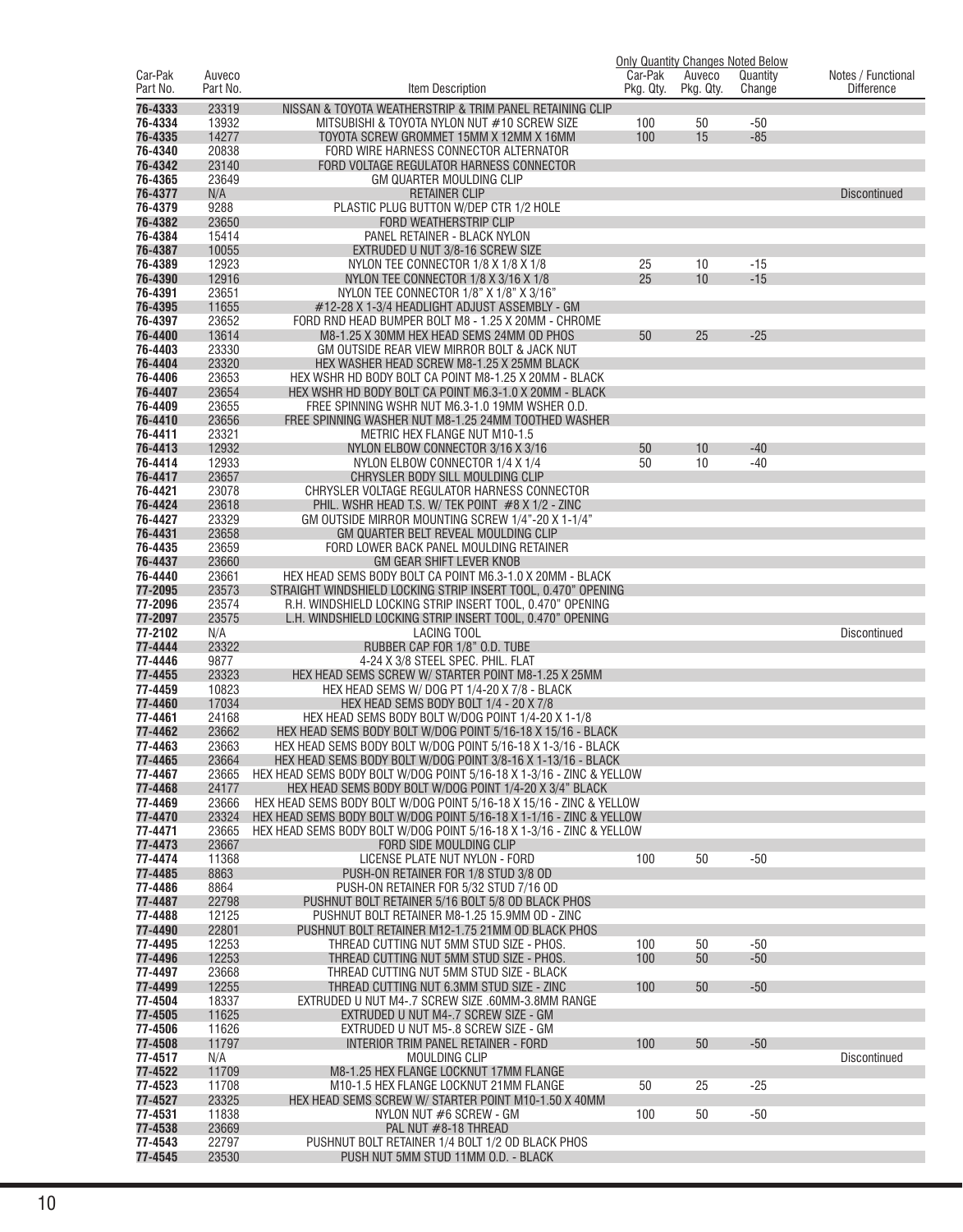|                     |                    |                                                                                                    | Car-Pak   |                     | <b>Only Quantity Changes Noted Below</b> |                                         |
|---------------------|--------------------|----------------------------------------------------------------------------------------------------|-----------|---------------------|------------------------------------------|-----------------------------------------|
| Car-Pak<br>Part No. | Auveco<br>Part No. | Item Description                                                                                   | Pkg. Qty. | Auveco<br>Pkg. Qty. | Quantity<br>Change                       | Notes / Functional<br><b>Difference</b> |
| 77-4549             | 23670              | HEX HD SEMS BODY BOLT CA POINT M6.3-1.0 X 40MM - BLACK                                             |           |                     |                                          |                                         |
| 77-4563             | N/A                | <b>SHIM</b>                                                                                        |           |                     |                                          | <b>Discontinued</b>                     |
| 77-4565             | 23671              | GM AIR CLEANER WING NUT M8-1.25                                                                    |           |                     |                                          |                                         |
| 77-4566             | 23671              | GM AIR CLEANER WING NUT M8-1.25                                                                    |           |                     |                                          |                                         |
| 77-4583             | 23672              | <b>GM MOULDING CLIP</b>                                                                            |           |                     |                                          |                                         |
| 77-4598             | N/A                | <b>MOULDING RETAINER</b>                                                                           |           |                     |                                          | <b>Discontinued</b>                     |
| 77-4606<br>77-4607  | N/A<br>23314       | <b>ACORN NUT</b><br>EXTRUDED U-NUT M6.3-1.0 SCREW SIZE RANGE 0.8 - 4.0MM                           |           |                     |                                          | <b>Discontinued</b>                     |
| 77-4608             | 12126              | PUSHNUT BOLT RETAINER M10-1.5 19.8MM OD - PHOS                                                     | 100       | 50                  | $-50$                                    |                                         |
| 77-4611             | 23673              | FORD ENGINE TO TRANSMISSION VACUUM TUBE CONNECTOR                                                  |           |                     |                                          |                                         |
| 77-4613             | 11827              | 22-18 GA FEMALE QUICK SLIDE TERMINALS - RED                                                        |           |                     |                                          |                                         |
| 77-4614             | 11828              | 22-18 GA MALE QUICK SLIDE TERMINALS - RED                                                          |           |                     |                                          |                                         |
| 77-4615             | 11606              | INSUL NYLON FEMALE QUICK-CONNECT TERMINAL 16-14 GA                                                 |           |                     |                                          |                                         |
| 77-4616<br>77-4617  | 11605<br>11829     | INSUL NYLON MALE QUICK-CONNECT TERMINAL 16-14 GA<br>12-10 GA FEMALE QUICK SLIDE TERMINALS - YELLOW | 50        | 25                  | $-25$                                    |                                         |
| 77-4622             | 16017              | TRIM PANEL RETAINER- GM TRUCK                                                                      |           |                     |                                          |                                         |
| 77-4628             | 24157              | FORD POWER WINDOW REGULATOR GEAR 9/41 SPLINES                                                      |           |                     |                                          |                                         |
| 77-4629             | 16261              | GM DOOR TRIM PANEL RETAINER                                                                        |           |                     |                                          |                                         |
| 77-4634             | 23674              | FORD TAIL GATE OUTSIDE LOWER MOULDING CLIP                                                         |           |                     |                                          |                                         |
| 77-4643             | 20582              | GM SPRING TYPE U-NUT #8 SCREW .125-.250 RANGE                                                      |           |                     |                                          |                                         |
| 77-4644<br>77-4647  | N/A<br>23010       | <b>RETAINER</b><br>GM FUSIBLE LINK WIRE 14 GA ORANGE                                               |           |                     |                                          | <b>Discontinued</b>                     |
| 77-4649             | 23675              | GM & CHRYSLER RADIATOR GRILLE SCREW GROMMET                                                        |           |                     |                                          |                                         |
| 77-4657             | 12115              | THREAD CUTTING NUT 4MM STUD SIZE - ZINC                                                            |           |                     |                                          |                                         |
| 77-4661             | 15935              | PACK CON TERMINAL FEMALE 16-14 GAUGE                                                               | 100       | 50                  | $-50$                                    |                                         |
| 77-4668             | 3155               | SHIM 1-1/4 X 1-1/8 X 1/16 W/3/8 SLOT ZINC                                                          |           |                     |                                          |                                         |
| 77-4669             | 3156               | SHIM 1-1/4 X 1-1/8 X 1/8 W/3/8 SLOT ZINC                                                           |           |                     |                                          |                                         |
| 77-4670             | 2452               | SHIM 1-3/4 X 1-1/4 X 1/16 W/ 1/2 SLOT ZINC                                                         |           |                     |                                          |                                         |
| 77-4671<br>77-4685  | 2453<br>23327      | SHIM 1-3/4 X 1-1/4 X 1/8 W/ 1/2 SLOT ZINC<br>NYLON TEE CONNECTOR $1/4$ " X $1/4$ " X $1/4$ "       |           |                     |                                          |                                         |
| 77-4686             | 22164              | GM HEX HEAD SEMS BODY BOLT WITH DOG POINT                                                          | 100       | 50                  | $-50$                                    |                                         |
| 77-4691             | 11612              | WEATHERSTRIP RETAINER - GM FORD AMC                                                                |           |                     |                                          |                                         |
| 77-4692             | 11679              | MUD SHIELD RETAINER - GM FORD CHRYSLER                                                             |           |                     |                                          |                                         |
| 77-4693             | 11672              | TRIM PANEL X-MAS TREE RETAINER - FORD                                                              |           |                     |                                          |                                         |
| 77-4694             | 11671              | SEAT BACK PANEL XMAS TREE RETAINER - FORD                                                          |           |                     |                                          |                                         |
| 77-4695<br>77-4698  | 11673<br>11675     | INTERIOR TRIM PANEL RETAINER - GM CHRYSLER<br>ROOF HEADLINER RETAINER - GM CHRYSLER                |           |                     |                                          |                                         |
| 77-4699             | 23082              | OEM FEMALE ELECTRICAL FORK TYPE TERMINAL 20-16-18 GA                                               |           |                     |                                          |                                         |
| 77-4705             | 20364              | GM PHILLIPS WASHER HEAD DRILL SCREW #10 X 5/8                                                      |           |                     |                                          |                                         |
| 77-4707             | 23328              | <b>GM &amp; AMC BUMPER FASTENER</b>                                                                |           |                     |                                          |                                         |
| 77-4710             | N/A                | <b>MOULDING CLIP</b>                                                                               |           |                     |                                          | <b>Discontinued</b>                     |
| 77-4719             | 23676              | <b>GM SIDE MOULDING CLIP</b>                                                                       |           |                     |                                          |                                         |
| 77-4724<br>77-4726  | 23677<br>23678     | PHIL. PAN HD LICENSE PLATE SCREW M6-1.0 X 20MM<br>FORD ROOF TRIM PANEL RETAINER                    |           |                     |                                          |                                         |
| 77-4733             | 23527              | SPRING TYPE U-NUT SCREW #8 RANGE 0.045-0.062 - BLACK                                               |           |                     |                                          |                                         |
| 77-4735             | 23141              | GM ALTERNATOR EXTENDER HARNESS CONNECTOR                                                           |           |                     |                                          |                                         |
| 78-4740             | 16954              | FORD HOOD PROP ROD CLIP (FOR 5/16 ROD DIA.)                                                        | 50        | 25                  | -25                                      |                                         |
| 78-4767             | 14218              | NYLON NUT #6 OR #8 SCREW SIZE                                                                      | 100       | 50                  | $-50$                                    |                                         |
| 78-4768<br>78-4770  | 20839<br>11864     | FORD WIRE HARNESS CONNECTOR COIL TO IGNITION<br>EXTRUDED U NUT M6-1.0 SCREW SIZE - GM              |           |                     |                                          |                                         |
| 78-4777             | 23679              | GM WINDSHIELD REVEAL LOWER MOULDING CLIP                                                           |           |                     |                                          |                                         |
| 78-4790             | 11706              | GRILLE TO METAL PUSH-TYPE RETAINER - FORD                                                          |           |                     |                                          |                                         |
| 78-4792             | 24181              | <b>GM TRIM PANEL RETAINER</b>                                                                      |           |                     |                                          |                                         |
| 78-4800             | 11702              | WHEEL ORNAMENT DRIVE RIVET - FORD                                                                  | 25        | 50                  | $+25$                                    |                                         |
| 78-4801             | 11699              | PUSH-TYPE RETAINER - GM CHRYSLER                                                                   |           |                     |                                          |                                         |
| 78-4804<br>78-4806  | 11672<br>12675     | TRIM PANEL X-MAS TREE RETAINER - FORD                                                              | 50        | 25                  | $-25$                                    |                                         |
| 78-4807             | 23680              | METRIC WHEEL NUT 12MM-1.5<br>GM ROCKER MOULDING CLIP                                               |           |                     |                                          |                                         |
| 78-4808             | 11718              | HEADLIGHT ADJUSTING NUT - GM                                                                       |           |                     |                                          |                                         |
| 78-4813             | 23681              | CHRYSLER DOOR LOCK ROD CLIP                                                                        |           |                     |                                          |                                         |
| 78-4814             | 23682              | CHRYSLER DOOR LOCK ROD CLIP                                                                        |           |                     |                                          |                                         |
| 78-4817             | 11841              | GRILLE ATTACHMENT NUT #6 SCREW - FORD                                                              | 100       | 50                  | $-50$                                    |                                         |
| 78-4819<br>78-4821  | 12713<br>13647     | NYLON SCREW GROMMET<br>RADIATOR GRILLE NUT #8 SCREW SIZE                                           | 50<br>50  | 25<br>25            | $-25$<br>$-25$                           |                                         |
| 78-4831             | 12260              | PUSHNUT BOLT RETAINER M10-1.5 24MM OD                                                              |           |                     |                                          |                                         |
| 78-4838             | 11842              | DASHBOARD X-MAS TREE RETAINER - FORD                                                               | 50        | 25                  | $-25$                                    |                                         |
| 78-4839             | 23683              | FORD DOOR PANEL RETAINER                                                                           |           |                     |                                          |                                         |
| 78-4842             | 23684              | FREE SPINNING WASHER NUT M6-1.0 16MM WSHR O.D.                                                     |           |                     |                                          |                                         |
| 78-4843             | 15328              | M6-1.0 FREE SPINNING WASHER NUT 16MM OD                                                            |           |                     |                                          |                                         |
| 78-4844             | 15328              | M6-1.0 FREE SPINNING WASHER NUT 16MM OD                                                            |           |                     |                                          |                                         |
| 78-4845<br>78-4846  | 23685<br>23686     | FREE SPINNING WASHER NUT M6-1.0 19MM WSHR O.D.<br>FREE SPINNING WASHER NUT M6-1.0 24MM WSHR O.D.   |           |                     |                                          |                                         |
| 78-4847             | 19216              | M6-1.0 FREE SPINNING WASHER NUT 14MM O.D.                                                          |           |                     |                                          |                                         |
| 78-4848             | 15331              | M6-1.0 FREE SPINNING WASHER NUT 20MM OD                                                            |           |                     |                                          |                                         |
| 78-4849             | 12922              | NYLON TEE CONNECTOR 3/8 X 1/4 X 3/8                                                                | 25        | 10                  | -15                                      |                                         |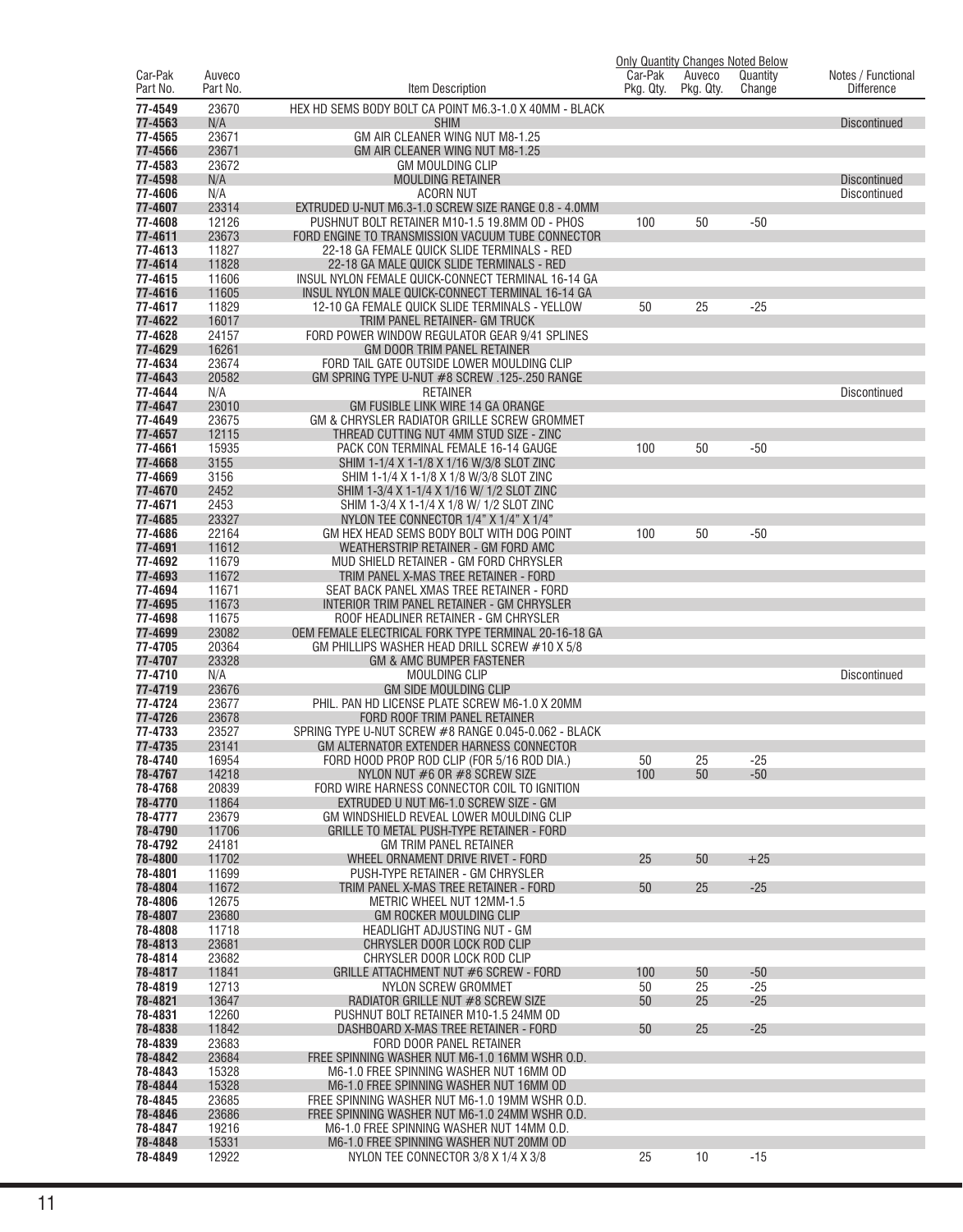|                     |                    |                                                                                              | Car-Pak   |                     | <b>Only Quantity Changes Noted Below</b> |                                         |
|---------------------|--------------------|----------------------------------------------------------------------------------------------|-----------|---------------------|------------------------------------------|-----------------------------------------|
| Car-Pak<br>Part No. | Auveco<br>Part No. | Item Description                                                                             | Pkg. Qty. | Auveco<br>Pkg. Qty. | Quantity<br>Change                       | Notes / Functional<br><b>Difference</b> |
| 78-4852<br>78-4854  | 23687<br>16322     | FORD CHRYSLER DOOR & INTERIOR TRIM PANEL RETAINER<br>EXTRUDED U NUT M6-1.0 SCREW SIZE        |           |                     |                                          |                                         |
| 78-4855             | 18449              | EXTRUDED U NUT M6-1.0 SCREW SIZE .80MM-4.0MM RANGE                                           |           |                     |                                          |                                         |
| 78-4858             | 23688              | HEX HD SEMS SCREW W/ DOG POINT M6-1.0 X 18MM - BLACK                                         |           |                     |                                          |                                         |
| 78-4860             | 15778              | HEX HEAD SEMS BODY BOLT ZINC M6-1.0 X 22.5MM                                                 |           |                     |                                          |                                         |
| 78-4862             | 23689              | HEX HEAD SEMS SCREW M6-1.0 X 25MM - BLACK                                                    |           |                     |                                          |                                         |
| 78-4875             | N/A                | <b>MOULDING CLIP</b>                                                                         |           |                     |                                          | <b>Discontinued</b>                     |
| 78-4877<br>78-4880  | N/A<br>23690       | <b>MOULDING RETAINER</b><br><b>GM WHEEL MOULDING CLIP</b>                                    |           |                     |                                          | Discontinued                            |
| 78-4895             | 23691              | FORD QUARTER PANEL MOULDING RETAINER                                                         |           |                     |                                          |                                         |
| 78-4896             | 23692              | HEX WSHR HEAD BODY BOLT CA POINT 5/16-18 X 1 - BLACK                                         |           |                     |                                          |                                         |
| 78-4905             | 23693              | HEX FLANGE LOCK NUT M8-1.25 18MM DIA.                                                        |           |                     |                                          |                                         |
| 78-4910             | 12735              | HEADLIGHT BEZEL NYLON NUT #6 SCREW SIZE                                                      | 100       | 50                  | $-50$                                    |                                         |
| 78-4921             | 23694              | CHRYSLER HEADLINER PUSH-TYPE RETAINER                                                        |           |                     |                                          |                                         |
| 78-4924             | 12995              | JACK NUT 1/4-20 THREAD COATED                                                                | 50        | 25                  | $-25$                                    |                                         |
| 78-4925             | N/A                | <b>WIRING HARNESS</b>                                                                        |           |                     |                                          | Discontinued                            |
| 78-4927<br>78-4928  | 23012<br>N/A       | GM RADIO POWER SUPPLY HARNESS CONNECTOR<br><b>WIRING HARNESS</b>                             |           |                     |                                          | Discontinued                            |
| 78-4929             | 19205              | HEX FLANGE NUT M6-1.0 BLACK PHOS. CLASS 9                                                    |           |                     |                                          |                                         |
| 78-4934             | 23695              | HEX HEAD SEMS T.S. M6.3-1.81 X 22MM - BLACK                                                  |           |                     |                                          |                                         |
| 78-4940             | 23696              | FORD WINSHIELD REVEAL MOULDING CLIP                                                          |           |                     |                                          |                                         |
| 78-4958             | 23497              | GM WELL NUT, WASHER & SCREW ANCHOR KIT                                                       |           |                     |                                          |                                         |
| 78-4963             | N/A                | <b>NUT</b>                                                                                   |           |                     |                                          | <b>Discontinued</b>                     |
| 78-4965<br>78-4970  | 23697<br>N/A       | GM QUARTER BELT REVEAL MOULDING CLIP<br><b>HEADLAMP SCREW</b>                                |           |                     |                                          | <b>Discontinued</b>                     |
| 78-4971             | 20675              | CHRYSLER DOOR LOCK ROD CLIP                                                                  | 50        | 25                  | $-25$                                    |                                         |
| 78-4973             | 14544              | WIRE LOOM ROUTING CLIP 11/32 I.D. 1/2 O.D.                                                   | 50        | 25                  | $-25$                                    |                                         |
| 78-4974             | 14545              | WIRE LOOM ROUTING CLIP 13/32 I.D. 19/32 O.D.                                                 | 50        | 25                  | $-25$                                    |                                         |
| 78-4975             | 14546              | WIRE LOOM ROUTING CLIP 1/2 I.D. 11/16 O.D.                                                   |           |                     |                                          |                                         |
| 78-4976             | 14547              | WIRE LOOM ROUTING CLIP 3/4 I.D. 1 O.D.                                                       | 50        | 25                  | $-25$                                    |                                         |
| 79-4977<br>79-4978  | 23698<br>N/A       | TORX OVAL HEAD T.S. M4.2-1.41 X 40MM - CHROME<br><b>SCREW &amp; RIVET</b>                    |           |                     |                                          | Discontinued                            |
| 79-4980             | 23699              | FORD DASH PANEL & GRILLE RETAINING SCREW GROMMET                                             |           |                     |                                          |                                         |
| 79-4987             | 23700              | NISSAN DOOR TRIM PANEL CLIP                                                                  |           |                     |                                          |                                         |
| 79-4991             | 23701              | GM WINDSHIELD MOULDING CLIP                                                                  |           |                     |                                          |                                         |
| 79-4992             | 23702              | <b>GM MOULDING CLIP</b>                                                                      |           |                     |                                          |                                         |
| 79-5002<br>79-5003  | 11633<br>4447      | 6.3-1.0 X 20MM HEX HEAD SEMS 17MM WASH O.D. - PHOS<br>GM TRUNK LID RUBBER BUMPERS            | 50        | 25                  | $-25$                                    |                                         |
| 79-5005             | 15373              | M4.2-1.41 X 20MM HEX HEAD SEMS T.S. 16MM OD                                                  |           |                     |                                          |                                         |
| 79-5008             | 23627              | FORD DOOR GLASS ATTACHING ROLLER & RIVET KIT                                                 |           |                     |                                          |                                         |
| 79-5009             | 16349              | CHRYSLER QUICK CONNECT TERMINAL 16-14 GA.                                                    | 50        | 25                  | $-25$                                    |                                         |
| 79-5015             | 23703              | NYLON RECESSED PLUG 1-5/8 HOLE SIZE                                                          |           |                     |                                          |                                         |
| 79-5026<br>79-5030  | 23704<br>12066     | GM REAR BUMPER PUSH-TYPE RETAINER<br>6-1.0 X 25MM HEX HEAD SEMS 24MM O.D. - PHOSPHATE        |           |                     |                                          |                                         |
|                     |                    |                                                                                              |           |                     |                                          |                                         |
| 79-5046<br>79-5050  | 11944<br>23705     | 4.2-1.41 X 20MM SS TORX PAN HD T.S. - BLACK OX<br>TORX PAN HD T.S. M4.2-1.41 X 50MM - CHROME |           |                     |                                          |                                         |
| 79-5053             | 23706              | TORX OVAL HD T.S. #10 X 3/4 - CHROME                                                         |           |                     |                                          |                                         |
| 79-5057             | 23707              | CHRYSLER WINDSHIELD GARNISH MOULDING SPACER                                                  |           |                     |                                          |                                         |
| 79-5067             | 23708              | FORD BELT MOULDING CLIP                                                                      |           |                     |                                          |                                         |
| 79-5087             | N/A                | <b>MOULDING RETAINER</b>                                                                     |           |                     |                                          | <b>Discontinued</b>                     |
| 79-5100<br>79-5109  | 14163<br>23331     | <b>HOOD INSULATION RETAINER</b><br>FORD TRIM PANEL RETAINER                                  | 100       | 50                  | $-50$                                    |                                         |
| 79-5110             | 13922              | 1/4-20 X 5/8 NAT. NYLON L.P. SCREW & NUT                                                     | 50        | 25                  | $-25$                                    |                                         |
| 79-5118             | 23166              | FORD FUSIBLE LINK WIRE 18 GAUGE RED                                                          |           |                     |                                          |                                         |
| 79-5126             | 23332              | <b>GM HOOD INSULATION RETAINER</b>                                                           |           |                     |                                          |                                         |
| 79-5127             | 23333              | <b>GM HOOD INSULATION RETAINER</b>                                                           |           |                     |                                          |                                         |
| 80-5141<br>80-5152  | 23334<br>12135     | HEX HEAD SEMS TAPPING SCREW M4.2-1.41 X 20MM BLACK<br>WINDSHIELD REVEAL MOULDING CLIP - GM   |           |                     |                                          |                                         |
| 80-5156             | 11787              | #8 X 5/8 PHIL OVAL #6 HEAD AB TAPPING SEMS - BLACK                                           |           |                     |                                          |                                         |
| 80-5157             | 11789              | #8 X 1 PHIL OVAL #6 HEAD AB TAPPING SEMS - BLACK                                             |           |                     |                                          |                                         |
| 80-5158             | 16263              | RADIATOR APRON PANEL RETAINER                                                                |           |                     |                                          |                                         |
| 80-5159             | 12314              | GM WINDOW CRANK HANDLE-CLEAR KNOB                                                            | 12        | 1                   | $-11$                                    |                                         |
| 80-5160<br>80-5161  | 12315<br>15467     | GM WINDOW CRANK HANDLE-BLACK KNOB<br>GM FRONT & REAR DOOR WINDOW GUIDE                       | 12        |                     | $-11$                                    |                                         |
| 80-5162             | 15466              | GM FRONT DOOR WINDOW GUIDE (UPPER PT OF GLASS)                                               |           |                     |                                          |                                         |
| 80-5165             | 23709              | FORD WINDOW REGULATOR HANDLE                                                                 |           |                     |                                          |                                         |
| 80-5168             | 23710              | GM TRUNK LID BUMPER 3/4 LENGTH 11/16" DIA.                                                   |           |                     |                                          |                                         |
| 80-5172             | N/A                | MOULDING CLIP                                                                                |           |                     |                                          | <b>Discontinued</b>                     |
| 80-5182<br>80-5188  | 23711              | HEX FLANGE HEAD CAP SCREW M10-1.5 X 30MM - BLACK                                             |           |                     |                                          |                                         |
| 80-5204             | 12067<br>12824     | 6-1.0 X 20MM HEX HEAD SEMS 17MM OD - PHOSPHATE<br>GM REAR QUARTER REVEAL MOULDING CLIP       | 100       | 50                  | $-50$                                    |                                         |
| 80-5208             | 15453              | GM HOOD BUMPER 1-29/32 LENGTH 15/16 DIA.                                                     | 25        | 50                  | $+25$                                    |                                         |
| 80-5210             | 23712              | HEATER BY PASS CAP 5/8 HOSE SIZE                                                             |           |                     |                                          |                                         |
| 80-5211             | 23713              | FORD AIR CLEANER THUMB SCREW 1/4-20 X 3/4"                                                   |           |                     |                                          |                                         |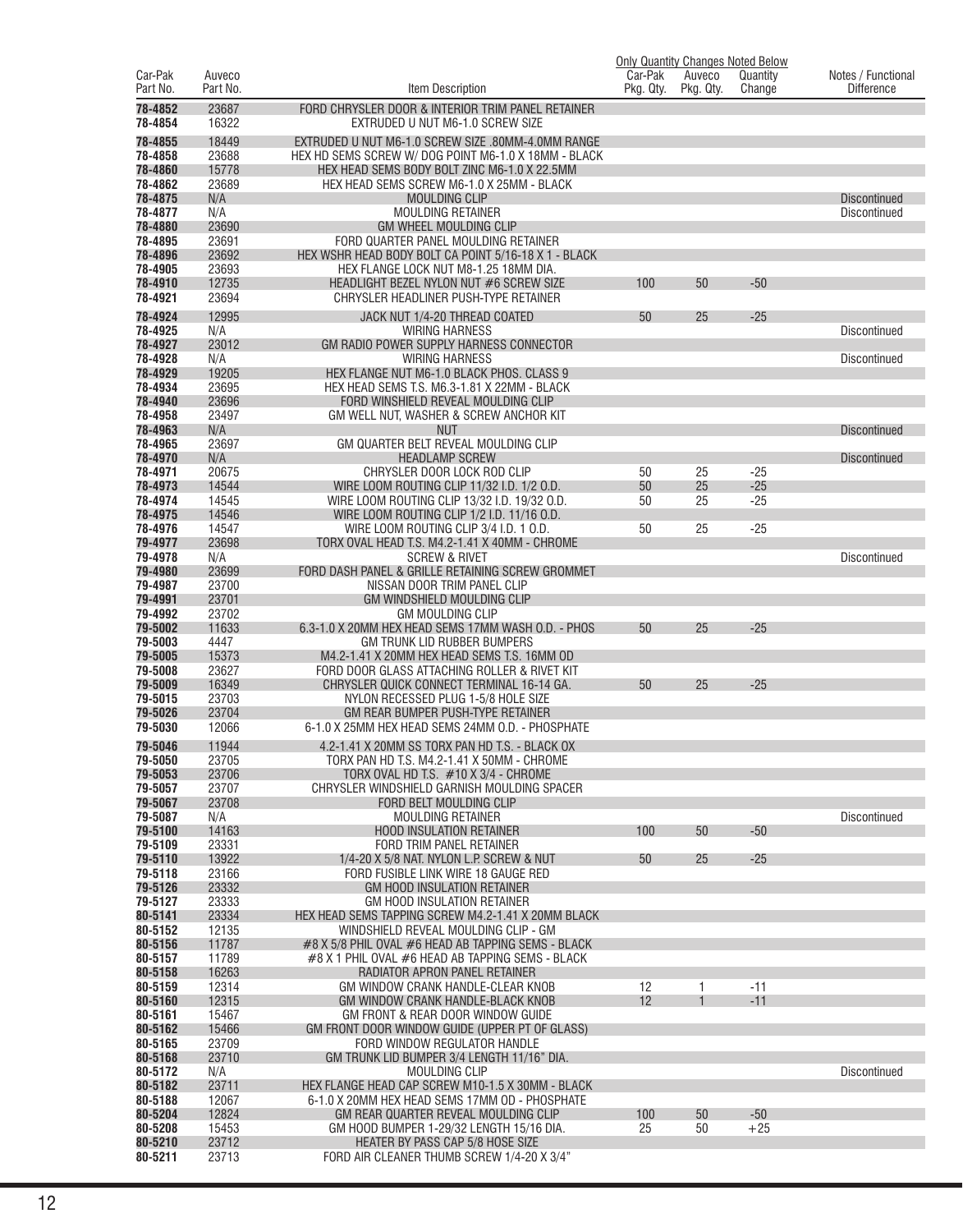|                     |                    |                                                                                                                       |                      |                     | <b>Only Quantity Changes Noted Below</b> |                                         |
|---------------------|--------------------|-----------------------------------------------------------------------------------------------------------------------|----------------------|---------------------|------------------------------------------|-----------------------------------------|
| Car-Pak<br>Part No. | Auveco<br>Part No. | Item Description                                                                                                      | Car-Pak<br>Pkg. Qty. | Auveco<br>Pkg. Qty. | Quantity<br>Change                       | Notes / Functional<br><b>Difference</b> |
| 80-5221             | 23714              | <b>HEATER BY PASS CAP 3/4 HOSE SIZE</b>                                                                               |                      |                     |                                          |                                         |
| 80-5225             | 23715              | PHIL. WSHR HEAD T.S. W/ TEK POINT #8 X 7/16 - CHROME                                                                  |                      |                     |                                          |                                         |
| 80-5229             | 14127              | FASCIA BUMPER RIVET 3/16 DIA. 3/8-1/2 GRIP                                                                            |                      |                     |                                          |                                         |
| 80-5233             | 12602              | GM MOULDING CLIP 1980-ON                                                                                              | 50                   | 25                  | $-25$                                    |                                         |
| 80-5236             | 13931              | NISSAN NYLON NUT SCREW GROMMET 14MM X 14MM                                                                            | 25                   | 50                  | $+25$                                    |                                         |
| 80-5238<br>80-5239  | 23716<br>23717     | CORVETTE WINDSHIELD MOULDING CLIP<br><b>GM WINDOW REGULATOR HANDLE</b>                                                |                      |                     |                                          |                                         |
| 80-5249             | 23335              | METRIC PUSHNUT BOLT RETAINER FOR THREADED FASTENERS                                                                   |                      |                     |                                          |                                         |
| 80-5254             | 23336              | <b>GM TRIM PANEL RETAINER</b>                                                                                         |                      |                     |                                          |                                         |
| 80-5257             | 17075              | FORD TRIM PANEL RETAINER                                                                                              |                      |                     |                                          |                                         |
| 80-5260             | 13960              | HEADLIGHT NYLON NUT FITS 5/16 HOLE #8 SCREW SIZE                                                                      |                      |                     |                                          |                                         |
| 80-5261             | 13927              | <b>BODY SIDE MOULDING CLIP</b>                                                                                        | 50                   | 25                  | $-25$                                    |                                         |
| 80-5265<br>80-5273  | 23718<br>23337     | FORD FENDER SIDE LOWER REAR MOULDING CLIP<br>HEX HEAD SEMS SCREW W/DOG POINT M6-1.0 X 30MM BLACK                      |                      |                     |                                          |                                         |
| 80-5274             | 12232              | M5-0.8 X 20MM HEX HEAD SEMS THREAD CUTTING SCREW                                                                      |                      |                     |                                          |                                         |
| 80-5276             | 12652              | SPECIAL RIVET (FORD) 1/4 DIA. 3/4 FLANGE DIA.                                                                         |                      |                     |                                          |                                         |
| 80-5277             | 23719              | PHIL. FLAT TOP WSHR HEAD T.S. B POINT #8 X 5/8 - BLACK                                                                |                      |                     |                                          |                                         |
| 81-5289             | 23720              | <b>GM BELT MOULDING CLIP</b>                                                                                          |                      |                     |                                          |                                         |
| 81-5290<br>81-5293  | 23721<br>14695     | CHRYSLER FENDER & DOOR MOULDING CLIP<br>SCREW GROMMET 16MM HEAD DIA. 17MM LENGTH                                      |                      |                     |                                          |                                         |
| 81-5299             | 23338              | HEX HEAD SEMS SCREW W/ DOG POINT M6-1.0 X 25MM BLACK                                                                  |                      |                     |                                          |                                         |
| 81-5305             | 13189              | AUDI MOULDING CLIP                                                                                                    |                      |                     |                                          |                                         |
| 81-5306             | 14642              | GM QUARTER BELT REVEAL MOULDING CLIP                                                                                  | 100                  | 50                  | $-50$                                    |                                         |
| 81-5307             | 23339              | FORD DOOR HINGE BUSHING                                                                                               |                      |                     |                                          |                                         |
| 81-5308             | 14548              | DOOR HINGE BUSHING 1/2 O.D. 3/8 I.D.                                                                                  | 50                   | 25                  | $-25$                                    |                                         |
| 81-5310<br>81-5326  | 23340<br>23341     | FORD FRONT & REAR BUMPER, DOOR FRAME SPACER RETAINER<br>HEX HEAD SEMS SCREW W/ DOG POINT M6-1.0 X 22MM BLACK          |                      |                     |                                          |                                         |
| 81-5341             | 17073              | GM WINDOW REGULATOR DRIVE BLOCK                                                                                       |                      |                     |                                          |                                         |
| 81-5344             | 23722              | HEX FLANGE HEAD CAP SCREW M6-1.0 X 28MM - BLACK                                                                       |                      |                     |                                          |                                         |
| 81-5360             | 23685              | FREE SPINNING WASHER NUT M6-1.0 19MM WSHR O.D.                                                                        |                      |                     |                                          |                                         |
| 81-5364             | 14873              | SPIN LOCK NUT W/ SERR. #10-24 1/2 OD                                                                                  |                      |                     |                                          |                                         |
| 81-5365<br>81-5381  | 14874<br>23723     | SPIN LOCK NUT W/ SERR.1/4-2019/32 OD<br>FORD WINSHIELD REVEAL MOULDING CLIP                                           |                      |                     |                                          |                                         |
| 81-5385             | 14366              | MAZDA & NISSAN SCREW GROMMET 9.5MM X 9.5MM                                                                            | 25                   | 50                  | $+25$                                    |                                         |
| 81-5386             | 14353              | NISSAN RETAINING CLIP 14MM HEAD DIA. 16MM LENGTH                                                                      | 25                   | 50                  | $+25$                                    |                                         |
| 81-5388             | 14364              | MAZDA SCREW GROMMET 13MM HEAD DIA. #8 SCREW SIZE                                                                      |                      |                     |                                          |                                         |
| 81-5389             | 14728              | TOYOTA DOOR PANEL RETAINER 8.5MM STEM DIA.                                                                            |                      |                     |                                          |                                         |
| 81-5409<br>81-5410  | N/A<br>23724       | <b>CLIP</b><br>GM HEADLIGHT ADJUSTING SCREW #12-28 X 1 3/4                                                            |                      |                     |                                          | Discontinued                            |
| 81-5412             | 23725              | GM INTERIOR DOOR HANDLE                                                                                               |                      |                     |                                          |                                         |
| 81-5413             | 23726              | <b>GM WINDOW REGULATOR HANDLE</b>                                                                                     |                      |                     |                                          |                                         |
| 81-5414             | 23727              | GM WINDOW REGULATOR HANDLE                                                                                            |                      |                     |                                          |                                         |
| 81-5415             | 14144              | TOYOTA DOOR TRIM PANEL RETAINER 20.5MM LENGTH                                                                         |                      |                     |                                          |                                         |
| 81-5416<br>81-5419  | 23342<br>14268     | NISSAN TRIM PANEL RETAINING CLIP<br>HONDA & TOYOTA SCREW GROMMET #6 SCREW SIZE                                        |                      |                     |                                          |                                         |
| 81-5420             | 14724              | NISSAN SCREW GROMMET 11.5MM HEAD DIA. 9.5MM                                                                           |                      |                     |                                          |                                         |
| 81-5423             | 23728              | NISSAN ROUTING CLIP                                                                                                   |                      |                     |                                          |                                         |
| 81-5424             | 23729              | TOYOTA HIGH MOUNT LAMP SCREW GROMMET                                                                                  |                      |                     |                                          |                                         |
| 81-5428             | 16262              | FRONT END STONE SHIELD RETAINER                                                                                       |                      |                     |                                          |                                         |
| 81-5433             | 23343              | GM FRONT & REAR BUMPER FASCIA RETAINER                                                                                |                      |                     |                                          |                                         |
| 81-5434<br>81-5435  | 19847<br>12756     | GM FASCIA RETAINER 7/8 HEAD DIA. 25/32 STEM LGTH<br>GM PUSH-TYPE RETAINER 1" HEAD DIA, 7/8 LENGTH                     | 25                   | 15                  | $-10$                                    |                                         |
| 81-5437             | 23344              | PHIL. OVAL HEAD T.S. COUNTERSUNK WSHR #10 X 5/8 - CHROME                                                              |                      |                     |                                          |                                         |
| 81-5438             | 23345              | PHIL. OVAL HEAD T.S. COUNTERSUNK WSHR #10 X 3/4 - CHROME                                                              |                      |                     |                                          |                                         |
| 81-5439             | 23346              | PHIL. OVAL HEAD T.S. COUNTERSUNK WSHR #10 X 1 - CHROME                                                                |                      |                     |                                          |                                         |
| 81-5440<br>81-5441  | 23347<br>23348     | PHIL. OVAL HEAD T.S. COUNTERSUNK WSHR #10 X 1-1/4 - CHROME<br>PHIL. OVAL HEAD T.S. COUNTERSUNK WSHR #10 X 5/8 - BLACK |                      |                     |                                          |                                         |
| 81-5442             | 11791              | #10 X 3/4 PHIL OVAL #8 HEAD AB TAPPING SEMS - BLACK                                                                   |                      |                     |                                          |                                         |
| 81-5443             | 11792              | #10 X 1 PHIL OVAL #8 HEAD AB TAPPING SEMS - BLACK                                                                     |                      |                     |                                          |                                         |
| 81-5444             | 14973              | SEMS PHILLIPS OVAL TAP SCREW 8 HEAD 10 X 1-1/4                                                                        |                      |                     |                                          |                                         |
| 81-5450             | N/A                | <b>MOULDING CLIP</b>                                                                                                  |                      |                     |                                          | <b>Discontinued</b>                     |
| 81-5451             | 23730              | CHRYSLER ROOF TRANSVERSE MOULDING CLIP                                                                                |                      |                     |                                          |                                         |
| 81-5452<br>81-5459  | N/A<br>23731       | <b>LENS RIVET</b><br><b>GM BELT MOULDING CLIP</b>                                                                     |                      |                     |                                          | <b>Discontinued</b>                     |
| 82-5461             | 14335              | SCREW GROMMET 13.5 HEAD DIA. 16MM LENGTH                                                                              | 25                   | 50                  | $+25$                                    |                                         |
| 82-5465             | 23732              | CHRYSLER & MITSUBISHI INTERIOR TRIM RETAINER                                                                          |                      |                     |                                          |                                         |
| 82-5483             | 23733              | GM & VW GRILLE PUSH-TYPE RETAINER                                                                                     |                      |                     |                                          |                                         |
| 82-5486             | 14007              | FENDER LINER RETAINER 11/16 HEAD DIA. 9/16 LENGTH                                                                     |                      |                     |                                          |                                         |
| 82-5487<br>82-5490  | 14009<br>13475     | GRILLE ATTACHMENT GROMMET #6 OR #8 SCREW SIZE<br>TRIM PANEL RETAINER 19MM HEAD DIA. 18MM LGTH                         | 100                  | 50                  | $-50$                                    |                                         |
| 82-5495             | 12675              | METRIC WHEEL NUT 12MM-1.5                                                                                             |                      |                     |                                          |                                         |
| 82-5496             | 23734              | GM REAR RADIATOR LOWER GRILLE PUSH-TYPE RETAINER                                                                      |                      |                     |                                          |                                         |
| 82-5498             | 12259              | PUSHNUT BOLT RETAINER M8-1.25 24MM OD                                                                                 |                      |                     |                                          |                                         |
| 82-5503             | 23281              | SLOTTED HEX WASHER HEAD LICENSE PLATE SCREW #14 X 3/4"                                                                |                      |                     |                                          |                                         |
| 82-5506             | 14328              | HONDA WEATHERSTRIP RETAINER 7MM X 16MM                                                                                |                      |                     |                                          |                                         |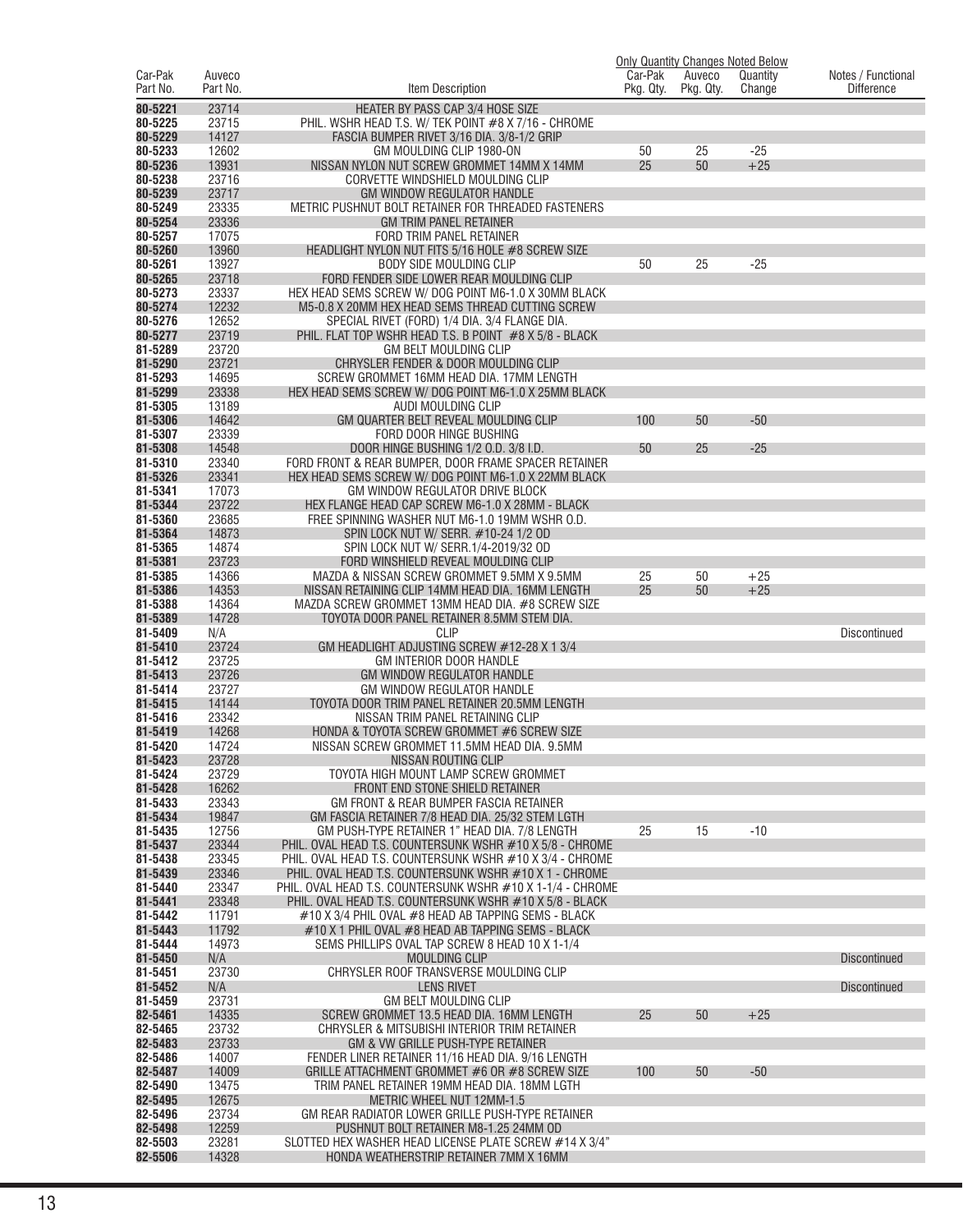|                     |                    |                                                                                                         |                      |                     | <b>Only Quantity Changes Noted Below</b> |                                         |
|---------------------|--------------------|---------------------------------------------------------------------------------------------------------|----------------------|---------------------|------------------------------------------|-----------------------------------------|
| Car-Pak<br>Part No. | Auveco<br>Part No. | Item Description                                                                                        | Car-Pak<br>Pkg. Qty. | Auveco<br>Pkg. Qty. | Quantity<br>Change                       | Notes / Functional<br><b>Difference</b> |
|                     |                    |                                                                                                         |                      |                     |                                          |                                         |
| 82-5510<br>82-5513  | 18509<br>N/A       | CHRYSLER WEATHERSTRIP RETAINER<br><b>EMBLEM</b>                                                         |                      |                     |                                          | <b>Discontinued</b>                     |
| 82-5520             | 14970              | SEMS PHILLIPS OVAL TAP SCREW 6 HEAD 8 X 1 1/2                                                           |                      |                     |                                          |                                         |
| 82-5521             | 24166              | PHILLIPS OVAL HEAD T.S. COUNTERSUNK WSHR #8 X 2 - CHROME                                                |                      |                     |                                          |                                         |
| 82-5529             | 23735              | GM R.H. OUTSIDE DOOR HANDLE                                                                             |                      |                     |                                          |                                         |
| 82-5530             | 23736              | GM L.H. OUTSIDE DOOR HANDLE                                                                             |                      |                     |                                          |                                         |
| 82-5534<br>82-5535  | 23349<br>23737     | HONDA, MAZDA, NISSAN & TOYOTA SCREW GROMMET<br>NISSAN TRIM PANEL RETAINING CLIP                         |                      |                     |                                          |                                         |
| 82-5536             | 23700              | NISSAN DOOR TRIM PANEL CLIP                                                                             |                      |                     |                                          |                                         |
| 82-5539             | 21121              | <b>NISSAN GRILLE CLIP</b>                                                                               | 50                   | 25                  | $-25$                                    |                                         |
| 82-5541             | 14524              | DOOR TRIM PANEL FASTENER                                                                                |                      |                     |                                          |                                         |
| 82-5543             | 12731              | <b>GM SEAT BACK RETAINER</b>                                                                            |                      |                     |                                          |                                         |
| 82-5556<br>82-5557  | 17194<br>17195     | TOYOTA GRILLE CLIP 13MM WIDTH 23MM LENGTH<br>GRILLE CLIP 13MM WIDTH 22MM LENGTH                         |                      |                     |                                          |                                         |
| 82-5558             | 23738              | TOYOTA TRIM PUSH-TYPE RETAINER                                                                          |                      |                     |                                          |                                         |
| 82-5559             | 18297              | TOYOTA HOOD SEAL RETAINING CLIP 13MM HEAD DIA.                                                          |                      |                     |                                          |                                         |
| 82-5563             | 23350              | NYLON U-NUT FENDER/WHEEL HOUSING M5.5 SCREW SIZE                                                        |                      |                     |                                          |                                         |
| 82-5567             | 23739              | CHRYSLER L.H. DOOR LOCK ROD CLIP                                                                        |                      |                     |                                          |                                         |
| 82-5570             | 14256              | TOYOTA NYLON NUT #8 SCREW SIZE 10MM X 10MM                                                              |                      |                     |                                          |                                         |
| 82-5571<br>82-5587  | 23351<br>N/A       | NISSAN & TOYOTA SCREW GROMMET<br>LOCK CYLINDER CASE                                                     |                      |                     |                                          | <b>Discontinued</b>                     |
| 82-5590             | 12565              | FORD DOOR TRIM PANEL RETAINER                                                                           |                      |                     |                                          |                                         |
| 82-5591             | 23740              | GM BRAKE MASTER CYLINDER CAP GASKET                                                                     |                      |                     |                                          |                                         |
| 82-5594             | N/A                | <b>COLLAR HOUSING</b>                                                                                   |                      |                     |                                          | <b>Discontinued</b>                     |
| 82-5604             | 23741              | GM OUTSIDE DOOR HANDLE-LH                                                                               |                      |                     |                                          |                                         |
| 82-5605<br>83-5617  | 23742<br>12992     | GM OUTSIDE DOOR HANDLE-RH<br>GM DOOR TRIM PANEL RETAINER                                                |                      |                     |                                          |                                         |
| 83-5618             | 12993              | REAR WINDOW MOULDING RETAINER                                                                           |                      |                     |                                          |                                         |
| 83-5619             | 23743              | AMC AIR CLEANER HOLD DOWN NUT M6-1.0                                                                    |                      |                     |                                          |                                         |
| 83-5620             | 23283              | SLOTTED HEX WASHER HEAD LICENSE PLATE SCREW & NUT KIT #14 X 3/4"                                        |                      |                     |                                          |                                         |
| 83-5621             | 23280              | SLOTTED HEX WASHER HEAD LICENSE PLATE SCREW & NUT KIT #14 X 3/4"                                        |                      |                     |                                          |                                         |
| 83-5628<br>83-5634  | 23744<br>14010     | <b>GM BELT MOULDING CLIP</b><br>GM FASCIA PUSH-TYPE RETAINER 1 HEAD DIA. 23/32 LENGTH                   |                      |                     |                                          |                                         |
| 83-5636             | 14020              | SPLASH SHIELD/FASCIA RETAINER FITS 1/4 HOLE                                                             |                      |                     |                                          |                                         |
| 83-5638             | 14016              | PUSH-TYPE TAIL LIGHT RETAINER 7/16 LENGTH                                                               |                      |                     |                                          |                                         |
| 83-5639             | N/A                | TRIM GROMMET                                                                                            |                      |                     |                                          | <b>Discontinued</b>                     |
| 83-5640             | 13966              | TUBULAR NUT (NYLON) FOR 3/16 STUD                                                                       | 50                   | 100                 | $+50$                                    |                                         |
| 83-5642<br>83-5643  | 13747<br>13748     | NYLON EXPANSION RIVET 13/64 HOLE DIA. 1-7/8 LENGTH<br>NYLON RIVET 13/64 HOLE DIA. 1-7/8 LENGTH          |                      |                     |                                          |                                         |
| 83-5644             | 13748              | NYLON RIVET 13/64 HOLE DIA. 1-7/8 LENGTH                                                                |                      |                     |                                          |                                         |
| 83-5645             | 13755              | NYLON RIVET 13/64 HOLE DIA, 2 LENGTH                                                                    |                      |                     |                                          |                                         |
| 83-5646             | 13749              | NYLON EXPANSION RIVET 1/4 HOLE DIA, 2-3/16 LENGTH                                                       |                      |                     |                                          |                                         |
| 83-5647             | 13750              | NYLON RIVET 1/4 HOLE DIA. 2-3/16 LENGTH                                                                 |                      |                     |                                          |                                         |
| 83-5648<br>83-5649  | 13751<br>13752     | NYLON EXPANSION RIVET 1/4 HOLE DIA. 2-3/16 LENGTH<br>NYLON EXPANSION RIVET 17/64 HOLE DIA. 1-7/8 LENGTH |                      |                     |                                          |                                         |
| 83-5650             | 13753              | NYLON RIVET 17/64 HOLE DIA, 1-7/8 LENGTH                                                                |                      |                     |                                          |                                         |
| 83-5652             | 14747              | WINDSHIELD MOULDING CLIP 18MM X 50MM X 15MM                                                             |                      |                     |                                          |                                         |
| 83-5655             | 23745              | FORD TRIM PANEL RETAINER                                                                                |                      |                     |                                          |                                         |
| 83-5656             | N/A                | <b>TRIM CLIP</b>                                                                                        |                      |                     |                                          | <b>Discontinued</b>                     |
| 83-5657<br>83-5658  | 23746<br>23747     | FORD TRIM PANEL RETAINER<br>FORD TRIM PANEL RETAINER                                                    |                      |                     |                                          |                                         |
| 83-5659             | 23748              | FORD TRIM PANEL RETAINER                                                                                |                      |                     |                                          |                                         |
| 83-5660             | 23749              | GM ARM REST SCREW GROMMET                                                                               |                      |                     |                                          |                                         |
| 83-5663             | 12567              | GM FENDER MUD SKIRT PUSH-TYPE RETAINER                                                                  |                      |                     |                                          |                                         |
| 83-5664<br>83-5665  | 17496<br>N/A       | GRAY NYLON RIVET 1/4 DIA. 5/32-3/8 GRIP<br>CP KIT-MOULDING CLIPS                                        |                      |                     |                                          |                                         |
| 83-5677             | 23750              | GM TORX DRIVE KNURLED SOCKET HEAD T.S. M4.5-1.41 X 20MM                                                 |                      |                     |                                          | <b>Discontinued</b>                     |
| 83-5687             | 23751              | NISSAN TRIM PANEL RETAINING CLIP                                                                        |                      |                     |                                          |                                         |
| 83-5688             | 23752              | NISSAN TRIM PANEL RETAINING CLIP                                                                        |                      |                     |                                          |                                         |
| 83-5690             | 14313              | NYLON NUT 17MM WIDTH 17MM LENGTH #10 SCREW SIZE                                                         |                      |                     |                                          |                                         |
| 83-5692<br>83-5694  | 14266<br>14267     | TOYOTA SCREW GROMMET 18MM HEAD DIA, 21MM LGTH<br>TOYOTA SCREW GROMMET 20MM HEAD DIA. 17MM LGTH          |                      |                     |                                          |                                         |
| 83-5697             | 14746              | TOYOTA WINDSHIELD MLDG. CLIP 20MM X 41MM                                                                | 25                   | 15                  | $-10$                                    |                                         |
| 83-5698             | 19669              | TOYOTA NYLON "U" NUT 20MM X 31MM #10 SCREW                                                              |                      |                     |                                          |                                         |
| 83-5703             | 14306              | HONDA BODY SIDE MOULDING CLIP 18MM X 15MM                                                               |                      |                     |                                          |                                         |
| 83-5704             | 14308              | HONDA BODY SIDE MOULDING CLIP 10MM X 12MM                                                               |                      |                     |                                          |                                         |
| 83-5705<br>83-5706  | 23352<br>23353     | LEXUS & TOYOTA BODY MOULDING SCREW GROMMET<br>NYLON U-NUT FENDER/WHEEL HOUSING #14 SCREW SIZE           |                      |                     |                                          |                                         |
| 83-5707             | 23354              | GM DOOR HINGE PIN                                                                                       |                      |                     |                                          |                                         |
| 83-5709             | 19183              | GM DOOR HINGE PIN 4" LENGTH 11/32 PIN DIA.                                                              | 25                   | 10                  | $-15$                                    |                                         |
| 83-5710             | 9045               | SPRING PINS 5/16 X 2 ZINC                                                                               |                      |                     |                                          |                                         |
| 83-5711             | 14553              | DOOR HINGE BUSHING 31/64 O.D. 11/32 I.D.                                                                |                      |                     |                                          |                                         |
| 83-5712<br>83-5718  | 14549<br>13847     | DOOR HINGE BUSHING 1/2 O.D. 11/32 I.D.<br>DECK LID MOULDING CLIP                                        |                      |                     |                                          |                                         |
| 83-5720             | 13843              | DECK LID MOULDING CLIP                                                                                  |                      |                     |                                          |                                         |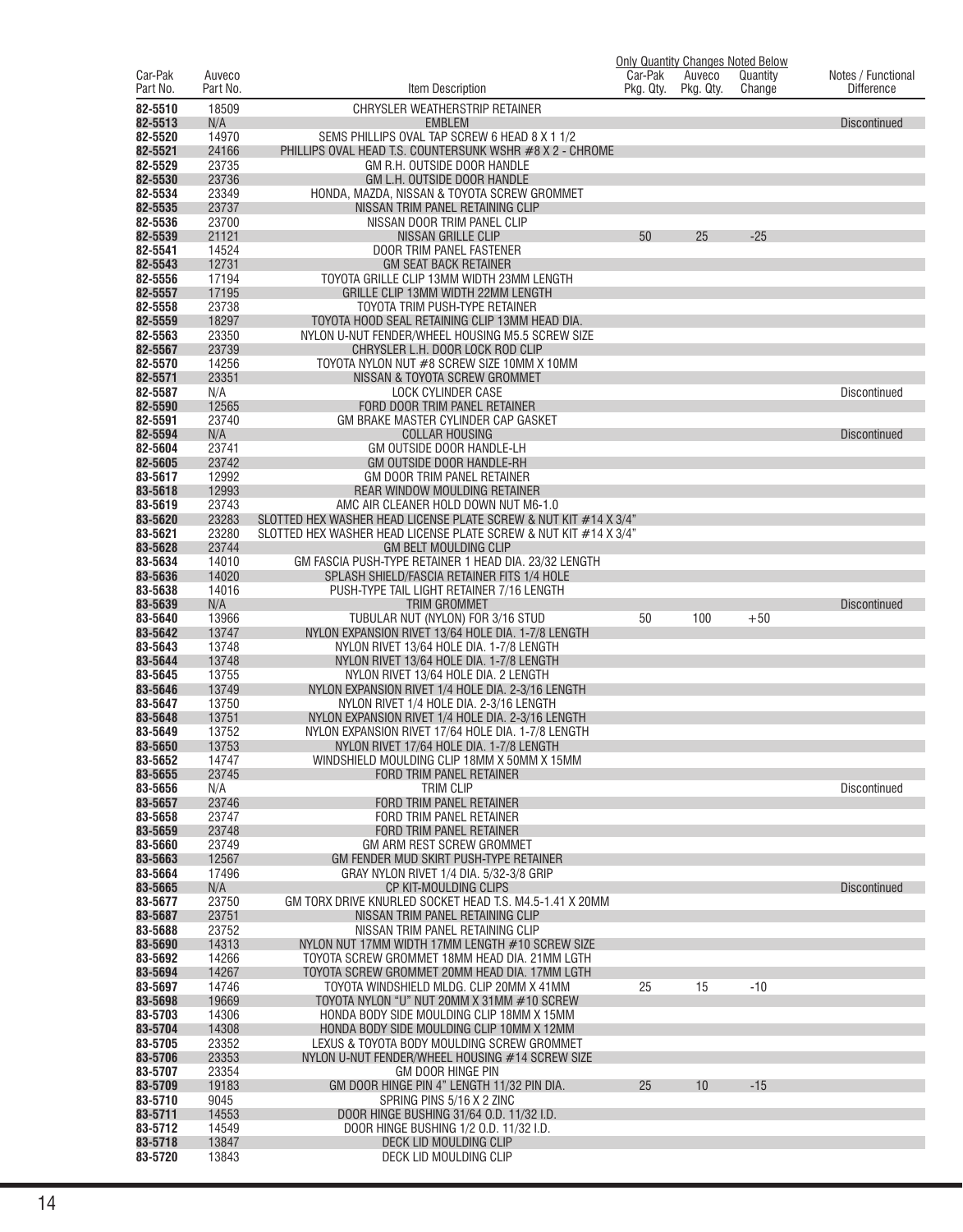|                     |                    |                                                                                                              |                      |                     | <b>Only Quantity Changes Noted Below</b> |                                         |
|---------------------|--------------------|--------------------------------------------------------------------------------------------------------------|----------------------|---------------------|------------------------------------------|-----------------------------------------|
| Car-Pak<br>Part No. | Auveco<br>Part No. | Item Description                                                                                             | Car-Pak<br>Pkg. Qty. | Auveco<br>Pkg. Qty. | Quantity<br>Change                       | Notes / Functional<br><b>Difference</b> |
|                     |                    |                                                                                                              |                      |                     |                                          |                                         |
| 83-5721             | N/A                | <b>MOULDING CLIP</b>                                                                                         |                      |                     |                                          | <b>Discontinued</b>                     |
| 83-5723<br>83-5724  | 23355<br>14552     | NISSAN WINDOW CRANK HANDLE RETAINING CLIP<br>DOOR HINGE BUSHING 5/16 O.D. 17/64 I.D.                         |                      |                     |                                          |                                         |
| 83-5725             | 14551              | DOOR HINGE BUSHING 27/64 O.D. 11/32 I.D.                                                                     |                      |                     |                                          |                                         |
| 83-5726             | 13564              | WINDOW REVEAL MOULDING CLIP                                                                                  |                      |                     |                                          |                                         |
| 83-5727             | 6806               | NYLON RIVET QUIK-SELECT KIT                                                                                  |                      |                     |                                          |                                         |
| 83-5729             | 14690              | SCREW GROMMET 12MM WIDTH 19MM LENGTH                                                                         |                      |                     |                                          |                                         |
| 83-5731             | 6881               | GM, FORD & CHRYSLER DOOR HINGE PIN AND BUSHING KIT                                                           |                      |                     |                                          |                                         |
| 83-5732             | N/A                | <b>GROMMET</b>                                                                                               |                      |                     |                                          | <b>Discontinued</b>                     |
| 83-5733             | 23753              | GM WINDOW REGULATOR HANDLE                                                                                   |                      |                     |                                          |                                         |
| 83-5735             | 14725              | NISSAN PUSH-TYPE RETAINER 12MM HEAD WIDTH                                                                    | 25                   | 15                  | $-10$                                    |                                         |
| 83-5736             | 23754              | GM INTERIOR DOOR HANDLE                                                                                      |                      |                     |                                          |                                         |
| 83-5737             | 9038               | SPRING PINS 1/4 X 2 1/4 ZINC                                                                                 | 25                   | 50                  | $+25$                                    |                                         |
| 83-5741             | 16859              | PUSH-TYPE RETAINER 14MM HEAD DIA. 16MM LENGTH                                                                |                      |                     |                                          |                                         |
| 83-5742             | 16858              | NISSAN, MAZDA, FORD & KIA PUSH-TYPE RETAINER                                                                 |                      |                     |                                          |                                         |
| 83-5744             | 14751              | TOYOTA WINDSHIELD MLDNG. CLIP 18MM X 49MM X 13MM                                                             |                      |                     |                                          |                                         |
| 83-5745<br>83-5746  | 23755<br>18819     | <b>GM WINDOW REGULATOR HANDLE</b><br>FORD HEATER/A.C.BLOWER HARNESS CONNECTOR                                | 6                    | 1                   | -5                                       |                                         |
| 83-5747             | 15666              | HEADLIGHT ADJ. SCREW ASSEMBLY 1/4-28 X 2-1/4                                                                 |                      |                     |                                          |                                         |
| 83-5752             | 12566              | GM GRILLE ATTACHING SCREW GROMMET                                                                            | 50                   | 25                  | $-25$                                    |                                         |
| 84-2103             | 23576              | STRAIGHT WINDSHIELD LOCKING STRIP INSERT TOOL, 0.460" OPENING                                                |                      |                     |                                          |                                         |
| 84-5755             | 14687              | HONDA HOOD PROP ROD CLIP HOLDS 8MM ROD                                                                       | 50                   | 25                  | $-25$                                    |                                         |
| 84-5759             | 23756              | EXTRUDED U-NUT SCREW M6-1.0 RANGE 0.8 - 1.6MM                                                                |                      |                     |                                          |                                         |
| 84-5761             | 23757              | GM GEAR SHIFT LEVER KNOB                                                                                     |                      |                     |                                          |                                         |
| 84-5766             | 23758              | HEX WASHER HEAD T.S. #14 X 3/4                                                                               |                      |                     |                                          |                                         |
| 84-5770             | 14294              | HONDA SCREW GROMMET 15MM WIDTH 15MM LENGTH                                                                   | 25                   | 15                  | $-10$                                    |                                         |
| 84-5773             | 14281              | HONDA & TOYOTA SCREW GROMMET WITH SEALER                                                                     |                      |                     |                                          |                                         |
| 84-5774             | N/A                | <b>CLIP</b>                                                                                                  |                      |                     |                                          | <b>Discontinued</b>                     |
| 84-5777             | 17281              | HONDA WINDSHIELD MOULDING CLIP BLACK                                                                         | 25                   | 15                  | $-10$                                    |                                         |
| 84-5779             | 23759              | NYLON STRAIGHT CONNECTOR 1/8 X 1/8                                                                           |                      |                     |                                          |                                         |
| 84-5780             | 23356              | NYLON STRAIGHT CONNECTOR 1/4 X 1/4                                                                           |                      |                     |                                          |                                         |
| 84-5781             | 12920              | TEE CONNECTOR 5/16 X 5/16 X 5/16                                                                             | 25                   | 10                  | $-15$                                    |                                         |
| 84-5782             | 12925              | NYLON TEE CONNECTOR 3/8 X 3/8 X 3/8                                                                          | 25                   | 10                  | $-15$                                    |                                         |
| 84-5783             | N/A                | HOLD DOWN NUT                                                                                                |                      |                     |                                          | <b>Discontinued</b>                     |
| 84-5788             | 13469              | UPPER HOOD RETAINER 3/4 HEAD DIA. 1/2 STEM LNGTH                                                             | 50                   | 25                  | $-25$                                    |                                         |
| 84-5789             | N/A                | <b>HOLD DOWN NUT</b>                                                                                         |                      |                     |                                          | <b>Discontinued</b>                     |
| 84-5793<br>84-5794  | 23357<br>14726     | HEX HEAD SEMS SCREW W/ STARTER POINT M10-1.50 X 20MM<br>NISSAN PUSH-TYPE RETAINER 17MM HEAD DIA. 18MM LENGTH |                      |                     |                                          |                                         |
| 84-5795             | 13454              | GM COWL VENT RETAINER BLACK NYLON                                                                            |                      |                     |                                          |                                         |
| 84-5798             | 13860              | CARPET RETAINER (BLACK) 30MM HEAD DIA.                                                                       |                      |                     |                                          |                                         |
| 84-5799             | 13856              | NYLON REAR SPEAKER NUT M6-1.0 THREAD                                                                         |                      |                     |                                          |                                         |
| 84-5802             | 16306              | TOYOTA BUMPER CUSHION CLIP                                                                                   | 50                   | 25                  | $-25$                                    |                                         |
| 84-5803             | 14968              | <b>GM BUMPER IMPACT STRIP RETAINER</b>                                                                       | 100                  | 50                  | $-50$                                    |                                         |
| 84-5804             | 14703              | WINDSHIELD MLDG CLIP 35MM LENGTH 14MM WIDTH                                                                  |                      |                     |                                          |                                         |
| 84-5808             | 16825              | HONDA BACK GLASS MOULDING CLIP 33MM X 30MM                                                                   |                      |                     |                                          |                                         |
| 84-5811             | 11620              | PEEL TYPE RIVET 1/4 DIA. 1/32 GRIP - GM FORD CHRY                                                            |                      |                     |                                          |                                         |
| 84-5812             | 11852              | PEEL TYPE RIVET 1/4 DIA, 5/64 GRIP - GM FORD                                                                 |                      |                     |                                          |                                         |
| 84-5813             | 12658              | SPECIAL PEEL-TYPE RIVET (GM & FORD) 1/4 DIA.                                                                 |                      |                     |                                          |                                         |
| 84-5814             | 23760              | CHRYSLER HEADLAMP-ADJUSTING NUT & SCREW                                                                      |                      |                     |                                          |                                         |
| 84-5817             | 9023               | SPRING PINS 3/16 X 1 1/4 ZINC                                                                                | 100                  | 50                  | $-50$                                    |                                         |
| 84-5818<br>84-5819  | 9022<br>9006       | SPRING PINS 3/16 X 1 ZINC<br>SPRING PINS 1/8 X 3/4 ZINC                                                      | 100<br>100           | 50                  | $-50$<br>$-50$                           |                                         |
| 84-5820             | 8983               | SPRING PINS 1/16 X 1/2 ZINC                                                                                  | 100                  | 50<br>50            | $-50$                                    |                                         |
| 84-5828             | 20657              | MERCEDES-BENZ MLDNG CLIP 11MM WDTH 20MM LGTH                                                                 | 25                   | 15                  | $-10$                                    |                                         |
| 84-5830             | 23761              | GM DOOR HINGE PIN                                                                                            |                      |                     |                                          |                                         |
| 84-5837             | 15472              | HONDA WINDSHIELD MOULDING CLIP 11MM X 35MM                                                                   | 25                   | 15                  | $-10$                                    |                                         |
| 84-5838             | 23359              | FORD & NISSAN HOOD INSULATION RETAINER, BLACK NYLON                                                          |                      |                     |                                          |                                         |
| 84-5839             | 15481              | <b>FASCIA RETAINER CHRYSLER</b>                                                                              |                      |                     |                                          |                                         |
| 84-5840             | 13993              | <b>GM PUSH-TYPE RETAINER</b>                                                                                 | 50                   | 25                  | $-25$                                    |                                         |
| 84-5841             | 14019              | SPLASH SHIELD/FASCIA RETAINER FITS 5/16 HOLE                                                                 | 50                   | 25                  | $-25$                                    |                                         |
| 84-5848             | 23117              | GM POWER TAILGATE LOCK CYLINDER CONNECTOR                                                                    |                      |                     |                                          |                                         |
| 84-5855             | 23762              | GM STEERING COLUMN HOUSING END CAP COVER W/TILT                                                              |                      |                     |                                          |                                         |
| 84-5856             | 23763              | GM STEERING COLUMN HOUSING COVER W/TILT                                                                      |                      |                     |                                          |                                         |
| 84-5857             | 23768              | GM STEERING COLUMN HOUSING BOWL FOR M/T                                                                      |                      |                     |                                          |                                         |
| 84-5859             | 23769              | GM STEERING COLUMN HOUSING BOWL W/TILT                                                                       |                      |                     |                                          |                                         |
| 84-5861             | 23083              | GM SPARK PLUG WIRE GUIDE HOLDS 4-7MM WIRES                                                                   |                      |                     |                                          |                                         |
| 84-5863<br>84-5869  | 23764<br>14709     | GM IGNITION SWITCH ACTUATOR GEAR & PRELOAD SPRING<br>MAZDA HOOD INSULATION CLIP 15MM HEAD DIA 9MM LGTH       |                      |                     |                                          |                                         |
| 84-5871             | 14705              | QUARTER WINDOW MOULDING CLIP 18MM X 18MM                                                                     |                      |                     |                                          |                                         |
| 84-5872             | 14923              | FLUSH SHEET METAL PLUG PLASTIC 3/8 HOLE BLACK                                                                |                      |                     |                                          |                                         |
| 84-5873             | 23770              | GM FENDER & QUARTER MOULDING CLIP                                                                            |                      |                     |                                          |                                         |
| 84-5880             | 15468              | NISSAN WINDSHIELD MOULDING CLIP 11MM X 40MM                                                                  | 25                   | 15                  | $-10$                                    |                                         |
| 85-5889             | 23360              | UNIVERSAL GLASS SETTING BLOCK                                                                                |                      |                     |                                          |                                         |
| 85-5891             | 15463              | GM FRONT DOOR WINDOW GUIDE (FRONT OF GLASS)                                                                  | 25                   | 15                  | $-10$                                    |                                         |
| 85-5893             | 23771              | WIRE-CABLE STOP W/SCREW                                                                                      |                      |                     |                                          |                                         |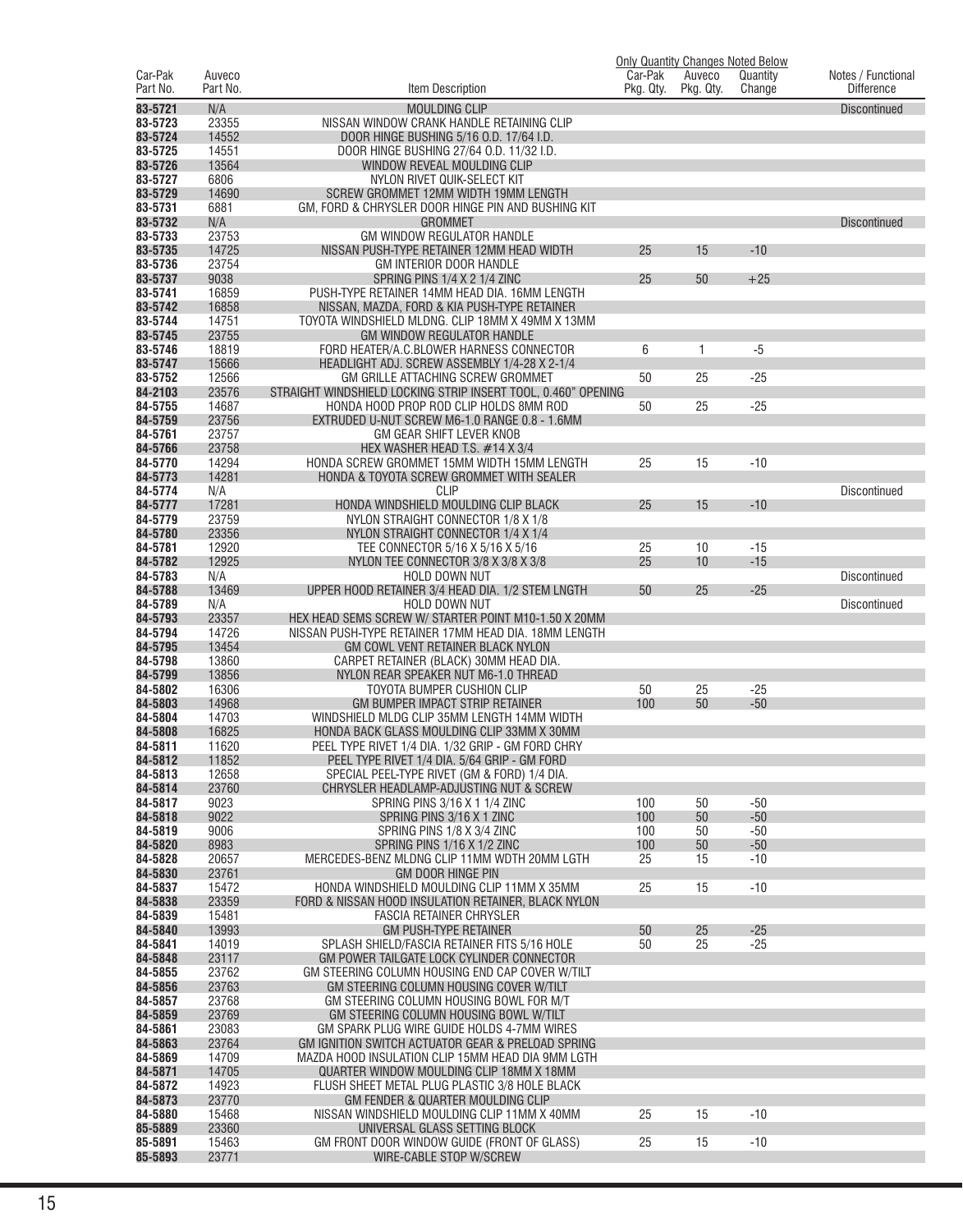|                     |                    |                                                                                                            |                      |                     | <b>Only Quantity Changes Noted Below</b> |                                         |
|---------------------|--------------------|------------------------------------------------------------------------------------------------------------|----------------------|---------------------|------------------------------------------|-----------------------------------------|
| Car-Pak<br>Part No. | Auveco<br>Part No. | Item Description                                                                                           | Car-Pak<br>Pkg. Qty. | Auveco<br>Pkg. Qty. | Quantity<br>Change                       | Notes / Functional<br><b>Difference</b> |
|                     |                    |                                                                                                            |                      |                     |                                          |                                         |
| 85-5896<br>85-5898  | N/A<br>20375       | <b>LEVER</b><br>PHILLIPS RND WSHR HEAD TAP SCREW #8 X 1/2                                                  |                      |                     |                                          | Discontinued                            |
| 85-5899             | 13026              | PHILLIPS WASHER HEAD TAP SCREW 8 X 3/4                                                                     |                      |                     |                                          |                                         |
| 85-5900             | 20376              | PHILLIPS ROUND WASHER HEAD TAP SCREW #8 X 1                                                                |                      |                     |                                          |                                         |
| 85-5901             | 23773              | PHIL. FLAT TOP WSHR HEAD T.S. #8 X 1-1/4                                                                   |                      |                     |                                          |                                         |
| 85-5902             | 17558              | PHIL FLAT WSHR HEAD TAP SCREW 10 X 3/4" BLACK E COAT                                                       |                      |                     |                                          |                                         |
| 85-5903             | 23361              | PHIL. FLAT TOP WSHR HEAD T.S. #10 X 1 BLACK                                                                |                      |                     |                                          |                                         |
| 85-5904             | 12955              | PHILLIPS FLAT WASHER HEAD T.S.#10 X 1-1/4 BLACK                                                            | 100                  | 50                  | $-50$                                    | <b>Phillips Flat Top</b>                |
|                     |                    |                                                                                                            |                      |                     |                                          | Washer Head, formerly more rounded.     |
| 85-5905             | 23774              | PHIL. FLAT TOP WSHR HEAD T.S. #10 X 1-1/2                                                                  |                      |                     |                                          |                                         |
| 85-5906             | 23775              | PHIL. FLAT TOP WSHR HEAD T.S. #8 X 1/2                                                                     |                      |                     |                                          |                                         |
| 85-5907             | 23776              | PHIL. FLAT TOP WSHR HEAD T.S. #8 X 3/4                                                                     |                      |                     |                                          |                                         |
| 85-5908             | 23777              | PHIL. FLAT TOP WSHR HEAD T.S. #8 X 1                                                                       |                      |                     |                                          |                                         |
| 85-5909             | 23778              | PHIL. FLAT TOP WSHR HEAD T.S. #8 X 1-1/4                                                                   |                      |                     |                                          |                                         |
| 85-5910             | 13709              | $\#10$ X 3/4 PHIL.FLAT TOP WSHR HEAD T.S. 15/32" DIA                                                       | 100                  | 50                  | $-50$                                    |                                         |
| 85-5913             | 23779              | PHIL. FLAT TOP WSHR HD T.S. #10 X 1-1/2                                                                    |                      |                     |                                          |                                         |
| 85-5915<br>85-5920  | 12605<br>15462     | HEADLIGHT ADJUSTING ASSEMBLY CAMARO & FIREBIRD<br>GM FRONT DOOR WINDOW GUIDE (REAR OF GLASS)               |                      |                     | $-10$                                    |                                         |
| 85-5921             | 23780              | SLOTTED WASHER HEAD LICENSE PLATE SCREW 10-12 X 3/4 - ZINC                                                 | 25                   | 15                  |                                          |                                         |
| 85-5923             | 13461              | TRIM PANEL RETAINER WHITE NYLON                                                                            | 50                   | 25                  | $-25$                                    |                                         |
| 85-5924             | 15337              | M10-1.5 FREE SPINNING WASHER NUT 24MM OD                                                                   |                      |                     |                                          |                                         |
| 85-5930             | 14727              | PUSH-TYPE RETAINER 5MM X 14MM SCREW                                                                        |                      |                     |                                          |                                         |
| 85-5931             | 14749              | TOYOTA WINDSHIELD MLDG CLIP 18MM X 49MM X 16MM                                                             |                      |                     |                                          |                                         |
| 85-5932             | 23011              | FORD PARKING SOCKET ASSEMBLY                                                                               |                      |                     |                                          |                                         |
| 85-5936             | 23781              | HYUNDAI, DODGE & MITSUBISHI WINDSHIELD MOULDING CLIP                                                       |                      |                     |                                          |                                         |
| 85-5937             | 23362              | GM SCREEN SHROUD VENT GRILLE TO PANEL RETAINER                                                             |                      |                     |                                          |                                         |
| 85-5938             | N/A                | <b>MOULDING CLIP</b>                                                                                       |                      |                     |                                          | <b>Discontinued</b>                     |
| 85-5940             | 16860              | NISSAN GRILLE CLIP                                                                                         | 50                   | 25                  | $-25$<br>$-25$                           |                                         |
| 85-5942<br>85-5943  | 14006<br>13999     | <b>GM MOULDING RETAINER</b><br>BODY SIDE MOULDING RETAINER 1/2" LGTH 3/8" HEAD DIA                         | 50<br>50             | 25<br>25            | $-25$                                    |                                         |
| 85-5944             | 13994              | GM PUSH-TYPE RETAINER 7/8" LENGTH 1" HEAD DIA.                                                             |                      |                     |                                          |                                         |
| 85-5945             | 17103              | GM & FORD FASCIA RETAINER 15MM HEAD DIA 23MM LGTH                                                          |                      |                     |                                          |                                         |
| 85-5946             | 19197              | FORD TRIM PANEL RETAINER GRAY                                                                              |                      |                     |                                          |                                         |
| 85-5947             | 15480              | FORD INTERIOR TRIM PANEL RETAINER - BLACK NYLON                                                            |                      |                     |                                          |                                         |
| 85-5948             | 14953              | FASCIA/TRIM/GRILL RETAINER 15/32 X 15/32 HEAD                                                              | 50                   | 25                  | $-25$                                    |                                         |
| 85-5949             | 23363              | FORD & CHRYSLER COWL, FENDER, BUMPER,                                                                      |                      |                     |                                          |                                         |
|                     |                    | RADIATOR SHIELD PUSH-TYPE RETAINER                                                                         |                      |                     |                                          |                                         |
| 85-5950             | 23364              | <b>FORD FASCIA RETAINER</b>                                                                                |                      |                     |                                          |                                         |
| 85-5952<br>85-5955  | 23782<br>14220     | GM & VW DOOR TRIM PANELS FENDER RETAINER<br>GRILLE RETAINING GROMMET #8 SCREW SIZE                         |                      |                     |                                          |                                         |
| 85-5956             | 13946              | GM DOOR TRIM PANEL RETAINER                                                                                | 50                   | 25                  | $-25$                                    |                                         |
| 85-5958             | 23783              | NISSAN DOOR TRIM PANEL CLIP                                                                                |                      |                     |                                          |                                         |
| 85-5965             | 23784              | EXTRUDED J-NUT SCREW M12-1.75 RANGE 2.0-5.0MM - BLACK                                                      |                      |                     |                                          |                                         |
| 85-5966             | 23785              | TOYOTA WINDOW CRANK HANDLE RETAINING CLIP                                                                  |                      |                     |                                          |                                         |
| 85-5967             | 16942              | WINDSHIELD MOULDING CLIP 15MM X 47MM X 13MM                                                                | 25                   | 15                  | $-10$                                    |                                         |
| 85-5972             | 2303               | J NUT #10 SCREW SIZE .027-.045 RANGE                                                                       | 50                   | 100                 | $+50$                                    |                                         |
| 85-5973             | 23786              | GM, FORD & CHRYSLER WEATHERSTRIP CLIP                                                                      |                      |                     |                                          |                                         |
| 85-5976<br>85-5978  | 23787<br>14685     | <b>GM FRONT DOOR GLASS GUIDE</b><br>HONDA WINDSHIELD MLDG CLIP 60MM LENGTH 14MM WIDTH                      |                      |                     |                                          |                                         |
| 85-5981             | 23365              | <b>ISUZU. MAZDA &amp; NISSAN PUSH-TYPE RETAINER</b>                                                        |                      |                     |                                          |                                         |
| 85-5982             | 16986              | BUMPER BOLT M8-1.25 X 25MM W/STAINLESS CAP PAN HEAD                                                        |                      |                     |                                          |                                         |
| 85-5984             | 18416              | HEX HD SEMS BODY BOLT 10MM HEX M6-1.0 X 35MM                                                               |                      |                     |                                          |                                         |
| 85-5990             | 23788              | GM DOOR PANEL RETAINER                                                                                     |                      |                     |                                          |                                         |
| 85-5991             | 14696              | PUSH-TYPE RETAINER 15MM HEAD DIA. 11MM LENGTH                                                              |                      |                     |                                          |                                         |
| 85-6007             | 14700              | WINDSHIELD MLDG CLIP 35MM LENGTH 14MM WIDTH                                                                |                      |                     |                                          |                                         |
| 86-6013             | 23789              | TORX ROUND WSHR HEAD BODY BOLT W/CA POINT M6-1.0 X 25MM - ZINC                                             |                      |                     |                                          |                                         |
| 86-6015<br>86-6016  | 23366<br>14822     | CHRYSLER HOOD INSULATION & FENDER SHIELD RETAINER<br>U NUT M4.2-1.41 (#8) SCREW SIZE .094-.109 RANG        | 100                  | 50                  | $-50$                                    |                                         |
| 86-6028             | N/A                | <b>BOLT</b>                                                                                                |                      |                     |                                          | Discontinued                            |
| 86-6030             | N/A                | <b>BOLT FQA</b>                                                                                            |                      |                     |                                          | <b>Discontinued</b>                     |
| 86-6032             | 23531              | FORD HEADLAMP HORIZONTAL ADJUSTING NUT & SCREW                                                             |                      |                     |                                          |                                         |
|                     |                    | W/O-RING & RETAINER KIT                                                                                    |                      |                     |                                          |                                         |
| 86-6033             | 23532              | FORD HEADLAMP VERTICAL ADJUSTING NUT & SCREW                                                               |                      |                     |                                          |                                         |
|                     |                    | W/O-RING & RETAINER KIT                                                                                    |                      |                     |                                          |                                         |
| 86-6034             | 23790              | HONDA FENDER, WHEEL HOUSE SCREW GROMMET                                                                    |                      |                     |                                          |                                         |
| 86-6039             | 14701              | WINDSHIELD MLDG CLIP 34MM LENGTH 17MM WIDTH                                                                |                      |                     |                                          |                                         |
| 86-6042             | 15807              | TORX HEAD BODY BOLT M6-1.0 X 25MM ZINC                                                                     |                      |                     |                                          |                                         |
| 86-6044<br>86-6047  | 23791<br>23013     | TORX ROUND WSHR HEAD BODY BOLT W/CA POINT M6-1.0 X 25MM - ZINC<br>FORD PARKING & TAIL LAMP SOCKET ASSEMBLY |                      |                     |                                          |                                         |
| 86-6049             | 23792              | PHILLIPS PAN HEAD T.S. W/ TEK POINT #8 X 5/8 - BLACK                                                       |                      |                     |                                          |                                         |
| 86-6050             | 23793              | PHILLIPS POZI OVAL HEAD T.S. M4.2-1.41 X 25MM - ZINC                                                       |                      |                     |                                          |                                         |
| 86-6051             | 23794              | PHILLIPS POZI WSHR HEAD T.S. W/ TEK POINT M4.2-1.41 X 13MM - CHROME                                        |                      |                     |                                          |                                         |
| 86-6052             | 24178              | PHILLIPS WASHER HEAD T.S. W/ TEK POINT #8 X 1/2 - CHROME                                                   |                      |                     |                                          |                                         |
| 86-6055             | 23765              | GM IGNITION SWITCH ACTUATOR SECTOR GEAR                                                                    |                      |                     |                                          |                                         |
| 86-6056             | 21022              | CHRYSLER WINDOW GUIDE BLACK NYLON                                                                          |                      |                     |                                          |                                         |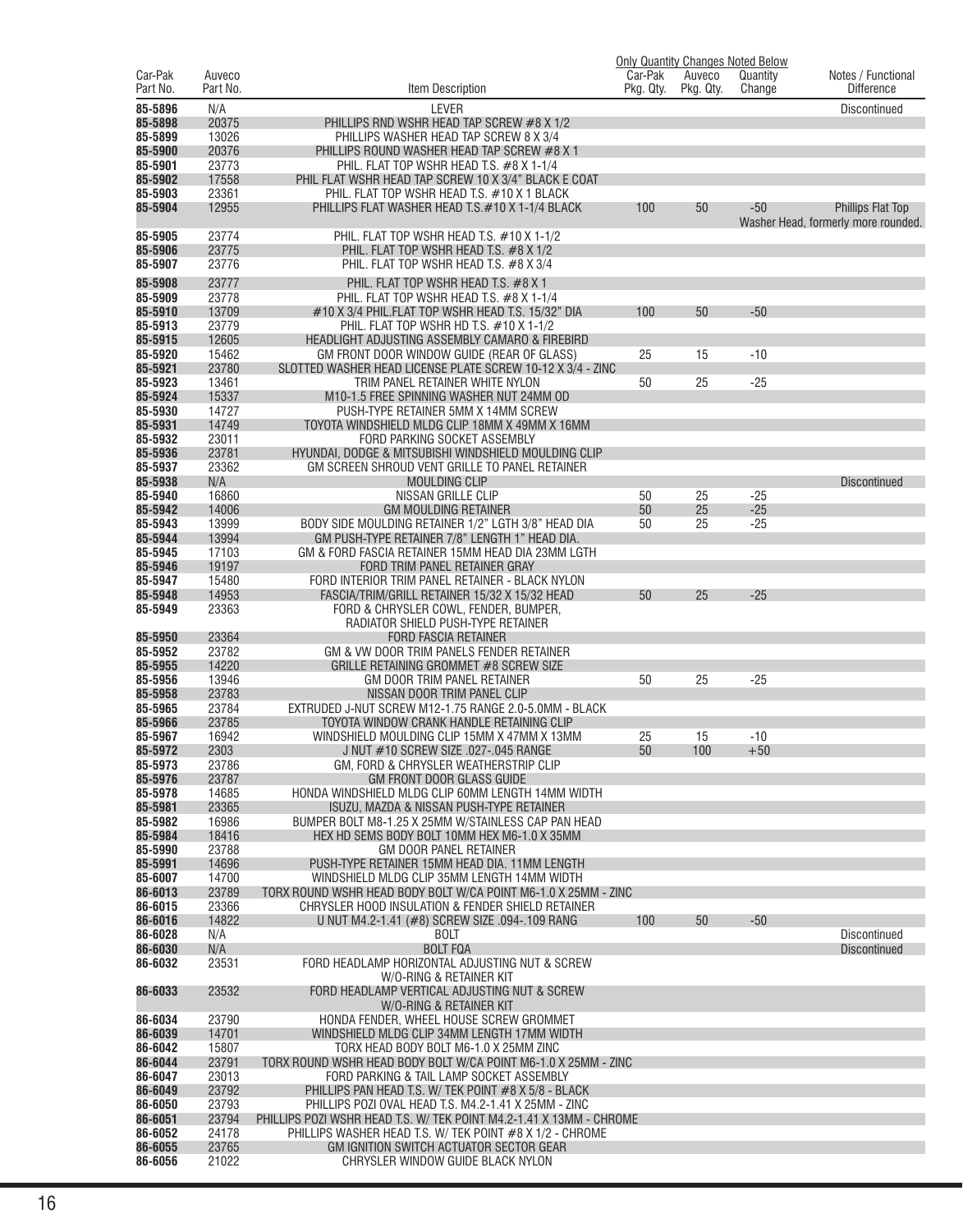|                     |                    |                                                                                         |                      |                     | Only Quantity Changes Noted Below |                                         |
|---------------------|--------------------|-----------------------------------------------------------------------------------------|----------------------|---------------------|-----------------------------------|-----------------------------------------|
| Car-Pak<br>Part No. | Auveco<br>Part No. | Item Description                                                                        | Car-Pak<br>Pkg. Qty. | Auveco<br>Pkg. Qty. | Quantity<br>Change                | Notes / Functional<br><b>Difference</b> |
|                     |                    |                                                                                         |                      |                     |                                   |                                         |
| 86-6057             | N/A                | <b>CP JACK NUT</b>                                                                      |                      |                     |                                   | <b>Discontinued</b>                     |
| 86-6058             | 12999              | JACK NUT M6-1.0 RAINTITE                                                                | 25                   | 10                  | $-15$                             |                                         |
| 86-6059             | 15478              | <b>BUMPER FASCIA RETAINER</b>                                                           |                      |                     |                                   |                                         |
| 86-6061             | 20311              | FORD FRONT END FASCIA RETAINER (REPLACES 15483)                                         |                      |                     |                                   |                                         |
| 86-6063             | 18692              | WEATHERSTRIP RETAINER 5MM X 15MM HEAD 10MM LGTH                                         |                      |                     |                                   |                                         |
| 86-6064             | 16478              | #8 X 1/2 PHIL. FLAT TOP WASHER HEAD TAP SCREW BLACK                                     |                      |                     |                                   |                                         |
| 86-6068             | 14745              | WINDSHIELD MOULDING CLIP 14MM X 47MM X 12MM                                             |                      |                     |                                   |                                         |
| 86-6069<br>86-6077  | 23795<br>N/A       | HEX SEMS WSHR T.S. W/ TEK POINT #8 X 5/8 - BLACK<br><b>NUT ADJ RANGE</b>                |                      |                     |                                   |                                         |
| 86-6078             | 23796              | HEX FLANGE HEAD CAP SCREW M8-1.25 X 40MM - BLACK                                        |                      |                     |                                   | <b>Discontinued</b>                     |
| 86-6079             | 17287              | HONDA COWL VENT PANEL RETAINER 11MM LENGTH                                              |                      |                     |                                   |                                         |
| 86-6082             | 19582              | FORD HEATER BLOWER HARNESS CONNECTOR                                                    | 6                    | 5                   | $-1$                              |                                         |
| 86-6083             | 23797              | <b>FORD TRIM PANEL RETAINER</b>                                                         |                      |                     |                                   |                                         |
| 86-6084             | 14698              | PUSH-TYPE RETAINER 18MM HEAD DIA. 11MM LENGTH                                           |                      |                     |                                   |                                         |
| 86-6085             | 23367              | GM RADIATOR OVERFLOW/WINDSHIELD WASHER BOTTLE RETAINER                                  |                      |                     |                                   |                                         |
| 86-6086             | 18392              | GM DOOR LOCK ROD CLIP (RIGHT SIDE) 5/32 ROD SIZE                                        | 50                   | 25                  | $-25$                             |                                         |
| 86-6087             | 18393              | GM DOOR LOCK ROD CLIP (LEFT SIDE) 5/32 ROD SIZE                                         | 50                   | 25                  | $-25$                             |                                         |
| 86-6088             | 14575              | PLASTIC RAZOR BLADE                                                                     |                      |                     |                                   |                                         |
| 86-6091             | 23142              | HALOGEN HEADLIGHT HI-TEMP SOCKET ASSEMBLY                                               |                      |                     |                                   |                                         |
| 86-6092             | 15187              | NYLON RIVET RECTANGULAR HEAD 5/32 DIA.                                                  |                      |                     |                                   |                                         |
| 86-6095             | 15701              | PUSH-TYPE RIVET 25MM HEAD DIA. 27MM STEM LENGTH                                         |                      |                     |                                   |                                         |
| 86-6096             | 14753              | PUSH-TYPE RETAINER 11/16 HEAD DIA. 7/8 LENGTH                                           |                      |                     |                                   |                                         |
| 86-6097             | 15479              | FORD INTERIOR TRIM PANEL RETAINER - BLACK NYLON                                         |                      |                     |                                   |                                         |
| 86-6109             | 19954              | GM KEY BLANK GROOVE: #50-A - B&S 320588                                                 | 50                   | 25                  | $-25$                             |                                         |
| 86-6110             | 19955              | GM KEY BLANK GROOVE: #51-B - B&S 320589                                                 | 50                   | 25                  | $-25$                             |                                         |
| 86-6111             | 19957              | GM KEY BLANK GROOVE: #54-C - B&S 320652                                                 | 50                   | 25                  | $-25$                             |                                         |
| 86-6112             | 19958              | GM KEY BLANK GROOVE: #55-D - B&S 320653                                                 | 50                   | 25                  | $-25$                             |                                         |
| 86-6113             | 19944              | GM KEY BLANK GROOVE: #56-E - B&S 320404                                                 | 50                   | 25                  | $-25$                             |                                         |
| 86-6114             | 19945              | GM KEY BLANK GROOVE: #57-H - B&S 320405                                                 | 50                   | 25                  | $-25$                             |                                         |
| 86-6116             | 23798              | GM KEY BLANK GROOVE: 59-K                                                               |                      |                     |                                   |                                         |
| 86-6127<br>86-6132  | N/A<br>N/A         | <b>TUMBLER</b><br><b>DOOR LOCKING CLIP</b>                                              |                      |                     |                                   | <b>Discontinued</b><br>Discontinued     |
| 86-6145             | 18671              | FORD A/C CLUTCH FIELD COIL HARNESS CONNECTOR                                            |                      |                     |                                   |                                         |
| 86-6147             | N/A                | <b>NUT</b>                                                                              |                      |                     |                                   | Discontinued                            |
| 86-6153             | 23799              | PHILLIPS WSHR HEAD T.S. W/ TEK POINT #8 X 3/8 - CHROME                                  |                      |                     |                                   |                                         |
| 86-6161             | 23800              | GM ROUTING CLIP 1-1/2 I.D. 1-7/8 O.D.                                                   |                      |                     |                                   |                                         |
| 86-6165             | 20582              | GM SPRING TYPE U-NUT #8 SCREW .125 - .250 RANGE                                         |                      |                     |                                   |                                         |
| 86-6172             | 14880              | GM METRI PACK TERMINAL 16-14 GAUGE                                                      |                      |                     |                                   |                                         |
| 86-6173             | 15947              | METRI-PACK TERMINAL 280 SERIES 20-18 GA FEMALE                                          | 25                   | 50                  | $+25$                             |                                         |
| 86-6174             | 15946              | METRI-PACK TERMINAL 280 SERIES 20-18 GA. MALE                                           | 25                   | 50                  | $+25$                             |                                         |
| 86-6184             | N/A                | <b>MOULDING CLIP</b>                                                                    |                      |                     |                                   | <b>Discontinued</b>                     |
| 87-6188             | N/A                | MOULDING CLIP                                                                           |                      |                     |                                   | <b>Discontinued</b>                     |
| 87-6191             | N/A                | EXTRUDED NUTFQA                                                                         |                      |                     |                                   | <b>Discontinued</b>                     |
| 87-6193             | 18394              | JEEP FASCIA TO BUMPER RETAINER 1-1/8 STEM LGTH                                          |                      |                     |                                   |                                         |
| 87-6197             | 16725              | NISSAN PUSH-TYPE RETAINER 12MM X 18MM HEAD                                              |                      |                     |                                   |                                         |
| 87-6198             | N/A                | ADJUSTING SCREW                                                                         |                      |                     |                                   | <b>Discontinued</b>                     |
| 87-6201             | 23801              | HEX HEAD SEMS SCREW M5-0.80 X 20MM - BLACK                                              |                      |                     |                                   |                                         |
| 87-6211             | 23368              | HONDA, MAZDA & NISSAN COWL, SPLASH SHIELD PUSH-TYPE RETAINER                            |                      |                     |                                   |                                         |
| 87-6219             | 23802              | HYUNDAI INTERIOR TRIM RETAINER                                                          |                      |                     |                                   |                                         |
| 87-6226             | 23369              | TOYOTA BUMPER STRIP RETAINER                                                            |                      |                     |                                   |                                         |
| 87-6233             | 23370              | HALOGEN HEADLIGHT SOCKET ASSEMBLY                                                       |                      |                     |                                   |                                         |
| 87-6234             | 23371              | HALOGEN HEADLIGHT SOCKET ASSEMBLY                                                       |                      |                     |                                   |                                         |
| 87-6235             | 23372              | HALOGEN HEADLIGHT SOCKET ASSEMBLY                                                       |                      |                     |                                   |                                         |
| 87-6236             | 14738              | TOYOTA RETAINING CLIP 30MM HEAD DIA. 17MM LENGTH                                        |                      |                     |                                   |                                         |
| 87-6237<br>87-6247  | 12065<br>15675     | 6-1.0 X 25MM HEX HEAD SEMS 17MM OD - PHOSPHATE<br>FORD DOOR LOCK ROD CLIP 5/32 ROD SIZE |                      |                     |                                   |                                         |
| 87-6249             | 22182              | FORD WIRE HARNESS CONNECTOR                                                             | $6\phantom{1}$       |                     | $-5$                              |                                         |
| 87-6250             | 12569              | NYLON NUT #12 SCREW SIZE                                                                |                      |                     |                                   |                                         |
| 87-6253             | 23803              | HEX HEAD SEMS TAPPING SCREW #14 X 1 - ZINC                                              |                      |                     |                                   |                                         |
| 87-6254             | 8249               | 1/4 X 5/8 SLTD, RD.WA.HD.B SCREW ZINC                                                   |                      |                     |                                   |                                         |
| 87-6255             | 5711               | 5/16-18 X 1 IND HEX LRG FLG WA. HEAD DOG PT                                             |                      |                     |                                   |                                         |
| 87-6257             | 24174              | HEX HEAD SEMS BODY BOLT W/DOG POINT 1/4-20 X 1-3/16 - BLACK                             |                      |                     |                                   |                                         |
| 87-6259             | 18217              | FORD IGN. & NEUTRAL SAFETY HARNESS CONN.                                                |                      |                     |                                   |                                         |
| 87-6260             | 17122              | DOOR LOCK ROD END CLIP- FORD                                                            |                      |                     |                                   |                                         |
| 87-6263             | N/A                | <b>GUIDE</b>                                                                            |                      |                     |                                   | <b>Discontinued</b>                     |
| 87-6265             | 19309              | HEX FLANGE NUT M5-.8 BLACK OXIDE                                                        |                      |                     |                                   |                                         |
| 87-6266             | 23804              | GM TRANSMISSION, BRAKE, CLUTCH, THROTTLE &                                              |                      |                     |                                   |                                         |
|                     |                    | ACCELERATOR LINKAGE CLIP                                                                |                      |                     |                                   |                                         |
| 87-6267             | 17006              | BLACK ALUMINUM RIVET 5/32 DIA. 1/4-3/8 GRIP                                             |                      |                     |                                   |                                         |
| 87-6268             | 16951              | HEADLIGHT SPACER - 15MM WIDTH 18MM LENGTH                                               |                      |                     |                                   |                                         |
| 87-6272             | 23805              | PHILLIPS OVAL HEAD T.S. COUNTERSUNK WASHER #10 X 1/2 - BLACK                            |                      |                     |                                   |                                         |
| 87-6273             | 14580              | <b>GM RADIATOR FAN PIGTAIL</b>                                                          | $6\phantom{1}$       |                     | $-5$                              |                                         |
| 87-6275<br>87-6279  | N/A<br>19985       | <b>KEY BLANK</b><br>FORD KEY BLANK GROOVE: #49 - B&S 321648                             | 25                   | 15                  | $-10$                             | <b>Discontinued</b>                     |
| 87-6284             | N/A                | <b>CLIP</b>                                                                             |                      |                     |                                   | <b>Discontinued</b>                     |
|                     |                    |                                                                                         |                      |                     |                                   |                                         |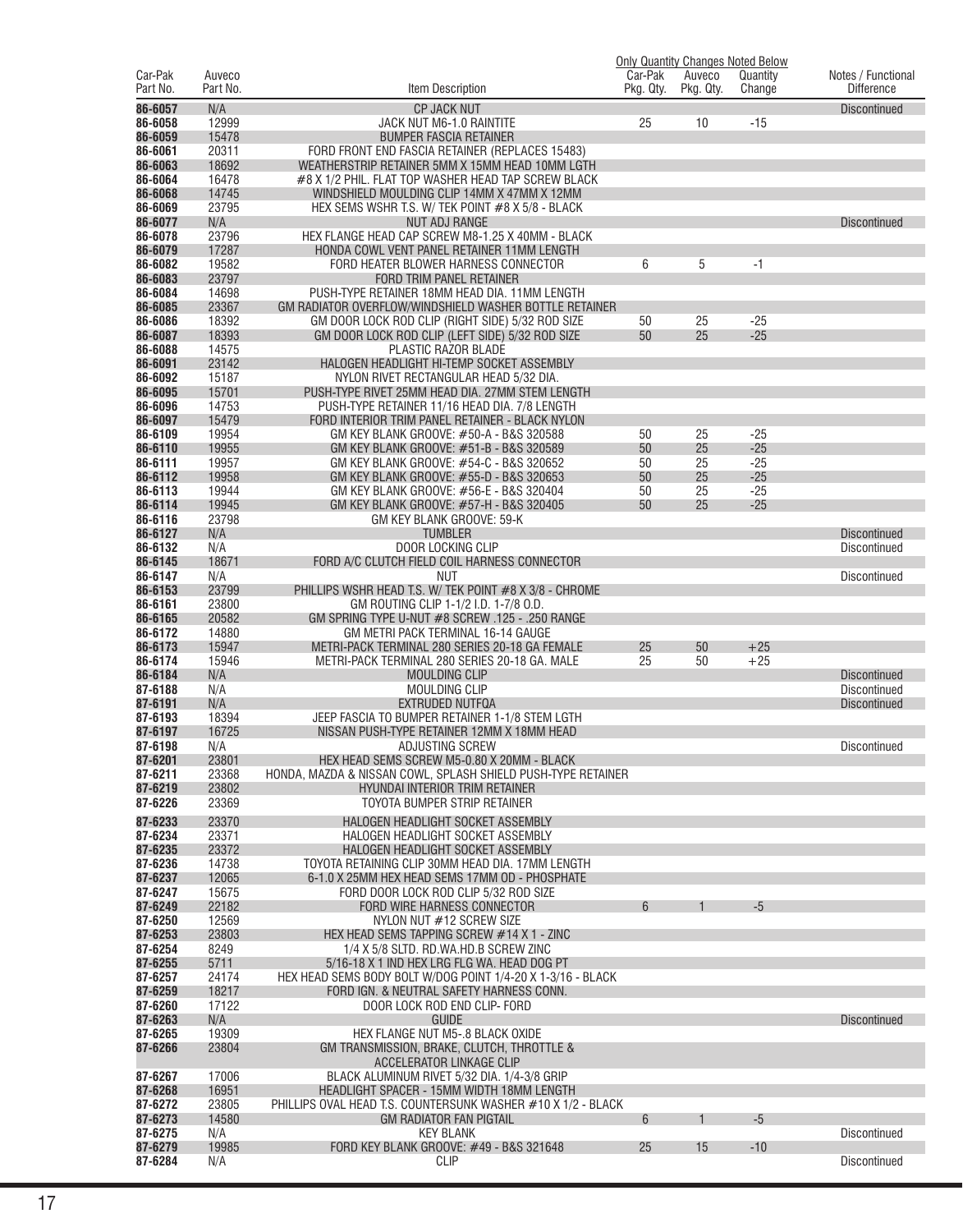|                     |                    |                                                                                        |                      |                     | <b>Only Quantity Changes Noted Below</b> |                                         |
|---------------------|--------------------|----------------------------------------------------------------------------------------|----------------------|---------------------|------------------------------------------|-----------------------------------------|
| Car-Pak<br>Part No. | Auveco<br>Part No. | Item Description                                                                       | Car-Pak<br>Pkg. Qty. | Auveco<br>Pkg. Qty. | Quantity<br>Change                       | Notes / Functional<br><b>Difference</b> |
|                     |                    |                                                                                        |                      |                     |                                          |                                         |
| 87-6293             | 15462              | GM FRONT DOOR WINDOW GUIDE (REAR OF GLASS)                                             | 25                   | 15                  | $-10$                                    |                                         |
| 87-6294             | 17159              | GM FRONT DOOR WINDOW GUIDE (REAR OF GLASS)                                             | 25                   | 15                  | $-10$                                    |                                         |
| 87-6295<br>87-6296  | 17176<br>23806     | <b>GM FRONT DOOR WINDOW GUIDE</b><br>PHILLIPS OVAL HEAD T.S. #8 X 3/4 - BLACK          |                      |                     |                                          |                                         |
| 87-6297             | 23373              | FORD INTERIOR TRIM PUSH-TYPE RETAINER                                                  |                      |                     |                                          |                                         |
| 87-6300             | 15702              | PUSH-TYPE RIVET 1" HD DIA. 15/16 STEM LENGTH                                           |                      |                     |                                          |                                         |
| 87-6301             | 14997              | PUSH-TYPE RETAINER 19/32 HEAD DIA. 13/16 LENGTH                                        |                      |                     |                                          |                                         |
| 87-6302             | 16624              | GM FRONT BUMPER FASCIA RETAINER 17MM HEAD DIA                                          |                      |                     |                                          |                                         |
| 87-6305             | 14857              | <b>FORD FASCIA FASTENER</b>                                                            |                      |                     |                                          |                                         |
| 87-6309             | 17434              | CHRYSLER DOOR HINGE BUSHING 7/16" LENGTH                                               |                      |                     |                                          |                                         |
| 87-6310             | 15488              | GM NYLON RIVET 1/4 HOLE DIA. 2-3/16 LENGTH                                             | 25                   | 50                  | $+25$                                    |                                         |
| 87-6311             | 14005              | NYLON BLIND RIVET 13/64 HOLE DIA. 1-3/16 LENGTH                                        |                      |                     |                                          |                                         |
| 87-6314             | 17101              | NYLON RIVET 1/4 HOLE DIA. 5/16-15/32 GRIP BLACK                                        |                      |                     |                                          |                                         |
| 87-6322             | 15998              | HOOD INSULATION RETAINER 30MM HEAD DIA 9MM LENGTH                                      |                      |                     |                                          |                                         |
| 87-6324             | 14275              | SCREW GROMMET 18MM HEAD DIA. 17MM LENGTH                                               |                      |                     |                                          |                                         |
| 87-6326             | 23807              | GM & ISUZU COWL SCREEN RETAINER                                                        |                      |                     |                                          |                                         |
| 87-6336             | 15326              | M5-.8 FREE SPINNING WASHER NUT 15MM OD                                                 |                      |                     |                                          |                                         |
| 87-6340             | 23808              | HEX HEAD SEMS SCREW W/ DOG POINT M6-1.0 X 28MM - BLACK                                 |                      |                     |                                          |                                         |
| 87-6342             | 16421              | SLOT. HEX WSHR HD LICENSE PLT SCREW #14 X 5/8 BLK                                      |                      |                     |                                          |                                         |
| 87-6343             | N/A                | <b>WIRING HARNESS</b>                                                                  |                      |                     |                                          | Discontinued                            |
| 87-6344<br>87-6347  | 15670<br>N/A       | <b>GM TRIM PANEL RETAINER</b><br><b>SCREW</b>                                          |                      |                     |                                          |                                         |
| 87-6349             | 23144              | CHRYSLER BACK-UP, PARK & TURN LAMP SOCKET ASSEMBLY                                     |                      |                     |                                          | Discontinued                            |
| 87-6350             | 12600              | 90 DEGREE PIGTAIL & SOCKET ASSEMBLY                                                    | 6                    | 1                   | $-5$                                     |                                         |
| 87-6355             | 13014              | JACK NUTS 10-24 THREAD .716 LENGTH                                                     |                      |                     |                                          |                                         |
| 87-6359             | 23809              | HEX WASHER HEAD T.S. M4.2-1.41 X 17MM - BLACK                                          |                      |                     |                                          |                                         |
| 87-6364             | 23810              | WINDSHIELD SETTING TOOL                                                                |                      |                     |                                          |                                         |
| 88-6382             | 16833              | TOYOTA WINDSHIELD CLIP 12MM WIDTH 66MM LENGTH                                          | 25                   | 10                  | $-15$                                    |                                         |
| 88-6403             | 17280              | HONDA/ACURA WINDSHIELD MOULDING CLIP                                                   |                      |                     |                                          |                                         |
| 88-6407             | 16953              | GM UPPER RADIATOR SHIELD RETAINER                                                      | 15                   | 10                  | $-5$                                     |                                         |
| 88-6409             | 23374              | GM & CHRYSLER DOOR WEATHERSTRIP RETAINER                                               | 100                  | 50                  | $-50$                                    |                                         |
| 88-6410             | 14037              | COWL VENT NUT #6 OR #8 SCREW SIZE                                                      |                      |                     |                                          |                                         |
| 88-6413             | 23375              | HEX HEAD SEMS SCREW WITH DOG POINT M8-1.25 X 33MM BLACK                                |                      |                     |                                          |                                         |
| 88-6415             | 18214              | FORD IGNITION MODULE HARNESS CONNECTOR                                                 |                      |                     |                                          |                                         |
| 88-6416             | 11788              | #8 X 3/4 PHIL OVAL #6 HD AB TAPPING SEMS - BLACK                                       |                      |                     |                                          |                                         |
| 88-6417             | 23811              | HEX HEAD SEMS SCREW W/DOG POINT M6-1.0 X 20MM - BLACK                                  |                      |                     |                                          |                                         |
| 88-6418             | 15369              | ELECTRIC CHOKE CONNECTOR PIGTAIL-GRAY                                                  |                      |                     |                                          |                                         |
| 88-6419<br>88-6420  | 24173<br>17382     | HEX HEAD SEMS T.S. M6.3-1.81 X 20MM - BLACK<br><b>GM BUMPER VALANCE PANEL RETAINER</b> |                      |                     |                                          |                                         |
| 88-6421             | 11790              | #8 X 1-1/4 PHIL OVAL #6 HEAD AB TAPPING SEMS - BLACK                                   |                      |                     |                                          |                                         |
| 88-6424             | 23812              | PHILLIPS POZI PAN HEAD T.S. W/ TEK POINT M6.3-1.81 X 20MM - BLACK                      |                      |                     |                                          |                                         |
| 88-6426             | 23813              | HEX WSHR HEAD SEMS T.S. W/ TEK POINT M4.2-1.41 X 13MM - BLACK                          |                      |                     |                                          |                                         |
| 88-6428             | 18817              | TYPE 1A DRIVE RD WS HD TEKS TAP SCREW M4.2 X 16MM BLACK                                |                      |                     |                                          |                                         |
| 88-6429             | 23814              | PHILLIPS POZI WSHR HD T.S. W/ TEK POINT M4.2-1.41 X 13MM - BLACK                       |                      |                     |                                          |                                         |
| 88-6430             | 14980              | PUSHNUT BOLT RETAINER M6-1.0 THREAD 17MM OD                                            |                      |                     |                                          |                                         |
| 88-6431             | 17289              | HONDA COWL SCREEN SCREW COVER 17MM HEAD DIA.                                           | 15                   | 25                  | $+10$                                    |                                         |
| 88-6446             | 8868               | PUSH-ON RETAINER FOR 1/4 STUD 17/32 OD                                                 |                      |                     |                                          |                                         |
| 88-6447             | 15042              | GM BUMPER FASCIA RETAINER 1" HEAD DIA. 1-1/8 LENGTH                                    |                      |                     |                                          |                                         |
| 88-6448             | 15044              | GM BUMPER FASCIA RETAINER 1 HEAD DIA. 1 LENGTH                                         |                      |                     |                                          |                                         |
| 88-6449             | 23376              | NISSAN BUMPER & FASCIA PUSH-TYPE RETAINER                                              |                      |                     |                                          |                                         |
| 88-6454             | 18218              | FORD ALTERNATOR HARNESS CONNECTOR                                                      |                      |                     |                                          |                                         |
| 88-6460<br>88-6461  | 23815<br>23816     | PLASTIC VACUUM TUBE CONNECTOR 90 DEGREE<br>PLASTIC VACUUM TUBE CONNECTOR 90 DEGREE     |                      |                     |                                          |                                         |
| 88-6463             | 17661              | FORD ELECTRONIC IGNITION COIL HARNESS CONNECT                                          | 6                    | 1                   | $-5$                                     |                                         |
| 88-6465             | 17102              | <b>GM FORD &amp; AMC TRIM PANEL RETAINER</b>                                           |                      |                     |                                          |                                         |
| 88-6466             | 16865              | <b>GARNISH CLIP - GM</b>                                                               |                      |                     |                                          |                                         |
| 88-6467             | 23817              | HEX HEAD SEMS SCREW W/DOG POINT M8-1.25 X 25MM - BLACK                                 |                      |                     |                                          |                                         |
| 88-6487             | 17443              | HONDA BODY SIDE MOULDING CLIP                                                          |                      |                     |                                          |                                         |
| 88-6489             | 15043              | GM BUMPER FASCIA RETAINER 7/8 HEAD DIA. 1-3/64 LGTH                                    |                      |                     |                                          |                                         |
| 88-6493             | N/A                | <b>KEY BLANK</b>                                                                       |                      |                     |                                          | <b>Discontinued</b>                     |
| 88-6499             | 23818              | GM, FORD, MAZDA & TOYOTA GRILLE & HEADLAMP DOOR CLIP                                   |                      |                     |                                          |                                         |
| 88-6502             | 17124              | FORD TRIM PANEL RETAINER                                                               |                      |                     |                                          |                                         |
| 88-6503             | 5076               | SHIM 1/16 THK 1-1/8 X 1-1/8 W/ 1/2 SLOT                                                |                      |                     |                                          |                                         |
| 88-6504             | 5077               | SHIM 1/8 THK 1-1/8 X 1-1/8 W/ 1/2 SLOT                                                 |                      |                     |                                          |                                         |
| 88-6506             | 23819              | FORD & MAZDA COWL SCREEN RETAINER                                                      |                      |                     |                                          |                                         |
| 88-6511<br>88-6516  | 16826<br>23820     | SLOTTED HEX WASHER HEAD ZINC M6-1.0 X 20MM<br>HYUNDAI FENDER APRON SCREW GROMMET       |                      |                     |                                          |                                         |
| 88-6518             | 23821              | FORD PARKING LAMP RETAINING CLIP                                                       |                      |                     |                                          |                                         |
| 88-6525             | N/A                | <b>SCREW</b>                                                                           |                      |                     |                                          | <b>Discontinued</b>                     |
| 88-6532             | 15327              | M5-.8 FREE SPINNING WASHER NUT 19MM OD                                                 | 25                   | 50                  | $+25$                                    |                                         |
| 88-6533             | N/A                | <b>KEY BLANK</b>                                                                       |                      |                     |                                          | <b>Discontinued</b>                     |
| 88-6536             | 20030              | CHRYS. KEY BLANK GROOVE: #73 Y-154 - B&S594145                                         | 15                   | 10                  | $-5$                                     |                                         |
| 88-6549             | 12348              | 8-1.25 X 30MM HEX WASHER HEAD - PHOS                                                   |                      |                     |                                          |                                         |
| 89-6569             | 18261              | HEX WASHER HEAD TEKS SEMS SCREW M4.2 X 16MM                                            |                      |                     |                                          |                                         |
| 89-6573             | 17453              | FORD/MAZDA TRIM RETAINER 15MM HEAD DIA. 14MM LGTH                                      |                      |                     |                                          |                                         |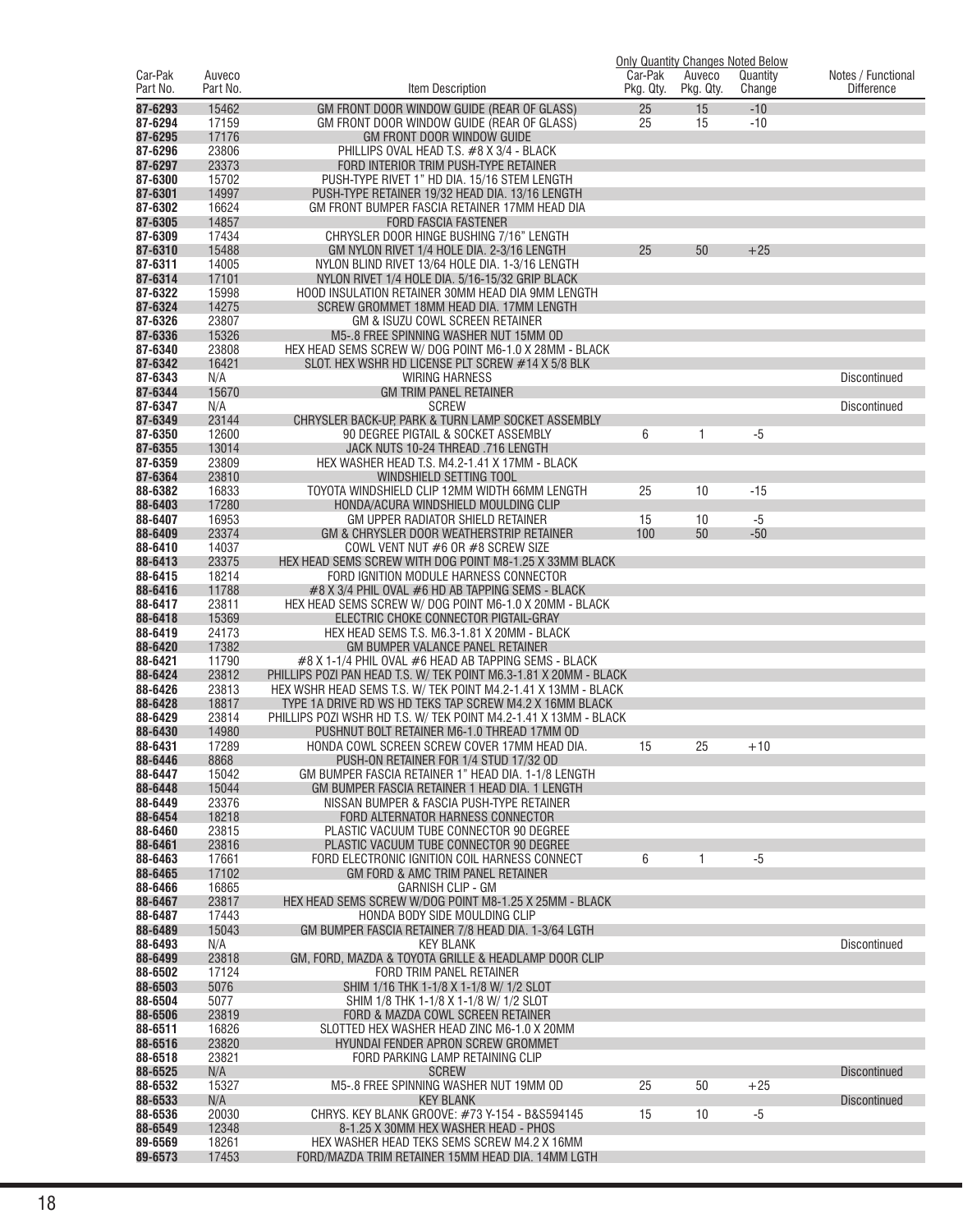|                     |                    |                                                                                                     | Car-Pak   | Auveco    | <b>Only Quantity Changes Noted Below</b> |                                         |
|---------------------|--------------------|-----------------------------------------------------------------------------------------------------|-----------|-----------|------------------------------------------|-----------------------------------------|
| Car-Pak<br>Part No. | Auveco<br>Part No. | Item Description                                                                                    | Pkg. Qty. | Pkg. Qty. | Quantity<br>Change                       | Notes / Functional<br><b>Difference</b> |
| 89-6574             | 23822              | GM COWL, BUMPER, FENDER LINER, INTERIOR TRIM PUSH-TYPE RETAINER                                     |           |           |                                          |                                         |
| 89-6575             | 21119              | FORD & MAZDA PUSH TYPE RETAINER                                                                     |           |           |                                          |                                         |
| 89-6576             | 17478              | PUSH-TYPE RETAINER 14MM HEAD DIA 16MM STEM LGTH                                                     |           |           |                                          |                                         |
| 89-6579             | 18206              | FORD & MAZDA PUSH-TYPE RETAINER 18MM HEAD DIA.                                                      |           |           |                                          |                                         |
| 89-6580             | N/A                | <b>RETAINER PLATE</b>                                                                               |           |           |                                          | <b>Discontinued</b>                     |
| 89-6581             | 17554              | FORD/MAZDA REAR HATCH RETAINER                                                                      |           |           |                                          |                                         |
| 89-6582<br>89-6585  | 17553<br>14357     | FORD/MAZDA REAR HATCH GROMMET<br>MAZDA NYLON NUT 12MM WIDTH 12MM LENGTH                             | 15<br>50  | 25<br>25  | $+10$<br>$-25$                           |                                         |
| 89-6586             | 23823              | FORD & MAZDA DOOR TRIM PANEL RETAINER                                                               |           |           |                                          |                                         |
| 89-6587             | 14988              | PUSH TYPE RETAINER 7/16 HEAD DIA 11/16 ST LENGTH                                                    |           |           |                                          |                                         |
| 89-6594             | 15467              | GM FRONT & REAR DOOR WINDOW GUIDE                                                                   | 10        | 25        | +15                                      |                                         |
| 89-6599             | 18296              | PHILLIPS WASHER HEAD TEKS #8 X 1 ZINC                                                               | 100       | 50        | $-50$                                    |                                         |
| 89-6602             | 20837              | FORD WIRE HARNESS CONNECTOR                                                                         |           |           |                                          |                                         |
| 89-6605<br>89-6606  | 23014<br>23015     | GM SEALED HEADLAMP SOCKET ASSEMBLY<br>GM SEALED HEADLAMP SOCKET ASSEMBLY                            |           |           |                                          |                                         |
| 89-6616             | N/A                | <b>MOULDING CLIP</b>                                                                                |           |           |                                          | <b>Discontinued</b>                     |
| 89-6618             | 23377              | FORD HEADLIGHT COMPONENT PIVOT RETAINING CLIP                                                       |           |           |                                          |                                         |
| 89-6621             | N/A                | <b>NUT</b>                                                                                          |           |           |                                          | <b>Discontinued</b>                     |
| 89-6622             | N/A                | MOULDING CLIP                                                                                       |           |           |                                          | <b>Discontinued</b>                     |
| 89-6625             | 23016              | GM COOLANT TEMP. SPEED SENSOR HARNESS CONNECTOR                                                     |           |           |                                          |                                         |
| 89-6627             | 15490              | GM NYLON RIVET 9/32 HOLE DIA. 2-3/16 LENGTH                                                         |           |           |                                          |                                         |
| 89-6628             | 23017              | GM COMPRESSOR HIGH PRESSURE CUT-OFF SWITCH HARNESS CONNECTOR                                        |           |           |                                          |                                         |
| 89-6629<br>89-6630  | 23018<br>16693     | GM COMPRESSOR LOW PRESSURE CUT-OFF SWITCH HARNESS CONNECTOR<br>GM AIR TEMP. SENSOR PIGTAIL ASSEMBLY |           |           |                                          |                                         |
| 89-6633             | 13230              | PUSH-TYPE RETAINER 7MM LENGTH 10MM HEAD DIA.                                                        | 25        | 50        | $+25$                                    |                                         |
| 89-6634             | 16422              | SLOT. HEX WSHR HD LICENSE PLT SCRW #14 X 5/8 ZNC                                                    |           |           |                                          |                                         |
| 89-6638             | 17107              | GM OXYGEN SENSOR CONNECTOR PIGTAIL                                                                  |           |           |                                          |                                         |
| 89-6644             | 16849              | <b>HOOD ADJUSTMENT NUT</b>                                                                          | 15        | 10        | $-5$                                     |                                         |
| 89-6646             | N/A                | <b>MOULDING CLIP</b>                                                                                |           |           |                                          | Discontinued                            |
| 89-6647             | 23084              | GM WIRE LOOM ROUTING CLIP 1 I.D.                                                                    |           |           |                                          |                                         |
| 89-6648             | 17341              | GM FRONT DOOR WINDOW GUIDE (FRONT OF GLASS)                                                         | 25        | 15        | $-10$                                    |                                         |
| 89-6652             | 16835              | GM PUSH-TYPE RETAINER 25MM STEM LGTH                                                                |           |           |                                          |                                         |
| 89-6653<br>89-6656  | 16694<br>23824     | GM HALOGEN CORNERING LIGHT PIGTAIL ASSEMBLY<br>CHRYSLER FLEX RACK FOR WINDOW REGULATOR              |           |           |                                          |                                         |
| 89-6657             | 16949              | WNDSHIELD WSHR HOSE RETAINER FOR 3MM I.D.                                                           |           |           |                                          |                                         |
| 89-6659             | 23825              | SPRING TYPE U-NUT SCREW M4.2-1.41 RANGE 1.47 - 2.30MM                                               |           |           |                                          |                                         |
| 89-6660             | 23019              | GM INTERNAL REGULATORS 3 LEADS HARNESS CONNECTOR                                                    |           |           |                                          |                                         |
| 89-6661             | 17619              | FORD ENGINE FAN HARNESS CONNECTOR WIRING KIT                                                        |           |           |                                          |                                         |
| 89-6662             | 15684              | PEEL TYPE RIVET 1/4 DIA. 7/64 - 11/64 GRIP                                                          |           |           |                                          |                                         |
| 89-6665             | 23378              | HONDA DOOR BELT MOULDING CLIP                                                                       |           |           |                                          |                                         |
| 89-6667<br>89-6671  | 17440<br>19278     | ACURA BODY SIDE MOULDING CLIP<br>M4.2-1.41 X 20MM HEX HEAD SEMS TAP SCREW BLACK                     | 25        | 15        | $-10$                                    |                                         |
| 89-6672             | 14282              | HONDA RETAINING CLIP13MM HEAD DIA. 15MM LENGTH                                                      |           |           |                                          |                                         |
| 89-6676             | 16850              | FORD HOOD ADJUSTMENT BUMPER M6-1.0 X 44MM                                                           | 10        | 5         | $-5$                                     |                                         |
| 89-6677             | 18918              | GM IDLE AIR CONTROL HARNESS CONNECTOR                                                               |           |           |                                          |                                         |
| 89-6678             | 23145              | GM THROTTLE POSITION SENSOR HARNESS CONNECTOR                                                       |           |           |                                          |                                         |
| 89-6681             | 23826              | GM GRILLE TO HEADLAMP HOUSING PUSH-TYPE RETAINER                                                    |           |           |                                          |                                         |
| 89-6683             | 15860              | TYPE G MINIATURE HOSE CLAMP 10.5 - 13MM                                                             | 15        | 10        | $-5$                                     |                                         |
| 89-6684<br>89-6698  | 23379<br>23827     | TYPE G MINI HOSE CLAMP 12.5MM-14.5MM RANGE<br><b>CHRYSLER DECK LOCK &amp; KEY</b>                   |           |           |                                          |                                         |
| 89-6702             | 15522              | FORD PUSH-TYPE RETAINER 5/8 HEAD DIA. 17/32 LENGTH                                                  |           |           |                                          |                                         |
| 89-6707             | 23020              | GM DISTRIBUTOR MODULE, IGNITION COIL,                                                               |           |           |                                          |                                         |
|                     |                    | CRANK SENSOR HARNESS CONNECTOR                                                                      |           |           |                                          |                                         |
| 89-6708             | 23021              | GM & CHRYSLER DISTRIBUTOR MODULE & HORN HARNESS CONNECTOR                                           |           |           |                                          |                                         |
| 89-6710             | 23828              | TOYOTA HEADLAMP ADJUSTING SCREW & NUT                                                               |           |           |                                          |                                         |
| 89-6713             | 16960              | PHILLIPS HEX WASH HEAD TAP SCREW 6MM X 20MM                                                         |           |           |                                          |                                         |
| 89-6714             | 18157              | HONDA RETAINING CLIP 13MM HEAD DIA, 16MM LENGTH                                                     |           |           |                                          |                                         |
| 89-6715             | 14282              | HONDA RETAINING CLIP13MM HEAD DIA. 15MM LENGTH                                                      |           |           |                                          |                                         |
| 89-6716<br>90-6720  | 16726<br>N/A       | FRONT BUMPER STONE DEFLECTOR RETAINER 18MM LGTH<br><b>CLIP</b>                                      |           |           |                                          | <b>Discontinued</b>                     |
| 90-6726             | 23023              | OEM FEMALE ELECTRICAL PIN GRIP TERMINAL 20-18 GA                                                    |           |           |                                          |                                         |
| 90-6727             | 23167              | OEM FEMALE ELECTRICAL PIN GRIP TERMINAL 16-14 GA                                                    |           |           |                                          |                                         |
| 90-6728             | 17060              | BUMPER COVER RETAINER 20 X 30MM HEAD SIZE 20MM LGTH                                                 | 15        | 10        | $-5$                                     |                                         |
| 90-6732             | 16832              | FORD HOOD ADJUSTING NUT AND BUMPER                                                                  |           |           |                                          |                                         |
| 90-6738             | 17662              | FORD EGR SENSOR HARNESS CONNECTOR                                                                   |           |           |                                          |                                         |
| 90-6739             | 15758              | SLOT TRUSS HEAD W/DOG PT LICENSE PLT SCR #14X5/8                                                    | 100       | 50        | $-50$                                    |                                         |
| 90-6743             | 23829              | HEX HEAD SEMS TAPPING SCREW B POINT #8 X 5/8                                                        |           |           |                                          |                                         |
| 90-6744<br>90-6748  | 23830<br>14947     | HEX HEAD SEMS SCREW M6-1.0 X 16MM<br>MIRROR MOUNTING SCREW M6 X 26MM                                | 15        | 25        | $+10$                                    |                                         |
| 90-6749             | 17081              | COWL PUSH-TYPE RETAINER 18MM HEAD DIA. 12MM LGTH                                                    |           |           |                                          |                                         |
| 90-6750             | 21110              | <b>MAZDA PUSH TYPE RETAINER</b>                                                                     |           |           |                                          |                                         |
| 90-6753             | 23831              | <b>GM ROOF MOULDING CLIP</b>                                                                        |           |           |                                          |                                         |
| 90-6754             | 18914              | FORD DOOR LOCK STRIKER BSHNG 1/2 I.D. 11/16 OD                                                      | 15        | 50        | $+35$                                    |                                         |
| 90-6756             | 2625               | NYLON LICENSE PLATE NUT #8 SCREW SIZE                                                               | 50        | 100       | $+50$                                    |                                         |
| 90-6757             | 18515              | TORX WASHER HD BODY BOLT M6-1.0 X 20MM                                                              |           |           |                                          |                                         |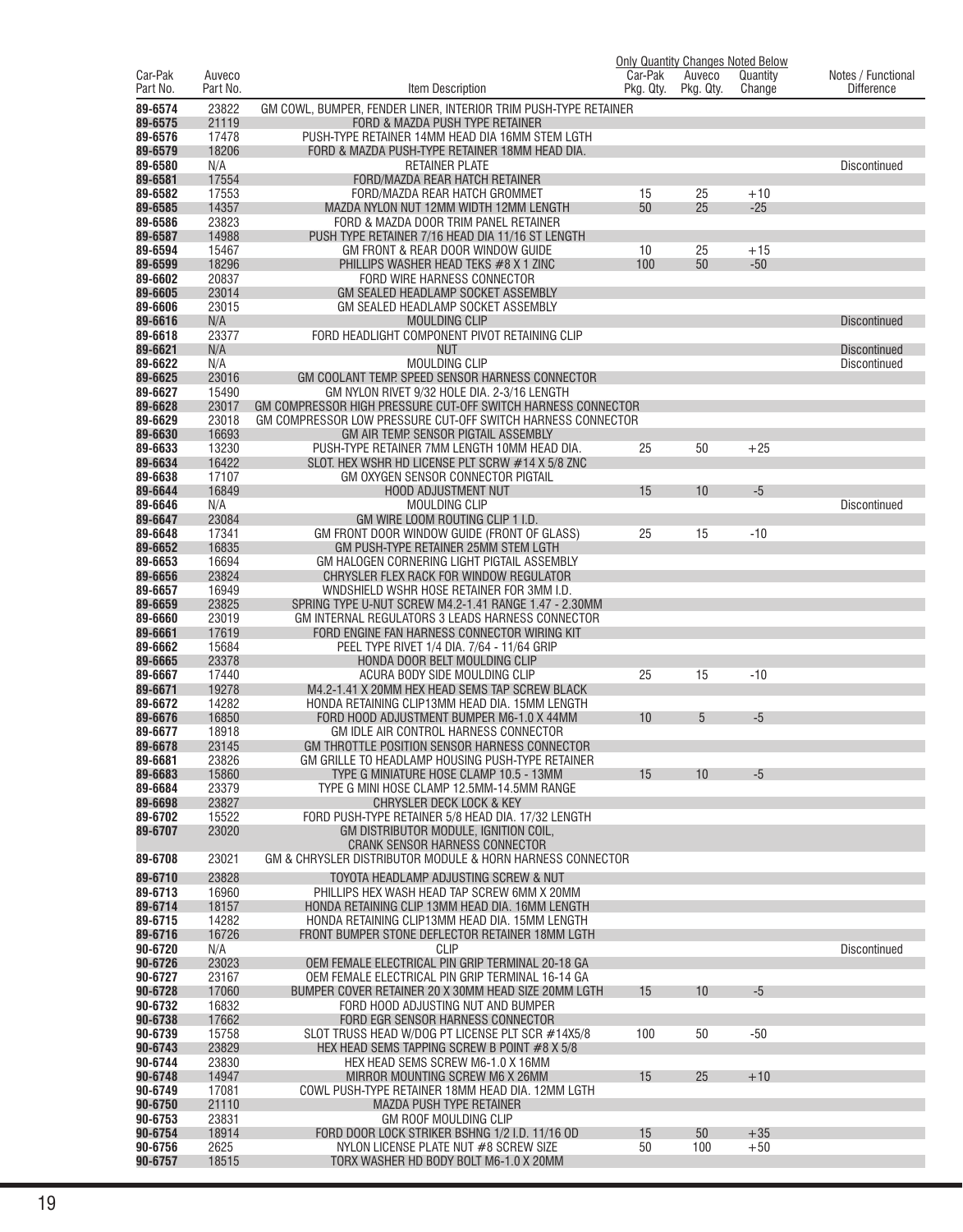|                     |                    |                                                                                                                  | Car-Pak   |                     | <b>Only Quantity Changes Noted Below</b> |                                         |
|---------------------|--------------------|------------------------------------------------------------------------------------------------------------------|-----------|---------------------|------------------------------------------|-----------------------------------------|
| Car-Pak<br>Part No. | Auveco<br>Part No. | Item Description                                                                                                 | Pkg. Qty. | Auveco<br>Pkg. Qty. | Quantity<br>Change                       | Notes / Functional<br><b>Difference</b> |
| 90-6759             | 17438              | <b>TOYOTA RADIATOR GRILLE CLIP</b>                                                                               |           |                     |                                          |                                         |
| 90-6760             | 17121              | SPLIT- TYPE RIVET ALL ALUM 3/16" DIA. 5/16" - 15/64" GRIP                                                        |           |                     |                                          |                                         |
| 90-6761             | 16622              | GM BUMPER FASCIA PUSH-TYPE RETAINER                                                                              |           |                     |                                          |                                         |
| 90-6763             | 23832              | FORD NYLON BLIND RIVET                                                                                           |           |                     |                                          |                                         |
| 90-6766             | 16843              | <b>BUMPER COVER RETAINER 18MM STEM LENGTH</b>                                                                    | 5         | 10                  | $+5$                                     |                                         |
| 90-6767             | 15366              | PUSH-TYPE BUMPER RETAINER 11MM LENGTH                                                                            |           |                     |                                          |                                         |
| 90-6770<br>90-6779  | 17355<br>24149     | GEO & ISUZU WINDSHIELD REVEAL MOULDING CLIP<br>FORD HEADLAMP HORIZONTAL ADJUSTING PIVOT & SCREW ASSEMBLY         |           |                     |                                          |                                         |
| 90-6780             | 24150              | FORD HEADLAMP VERTICAL ADJUSTING PIVOT & SCREW ASSEMBLY                                                          |           |                     |                                          |                                         |
| 90-6787             | 23380              | HONDA & HYUNDAI BUMPER FASCIA PUSH-TYPE RETAINER                                                                 |           |                     |                                          |                                         |
| 90-6788             | 24188              | HONDA, BUMPER FASCIA PUSH-TYPE RETAINER                                                                          |           |                     |                                          |                                         |
| 90-6791             | 23024              | GM RADIO SPEAKER HARNESS CONNECTOR                                                                               |           |                     |                                          |                                         |
| 90-6792             | 16940              | SPECIALTY RIVET 3/16 DIA. 1/2-5/8 GRIP ALL ALUM.                                                                 |           |                     |                                          |                                         |
| 90-6793<br>90-6795  | 12653<br>23096     | SPECIAL PEEL-TYPE RIVET (FORD) 1/4 DIA. 1/2 FLANGE<br>FUEL INJECTOR SOLENOID HARNESS CONNECTOR                   |           |                     |                                          |                                         |
| 90-6797             | 17667              | FORD NYLON TUBULAR NUT (GREEN) 3/8 HOLE SIZE                                                                     |           |                     |                                          |                                         |
| 90-6798             | 18859              | GM AIR INTAKE GRILLE PANEL RETAINER                                                                              |           |                     |                                          |                                         |
| 90-6799             | 17618              | FORD ENGINE FAN SWITCH REPAIR HARNESS                                                                            |           |                     |                                          |                                         |
| 90-6800             | 23381              | NISSAN BODY SIDE MOULDING PUSH-TYPE RETAINER                                                                     |           |                     |                                          |                                         |
| 90-6801             | 16847              | <b>RETAINER</b>                                                                                                  |           |                     |                                          |                                         |
| 90-6802<br>90-6803  | 17667<br>16695     | FORD NYLON TUBULAR NUT (GREEN) 3/8 HOLE SIZE<br>GM APV VAN TRIM PANEL RETAINER                                   | 50        | 25                  | $-25$                                    |                                         |
| 90-6805             | 16950              | HOOD PROP ROD CLIP - HOLDS 8MM PROP ROD                                                                          |           |                     |                                          |                                         |
| 90-6806             | 17162              | GM PUSH-TYPE RETAINER 15MM HEAD DIA. 13MM LGTH                                                                   |           |                     |                                          |                                         |
| 90-6807             | 17383              | GM RADIATOR GRILLE RETAINER 11MM HEAD DIA.                                                                       |           |                     |                                          |                                         |
| 90-6808             | 17057              | PUSH-TYPE RETAINER18MM HEAD DIA. 21MM LENGTH                                                                     |           |                     |                                          |                                         |
| 90-6815             | 17621              | FORD WINDSHIELD WSHR PUMP HARNESS CONNECTOR                                                                      |           |                     |                                          |                                         |
| 90-6819             | 23833              | PHIL. SERRATED WSHR HEAD T.S. W/ TEK POINT M4.2-0.79 X 15MM                                                      |           |                     |                                          |                                         |
| 90-6820<br>90-6824  | N/A<br>20008       | <b>KEY BLANK</b><br>GM KEY BLANK GROOVE: #57-H /B-79 B&S 321951                                                  |           |                     |                                          | Discontinued                            |
| 90-6826             | 23025              | GM IDLE SPEED CONTROL HARNESS CONNECTOR                                                                          |           |                     |                                          |                                         |
| 90-6827             | 16967              | HEAT BLOWER CONNECTOR PIGTAIL - GM                                                                               |           |                     |                                          |                                         |
| 90-6829             | 24179              | GM & FORD GRILLE, BUMPER & RADIATOR SUPPORT INSERT NUT                                                           |           |                     |                                          |                                         |
| 90-6830             | 23834              | PHIL. OVAL HD SEMS FLUSH WSHR T.S. #8 X 1/2 - CHROME                                                             |           |                     |                                          |                                         |
| 90-6831             | 2774               | 8 X 5/8 PHIL OVAL HEAD SEMS TAP SCRW FLUSH CHROME                                                                |           |                     |                                          |                                         |
| 90-6832<br>90-6833  | 2775<br>23835      | 8 X 7/8 PHIL OVAL HEX SEMS TAP SCRW FLUSH CHROME<br>PHIL. OVAL HEAD SEMS FLUSH WSHR T.S. #10 X 5/8 - CHROME      |           |                     |                                          |                                         |
| 90-6835             | 23836              | PHIL. OVAL HEAD SEMS FLUSH WSHR T.S. #10 X 1 - CHROME                                                            |           |                     |                                          |                                         |
| 90-6836             | 12956              | PHILLIPS OVAL #6 HEAD SCREW 8-18 X 1/2                                                                           |           |                     |                                          |                                         |
| 90-6837             | 10652              | $\#8$ -18 X 5/8 PHIL OV $\#6$ HEAD AB W/SEMS T.S. - BLACK OX                                                     |           |                     |                                          |                                         |
| 90-6838             | 23837              | PHIL. OVAL HEAD SEMS FLUSH WSHR T.S. #8 X 3/4 - BLACK                                                            |           |                     |                                          |                                         |
| 90-6839<br>90-6840  | 23838<br>23839     | PHIL. OVAL HEAD SEMS FLUSH WSHR T.S. #10 X 5/8 - BLACK<br>PHIL. OVAL HEAD SEMS FLUSH WSHR T.S. #10 X 3/4 - BLACK |           |                     |                                          |                                         |
| 90-6841             | 23840              | PHIL. OVAL HEAD SEMS FLUSH WSHR T.S. #10 X 1 - BLACK                                                             |           |                     |                                          |                                         |
| 90-6843             | N/A                | <b>HEADLAMP ADJ ASSY</b>                                                                                         |           |                     |                                          | Discontinued                            |
| 90-6845             | 23841              | PHILLIPS PAN HEAD T.S. SEMS M4.2-1.41 X 15MM - BLACK                                                             |           |                     |                                          |                                         |
| 90-6850             | 23842              | FORD TAIL LAMP MOUNTING SCREW GROMMET                                                                            |           |                     |                                          |                                         |
| 90-6853             | 23382              | GM SPLIT-TYPE RIVET 3/16 DIA. ALUM.                                                                              |           |                     |                                          |                                         |
| 90-6857<br>90-6859  | 16956<br>19966     | ALUM DRAIN PLUG GASKET 14MM I.D 22MM O.D.<br>KENWORTH KEY BLANK GROOVE: #3 - B&S 320734                          |           | 10                  | $-5$                                     |                                         |
| 90-6862             | N/A                | <b>KEY BLANK</b>                                                                                                 | 15        |                     |                                          | <b>Discontinued</b>                     |
| 90-6863             | 23843              | WHITE TRUCK KEY BLANK GROOVE: 60                                                                                 |           |                     |                                          |                                         |
| 90-6865             | N/A                | MOULDING CLIP                                                                                                    |           |                     |                                          | <b>Discontinued</b>                     |
| 90-6868             | 17617              | FORD ENGINE FAN SWITCH REPAIR HARNESS                                                                            |           |                     |                                          |                                         |
| 90-6869             | 23845              | TOYOTA WINDSHIELD MOULDING CLIP                                                                                  |           |                     |                                          |                                         |
| 90-6876<br>90-6877  | 23846<br>23847     | HEX WASHER HEAD T.S. M4.8-1.61 X 17MM - YELLOW<br>HEX HEAD SEMS T.S. M4.8-1.61 X 16MM - ZINC                     |           |                     |                                          |                                         |
| 91-6881             | 17620              | FORD AIR COND. MOTOR HARNESS CONNECTOR                                                                           |           |                     |                                          |                                         |
| 91-6882             | 23848              | FORD WINSHIELD REVEAL MOULDING CLIP                                                                              |           |                     |                                          |                                         |
| 91-6885             | 23026              | GM MASS AIR FLOW SENSOR HARNESS CONNECTOR                                                                        |           |                     |                                          |                                         |
| 91-6888             | 23849              | GM HEADLAMP ADJUSTING BEARING                                                                                    |           |                     |                                          |                                         |
| 91-6890<br>91-6893  | 15672              | PUSH-TYPE RETAINER 17MM HEAD DIA. 17MM LENGTH                                                                    |           |                     |                                          |                                         |
| 91-6894             | 21118<br>17624     | CHRYSLER TRIM PANEL RETAINER<br>FORD HEADLIGHT SWITCH ASSY HARNESS CONNECTOR                                     |           |                     |                                          |                                         |
| 91-6897             | 17092              | GM DOOR TRIM PANEL RETAINER YELLOW NYLON                                                                         |           |                     |                                          |                                         |
| 91-6899             | 23850              | HEX SERRATED WASHER HEAD T.S. W/ PIERCE POINT #14 X 3/4 - BLACK                                                  |           |                     |                                          |                                         |
| 91-6901             | 23851              | NISSAN WINDSHIELD MOULDING CLIP                                                                                  |           |                     |                                          |                                         |
| 91-6902             | 23852              | SPRING TYPE U-NUT SCREW M4.2-1.41 RANGE 0.5-1.7MM - ZINC                                                         |           |                     |                                          |                                         |
| 91-6903             | 13223              | U NUT 4.2MM (#8) SCREW SIZE 3-4MM RANGE                                                                          |           |                     |                                          |                                         |
| 91-6904<br>91-6905  | 13218<br>13162     | U NUT 4.8MM SCREW SIZE .5-1.7MM RANGE<br>U NUT M5.6 $(\#12)$ SCREW SIZE                                          |           |                     |                                          |                                         |
| 91-6906             | 13220              | U NUT 6.5MM (#14) SCREW SIZE .7-1.5MM RANGE                                                                      |           |                     |                                          |                                         |
| 91-6909             | 23766              | GM DIMMER SWITCH SWITCH ACTUATOR                                                                                 |           |                     |                                          |                                         |
| 91-6914             | 17622              | FORD FUEL PUMP RELAY HARNESS CONNECTOR                                                                           |           |                     |                                          |                                         |
| 91-6915             | 17623              | FORD EEC IV TEST PLUG REPAIR HARNESS CONNECTOR                                                                   |           |                     |                                          |                                         |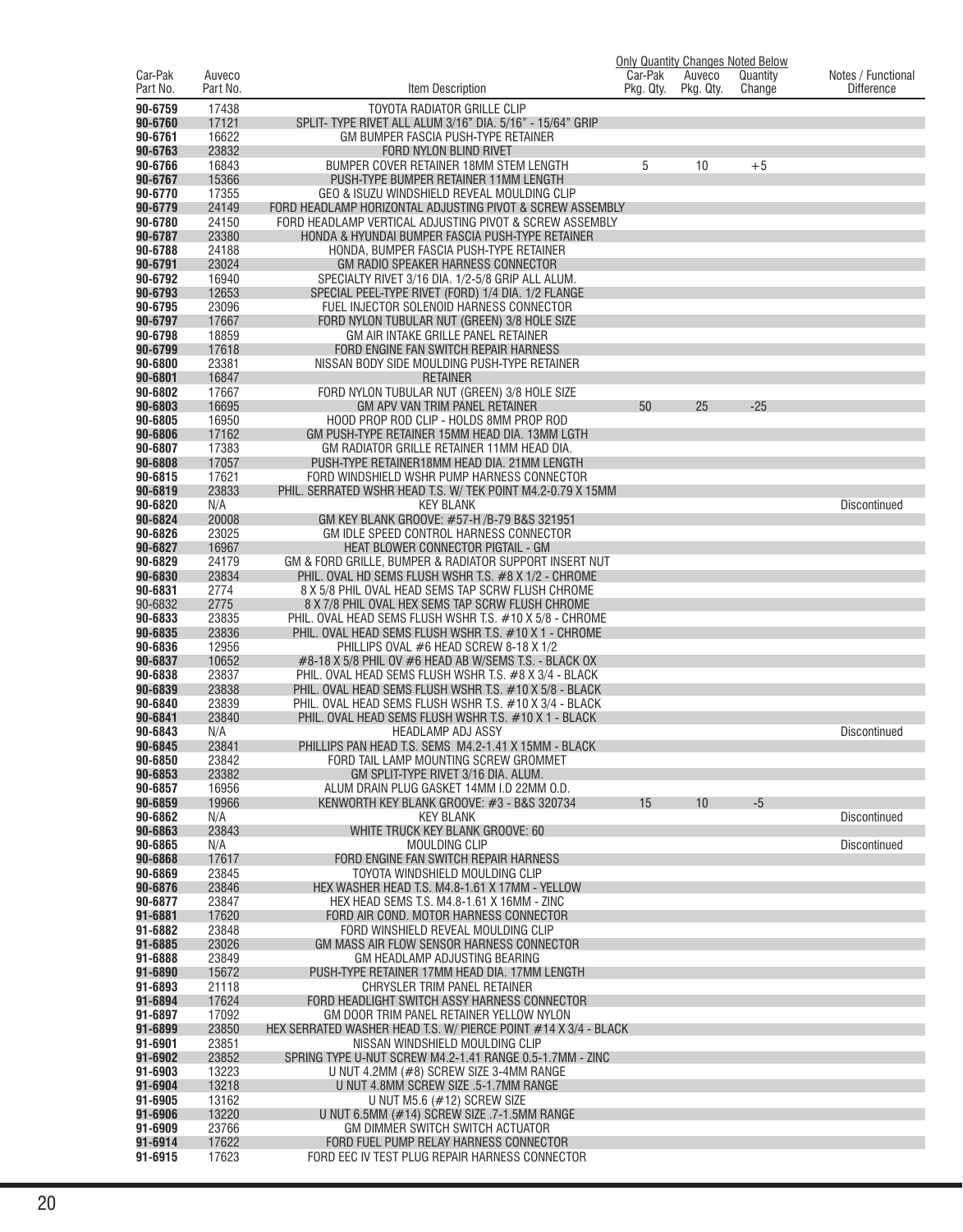| Car-Pak            | Auveco         |                                                                                                             | Car-Pak         | Auveco    | <b>Only Quantity Changes Noted Below</b><br>Quantity | Notes / Functional  |
|--------------------|----------------|-------------------------------------------------------------------------------------------------------------|-----------------|-----------|------------------------------------------------------|---------------------|
| Part No.           | Part No.       | Item Description                                                                                            | Pkg. Qty.       | Pkg. Qty. | Change                                               | <b>Difference</b>   |
| 91-6917            | 17439          | PUSH-TYPE RETAINER 27MM LGTH 15MM HEAD DIA.                                                                 |                 |           |                                                      |                     |
| 91-6918            | 17347          | NISSAN BUMPER COVER PUSH-TYPE RTNR 15MM LGTH                                                                |                 |           |                                                      |                     |
| 91-6919            | 16585          | SIGNAL/PARK/STOP/TAIL LIGHTS ELECTRICAL SOCKET                                                              |                 |           |                                                      |                     |
| 91-6920            | 16586          | SIGNAL/PARK/STOP/TAIL LIGHTS ELECTRICAL SOCKET                                                              |                 |           |                                                      |                     |
| 91-6921<br>91-6925 | 21109<br>N/A   | HONDA MOULDING CLIP<br>MOULDING CLIP                                                                        |                 |           |                                                      | <b>Discontinued</b> |
| 91-6932            | N/A            | <b>KEY BLANK</b>                                                                                            |                 |           |                                                      | <b>Discontinued</b> |
| 91-6934            | N/A            | <b>KEY BLANK</b>                                                                                            |                 |           |                                                      | Discontinued        |
| 91-6935            | 24194          | GM BACK WINDOW UPPER & SIDE MOULDING GARNISH CLIP                                                           |                 |           |                                                      |                     |
| 91-6937            | 23027          | GM INTERNAL REGULATORS WITH 4 LEADS HARNESS CONNECTOR                                                       |                 |           |                                                      |                     |
| 91-6939<br>91-6941 | 17205<br>23028 | HONDA COWL TOP RETAINING CLIP 15MM LENGTH<br>FORD CORNER & SIDE MARKER LIGHT SOCKET ASSEMBLY                |                 |           |                                                      |                     |
| 91-6942            | 23029          | FORD REAR LAMP SOCKET ASSEMBLY                                                                              |                 |           |                                                      |                     |
| 91-6943            | 23030          | FORD 2 HEAD INJECTOR/GLOW GASKET HARNESS CONNECTOR                                                          |                 |           |                                                      |                     |
| 91-6944            | 23031          | FORD BACK UP LAMP SOCKET ASSEMBLY                                                                           |                 |           |                                                      |                     |
| 91-6945<br>91-6946 | 23168<br>N/A   | FORD A/C CLUTCH CYCLING PRESSURE SWITCH HARNESS CONNECTOR<br><b>KEY BLANK</b>                               |                 |           |                                                      |                     |
| 91-6950            | 17349          | NISSAN WINDOW REVEAL MOULDING CLIP - BACK GLASS                                                             |                 |           |                                                      | <b>Discontinued</b> |
| 91-6951            | 23853          | NISSAN WINDSHIELD MOULDING CLIP                                                                             |                 |           |                                                      |                     |
| 91-6953            | 17472          | NISSAN PUSH-TYPE RETAINER                                                                                   |                 |           |                                                      |                     |
| 91-6954            | 17634          | NISSAN COWL GRILLE RETAINER 12MM HEAD DIA 16MM LGTH                                                         |                 |           |                                                      |                     |
| 91-6955<br>91-6956 | 17452<br>17342 | BUMPER FASCIA RETAINER 15MM LGTH 13MM HEAD DIA<br>NISSAN FRONT BMPR APRON NYLON NUT 15MM HEAD DIA.          |                 |           |                                                      |                     |
| 91-6958            | 23383          | HONDA FENDER SPLASH SHIELD PUSH-TYPE RETAINER                                                               |                 |           |                                                      |                     |
| 91-6959            | 17167          | CHRYSLER FRONT & REAR DOOR HINGE BUSHING                                                                    | 15              | 25        | $+10$                                                |                     |
| 91-6960            | 23854          | GM DOOR HINGE PIN                                                                                           |                 |           |                                                      |                     |
| 91-6962            | 17356          | <b>GM RADIATOR GRILLE CLIP</b>                                                                              |                 |           |                                                      |                     |
| 91-6963<br>91-6964 | 19415<br>18524 | HONDA BELT MOULDING CLIP<br>GM MAP MASS AIR FLOW SENSOR HARNESS CONN                                        |                 |           |                                                      |                     |
| 91-6967            | 17643          | FORD FUEL LINE RETAINER CLIP FOR 5/16 FUEL LINE                                                             |                 |           |                                                      |                     |
| 91-6968            | 17642          | FORD FUEL LINE RETAINER CLIP FOR 3/8 FUEL LINE                                                              |                 |           |                                                      |                     |
| 91-6970            | 17381          | FORD HEADLINER RETAINER                                                                                     | 15              | 10        | -5                                                   |                     |
| 91-6971<br>91-6973 | 17609<br>23169 | HONDA GRILLE SPACER GROMMET #10 SCREW SIZE                                                                  |                 |           |                                                      |                     |
| 91-6979            | 18418          | FORD IGNITION SWITCH HARNESS CONNECTOR KIT<br>GM FRNT FNDR/DOOR/REAR QUARTR PNL MLDNG CLIP                  |                 |           |                                                      |                     |
| 91-6982            | N/A            | <b>MOULDING CLIP</b>                                                                                        |                 |           |                                                      | Discontinued        |
| 91-6987            | N/A            | <b>MOLDING CLIP</b>                                                                                         |                 |           |                                                      | <b>Discontinued</b> |
| 91-6988            | 24183          | HEX HEAD SEMS T.S M4.2-1.41 X 20MM - BLACK                                                                  |                 |           |                                                      |                     |
| 91-6989<br>91-6991 | 23032<br>16965 | GM, FORD, CHRYSLER & IMPORTS FUEL INJECTOR HARNESS CONNECTOR<br>A/C PRESSURE SWITCH HARNESS CONNECTOR - GM  |                 |           |                                                      |                     |
| 91-6992            | 17096          | HONDA ROCKER PANEL MOULDING CLIP 20MM X 20MM                                                                |                 |           |                                                      |                     |
| 91-6993            | N/A            | <b>GROMMET NUT</b>                                                                                          |                 |           |                                                      | Discontinued        |
| 91-6994            | 17350          | HONDA SPLASH SHIELD PUSH-TYPE RETAINER                                                                      |                 |           |                                                      |                     |
| 91-6995<br>91-6996 | 17683<br>17192 | FORD COOLANT TEMP. SENSOR HARNESS CONNECTOR<br>HONDA PUSH-TYPE RETAINER                                     |                 |           |                                                      |                     |
| 91-7000            | N/A            | <b>MOULDING CLIP</b>                                                                                        |                 |           |                                                      | Discontinued        |
| 92-7001            | 23855          | SATURN TORX BUTTON HEAD BODY BOLT                                                                           |                 |           |                                                      |                     |
| 92-7002            | 23856          | GM FRONT DOOR GLASS GUIDE                                                                                   |                 |           |                                                      |                     |
| 92-7005<br>92-7007 | 17354<br>N/A   | CHRYSLER COWL SCREEN NUT #8 SCREW SIZE<br><b>MOULDING CLIP</b>                                              |                 |           |                                                      |                     |
| 92-7012            | 17633          | NISSAN COWL SCREEN PIN RETAINER                                                                             |                 |           |                                                      | <b>Discontinued</b> |
| 92-7013            | 17339          | FORD WEATHERSTRIP RETAINER                                                                                  |                 |           |                                                      |                     |
| 92-7014            | 23857          | GM HOOD ADJUSTMENT BUMPER M8-1.25 X 38MM                                                                    |                 |           |                                                      |                     |
| 92-7018            | 9611           | #8 X 1/2 HEX WASHER HEAD TEKS T.S. ZINC<br>PHILLIPS PAN HD T.S. W/ TEK POINT #8 X 5/8 - BLACK               |                 |           |                                                      |                     |
| 92-7020<br>92-7021 | 23792<br>16033 | PHILLIPS PAN HEAD TEKS SCREW #8 X 1/2                                                                       |                 |           |                                                      |                     |
| 92-7025            | 19801          | <b>GM PUSH-TYPE RETAINER</b>                                                                                |                 |           |                                                      |                     |
| 92-7027            | 18530          | GM HEADLIGHT SWITCH HARNESS CONNECTOR                                                                       |                 |           |                                                      |                     |
| 92-7028            | 18512          | HONDA WINDSHIELD WASHER HOSE CLIP 11MM X 42MM                                                               | 10 <sup>°</sup> | 15        | $+5$                                                 |                     |
| 92-7029<br>92-7032 | 17064<br>17608 | CHRYSLER WOODGRAIN SIDE MOULDING CLIP<br>ACURA WINDSHIELD SIDE MOULDING CLIP                                |                 |           |                                                      |                     |
| 92-7035            | 16936          | SPLINED DOOR HINGE BUSHING - UPPER HINGE                                                                    |                 |           |                                                      |                     |
| 92-7036            | 16937          | SPLINED DOOR HINGE BUSHING - LOWER HINGE                                                                    |                 |           |                                                      |                     |
| 92-7037            | 23384          | GM DOOR HINGE PIN                                                                                           |                 |           |                                                      |                     |
| 92-7038<br>92-7039 | 23385<br>23386 | GM AIR BAFFLE TO UNDER CARRIAGE PUSH-TYPE RETAINER<br>GM & FORD BUMPER, WHEEL WELL, COWL PUSH-TYPE RETAINER |                 |           |                                                      |                     |
| 92-7040            | 17226          | GM PUSH-TYPE RETAINER 15MM HEAD DIA. 29MM LGTH                                                              |                 |           |                                                      |                     |
| 92-7041            | 17220          | GM NYLON RIVET 5/32 HOLE DIA. 7/64-7/32 PANEL RANGE                                                         |                 |           |                                                      |                     |
| 92-7042            | 17219          | GM ROOF DRIP MOULDING CLIP (2- & 4-DOOR MODELS)                                                             |                 |           |                                                      |                     |
| 92-7043            | 17218          | GM TRIM PANEL RETAINER NATURAL NYLON                                                                        |                 |           |                                                      |                     |
| 92-7045<br>92-7046 | 18398<br>17602 | GM WINDOW UPPER GARNISH MOULDING CLIP<br>FORD BODY SIDE & ROCKER PANEL MOULDING CLIP                        |                 |           |                                                      |                     |
| 92-7051            | 23858          | <b>GM DOOR MOULDING CLIP</b>                                                                                |                 |           |                                                      |                     |
| 92-7052            | 18417          | GM FRONT & REAR DOOR LOWR FINISH PANL MLDNG CLIP                                                            |                 |           |                                                      |                     |
| 92-7053            | 23033          | FORD M.A.P. SENSOR HARNESS CONNECTOR                                                                        |                 |           |                                                      |                     |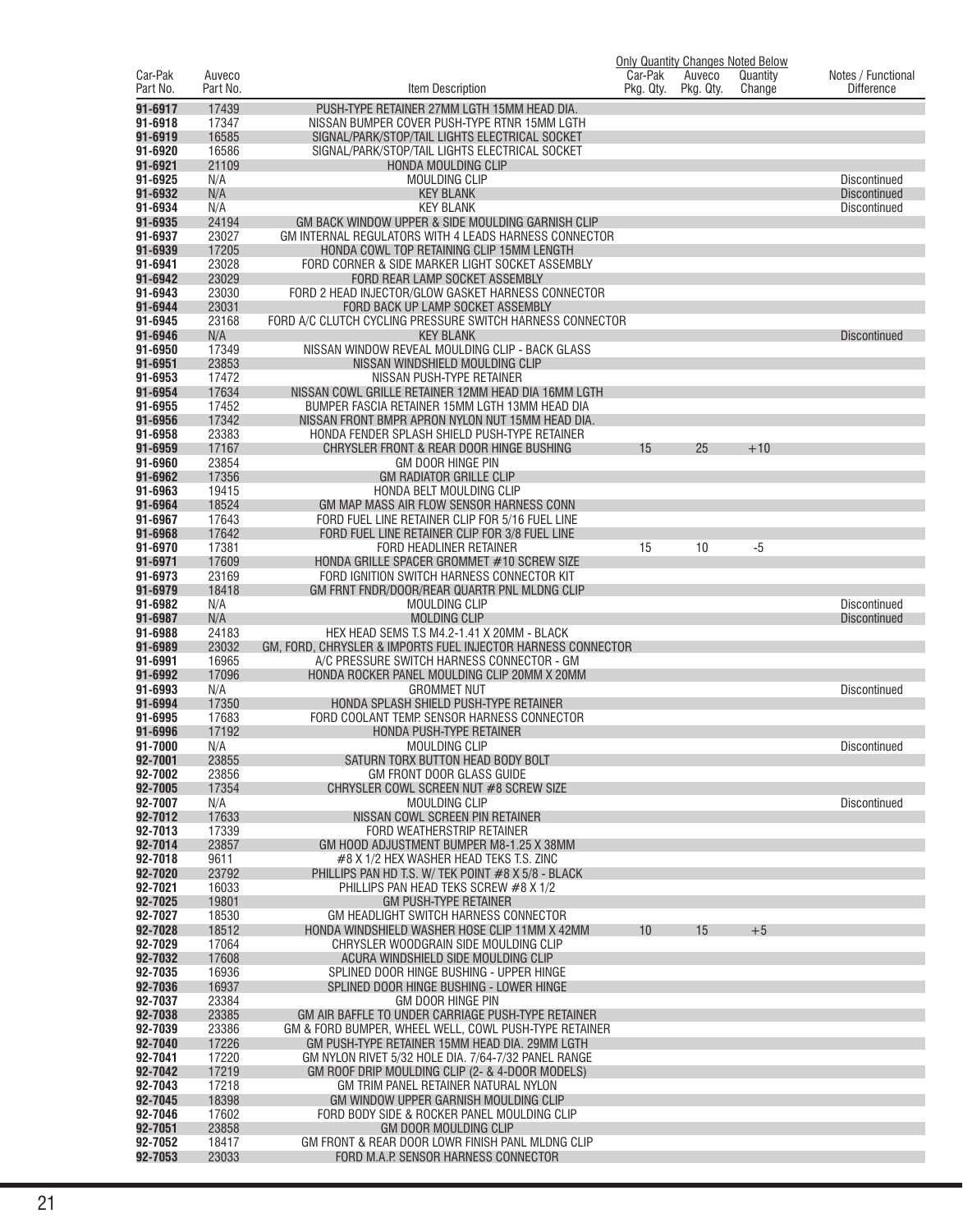|                     |                    |                                                                                                                    |                      |                     | <b>Only Quantity Changes Noted Below</b> |                                         |
|---------------------|--------------------|--------------------------------------------------------------------------------------------------------------------|----------------------|---------------------|------------------------------------------|-----------------------------------------|
| Car-Pak<br>Part No. | Auveco<br>Part No. | Item Description                                                                                                   | Car-Pak<br>Pkg. Qty. | Auveco<br>Pkg. Qty. | Quantity<br>Change                       | Notes / Functional<br><b>Difference</b> |
| 92-7054             | 23387              | GM THROTTLE BODY INJECTION HARNESS CONNECTOR                                                                       |                      |                     |                                          |                                         |
| 92-7055             | 17113              | GM A.C. COMPRESSOR CLUTCH PIGTAIL                                                                                  |                      |                     |                                          |                                         |
| 92-7056             | 17980              | PHILLIPS HEX WSHR HEAD TAP SCREW M6 X 16MM                                                                         |                      |                     |                                          |                                         |
| 92-7057<br>92-7058  | 23388<br>14130     | SLOTTED ROUND WASHER HEAD LICENSE PLATE SCREW M6-1.0 X 16MM<br>SIGNAL/PARK LIGHTS PIGTAIL SOCKET ASSEMBLY          |                      |                     |                                          |                                         |
| 92-7059             | 14135              | PARKING LIGHTS PIGTAIL SOCKET ASSEMBLY                                                                             |                      |                     |                                          |                                         |
| 92-7060             | N/A                | <b>KEY BLANK</b>                                                                                                   |                      |                     |                                          | <b>Discontinued</b>                     |
| 92-7062             | 8418               | <b>GM NYLON NUT</b>                                                                                                |                      |                     |                                          |                                         |
| 92-7063<br>92-7064  | 9289<br>11749      | PLASTIC PLUG BUTTON W/DEP CTR 3/4 HOLE<br>FLUSH SHEET METAL PLUG PLASTIC 1 HOLE BLACK                              | 50<br>50             | 100<br>100          | $+50$<br>$+50$                           |                                         |
| 92-7065             | 18244              | GM SPLIT TYPE RIVET 3/16 DIA. 3/16-3/8 GRIP BL                                                                     | 15                   | 10                  | -5                                       |                                         |
| 92-7066             | 17227              | GM PUSH-TYPE RETAINER 7MM HD DIA, 10MM LGTH                                                                        |                      |                     |                                          |                                         |
| 92-7067             | 17215              | GM HOOD INSULATION RETAINER                                                                                        |                      |                     |                                          |                                         |
| 92-7071<br>92-7073  | 17410<br>N/A       | CLOSED END RIVET 3/16 DIA. 3/8-1/2 GRIP ALUM. BLK.<br><b>KEY BLANK</b>                                             |                      |                     |                                          | <b>Discontinued</b>                     |
| 92-7079             | 17976              | GM DOOR HINGE PIN RETAINER 21/64 I.D. 9/16 O.D.                                                                    |                      |                     |                                          |                                         |
| 92-7080             | 18102              | FORD REAR LIGHT ASSEMBLY RETAINER                                                                                  |                      |                     |                                          |                                         |
| 92-7081             | 18216              | FORD EXHAUST SENSOR HARNESS CONNECTOR                                                                              |                      |                     |                                          |                                         |
| 92-7082<br>92-7083  | 18215<br>17463     | FORD EXHAUST SENSOR HARNESS CONNECTOR<br><b>GM TBI FUEL INJECTOR PIGTAIL CONNECTOR</b>                             |                      |                     |                                          |                                         |
| 92-7084             | 18676              | FORD IGNITION SWITCH HARNESS CONNECTOR                                                                             |                      |                     |                                          |                                         |
| 92-7086             | 16625              | GM FRONT BUMPER FASCIA RETAINER 20MM HEAD DIA                                                                      |                      |                     |                                          |                                         |
| 92-7087             | 17975              | <b>HOOD INSULATION RETAINER</b>                                                                                    |                      |                     |                                          |                                         |
| 92-7088<br>92-7092  | 18934<br>10617     | HEX WASHER HEAD TAP SCREW #14 X 7/8 ZINC<br>MOULDING CLIP - GM                                                     |                      |                     |                                          |                                         |
| 92-7093             | 18237              | CHRYSLER HEADLIGHT SHIELD RETAINER                                                                                 |                      |                     |                                          |                                         |
| 92-7096             | 17196              | NISSAN GRILLE GROMMET 22MM WIDTH 26MM LENGTH                                                                       |                      |                     |                                          |                                         |
| 92-7097             | 23389              | NISSAN NYLON FENDER/WHEEL HOUSING U-NUT                                                                            |                      |                     |                                          |                                         |
| 93-7100<br>93-7102  | 23090<br>18113     | GM, AMC & JEEP IGNITION SWITCH HARNESS CONNECTOR KIT<br>NISSAN GLASS MOUNT M6-1.0 THREAD                           |                      |                     |                                          |                                         |
| 93-7103             | 20841              | FORD WIRE HARNESS CONNECTOR ELECTRONIC IGNITION MODULE                                                             |                      |                     |                                          |                                         |
| 93-7104             | 18028              | CHRYSLER NYLON RIVET 1/4 DIA. 1/32-11/64 GRIP                                                                      |                      |                     |                                          |                                         |
| 93-7105             | 17599              | GENERAL MOTORS RADIATOR GRILLE RETAINER                                                                            |                      |                     |                                          |                                         |
| 93-7130<br>93-7131  | 23034<br>23035     | GM & FORD T.P.S. & FUEL INJECTION TIMING HARNESS CONNECTOR<br>GM SEALED HEADLAMPS W/FIBRE OPTICS HARNESS CONNECTOR |                      |                     |                                          |                                         |
| 93-7132             | 19076              | FORD MASTER CYLINDER HARNESS CONNECTOR                                                                             |                      |                     |                                          |                                         |
| 93-7133             | 23859              | <b>GM INSULATION PANEL RETAINER</b>                                                                                |                      |                     |                                          |                                         |
| 93-7137             | 23146              | GM A/C COMPRESSOR CLUTCH WITH DIODE HARNESS CONNECTOR                                                              |                      |                     |                                          |                                         |
| 93-7138<br>93-7139  | 23860<br>23036     | UNIV. WINDSHIELD GLASS SUPPORT<br>FORD TURN SIGNAL SWITCH HARNESS CONNECTOR                                        |                      |                     |                                          |                                         |
| 93-7140             | 23037              | FORD TURN SIGNAL SWITCH HARNESS CONNECTOR                                                                          |                      |                     |                                          |                                         |
| 93-7141             | 18463              | FORD HEADLIGHT SWITCH HARNESS CONNECTOR                                                                            |                      |                     |                                          |                                         |
| 93-7142<br>93-7144  | 23170<br>18029     | FORD HEADLAMP SWITCH HARNESS CONNECTOR<br>CHRYSLER REAR FASCIA RETAINER 7/8 X 1-25/32 HEAD                         |                      |                     |                                          |                                         |
| 93-7145             | 18030              | PUSH-TYPE RETAINER 11/16 HEAD 13/16 LGTH                                                                           |                      |                     |                                          |                                         |
| 93-7146             | 19774              | BUMPER COVER RETAINER - REP. FOR 18106                                                                             | 50                   | 25                  | $-25$                                    |                                         |
| 93-7148             | 23861              | GM & CHRYSLER SPECIALIY RIVET 1/8 DIA.                                                                             |                      |                     |                                          |                                         |
| 93-7151<br>93-7153  | 19138<br>12936     | FORD & MAZDA COWL VENT GRILLE RETAINER<br>NYLON STRAIGHT CONNECTOR 1/8 X 1/4                                       | 25                   | 10                  | $-15$                                    |                                         |
| 93-7154             | 23390              | NYLON STRAIGHT CONNECTOR 3/8 X 1/4                                                                                 |                      |                     |                                          |                                         |
| 93-7155             | 12946              | NYLON STRAIGHT CONNECTOR 5/16 X 5/16                                                                               | 50                   | 10                  | $-40$                                    |                                         |
| 93-7157             | 23391              | NYLON TEE CONNECTOR 3/16 X 3/16 X 1/8                                                                              |                      |                     |                                          |                                         |
| 93-7159<br>93-7161  | 11738<br>12921     | 1/4 X 1/4 X 3/16 NYLON TEE<br>NYLON TEE CONNECTOR 3/8 X 3/8 X 1/4                                                  | 15<br>25             | 10<br>10            | $-5$<br>$-15$                            |                                         |
| 93-7164             | 23392              | NYLON Y CONNECTOR 3/16 X 3/16 X 3/16                                                                               |                      |                     |                                          |                                         |
| 93-7165             | 12943              | NYLON Y CONNECTOR 1/4 X 1/4 X 1/4                                                                                  | 15                   | 10                  | $-5$                                     |                                         |
| 93-7166<br>93-7167  | 12944<br>23862     | NYLON Y CONNECTOR 5/16 X 5/16 X 5/16<br>NYLON Y CONNECTOR 3/8 X 3/8 X 3/8                                          | 15                   | 10                  | $-5$                                     |                                         |
| 93-7168             | 12948              | NYLON ELBOW CONNECTOR 3/16 X 1/4                                                                                   | 25                   | 10                  | $-15$                                    |                                         |
| 93-7169             | 23393              | NYLON ELBOW CONNECTOR 1/8 X 3/16                                                                                   |                      |                     |                                          |                                         |
| 93-7170             | 11419              | 4 WAY HOSE CONNECTOR 3/16 ALL ENDS                                                                                 | 15                   | 25                  | $+10$                                    |                                         |
| 93-7173<br>93-7174  | 18508<br>23863     | JEEP WEATHERSTRIP RETAINER<br>WINDOW ROLLER NUT TOOL                                                               |                      |                     |                                          |                                         |
| 93-7176             | 18032              | CHRYSLER PUSH-TYPE RETAINER 15/32 HEAD 9/16 LGTH                                                                   |                      |                     |                                          |                                         |
| 93-7177             | 19131              | CHRYSLER COWL SCREEN RETAINER                                                                                      |                      |                     |                                          |                                         |
| 93-7179             | 20277              | FORD FAN SPEED SWITCH REPAIR HARNESS                                                                               |                      |                     |                                          |                                         |
| 93-7181<br>93-7182  | 15334<br>23085     | M8-1.25 FREE SPINNING WASHER NUT19MM OD<br>GM SPARK PLUG WIRE GUIDE HOLDS 3-7MM WIRES                              |                      |                     |                                          |                                         |
| 93-7184             | 11349              | DOOR PANEL RETAINER - AMC GM CHRYSLER                                                                              |                      |                     |                                          |                                         |
| 93-7186             | N/A                | <b>KEY BLANK</b>                                                                                                   |                      |                     |                                          | <b>Discontinued</b>                     |
| 93-7187             | 20090              | CHRY KEY BLANK GROOVE #85 - B&S 322235, 322236                                                                     |                      |                     |                                          |                                         |
| 93-7189<br>93-7190  | 18525<br>23038     | <b>GM TAIL LIGHT HARNESS CONNECTOR</b><br>GM WINDOW LIFT MOTOR & DOOR LOCK ACTUATOR HARNESS CONNECTOR              |                      |                     |                                          |                                         |
| 93-7191             | 17690              | WASHER FLUID SENSOR HARNESS CONNECTOR                                                                              | 1                    | $5\overline{)}$     | $+4$                                     |                                         |
| 93-7192             | 23147              | WEATHER PACK IN-LINE 2-WAY SHROUD HARNESS CONNECTOR                                                                |                      |                     |                                          |                                         |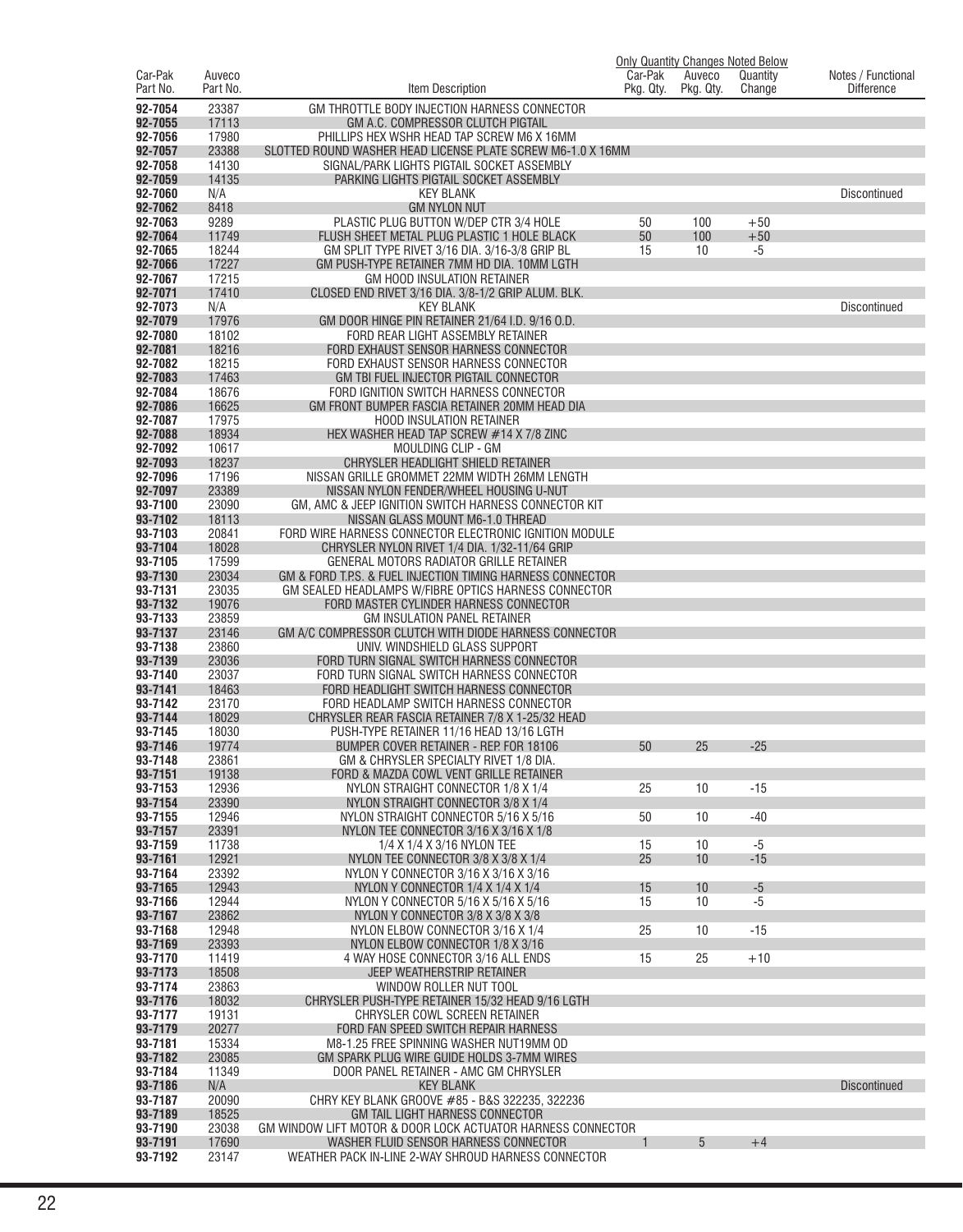|                     |                    |                                                                                                            |                      |                     | <b>Only Quantity Changes Noted Below</b> |                                         |
|---------------------|--------------------|------------------------------------------------------------------------------------------------------------|----------------------|---------------------|------------------------------------------|-----------------------------------------|
| Car-Pak<br>Part No. | Auveco<br>Part No. | Item Description                                                                                           | Car-Pak<br>Pkg. Qty. | Auveco<br>Pkg. Qty. | Quantity<br>Change                       | Notes / Functional<br><b>Difference</b> |
| 93-7193             | 22459              | <b>CHRYSLER PUSH-TYPE RETAINER</b>                                                                         |                      |                     |                                          |                                         |
| 93-7195             | 23864              | PHILLIPS HEX/SLOTTED WSHR HD T.S. #14 X 3/4 - BLACK                                                        |                      |                     |                                          |                                         |
| 93-7196             | 23394              | GM & CHRYSLER WEATHERSTRIP RETAINER                                                                        |                      |                     |                                          |                                         |
| 93-7197<br>93-7198  | 18269<br>18031     | JEEP LOWER SILL MOULDING RETAINER 1" STEM LGTH<br>CHRYSLER NYLON RIVET 1/4 DIA. 1/32-3/16 GRIP             | 15                   | 25                  | $+10$                                    |                                         |
| 93-7200             | 18242              | CHRYSLER NYLON RIVET 1/4 DIA. 3/64-3/16 GRIP                                                               |                      |                     |                                          |                                         |
| 93-7201             | 23039              | FORD MASS AIR FLOW SENSOR HARNESS CONNECTOR                                                                |                      |                     |                                          |                                         |
| 93-7202             | 23395              | FORD & MAZDA BUMPER COVER RETAINER                                                                         |                      |                     |                                          |                                         |
| 93-7203<br>93-7204  | 11865<br>20172     | FRONT END BEZEL NUT #6/#8 SCREW - GM FORD<br>FORD REPAIR HARNESS CONNECTOR EEC RELAY                       |                      |                     |                                          |                                         |
| 93-7205             | 23555              | HONDA WINDSHIELD SIDE MOULDING CLIP                                                                        |                      |                     |                                          |                                         |
| 93-7210             | 19476              | HONDA & ACURA WINDSHIELD LFT CRNR MLDNG CLIP                                                               | 5                    | 10                  | $+5$                                     |                                         |
| 94-7213             | 18115              | HONDA REVEAL MOULDING PIN RETAINER                                                                         |                      |                     |                                          |                                         |
| 94-7214             | 23396              | HONDA FRONT & REAR BUMPER PUSH-TYPE RETAINER                                                               |                      |                     |                                          |                                         |
| 94-7215<br>94-7216  | 23397<br>17058     | ACURA FRONT & REAR BUMPER PUSH-TYPE RETAINER<br><b>HEADLIGHT ADJUSTING SCREW NUT M5-.8 SCREW SIZE</b>      |                      |                     |                                          |                                         |
| 94-7217             | 18457              | HONDA RADIATOR GRILLE CLIP                                                                                 |                      |                     |                                          |                                         |
| 94-7219             | 23865              | GM STEERING COLUMN HOUSING COVER W/TILT & AIR BAG                                                          |                      |                     |                                          |                                         |
| 94-7221             | 18748              | GM RADIATOR GRILLE RETAINING CLIP                                                                          |                      |                     |                                          |                                         |
| 94-7222             | 18897              | GM SIDE ROOF RAIL WEATHERSTRIP RETAINER                                                                    |                      |                     |                                          |                                         |
| 94-7228<br>94-7229  | 20547<br>20548     | FORD MULTIFUNCTION SWITCH HARNESS CONNECTOR<br>FORD MULTIFUNCTION SWITCH HARNESS CONNECTOR                 |                      |                     |                                          |                                         |
| 94-7230             | 18673              | FORD MULTI-FUNCTION SWITCH HARNESS CONNECTOR                                                               |                      |                     |                                          |                                         |
| 94-7231             | 23866              | <b>GM FRONT DOOR GLASS GUIDE</b>                                                                           |                      |                     |                                          |                                         |
| 94-7237             | 12656              | SPECIAL RIVET (GM) 1/8 DIA. 5/16 FLANGE DIA.                                                               |                      |                     |                                          |                                         |
| 94-7238             | 17639              | SPLIT TYPE RIVET 1/4 DIA. 3/16-3/8 GRIP                                                                    |                      |                     |                                          |                                         |
| 94-7240<br>94-7242  | 18889<br>23398     | GM RIVET 1/4" DIA. 1/16"-5/32" GRIP<br>GM BLIND RIVET 3/16 DIA.                                            | 15                   | 25                  | $+10$                                    |                                         |
| 94-7243             | 16686              | LARGE FLANGE MULTI-PURPOSE RIVET 1/8 DIA                                                                   |                      |                     |                                          |                                         |
| 94-7244             | 15970              | GM DOOR TRIM PANEL RETAINER WHITE NYLON                                                                    |                      |                     |                                          |                                         |
| 94-7247             | 20246              | FORD MULTI-FUNCTION SWITCH HARNESS CONNECTOR                                                               |                      |                     |                                          |                                         |
| 94-7248             | 20550              | FORD MULTIFUNCTION SWITCH HARNESS CONNECTOR                                                                |                      |                     |                                          |                                         |
| 94-7249<br>94-7250  | 18674<br>23867     | GM COOLANT TEMP SENSOR HARNESS CONNECTOR<br>PHILLIPS OVAL HEAD SEMS FLUSH WSHR T.S. #8 X 1 - CHROME        |                      |                     |                                          |                                         |
| 94-7251             | 23399              | PHIL. OVAL HEAD T.S. FLUSH WASHER 8 X 1 - BLACK                                                            |                      |                     |                                          |                                         |
| 94-7253             | 23400              | CHRYSLER COWL SCREEN RETAINER                                                                              |                      |                     |                                          |                                         |
| 94-7254             | 23401              | CHRYSLER COWL TOP STUD RETAINER COVER                                                                      |                      |                     |                                          |                                         |
| 94-7256<br>94-7257  | 18108<br>13751     | NYLON RIVET 1/4 DIA. 5/32-3/8 GRIP BLACK                                                                   |                      |                     |                                          |                                         |
| 94-7258             | 18690              | NYLON EXPANSION RIVET 1/4 HOLE DIA. 2-3/16 LENGTH<br>GM 59 SERIES O.E.M. ELECTRICAL TERMINAL               | 50                   | 25                  | $-25$                                    |                                         |
| 94-7259             | 18236              | ACURA WINDSHIELD CLIP                                                                                      | 5                    | 10                  | $+5$                                     |                                         |
| 94-7264             | 23247              | FORD TERMINATED MINI PIN RECEPTACLE. FEMALE 16 GA DWR B2                                                   |                      |                     |                                          |                                         |
| 94-7266             | 23171              | FORD TERMINATED MINI PIN RECEPTACLE. FEMALE 16 GA DWR B5                                                   |                      |                     |                                          |                                         |
| 94-7267<br>94-7269  | 23172<br>23248     | FORD TERMINATED MINI PIN RECEPTACLE. FEMALE 16 GA DWR B9<br>FORD TERMINATED BOX BLADE, FEMALE 16 GA DWR D2 |                      |                     |                                          |                                         |
| 94-7275             | 23173              | FORD TERMINATED MINI BLADE, FEMALE 16 GA DWR D14                                                           |                      |                     |                                          |                                         |
| 94-7279             | 23174              | FORD TERMINATED BLADE, FEMALE 16 GA DWR D26                                                                |                      |                     |                                          |                                         |
| 94-7280             | 23175              | FORD TERMINATED BLADE, FEMALE 12 GA DWR D27                                                                |                      |                     |                                          |                                         |
| 94-7281<br>94-7282  | 23176<br>N/A       | FORD TERMINATED BLADE-BRASS, FEMALE 12 GA DWR D32<br><b>TERMINATED LEAD</b>                                |                      |                     |                                          | Discontinued                            |
| 94-7288             | 18501              | CHRYSLER NYLON RIVET 3/16 DIA. 5/32-1/4 GRIP                                                               |                      |                     |                                          |                                         |
| 94-7296             | N/A                | <b>WINDSHIELD CLIP</b>                                                                                     |                      |                     |                                          | Discontinued                            |
| 94-7297             | 15957              | GM 56 SERIES TERM 16-14 GA. FEMALE                                                                         |                      |                     |                                          |                                         |
| 94-7298<br>94-7302  | 23249              | OEM FEMALE ELECTRICAL 1/4" BLADE TERMINAL 16-14 GA                                                         |                      |                     |                                          | <b>Discontinued</b>                     |
| 94-7303             | N/A<br>18268       | WINDSHIELD CLIP<br>GM FRONT LIC. PLATE BRACKET RETAINER 1" HEAD DIA                                        | 10                   | 5                   | $-5$                                     |                                         |
| 94-7304             | 18334              | GM FRONT LIC. PLATE BRACKET RETAINER 1-3/4 LGTH                                                            | 10                   | 5                   | $-5$                                     |                                         |
| 94-7305             | 23079              | <b>GM INGITION COIL HARNESS CONNECTOR</b>                                                                  |                      |                     |                                          |                                         |
| 94-7306             | 23080              | <b>GM INGITION COIL HARNESS CONNECTOR</b>                                                                  |                      |                     |                                          |                                         |
| 94-7307<br>94-7309  | 20424<br>17408     | GM FRONT DOOR WINDOW GUIDE 1-13/32 TOTAL LGTH<br>CLOSED END RIVET 1/8 DIA. 13/64-9/32 GRIP AL. BLK.        |                      |                     |                                          |                                         |
| 94-7310             | 18502              | NYLON RIVET 1/4 DIA. 5/32-1/4 GRIP                                                                         |                      |                     |                                          |                                         |
| 94-7312             | 24151              | <b>HOOD ADJUSTMENT BUMPER STUD</b>                                                                         |                      |                     |                                          |                                         |
| 94-7314             | 12563              | QUARTER BELT REVEAL MOULDING CLIP                                                                          |                      |                     |                                          |                                         |
| 94-7315<br>94-7316  | N/A<br>20089       | <b>KEY BLANK</b><br>GM TRUCK KEY BLANK GROOVE #75 - B&S 596222                                             |                      |                     |                                          | <b>Discontinued</b>                     |
| 94-7317             | N/A                | <b>KEY BLANK</b>                                                                                           |                      |                     |                                          | <b>Discontinued</b>                     |
| 94-7318             | 20844              | FORD WIRE HARNESS CONNECTOR ELECTRONIC IGNITION MODULE                                                     |                      |                     |                                          |                                         |
| 94-7319             | 23402              | FORD & MAZDA SPLASH SHIELD, COWL, ENG UNDER COVER                                                          |                      |                     |                                          |                                         |
|                     |                    | PUSH-TYPE RETAINER                                                                                         |                      |                     |                                          |                                         |
| 94-7322<br>94-7326  | 18764<br>N/A       | ACURA WINDSHIELD SIDE MLDNG CLIP YELLOW NYLON<br><b>WINDSHIELD CLIP</b>                                    |                      |                     |                                          | <b>Discontinued</b>                     |
| 94-7328             | 18760              | ACURA WINDSHIELD SIDE MLDNG CLIP RED NYLON                                                                 |                      |                     |                                          |                                         |
| 94-7329             | 23868              | PHILLIPS PAN WSHR HEAD LICENSE PLATE SCREW M5-0.8 X 8MM - ZINC                                             |                      |                     |                                          |                                         |
| 94-7330             | 18779              | PHIL PAN WSHR HEAD LIC. PLATE SCREW M5-.8 X 12MM                                                           |                      |                     |                                          |                                         |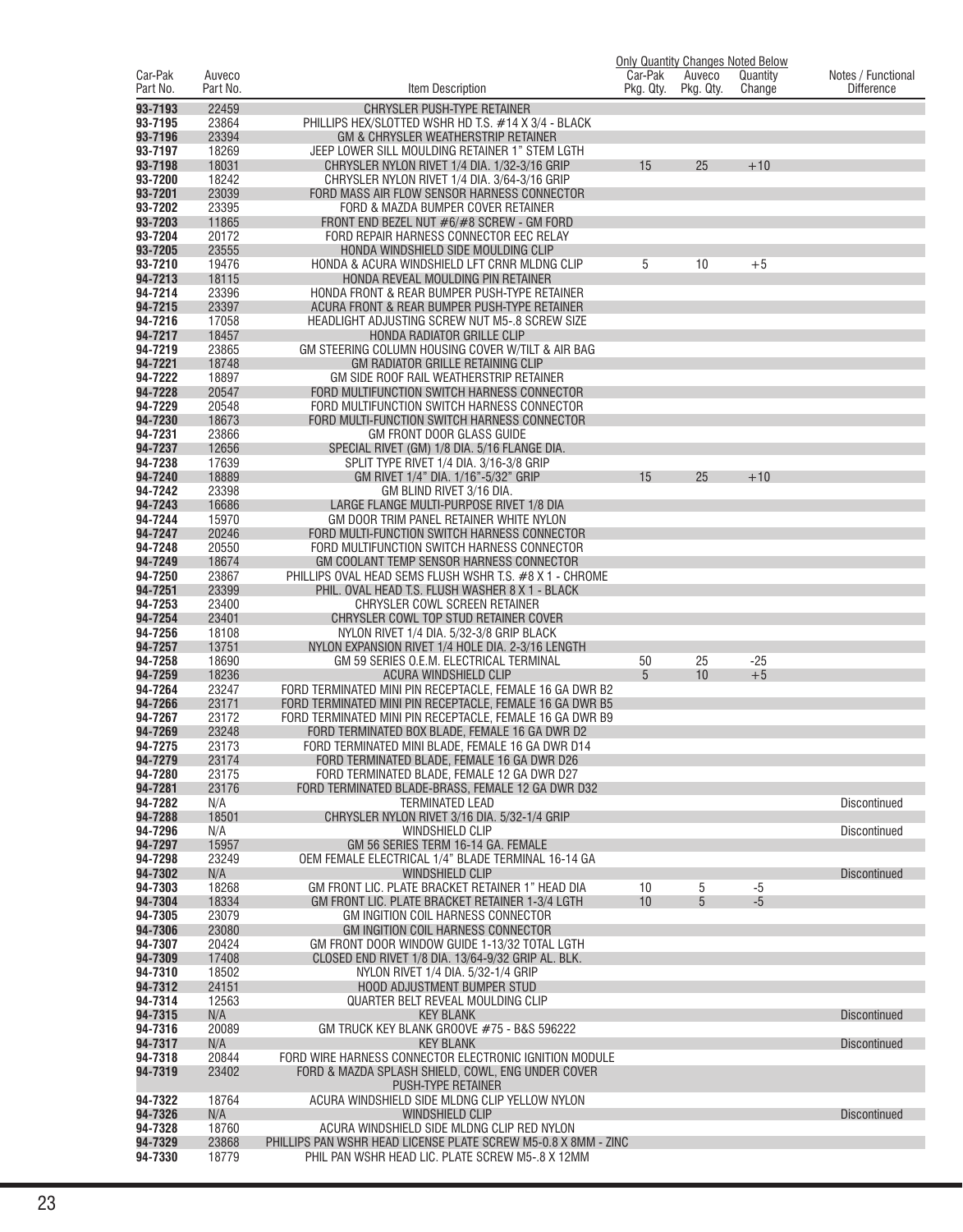|                     |                    |                                                                                                      | <b>Only Quantity Changes Noted Below</b> |                     |                    |                                         |
|---------------------|--------------------|------------------------------------------------------------------------------------------------------|------------------------------------------|---------------------|--------------------|-----------------------------------------|
| Car-Pak<br>Part No. | Auveco<br>Part No. | Item Description                                                                                     | Car-Pak<br>Pkg. Qty.                     | Auveco<br>Pkg. Qty. | Quantity<br>Change | Notes / Functional<br><b>Difference</b> |
| 94-7331             | 18769              | PHIL PAN HEAD LIC. PLATE SCREW BLACK M6-1.0 X 20MM                                                   |                                          |                     |                    | <b>Black E-Coat Finish.</b>             |
| 94-7335             | 23250              | FORD TERMINATED PIN, MALE 18 GA DWR A9                                                               |                                          |                     |                    | formerly Black Zinc Finish              |
| 94-7341             | 23177              | FORD TERMINATED RIGHT ANGLE LAMP SOCKET CONTACT 18 GA DWR H10                                        |                                          |                     |                    |                                         |
| 94-7342             | 23178              | FORD TERMINATED PIN GRIP, FEMALE 16 GA DWR I1                                                        |                                          |                     |                    |                                         |
| 94-7360             | 23040              | FORD THROTTLE POSITION SENSOR HARNESS CONNECTOR                                                      |                                          |                     |                    |                                         |
| 95-7361             | 23869              | HEX HEAD SEMS T.S. B POINT M4.2-1.41 X 18MM - BLACK                                                  |                                          |                     |                    |                                         |
| 95-7363<br>95-7367  | 18781<br>N/A       | HEX HD SEMS TAP SCREW M4.2-1.41 X 14MM BLACK<br><b>PLASTIC SCREW</b>                                 |                                          |                     |                    | <b>Discontinued</b>                     |
| 95-7368             | 23870              | FORD COWL, BMPR, FENDER, ENG. UNDER COVER SCRW GROMMET                                               |                                          |                     |                    |                                         |
| 95-7369             | 20319              | FORD HOOD INSULATION RETAINER BLACK NYLON                                                            | 15                                       | 25                  | $+10$              |                                         |
| 95-7370             | 24187              | FORD TRUNK LINER, REAR SEAT CARPET, & RADIATOR SIDE SHIELD                                           |                                          |                     |                    |                                         |
| 95-7371             | 18504              | FORD HOOD PROP ROD CLIP FITS 6MM ROD                                                                 |                                          |                     |                    |                                         |
| 95-7373             | 18377              | FORD DOOR TRIM RETAINING CLIP                                                                        |                                          |                     |                    |                                         |
| 95-7374<br>95-7375  | 18498<br>20193     | FORD DOOR TRIM RETAINING CLIP                                                                        | 5                                        | 15                  |                    |                                         |
| 95-7376             | 18503              | FORD COWL GRILLE RETAINER 38MM LGTH UNDER HD<br>FORD FRONT BUMPER RETAINER 1" HD DIA 1" ST LGTH      |                                          |                     | $+10$              |                                         |
| 95-7377             | 23871              | FORD DOOR TRIM GROMMET                                                                               |                                          |                     |                    |                                         |
| 95-7378             | 23403              | EXTRUDED U-NUT #8-32 SCREW SIZE RANGE 0.025-0.150 - BLACK                                            |                                          |                     |                    |                                         |
| 95-7379             | 23404              | GM DOOR TRIM PANEL PUSH-TYPE RETAINER                                                                |                                          |                     |                    |                                         |
| 95-7380             | 18338              | EXTRUDED U NUT M5-.8 SCRW SZ .60MM-3.8MM RANGE                                                       |                                          |                     |                    |                                         |
| 95-7381             | 23405              | EXTRUDED U-NUT M10-1.50 SCREW SIZE RANGE 1.5-5.5MM - ZINC                                            |                                          |                     |                    |                                         |
| 95-7382<br>95-7383  | 16863<br>20610     | HOOD INSULATION RETAINER - FORD                                                                      | 50                                       | 25                  | $-25$              |                                         |
| 95-7386             | N/A                | HONDA DOOR TRIM PANEL RETAINER 15MM STM LGTH<br><b>KEY BLANK</b>                                     |                                          |                     |                    | <b>Discontinued</b>                     |
| 95-7387             | 17664              | GM. FORD and CHRYSLER SHIELD PANEL RETAINER                                                          |                                          |                     |                    |                                         |
| 95-7388             | 18924              | GM REAR SIDE MARKER LIGHTS SOCKET ASSEMBLY                                                           |                                          |                     |                    |                                         |
| 95-7389             | 23118              | RUBBER BOOT FUEL INJECTOR CONNECTOR                                                                  |                                          |                     |                    |                                         |
| 95-7390             | 23041              | FORD HEADLAMP SWITCH HARNESS CONNECTOR                                                               |                                          |                     |                    |                                         |
| 95-7392             | 17058              | HEADLIGHT ADJUSTING SCREW NUT M5-.8 SCRW SZ                                                          |                                          |                     |                    |                                         |
| 95-7393<br>95-7394  | 16818<br>23042     | GM & CHRYSLER TRIM PANEL RETAINER<br>FORD OXYGEN SENSOR HARNESS CONNECTOR 4-LEAD                     |                                          |                     |                    |                                         |
| 95-7395             | 23043              | FORD OXYGEN SENSOR HARNESS CONNECTOR 3-LEAD                                                          |                                          |                     |                    |                                         |
| 95-7396             | N/A                | <b>NUT</b>                                                                                           |                                          |                     |                    | <b>Discontinued</b>                     |
| 95-7397             | 23872              | CORVETTE WINDSHIELD MOULDING CLIP                                                                    |                                          |                     |                    |                                         |
| 95-7398             | 19891              | GM WINDSHIELD WIPER MOTOR HARNESS CONNECTOR                                                          |                                          |                     |                    |                                         |
| 95-7399             | 23179              | GM WINDSHIELD WIPER MOTOR HARNESS CONNECTOR                                                          |                                          |                     |                    |                                         |
| 95-7400<br>95-7401  | 23044<br>19885     | FORD WIPER MOTOR HARNESS CONNECTOR<br>FORD WIPER MOTOR HARNESS CONNECTOR                             |                                          |                     |                    |                                         |
| 95-7402             | 23873              | GM STEERING COLUMN LOCK HOUSING END CAP BASE                                                         |                                          |                     |                    |                                         |
| 95-7403             | 23874              | GM STEERING COLUMN LOCK HOUSING END CAP COVER                                                        |                                          |                     |                    |                                         |
| 95-7404             | 23875              | GM DOOR LOCK ROD CLIP                                                                                |                                          |                     |                    |                                         |
| 95-7416             | 23251              | FORD TERMINATED MINI BOX BLADE, FEMALE 12 GA DWR D65                                                 |                                          |                     |                    |                                         |
| 95-7418             | 24170              | CHRYSLER WINDSHIELD & REAR WINDOW REVEAL MOULDING CLIP                                               |                                          |                     |                    |                                         |
| 95-7419<br>95-7420  | 18893<br>18894     | FORD PUSH-TYPE RETAINER<br>FORD PUSH-TYPE RETAINER                                                   |                                          |                     |                    |                                         |
| 95-7421             | 18895              | FORD PUSH-TYPE RETAINER                                                                              |                                          |                     |                    |                                         |
| 95-7422             | 13549              | PIGTAIL SOCKET                                                                                       |                                          |                     |                    |                                         |
| 95-7423             | 23406              | NISSAN PUSH-TYPE RETAINER                                                                            |                                          |                     |                    |                                         |
| 95-7426             | 23876              | TORX WSHR HEAD T.S. W/ TEK POINT M4.2-1.41 X 13MM - BLACK                                            |                                          |                     |                    |                                         |
| 95-7427             | 18816              | FORD GRILLE & SIDE MARKER LIGHT GROMMET                                                              | 25                                       | 50                  | $+25$              |                                         |
| 95-7428<br>95-7429  | 19125<br>19126     | FORD STOP/TAIL/TURN/PARK LGHT HARNESS CONNECTOR<br>FORD BACK-UP LIGHTS HARNESS CONNECTOR             |                                          |                     |                    |                                         |
| 95-7430             | N/A                | <b>KEY BLANK</b>                                                                                     |                                          |                     |                    | <b>Discontinued</b>                     |
| 95-7437             | 18836              | EMISSION HARNESS ELBOW CONNECTOR 3/16 X 5/16 X 5/16                                                  |                                          |                     |                    |                                         |
| 95-7439             | 18835              | <b>EMISSION HARNESS CONNECTOR 3/16" ALL ENDS</b>                                                     |                                          |                     |                    |                                         |
| 95-7440             | 23877              | CHRYSLER WINSHIELD REVEAL MOULDING CLIP                                                              |                                          |                     |                    |                                         |
| 95-7442             | 21122              | PHILLIPS WASHER HEAD TEKS SCREW                                                                      |                                          |                     |                    |                                         |
| 95-7443<br>95-7444  | 23878<br>23879     | PUSH NUT FOR NON-THREADED 1/4 STUD 15/16 O.D.<br>PUSH NUT FOR NON-THREADED 5/16 STUD 15/16 O.D.      |                                          |                     |                    |                                         |
| 95-7445             | 23880              | PUSH NUT FOR NON-THREADED 3/8 STUD 15/16 O.D.                                                        |                                          |                     |                    |                                         |
| 95-7446             | 23881              | PUSH NUT FOR NON-THREADED 7/16 STUD 15/16 O.D.                                                       |                                          |                     |                    |                                         |
| 95-7447             | 23882              | PUSH NUT FOR NON-THREADED 1/2 STUD 15/16 O.D.                                                        |                                          |                     |                    |                                         |
| 95-7448             | 11746              | FLUSH SHEET METAL PLUG PLASTIC 1/2 HOLE BLACK                                                        |                                          |                     |                    |                                         |
| 95-7449             | 18750              | FLUSH SHEET METAL PLUG BLACK POLY 5/8 HOLE SIZE                                                      |                                          |                     |                    |                                         |
| 95-7450<br>95-7451  | 23883<br>11747     | NYLON FLUSH HOLE PLUG 11/16 HOLE SIZE<br>FLUSH SHEET METAL PLUG PLASTIC 3/4 HOLE BLACK               |                                          |                     |                    |                                         |
| 95-7452             | 11748              | FLUSH SHEET METAL PLUG PLASTIC 7/8 HOLE BLACK                                                        |                                          |                     |                    |                                         |
| 95-7453             | 17649              | <b>GM TRIM PANEL RETAINER</b>                                                                        | 25                                       | 50                  | $+25$              |                                         |
| 95-7454             | 17612              | FORD & CHRYSLER TRIM PANEL RETAINER                                                                  |                                          |                     |                    |                                         |
| 95-7456             | 24159              | FORD HEATER HOSE COUPLER KIT 3/4"                                                                    |                                          |                     |                    |                                         |
| 95-7459<br>95-7460  | 17199              | GM TRANSMISSION CONVERTER CLUTCH CONN PIGTAIL                                                        |                                          |                     |                    |                                         |
| 95-7461             | 16694<br>19006     | GM HALOGEN CORNERING LIGHT PIGTAIL ASSEMBLY<br>M4 2-1.41 X 25MM ROUND WASHER HEAD TEKS TAPPING SCREW |                                          |                     |                    |                                         |
| 95-7462             | 23407              | HONDA & NISSAN COWL, GRILLE, FENDER PUSH-TYPE RETAINER                                               |                                          |                     |                    |                                         |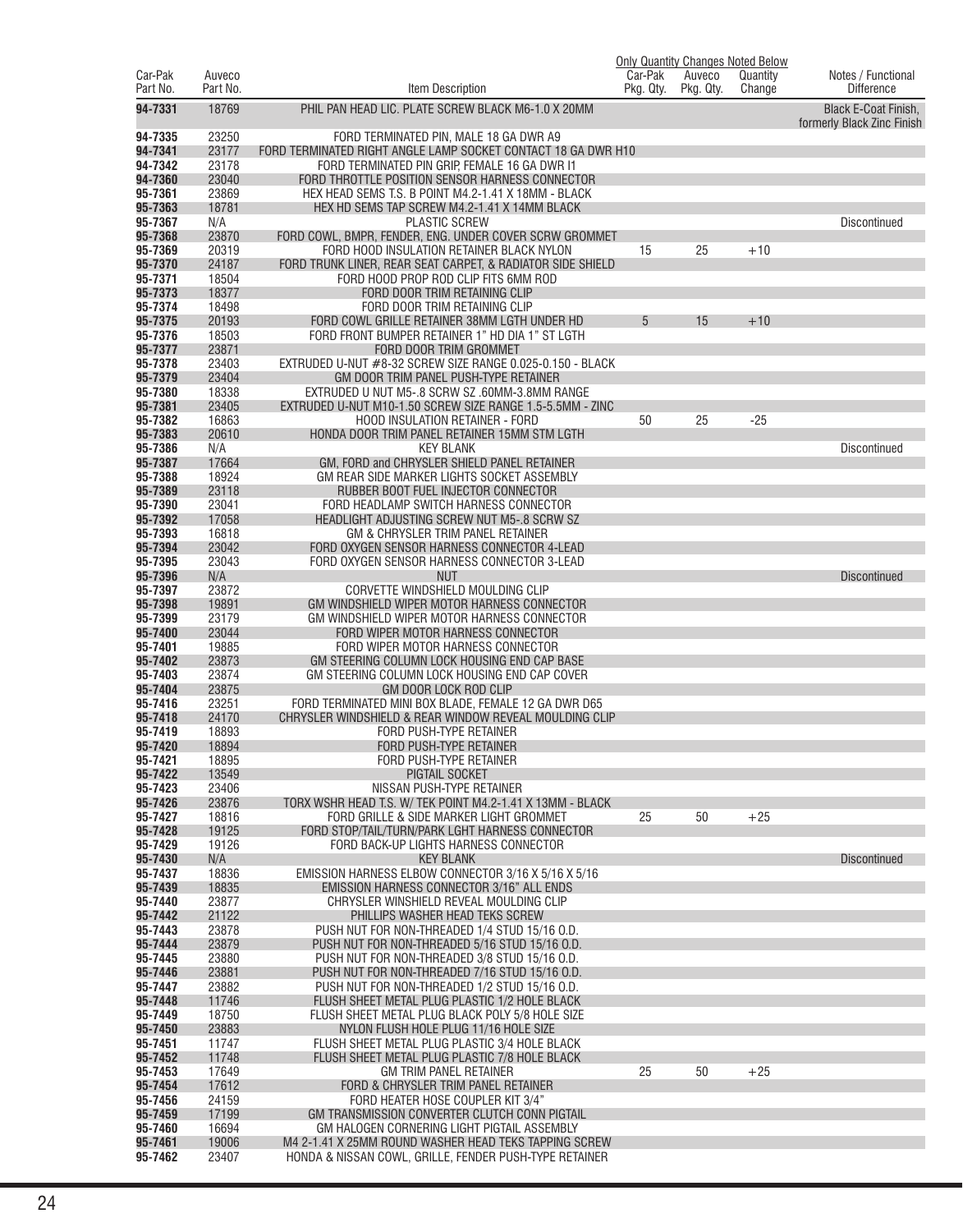|                     |                    |                                                                                                |                      |                     | Only Quantity Changes Noted Below |                                         |
|---------------------|--------------------|------------------------------------------------------------------------------------------------|----------------------|---------------------|-----------------------------------|-----------------------------------------|
| Car-Pak<br>Part No. | Auveco<br>Part No. | Item Description                                                                               | Car-Pak<br>Pkg. Qty. | Auveco<br>Pkg. Qty. | Quantity<br>Change                | Notes / Functional<br><b>Difference</b> |
| 95-7463             | 14697              | PUSH-TYPE RETAINER 14MM HEAD DIA. 11MM LENGTH                                                  |                      |                     |                                   |                                         |
| 95-7464             | 18899              | FORD HEADLIGHT PIVOT SOCKET                                                                    |                      |                     |                                   |                                         |
| 95-7465<br>95-7466  | 18456<br>23408     | <b>ACURA BUMPER CLIP</b><br>TOYOTA NYLON HOOD PROD ROD CLIP                                    |                      |                     |                                   |                                         |
| 95-7469             | N/A                | <b>KEY BLANK</b>                                                                               |                      |                     |                                   | <b>Discontinued</b>                     |
| 95-7470             | 20123              | MERCURY KEY BLANK #82 GROOVE - B&S 597037                                                      |                      |                     |                                   |                                         |
| 95-7471<br>95-7473  | 20149<br>N/A       | GM KEY BLANK B89 GROOVE: 75 - B&S 597749<br><b>KEY BLANK</b>                                   |                      |                     |                                   | Discontinued                            |
| 95-7475             | 16816              | GM PUSH-TYPE RETAINER 14MM LENGTH 14MM HD. DIA.                                                |                      |                     |                                   |                                         |
| 95-7476             | 17616              | GM BUMPER FASCIA RETAINER 1-3/16 HD DIA 2 LGTH                                                 |                      |                     |                                   |                                         |
| 95-7477<br>95-7479  | 23409<br>19310     | GM BUMPER FASCIA PUSH-TYPE RETAINER<br>CHRYSLER DOOR PANEL NUT #6 SCRW STEEL PHOS.             |                      |                     |                                   |                                         |
| 95-7481             | 16930              | PHIL, COUNTERSUNK SEMS T.S. #8 X 1/2 BLACK OX                                                  |                      |                     |                                   |                                         |
| 95-7482             | 19002              | RUBBER VACUUM CAP FOR 5/16 O.D. TUBE                                                           |                      |                     |                                   |                                         |
| 95-7483<br>95-7484  | 12907<br>12210     | RUBBER VACUUM CAP BLACK FOR 5/16 DIA.<br>RUBBER VACUUM CAP BLACK FOR 3/8 DIA.                  |                      |                     |                                   |                                         |
| 95-7486             | 19740              | ACURA & HONDA ROOF MOULDING CLIP                                                               |                      |                     |                                   |                                         |
| 95-7490             | N/A                | <b>GROMMET NUT</b>                                                                             |                      |                     |                                   | Discontinued                            |
| 95-7491<br>95-7492  | 20753<br>19147     | <b>PUSH TYPE RETAINER - NISSAN</b><br>NISSAN FRONT BUMPER RETAINER                             |                      |                     |                                   |                                         |
| 95-7493             | N/A                | <b>CLIP</b>                                                                                    |                      |                     |                                   | <b>Discontinued</b>                     |
| 95-7494             | 19483              | HONDA/ACURA WEATHERSTRIP RET. CLIP 8MMX18MM HD                                                 |                      |                     |                                   |                                         |
| 95-7495<br>95-7496  | 23252<br>23254     | GM OIL & LOW AIR PRESSURE SWITCH HARNESS CONNECTOR<br>GM OIL PRESSURE SWITCH HARNESS CONNECTOR |                      |                     |                                   |                                         |
| 95-7497             | 23255              | <b>GM INSTRUMENT PANEL HARNESS CONNECTOR</b>                                                   |                      |                     |                                   |                                         |
| 95-7498             | 23045              | FUEL INJECTOR SOLENOID HARNESS CONNECTOR W/OFF SET INDEX                                       |                      |                     |                                   |                                         |
| 95-7499<br>95-7500  | 19156<br>19157     | FORD ALT. REGUL.- A/C CLUTCH HARNESS CONNECTOR<br>FORD VARIABLE SPEED SENSOR HARNESS CONNECTOR |                      |                     |                                   |                                         |
| 96-7501             | 23410              | FORD DOOR TRIM PANEL RETAINER                                                                  |                      |                     |                                   |                                         |
| 96-7502             | 18301              | <b>GM BUMPER FASCIA RETAINER</b>                                                               |                      |                     |                                   |                                         |
| 96-7503<br>96-7504  | 23884<br>24162     | <b>GM FRONT BUMPER RETAINER</b><br>GM & FORD DOOR PANEL & WHEEL HOUSE RETAINER                 |                      |                     |                                   |                                         |
| 96-7505             | 18298              | GM REAR BUMPER FASCIA RETAINER                                                                 |                      |                     |                                   |                                         |
| 96-7509             | 18746              | ACURA & HONDA HOOD INSULATION RETAINER                                                         |                      |                     |                                   |                                         |
| 96-7511<br>96-7512  | 18458<br>16938     | FORD & MAZDA HOOD INSULATION CLIP 14MM HEAD DIA.<br><b>GM TRIM PANEL RETAINER</b>              |                      |                     |                                   |                                         |
| 96-7513             | 18936              | FORD TRIM PANEL RETAINER                                                                       |                      |                     |                                   |                                         |
| 96-7515             | 19524              | FORD DOOR TRIM PANEL RETAINER GREEN NYLON                                                      |                      |                     |                                   |                                         |
| 96-7516<br>96-7517  | 23411<br>17612     | GM, FORD & CHRYSLER BUMPER PUSH-TYPE RETAINER<br>FORD & CHRYSLER TRIM PANEL RETAINER           |                      |                     |                                   |                                         |
| 96-7518             | 23885              | CHRYSLER TAIL LAMP SCREW GROMMET                                                               |                      |                     |                                   |                                         |
| 96-7519<br>96-7520  | 21196<br>21197     | GM DOOR LOCK ROD CLIP WHITE NYLON<br>GM DOOR LOCK ROD CLIP BLACK NYLON                         |                      |                     |                                   |                                         |
| 96-7521             | 17669              | JEEP & CHRYSLER TRIM PANEL RETAINER                                                            | 100                  | 50                  | $-50$                             |                                         |
| 96-7525             | 18248              | CHRYSLER HEADLIGHT GRILLE RETAINING CLIP                                                       |                      |                     |                                   |                                         |
| 96-7526             | 23412<br>18510     | TOYOTA DECK TRIM PUSH-TYPE RETAINER                                                            |                      |                     |                                   |                                         |
| 96-7528<br>96-7529  | 18165              | GM HOOD SEAL RETAINER<br>HONDA COWL PNL RETAINER 17MM HEAD DIA 9MM LGTH                        |                      |                     |                                   |                                         |
| 96-7530             | 23156              | GM WINDSHIELD WASHER PUMP, LOW COOLANT SENSOR                                                  |                      |                     |                                   |                                         |
| 96-7531             | 17111              | <b>HARNESS CONNECTOR</b><br>GM HORN CONNECTOR PIGTAIL                                          |                      |                     |                                   |                                         |
| 96-7532             | 19117              | HONDA CNTR PILLAR GARNISH MLDNG SCRW GROMMET                                                   |                      |                     |                                   |                                         |
| 96-7536             | 23886              | HONDA WINDSHIELD SIDE MOULDING CLIP                                                            |                      |                     |                                   |                                         |
| 96-7537<br>96-7541  | 17981<br>23887     | HONDA BELT MOULDING CLIP<br><b>GM BRAKE HOSE RETAINER CLIP</b>                                 |                      |                     |                                   |                                         |
| 96-7542             | 17069              | LOCK ROD CLIP 4MM ROD SIZE 10MM HEAD DIA.                                                      | 50                   | 100                 | $+50$                             |                                         |
| 96-7543             | 23413              | <b>GM TAILGATE ROD CLIP</b>                                                                    | 25                   |                     | $-10$                             |                                         |
| 96-7544<br>96-7545  | 19248<br>18294     | VOLVO BUMPER COVER RETAINER 16MM HEAD DIA.<br>HONDA TRIM PANEL RETAINER 14MM STEM LENGTH       |                      | 15                  |                                   |                                         |
| 96-7547             | 17685              | JEEP TRIM PANEL RETAINER                                                                       |                      |                     |                                   |                                         |
| 96-7548<br>96-7549  | 19242<br>15668     | GM AIR INLET GRILLE PANL RETAINER 13/32 HEAD DIA<br>FORD X-MAS TREE RETAINER                   | 50                   | 25                  | $-25$                             |                                         |
| 96-7550             | 20344              | GM WEATHERSTRIP RETAINER (REPLACES 18322)                                                      |                      |                     |                                   |                                         |
| 96-7551             | 18771              | CHRYSLER HDLGHT MOUNTING PNL SHIELD RETAINER                                                   | 15                   | 25                  | $+10$                             |                                         |
| 96-7552<br>96-7553  | 23180<br>N/A       | FORD INERTIA FUEL SHUT OFF SWITCH HARNESS CONNECTOR<br><b>REPAIR HARNESS</b>                   |                      |                     |                                   | <b>Discontinued</b>                     |
| 96-7554             | 18867              | GM IGNITION SPEED SENSOR HARNESS CONNECTOR                                                     |                      |                     |                                   |                                         |
| 96-7556             | 19441              | FORD ROCKER PANEL GROUND EFFECTS MOULDING CLIP                                                 |                      |                     |                                   |                                         |
| 96-7559<br>96-7560  | 23888<br>19244     | FORD LOWER GRILLE CLIP<br>FORD TRUNK TRIM PANEL RETAINER 1" HEAD DIA                           |                      |                     |                                   |                                         |
| 96-7562             | 19238              | FORD FORD COWL TOP VENT GRILLE GROMMET                                                         |                      |                     |                                   |                                         |
| 96-7563             | N/A                | <b>RETAINER</b>                                                                                |                      |                     |                                   | <b>Discontinued</b>                     |
| 96-7565<br>96-7568  | 19277<br>23120     | FORD WHEEL OPENING SCREW GROMMET<br>GM, FORD & CHRYSLER SEALED HEADLAMP CONNECTOR              |                      |                     |                                   |                                         |
| 96-7569             | 18870              | GM IGNITION SPEED SENSOR HARNESS CONNECTOR                                                     |                      |                     |                                   |                                         |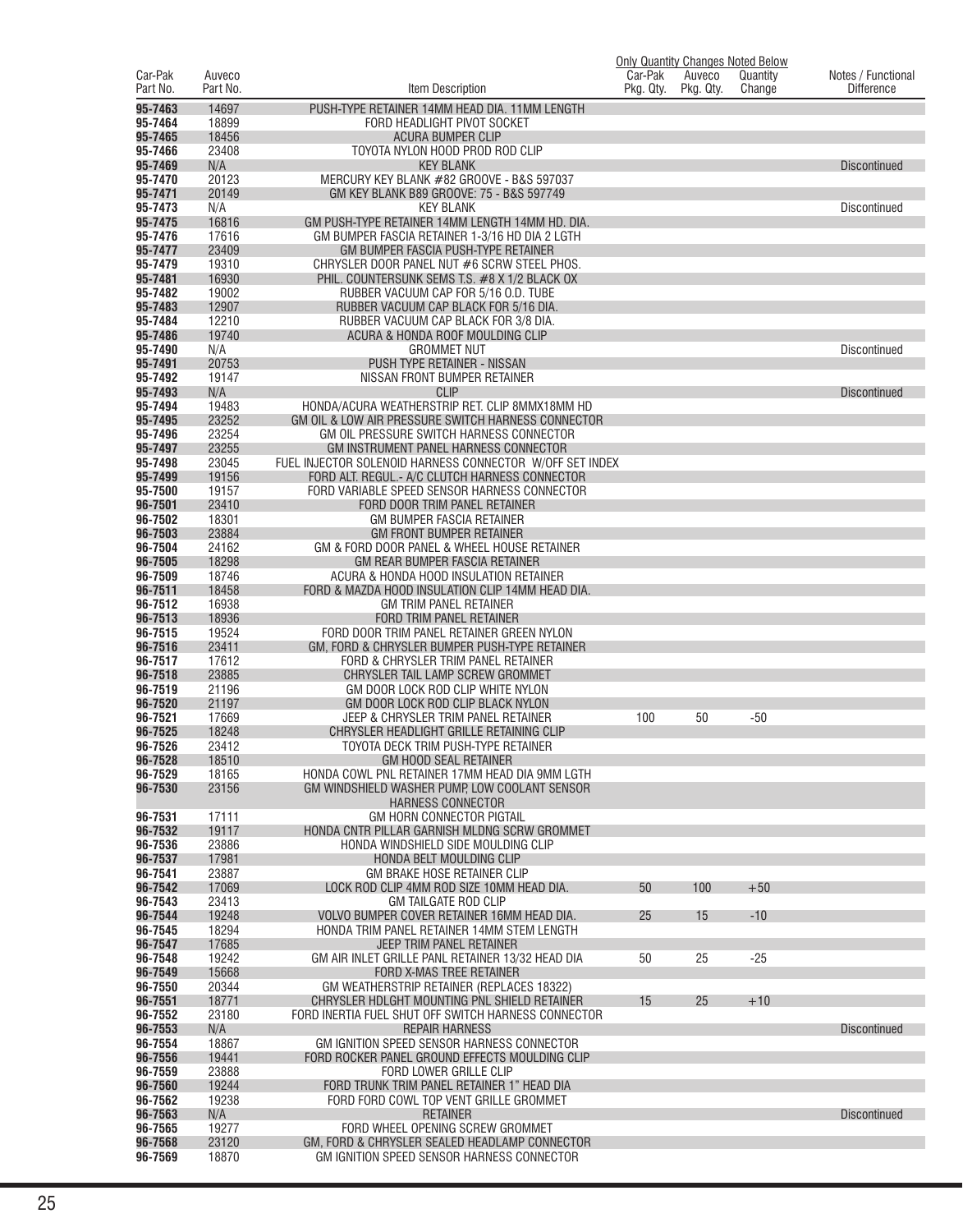| Car-Pak            | Auveco         |                                                                                              | Car-Pak   | Auveco    | <b>Only Quantity Changes Noted Below</b><br>Quantity | Notes / Functional  |
|--------------------|----------------|----------------------------------------------------------------------------------------------|-----------|-----------|------------------------------------------------------|---------------------|
| Part No.           | Part No.       | Item Description                                                                             | Pkg. Qty. | Pkg. Qty. | Change                                               | <b>Difference</b>   |
| 96-7570            | 18916          | GM IGN. & COOLANT SENSOR HARNESS CONNECTOR                                                   |           |           |                                                      |                     |
| 96-7571            | 18917          | GM CAMSHAFT SENSOR HARNESS CONNECTOR                                                         |           |           |                                                      |                     |
| 96-7572            | 23121          | FORD STRAIGHT LAMP SOCKET BASE HARNESS CONNECTOR                                             |           |           |                                                      |                     |
| 96-7573            | 23122          | FORD STRAIGHT LAMP SOCKET BASE HARNESS CONNECTOR                                             |           |           |                                                      |                     |
| 96-7575            | 23889          | <b>GM FUEL LINE RETAINER CLIP</b>                                                            |           |           |                                                      |                     |
| 96-7577            | 23414          | NISSAN HOOD INSULATION RETAINER                                                              |           |           |                                                      |                     |
| 96-7578<br>96-7579 | 18310<br>23415 | GM REAR BUMPER FASCIA RETAINER 1" HEAD DIA.                                                  |           |           |                                                      |                     |
| 96-7580            | 18174          | GM & CHRYSLER TRIM PANEL RETAINER<br><b>GM TRIM PANEL RETAINER</b>                           |           |           |                                                      |                     |
| 96-7581            | 19786          | TORQUE PIN KIT FOR WINDOW REG. GEAR                                                          |           |           |                                                      |                     |
| 96-7582            | 19556          | GM BRAKE LGHT SWITCH HARNESS CONNECTOR                                                       |           |           |                                                      |                     |
| 96-7583            | 21490          | GM & FORD WIRE HARNESS CONNECTOR                                                             |           |           |                                                      |                     |
| 96-7584            | 19393          | <b>REAR VIEW MIRROR BRACKET</b>                                                              |           |           |                                                      |                     |
| 96-7585            | 19419          | FORD SPECIALTY RIVET 1/8 DIA. 3/16-3/8 GRIP BLACK                                            |           |           |                                                      |                     |
| 96-7586            | 18930          | GM TRIM PANEL RETAINER YELLOW NYLON<br>FORD WHEEL OPENING MOULDING RETAINER GRAY             |           |           |                                                      |                     |
| 96-7588<br>96-7589 | 20177<br>14008 | GRILLE ATTACHMENT RETAINER 3/4 X 19/32 HEAD SIZE                                             |           |           |                                                      |                     |
| 96-7591            | 20194          | FORD COWL GRILLE SCREW COVER 13MM O.D.                                                       | 25        | 50        | $+25$                                                |                     |
| 96-7593            | 19115          | HONDA DRIP MOULDING CLIP                                                                     |           |           |                                                      |                     |
| 96-7594            | 23181          | GM & FORD BACK-UP LIGHT SWITCH & SPEED SENSOR HARNESS CONNECTOR                              |           |           |                                                      |                     |
| 96-7595            | 23418          | GM MONOBOLT DOME HEAD RIVET 1/4 DIA. STEEL                                                   |           |           |                                                      |                     |
| 96-7597            | 19397          | GM FRONT & REAR DOOR WINDOW GUIDE                                                            |           |           |                                                      |                     |
| 96-7598            | 17450<br>23890 | BUMPER COVER RETAINER 20MM X 30MM HEAD 11MM LGTH                                             |           |           |                                                      |                     |
| 96-7599<br>96-7600 | 23182          | GM PEEL TYPE RIVET M5 DIA, 11-13MM GRIP<br>FORD IGNITION SWITCH HARNESS CONNECTOR KIT        |           |           |                                                      |                     |
| 96-7601            | N/A            | <b>WIRE HARNESS</b>                                                                          |           |           |                                                      | <b>Discontinued</b> |
| 96-7602            | 23157          | GM WIPER MOTOR, WINDSHIELD WIPER, WINDOW SWITCH                                              |           |           |                                                      |                     |
|                    |                | <b>HARNESS CONNECTOR</b>                                                                     |           |           |                                                      |                     |
| 96-7603            | 19219          | TOYOTA & LEXUS FRONT BUMPER RETAINER 15MM HEAD DIA                                           |           |           |                                                      |                     |
| 96-7604            | 23891          | LEXUS BUMPER COVER PUSH-TYPE RETAINER                                                        |           |           |                                                      |                     |
| 96-7606<br>96-7607 | 23419<br>18114 | TOYOTA REAR BUMPER COVER PUSH-TYPE RETAINER<br>HONDA HOOD INSUL. RETAINING CLIP 10MM HD DIA. |           |           |                                                      |                     |
| 96-7608            | 18271          | MAZDA HOOD INSUL. RETAINER 14MM HD DIA 15MM LGTH                                             |           |           |                                                      |                     |
| 96-7609            | 23892          | <b>GM HOOD SEAL RETAINER</b>                                                                 |           |           |                                                      |                     |
| 96-7610            | 18389          | GM RADIATOR BAFFLE RETAINER                                                                  |           |           |                                                      |                     |
| 96-7611            | N/A            | <b>HEADLAMP ADJUSTING SCREW</b>                                                              |           |           |                                                      | <b>Discontinued</b> |
| 96-7615            | 11288          | MOULDING CLIP - GM                                                                           | 25        | 100       | $+75$                                                |                     |
| 97-7618<br>97-7620 | 19338<br>19881 | FORD & CHRYSLER HOOD INSULATION RETAINER<br>FORD IGNITION SWITCH HARNESS CONNECTOR           |           |           |                                                      |                     |
| 97-7621            | 19275          | GM DOOR TRIM PANEL RETAINER WHITE                                                            |           |           |                                                      |                     |
| 97-7622            | 19270          | <b>GM TRIM PANEL RETAINER</b>                                                                |           |           |                                                      |                     |
| 97-7623            | 18371          | GM DOOR TRIM PANEL RETAINER                                                                  |           |           |                                                      |                     |
| 97-7624            | 18391          | GM REAR DOOR TRIM PANEL RETAINER                                                             | 25        | 15        | $-10$                                                |                     |
| 97-7627            | N/A            | <b>RETAINER</b>                                                                              |           |           |                                                      | <b>Discontinued</b> |
| 97-7628            | 23256          | GM IN-LINE INTR LIGHTING, MIRROR, MARKER LMP,                                                |           |           |                                                      |                     |
| 97-7629            | 23893          | LUMBAR SWITCH HARNESS CONNECTOR<br>PHILLIPS WSHR HEAD T.S. W/ TEK POINT #8 X 1/2 - BLACK     |           |           |                                                      |                     |
| 97-7630            | N/A            | <b>SCREW</b>                                                                                 |           |           |                                                      | <b>Discontinued</b> |
| 97-7633            | 18979          | CHRYSLER WINDSHIELD SETTING BLOCK                                                            | 10        | 15        | $+5$                                                 |                     |
| 97-7634            | 19170          | PHILLIPS TRUSS HEAD TAP SCREW M6.3-1.81 X 16MM                                               |           |           |                                                      |                     |
| 97-7635            | 18340          | PHILLIPS TRUSS HEAD TAP SCREW M4.8-1.61 X 15MM                                               |           |           |                                                      |                     |
| 97-7636            | 19337          | FORD HEADLIGHT ACCESSORY RETAINER 14MM HEAD DIA                                              |           |           |                                                      |                     |
| 97-7638<br>97-7639 | 19417<br>23894 | CHRYSLER SPECIALTY SCREW M7.5 X 35MM 22MM HEAD DIA<br>GM HOOD PROD ROD CLIP                  |           |           |                                                      |                     |
| 97-7651            | 23257          | FORD TERMINATED MINI BLADE, FEMALE 16 GA DWR D43                                             |           |           |                                                      |                     |
| 97-7661            | 23258          | GM & CHRY VOLTAGE REGULATOR, OIL PRESSURE,                                                   |           |           |                                                      |                     |
|                    |                | WATER TEMP SWITCH HARNESS CONNECTOR                                                          |           |           |                                                      |                     |
| 97-7662            | 23123          | CHRYSLER HEADLAMP SWITCH HARNESS CONNECTOR                                                   |           |           |                                                      |                     |
| 97-7664            | 22065          | <b>GM WEATHERSTRIP CLIP</b>                                                                  |           |           |                                                      |                     |
| 97-7665<br>97-7668 | 19425<br>19932 | FORD WEATHERSTRIP RETAINER NAT. NYLON<br>GM, CHRYSLER & AMC TUMBLER SPRING                   | 100       | 50<br>100 | $-50$<br>$+50$                                       |                     |
| 97-7669            | N/A            | <b>SPRING</b>                                                                                | 50        |           |                                                      | <b>Discontinued</b> |
| 97-7670            | 15366          | PUSH-TYPE BUMPER RETAINER 11MM LENGTH                                                        |           |           |                                                      |                     |
| 97-7672            | 23895          | CHRYSLER HEADLAMP ADJUSTING PIVOT SOCKET                                                     |           |           |                                                      |                     |
| 97-7673            | 23420          | TOYOTA DOOR TRIM PANEL RETAINER                                                              |           |           |                                                      |                     |
| 97-7676            | 17420          | CLOSED END RIVET 3/16 DIA. 1/8-1/4 GRIP ALUMINUM                                             |           |           |                                                      |                     |
| 97-7677            | 16687          | TRUNK LOCK RIVET W/SEALED END 5/32 DIA                                                       | 50        | 25        | $-25$                                                |                     |
| 97-7681<br>97-7682 | 23092<br>18925 | GM RELAY HARNESS CONNECTOR KIT<br>GM FUEL PUMP HARNESS CONNECTOR                             |           |           |                                                      |                     |
| 97-7683            | 19880          | FORD TRANS. GEAR SHIFT SENSOR HARNESS CONNECTOR                                              |           |           |                                                      |                     |
| 97-7684            | 23046          | GM CRANK POSITION SENSOR LAMP HARNESS CONNECTOR                                              |           |           |                                                      |                     |
| 97-7685            | 23421          | FORD BLIND RIVET 3/16 DIA. ALUM.                                                             |           |           |                                                      |                     |
| 97-7686            | 19149          | CHRYSLER WEATHERSTRIP RETAINER FRONT & REAR DOORS                                            |           |           |                                                      |                     |
| 97-7687            | N/A            | <b>RIVET</b>                                                                                 |           |           |                                                      | <b>Discontinued</b> |
| 97-7689            | N/A            | <b>RIVET</b>                                                                                 |           |           |                                                      | Discontinued        |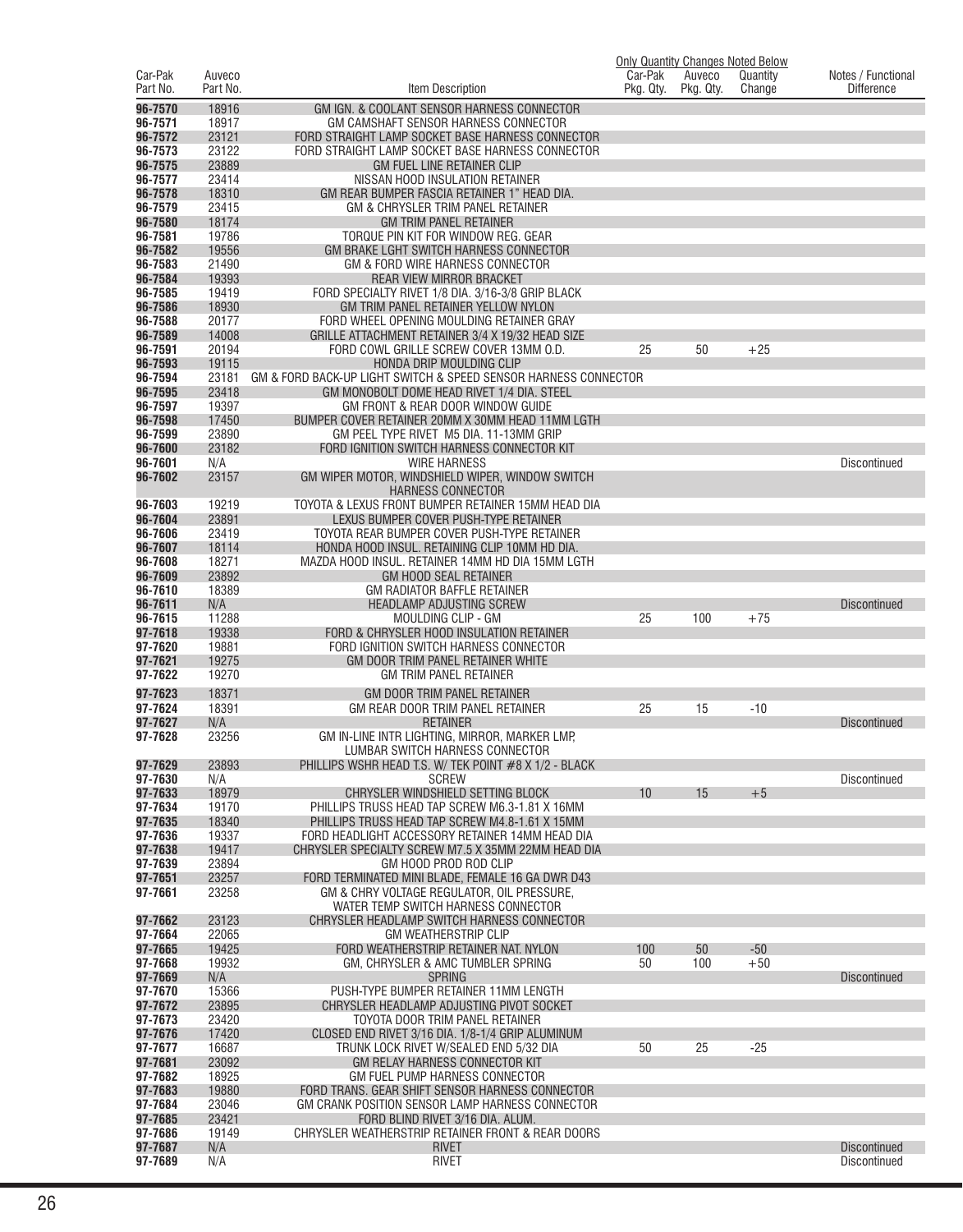|                     |                    |                                                                                                                     |                      |                     | <b>Only Quantity Changes Noted Below</b> |                                         |
|---------------------|--------------------|---------------------------------------------------------------------------------------------------------------------|----------------------|---------------------|------------------------------------------|-----------------------------------------|
| Car-Pak<br>Part No. | Auveco<br>Part No. | Item Description                                                                                                    | Car-Pak<br>Pkg. Qty. | Auveco<br>Pkg. Qty. | Quantity<br>Change                       | Notes / Functional<br><b>Difference</b> |
| 97-7690             | 19413              | FORD DOOR PANEL SCREW COVER BLACK 5/8 HOLE                                                                          |                      |                     |                                          |                                         |
| 97-7691             | 19267              | FORD INTERIOR TRIM PANEL SCREW GROMMET                                                                              |                      |                     |                                          |                                         |
| 97-7692             | 19385              | JEEP & MITSU. HOOD INSUL. RET. 26MM HEAD DIA 8MM LGTH                                                               |                      |                     |                                          |                                         |
| 97-7693             | 19155              | CHRYSLER HOOD INSULATION RETAINER                                                                                   | 15                   | 25                  | $+10$                                    |                                         |
| 97-7694             | 18825              | CHRYSLER COWL & DASH PANEL SCREW GROMMET                                                                            | 10                   | 15                  | $+5$                                     |                                         |
| 97-7695             | 20549              | FORD COOLING FAN MOTOR HARNESS CONNECTOR                                                                            |                      |                     |                                          |                                         |
| 97-7697<br>97-7699  | 23739<br>19191     | CHRYSLER L.H. DOOR LOCK ROD CLIP<br>CHRYSLER DOOR LOCK ROD CLIP RIGHT SIDE 1/8 ROD SIZE                             |                      |                     |                                          |                                         |
| 97-7700             | 19421              | FORD FRONT DOOR SCUFF PLATE RETAINER                                                                                |                      |                     |                                          |                                         |
| 97-7702             | 19678              | FORD WEATHERSTRIP RETAINER WHITE NYLON                                                                              |                      |                     |                                          |                                         |
| 97-7704             | 23422              | ACURA, CHRY, GEO, MITSUBISHI & TOYOTA BMPR COVER PUSH-TYPE RTNR                                                     |                      |                     |                                          |                                         |
| 97-7705             | 23423              | ACURA & HONDA WEATHERSTRIP RETAINER                                                                                 |                      |                     |                                          |                                         |
| 97-7707<br>97-7708  | 23424<br>19113     | TOYOTA DOOR TRIM PANEL & GARNISH RETAINER<br>TOYOTA & LEXUS HOOD INSUL. RETAINER 25MM HD DIA                        |                      |                     |                                          |                                         |
| 97-7709             | 23425              | TOYOTA SIDE TRIM PANEL RETAINING CLIP                                                                               |                      |                     |                                          |                                         |
| 97-7710             | 19123              | TOYOTA FENDER APRON SEAL CLIP 17MM HEAD DIA.                                                                        |                      |                     |                                          |                                         |
| 97-7711             | 23556              | TOYOTA WINDSHIELD MOULDING CLIP                                                                                     |                      |                     |                                          |                                         |
| 97-7712             | N/A                | <b>CLIP</b>                                                                                                         |                      |                     |                                          | Discontinued                            |
| 97-7713<br>97-7714  | 19112<br>19128     | TOYOTA HOOD INSULATION RETAINER 30MM HEAD DIA.                                                                      |                      |                     |                                          |                                         |
| 97-7715             | 23559              | TOYOTA PUSH-TYPE RETAINER 20MM HEAD DIA 9MM STEM LGTH<br>TOYOTA DOOR TRIM PANEL & BACK PANEL LOWER GARNISH RETAINER |                      |                     |                                          |                                         |
| 97-7716             | 23426              | TOYOTA REAR DOOR TRIM & LUGGAGE COMPARTMENT PUSH-TYPE RETAINER                                                      |                      |                     |                                          |                                         |
| 97-7717             | 18888              | TOYOTA PUSH-TYPE RETAINER                                                                                           |                      |                     |                                          |                                         |
| 97-7718             | 19118              | HONDA PUSH-TYPE RETAINER 20MM HEAD DIA 10MM STEM LGTH                                                               |                      |                     |                                          |                                         |
| 97-7719             | 23427              | ACURA, HONDA HOOD & TRUNK MOULDING RETAINING CLIP                                                                   |                      |                     |                                          |                                         |
| 97-7720<br>97-7721  | 19116<br>19145     | HONDA WEATHERSTRIP RETAINER 5MM X 15MM HEAD<br>HONDA TRIM PANEL RETAINER 9MM STEM DIA 12MM LGTH                     | 50                   | 25                  | $-25$                                    |                                         |
| 97-7723             | 19667              | FORD TRIM PANEL RETAINER BLACK NYLON                                                                                |                      |                     |                                          |                                         |
| 97-7724             | 23896              | FORD HEADLINER HOOD INSULATION RETAINER                                                                             |                      |                     |                                          |                                         |
| 97-7725             | N/A                | <b>RETAINER</b>                                                                                                     |                      |                     |                                          | Discontinued                            |
| 97-7728             | 18913              | NYLON RIVET 15/64 DIA. 5/32 - 9/32 GRIP                                                                             |                      |                     |                                          |                                         |
| 97-7729<br>97-7730  | 16026<br>18299     | OIL DRAIN PLUG GASKET 1/2" I.D. 1" O.D.<br>FORD OIL DRAIN PLUG GASKET 14MM I.D. ZINC & YELLW                        | 10                   | 5                   | $-5$                                     |                                         |
| 97-7731             | 23183              | CHRYSLER OIL PRESSURE SWITCH & VEHICLE SPEED SENSOR                                                                 |                      |                     |                                          |                                         |
|                     |                    | <b>HARNESS CONNECTOR</b>                                                                                            |                      |                     |                                          |                                         |
| 97-7732             | 23237              | CHRYSLER STARTER RELAY HARNESS CONNECTOR                                                                            |                      |                     |                                          |                                         |
| 97-7733             | 23428              | GM HEADLIGHT DIMMER SWITCH HARNESS CONNECTOR                                                                        |                      |                     |                                          |                                         |
| 97-7734<br>97-7735  | 21688<br>23429     | NISSAN MOULDING GROMMET WITH SEAL<br>NISSAN FENDER PANEL BRACKET RETAINER                                           | 15                   | 25                  | $+10$                                    |                                         |
| 97-7737             | 18827              | CHRYSLER HOOD INSULATION RETAINER                                                                                   |                      |                     |                                          |                                         |
| 97-7740             | 19648              | MAZDA WINDSHIELD CLIP 13MM X 49MM X 11MM                                                                            |                      |                     |                                          |                                         |
| 97-7742             | 24198              | MITSUBISHI WINDSHIELD MOULDING CLIP                                                                                 |                      |                     |                                          |                                         |
| 97-7743             | 19776              | LEXUS WINDSHIELD CLIP WHITE NYLON                                                                                   |                      |                     |                                          |                                         |
| 97-7746<br>97-7748  | 23416<br>23897     | FORD POWER WINDOW REGULATOR GEAR 62 SPLINES<br>GM COWL SCREEN RETAINER WITH SEALER                                  |                      |                     |                                          |                                         |
| 97-7750             | 18952              | ELECTRICAL TERMINAL SPLICE CLIP 16 GA.                                                                              |                      |                     |                                          |                                         |
| 97-7751             | 22341              | SOLDERLESS TERMINAL NON-INSULATED SPLICE CLIP                                                                       |                      |                     |                                          |                                         |
| 97-7752             | 23898              | FORD LARGE OVAL COWL SCREW PLUG                                                                                     |                      |                     |                                          |                                         |
| 97-7754             | N/A                | <b>REPAIR HARNESS</b>                                                                                               |                      |                     |                                          | Discontinued                            |
| 97-7756<br>97-7760  | 19516<br>23417     | GM SPLIT-TYPE RIVET 1/4 DIA, 3/64-1/4 GRIP ALUM.<br>FORD POWER WINDOW REGULATOR GEAR, ROLLERS & 62 SPLINES          |                      |                     |                                          |                                         |
| 98-7761             | 23047              | FORD HEADLAMP SWITCH HARNESS CONNECTOR                                                                              |                      |                     |                                          |                                         |
| 98-7762             | 23899              | FORD FRONT BUMPER AIR DEFLECTOR PUSH-TYPE RETAINER                                                                  |                      |                     |                                          |                                         |
| 98-7763             | 19356              | GM FRONT & REAR DOOR TRIM PANEL RETAINER                                                                            | 25                   | 50                  | $+25$                                    |                                         |
| 98-7764             | 19536              | FORD COWL VENT PLUG 21/32 HEAD DIA.                                                                                 |                      |                     |                                          |                                         |
| 98-7765<br>98-7766  | 19243<br>23430     | GM BUMPER FASCIA PUSH-TYPE RETAINER 16MM HEAD DIA<br>NISSAN BUMPER PUSH-TYPE RETAINER                               |                      |                     |                                          |                                         |
| 98-7770             | 23431              | HONDA, MAZDA & TOYOTA BUMPER COVER & WHEEL HOUSING                                                                  |                      |                     |                                          |                                         |
|                     |                    | <b>PUSH-TYPE RETAINER</b>                                                                                           |                      |                     |                                          |                                         |
| 98-7771             | N/A                | <b>CLIP</b>                                                                                                         |                      |                     |                                          | Discontinued                            |
| 98-7772             | 14526              | HIGH TORQUE SPECIAL U NUT 17/32 WDTH 51/64 LGTH                                                                     | 25                   | 50                  | $+25$                                    |                                         |
| 98-7774<br>98-7775  | 19345<br>18862     | FORD PILLAR TRIM CLIP<br>CHRYSLER TRIM PANEL RETAINER                                                               | 25                   | 50                  | $+25$                                    |                                         |
| 98-7776             | 17669              | JEEP & CHRYSLER TRIM PANEL RETAINER                                                                                 |                      |                     |                                          |                                         |
| 98-7777             | 19414              | FORD PEEL TYPE RIVET 3/16 DIA. 1/32-1/4 GRIP BLACK                                                                  |                      |                     |                                          |                                         |
| 98-7778             | 23259              | GM GLOW PLUG HARNESS CONNECTOR                                                                                      |                      |                     |                                          |                                         |
| 98-7779             | 19623              | FORD IGN. CONTROL MODULE HARNESS CONN.                                                                              |                      |                     |                                          |                                         |
| 98-7780<br>98-7781  | 18927<br>23900     | GM SPECIALTY RIVET 3/16 DIA. 5/16-7/16 GRIP<br>HEX HEAD SEMS SCREW M4-0.70 X 12MM - BLACK                           | 15                   | 25                  | $+10$                                    |                                         |
| 98-7782             | 19537              | TUBULAR NUT FOR 1/4 STUD                                                                                            |                      |                     |                                          |                                         |
| 98-7783             | 23432              | CHRYSLER GRILLE TO FASCIA FASTENER                                                                                  |                      |                     |                                          |                                         |
| 98-7784             | 19386              | CHRYSLER TRIM PANEL RETAINER                                                                                        |                      |                     |                                          |                                         |
| 98-7789             | 18951              | MITSUBISHI FRONT BUMPER RETAINER 26MM STEM LGTH                                                                     |                      |                     |                                          |                                         |
| 98-7790<br>98-7791  | 17988<br>19534     | LEXUS PUSH-TYPE RETAINER 19MM HEAD DIA 26MM LGTH<br>LEXUS & TOYOTA COWL VENT GROMMET 16MM STEM LGTH                 |                      |                     |                                          |                                         |
|                     |                    |                                                                                                                     |                      |                     |                                          |                                         |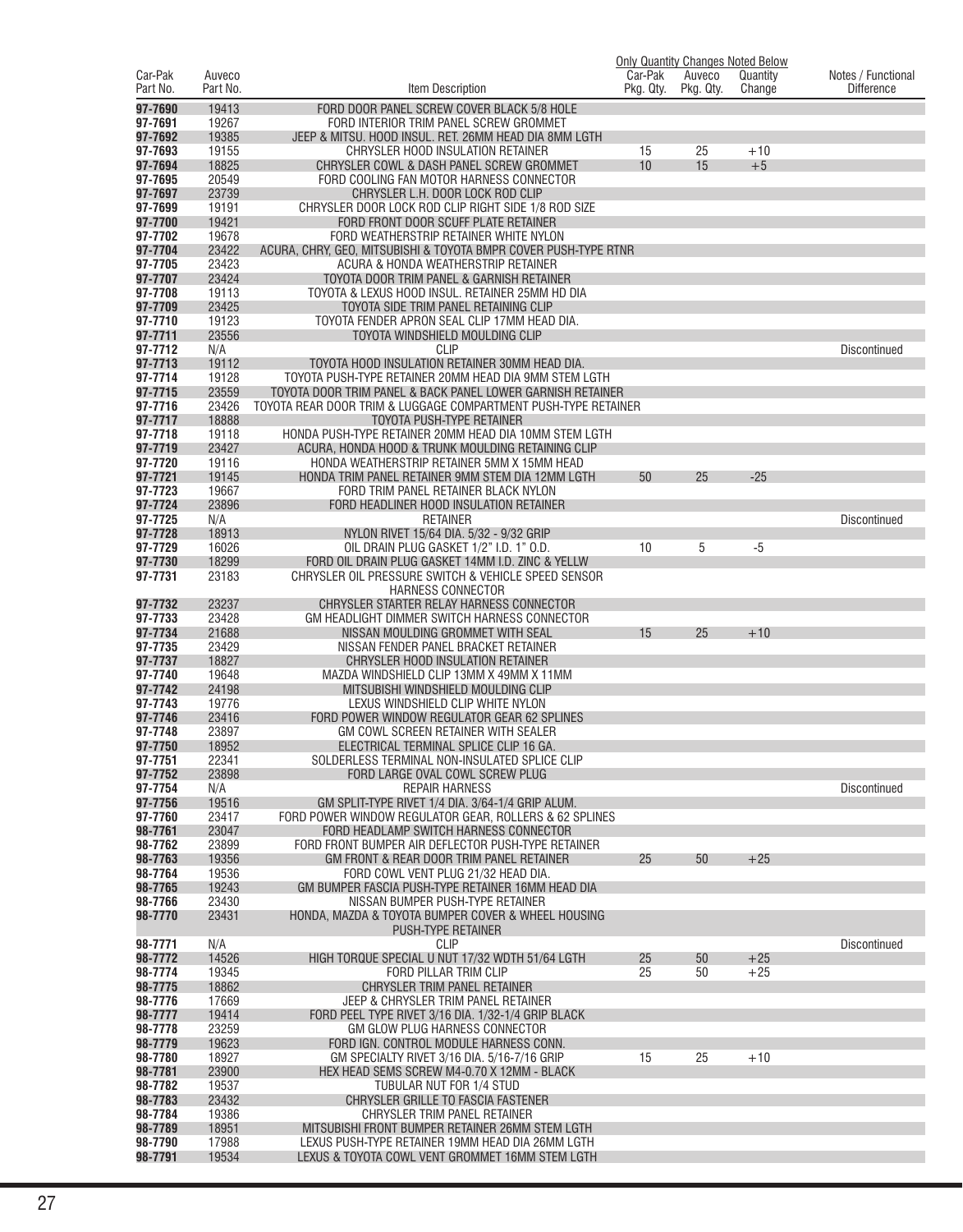|                     |                    |                                                                                                      |                      |                     | <b>Only Quantity Changes Noted Below</b> |                                         |
|---------------------|--------------------|------------------------------------------------------------------------------------------------------|----------------------|---------------------|------------------------------------------|-----------------------------------------|
| Car-Pak<br>Part No. | Auveco<br>Part No. | Item Description                                                                                     | Car-Pak<br>Pkg. Qty. | Auveco<br>Pkg. Qty. | Quantity<br>Change                       | Notes / Functional<br><b>Difference</b> |
| 98-7792             | 19535              | LEXUS & TOYOTA COWL VENT PIN RETAINER 16MM HEAD DIA                                                  |                      |                     |                                          |                                         |
| 98-7793             | 23433              | TOYOTA BUMPER COVER PUSH-TYPE RETAINER                                                               |                      |                     |                                          |                                         |
| 98-7795             | N/A                | <b>BUSHING</b>                                                                                       |                      |                     |                                          | <b>Discontinued</b>                     |
| 98-7798             | 23108              | FORD LAMP SOCKET, POWER STEERING PRESSURE & MASTER CYL.                                              |                      |                     |                                          |                                         |
|                     |                    | LEVEL SENSOR BRAKE SW. HARNESS CONNECTOR                                                             |                      |                     |                                          |                                         |
| 98-7799             | 23158              | GM BLOWER RESISTOR HARNESS CONNECTOR                                                                 |                      |                     |                                          |                                         |
| 98-7800<br>98-7801  | 19317<br>19657     | GM FRNT FNDR EXT/L.P. BRACKET RETAINER NUT M6-1.0<br>CHRYSLER SPECIALTY RIVET 1/8 DIA 1/32-3/16 GRIP |                      |                     |                                          |                                         |
| 98-7802             | 23434              | CHRYSLER GRILLE EMBLEM THREAD CUTTING NUT                                                            |                      |                     |                                          |                                         |
| 98-7803             | 19548              | SELF-THREADING NUT 6MM STUD 11MM HEX ZINC                                                            | 100                  | 50                  | $-50$                                    |                                         |
| 98-7804             | 19519              | <b>GM GARNISH MOULDING FASTENER</b>                                                                  |                      |                     |                                          |                                         |
| 98-7805             | 19213              | CHRYSLER TRIM PANEL RETAINER                                                                         |                      |                     |                                          |                                         |
| 98-7806             | 19237              | FORD COWL VENT GRILLE NYLON SCREW #10 X 1-1/32                                                       |                      |                     |                                          |                                         |
| 98-7807             | 15040              | CHRYSLER/AMC TRIM PANEL RETAINER                                                                     |                      |                     |                                          |                                         |
| 98-7810<br>98-7811  | 23435<br>19422     | <b>FORD FASCIA RETAINER</b><br>CHRYSLER FASCIA PUSH-TYPE RETAINER 29/32 STEM LGTH                    |                      |                     |                                          |                                         |
| 98-7812             | 23124              | GM NEUTRAL & PARK SWITCH HARNESS CONNECTOR                                                           |                      |                     |                                          |                                         |
| 98-7814             | 19541              | CHRYSLER HOOD INSULATION RETAINER BLK NYLON                                                          |                      |                     |                                          |                                         |
| 98-7815             | 2744               | UNIVERSAL MOULDING FASTENER #10-24 X 3/4 BOLT                                                        | 25                   | 50                  | $+25$                                    |                                         |
| 98-7816             | 2619               | UNIVERSAL MOULDING FASTENER #10-24 X 3/4 BOLT                                                        | 25                   | 50                  | $+25$                                    |                                         |
| 98-7817             | 2752               | MOULDING FASTENER #10-24 X 3/4" BOLT                                                                 | 25                   | 50                  | $+25$                                    |                                         |
| 98-7819             | 23987              | GM WINDOW REGULATOR ROLLER                                                                           |                      |                     |                                          |                                         |
| 98-7820             | 23988              | <b>GM WINDOW REGULATOR ROLLER</b>                                                                    |                      |                     |                                          |                                         |
| 98-7821<br>98-7822  | 18327<br>20272     | JEEP FRONT BUMPER FASCIA RETAINER 11/16 HEAD DIA<br>HONDA BELT MOULDING CLIP 20MM WDTH 24MM LGTH     |                      |                     |                                          |                                         |
| 98-7824             | 18842              | TOYOTA HOOD INSULATION RETAINER 30MM HEAD DIA.                                                       |                      |                     |                                          |                                         |
| 98-7826             | 19482              | LEXUS FRONT DOOR OUTSIDE MOULDING CLIP                                                               |                      |                     |                                          |                                         |
| 98-7828             | 17989              | LEXUS SIDE MOULDING RETAINER                                                                         | 10                   | 5                   | $-5$                                     |                                         |
| 98-7829             | 19233              | ACURA & HONDA PUSH-TYPE RETAINER                                                                     |                      |                     |                                          |                                         |
| 98-7830             | 19890              | FORD BACKUP LAMP SWITCH HARNESS CONNECTOR                                                            |                      |                     |                                          |                                         |
| 98-7832             | 23184              | GM COOLING FAN RELAY HARNESS CONNECTOR                                                               |                      |                     |                                          |                                         |
| 98-7834<br>98-7835  | 19887<br>19883     | FORD AUX. BLOWER SWITCH HARNESS CONNECTOR<br>FORD BLOWER MOTOR SWITCH HARNESS CONNECTOR              |                      |                     |                                          |                                         |
| 98-7836             | 9639               | WINDOW REVEAL MOULDING CLIP                                                                          | 25                   | 50                  | $+25$                                    |                                         |
| 98-7838             | 19406              | CHRYSLER SPECIALTY RIVET 1/8 DIA. 1/16-1/4 GRIP                                                      |                      |                     |                                          |                                         |
| 98-7840             | 19194              | TOYOTA FENDER LINER SCREW GROMMET #12 SCRW SIZE                                                      |                      |                     |                                          |                                         |
| 98-7844             | 20965              | FORD MOULDING CLIP                                                                                   | 25                   | 15                  | $-10$                                    |                                         |
| 98-7846             | 23436              | GM DOOR WEATHERSTRIP RETAINER                                                                        |                      |                     |                                          |                                         |
| 98-7847             | 18939              | LEXUS BUMPER COVER RETAINER 23MM STM LGTH                                                            |                      |                     |                                          |                                         |
| 98-7848             | 19729              | TOYOTA HOOD INSULATION CLIP 25MM HD DIA.                                                             |                      |                     |                                          |                                         |
| 98-7849<br>98-7850  | N/A<br>19245       | <b>GROMMET</b><br>CHRYSLER FASCIA TO FRNT BMPR RETAINER 1-1/8 LGTH                                   |                      |                     |                                          | <b>Discontinued</b>                     |
| 98-7851             | 19355              | GM PUSH TYPE RETAINER 17/32 HEAD DIA 1-5/64 LGTH                                                     |                      |                     |                                          |                                         |
| 98-7852             | 23236              | FORD BLOWER MOTOR RESISTOR HARNESS CONNECTOR                                                         |                      |                     |                                          |                                         |
| 98-7853             | 23437              | GM WINDSHIELD WASHER PUMP HARNESS CONNECTOR                                                          |                      |                     |                                          |                                         |
| 98-7854             | 19274              | NISSAN PUSH-TYPE RETAINER 20MM HEAD DIA. 9MM STEM LGTH                                               |                      |                     |                                          |                                         |
| 98-7855             | 19739              | <b>TOYOTA PUSH-TYPE RETAINER</b>                                                                     |                      |                     |                                          |                                         |
| 98-7856<br>98-7857  | 18270<br>19359     | LEXUS PUSH-TYPE RETAINER 17MM HEAD DIA 9MM LGTH<br>HONDA DOOR MOULDING CLIP                          | 15                   | 10                  | $-5$                                     |                                         |
| 98-7858             | N/A                | <b>CLIP</b>                                                                                          |                      |                     |                                          | Discontinued                            |
| 98-7859             | 23901              | HONDA DOOR BELT MOULDING CLIP                                                                        |                      |                     |                                          |                                         |
| 98-7860             | 20564              | ACURA & HONDA PUSH-TYPE RETAINER 20MM HEAD DIA                                                       |                      |                     |                                          |                                         |
| 98-7862             | 19239              | ACURA & HONDA PUSH-TYPE RETAINER 20MM HEAD DIA                                                       |                      |                     |                                          |                                         |
| 98-7863             | N/A                | <b>CLIP-SIDE MOULDING</b>                                                                            |                      |                     |                                          | Discontinued                            |
| 98-7864             | 20270              | BMW HOOD&TRUNK INSUL. RETAINER 20MM HEAD DIA                                                         |                      |                     |                                          |                                         |
| 98-7865<br>98-7866  | 23902<br>21391     | BMW COWL VENT PUSH-TYPE RETAINER<br><b>VOLKSWAGEN &amp; AUDI PUSH TYPE RETAINER</b>                  |                      |                     |                                          |                                         |
| 98-7867             | 21392              | <b>VOLKSWAGEN &amp; AUDI RETAINER</b>                                                                |                      |                     |                                          |                                         |
| 98-7869             | 23048              | FORD BLOWER SWITCH HARNESS CONNECTOR                                                                 |                      |                     |                                          |                                         |
| 98-7871             | 23903              | FORD HEADLAMP HOUSING ADJUSTING NUT                                                                  |                      |                     |                                          |                                         |
| 98-7872             | 19472              | GM INST. PANEL INSUL. TURN RETAINER                                                                  | 15                   | 25                  | $+10$                                    |                                         |
| 98-7873             | 19639              | GM PUSH-TYPE RETAINER 17MM HD DIA 16MM STEM LGTH                                                     |                      |                     |                                          |                                         |
| 98-7874             | 19615              | GM REAR BUMPER COVER RETAINER 21MM STEM LGTH                                                         |                      |                     |                                          |                                         |
| 98-7877<br>98-7878  | 19638<br>19640     | CHRYSLER FRONT BUMPER FASCIA RETAINER 34MM HEAD DIA<br>CHRYSLER BUMPER FASCIA GROMMET M4.2 SCRW SIZE |                      |                     |                                          |                                         |
| 98-7880             | 19373              | FORD TRIM PANEL RETAINER ZUCA GRANITE                                                                | 25                   | 50                  | $+25$                                    |                                         |
| 98-7881             | 20192              | FORD MUD FLAP RETAINER BLACK NYLON                                                                   |                      |                     |                                          |                                         |
| 98-7882             | 18682              | GM FRONT DOOR LOWER MOULDING RETAINER                                                                |                      |                     |                                          |                                         |
| 98-7883             | 19819              | GM FRONT SIDE DOOR WINDOW GUIDE                                                                      |                      |                     |                                          |                                         |
| 98-7884             | 20232              | GM FRONT & REAR DOOR WINDOW MOULDING CLIP                                                            | 50                   | 25                  | $-25$                                    |                                         |
| 98-7885             | 23904              | <b>GM WINDOW REGULATOR ROLLER</b>                                                                    |                      |                     |                                          |                                         |
| 98-7886<br>98-7887  | 23906              | GM WINDOW REGULATOR ROLLER & RIVET KIT<br>GM, ASIAN TRIM PANEL RETAINER                              |                      |                     |                                          |                                         |
| 98-7889             | 23907<br>19644     | GM EXTRUDED U NUT M8-1.25 SCREW 1.7MM-5.5MM RNGE                                                     |                      |                     |                                          |                                         |
| 98-7890             | 23081              | GM FUEL PUMP, BLOWER MOTOR & DAYTIME RUNNING LAMP                                                    |                      |                     |                                          |                                         |
|                     |                    |                                                                                                      |                      |                     |                                          |                                         |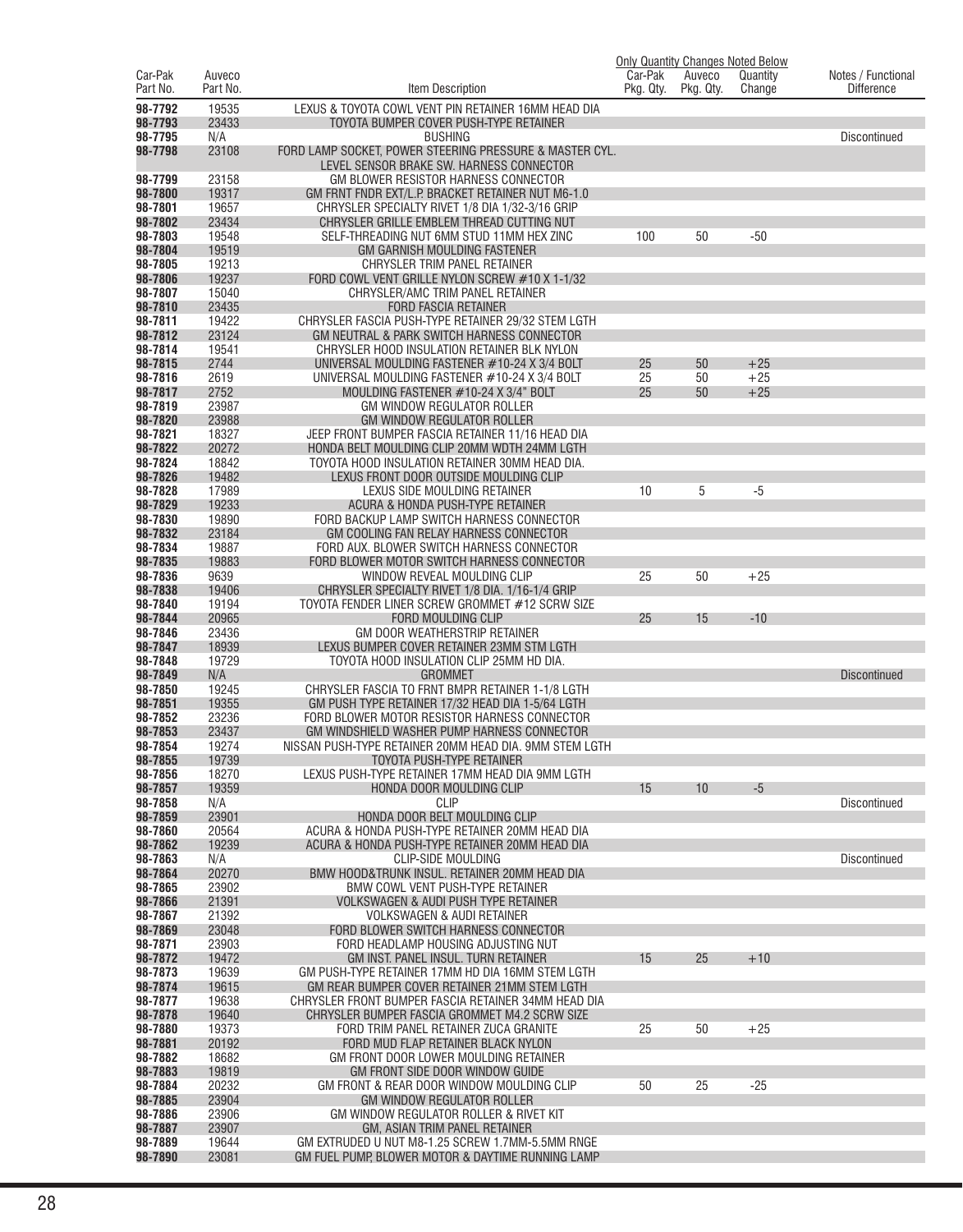|                     |                    |                                                                                                | Car-Pak   |                     | <b>Only Quantity Changes Noted Below</b> |                                         |
|---------------------|--------------------|------------------------------------------------------------------------------------------------|-----------|---------------------|------------------------------------------|-----------------------------------------|
| Car-Pak<br>Part No. | Auveco<br>Part No. | Item Description                                                                               | Pkg. Qty. | Auveco<br>Pkg. Qty. | Quantity<br>Change                       | Notes / Functional<br><b>Difference</b> |
|                     |                    | <b>RELAY HARNESS CONNECTOR</b>                                                                 |           |                     |                                          |                                         |
| 98-7891             | 23155              | CHRYSLER NEUTRAL SAFETY SWITCH HARNESS CONNECTOR                                               |           |                     |                                          |                                         |
| 98-7892             | 23908              | CHRYSLER COWL SCREEN RETAINER                                                                  |           |                     |                                          |                                         |
| 98-7893             | 19802              | CHRYSLER DOOR MOULDING RETAINER WHITE NYLON                                                    |           |                     |                                          |                                         |
| 98-7894             | 14739              | SCREW GROMMET 16MM WIDTH 12MM LENGTH                                                           | 25        | 50                  | $+25$                                    |                                         |
| 98-7895             | 19485<br>19429     | CHRYS LICENSE PLATE NYLON NUT #14 SCRW SIZE                                                    | 15        | 10                  | $-5$                                     |                                         |
| 98-7897<br>98-7899  | 23049              | <b>GM TAIL LIGHT SCREW GROMMET</b><br>CHRYSLER BLOWER MOTOR RESISTOR HARNESS CONNECTOR         |           |                     |                                          |                                         |
| 98-7900             | 23050              | GM FRONT AXLE 4WD ACTUATOR HARNESS CONNECTOR                                                   |           |                     |                                          |                                         |
| 98-7901             | 15388              | 10-24 X 3/4 PHILLIPS PAN HEAD M.S. ZINC                                                        |           |                     |                                          |                                         |
| 98-7902             | 23909              | PHILLIPS WSHR HEAD T.S. W/ TEK POINT M4.2-1.41 X 12MM - BLACK                                  |           |                     |                                          |                                         |
| 98-7903             | 18732              | ALUMINUM RIVET 5/32 DIA. 1/8-1/4 GRIP                                                          |           |                     |                                          |                                         |
| 98-7904             | 19795              | GM WIRE LOOM ROUTING CLIP 1/4 I.D. 3/8 O.D.                                                    |           |                     |                                          |                                         |
| 98-7905<br>98-7908  | 23439<br>19110     | GM WIRE LOOM ROUTING CLIP 1/4 I.D.<br>FORD PEEL TYPE RIVET 1/4 DIA 1/32-7/32 GRIP ALUM.        |           |                     |                                          |                                         |
| 98-7909             | 19783              | PARK & TURN SIGNAL GROMMET 13MM HEAD DIA                                                       |           |                     |                                          |                                         |
| 98-7910             | 23440              | HONDA BUMPER RETAINER                                                                          |           |                     |                                          |                                         |
| 99-7911             | 23441              | TOYOTA COWL PANEL & LUGGAGE COMPARTMENT PUSH-TYPE RETAINER                                     |           |                     |                                          |                                         |
| 99-7912             | 19741              | HONDA DOOR PANEL SCREW GROMMET 12MM HEAD DIA                                                   |           |                     |                                          |                                         |
| 99-7913             | 19376              | VOLVO RIVET 5/32 DIA. 1/8-11/32 GRIP ALUMINUM BLACK                                            |           |                     |                                          |                                         |
| 99-7914             | 19142              | HONDA PUSH-TYPE RETAINER 15MM HEAD DIA 13MM LGTH                                               | 25        | 5                   | $-20$                                    |                                         |
| 99-7915<br>99-7916  | 19650<br>20261     | HONDA BUMPER GROMMET 18MM X 20MM HEAD SIZE<br>GM HEX HEAD SEMS BODY BOLT M6-1.0 X 30MM         | 15<br>50  | 10<br>25            | $-5$<br>$-25$                            |                                         |
| 99-7917             | 19628              | CHRYSLER DOOR TRIM PANEL RETAINER                                                              |           |                     |                                          |                                         |
| 99-7919             | 20846              | FORD WIRE HARNESS CONNECTOR STARTER SOLENOID                                                   |           |                     |                                          |                                         |
| 99-7920             | 23051              | FORD BLOWER SWITCH HARNESS CONNECTOR                                                           |           |                     |                                          |                                         |
| 99-7922             | 15045              | GM BUMPER FASCIA RETAINER 1 HEAD DIA. 1-7/64 LENGTH                                            |           |                     |                                          |                                         |
| 99-7923             | N/A                | U-NUT                                                                                          |           |                     |                                          | <b>Discontinued</b>                     |
| 99-7926<br>99-7927  | 13750<br>18308     | NYLON RIVET 1/4 HOLE DIA, 2-3/16 LENGTH<br>GM PUSH-TYPE RETAINER 1-1/8 STEM LENGTH             |           |                     |                                          |                                         |
| 99-7929             | 19732              | GM FRONT BUMPER FASCIA HINGED PANEL RETAINER                                                   |           |                     |                                          |                                         |
| 99-7932             | 20264              | FORD KICK PANEL GROMMET 23MM HD DIA 24MM LGTH                                                  |           |                     |                                          |                                         |
| 99-7933             | 19760              | FORD KICK PLATE RETAINER BLACK NYLON                                                           |           |                     |                                          |                                         |
| 99-7934             | 19788              | GM ROCKER PNL RETAINER 11MM HEAD DIA 20MM STEM LGTH                                            |           |                     |                                          |                                         |
| 99-7936             | 19607              | FORD FRONT BUMPER COVER RETAINER 16MM HD DIA                                                   |           |                     |                                          |                                         |
| 99-7937             | 23910              | COPPER SEALING WASHER 20MM I.D. 24MM O.D.                                                      |           |                     |                                          |                                         |
| 99-7938<br>99-7939  | 23911<br>23912     | COPPER SEALING WASHER 6MM I.D. 10MM O.D.<br>COPPER SEALING WASHER 6MM I.D. 12MM O.D.           |           |                     |                                          |                                         |
| 99-7940             | 23913              | COPPER SEALING WASHER 8MM I.D. 12MM O.D.                                                       |           |                     |                                          |                                         |
| 99-7941             | 23914              | COPPER SEALING WASHER 10MM I.D. 14MM O.D.                                                      |           |                     |                                          |                                         |
| 99-7942             | 23915              | COPPER SEALING WASHER 10MM I.D. 16MM O.D.                                                      |           |                     |                                          |                                         |
| 99-7943             | 23916              | COPPER SEALING WASHER 12MM I.D. 16MM O.D.                                                      |           |                     |                                          |                                         |
| 99-7944             | 23917              | COPPER SEALING WASHER 12MM I.D. 18MM O.D.                                                      |           |                     |                                          |                                         |
| 99-7945<br>99-7946  | 23918<br>20454     | COPPER SEALING WASHER 14MM I.D. 18MM O.D.<br>COPPER OIL DRAIN PLUG GASKET 14MM ID 20MM OD      | 50        | 15                  | $-35$                                    |                                         |
| 99-7947             | 14871              | 16MM COPPER WASHER 16.2MM I.D. 19.8MM O.D.                                                     | 50        | 25                  | $-25$                                    |                                         |
| 99-7948             | 19604              | 16MM COPPER .628 X .870 X .057                                                                 | 25        | 10                  | $-15$                                    |                                         |
| 99-7949             | 23919              | COPPER SEALING WASHER 18MM I.D. 22MM O.D.                                                      |           |                     |                                          |                                         |
| 99-7950             | 23920              | COPPER SEALING WASHER 18MM I.D. 24MM O.D.                                                      |           |                     |                                          |                                         |
| 99-7951             | 23921              | COPPER SEALING WASHER 20MM I.D. 26MM O.D.                                                      |           |                     |                                          |                                         |
| 99-7952<br>99-7953  | 23922<br>16955     | ALUMINUM SEALING WASHER 6MM I.D. 10MM O.D.<br>ALUM DRAIN PLUG GASKET 18MM I.D 25.5MM O.D.      | 25        | 50                  | $+25$                                    |                                         |
| 99-7954             | 23923              | ALUMINUM SEALING WASHER 8MM I.D. 12MM O.D.                                                     |           |                     |                                          |                                         |
| 99-7955             | 23924              | ALUMINUM SEALING WASHER 10MM I.D. 14MM O.D.                                                    |           |                     |                                          |                                         |
| 99-7956             | 23925              | ALUMINUM SEALING WASHER 12MM I.D. 16MM O.D.                                                    |           |                     |                                          |                                         |
| 99-7957             | 23926              | ALUMINUM SEALING WASHER 12MM I.D. 18MM O.D.                                                    |           |                     |                                          |                                         |
| 99-7958             | 23927              | ALUMINUM SEALING WASHER 14MM I.D. 18MM O.D.                                                    |           |                     |                                          |                                         |
| 99-7959<br>99-7960  | 23442<br>23928     | ALUM. OIL DRAIN PLUG GASKET 14MM I.D. 20MM O.D.<br>ALUMINUM SEALING WASHER 16MM I.D. 22MM O.D. |           |                     |                                          |                                         |
| 99-7961             | 23929              | ALUMINUM SEALING WASHER 20MM I.D. 24MM O.D.                                                    |           |                     |                                          |                                         |
| 99-7962             | 23930              | ALUMINUM SEALING WASHER 20MM I.D. 26MM O.D.                                                    |           |                     |                                          |                                         |
| 99-7963             | 23931              | ALUMINUM SEALING WASHER 22MM I.D. 27MM O.D.                                                    |           |                     |                                          |                                         |
| 99-7967             | N/A                | <b>END CAP</b>                                                                                 |           |                     |                                          | <b>Discontinued</b>                     |
| 99-7973             | N/A                | COVER                                                                                          |           |                     |                                          | Discontinued                            |
| 99-7976<br>99-7977  | N/A<br>N/A         | COVER<br><b>RETAINER</b>                                                                       |           |                     |                                          | <b>Discontinued</b><br>Discontinued     |
| 99-7978             | N/A                | <b>RETAINER</b>                                                                                |           |                     |                                          | <b>Discontinued</b>                     |
| 99-7979             | N/A                | <b>RETAINER</b>                                                                                |           |                     |                                          | Discontinued                            |
| 99-7980             | 19250              | TRIM PANEL RETAINER WHITE NYLON                                                                | 50        | 25                  | $-25$                                    |                                         |
| 99-7984             | 19820              | GM ROCKER PANEL CLIP 3/4 X 1-3/16 HD SIZE 19/32 STEM                                           |           |                     |                                          |                                         |
| 99-7985             | 20968              | FORD MOULDING CLIP                                                                             | 25        | 15                  | $-10$                                    |                                         |
| 99-7988<br>99-7989  | 17481<br>20849     | TOYOTA ROCKER PANEL MOULDING CLIP<br>FORD WIRE HARNESS CONNECTOR BLOWER MOTOR SWITCH           |           |                     |                                          |                                         |
| 99-7990             | 23185              | FORD REAR LAMP SOCKET ASSEMBLY                                                                 |           |                     |                                          |                                         |
| 99-7991             | 23932              | FORD FENDER LIP MOULDING RETAINER                                                              |           |                     |                                          |                                         |
|                     |                    |                                                                                                |           |                     |                                          |                                         |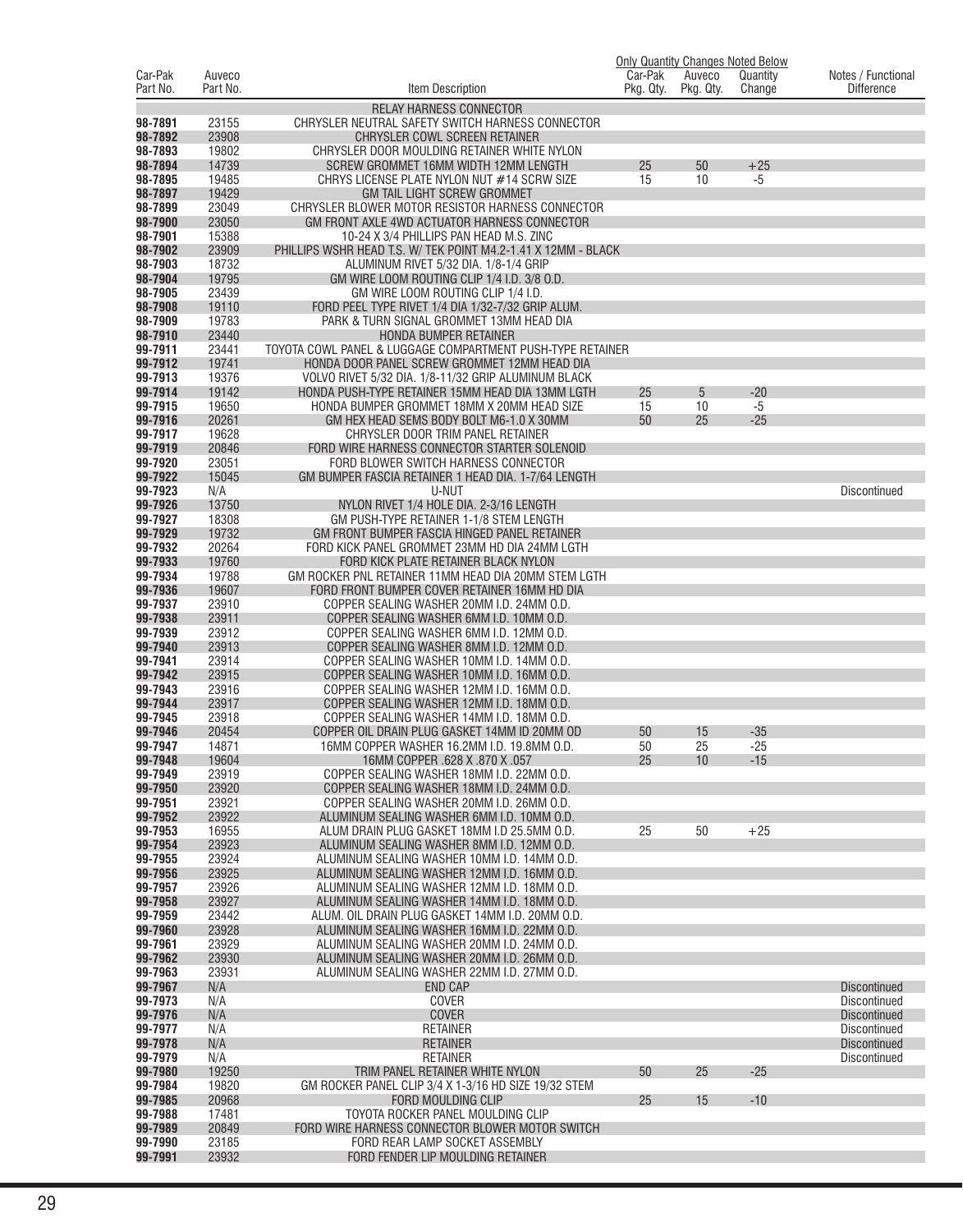|                     |                    |                                                                                                           | <b>Only Quantity Changes Noted Below</b><br>Car-Pak |                     |                    |                                         |
|---------------------|--------------------|-----------------------------------------------------------------------------------------------------------|-----------------------------------------------------|---------------------|--------------------|-----------------------------------------|
| Car-Pak<br>Part No. | Auveco<br>Part No. | Item Description                                                                                          | Pkg. Qty.                                           | Auveco<br>Pkg. Qty. | Quantity<br>Change | Notes / Functional<br><b>Difference</b> |
| 99-7992             | 23052              | FORD IGNITION SWITCH HARNESS CONNECTOR KIT                                                                |                                                     |                     |                    |                                         |
| 99-7993             | 20259              | HONDA SPECIALTY SEMS SCREW M4.8-1.61 X 19MM                                                               |                                                     |                     |                    |                                         |
| 99-7994             | 19793              | CHRYSLER TAIL LAMP HOUSING GROMMET 16MM HD DIA                                                            |                                                     |                     |                    |                                         |
| 99-7995             | 23933              | CHRYSLER & FORD HEADLINER FRONT FENDER RETAINER                                                           |                                                     |                     |                    |                                         |
| 99-7996             | 19511              | FORD DOOR LOWER TRIM PNL RETAINER 11/16 STEM LGTH                                                         | 10                                                  | 25                  | $+15$              |                                         |
| 99-7998             | 19658              | GM DOOR LOCK ROD CLIP 5/32 ROD SIZE                                                                       |                                                     |                     |                    |                                         |
| 99-7999<br>99-8000  | 23443<br>19449     | FORD PEEL-TYPE RIVET 1/4 DIA.<br>GM REAR BUMPER FASCIA RETAINER BLK NYLON                                 |                                                     |                     |                    |                                         |
| 99-8001             | N/A                | <b>RIVET</b>                                                                                              |                                                     |                     |                    | <b>Discontinued</b>                     |
| 99-8002             | 20163              | GM PUSH-TYPE RETAINER 12.5MM HD DIA 17MM STM LGTH                                                         |                                                     |                     |                    |                                         |
| 99-8003             | 19522              | GM DOOR SILL TRIM PLATE RETAINER 12MM HD DIA.                                                             |                                                     |                     |                    |                                         |
| 99-8004             | 23260              | GM STOP LAMP SW. & TORQUE CONVERTER HARNESS CONNECTOR                                                     |                                                     |                     |                    |                                         |
| 99-8005             | 23086              | GM SPARK PLUG WIRE GUIDE HOLDS 4-8MM WIRES                                                                |                                                     |                     |                    |                                         |
| 99-8006<br>99-8008  | 23087<br>20626     | GM SPARK PLUG WIRE GUIDE HOLDS 3-8MM WIRES<br>TOYOTA SPEC. RIVET 3/16 DIA. 1/8-5/16 GRIP ALUM/STEEL       |                                                     |                     |                    |                                         |
| 99-8009             | 20171              | FORD COWL VENT GROMMET FITS 10MM X 14MM HOLE                                                              |                                                     |                     |                    |                                         |
| 99-8010             | 20165              | CHRYSLER TRIM PANEL RETAINER BLACK NYLON                                                                  |                                                     |                     |                    |                                         |
| 99-8011             | 20164              | CHRYSLER HOOD INSULATION RETAINER BLACK NYLON                                                             |                                                     |                     |                    |                                         |
| 99-8012             | 20180              | CHRYSLER WEATHERSTRIP RETAINER BLACK NYLON                                                                |                                                     |                     |                    |                                         |
| 99-8013             | 20181              | CHRYSLER WEATHERSTRIP RETAINER WHITE NYLON                                                                |                                                     |                     |                    |                                         |
| 99-8014             | 20182              | CHRYSLER WEATHERSTRIP RETAINER WHITE NYLON                                                                |                                                     |                     |                    |                                         |
| 99-8019<br>99-8020  | 23934<br>20358     | CHRYSLER WINDOW REGULATOR ROLLER<br>FORD ROCKER PANEL MLDNG CLIP 13MM X 39MM HEAD SIZE                    |                                                     |                     |                    |                                         |
| 99-8021             | 14258              | TOYOTA NYLON NUT #10 SCREW SIZE 14MM X 14MM                                                               | 15                                                  | 25                  | $+10$              |                                         |
| 99-8022             | 23935              | GM & TOYOTA ROCKER PANEL PUSH-TYPE RETAINER                                                               |                                                     |                     |                    |                                         |
| 99-8023             | 19752              | FORD DOOR BELT MOULDING CLIP                                                                              |                                                     |                     |                    |                                         |
| 99-8024             | 19894              | JEEP ROCKER PANEL CLIP 7/16 X 25/32 HEAD SIZE                                                             | 15                                                  | 25                  | $+10$              |                                         |
| 99-8026             | 19418              | GM & FORD COWL INSULATION RETAINER                                                                        | 50                                                  | 25                  | $-25$              |                                         |
| 99-8029<br>99-8030  | 19614<br>19613     | GM FRONT AIR DEFLECTOR GROMMET 13MM STEM LGTH<br>GM FRONT AIR DEFLECTOR RETAINER 24MM STEM LGTH           |                                                     |                     |                    |                                         |
| 99-8032             | 23444              | FORD NYLON HOOD INSULATION RETAINER - BLACK                                                               |                                                     |                     |                    |                                         |
| 99-8033             | 10744              | <b>WEATHERSTRIP RETAINER - GM</b>                                                                         | 50                                                  | 100                 | $+50$              |                                         |
| 99-8034             | 17224              | NYLON NUT 10MM WIDTH 10MM LENGTH #6 SCREW SIZE                                                            | 25                                                  | 50                  | $+25$              |                                         |
| 99-8035             | 23186              | FORD HORN & BLOWER RELAY HARNESS CONNECTOR KIT                                                            |                                                     |                     |                    |                                         |
| 99-8039             | 20191              | FORD PUSH TYPE RETAINER 16MM HEAD DIA 18MM STEM LGTH                                                      |                                                     |                     |                    |                                         |
| 99-8040<br>99-8041  | 19293<br>20169     | NISSAN BODY SIDE MOULDING SCREW GROMMET #10 SCREW<br>FORD PUSH-TYPE RETAINER 15MM HEAD DIA 13MM STEM LGTH | 25                                                  | 15                  | $-10$              |                                         |
| 99-8042             | 23261              | GM NEUTRAL SAFETY SWITCH HARNESS CONNECTOR                                                                |                                                     |                     |                    |                                         |
| 99-8043             | 23262              | GM NEUTRAL SAFETY SWITCH HARNESS CONNECTOR                                                                |                                                     |                     |                    |                                         |
| 99-8044             | 19186              | FRONT BUMPER COVER RETAINER 11MM HEAD DIA.                                                                |                                                     |                     |                    |                                         |
| 99-8045             | 19547              | HONDA COWL TOP RETAINER 17MM HEAD DIA 13MM STEM LGTH                                                      |                                                     |                     |                    |                                         |
| 99-8046<br>99-8048  | N/A                | <b>CLIP</b><br>BUMPER BOLT 3/8-16 X 1 STAINLESS CAP PAN HEAD                                              |                                                     | 25                  | $+15$              | <b>Discontinued</b>                     |
| 99-8049             | 10655<br>20389     | CHRY SGNL/STOP/TAIL/TURN LGHTS HARNESS CONN                                                               | 10                                                  |                     |                    |                                         |
| 99-8050             | 23936              | GM WINDOW REGULATOR ROLLER RIVET                                                                          |                                                     |                     |                    |                                         |
| 99-8051             | 11705              | FENDER SHEILD PUSH-TYPE RETAINER - FORD                                                                   | 25                                                  | 50                  | $+25$              |                                         |
| 99-8053             | 19683              | HONDA COWL VENT RETAINING CLIP 8MM X 18MM HD SZ                                                           |                                                     |                     |                    |                                         |
| 99-8054             | 23937              | FORD TRUCK FENDER FLARE RETAINER                                                                          |                                                     |                     |                    |                                         |
| 99-8055<br>99-8056  | N/A<br>18668       | <b>GROMMET</b><br>FORD FUEL PUMP SENDING UNIT CONNECTOR                                                   |                                                     |                     |                    | <b>Discontinued</b>                     |
| 99-8057             | 24197              | TORX PAN HEAD T.S. SEMS M4.2-1.41 X 25MM - BLACK                                                          |                                                     |                     |                    |                                         |
| 99-8058             | 13746              | NYLON EXPANSION RIVET 3/16 HOLE DIA. 1-7/8 LENGTH                                                         |                                                     |                     |                    |                                         |
| 99-8061             | 19758              | GM TRIM PANEL RETAINER WITH SEALANT GREEN                                                                 |                                                     |                     |                    |                                         |
| 99-8062             | 20244              | GM PUSH TYPE RETAINER 19MM HEAD DIA 32MM STEM LGTH                                                        |                                                     |                     |                    |                                         |
| 99-8064             | 19626              | UNIVERSAL MOULDING FASTENER #10-24 X 3/4 BOLT                                                             |                                                     |                     |                    |                                         |
| 99-8065<br>99-8066  | 20309<br>23445     | CHRYSLER WINDOW REG. GROMMET 57MM LENGTH<br>CHRYSLER TRIM PANEL RETAINER WITH SEALER                      |                                                     |                     |                    |                                         |
| 99-8069             | 23938              | <b>GM COWL SCREEN RETAINER</b>                                                                            |                                                     |                     |                    |                                         |
| 99-8070             | 23939              | GM SPECIALTY RIVET 1/4 DIA. .80 - .375 GRIP                                                               |                                                     |                     |                    |                                         |
| 99-8071             | N/A                | <b>CLIP</b>                                                                                               |                                                     |                     |                    | <b>Discontinued</b>                     |
| 99-8072             | 23940              | FORD HOOD PROD ROD CLIP                                                                                   |                                                     |                     |                    |                                         |
| 99-8073             | 23941              | <b>GM RADIATOR BAFFLE RETAINER</b>                                                                        |                                                     |                     |                    |                                         |
| 99-8074<br>99-8075  | 23053<br>20402     | GM CRANK SENSOR & IGNITION COIL HARNESS CONNECTOR<br>GM SATURN PEEL-TYPE RIVET 1/4 DIA 3/16-1/4 GRIP      |                                                     |                     |                    |                                         |
| 99-8076             | 23942              | PUSH NUT FOR NON-THREADED 5MM STUD 24MM O.D.                                                              |                                                     |                     |                    |                                         |
| 99-8077             | 14359              | MAZDA ROD END CLIP HOLDS 4MM RODS                                                                         |                                                     |                     |                    |                                         |
| 99-8079             | 23943              | TOYOTA DOOR PANEL PUSH-TYPE RETAINER                                                                      |                                                     |                     |                    |                                         |
| 99-8081             | 11704              | <b>GRILLE PUSH-TYPE RETAINER - CHRYSLER</b>                                                               | 15                                                  | 25                  | $+10$              |                                         |
| 99-8082             | 23263              | WEATHER PACK IN-LINE 2-WAY TOWER HARNESS CONNECTOR                                                        |                                                     |                     |                    |                                         |
| 99-8083<br>99-8084  | 23187<br>23264     | WEATHER PACK IN-LINE 3-WAY SHROUD HARNESS CONNECTOR<br>WEATHER PACK IN-LINE 3-WAY TOWER HARNESS CONNECTOR |                                                     |                     |                    |                                         |
| 99-8085             | 23125              | WEATHER PACK IN-LINE 4-WAY SHROUD HARNESS CONNECTOR                                                       |                                                     |                     |                    |                                         |
| 99-8086             | 23188              | WEATHER PACK IN-LINE 4-WAY TOWER HARNESS CONNECTOR                                                        |                                                     |                     |                    |                                         |
| 99-8087             | 23126              | WEATHER PACK IN-LINE 6-WAY SHROUD HARNESS CONNECTOR                                                       |                                                     |                     |                    |                                         |
| 99-8088             | 23189              | WEATHER PACK IN-LINE 6-WAY TOWER HARNESS CONNECTOR                                                        |                                                     |                     |                    |                                         |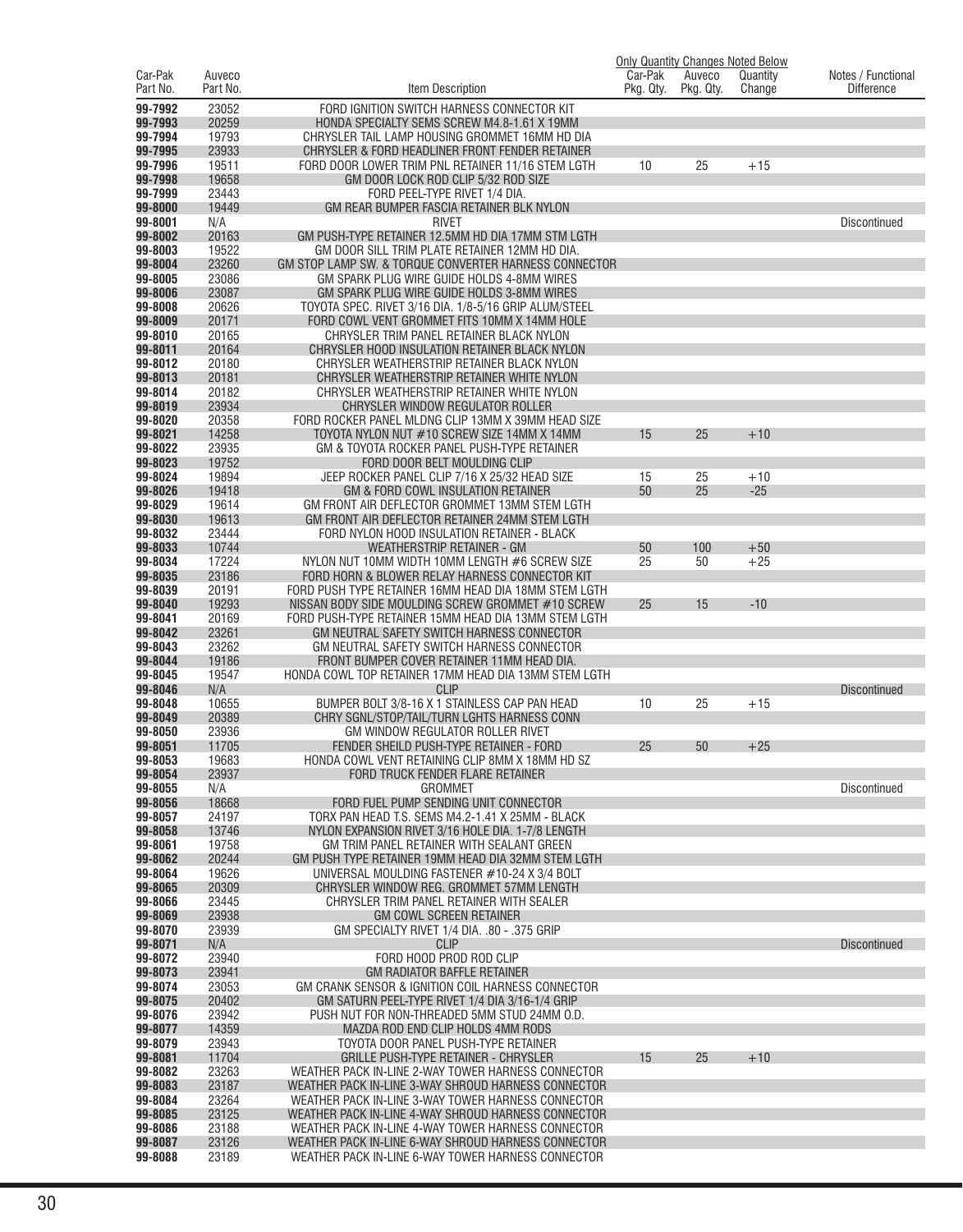|                     |                    |                                                                                                           | Car-Pak   |                     | <b>Only Quantity Changes Noted Below</b> |                                         |
|---------------------|--------------------|-----------------------------------------------------------------------------------------------------------|-----------|---------------------|------------------------------------------|-----------------------------------------|
| Car-Pak<br>Part No. | Auveco<br>Part No. | Item Description                                                                                          | Pkg. Qty. | Auveco<br>Pkg. Qty. | Quantity<br>Change                       | Notes / Functional<br><b>Difference</b> |
| 99-8089             | 23944              | CHRYSLER ADJUSTABLE WINDSHIELD STOP BLOCK                                                                 |           |                     |                                          |                                         |
| 99-8090             | 23119              | FORD EGR SENSOR HARNESS CONNECTOR                                                                         |           |                     |                                          |                                         |
| 99-8092             | 19775              | CHRYSLER TRIM PANEL RETAINER W/SEALANT                                                                    |           |                     |                                          |                                         |
| 99-8093             | 20274              | CHRYSLER DOOR PANEL RETAINER USE W/20275                                                                  |           |                     |                                          |                                         |
| 99-8094             | 20275              | CHRYSLER DOOR PANEL GROMMET 19MM HEAD DIA                                                                 |           |                     |                                          |                                         |
| 99-8095             | 20245              | FORD SCREW GROMMET 10MM X 10MM HEAD M4.2 SCREW SIZE                                                       |           |                     |                                          |                                         |
| 99-8097<br>99-8099  | 21177<br>N/A       | <b>GM MOULDING CLIP</b><br><b>RETAINER</b>                                                                |           |                     |                                          | <b>Discontinued</b>                     |
| 99-8100             | 19742              | TOYOTA FENDER LINING GROMMET 18MM HEAD DIA.                                                               | 10        | 15                  | $+5$                                     |                                         |
| 99-8101             | 19721              | TOYOTA SCREW GROMMET, #12 SCREW SIZE                                                                      |           |                     |                                          |                                         |
| 99-8102             | 23945              | TOYOTA FENDER APRON NYLON U-NUT                                                                           |           |                     |                                          |                                         |
| 99-8103             | 20908              | TOYOTA PUSH-TYPE RETAINER                                                                                 |           |                     |                                          |                                         |
| 99-8104             | 20425              | FORD SCREW GROMMET M4.2 10MM X 10MM HEAD SIZE                                                             |           |                     |                                          |                                         |
| 99-8105<br>99-8106  | N/A<br>23127       | <b>SPACER</b><br>GM & ISUZU BACK-UP, LICENSE PLATE, MARKER, PARK,                                         |           |                     |                                          | Discontinued                            |
|                     |                    | TURN SIGNAL LAMP HARNESS CONNECTOR                                                                        |           |                     |                                          |                                         |
| 99-8109             | 19777              | DUO-DRIVE TRUSS HEAD L.P. SCREW 14MM HEAD DIA                                                             |           |                     |                                          |                                         |
| 99-8110             | 23446              | FORD TRIM PANEL RETAINER                                                                                  |           |                     |                                          |                                         |
| 99-8111             | 23447              | GM HEADLINER, SIDE MARKER WIRING, AIR CLEANER HOUSING RETAINER                                            |           |                     |                                          |                                         |
| 99-8112             | 20273              | CHRY & FORD INT. TRIM/DASH/CONSOLE RETAINER                                                               |           |                     |                                          |                                         |
| 99-8113             |                    | 23054 GM FUEL PUMP, HEADLAMP, BLOWER, ABS, HORN RELAY HARNESS CONNECTOR                                   |           |                     |                                          |                                         |
| 99-8114<br>99-8117  | 19850<br>19297     | FORD WEATHERSTRIP RETAINER NAT. NYLON<br>GM PUSH-TYPE RETAINER 16MM HD DIA 12MM LGTH                      | 10        | 15                  | $+5$                                     |                                         |
| 99-8118             | 19892              | GM RADIATOR SUPP. SIGHT SHIELD RETAINER 27MM HEAD DIA                                                     |           |                     |                                          |                                         |
| 99-8119             | 23448              | GM ROCKER PANEL MOULDING CLIP                                                                             |           |                     |                                          |                                         |
| 99-8120             | 20280              | GM ROCKER PANEL MOULDING CLIP 7/8 WDTH 2 LGTH                                                             |           |                     |                                          |                                         |
| 99-8122             | 20843              | <b>FORD WIRE HARNESS CONNECTOR</b>                                                                        |           |                     |                                          |                                         |
| 99-8123             | 20356              | CHRYSLER RUBBER GROMMET 15MM HEAD DIA 11MM STEM LGTH                                                      |           |                     |                                          |                                         |
| 99-8125<br>99-8126  | 19816<br>23449     | CHRYSLER WINDSHIELD GLASS ADJ. SETTING BLOCK<br>CHRYSLER WINDSHIELD & REAR WINDOW REVEAL MOULDING CLIP    | 5         | 10                  | $+5$                                     |                                         |
| 99-8127             | 23190              | GM IN-LINE WITH BRAKES, ENGINE, LAMPS,                                                                    |           |                     |                                          |                                         |
|                     |                    | WHEEL SPEED SENSOR HARNESS CONNECTOR                                                                      |           |                     |                                          |                                         |
| 99-8128             | 20852              | FORD WIRE HARNESS CONNECTOR RADIATOR COOLING                                                              |           |                     |                                          |                                         |
| 99-8129             | 23191              | FORD FUEL GAGE SENSOR HARNESS CONNECTOR                                                                   |           |                     |                                          |                                         |
| 99-8130             | 23192              | FORD FUEL PUMP HARNESS CONNECTOR                                                                          |           |                     |                                          |                                         |
| 99-8131             | 20845              | FORD WIRE HARNESS CONNECTOR CAM SHAFT & CRANKSHAFT SENSOR                                                 |           |                     |                                          |                                         |
| 99-8134<br>99-8135  | 20373<br>23193     | PHILLIPS OVAL HEAD TAP SCREW 8 X 3/4 10 HEAD CHROME<br>FORD TRANSMISSION SOLENOID HARNESS CONNECTOR       |           |                     |                                          |                                         |
| 99-8136             | 20383              | TOYOTA SPECIALTY RIVET 5/32 DIA 1/16-1/4 GRIP ALUM                                                        |           |                     |                                          |                                         |
| 99-8137             | 19734              | ACURA & HONDA BUMPER GROMMET #10 SCREW SIZE                                                               | 10        | 15                  | $+5$                                     |                                         |
| 99-8138             | 20411              | HONDA WNDSHLD GRNSH PILLAR RETAINER 12MM STEM LGTH                                                        |           |                     |                                          |                                         |
| 99-8139             | 20829              | CHRYSLER TRIM PANEL RETAINER BLACK NYLON                                                                  |           |                     |                                          |                                         |
| 99-8140<br>99-8141  | 19849<br>20400     | FORD BUMPER PUSH-TYPE RETAINER 18MM HEAD DIA<br>FORD RADIATOR GRILLE CLIP 11/32 WDTH 1-9/32 LGTH          |           |                     |                                          |                                         |
| 99-8142             | 23946              | FORD HEADLAMP HOUSING ADJUSTING NUT                                                                       |           |                     |                                          |                                         |
| 99-8143             | 23194              | FORD RUNNING BOARD LIGHT, EVAPORATOR SOLENOID HARNESS CONNECTOR                                           |           |                     |                                          |                                         |
| 99-8144             | 23195              | FORD RUNNING BOARD LIGHT SOCKET                                                                           |           |                     |                                          |                                         |
| 99-8146             | 20367              | FORD PUSH-TYPE RETAINER 18MM HEAD DIA                                                                     |           |                     |                                          |                                         |
| 99-8147             | 20381              | HONDA, NISSAN, MITSU TRIM CLIP 16MM HEAD DIA                                                              |           |                     |                                          |                                         |
| 99-8148<br>99-8149  | 23947<br>23948     | TOYOTA COWL VENT GROMMET<br>TOYOTA COWL RETAINER                                                          |           |                     |                                          |                                         |
| 99-8150             | 20848              | FORD WIRE HARNESS CONNECTOR REAR LAMP ASSEMBLY                                                            |           |                     |                                          |                                         |
| 99-8151             | 23450              | TOYOTA LUGGAGE COMPARTMENT TRIM RETAINER                                                                  |           |                     |                                          |                                         |
| 99-8152             | 20341              | VOLKSWAGEN DOOR TRM PNL RETAINER 22MM HD DIA                                                              |           |                     |                                          |                                         |
| 99-8153             | 20179              | CHRYSLER DOOR TRIM PNL NYLON NUT M4.2 SCRW SIZE                                                           | 50        | 25                  | $-25$                                    |                                         |
| 99-8154<br>99-8158  | 20189<br>20561     | GM FORD & CHRYSLER RETAINER BLACK NYLON                                                                   |           |                     |                                          |                                         |
| 99-8162             | 23451              | FORD BRAKE LIGHT SWITCH HARNESS CONNECTOR<br>VOLVO ROCKER PANEL PUSH-TYPE RETAINER                        |           |                     |                                          |                                         |
| 99-8163             | 20407              | VOLVO PUSH-TYPE RETAINER 8MM X 25MM HD SIZE                                                               |           |                     |                                          |                                         |
| 99-8164             | 23949              | <b>VOLVO HOOD &amp; TRUNK INSULATOR RETAINER</b>                                                          |           |                     |                                          |                                         |
| 99-8165             | 23950              | <b>VOLVO FRONT BUMPER SCREW GROMMET</b>                                                                   |           |                     |                                          |                                         |
| 99-8167             | 20281              | <b>GM BUMPER FASCIA RETAINER</b>                                                                          | 25        | 15                  | $-10$                                    |                                         |
| 99-8169             | 12667              | EXTRUDED U NUT M8-1.25 SCREW SIZE                                                                         |           |                     |                                          |                                         |
| 99-8170<br>99-8171  | 20412<br>23452     | TOYOTA FENDER LINER SCREW GROMMET 18MM HEAD DIA<br>GM & TOYOTA GRILLE, INTERIOR TRIM RETAINER WITH SEALER |           |                     |                                          |                                         |
| 99-8173             | 19843              | TOYOTA GARNISH CLIP 20MM HEAD DIA 20MM STEM LGTH                                                          |           |                     |                                          |                                         |
| 99-8174             | 23560              | TOYOTA FRONT FENDER FLARE SCREW GROMMET                                                                   |           |                     |                                          |                                         |
| 99-8177             | 20205              | MERCEDES MOULDING INSERT 11.5MM HEAD DIA 12MM STEM                                                        |           |                     |                                          |                                         |
| 99-8178             | 13144              | MOULDING INSERT BLUE NYLON                                                                                |           |                     |                                          |                                         |
| 99-8181             | 20659              | MERCEDES-BENZ MLDNG INSERT 6MM STM 7MM HEAD DIA                                                           | 50        | 15                  | $-35$                                    |                                         |
| 99-8182<br>99-8183  | 20638<br>23453     | MERCEDES-BENZ PUSH TYPE RETAINER 14MM STEM<br>VW BUMPER & SPLASH SHIELD PUSH-TYPE RETAINER                |           |                     |                                          |                                         |
| 99-8184             | 20187              | MERCEDES PUSHTYPE RETAINR 10MM HEAD DIA 10MM STEM                                                         | 50        | 15                  | $-35$                                    |                                         |
| 99-8185             | 23951              | <b>BMW SCUFF PLATE RETAINER</b>                                                                           |           |                     |                                          |                                         |
| 99-8186             | 20656              | MERCEDES-BENZ ROCKER PNL RETAINER 28MM STEM                                                               | 25        | 10                  | $-15$                                    |                                         |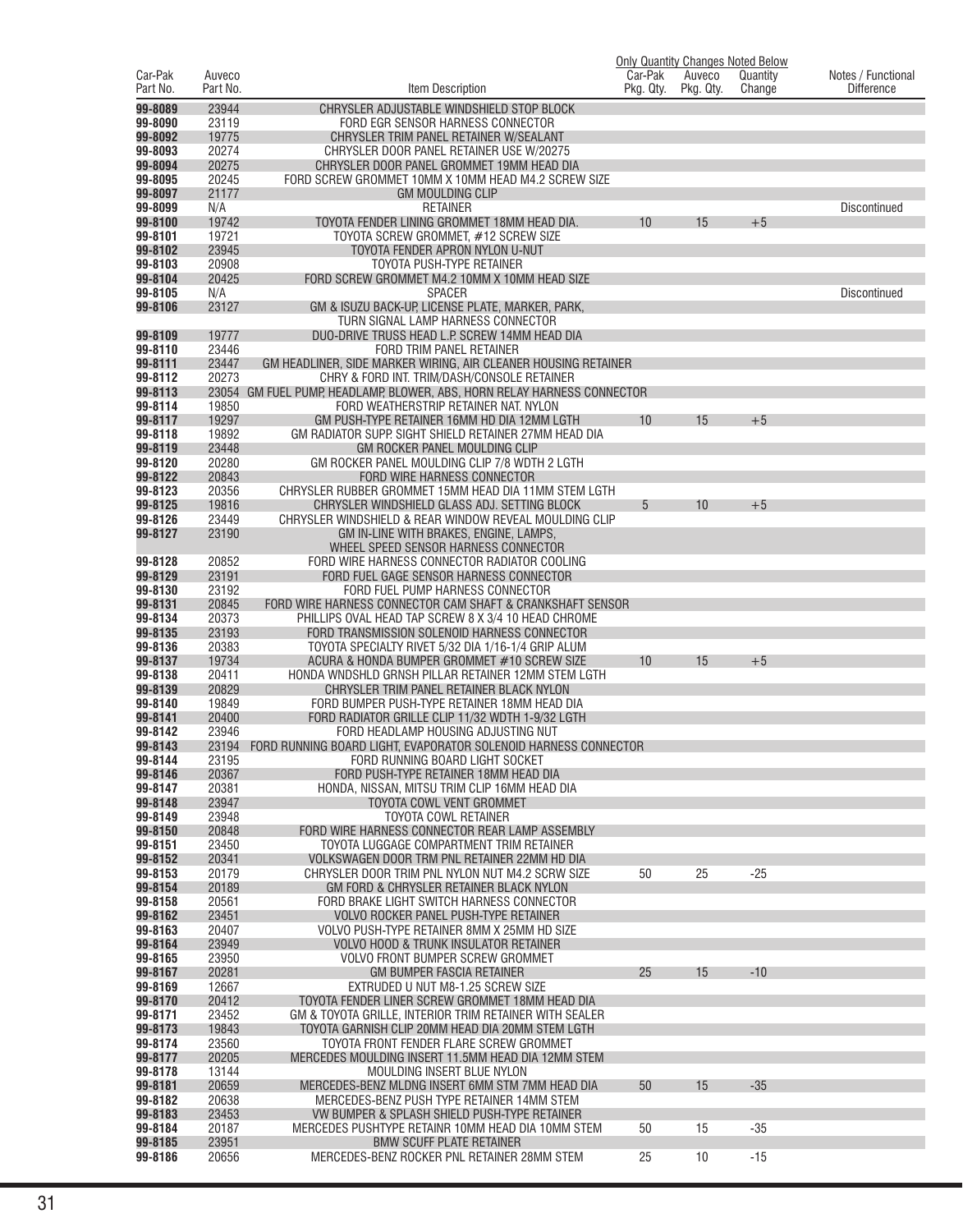| Car-Pak            |                    |                                                                                                                  | Car-Pak   |                     | <b>Only Quantity Changes Noted Below</b> |                                         |
|--------------------|--------------------|------------------------------------------------------------------------------------------------------------------|-----------|---------------------|------------------------------------------|-----------------------------------------|
| Part No.           | Auveco<br>Part No. | Item Description                                                                                                 | Pkg. Qty. | Auveco<br>Pkg. Qty. | Quantity<br>Change                       | Notes / Functional<br><b>Difference</b> |
| 99-8187            | 23228              | MERCEDES COWL VENT NYLON NUT                                                                                     |           |                     |                                          |                                         |
| 99-8190            | 23952              | <b>BMW COWL VENT RETAINER</b>                                                                                    |           |                     |                                          |                                         |
| 99-8192            | 20734              | PUSH TYPE RETAINER BLACK NYLON - BMW                                                                             |           |                     |                                          |                                         |
| 99-8193            | 23454              | BMW BUMPER TRIM PUSH-TYPE RETAINER                                                                               |           |                     |                                          |                                         |
| 99-8194            | 21423              | <b>BMW WINDOW REGULATOR GUIDE</b>                                                                                |           |                     |                                          |                                         |
| 99-8195            | 23536<br>20365     | <b>GM WEATHERSTRIP CLIP</b>                                                                                      |           |                     |                                          |                                         |
| 99-8197<br>99-8198 | 20359              | GM COWL VENT RETAINER 18MM HEAD DIA 13MM STEM LGTH<br>GM BMPR CVR RETAINER 18MM HEAD DIA 26MM STEM LGTH          |           |                     |                                          |                                         |
| 99-8199            | 20265              | GM RADIATOR SUPPORT RETAINER 1 HEAD DIA 1 STEM LT                                                                | 15        | 10                  | $-5$                                     |                                         |
| 99-8200            | 23953              | FORD HEADLAMP ADJUSTING NUT                                                                                      |           |                     |                                          |                                         |
| 99-8201            | N/A                | <b>NUT</b>                                                                                                       |           |                     |                                          | <b>Discontinued</b>                     |
| 99-8202            | 24148              | FORD HEADLAMP ADJUSTING PIVOT                                                                                    |           |                     |                                          |                                         |
| 99-8204            | 23093              | GM BLOWER MOTOR, DOOR LOCK, POWER WINDOW                                                                         |           |                     |                                          |                                         |
| 99-8207            | 20627              | <b>HARNESS CONNECTOR KIT</b><br>TOYOTA SPEC. RIVET 1/8 DIA 3/64-3/16 GRIP ALUM/STEEL                             |           |                     |                                          |                                         |
| 99-8208            | 20628              | TOYOTA SPEC. RIVET 1/8 DIA 5/32-5/16 GRIP ALUM/STEEL                                                             |           |                     |                                          |                                         |
| 99-8209            | 20834              | TOYOTA SPECIALTY RIVET ALUMINUM & STEEL                                                                          |           |                     |                                          |                                         |
| 99-8210            | 20408              | GM DOOR & ROCKER PNL MOULDING CLIP 8MM STEM LGTH                                                                 |           |                     |                                          |                                         |
| 99-8211            | 23196              | GM & UNIVERSAL 5 BLADE RELAY HARNESS CONNECTOR                                                                   |           |                     |                                          |                                         |
| 99-8212            | 23265              | GM WINDOW LIFT MOTOR HARNESS CONNECTOR                                                                           |           |                     |                                          |                                         |
| 99-8214<br>99-8215 | 20268<br>23455     | GM GARNISH MOULDING FASTENER 1/2 WDTH 5/8 HEIGHT<br>GM & CHRY WINDSHIELD GARNISH.                                |           |                     |                                          |                                         |
|                    |                    | SIDE DR GARNISH MLDG & LIFTGATE TRIM PANEL FASTENER                                                              |           |                     |                                          |                                         |
| 99-8216            | 20366              | FORD FENDER LINER & MUDFLAP RETAINER                                                                             |           |                     |                                          |                                         |
| 99-8217            | 20393              | FORD DOOR PANEL GROMMET M4.2 SCRW SIZE 20MM STEM                                                                 |           |                     |                                          |                                         |
| 99-8218            | 23456              | TOYOTA FENDER LINER SCREW GROMMET                                                                                |           |                     |                                          |                                         |
| 99-8219            | 23457              | ACURA FRONT COWL RETAINING CLIP                                                                                  |           |                     |                                          |                                         |
| 99-8220            | 20472<br>21107     | HONDA TUBULAR NUT 3MM STUD SIZE 8.5MM HEAD DIA                                                                   |           |                     |                                          |                                         |
| 99-8221<br>99-8224 | 20362              | ACURA & HONDA RETAINER<br>GM BUMPER FASCIA RETAINER                                                              |           |                     |                                          |                                         |
| 99-8225            | 23954              | GM FRONT AUXILLARY LAMP MOUNTING & PIVOT PUSH-TYPE RETAINER                                                      |           |                     |                                          |                                         |
| 99-8226            | 20279              | GM TRIM PANEL RETAINER WITH SEALER                                                                               | 15        | 10                  | $-5$                                     |                                         |
| 99-8228            | 23266              | GM HEADLAMP SWITCH HARNESS CONNECTOR                                                                             |           |                     |                                          |                                         |
| 99-8229            | 19004              | FORD TRANSMISSION MLP SENSOR HARNESS CONNECTOR                                                                   |           |                     |                                          |                                         |
| 99-8230            | 19379<br>19381     | GM MOULDING CLIP 9/16 STEM LGTH FITS 7/16 HOLE                                                                   |           |                     |                                          |                                         |
| 99-8231<br>99-8233 | 19390              | GM MOULDING CLIP 9/16 STEM LGTH FITS 7/16 HOLE<br>GM REAR SIDE DOOR LOWER MOULDING CLIP                          |           |                     |                                          |                                         |
| 99-8234            | 20464              | ROCKER PNL/FENDER FLARE RETAINER 41MM TOTAL LGTH                                                                 |           |                     |                                          |                                         |
| 99-8235            | 23955              | FORD COWL VENT RETAINER PIN                                                                                      |           |                     |                                          |                                         |
| 99-8236            | 19639              | GM PUSH-TYPE RETAINER 17MM HEAD DIA 16MM STEM LGTH                                                               |           |                     |                                          |                                         |
| 99-8237            | 20457              | CHRYS. TAIL LGHT HOUSING RETAINER 23MM STEM LGTH                                                                 |           |                     |                                          |                                         |
| 99-8238            | 20466              | SCREW GROMMET WITH SEALER 13MM X 22MM HEAD SIZE                                                                  |           |                     |                                          |                                         |
| 99-8239<br>99-8242 | 20468<br>21025     | TRIM PANEL GROMMET 17MM HEAD DIA 12MM STEM LGTH<br>MITSUBISHI GROMMET BLACK NYLON                                |           |                     |                                          |                                         |
| 99-8244            | 23458              | GM ROCKER PANEL MOULDING CLIP WITH SEALER                                                                        |           |                     |                                          |                                         |
| 99-8245            | 23956              | GM REAR WINDOW REVEAL MOULDING CLIP                                                                              |           |                     |                                          |                                         |
| 99-8246            | 23459              | EXTRUDED U-NUT M4.2-1.41 SCREW RANGE 0.5-2.0MM - ZINC                                                            |           |                     |                                          |                                         |
| 99-8248            | 21000              | FORD MOULDING CLIP                                                                                               |           |                     |                                          |                                         |
| 99-8249            | 23957              | FORD CRANKCASE VENTILATION HOSE TO VALVE COVER CONNECTOR<br>CHRYS. & MITSU. BMPR GROMMET 24MM HEAD DIA 21MM STEM |           |                     |                                          |                                         |
| 99-8250<br>99-8251 | 20565<br>20458     | CHRYSLER PUSH-TYPE RETAINER 20MM HEAD DIA                                                                        |           |                     |                                          |                                         |
| 99-8252            | 20318              | GM ROCKER PANEL CLIP 7/8" WIDTH 2" LENGTH                                                                        |           |                     |                                          |                                         |
| 99-8253            | 23198              | CHRYSLER CAM & CRANK SHAFT SENSORS, IGNITION COIL                                                                |           |                     |                                          |                                         |
|                    |                    | HARNESS CONNECTOR                                                                                                |           |                     |                                          |                                         |
| 99-8255            | 20338              | GM DOOR TRIM PANEL RETAINER WHITE NYLON                                                                          |           |                     |                                          |                                         |
| 99-8256<br>99-8258 | 20514<br>19854     | WIRING HARNESS CLIP 9MM X 37MM HEAD SIZE GRAY<br>SATURN DOOR HANDLE RETAINER 7MM HEAD DIA                        | 50        | 25                  | $-25$                                    |                                         |
| 99-8260            | 20474              | LARGE FLANGE ALUMINUM RIVET 1/8 DIA 3/8-1/2 GRIP                                                                 |           |                     |                                          |                                         |
| 99-8261            | 23199              | GM & FORD FUEL INJECTOR HARNESS CONNECTOR                                                                        |           |                     |                                          |                                         |
| 99-8264            | 20526              | CHRYSLER RAD. GRILLE COVER CLIP 26MM X 26MM                                                                      |           |                     |                                          |                                         |
| 99-8265            | 23460              | FORD COWL GRILLE, LOWER RADIATOR COVER PUSH-TYPE RETAINER                                                        |           |                     |                                          |                                         |
| 99-8266            | 21176              | GM PUSH-TYPE RETAINER BLACK NYLON                                                                                |           |                     |                                          |                                         |
| 99-8267<br>99-8268 | 20353<br>20521     | GM ROCKER PANEL MOULDING CLIP 9/16 STEM LGTH<br>GM ROCKER PANEL MOULDING CLIP 9/16 STEM LGTH                     |           |                     |                                          |                                         |
| 99-8271            | 18461              | SPLIT-TYPE RIVET 5/32 DIA. 3/64-1/4 GRIP ALUM.                                                                   |           |                     |                                          |                                         |
| 99-8272            | 20399              | FORD HOOD INSULATION RETAINER                                                                                    |           |                     |                                          |                                         |
| 99-8273            | 21361              | GM & NISSAN PUSH TYPE RETAINER                                                                                   |           |                     |                                          |                                         |
| 99-8274            | 19643              | TOYOTA XMAS TREE RETAINER 16MM HEAD DIA 16MM STEM LGTH                                                           |           |                     |                                          |                                         |
| 99-8275            | 20349              | NISSAN & TOYOTA PUSH-TYPE RETAINER                                                                               |           |                     |                                          |                                         |
| 99-8277<br>99-8278 | 23461<br>23200     | GM DOOR PANEL EXTRUDED NUT<br>FORD LICENSE PLATE & SIDE MARKER LIGHT SOCKET ASSEMBLY                             |           |                     |                                          |                                         |
| 99-8279            | 21120              | TOYOTA PUSH TYPE RETAINER                                                                                        |           |                     |                                          |                                         |
| 99-8280            | 23958              | TOYOTA COWL VENT PUSH-TYPE RETAINER                                                                              |           |                     |                                          |                                         |
| 99-8281            | 23959              | TOYOTA COWL VENT PUSH-TYPE RETAINER                                                                              |           |                     |                                          |                                         |
| 99-8282            | 20473              | TOYOTA MOULDING RETAINER 20MM TOTAL LGTH                                                                         |           |                     |                                          |                                         |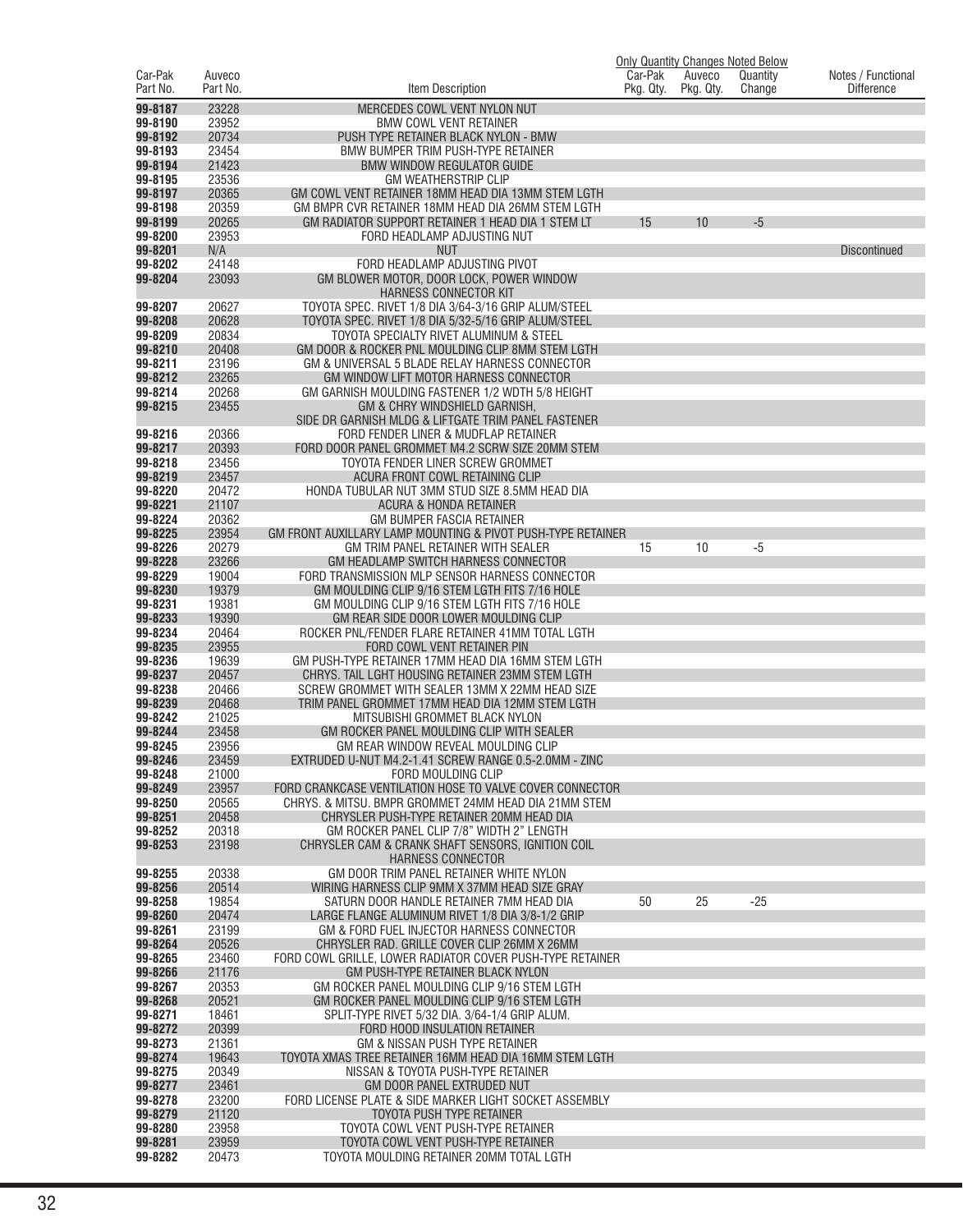|                     |                    |                                                                                                  |                      |                     | <b>Only Quantity Changes Noted Below</b> |                                         |
|---------------------|--------------------|--------------------------------------------------------------------------------------------------|----------------------|---------------------|------------------------------------------|-----------------------------------------|
| Car-Pak<br>Part No. | Auveco<br>Part No. | Item Description                                                                                 | Car-Pak<br>Pkg. Qty. | Auveco<br>Pkg. Qty. | Quantity<br>Change                       | Notes / Functional<br><b>Difference</b> |
| 99-8283             | 19842              | TOYOTA ROCKER PANEL CLIP 18MM HEAD DIA 22MM STEM                                                 |                      |                     |                                          |                                         |
| 99-8284             | 23462              | MAZDA MUD GUARD PUSH-TYPE RETAINER                                                               |                      |                     |                                          |                                         |
| 99-8285             | 20579              | MAZDA COWL VNT GROMMET 12MM X 22MM HEAD 13MM STEM                                                |                      |                     |                                          |                                         |
| 99-8286             | 23463              | JEEP ROCKER PANEL & BUMPER FASCIA CLIP                                                           |                      |                     |                                          |                                         |
| 99-8287             | 20700              | MOULDING CLIP BLACK NYLON - CHRYSLER                                                             | 10                   | 25                  | $+15$                                    |                                         |
| 99-8288             | 20360              | GM ENGINE COMPARTMENT & FRONT END RETAINER                                                       |                      |                     |                                          |                                         |
| 99-8290<br>99-8301  | 23960<br>23961     | ALUMINUM SEALING WASHER 14MM I.D. 22MM O.D.<br><b>GEO COWL VENT RETAINER</b>                     |                      |                     |                                          |                                         |
| 99-8302             | 23962              | <b>GEO COWL VENT RETAINER</b>                                                                    |                      |                     |                                          |                                         |
| 99-8303             | 20348              | NISSAN & FORD PUSH-TYPE RETAINER 20MM HEAD DIA                                                   |                      |                     |                                          |                                         |
| 99-8305             | 18938              | GM SPECIALTY RIVET 1/4 DIA. 1/16-1/4 GRIP                                                        |                      |                     |                                          |                                         |
| 99-8306             | 19514              | GM SPLIT-TYPE RIVET 3/16 DIA, 3/64-15/64 GRIP ALUM.                                              |                      |                     |                                          |                                         |
| 99-8307             | 19515              | GM ALUMINUM/STEEL RIVET 3/16 DIA. 3/16-3/8 GRIP                                                  |                      |                     |                                          |                                         |
| 99-8308             | 23464              | SLOTTED HEX WASHER HEAD LICENSE PLATE SCREW<br>#14 X 3/4 - BLACK E-COAT                          |                      |                     |                                          |                                         |
| 99-8309             | 23201              | FORD BRAKE SWITCH, PARKING LAMP, AIR BAG SENSOR                                                  |                      |                     |                                          |                                         |
|                     |                    | <b>HARNESS CONNECTOR</b>                                                                         |                      |                     |                                          |                                         |
| 99-8310             | 23963              | FORD WINDSHIELD STOP BLOCK                                                                       |                      |                     |                                          |                                         |
| 99-8311             | 23202              | FORD MANUAL LEVER POSITION SENSOR HARNESS CONNECTOR                                              |                      |                     |                                          |                                         |
| 99-8312             | 23098              | FORD ALTERNATOR HARNESS CONNECTOR                                                                |                      |                     |                                          |                                         |
| 99-8313<br>99-8314  | 23465<br>20581     | FORD, KIA & MAZDA TRIM PANEL RETAINER<br>CHRYS. & MITSU. GROMMET 16MM HEAD DIA 20MM STEM LGTH    |                      |                     |                                          |                                         |
| 99-8315             | 20580              | CHRY. & MITSU. PUSH-TYPE RETAINER 12MM STEM LGTH                                                 |                      |                     |                                          |                                         |
| 99-8316             | 23466              | HONDA & MITSUBISHI FENDER & BUMPER PUSH-TYPE RETAINER                                            |                      |                     |                                          |                                         |
| 99-8317             | 23203              | FORD HEADLAMP SWITCH HARNESS CONNECTOR                                                           |                      |                     |                                          |                                         |
| 99-8318             | 20516              | FORD PUSH-TYPE RETAINER 20MM HEAD DIA 13MM STEM                                                  |                      |                     |                                          |                                         |
| 99-8319             | 20427              | CHRYSLER TRIM PANEL RETAINER GRAY & WHITE NYL                                                    |                      |                     |                                          |                                         |
| 99-8320             | 20515              | DOOR TRIM PANEL RETAINER YELLOW & WHITE NYLON                                                    |                      |                     |                                          |                                         |
| 99-8321<br>99-8322  | 20541<br>20428     | CHRYSLER HEADLINER RETAINER TAN NYLON<br>CHRYSLER TRIM PANEL RETAINER GREEN & WHITE NYL          |                      |                     |                                          |                                         |
| 99-8323             | 20363              | FORD DOOR TRIM PANEL RETAINER 32MM OVERALL LGTH                                                  |                      |                     |                                          |                                         |
| 99-8324             | 19410              | GM FRONT & REAR DOOR LOWER MOULDING CLIP                                                         |                      |                     |                                          |                                         |
| 99-8325             | N/A                | <b>RETAINER</b>                                                                                  |                      |                     |                                          | <b>Discontinued</b>                     |
| 99-8327             | 23467              | TOYOTA FENDER MOULDING CLIP                                                                      |                      |                     |                                          |                                         |
| 99-8328             | 23468              | TOYOTA FENDER MOULDING CLIP                                                                      |                      |                     |                                          |                                         |
| 99-8329<br>99-8330  | 20234<br>20254     | BMW SCUFF PLATE RETAINER 15MM HD DIA 15MM STM LGTH<br>BMW COWL PANEL MOULDING INSERT 13MM HD DIA | 100                  | 50                  | $-50$                                    |                                         |
| 99-8331             | 20253              | BMW TRIM PANEL RETAINER 9MM STEM DIA 15MM STEM LGTH                                              |                      |                     |                                          |                                         |
| 99-8333             | 23267              | FORD ABS, AIR RIDE COMPRESSOR, ANTI-SKID RELAY HARNESS CONNECTOR                                 |                      |                     |                                          |                                         |
| 99-8334             | 20853              | FORD WIRE HARNESS CONNECTOR                                                                      |                      |                     |                                          |                                         |
| 99-8335             | 12324              | 6-1.0 X 20MM HEX WASHER HD - PHOSPHATE                                                           |                      |                     |                                          |                                         |
| 99-8336             | 23204              | FORD THROTTLE POSITION SENSOR HARNESS CONNECTOR                                                  |                      |                     |                                          |                                         |
| 99-8337<br>99-8338  | 23268<br>18950     | GM OXYGEN SENSOR HARNESS CONNECTOR<br>TOYOTA GARNISH RETAINER 20MM OVERALL LGTH                  | 15                   | 5                   | $-10$                                    |                                         |
| 99-8339             | 20604              | NISSAN SCREW GROMMET W/SLR 20MM HEAD DIA 15MM STM                                                |                      |                     |                                          |                                         |
| 99-8340             | 20196              | TOYOTA ROCKER PANEL RETAINER 14MM HEAD DIA 8MM STEM                                              |                      |                     |                                          |                                         |
| 99-8341             | 20669              | NISSAN TRIM PANEL RETAINER 15MM STM LGTH                                                         | 15                   | 25                  | $+10$                                    |                                         |
| 99-8342             | 21414              | <b>NISSAN RETAINER</b>                                                                           | 15                   | 25                  | $+10$                                    |                                         |
| 99-8343<br>99-8344  | 19468<br>21619     | INFINITI HOOD INSULATION RETAINER 28MM HEAD DIA.<br>NISSAN MOULDING CLIP                         | 10                   | 15                  | $+5$                                     |                                         |
| 99-8346             | 20452              | GM SCREW GROMMET 5/8-3/4 HEAD SZ 9/16 STEM LGTH                                                  |                      |                     |                                          |                                         |
| 99-8347             | 20530              | FORD RADIATOR SHROUD RETAINER 20MM HEAD DIA                                                      |                      |                     |                                          |                                         |
| 99-8348             | 20531              | FORD BUMPER COVER RETAINER                                                                       |                      |                     |                                          |                                         |
| 99-8349             | 20532              | FORD BUMPER COVER GROMMET 15MM HD DIA 21MM STEM                                                  |                      |                     |                                          |                                         |
| 99-8350             | 20528              | <b>GM BUMPER COVER RETAINER</b>                                                                  |                      |                     |                                          |                                         |
| 99-8351<br>99-8352  | 20525<br>23238     | CHRYSLER HDLGT MNTNG GROMMET 16MM X 22MM HEAD<br>GM ABS WHEEL SPEED SENSOR HARNESS CONNECTOR     |                      |                     |                                          |                                         |
| 99-8353             | 20527              | GM LAMP HOUSING GROMMET 24MMX24MM HD 17MM STEM                                                   |                      |                     |                                          |                                         |
| 99-8354             | 20529              | GM LAMP HOUSING GROMMET 13MMX20MM HD 17MM STEM                                                   |                      |                     |                                          |                                         |
| 99-8355             | 20576              | GM & TOYOTA FENDER FLARE RETAINER 13.5MM LGTH                                                    |                      |                     |                                          |                                         |
| 99-8356             | 20559              | TOYOTA RETAINER 18MM TOTAL LGTH                                                                  |                      |                     |                                          |                                         |
| 99-8357             | 20577              | GM, TOYOTA & LEXUS PUSH-TYPE RETAINER 8MM STEM                                                   |                      |                     |                                          |                                         |
| 99-8358<br>99-8359  | 20578<br>20575     | GM & TOYOTA ROCKER PNL MLDNG RETAINER 10MM STEM<br>TOYOTA & LEXUS MLDNG RETAINER 20MM TOTAL LGTH |                      |                     |                                          |                                         |
| 99-8360             | 23469              | GM & TOYOTA ROCKER MOULDING, TRIM BOARD RETAINER                                                 |                      |                     |                                          |                                         |
| 99-8361             | 20482              | FORD FUEL LINE RETAINER CLIP FOR 5/16 FUEL LINE                                                  |                      |                     |                                          |                                         |
| 99-8362             | 20483              | FORD FUEL LINE RETAINER CLIP FOR 3/8 FUEL LINE                                                   |                      |                     |                                          |                                         |
| 99-8363             | 20542              | GM SATURN PUSH-TYPE RETAINER 16.5MM HD DIA                                                       |                      |                     |                                          |                                         |
| 99-8365             | 23964              | GM UNIVERSAL MOULDING FASTENER USE W/BARREL NUTS                                                 |                      |                     |                                          |                                         |
| 99-8366<br>99-8368  | 23099<br>21059     | SEALED FUSE HOLDER FOR ATM BLADE TYPE FUSES<br>ACURA & HONDA RETAINER - BLUE NYLON               |                      |                     |                                          |                                         |
| 99-8369             | 20386              | HONDA WINDSHIELD MOULDING CLIP 23MM X 63MM                                                       | 25                   | 10                  | $-15$                                    |                                         |
| 99-8372             | N/A                | <b>RETAINER</b>                                                                                  |                      |                     |                                          | <b>Discontinued</b>                     |
| 99-8373             | 20869              | TOYOTA PUSH-TYPE RETAINER-BLACK NYLON                                                            |                      |                     |                                          |                                         |
| 99-8374             | N/A                | <b>RETAINER</b>                                                                                  |                      |                     |                                          | <b>Discontinued</b>                     |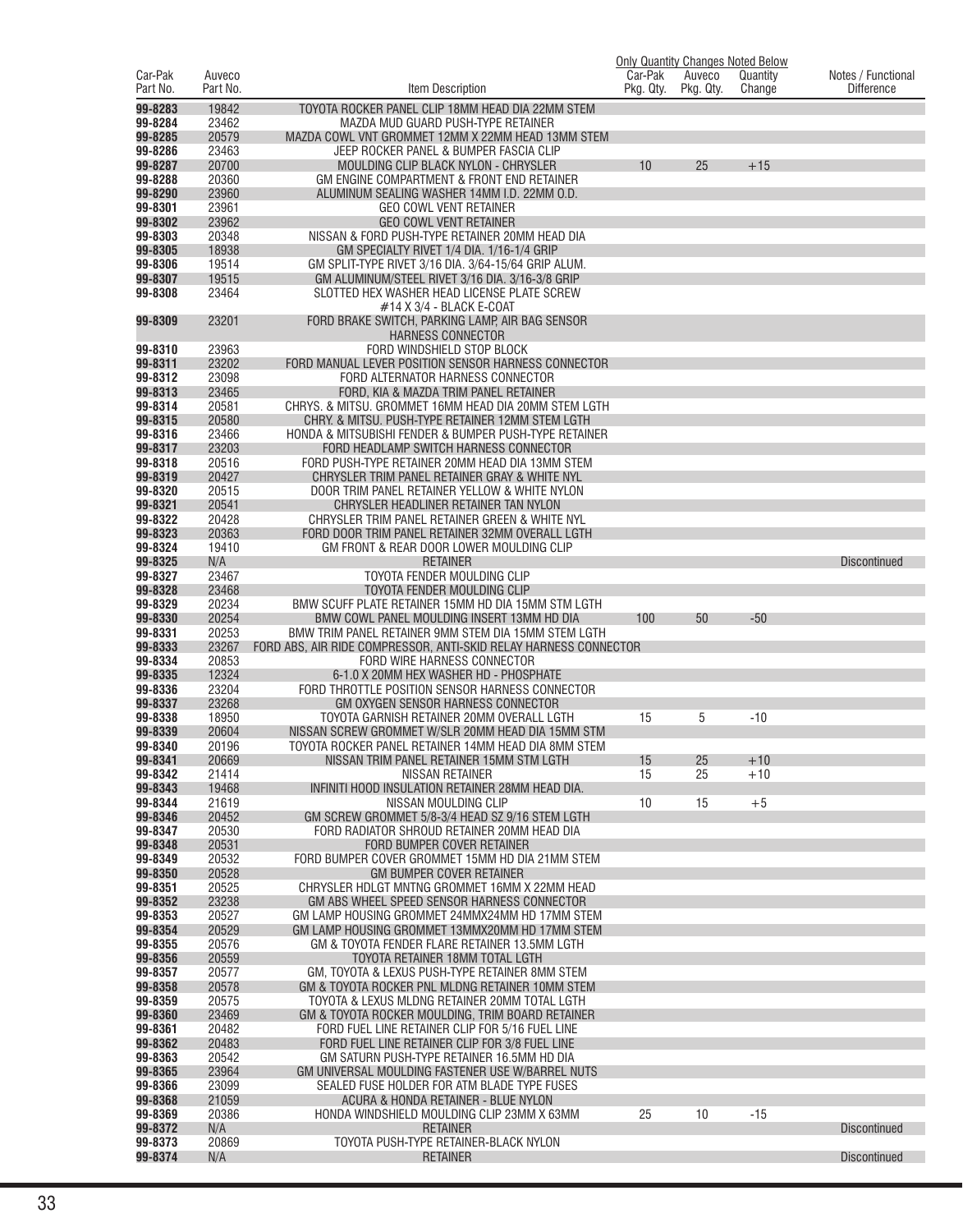|                     |                    |                                                                                                           | Car-Pak   |                     | <b>Only Quantity Changes Noted Below</b> |                                         |
|---------------------|--------------------|-----------------------------------------------------------------------------------------------------------|-----------|---------------------|------------------------------------------|-----------------------------------------|
| Car-Pak<br>Part No. | Auveco<br>Part No. | Item Description                                                                                          | Pkg. Qty. | Auveco<br>Pkg. Qty. | Quantity<br>Change                       | Notes / Functional<br><b>Difference</b> |
| 99-8375             | 18861              | TOYOTA SCUFF PLATE RETAINER 17MM OVERALL LGTH                                                             | 25        | 15                  | $-10$                                    |                                         |
| 99-8376             | 20558              | TOYOTA RETAINER 17MM TOTAL LGTH                                                                           |           |                     |                                          |                                         |
| 99-8377             | 20632              | GM & FORD PUSH-TYPE RETAINER 20MM HD DIA 26MM STM LGTH                                                    |           |                     |                                          |                                         |
| 99-8378             | 21428              | <b>GM SPECIALTY GROMMET</b>                                                                               |           |                     |                                          |                                         |
| 99-8381             | 20851              | FORD WIRE HARNESS CONNECTOR ALTERNATOR                                                                    |           |                     |                                          |                                         |
| 99-8384<br>99-8387  | 20616<br>21182     | GM DOOR PANEL RETAINER W/ SEALER WHITE NYLON<br>BLK NYLON L.P. SCREW                                      |           |                     |                                          |                                         |
| 99-8388             | 19757              | GM ROCKER PANEL MOULDING CLIP 11/16 X 1-5/16 HD SZ                                                        |           |                     |                                          |                                         |
| 99-8391             | 23470              | CHRYSLER SPLIT-TYPE RIVET 5/32 DIA.                                                                       |           |                     |                                          |                                         |
| 99-8392             | N/A                | <b>RETAINER</b>                                                                                           |           |                     |                                          | Discontinued                            |
| 99-8394<br>99-8395  | 23552              | GM DOOR PANEL RETAINER & GROMMET                                                                          |           |                     |                                          |                                         |
| 99-8396             | 20563<br>23269     | CHRYSLER TRIM PANEL RETAINER<br>FORD WASHER PUMP. IAC VALVE HARNESS CONNECTOR                             | 25        | 15                  | $-10$                                    |                                         |
| 99-8397             | 23471              | TOYOTA WEATHERSTRIP RETAINER                                                                              |           |                     |                                          |                                         |
| 99-8398             | 19506              | ACURA & HONDA TRNK LINING RETAINER 16MM HEAD DIA                                                          | 50        | 15                  | $-35$                                    |                                         |
| 99-8399             | 18688              | GM HEADLINING TRIM FINISH PANEL RETAINER                                                                  | 25        | 50                  | $+25$                                    |                                         |
| 99-8400<br>99-8401  | 18277<br>20615     | FORD ROOF TRIM PANEL & GARNISH RETAINER-GRAY                                                              |           |                     |                                          |                                         |
| 99-8402             | 20774              | <b>GM FENDER LINER RETAINER</b><br>MOULDING CLIP - GM                                                     |           |                     |                                          |                                         |
| 99-8404             | 20392              | FORD MOULDING CLIP 3/4 HEAD DIA 15/32 STEM LGTH                                                           | 15        | 10                  | $-5$                                     |                                         |
| 99-8405             | 23965              | GM SIDE MOULDING CLIP                                                                                     |           |                     |                                          |                                         |
| 99-8406             | 12351              | 6.3-1.81 X 20MM HEX WASH HD SEMS - BLK.PHOS.                                                              | 100       | 50                  | $-50$                                    |                                         |
| 99-8407<br>99-8409  | 23472<br>21195     | HEX HEAD SEMS T.S. M6.3-1.81 - BLACK<br>GM WINDSHIELD SETTING BLOCK BLACK NYLON                           |           |                     |                                          |                                         |
| 99-8410             | 23966              | CHRYSLER FENDER APRON, HOOD INSULATOR RETAINER                                                            |           |                     |                                          |                                         |
| 99-8411             | 20623              | CHRYSLER COWL SCREEN RETAINER 25MM HD DIA                                                                 |           |                     |                                          |                                         |
| 99-8412             | 20625              | FORD HEADLINER RETAINER TAN NYLON                                                                         |           |                     |                                          |                                         |
| 99-8413             | 20624              | FORD FENDER FLARE RETAINER BLACK NYLON                                                                    |           |                     |                                          |                                         |
| 99-8414<br>99-8415  | 20771<br>23967     | <b>RETAINER - CHRYSLER</b><br>CHRYSLER REAR VIEW MIRROR MOUNTING BRACKET                                  |           |                     |                                          |                                         |
| 99-8416             | 15545              | BUMPER BOLT STAINLESS STEEL CAP 1/4-20 X 3/4                                                              | 15        | 25                  | $+10$                                    |                                         |
| 99-8417             | 22183              | CHRYSLER WIRE HARNESS CONNECTOR                                                                           |           |                     |                                          |                                         |
| 99-8418             | 18921              | CHRYSLER SIGNAL/PARK/BACKUP LGHT SOCKET ASSY                                                              |           |                     |                                          |                                         |
| 99-8419             | 18920              | CHRYSLER BACK-UP LIGHTS SOCKET ASSEMBLY                                                                   |           |                     |                                          |                                         |
| 99-8420<br>99-8424  | 9749<br>9633       | WINDOW REVEAL MOULDING CLIP<br>WINDOW REVEAL MOULDING CLIP                                                | 50        | 100                 | $+50$                                    | Finish difference                       |
| 99-8425             | 9275               | WINDOW REVEAL MOULDING CLIP                                                                               |           |                     |                                          |                                         |
| 99-8426             | 23205              | FORD WIPER MOTOR HARNESS CONNECTOR                                                                        |           |                     |                                          |                                         |
| 99-8427             | 23206              | FORD PFE, EGR SENSOR HARNESS CONNECTOR                                                                    |           |                     |                                          |                                         |
| 99-8428<br>99-8429  | 15037<br>23128     | WHEEL MOULDING SCREW $#8$ X 7/16<br>FORD MARKER, SIGNAL, LICENSE, BACK UP & LIFT GATE                     |           |                     |                                          |                                         |
|                     |                    | LAMP SOCKET HARNESS CONNECTOR                                                                             |           |                     |                                          |                                         |
| 99-8430             | 20190              | FORD TRIM PANEL RETAINER CARAMEL/NATURAL NYLON                                                            |           |                     |                                          |                                         |
| 99-8431             | 20622              | CHRYSLER HEADLINER RETAINER YELLOW & WHITE                                                                |           |                     |                                          |                                         |
| 99-8433<br>99-8434  | 20614<br>20613     | NISSAN COWL RETAINER 10MM X 18MM HEAD SZ 13MM STM                                                         |           |                     |                                          |                                         |
| 99-8435             | 20671              | NISSAN FRONT BUMPER RETAINER 18MM HEAD DIA 20MM STM<br>NISSAN TRIM PANEL RETAINER 20MM HEAD DIA 15MM STEM |           |                     |                                          |                                         |
| 99-8436             | 20672              | NISSAN COWL VENT RETAINER 13MM STEM LGTH                                                                  |           |                     |                                          |                                         |
| 99-8437             | 23968              | FORD DOOR LOCK BUTTON GROMMET                                                                             |           |                     |                                          |                                         |
| 99-8440             | 20630              | FORD DOOR LATCH GUIDE 23MM WDTH 36MM LGTH                                                                 |           |                     |                                          |                                         |
| 99-8441<br>99-8442  | 20611<br>20612     | HONDA COWL VENT RETAINER 7MM STEM LENGTH<br>HONDA COWL GROMMET 10MM X 24MM FLANGE 6MM STEM                |           |                     |                                          |                                         |
| 99-8443             | 20609              | HONDA HOOD INSUL. RETAINER 30MM HEAD DIA 6MM STEM                                                         |           |                     |                                          |                                         |
| 99-8444             | 23474              | TOYOTA FENDER & WHEEL FLARE MOULDING CLIP                                                                 |           |                     |                                          |                                         |
| 99-8445             | 20608              | HONDA PUSH-TYPE RETAINER                                                                                  |           |                     |                                          |                                         |
| 99-8446<br>99-8447  | 20387<br>21793     | HONDA WINDSHIELD MOULDING CLIP 17MM X 50MM<br>GM MOULDING CLIP WITH SEALER                                | 15        | 10                  | $-5$                                     |                                         |
| 99-8448             | 20631              | GM FRNT BMPR COVER RETAINER 18MM HEAD DIA 26MM STM                                                        |           |                     |                                          |                                         |
| 99-8449             | 20326              | GM DOOR MOULDING TRIM CLIP 9/16 X 3/4 HEAD SIZE                                                           |           |                     |                                          |                                         |
| 99-8450             | 20545              | FORD PUSH-TYPE RETAINER 18MM HEAD DIA 18MM STEM                                                           |           |                     |                                          |                                         |
| 99-8451             | 23100              | FORD LICENSE, SIDE MARKER & BACK UP SOCKET                                                                |           |                     |                                          |                                         |
| 99-8452<br>99-8455  | 23129<br>21007     | FORD PARK, SIDE MARKER & BACK UP SOCKET<br>U-TYPE NUT SPRING STEEL PHOSPHATE                              |           |                     |                                          |                                         |
| 99-8457             | 23088              | GM WIRE LOOM ROUTING CLIP .413/.500 I.D.                                                                  |           |                     |                                          |                                         |
| 99-8458             | 23089              | GM WIRE LOOM ROUTING CLIP .625 I.D.                                                                       |           |                     |                                          |                                         |
| 99-8460             | 20879              | MERCEDES BENZ RETAINER - GREEN NYLON                                                                      |           |                     |                                          |                                         |
| 99-8461<br>99-8462  | 20735<br>20736     | PANEL RETAINER-BLACK NYLON - MERCEDES BENZ<br>SCREW GROMMET NATURAL NYLON - NISSAN                        |           |                     |                                          |                                         |
| 99-8467             | 20667              | CHRYSLER COWL VENT GROMMET 14MM X 20MM HEAD SZ                                                            |           |                     |                                          |                                         |
| 99-8468             | 20663              | FORD ROCKER PNL MLDNG CLIP 11MM STEM 14MM X 40MM HEAD                                                     |           |                     |                                          |                                         |
| 99-8469             | 23561              | FORD SPECIALTY RIVET M3.2 DIA.                                                                            |           |                     |                                          |                                         |
| 99-8470             | 23207              | FORD GLOW PLUG PASS THRU AT VALVE COVER GASKET                                                            |           |                     |                                          |                                         |
| 99-8471             | 18484              | <b>HARNESS CONNECTOR</b><br>BLACK NYLON LIC. PLATE SCREW & NUT 1/4-20 X 5/8                               | 50        | 25                  | $-25$                                    |                                         |
| 99-8472             | 23475              | HYUNDAI & KIA NYLON HOOD INSULATION RETAINER                                                              |           |                     |                                          |                                         |
|                     |                    |                                                                                                           |           |                     |                                          |                                         |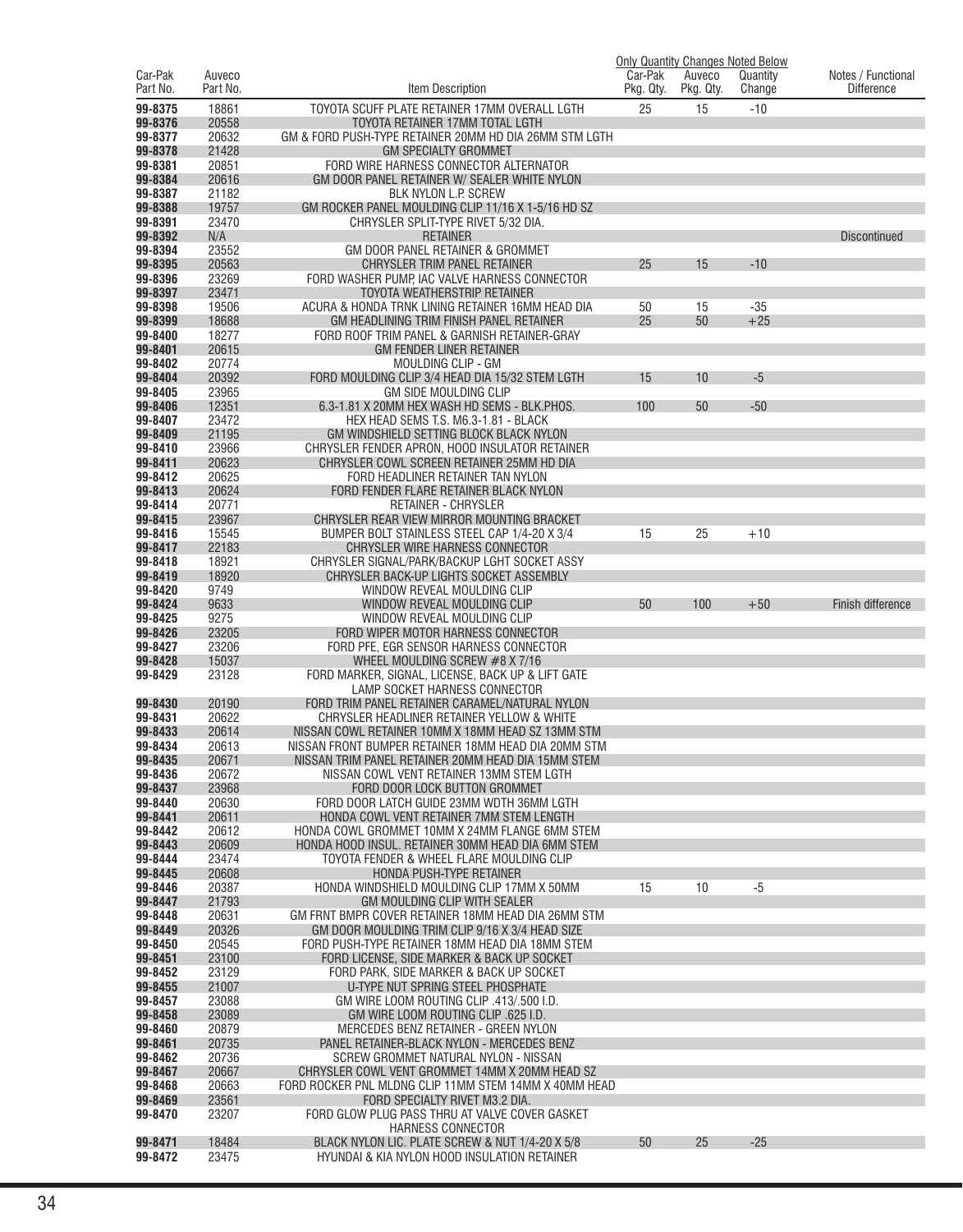|                     |                    |                                                                                                            | Car-Pak   |                     | <b>Only Quantity Changes Noted Below</b> |                                         |
|---------------------|--------------------|------------------------------------------------------------------------------------------------------------|-----------|---------------------|------------------------------------------|-----------------------------------------|
| Car-Pak<br>Part No. | Auveco<br>Part No. | Item Description                                                                                           | Pkg. Qty. | Auveco<br>Pkg. Qty. | Quantity<br>Change                       | Notes / Functional<br><b>Difference</b> |
| 99-8473             | 21068              | <b>HYUNDAI NYLON NUT</b>                                                                                   |           |                     |                                          |                                         |
| 99-8474             | 23969              | MERCEDES COWL COVER RETAINER                                                                               |           |                     |                                          |                                         |
| 99-8475             | 20567              | HYUNDAI BODY SIDE MOULDING CLIP W/SLR 10MM STM                                                             |           |                     |                                          |                                         |
| 99-8476             | 21064              | HYUNDAI MOULDING CLIP - YELLOW NYLON                                                                       |           |                     |                                          |                                         |
| 99-8477             | 20568              | HYUNDAI ROCKER PANEL CLIP W/SLR 10MM STEM LGTH                                                             |           |                     |                                          |                                         |
| 99-8478<br>99-8479  | 23476<br>21696     | HYUNDAI & KIA HEADLIGHT ASSEMBLY GROMMET<br>HONDA COWL CLIP                                                |           |                     |                                          |                                         |
| 99-8481             | 23208              | FORD A/C COMPRESSOR CLUTCH & RADIO ANTENNA                                                                 |           |                     |                                          |                                         |
|                     |                    | <b>HARNESS CONNECTOR</b>                                                                                   |           |                     |                                          |                                         |
| 99-8482             | 23970              | GM SPLIT-TYPE RIVET 5/32 DIA. .197 - .472 GRIP                                                             |           |                     |                                          |                                         |
| 99-8483             | 21687              | LEXUS TOYOTA AND SCION U TYPE NUT                                                                          | 10        | 15                  | $+5$                                     |                                         |
| 99-8484<br>99-8485  | 23971<br>23972     | CHRYSLER & MITSUBISHI INTERIOR TRIM SCREW GROMMET<br>CHRYSLER & MITSUBISHI INTERIOR TRIM RETAINER          |           |                     |                                          |                                         |
| 99-8486             | 15862              | TYPE G MINIATURE HOSE CLAMP 13.5 - 16MM                                                                    | 25        | 10                  | $-15$                                    |                                         |
| 99-8487             | 24176              | HEX HEAD SEMS T.S. M4.8-1.61 X 16MM - BLACK                                                                |           |                     |                                          |                                         |
| 99-8488             | 24172              | HEX HEAD SEMS T.S. M4.8-1.61 X 19MM - BLACK                                                                |           |                     |                                          |                                         |
| 99-8489             | 20836              | FORD WINDSHIELD SETTING BLOCK BLACK NYLON                                                                  |           |                     |                                          |                                         |
| 99-8490<br>99-8491  | 20761<br>23973     | FORD XMAS TREE RETAINER<br>GM SPECIALTY RIVET 1/8 DIA. . 157 - . 312 GRIP                                  |           |                     |                                          |                                         |
| 99-8492             | 21111              | NISSAN SCREW GROMMET                                                                                       |           |                     |                                          |                                         |
| 99-8493             | 20764              | NISSAN SCREW GROMMET                                                                                       |           |                     |                                          |                                         |
| 99-8494             | 20953              | NISSAN & INFINITI PUSH-TYPE RETAINER                                                                       |           |                     |                                          |                                         |
| 99-8495             | 20256              | NISSAN SPLSH SHLD RETAINR 15MM HEAD DIA 14MM STEM                                                          | 25        | 50                  | $+25$                                    |                                         |
| 99-8496<br>99-8497  | 20769<br>18168     | <b>CHRYSLER TAIL LAMP RETAINER</b><br>GM RIVET 3/16 DIA, 1/4-3/8 GRIP ALL STEEL                            |           |                     |                                          |                                         |
| 99-8498             | 20766              | CHRYSLER PUSH TYPE RETAINER                                                                                |           |                     |                                          |                                         |
| 99-8499             | 18302              | <b>GM WEATHERSTRIP RETAINER</b>                                                                            |           |                     |                                          |                                         |
| 99-8501             | 20757              | <b>TOYOTA PIN RETAINER</b>                                                                                 |           |                     |                                          |                                         |
| 99-8502             | 20758              | TOYOTA FENDER & BUMPER COVER CLIP                                                                          |           |                     |                                          |                                         |
| 99-8503             | 21070              | HYUNDAI, KIA, & GM RETAINER-WHITE NYLON                                                                    |           |                     |                                          |                                         |
| 99-8504             | 21067              | <b>HYUNDAI RETAINER</b>                                                                                    |           |                     |                                          |                                         |
| 99-8507<br>99-8508  | 21066<br>23055     | HYUNDAI & KIA NYLON NUT<br>FORD BACK UP & STOP LAMP SOCKET ASSEMBLY                                        |           |                     |                                          |                                         |
| 99-8509             | 23056              | HALOGEN HEADLIGHT HARNESS CONNECTOR                                                                        |           |                     |                                          |                                         |
| 99-8510             | 20933              | <b>VOLKSWAGEN SCREW GROMMET</b>                                                                            |           |                     |                                          |                                         |
| 99-8511             | 20645              | MERCEDES CARPET RETAINER FITS 5MM STUD                                                                     |           |                     |                                          |                                         |
| 99-8512             | 21376              | CHRYSLER PUSH TYPE RETAINER                                                                                | 15        | 10                  | $-5$                                     |                                         |
| 99-8513<br>99-8514  | 20768<br>20763     | CHRYSLER PUSH TYPE RETAINER<br>CHRYSLER MOULDING CLIP                                                      |           |                     |                                          |                                         |
| 99-8515             | 20760              | CHRYSLER WEATHERSTRIP CLIP                                                                                 |           |                     |                                          |                                         |
| 99-8516             | 20739              | PUSH-TYPE RETAINER BLACK NYLON - CHRYSLER                                                                  |           |                     |                                          |                                         |
| 99-8517             | 23477              | TOYOTA FENDER LINER PUSH-TYPE RETAINER                                                                     |           |                     |                                          |                                         |
| 99-8518             | 20765              | CHRYSLER TRIM PANEL RETAINER                                                                               |           |                     |                                          |                                         |
| 99-8519<br>99-8520  | 20755<br>21044     | <b>MAZDA PUSH TYPE RETAINER</b><br>MERCEDES BENZ PUSH TYPE RETAINER                                        |           |                     |                                          |                                         |
| 99-8521             | 23974              | MERCEDES BACKGLASS MOULDING PUSH-TYPE RETAINER                                                             |           |                     |                                          |                                         |
| 99-8522             | 23057              | FORD OIL PRESSURE SWITCH HARNESS CONNECTOR KIT                                                             |           |                     |                                          |                                         |
| 99-8523             | 20862              | <b>MOULDING CLIP FORD</b>                                                                                  |           |                     |                                          |                                         |
| 99-8524<br>99-8525  | 20770<br>19682     | <b>WEATHERSTRIP RETAINER - FORD</b><br>HONDA HOOD SEAL RETAINING CLIP 11MM HEAD DIA                        |           |                     |                                          |                                         |
| 99-8526             | 24163              | PHILLIPS PAN HD LICENSE PLATE SCREW M6-1.0 X 16MM                                                          |           |                     |                                          |                                         |
| 99-8527             | 20665              | GM WIRE LOOM ROUTING CLIP 19MM I.D. 24MM O.D.                                                              | 25        | 15                  | $-10$                                    |                                         |
| 99-8529             | 20738              | <b>HEADLIGHT CLIP - TOYOTA</b>                                                                             | 5         | 4                   | $-1$                                     |                                         |
| 99-8530             | 23101              | <b>FORD BACK UP LAMP SOCKET</b>                                                                            |           |                     |                                          |                                         |
| 99-8531<br>99-8532  | 23102<br>23058     | FORD PARK, TURN SIGNAL, TAIL & SIDE MARKER LAMP SOCKET<br>FORD STRAIGHT LAMP SOCKET BASE HARNESS CONNECTOR |           |                     |                                          |                                         |
| 99-8533             | 23059              | FORD STRAIGHT LAMP SOCKET BASE HARNESS CONNECTOR                                                           |           |                     |                                          |                                         |
| 99-8534             | 23060              | FORD STRAIGHT LAMP SOCKET BASE HARNESS CONNECTOR                                                           |           |                     |                                          |                                         |
| 99-8535             | 23061              | FORD STRAIGHT LAMP SOCKET BASE HARNESS CONNECTOR                                                           |           |                     |                                          |                                         |
| 99-8536             | 23103              | FORD BACK UP, STOP/TURN/TAIL LAMP SOCKET                                                                   |           |                     |                                          |                                         |
| 99-8537<br>99-8538  | 23104<br>23105     | FORD BACK UP, STOP/TURN/TAIL LAMP SOCKET<br>FORD SIGNAL LAMP SOCKET, USE W/23058 HARNESS                   |           |                     |                                          |                                         |
| 99-8539             | 23106              | FORD BACK UP, PARK/TURN, STOP/TURN/TAIL LAMP SOCKET,                                                       |           |                     |                                          |                                         |
|                     |                    | USE W/23061 HARNESS                                                                                        |           |                     |                                          |                                         |
| 99-8540             | 24192              | FORD PARK/TURN, STOP/TURN/TAIL LAMP SOCKET                                                                 |           |                     |                                          |                                         |
| 99-8544             | 20825              | <b>GM MOULDING CLIP</b>                                                                                    | 10        | 15                  | $+5$                                     |                                         |
| 99-8545<br>99-8547  | 20817<br>20188     | FORD MOULDING CLIP<br>MERCEDES TRIM PANEL RETAINER 11MM STEM LGTH                                          | 15        | 10                  | $-5$                                     |                                         |
| 99-8548             | 20314              | MERCEDES PUSH-TYPE RETAINER 13MM HEAD DIA 14MM STEM                                                        |           |                     |                                          |                                         |
| 99-8549             | 23975              | BLIND RIVET 3/32 DIA. .098 MAX GRIP - ALUMINUM                                                             |           |                     |                                          |                                         |
| 99-8550             | 20890              | CHRYSLER PUSH-TYPE RETAINER - BLACK & NAT NYLON                                                            |           |                     |                                          |                                         |
| 99-8551<br>99-8552  | 20893<br>20826     | GM & FORD XMAS TREE RETAINER-BLACK NYLON<br>GM PUSH-TYPE RETAINER BLACK NYLON                              |           |                     |                                          |                                         |
| 99-8553             | 20892              | <b>GM PUSH-TYPE RETAINER</b>                                                                               |           |                     |                                          |                                         |
| 99-8554             | 20327              | NISSAN BMPR FASCIA RETAINER 18MM HD DIA 22M ST                                                             | 15        | 10                  | $-5$                                     |                                         |
|                     |                    |                                                                                                            |           |                     |                                          |                                         |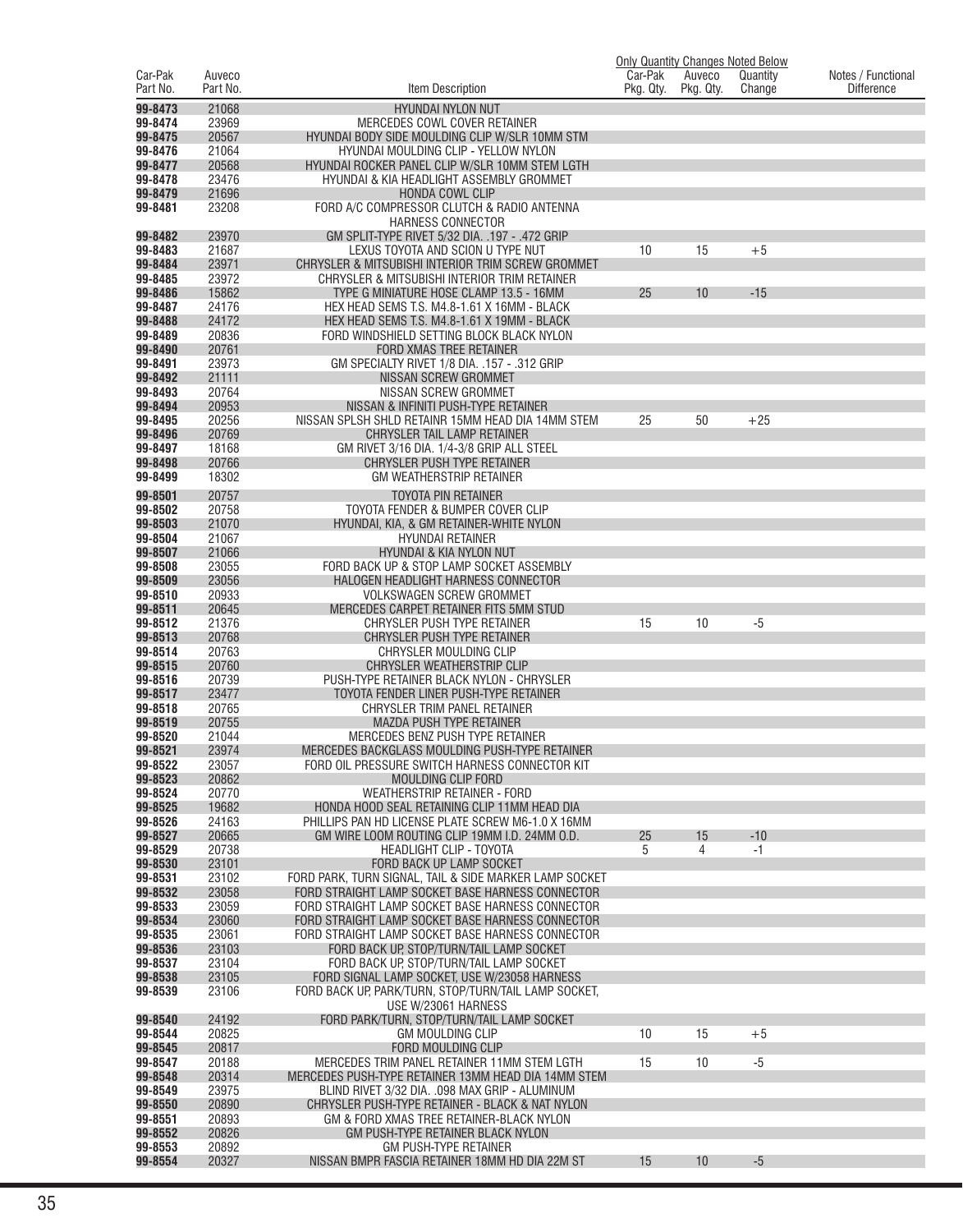|                     |                    |                                                                        |                      |                     | <b>Only Quantity Changes Noted Below</b> |                                         |
|---------------------|--------------------|------------------------------------------------------------------------|----------------------|---------------------|------------------------------------------|-----------------------------------------|
| Car-Pak<br>Part No. | Auveco<br>Part No. | Item Description                                                       | Car-Pak<br>Pkg. Qty. | Auveco<br>Pkg. Qty. | Quantity<br>Change                       | Notes / Functional<br><b>Difference</b> |
| 99-8555             | 23478              | TOYOTA WHEEL FLARE MOULDING CLIP WITH SEALER                           |                      |                     |                                          |                                         |
| 99-8556             | 23479              | TOYOTA ROCKER MOULDING CLIP WITH SEALER                                |                      |                     |                                          |                                         |
| 99-8557             | 20881              | GM RETAINER - WHITE NYLON                                              |                      |                     |                                          |                                         |
| 99-8558             | 20863              | <b>GM PUSH-TYPE RETAINER - BLACK NYLON</b>                             |                      |                     |                                          |                                         |
| 99-8559             | 19800              | GM ROCKER PANEL MOULDING CLIP 15/32 X 1-5/16 HD                        |                      |                     |                                          |                                         |
| 99-8560             | 21081              | DUO-DRIVE TRUSS HEAD L.P. SCREW                                        |                      |                     |                                          |                                         |
| 99-8561<br>99-8563  | 24160<br>20924     | WINDOW LIFT MOTOR MOUNTING RETAINER<br><b>VOLKSWAGEN SCREW GROMMET</b> |                      |                     |                                          |                                         |
| 99-8564             | 20925              | VOLKSWAGEN & AUDI SCREW GROMMET                                        |                      |                     |                                          |                                         |
| 99-8565             | 13467              | FIREWALL INSULATION RETAINER BLACK NYLON                               | 50                   | 25                  | $-25$                                    |                                         |
| 99-8566             | 20887              | CHRYSLER MOULDING CLIP - GRAY NYLON                                    |                      |                     |                                          |                                         |
| 99-8568             | 20827              | CHRYSLER MOULDING CLIP WHITE NYLON                                     |                      |                     |                                          |                                         |
| 99-8569             | 20828              | CHRYSLER MOULDING CLIP BLACK NYLON                                     |                      |                     |                                          |                                         |
| 99-8570             | 21290              | GM RETAINER & LOCK RING KIT                                            |                      |                     |                                          |                                         |
| 99-8571<br>99-8572  | 20775<br>23480     | MOULDING CLIP - GM<br>GM ROCKER PANEL MOULDING CLIP WITH SEALER        | 25                   | 15                  | $-10$                                    |                                         |
| 99-8573             | 20885              | GM MOULDING CLIP - GRAY NYLON                                          |                      |                     |                                          |                                         |
| 99-8574             | 20633              | TOYOTA TRIM PANEL RETAINER 20MM TOTAL LGTH                             |                      |                     |                                          |                                         |
| 99-8575             | 20878              | TOYOTA XMAS TREE RETAINER - BLACK NYLON                                |                      |                     |                                          |                                         |
| 99-8576             | 20931              | TOYOTA PUSH TYPE RETAINER                                              |                      |                     |                                          |                                         |
| 99-8577             | 20956              | LEXUS & TOYOTA NYLON "U" NUT                                           |                      |                     |                                          |                                         |
| 99-8578             | 20880              | GM PUSH-TYPE RETAINER - BLACK NYLON                                    |                      |                     |                                          |                                         |
| 99-8579             | 20889              | GM PUSH-TYPE RETAINER - BLACK NYLON                                    |                      |                     |                                          |                                         |
| 99-8580<br>99-8582  | 20888<br>20936     | GM PUSH-TYPE RETAINER - BLACK NYLON<br>FORD MOULDING CLIP              |                      |                     |                                          |                                         |
| 99-8583             | 20355              | FORD FRONT END MOULDING CLIP 3/8 STEM LGTH                             |                      |                     |                                          |                                         |
| 99-8584             | 23976              | NYLON FLUSH HOLE PLUG 1/8 HOLE SIZE                                    |                      |                     |                                          |                                         |
| 99-8586             | 19136              | VW WINDSHIELD REVEAL MOULDING CLIP                                     | 25                   | 15                  | $-10$                                    |                                         |
| 99-8587             | 20955              | LEXUS & TOYOTA PUSH-TYPE RETAINER                                      |                      |                     |                                          |                                         |
| 99-8588             | 20934              | <b>GM MOULDING CLIP</b>                                                |                      |                     |                                          |                                         |
| 99-8589             | 20935              | <b>GM MOULDING CLIP</b>                                                |                      |                     |                                          |                                         |
| 99-8590<br>99-8591  | 20938<br>20942     | <b>GM TAIL LIGHT GROMMET</b><br>FORD WINDSHIELD BLOCK-BLACK NYLON      |                      |                     |                                          |                                         |
| 99-8592             | 21210              | UNIVERSAL HEADLAMP HARNESS CONNECTOR FOR H7 HALOGEN BULB               |                      |                     |                                          |                                         |
| 99-8593             | 21088              | GM TRIM PANEL RETAINER-WHITE NYLON                                     |                      |                     |                                          |                                         |
| 99-8594             | 23130              | GM BACK-UP & FOG LAMP SOCKET                                           |                      |                     |                                          |                                         |
| 99-8595             | 23131              | GM PARKING, TURN SIGNAL AND TAIL LAMP SOCKET                           |                      |                     |                                          |                                         |
| 99-8596             | 23132              | GM BACK-UP, PARKING, TURN SIGNAL, STOP & TAIL LAMP SOCKET              |                      |                     |                                          |                                         |
| 99-8597             | 21862              | MAZDA NYLON U-TYPE NUT                                                 |                      |                     |                                          |                                         |
| 99-8598<br>99-8599  | N/A                | <b>GROMMET</b><br><b>MAZDA RETAINER</b>                                |                      |                     |                                          | Discontinued                            |
| 99-8600             | 20958<br>20923     | FORD & MAZDA PUSH TYPE RETAINER                                        |                      |                     |                                          |                                         |
| 99-8601             | 20910              | <b>HONDA PUSH TYPE RETAINER</b>                                        |                      |                     |                                          |                                         |
| 99-8602             | 20959              | ACURA & HONDA RETAINER                                                 |                      |                     |                                          |                                         |
| 99-8603             | 20814              | <b>GM TRIM PANEL RETAINER</b>                                          |                      |                     |                                          |                                         |
| 99-8605             | 20927              | FORD NYLON NUT                                                         |                      |                     |                                          |                                         |
| 99-8606             | 20926              | FORD XMAS TREE RETAINER                                                |                      |                     |                                          |                                         |
| 99-8609<br>99-8610  | 20860<br>20788     | <b>GM GRILLE FASTENER</b><br>SPECIALTY RIVET - LEXUS                   | 15                   | 10                  | $-5$                                     |                                         |
| 99-8611             | 23481              | LEXUS BLIND WITH PLASTIC CAP 1/8 DIA.                                  |                      |                     |                                          |                                         |
| 99-8612             | 23062              | FORD INJECTOR/GLOW PLUG HARNESS CONNECTOR                              |                      |                     |                                          |                                         |
| 99-8614             | 20943              | GM PUSH-TYPE RETAINER-BLACK NYLON                                      |                      |                     |                                          |                                         |
| 99-8615             | 20983              | MAZDA TRIM PANEL RETAINER                                              |                      |                     |                                          |                                         |
| 99-8617             | 20954              | <b>ACURA &amp; HONDA GROMMET</b>                                       |                      |                     |                                          |                                         |
| 99-8618<br>99-8619  | 23482<br>20986     | HONDA COWL & GARNISH RETAINER                                          |                      |                     |                                          |                                         |
| 99-8620             | 20984              | HONDA PUSH-TYPE RETAINER<br>MAZDA SCREW GROMMET                        |                      |                     |                                          |                                         |
| 99-8621             | 23071              | GM DATA LINK FOR OBDII HARNESS CONNECTOR KIT                           |                      |                     |                                          |                                         |
| 99-8622             | 20884              | GM MOULDING CLIP - BLACK NYLON                                         |                      |                     |                                          |                                         |
| 99-8623             | 20962              | <b>CHRYSLER GROMMET</b>                                                |                      |                     |                                          |                                         |
| 99-8625             | 21220              | UNIVERSAL HEADLIGHT HARNESS CONNECTOR                                  |                      |                     |                                          |                                         |
| 99-8626             | 17415              | CLOSED END RIVET 3/16 DIA. 1/8-1/4 GRIP ALUM & STEEL                   |                      |                     |                                          |                                         |
| 99-8627<br>99-8628  | 20944<br>20783     | GM TRIM PANEL RETAINER-GREEN NYLON<br>HONDA MOULDING CLIP - WHITE      | 15                   | 10                  | $-5$                                     |                                         |
| 99-8629             | 20784              | HONDA MOULDING CLIP - BLUE                                             | 15                   | 10                  | $-5$                                     |                                         |
| 99-8630             | 20785              | HONDA MOULDING CLIP - RED                                              | 15                   | 10                  | $-5$                                     |                                         |
| 99-8631             | 23511              | GM DOOR HINGE REPAIR KIT                                               |                      |                     |                                          |                                         |
| 99-8632             | 20883              | <b>GM MOULDING FASTENER</b>                                            |                      |                     |                                          |                                         |
| 99-8634             | 24200              | CHRYSLER LICENSE PLATE LAMP SOCKET ASSEMBLY                            |                      |                     |                                          |                                         |
| 99-8635             | 18402              | GM WEATHERSTRIP CLIP PHOSPHATE & GREEN                                 |                      |                     |                                          | Phosphate & Green                       |
| 99-8636             | 24169              | FORD WEATHERSTRIP CLIP                                                 |                      |                     |                                          | Finish, formerly Black Finish           |
| 99-8637             | 20985              | <b>BMW U-TYPE NUT</b>                                                  |                      |                     |                                          |                                         |
| 99-8638             | 20640              | MERCEDES PUSH TYPE RETAINER 11MM STM LGTH                              | 15                   | 25                  | $+10$                                    |                                         |
| 99-8639             | 20639              | MERCEDES-BENZ PUSH TYPE RETAINER 11MM STM                              | 15                   | 25                  | $+10$                                    |                                         |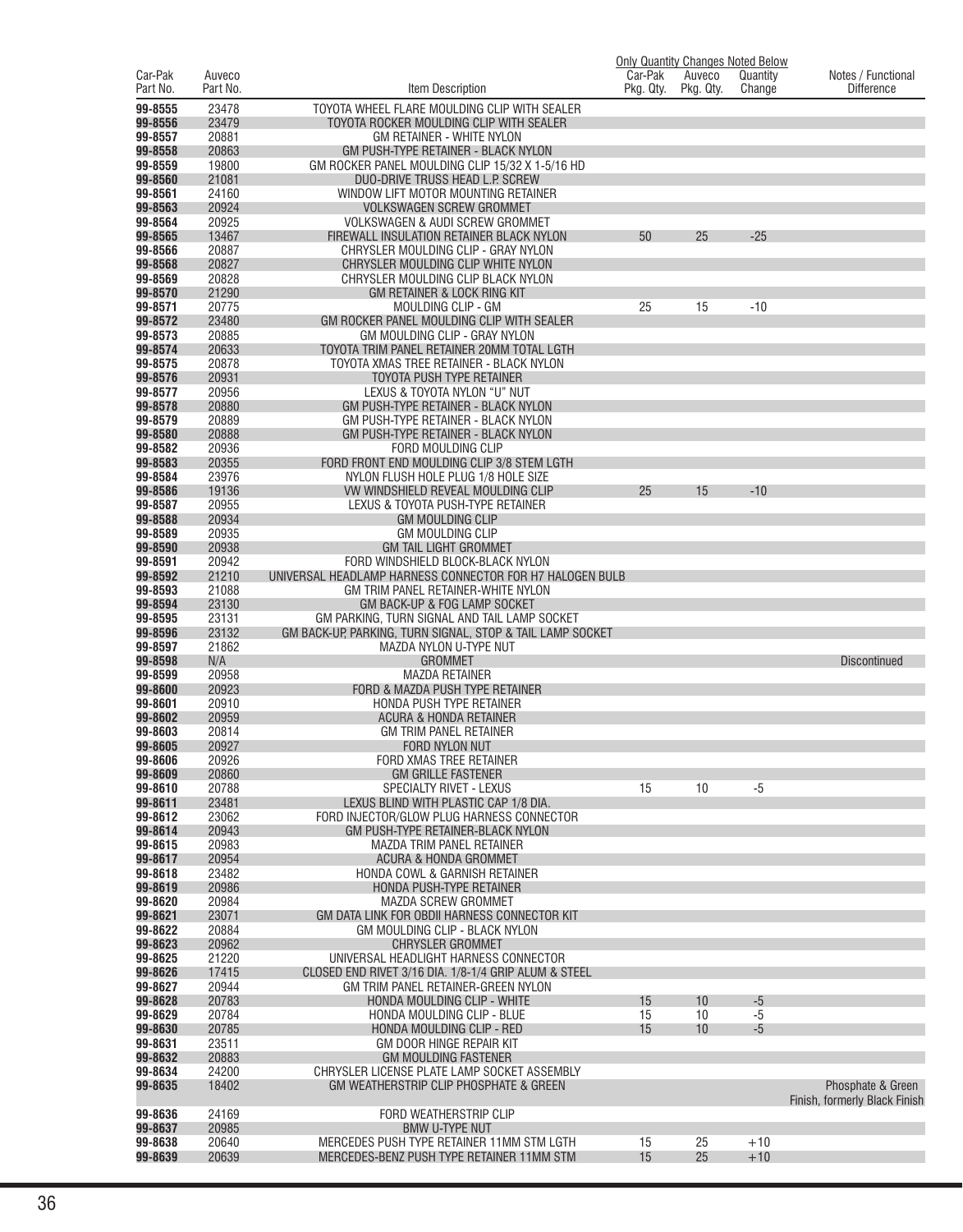|                     |                    |                                                                                            |                      |                     | <b>Only Quantity Changes Noted Below</b> |                                         |
|---------------------|--------------------|--------------------------------------------------------------------------------------------|----------------------|---------------------|------------------------------------------|-----------------------------------------|
| Car-Pak<br>Part No. | Auveco<br>Part No. | Item Description                                                                           | Car-Pak<br>Pkg. Qty. | Auveco<br>Pkg. Qty. | Quantity<br>Change                       | Notes / Functional<br><b>Difference</b> |
|                     |                    |                                                                                            |                      |                     |                                          |                                         |
| 99-8640             | 20641              | MERCEDES-BENZ PUSH-TYPE RETAINER 15MM STM                                                  | 5                    | 10                  | $+5$                                     |                                         |
| 99-8642             | 20636              | MERCEDES-BENZ PUSH TYPE RETAINER 10MM STM                                                  | 10                   | 15                  | $+5$                                     |                                         |
| 99-8643<br>99-8644  | N/A<br>20651       | <b>RETAINER</b><br>BMW & MERCEDES CAGE NUT .5MM-1.7MM RANGE                                | 5                    | 10                  | $+5$                                     | <b>Discontinued</b>                     |
| 99-8645             | 20977              | FORD MOULDING CLIP                                                                         |                      |                     |                                          |                                         |
| 99-8647             | 20979              | FORD MOULDING CLIP                                                                         |                      |                     |                                          |                                         |
| 99-8648             | N/A                | <b>RETAINER</b>                                                                            |                      |                     |                                          | <b>Discontinued</b>                     |
| 99-8649             | 20981              | <b>FORD MOULDING CLIP</b>                                                                  |                      |                     |                                          |                                         |
| 99-8650             | 20982              | CHRYSLER MOULDING CLIP                                                                     |                      |                     |                                          |                                         |
| 99-8651             | 17172              | GM STOP/TAIL/TURN/PARK LIGHTS SOCKET ASSEMBLY                                              |                      |                     |                                          |                                         |
| 99-8652             | 23094              | GM PARK/TURN, STOP/TAIL & TURN SIGNAL LAMP HARNESS CONNECTOR                               |                      |                     |                                          |                                         |
| 99-8653             | 23075              | GM BACK-UP & TURN SIGNAL LAMP HARNESS CONNECTOR                                            |                      |                     |                                          |                                         |
| 99-8654<br>99-8655  | 21006<br>20964     | <b>GM WIRE HARNESS CONNECTOR</b><br><b>CHRYSLER CLIP</b>                                   |                      |                     |                                          |                                         |
| 99-8656             | 20970              | GM FORD & CHRYSLER NYLON SCREW 22MM HEAD OD, 34MM LENGTH                                   |                      |                     |                                          |                                         |
| 99-8657             | 20963              | CHRYSLER PUSH-TYPE RETAINER                                                                |                      |                     |                                          |                                         |
| 99-8658             | 20966              | CHRYSLER PUSH-TYPE RETAINER                                                                |                      |                     |                                          |                                         |
| 99-8659             | 20967              | CHRYSLER PUSH-TYPE RETAINER                                                                |                      |                     |                                          |                                         |
| 99-8660             | 20909              | MERCEDES BENZ PUSH TYPE RETAINER                                                           |                      |                     |                                          |                                         |
| 99-8661             | 14820              | DASH PANEL NUT #8 SCREW SIZE                                                               |                      |                     |                                          |                                         |
| 99-8662             | N/A                | <b>RIVET</b>                                                                               |                      |                     |                                          | <b>Discontinued</b>                     |
| 99-8663             | 23977              | WASHER LOCK NUT M6-1.0 18MM DIA.                                                           |                      |                     |                                          |                                         |
| 99-8664             | 20865              | MOULDING CLIP-GM GRAY NYLON                                                                |                      |                     |                                          |                                         |
| 99-8665             | 20995              | GM DOOR PANEL RETAINER (PIN AND GROMMET)                                                   |                      |                     |                                          |                                         |
| 99-8666<br>99-8667  | 20996              | GM DOOR PANEL RETAINER (PIN AND GROMMET)                                                   |                      |                     |                                          |                                         |
| 99-8668             | 23553<br>20998     | GM DOOR PANEL RETAINER & GROMMET<br>GM DOOR PANEL RETAINER (PIN AND GROMMET)               |                      |                     |                                          |                                         |
| 99-8669             | 20999              | GM DOOR PANEL RETAINER (PIN AND GROMMET)                                                   |                      |                     |                                          |                                         |
| 99-8670             | 23209              | HALOGEN HEADLIGHT SOCKET ASSEMBLY                                                          |                      |                     |                                          |                                         |
| 99-8672             | 2896               | THREAD CUTTING NUT 3/16 STUD SIZE 3/8 HEX                                                  |                      |                     |                                          |                                         |
| 99-8673             | 20950              | <b>GM MOULDING CLIP</b>                                                                    | 10                   | 15                  | $+5$                                     |                                         |
| 99-8674             | 20951              | <b>GM MOULDING CLIP</b>                                                                    | 10                   | 15                  | $+5$                                     |                                         |
| 99-8675             | 23483              | GM ROCKER PANEL MOULDING CLIP                                                              |                      |                     |                                          |                                         |
| 99-8677             | 21015              | TOYOTA & LEXUS SCREW GROMMET                                                               |                      |                     |                                          |                                         |
| 99-8678             | 21012              | RETAINER TOYOTA & LEXUS BLACK NYLON                                                        |                      |                     |                                          |                                         |
| 99-8679<br>99-8680  | 21016<br>19231     | TOYOTA FENDER & BUMPER CLIP BLUE NYLON                                                     |                      |                     |                                          |                                         |
| 99-8681             | 23484              | ACURA PUSH-TYPE RETAINER 18MM HEAD DIA.<br>HONDA GARNISH SIDE PROTECTOR PUSH-TYPE RETAINER |                      |                     |                                          |                                         |
| 99-8682             | 20971              | MERCEDES BENZ RIVET                                                                        |                      |                     |                                          |                                         |
| 99-8683             | 21090              | <b>GM RETAINER-BLACK NYLON</b>                                                             |                      |                     |                                          |                                         |
| 99-8684             | 20388              | BMW COWL VENT RETAINER 20MM HD DIA 16MM STEM                                               | 25                   | 50                  | $+25$                                    |                                         |
| 99-8685             | 21017              | NISSAN & INFINITI "U" NUT WHITE NYLON                                                      |                      |                     |                                          |                                         |
| 99-8687             | 21087              | HONDA RETAINER-ORANGE NYLON                                                                |                      |                     |                                          |                                         |
| 99-8688             | 20972              | <b>GM MOULDING CLIP</b>                                                                    |                      |                     |                                          |                                         |
| 99-8690             | 21091              | <b>GM RETAINER-BLACK NYLON</b>                                                             |                      |                     |                                          |                                         |
| 99-8691<br>99-8692  | N/A<br>20932       | <b>GROMMET</b><br>MAZDA TRIM PANEL RETAINER                                                |                      |                     |                                          | <b>Discontinued</b>                     |
| 99-8693             | 21086              | MERCEDES-BENZ PUSH-TYPE RETAINER GRAY NYLON                                                |                      |                     |                                          |                                         |
| 99-8695             | 20989              | GM & FORD PUSH-TYPE RETAINER                                                               |                      |                     |                                          |                                         |
| 99-8696             | 20988              | GM & CHRYS PUSH-TYPE RETAINER                                                              |                      |                     |                                          |                                         |
| 99-8697             | 20990              | GM & CHRYS PUSH-TYPE RETAINER                                                              |                      |                     |                                          |                                         |
| 99-8698             | 20991              | <b>GM PUSH-TYPE RETAINER</b>                                                               |                      |                     |                                          |                                         |
| 99-8699             | 20992              | <b>GM PUSH-TYPE RETAINER</b>                                                               |                      |                     |                                          |                                         |
| 99-8700             | 20993              | GM & FORD PUSH-TYPE RETAINER                                                               |                      |                     |                                          |                                         |
| 99-8701<br>99-8702  | 20994              | <b>GM PUSH-TYPE RETAINER</b><br><b>GM RELAY HARNESS CONNECTOR</b>                          |                      |                     |                                          |                                         |
| 99-8703             | 23210<br>21020     | FORD BUMPER COVER FASTENER, ZINC ORGANIC                                                   |                      |                     |                                          |                                         |
| 99-8704             | 21033              | <b>GM WIRE HARNESS CONNECTOR</b>                                                           |                      |                     |                                          |                                         |
| 99-8705             | 21173              | ACURA & HONDA PUSH-TYPE RETAINER BLACK NYLON                                               |                      |                     |                                          |                                         |
| 99-8706             | 23978              | ACURA & HONDA COWL RETAINER                                                                |                      |                     |                                          |                                         |
| 99-8708             | 23979              | CAGE NUT M5-0.80 RANGE 2.4-3.2MM - BLACK                                                   |                      |                     |                                          |                                         |
| 99-8710             | 23980              | CAGE NUT M8-1.25 RANGE 1.6-2.4MM - BLACK                                                   |                      |                     |                                          |                                         |
| 99-8711             | 21089              | FORD PUSH TYPE RETAINER                                                                    |                      |                     |                                          |                                         |
| 99-8712             | 23133              | FORD BLOWER MOTOR HARNESS CONNECTOR                                                        |                      |                     |                                          |                                         |
| 99-8713             | 23063              | GM, AMC & JEEP OXYGEN SENSOR HARNESS CONNECTOR                                             |                      |                     |                                          |                                         |
| 99-8714<br>99-8715  | 15949              | 1-CAVITY CONNECTOR SHELL FOR MALE TERMINAL                                                 | 10                   | 25<br>25            | $+15$<br>$+15$                           |                                         |
| 99-8716             | 15950<br>15951     | 1-CAVITY CONNECTOR SHELL FOR FEMALE TERMINAL<br>2-CAVITY CONNECTOR SHELL FOR MALE TERMINAL | 10<br>10             | 25                  | $+15$                                    |                                         |
| 99-8717             | 15952              | 2-CAVITY CONNECTOR SHELL FOR FEMALE TERMINAL                                               | 10                   | 25                  | $+15$                                    |                                         |
| 99-8718             | 15953              | 3-CAVITY CONNECTOR SHELL FOR MALE TERMINAL                                                 | 10                   | 15                  | $+5$                                     |                                         |
| 99-8719             | 15954              | 3-CAVITY CONNECTOR SHELL FOR FEMALE TERMINAL                                               | 10                   | 15                  | $+5$                                     |                                         |
| 99-8720             | 18146              | WEATHERPACK TERM. SHELL 4 WAY FLAT FEMALE                                                  | 10                   | 5                   | $-5$                                     |                                         |
| 99-8721             | 18145              | WEATHERPACK TERM. SHELL 4 WAY FLAT MALE                                                    |                      |                     |                                          |                                         |
| 99-8722             | 18150              | WEATHERPACK TERM.SHELL 5 WAY ROUND FEMALE                                                  |                      |                     |                                          |                                         |
| 99-8723             | 18149              | WEATHERPACK TERM. SHELL 5 WAY ROUND MALE                                                   |                      |                     |                                          |                                         |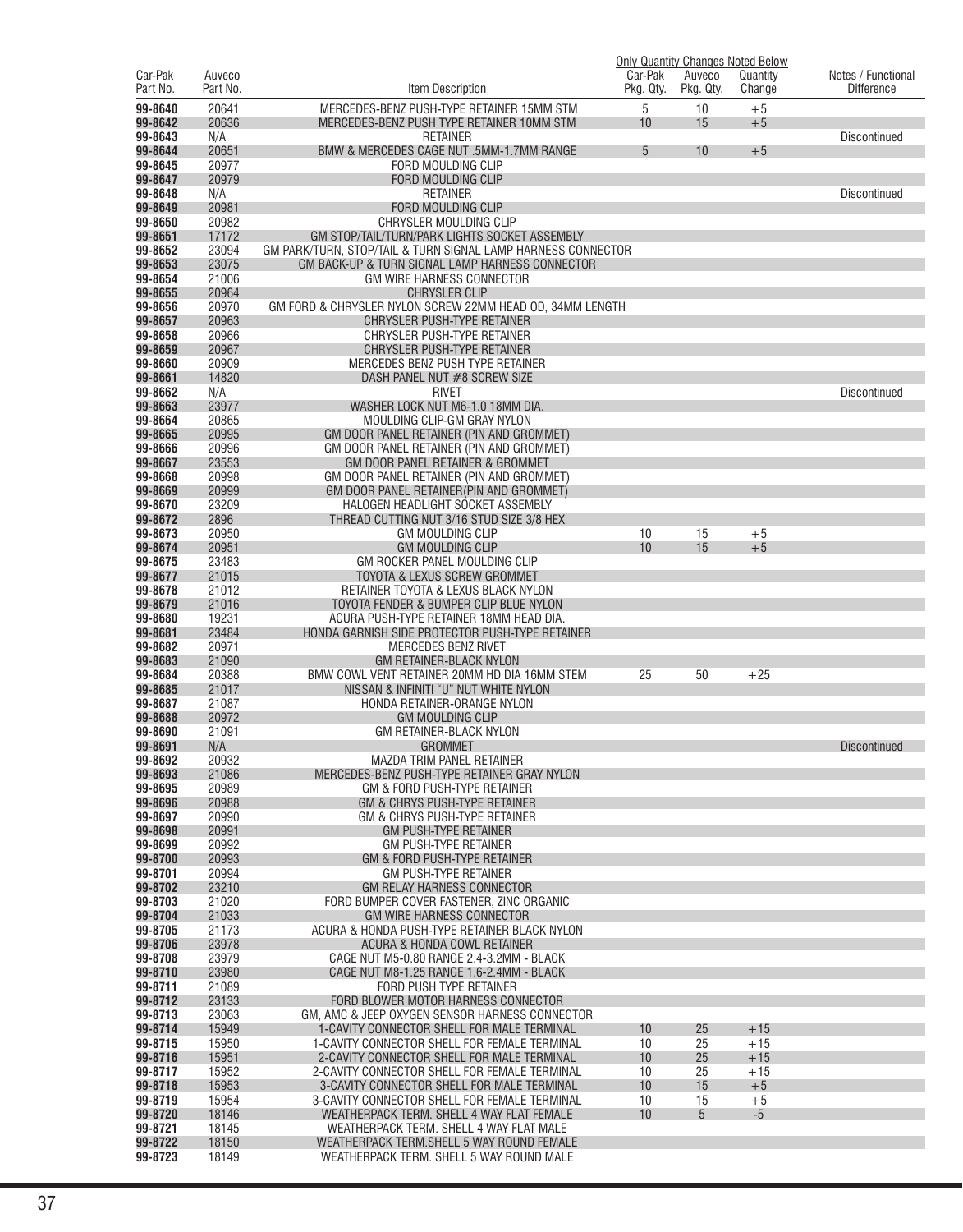|                     |                    |                                                                                                        | Car-Pak   |                     | <b>Only Quantity Changes Noted Below</b> |                                         |
|---------------------|--------------------|--------------------------------------------------------------------------------------------------------|-----------|---------------------|------------------------------------------|-----------------------------------------|
| Car-Pak<br>Part No. | Auveco<br>Part No. | Item Description                                                                                       | Pkg. Qty. | Auveco<br>Pkg. Qty. | Quantity<br>Change                       | Notes / Functional<br><b>Difference</b> |
| 99-8724             | 18152              | WEATHERPACK TERM. SHELL 6 WAY FLAT FEMALE                                                              |           |                     |                                          |                                         |
| 99-8725             | 18151              | WEATHERPACK TERM. SHELL 6 WAY FLAT MALE                                                                | 5         | 3                   | $-2$                                     |                                         |
| 99-8726             | 18148              | WEATHERPACK TERM. SHELL 4 WAY SQUARE FEMALE                                                            | 10        | 5                   | $-5$                                     |                                         |
| 99-8727             | 18147              | WEATHERPACK TERM. SHELL 4 WAY SQUARE MALE                                                              |           |                     |                                          |                                         |
| 99-8728             | 18326              | WEATHERPACK SEAL - USE W/ 14 GA PRIMARY WIRE                                                           | 50        | 25                  | $-25$                                    |                                         |
| 99-8729             | 20618              | GM WEATHERPACK CABLE SEAL USE W/18324 & 18325                                                          | 50        | 25                  | $-25$                                    |                                         |
| 99-8730<br>99-8732  | 14152<br>23981     | WEATHER PACK TERMINAL SEALS<br>HEX WSHR HD T.S. #10 X 3/4 - BLACK                                      |           |                     |                                          |                                         |
| 99-8734             | 16964              | MAP HARNESS CONNECTOR PIGTAIL - GM                                                                     |           |                     |                                          |                                         |
| 99-8735             | 12966              | <b>GM MOULDING FASTENER</b>                                                                            |           |                     |                                          |                                         |
| 99-8736             | 20741              | SPECIALTY RIVET ALL ALUMINUM BLACK - GM                                                                |           |                     |                                          |                                         |
| 99-8737             | 21129              | GM MOULDING CLIP WHITE NYLON                                                                           |           |                     |                                          |                                         |
| 99-8738             | 21124              | <b>GM SPECIALTY RIVET ALL STEEL</b>                                                                    | 50        | 25                  | $-25$                                    |                                         |
| 99-8739<br>99-8740  | 21130<br>21126     | GM MOULDING CLIP BLACK NYLON<br>FORD FUEL LINE CLIP - PINK NYLON                                       |           |                     |                                          |                                         |
| 99-8741             | 21127              | FORD FUEL LINE CLIP - PINK NYLON                                                                       |           |                     |                                          |                                         |
| 99-8742             | 21125              | <b>GM RETAINER BLACK NYLON</b>                                                                         |           |                     |                                          |                                         |
| 99-8743             | 23064              | FORD SPEED SENSOR, RELAYS, SWITCHES, LAMPS,                                                            |           |                     |                                          |                                         |
|                     |                    | PUMPS & MOTORS HARNESS CONNECTOR                                                                       |           |                     |                                          |                                         |
| 99-8744             | 21128              | <b>GM MOULDING CLIP</b>                                                                                |           |                     |                                          |                                         |
| 99-8745             | 20891              | GM MOULDING CLIP - YELLOW NYLON                                                                        |           |                     |                                          |                                         |
| 99-8746<br>99-8747  | 21071<br>21036     | TOYOTA BUMPER COVER CLIP<br><b>GM MOULDING CLIP</b>                                                    |           |                     |                                          |                                         |
| 99-8748             | 21189              | <b>GM TRIM PANEL RETAINER</b>                                                                          |           |                     |                                          |                                         |
| 99-8749             | 21157              | GM MOULDING CLIP - WHITE NYLON                                                                         |           |                     |                                          |                                         |
| 99-8750             | 21161              | GM MOULDING CLIP - GREEN NYLON                                                                         |           |                     |                                          |                                         |
| 99-8751             | 21156              | GM MOULDING CLIP - YELLOW NYLON                                                                        |           |                     |                                          |                                         |
| 99-8753             | 21153              | CHRYSLER MOULDING CLIP - BLACK NYLON                                                                   |           |                     |                                          |                                         |
| 99-8754<br>99-8755  | 21037<br>21192     | MERCEDES BENZ PUSH TYPE RETAINER BLACK NYLON<br>NISSAN & INFINITI PUSH-TYPE RETAINER BLACK NYLON       |           |                     |                                          |                                         |
| 99-8756             | 23485              | NISSAN COWL VENT & OUTSIDE MIRROR PUSH-TYPE RETAINER                                                   |           |                     |                                          |                                         |
| 99-8757             | 21198              | <b>FORD MOULDING CLIP</b>                                                                              |           |                     |                                          |                                         |
| 99-8758             | 21191              | TOYOTA HEADLAMP GROMMET WHITE NYLON                                                                    |           |                     |                                          |                                         |
| 99-8759             | 21155              | CHRYSLER MOULDING CLIP - BLACK NYLON                                                                   |           |                     |                                          |                                         |
| 99-8760             | 21154              | CHRYSLER MOULDING CLIP - BLACK NYLON                                                                   |           |                     |                                          |                                         |
| 99-8762             | 21145              | <b>VOLKSWAGEN RETAINER BLACK NYLON</b>                                                                 |           |                     |                                          |                                         |
| 99-8763<br>99-8764  | 21082<br>21201     | <b>TOYOTA SPECIALTY RIVET</b><br>TOYOTA & LEXUS PUSH-TYPE RETAINER BLACK NYLON                         |           |                     |                                          |                                         |
| 99-8765             | 21225              | TOYOTA PUSH TYPE RETAINER - BLACK NYLON                                                                |           |                     |                                          |                                         |
| 99-8766             | 21230              | FORD MOULDING CLIP WHITE NYLON                                                                         |           |                     |                                          |                                         |
| 99-8767             | 21098              | CHRYSLER & FORD PUSH TYPE RETAINER BLACK NYLON                                                         |           |                     |                                          |                                         |
| 99-8768             | 21172              | FORD PUSH-TYPE RETAINER BLACK NYLON                                                                    |           |                     |                                          |                                         |
| 99-8769<br>99-8770  | 21174<br>21141     | FORD MOULDING CLIP<br>HONDA PUSH TYPE RETAINER BLACK & WHITE NYLON                                     | 5         | 25                  | $+20$                                    |                                         |
| 99-8771             | 21085              | NISSAN MOULDING CLIP-LIGHT BLUE NYLON                                                                  | 10        | 15                  | $+5$                                     |                                         |
| 99-8772             | 21202              | FORD MOULDING CLIP BLUE NYLON                                                                          |           |                     |                                          |                                         |
| 99-8773             | 21200              | GM MOULDING CLIP BLACK NYLON                                                                           |           |                     |                                          |                                         |
| 99-8774             | 20754              | NYLON BLIND RIVET - BMW                                                                                |           |                     |                                          |                                         |
| 99-8775             | 21199              | FORD & GM RETAINER BLACK NYLON                                                                         |           |                     |                                          |                                         |
| 99-8776             | 21151              | LEXUS & TOYOTA SCREW GROMMET                                                                           |           |                     |                                          |                                         |
| 99-8778<br>99-8779  | 21187<br>21224     | CHRYSLER & GM BUMPER & GRILLE CLIP ZINC PLATED<br>FORD GROMMET BLACK NYLON                             |           |                     |                                          |                                         |
| 99-8780             | 21095              | HONDA WINDSHIELD CLIP BLUE NYLON                                                                       |           |                     |                                          |                                         |
| 99-8781             | 21096              | HONDA WINDSHIELD CLIP WHITE NYLON                                                                      |           |                     |                                          |                                         |
| 99-8782             | 23107              | CHRYSLER PARK & TURN LAMP SOCKET                                                                       |           |                     |                                          |                                         |
| 99-8783             | 21223              | CHRYSLER MOULDING CLIP BLACK NYLON                                                                     |           |                     |                                          |                                         |
| 99-8785<br>99-8786  | 21114<br>21148     | <b>GM SPECIALTY RETAINER</b><br>FORD MOULDING CLIP WITH SEALER WHITE NYLON                             | 25<br>10  | 50<br>15            | $+25$<br>$+5$                            |                                         |
| 99-8787             | 21204              | ACURA MOULDING CLIP                                                                                    | 25        | 15                  | $-10$                                    |                                         |
| 99-8788             | 21557              | ACURA & HONDA MOULDING CLIP WHITE NYLON                                                                |           |                     |                                          |                                         |
| 99-8789             | 21094              | HONDA WINDSHIELD CLIP WHITE NYLON                                                                      |           |                     |                                          |                                         |
| 99-8790             | 21322              | <b>SUBARU RETAINER</b>                                                                                 |           |                     |                                          |                                         |
| 99-8791             | 18262              | <b>GM RADIATOR GRILLE RETAINER</b>                                                                     | 15        | 25                  | $+10$                                    |                                         |
| 99-8792             | 21134              | NISSAN PUSH TYPE RETAINER BLACK NYLON                                                                  |           |                     |                                          |                                         |
| 99-8793<br>99-8794  | 23982<br>21123     | CHRYSLER FRT. BUMPER, DOOR GLASS & GRILLE SNAP IN NUT<br>TOYOTA & LEXUS PUSH TYPE RETAINER BLACK NYLON |           |                     |                                          |                                         |
| 99-8795             | 21380              | <b>GM RETAINER</b>                                                                                     |           |                     |                                          |                                         |
| 99-8796             | 21249              | TOYOTA PUSH-TYPE RETAINER BLACK NYLON                                                                  |           |                     |                                          |                                         |
| 99-8797             | 21254              | TOYOTA RETAINER BLACK NYLON                                                                            |           |                     |                                          |                                         |
| 99-8798             | 21103              | TOYOTA PUSH TYPE RETAINER                                                                              |           |                     |                                          |                                         |
| 99-8799             | 21104              | TOYOTA PUSH TYPE RETAINER                                                                              |           |                     |                                          |                                         |
| 99-8800<br>99-8801  | 21132<br>21133     | TOYOTA MOULDING CLIP GRAY NYLON<br>TOYOTA MOULDING CLIP BLACK NYLON                                    | 5         | 10                  | $+5$                                     |                                         |
| 99-8802             | 21219              | FORD MOULDING CLIP NYLON                                                                               |           |                     |                                          |                                         |
| 99-8803             | 21304              | FORD & MAZDA BUMPER GROMMET                                                                            |           |                     |                                          |                                         |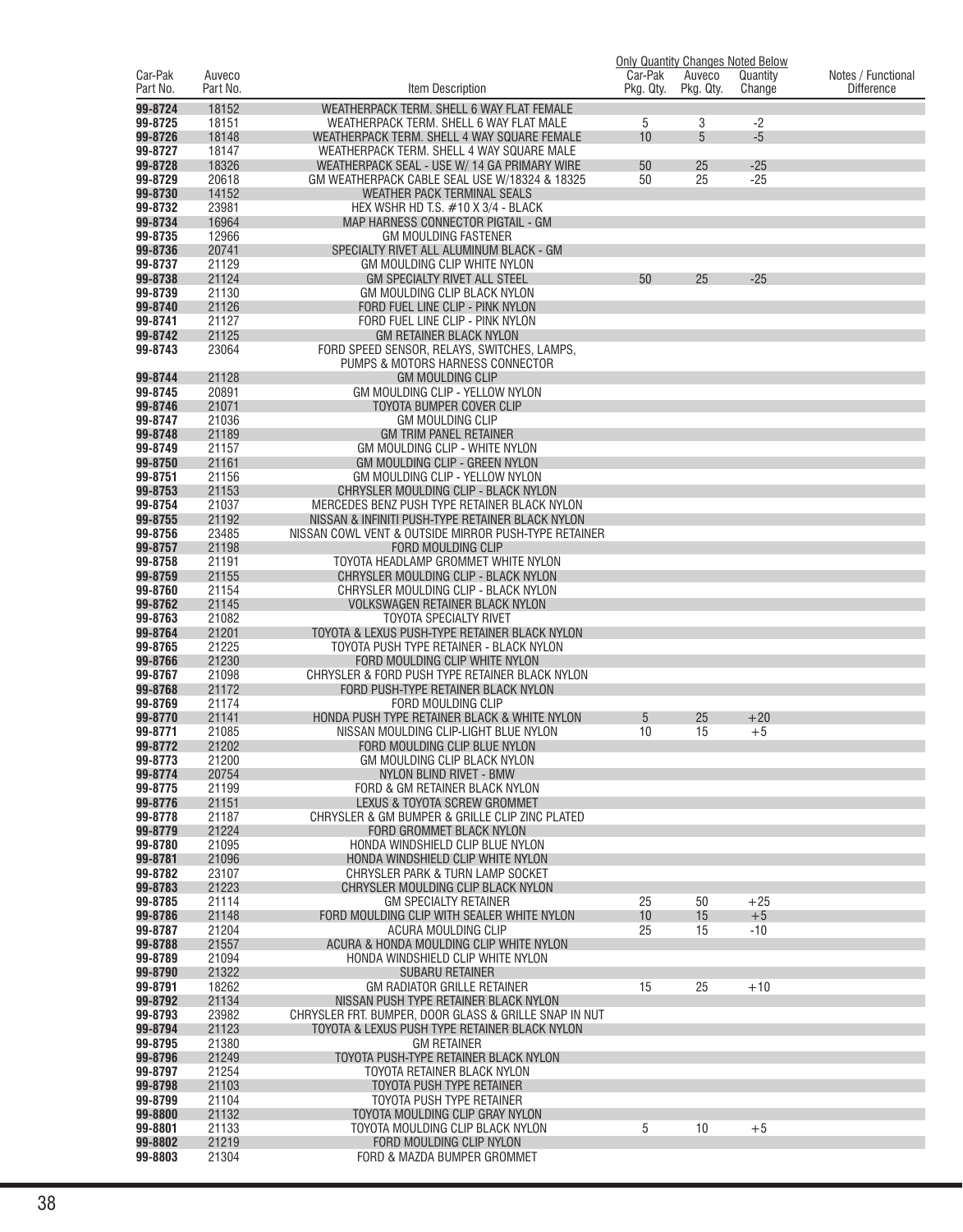|                     |                    |                                                                             |                      |                     | <b>Only Quantity Changes Noted Below</b> |                                         |
|---------------------|--------------------|-----------------------------------------------------------------------------|----------------------|---------------------|------------------------------------------|-----------------------------------------|
| Car-Pak<br>Part No. | Auveco<br>Part No. | Item Description                                                            | Car-Pak<br>Pkg. Qty. | Auveco<br>Pkg. Qty. | Quantity<br>Change                       | Notes / Functional<br><b>Difference</b> |
| 99-8804             | 21257              |                                                                             |                      |                     |                                          |                                         |
| 99-8805             | 21300              | CHRYSLER & FORD RETAINER BLACK NYLON<br>FORD & MAZDA SCREW GROMMET          |                      |                     |                                          |                                         |
| 99-8806             | 21239              | FORD SCREW GROMMET WHITE NYLON                                              | 15                   | 25                  | $+10$                                    |                                         |
| 99-8807             | 21164              | <b>GM RETAINER BLACK NYLON</b>                                              | 15                   | 25                  | $+10$                                    |                                         |
| 99-8809             | 23486              | FORD DOOR TRIM PANEL RETAINER WITH SEALER                                   |                      |                     |                                          |                                         |
| 99-8810             | 21165              | FORD HEADLAMP GROMMET BLACK NYLON                                           |                      |                     |                                          |                                         |
| 99-8811             | 19900              | LEXUS MOULDING CLIP PINK NYLON                                              | 10                   | 15                  | $+5$                                     |                                         |
| 99-8813             | 16834              | FORD WINDSHIELD RIVET 1/8 DIA. 1/8-3/16 GRIP                                |                      |                     |                                          |                                         |
| 99-8814             | 23983              | TYPE G MINI HOSE CLAMP 11.5MM-13.5MM RANGE                                  |                      |                     |                                          |                                         |
| 99-8815<br>99-8816  | 23984<br>15543     | TYPE G MINI HOSE CLAMP 15.5MM-16.5MM RANGE<br>GM & CHRYSLER FASCIA RETAINER |                      |                     |                                          |                                         |
| 99-8817             | 21218              | TOYOTA PUSH TYPE RETAINER                                                   |                      |                     |                                          |                                         |
| 99-8818             | 23487              | TOYOTA FRONT FENDER UPPER SEAL MOULDING CLIP                                |                      |                     |                                          |                                         |
| 99-8819             | 23488              | TOYOTA FRONT FENDER/SHEET METAL UPPER SEAL MOULDING CLIP                    |                      |                     |                                          |                                         |
| 99-8820             | 23489              | TOYOTA FRONT FENDER/SHEET METAL UPPER SEAL MOULDING CLIP                    |                      |                     |                                          |                                         |
| 99-8821             | 23985              | DUO-DRIVE TRUSS HEAD LICENSE PLATE SCREW M6-1.0 X 12MM                      |                      |                     |                                          |                                         |
| 99-8822             | 21316              | <b>GM MOULDING CLIP</b>                                                     |                      |                     |                                          |                                         |
| 99-8823             | 21351              | <b>GM PUSH-ON RETAINER</b>                                                  |                      |                     |                                          |                                         |
| 99-8824             | 21327              | <b>GM NYLON RIVET</b>                                                       |                      |                     |                                          |                                         |
| 99-8825<br>99-8826  | 19031<br>21334     | MULTI-GRIP RIVET 1/4 DIA. 5/64-11/32 GRIP<br><b>FORD WEATHERSTRIP CLIP</b>  | 15                   | 25                  | $+10$                                    |                                         |
| 99-8827             | 20448              | <b>BODY SHIM 1/16" THICK</b>                                                |                      |                     |                                          |                                         |
| 99-8828             | 20449              | <b>BODY SHIM 1/8" THICK</b>                                                 |                      |                     |                                          |                                         |
| 99-8829             | 19893              | CHRYSLER FENDER & BUMPER SHIELD RETAINER                                    |                      |                     |                                          |                                         |
| 99-8830             | 21212              | <b>GM WIRE HARNESS CONNECTOR</b>                                            |                      |                     |                                          |                                         |
| 99-8831             | 23490              | CHRYSLER SPLIT-TYPE RIVET 1/4 DIA.                                          |                      |                     |                                          |                                         |
| 99-8832             | 21306              | <b>FORD MOULDING CLIP</b>                                                   |                      |                     |                                          |                                         |
| 99-8833             | 21357              | LEXUS BUMPER COVER PIN                                                      |                      |                     |                                          |                                         |
| 99-8834<br>99-8835  | 21358<br>21359     | LEXUS BUMPER COVER CLIP<br>LEXUS NYLON "U" NUT                              |                      |                     |                                          |                                         |
| 99-8836             | 19505              | TOYOTA REAR DOOR PANEL SCREW GROMMET #12 SCRW SIZE                          |                      |                     |                                          |                                         |
| 99-8837             | 21338              | <b>GM RETAINER</b>                                                          |                      |                     |                                          |                                         |
| 99-8838             | 21374              | <b>GM MOULDING CLIP</b>                                                     |                      |                     |                                          |                                         |
| 99-8839             | 21335              | GM MOULDING CLIP                                                            |                      |                     |                                          |                                         |
| 99-8840             | 21226              | TOYOTA RETAINER BLACK NYLON                                                 |                      |                     |                                          |                                         |
| 99-8841             | 21011              | TOYOTA PUSH-TYPE RETAINER BLACK NYLON                                       | 25                   | 15                  | $-10$                                    |                                         |
| 99-8842             | 23491              | TOYOTA RADIATOR SPLASH SHIELD PUSH-TYPE RETAINER                            |                      |                     |                                          |                                         |
| 99-8843<br>99-8844  | 21366<br>21337     | TOYOTA PUSH TYPE RETAINER<br>TOYOTA SPECIALTY NYLON NUT                     |                      |                     |                                          |                                         |
| 99-8846             | N/A                | <b>REPAIR HARNESS</b>                                                       |                      |                     |                                          | <b>Discontinued</b>                     |
| 99-8847             | 21560              | <b>MAZDA RETAINER</b>                                                       |                      |                     |                                          |                                         |
| 99-8848             | 21364              | <b>GM RETAINER</b>                                                          |                      |                     |                                          |                                         |
| 99-8849             | 21365              | <b>GM RETAINER</b>                                                          |                      |                     |                                          |                                         |
| 99-8850             | 21368              | FORD TAIL LAMP GROMMET                                                      |                      |                     |                                          |                                         |
| 99-8851<br>99-8852  | 21362<br>21329     | <b>FORD SCREW GROMMET</b><br><b>CHRYSLER RETAINER</b>                       |                      |                     |                                          |                                         |
| 99-8853             | 21333              | <b>GM RETAINER</b>                                                          |                      |                     |                                          |                                         |
| 99-8854             | 23986              | GM WINDOW REGULATOR ROLLER                                                  |                      |                     |                                          |                                         |
| 99-8855             | 21370              | <b>GM MOULDING CLIP</b>                                                     |                      |                     |                                          |                                         |
| 99-8856             | 21417              | ACURA & HONDA RETAINER                                                      |                      |                     |                                          |                                         |
| 99-8857             | 21289              | <b>NISSAN RETAINER</b>                                                      |                      |                     |                                          |                                         |
| 99-8858             | 23134              | GM. ISUZU & SAAB COMBINATION LAMP BACK PLATE HARNESS CONNECTOR              |                      |                     |                                          |                                         |
| 99-8859<br>99-8860  | 21251<br>21214     | VOLKSWAGEN PUSH-TYPE RETAINER BLACK NYLON<br>FORD FUEL LINE RETAINER CLIP   | 10                   | 15                  | $+5$                                     |                                         |
| 99-8861             | 21400              | <b>GM PUSH TYPE RETAINER</b>                                                |                      |                     |                                          |                                         |
| 99-8862             | N/A                | <b>RETAINER</b>                                                             |                      |                     |                                          | <b>Discontinued</b>                     |
| 99-8863             | 21284              | GM GRILLE CLIP-WHITE NYLON                                                  | 15                   | 25                  | $+10$                                    |                                         |
| 99-8864             | 23072              | CHRYSLER BLOWER MOTOR RESISTOR HARNESS CONNECTOR KIT                        |                      |                     |                                          |                                         |
| 99-8865             | 20616              | GM DOOR PANEL RETAINER W/ SEALER WHITE NYLON                                |                      |                     |                                          |                                         |
| 99-8866             | 21313              | <b>FORD RETAINER</b>                                                        |                      |                     |                                          |                                         |
| 99-8867<br>99-8868  | 23554<br>21307     | GM FRONT BUMPER AIR DEFLECTOR SCREW & NUT<br><b>MAZDA RETAINING CLIP</b>    |                      |                     |                                          |                                         |
| 99-8869             | 21420              | SUBARU PUSH TYPE RETAINER                                                   |                      |                     |                                          |                                         |
| 99-8870             | 21422              | SUBARU PUSH TYPE RETAINER                                                   |                      |                     |                                          |                                         |
| 99-8871             | 21421              | <b>SUBARU RETAINER</b>                                                      |                      |                     |                                          |                                         |
| 99-8872             | 23076              | FORD STOP LAMP SWITCH HARNESS CONNECTOR KIT                                 |                      |                     |                                          |                                         |
| 99-8873             | 21072              | GM DOOR HINGE PIN & BUSHING KIT                                             |                      |                     |                                          |                                         |
| 99-8874             | 21443              | <b>GM RETAINER</b>                                                          |                      |                     |                                          |                                         |
| 99-8875<br>99-8876  | 23077<br>17214     | FORD WASHER PUMP HARNESS CONNECTOR                                          |                      |                     |                                          |                                         |
| 99-8877             | 21446              | GM PUSH-TYPE RETAINER 11MM HD DIA. 18MM LGTH<br><b>CHRYSLER NYLON RIVET</b> |                      |                     |                                          |                                         |
| 99-8878             | 23989              | INFINITY & NISSAN DOOR & INTERIOR TRIM RETAINER                             |                      |                     |                                          |                                         |
| 99-8879             | 17315              | HEX FLANGE LICENSE PLATE SCREW M6-1.0 X 12MM                                |                      |                     |                                          |                                         |
| 99-8880             | 17316              | HEX FLANGE LICENSE PLATE SCREW M6-1.0 X 16MM                                |                      |                     |                                          |                                         |
| 99-8881             | 18807              | JIS SMALL HD HEX FLANGE BOLT M6-1.0X20MM                                    |                      |                     |                                          |                                         |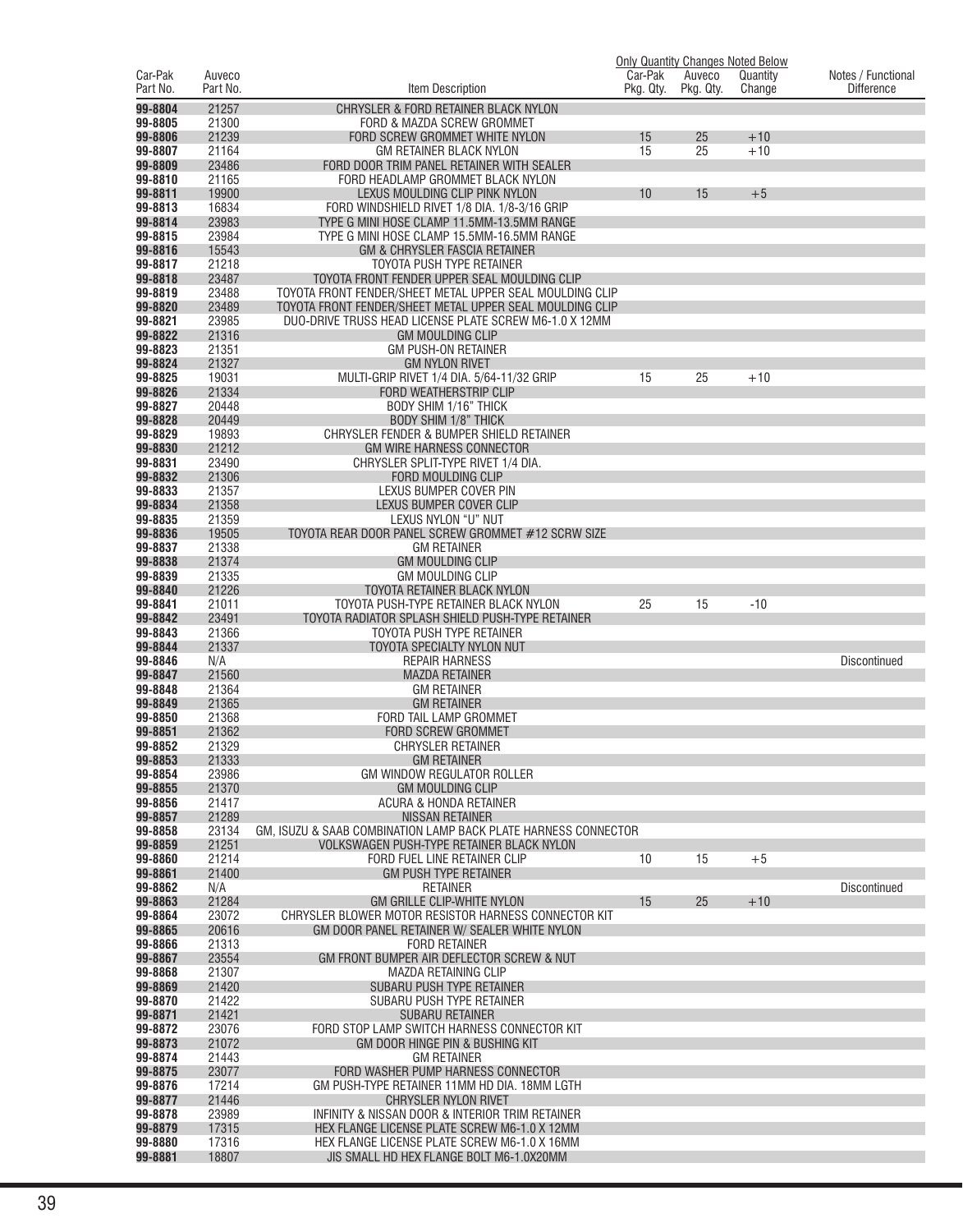|                     |                    |                                                                                    | <b>Only Quantity Changes Noted Below</b> |                     |                    |                                         |
|---------------------|--------------------|------------------------------------------------------------------------------------|------------------------------------------|---------------------|--------------------|-----------------------------------------|
| Car-Pak<br>Part No. | Auveco<br>Part No. | Item Description                                                                   | Car-Pak<br>Pkg. Qty.                     | Auveco<br>Pkg. Qty. | Quantity<br>Change | Notes / Functional<br><b>Difference</b> |
| 99-8882             | 21048              | J.I.S. SMALL HEAD HEX FLANGE BOLT                                                  |                                          |                     |                    |                                         |
| 99-8883             | 18808              | JIS SMALL HD HEX FLANGE BOLT M6-1.0X30MM                                           |                                          |                     |                    |                                         |
| 99-8884             | 21049              | J.I.S. SMALL HEAD HEX FLANGE BOLT                                                  |                                          |                     |                    |                                         |
| 99-8885             | 18809              | JIS SMALL HD HEX FLANGE BOLT M6-1.0X40MM                                           |                                          |                     |                    |                                         |
| 99-8886<br>99-8887  | 21050<br>18980     | J.I.S. SMALL HEAD HEX FLANGE BOLT<br>JIS HEX FLANGE BOLT M8-1.25 X 12MM ZINC       | 15                                       | 25                  | $+10$              |                                         |
| 99-8888             | 17387              | JIS HEX FLANGE BOLT M8-1.25 X 16MM ZINC                                            |                                          |                     |                    |                                         |
| 99-8889             | 17388              | JIS HEX FLANGE BOLT M8-1.25 X 20MM ZINC                                            |                                          |                     |                    |                                         |
| 99-8890             | 21051              | J.I.S. SMALL HEAD HEX FLANGE BOLT                                                  |                                          |                     |                    |                                         |
| 99-8891<br>99-8892  | 17389<br>21052     | JIS HEX FLANGE BOLT M8-1.25 X 30MM ZINC<br>J.I.S. SMALL HEAD HEX FLANGE BOLT       |                                          |                     |                    |                                         |
| 99-8893             | 17390              | JIS HEX FLANGE BOLT M8-1.25 X 40MM ZINC                                            |                                          |                     |                    |                                         |
| 99-8894             | 21053              | J.I.S. SMALL HEAD HEX FLANGE BOLT                                                  |                                          |                     |                    |                                         |
| 99-8895             | 17188              | JIS HEX FLANGE BOLT M10-1.25 X 16MM ZINC                                           |                                          |                     |                    |                                         |
| 99-8896<br>99-8897  | 17189<br>21054     | JIS HEX FLANGE BOLT M10-1.25 X 20MM ZINC<br>J.I.S. SMALL HEAD HEX FLANGE BOLT      |                                          |                     |                    |                                         |
| 99-8898             | 17190              | JIS HEX FLANGE BOLT M10-1.25 X 30MM ZINC                                           |                                          |                     |                    |                                         |
| 99-8899             | 21055              | J.I.S. SMALL HEAD HEX FLANGE BOLT                                                  |                                          |                     |                    |                                         |
| 99-8900             | 17191              | JIS HEX FLANGE BOLT M10-1.25 X 40MM ZINC                                           |                                          |                     |                    |                                         |
| 99-8901<br>99-8902  | 21056<br>16769     | J.I.S. SMALL HEAD HEX FLANGE BOLT<br>SPIN LOCK NUT W/SERRATION. M6-1.0 14MM OD     |                                          |                     |                    |                                         |
| 99-8903             | 16830              | SPIN LOCK NUT W/SERRATION M8-1.25 17MM O.D.                                        |                                          |                     |                    |                                         |
| 99-8904             | 16470              | SPIN LOCK NUT W/ SERRATIONS M10-1.25 20MM OD                                       |                                          |                     |                    |                                         |
| 99-8905             | 23990              | FORD TAIL LAMP MOUNTING GROMMET W/ SEALER                                          |                                          |                     |                    |                                         |
| 99-8906<br>99-8907  | 23991<br>21320     | FORD TAIL LAMP MOUNTING GROMMET W/ SEALER<br><b>LEXUS SPECIALTY RIVET</b>          |                                          |                     |                    |                                         |
| 99-8908             | 21502              | SUBARU RETAINER WITH SEALER                                                        | 15                                       | 10                  | $-5$               |                                         |
| 99-8909             | 21501              | SUBARU PUSH TYPE RETAINER                                                          |                                          |                     |                    |                                         |
| 99-8910             | 21500              | SUBARU PUSH TYPE RETAINER                                                          |                                          |                     |                    |                                         |
| 99-8911<br>99-8912  | 21295<br>21205     | <b>NISSAN RETAINER</b><br>HONDA SCREW GROMMET BLACK NYLON                          |                                          |                     |                    |                                         |
| 99-8914             | 21530              | SUBARU PUSH TYPE RETAINER                                                          |                                          |                     |                    |                                         |
| 99-8915             | 21238              | GM PUSH-TYPE RETAINER BLACK NYLON                                                  |                                          |                     |                    |                                         |
| 99-8916             | 20895              | TOYOTA NYLON NUT-NATURAL NYLON                                                     |                                          |                     |                    |                                         |
| 99-8917<br>99-8918  | 21445<br>23992     | FORD HEATER HOSE COUPLER RETAINER<br>CHRYSLER BLIND RIVET M6.3 DIA, 4.0 - 7.0MM    |                                          |                     |                    |                                         |
| 99-8919             | 23275              | GM H.E.I. DISTRIBUTOR POWER & TACH FEED HARNESS CONNECTOR KIT                      |                                          |                     |                    |                                         |
| 99-8921             | 21217              | TOYOTA MOULDING CLIP                                                               | 10                                       | 5                   | -5                 |                                         |
| 99-8922<br>99-8923  | 21375<br>21504     | <b>GM MOULDING CLIP</b><br><b>GM MOULDING CLIP</b>                                 |                                          |                     |                    |                                         |
| 99-8924             | 21332              | <b>TOYOTA RETAINER</b>                                                             |                                          |                     |                    |                                         |
| 99-8925             | 21453              | TOYOTA MOULDING CLIP WITH SEALER                                                   |                                          |                     |                    |                                         |
| 99-8926             | 21410              | <b>TOYOTA RETAINER</b>                                                             |                                          |                     |                    |                                         |
| 99-8927<br>99-8928  | 21503<br>23993     | <b>GM MOULDING CLIP</b><br>GM AIR DAM, FENDER FLARES/APRON, BUMPER,                |                                          |                     |                    |                                         |
|                     |                    | <b>GRILLE PUSH-TYPE RETAINER</b>                                                   |                                          |                     |                    |                                         |
| 99-8929             | 21522              | FORD MOULDING CLIP WITH SEALER                                                     |                                          |                     |                    |                                         |
| 99-8930<br>99-8931  | 21523<br>21411     | FORD MOULDING CLIP WITH SEALER<br><b>TOYOTA SCREW GROMMET</b>                      |                                          |                     |                    |                                         |
| 99-8932             | 21488              | GM RETAINER- GRAY NYLON                                                            |                                          |                     |                    |                                         |
| 99-8933             | 21489              | <b>GM RETAINER- YELLOW NYLON</b>                                                   |                                          |                     |                    |                                         |
| 99-8934             | 23095              | CHRYSLER BLOWER MOTOR RESISTOR HARNESS CONNECTOR KIT                               |                                          |                     |                    |                                         |
| 99-8935<br>99-8936  | 21663<br>21662     | MAZDA PUSH TYPE RETAINER<br>MAZDA PUSH TYPE RETAINER                               |                                          |                     |                    |                                         |
| 99-8937             | 21661              | <b>MAZDA RETAINER</b>                                                              |                                          |                     |                    |                                         |
| 99-8938             | 21505              | LEXUS MOULDING CLIP                                                                |                                          |                     |                    |                                         |
| 99-8939             | 21529              | GM PUSH TYPE RETAINER WITH SEAL                                                    |                                          |                     |                    |                                         |
| 99-8940<br>99-8941  | 21526<br>21535     | FORD WINDSHEILD MOULDING CLIP<br><b>GM DOOR PANEL RETAINER</b>                     |                                          |                     |                    |                                         |
| 99-8942             | 21536              | GM DOOR PANEL RETAINER                                                             |                                          |                     |                    |                                         |
| 99-8943             | 21679              | <b>CHRYSLER RETAINER</b>                                                           |                                          |                     |                    |                                         |
| 99-8944             | 21680              | CHRYSLER PUSH-TYPE RETAINER                                                        |                                          |                     |                    |                                         |
| 99-8945<br>99-8946  | 21664<br>17993     | NISSAN CLIP<br>LEXUS NYLON U NUT #10 SCREW SIZE 18MM X 27MM                        | 15<br>15                                 | 10<br>10            | $-5$<br>$-5$       |                                         |
| 99-8947             | 21667              | GM MOULDING CLIP WITH SEALER                                                       |                                          |                     |                    |                                         |
| 99-8948             | 21624              | TOYOTA PUSH TYPE RETAINER- BLACK NYLON                                             | 5                                        | 15                  | $+10$              |                                         |
| 99-8949<br>99-8950  | 21439<br>14855     | <b>GM SPECIALTY RIVET</b><br>SPIN LOCK NUT W/ SERR. M6-1.0 THREAD 17MM O.D.        | 25                                       | 50                  | $+25$              |                                         |
| 99-8951             | 21432              | <b>BMW MOULDING CLIP</b>                                                           |                                          |                     |                    |                                         |
| 99-8952             | 21430              | <b>BMW MOULDING CLIP</b>                                                           |                                          |                     |                    |                                         |
| 99-8953             | 21431              | BMW & MERCEDES-BENZ MOULDING NUT                                                   |                                          |                     |                    |                                         |
| 99-8954<br>99-8955  | 21429<br>21479     | BMW MOULDING CLIP- WHITE NYLON<br>VOLKSWAGEN & AUDI PUSH TYPE RETAINER- GRAY NYLON |                                          |                     |                    |                                         |
| 99-8956             | 21478              | VOLKSWAGEN & AUDI MOULDING CLIP- WHITE & ORANGE NYLON                              |                                          |                     |                    |                                         |
| 99-8957             | 21480              | VOLKSWAGEN & AUDI SCREW GROMMET- NATURAL NYLON                                     |                                          |                     |                    |                                         |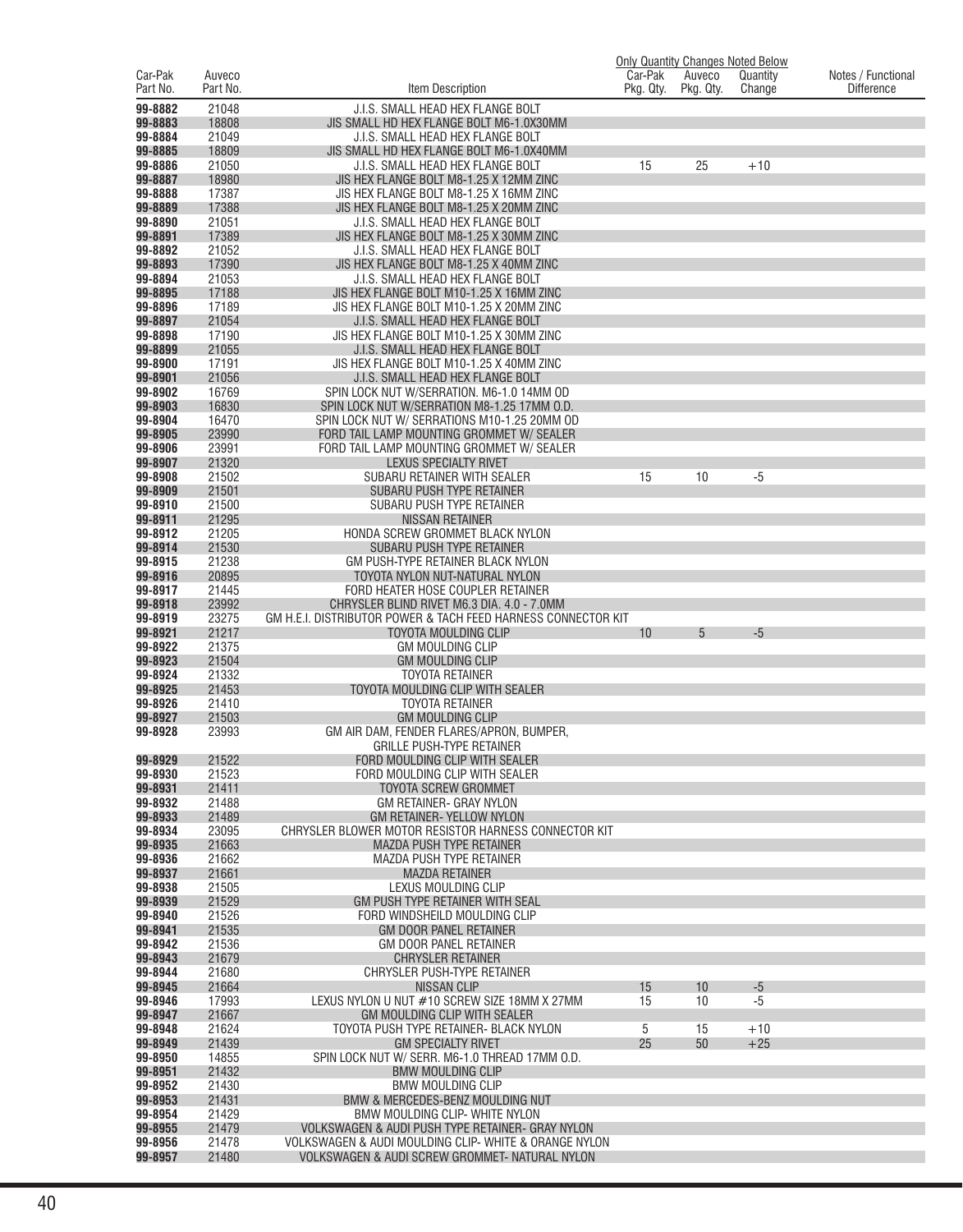| Car-Pak            | Auveco         |                                                                                                 | Car-Pak   | Auveco    | Only Quantity Changes Noted Below<br>Quantity | Notes / Functional  |
|--------------------|----------------|-------------------------------------------------------------------------------------------------|-----------|-----------|-----------------------------------------------|---------------------|
| Part No.           | Part No.       | Item Description                                                                                | Pkg. Qty. | Pkg. Qty. | Change                                        | <b>Difference</b>   |
| 99-8958            | 21481          | VOLKSWAGEN & AUDI MOULDING CLIP- WHITE NYLON                                                    |           |           |                                               |                     |
| 99-8959            | 21482          | VOLKSWAGEN & AUDI PUSH TYPE RETAINER- BLACK NYLON                                               |           |           |                                               |                     |
| 99-8960            | 21508          | VOLKSWAGEN & AUDI MOULDING CLIP                                                                 |           |           |                                               |                     |
| 99-8961            | 21509          | <b>VOLKSWAGEN &amp; AUDI RETAINER</b>                                                           |           |           |                                               |                     |
| 99-8962<br>99-8963 | 21510<br>21540 | VOLKSWAGEN & AUDI SCREW GROMMET<br><b>GM U-TYPE NUT</b>                                         |           |           |                                               |                     |
| 99-8965            | 21541          | GM TORX TRUSS HEAD TAPPING SCREW                                                                |           |           |                                               |                     |
| 99-8966            | 23065          | GM HEADLIGHT & IGNITION SWITCH HARNESS CONNECTOR                                                |           |           |                                               |                     |
| 99-8967            | 23135          | GM. FORD. CHRYSLER & MITSUBISHI FUEL INJECTOR & ABS                                             |           |           |                                               |                     |
|                    |                | HARNESS CONNECTOR                                                                               |           |           |                                               |                     |
| 99-8968<br>99-8969 | 23270<br>23136 | FORD COOLANT TEMP. SENSOR HARNESS CONNECTOR<br>GM DRL & TURN SIGNAL LAMP BULB HARNESS CONNECTOR |           |           |                                               |                     |
| 99-8970            | 23137          | GM FOG LAMP BULB HARNESS CONNECTOR                                                              |           |           |                                               |                     |
| 99-8971            | 5196           | TUBULAR NUT FOR 1/4 STUD                                                                        | 50        | 100       | $+50$                                         |                     |
| 99-8972            | 23067          | FORD EGR, PRESSURE FEEDBACK SENSOR,                                                             |           |           |                                               |                     |
| 99-8973            | 21026          | FUEL TANK PRESSURE TRANSDUCER HARNESS CONNECTOR<br>CHRYSLER TRIM PANEL RETAINER BLACK NYLON     |           |           |                                               |                     |
| 99-8974            | 23271          | FORD COOLANT TEMP. SENSOR HARNESS CONNECTOR                                                     |           |           |                                               |                     |
| 99-8975            | 21517          | GM BUMPER FASCIA NYLON SCREW                                                                    |           |           |                                               |                     |
| 99-8976            | 21538          | <b>TOYOTA RETAINER</b>                                                                          |           |           |                                               |                     |
| 99-8977            | 21545          | NISSAN PUSH TYPE RETAINER                                                                       |           |           |                                               |                     |
| 99-8978<br>99-8979 | 21551<br>21331 | <b>TOYOTA WEATHERSTRIP CLIP</b><br>TOYOTA NYLON NUT                                             |           |           |                                               |                     |
| 99-8980            | 21552          | LEXUS & TOYOTA WEATHERSTRIP CLIP                                                                |           |           |                                               |                     |
| 99-8981            | 21562          | <b>SUBARU GRILLE CLIP</b>                                                                       |           |           |                                               |                     |
| 99-8982            | 21563          | SUBARU PUSH TYPE RETAINER                                                                       |           |           |                                               |                     |
| 99-8983            | 21564          | SUBARU MOULDING CLIP WITH SEALER                                                                |           |           |                                               |                     |
| 99-8984<br>99-8985 | 21565<br>21566 | SUBARU WEATHERSTRIP CLIP<br>SUBARU PUSH TYPE RETAINER                                           |           |           |                                               |                     |
| 99-8986            | 21584          | <b>SUBARU RETAINER</b>                                                                          |           |           |                                               |                     |
| 99-8987            | 21567          | SUBARU MOULDING RETAINER WITH SEALER                                                            |           |           |                                               |                     |
| 99-8988            | 21568          | SUBARU PUSH TYPE RETAINER                                                                       |           |           |                                               |                     |
| 99-8989            | 21548          | TOYOTA WEATHERSTRIP RETAINER BLACK NYLON                                                        |           |           |                                               |                     |
| 99-8990<br>99-8991 | 21569<br>21585 | SUBARU SCREW GROMMET<br>SUBARU PUSH TYPE RETAINER                                               |           |           |                                               |                     |
| 99-8992            | 21570          | SUBARU PUSH TYPE RETAINER                                                                       |           |           |                                               |                     |
| 99-8993            | 21571          | SUBARU PUSH TYPE RETAINER                                                                       |           |           |                                               |                     |
| 99-8994            | 21573          | SUBARU WEATHERSTRIP CLIP                                                                        |           |           |                                               |                     |
| 99-8995<br>99-8996 | 21574<br>21576 | SUBARU RETAINER<br>SUBARU PUSH TYPE RETAINER W/SEALER                                           |           |           |                                               |                     |
| 99-8997            | 21578          | SUBARU PUSH TYPE RETAINER                                                                       |           |           |                                               |                     |
| 99-8998            | 21579          | SUBARU GROMMET WITH SEALER                                                                      |           |           |                                               |                     |
| 99-8999            | 21580          | SUBARU PUSH TYPE RETAINER                                                                       |           |           |                                               |                     |
| 99-9000<br>99-9001 | 21581<br>24203 | SUBARU MOULDING CLIP WITH SEALER                                                                |           |           |                                               |                     |
| 99-9002            | 21586          | SUBARU RADIATOR GRILLE RETAINER<br>TOYOTA MOULDING RETAINER                                     |           |           |                                               |                     |
| 99-9003            | 21572          | SUBARU GRILLE CLIP                                                                              |           |           |                                               |                     |
| 99-9004            | 21601          | CHRYSLER PUSH-TYPE RETAINER W/ SEALER                                                           |           |           |                                               |                     |
| 99-9005            | 21666          | CHRYSLER MOULDING CLIP WITH SEALER                                                              | 25        | 15        | $-10$                                         |                     |
| 99-9006<br>99-9007 | 23492<br>21442 | CHRYSLER ROCKER PANEL MOULDING CLIP<br><b>CHRYSLER RETAINER</b>                                 |           |           |                                               |                     |
| 99-9008            | 21672          | GM PUSH-TYPE RETAINER WITH SEALER                                                               |           |           |                                               |                     |
| 99-9010            | 21506          | FORD MOULDING CLIP WITH SEALER                                                                  |           |           |                                               |                     |
| 99-9011            | 20485          | GM DOOR HINGE PIN & BUSHING KIT                                                                 |           |           |                                               |                     |
| 99-9012<br>99-9013 | 21158<br>21207 | GM MOULDING CLIP - GREEN NYLON<br>HONDA MOULDING CLIP WHITE NYLON                               |           |           |                                               |                     |
| 99-9014            | 23493          | FORD ROCKER PANEL MOULDING CLIP WITH SEALER                                                     |           |           |                                               |                     |
| 99-9015            | 21669          | FORD MOULDING CLIP WITH SEALER                                                                  | 15        | 10        | $-5$                                          |                     |
| 99-9016            | 21673          | <b>FORD RETAINER</b>                                                                            |           |           |                                               |                     |
| 99-9017<br>99-9018 | 21010<br>23211 | TOYOTA PUSH-TYPE RETAINER BLACK NYLON                                                           |           |           |                                               |                     |
| 99-9019            | 21670          | GM ALTERNATOR HARNESS CONNECTOR<br>CHRYSLER MOULDING CLIP                                       |           |           |                                               |                     |
| 99-9020            | 21216          | HONDA MOULDING CLIP                                                                             |           |           |                                               |                     |
| 99-9021            | 21652          | HONDA RETAINER- BLACK NYLON                                                                     |           |           |                                               |                     |
| 99-9022            | 21675          | <b>HONDA RETAINER</b>                                                                           |           |           |                                               |                     |
| 99-9023<br>99-9024 | 21651<br>21676 | HONDA PUSH TYPE RETAINER<br><b>HONDA RETAINER</b>                                               |           |           |                                               |                     |
| 99-9025            | 21702          | TOYOTA & LEXUS PUSH TYPE RETAINER                                                               |           |           |                                               |                     |
| 99-9026            | 21609          | #14 X 3/4 PHIL PAN HEAD STAIN STEEL TAP SCREW                                                   | 50        | 100       | $+50$                                         |                     |
| 99-9027            | 21596          | TOYOTA PUSH-TYPE RETAINER                                                                       |           |           |                                               |                     |
| 99-9028<br>99-9029 | 23212<br>21597 | FORD BLOWER MOTOR SWITCH & RESISTOR HARNESS CONNECTOR<br>HONDA MOULDING CLIP                    |           |           |                                               |                     |
| 99-9030            | N/A            | <b>RETAINER</b>                                                                                 |           |           |                                               | <b>Discontinued</b> |
| 99-9031            | 23494          | GM & SATURN NUT WITH SILICONE PAD                                                               |           |           |                                               |                     |
| 99-9032            | 21321          | HYUNDAI MOULDING CLIP WITH SEALER                                                               | 10        | 15        | $+5$                                          |                     |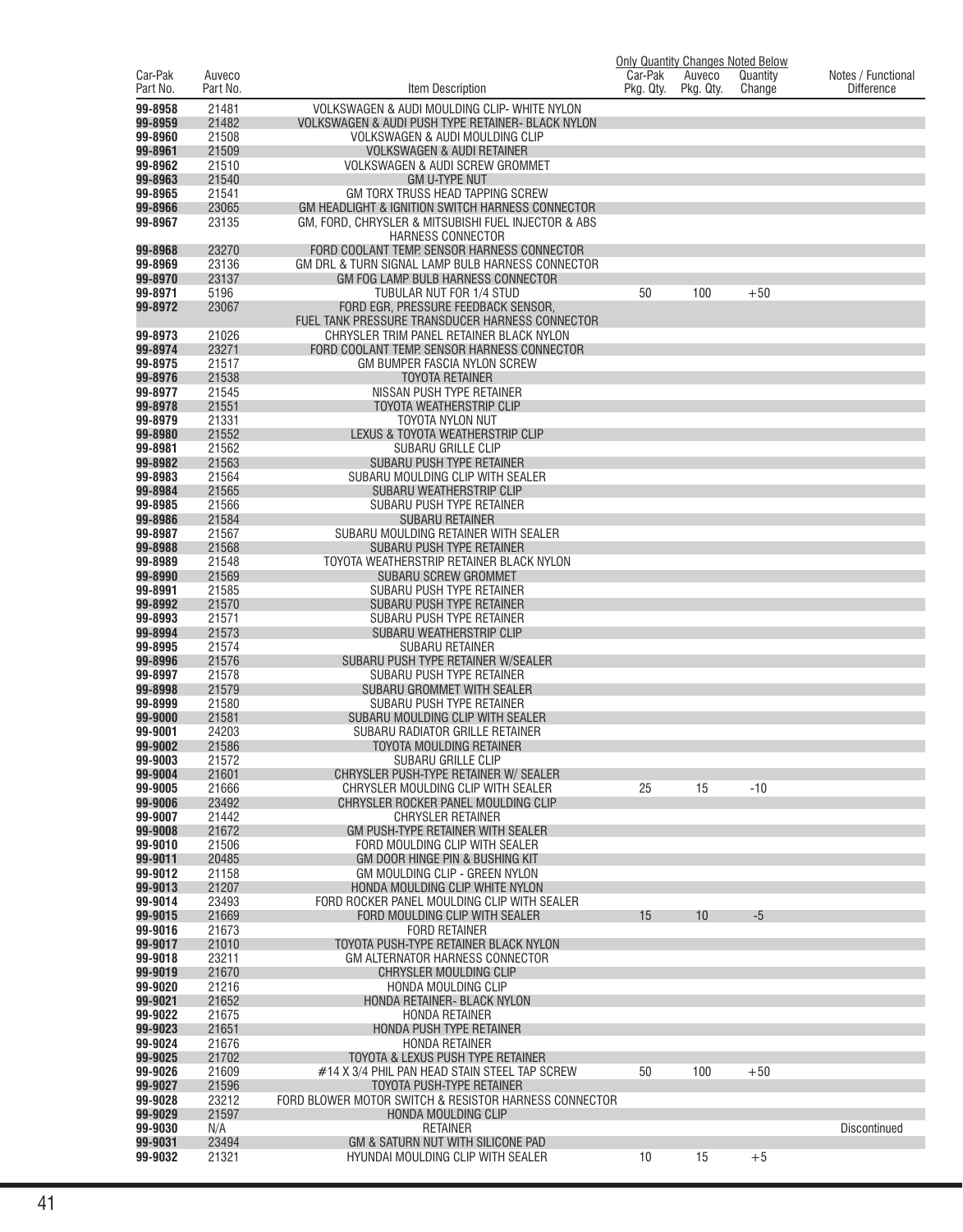|                     |                    |                                                                                               | <b>Only Quantity Changes Noted Below</b> |                     |                    |                                         |
|---------------------|--------------------|-----------------------------------------------------------------------------------------------|------------------------------------------|---------------------|--------------------|-----------------------------------------|
| Car-Pak<br>Part No. | Auveco<br>Part No. | Item Description                                                                              | Car-Pak<br>Pkg. Qty.                     | Auveco<br>Pkg. Qty. | Quantity<br>Change | Notes / Functional<br><b>Difference</b> |
| 99-9033             | 21136              | HYUNDAI MOULDING CLIP WITH SEALER                                                             |                                          |                     |                    |                                         |
| 99-9035             | 23073              | CHRYSLER WINDOW & WIPER MOTOR, TAIL LAMP HARNESS CONNECTOR KIT                                |                                          |                     |                    |                                         |
| 99-9036             | 20566              | HYUNDAI MOULDING CLIP 14MM X 14MM HD SZ 10MM STM                                              |                                          |                     |                    |                                         |
| 99-9037             | 20680              | LICENSE PLATE SCREW - HYUNDAI                                                                 |                                          |                     |                    |                                         |
| 99-9038<br>99-9039  | 21038<br>21135     | HYUNDAI MOULDING CLIP NATURAL NYLON<br>HYUNDAI & KIA OIL DRAIN PLUG W/GASKET                  |                                          |                     |                    |                                         |
| 99-9040             | 21146              | KIA PUSH-TYPE RETAINER BLACK NYLON                                                            |                                          |                     |                    |                                         |
| 99-9041             | 21150              | HYUNDAI & KIA SCREW GROMMET                                                                   |                                          |                     |                    |                                         |
| 99-9042             | 21188              | HYUNDAI & KIA TRIM PANEL RETAINER                                                             |                                          |                     |                    |                                         |
| 99-9043             | 21232              | HYUNDAI SCREW GROMMET NATURAL NYLON                                                           | 10                                       | 15                  | $+5$               |                                         |
| 99-9044<br>99-9045  | 21233<br>21244     | <b>HYUNDAI PUSH TYPE RETAINER</b><br>HYUNDAI MOULDING CLIP WITH SEALER                        | 10                                       | 15                  | $+5$               |                                         |
| 99-9046             | 21292              | HYUNDAI MOULDING GROMMET                                                                      | 10                                       | 15                  | $+5$               |                                         |
| 99-9047             | 21312              | KIA & HYUNDAI MOULDING CLIP                                                                   | 10                                       | 15                  | $+5$               |                                         |
| 99-9048             | 21328              | HYUNDAI AND KIA PUSH TYPE RETAINER                                                            | 10                                       | 15                  | $+5$               |                                         |
| 99-9049<br>99-9050  | 21349<br>21350     | KIA RETAINER<br><b>KIA RETAINER</b>                                                           |                                          |                     |                    |                                         |
| 99-9051             | 21355              | <b>HYUNDAI CABLE TIE</b>                                                                      |                                          |                     |                    |                                         |
| 99-9052             | 21356              | HYUNDAI & KIA NYLON NUT                                                                       | 10                                       | 15                  | $+5$               |                                         |
| 99-9053             | 21360              | <b>HYUNDAI RETAINER</b>                                                                       |                                          |                     |                    |                                         |
| 99-9054             | 21363              | <b>KIA RETAINER</b>                                                                           |                                          |                     |                    |                                         |
| 99-9055<br>99-9056  | 21371<br>21372     | <b>KIA NYLON NUT</b><br>KIA NYLON FLANGE NUT                                                  | 15                                       | 25                  | $+10$              |                                         |
| 99-9057             | 21378              | HYUNDAI & KIA NYLON "U" NUT                                                                   |                                          |                     |                    |                                         |
| 99-9058             | 21381              | <b>HYUNDAI/KIA RETAINER</b>                                                                   | 25                                       | 50                  | $+25$              |                                         |
| 99-9059             | 21382              | <b>HYUNDAI/KIA RETAINER</b>                                                                   |                                          |                     |                    |                                         |
| 99-9060<br>99-9061  | 23495<br>21797     | RD HEAD BUMPER BOLT W/STAINLESS STEEL CAP 1/2-13 X 1-1/2                                      |                                          |                     |                    |                                         |
| 99-9062             | 21703              | LEXUS & TOYOTA BUMPER CLIP<br>FORD PUSH-TYPE RETAINER                                         |                                          |                     |                    |                                         |
| 99-9063             | 23213              | FORD STOP, PARKING & TURN, SIGNAL LAMP SOCKET                                                 |                                          |                     |                    |                                         |
| 99-9064             | 23214              | FORD STOP, TURN, SIGNAL LAMP SOCKET                                                           |                                          |                     |                    |                                         |
| 99-9065             | 23215              | FORD BACK UP, PARKING & STOP LAMP SOCKET                                                      |                                          |                     |                    |                                         |
| 99-9066<br>99-9068  | 23216<br>23217     | FORD BACK UP, PARKING & STOP LAMP SOCKET<br>FORD STOP, TAIL & TURN SIGNAL LAMP SOCKET         |                                          |                     |                    |                                         |
| 99-9069             | 23218              | FORD TURN SIGNAL LAMP SOCKET                                                                  |                                          |                     |                    |                                         |
| 99-9070             | 23219              | FORD BACK UP, STOP, TAIL LAMP SOCKET                                                          |                                          |                     |                    |                                         |
| 99-9071             | 22184              | <b>FORD LIGHTING SOCKET BASE</b>                                                              |                                          |                     |                    |                                         |
| 99-9072<br>99-9073  | 21794<br>21795     | FORD RETAINER WITH SEALER<br>LEXUS & TOYOTA RETAINER W/ SEALER                                | 15                                       | 10                  | -5                 |                                         |
| 99-9074             | 21745              | GM MOULDING FASTENER                                                                          | 10                                       | 15                  | $+5$               |                                         |
| 99-9075             | 22857              | ROOF MOULDING RETAINER                                                                        |                                          |                     |                    |                                         |
| 99-9077             | 21796              | <b>HONDA MOULDING CLIP</b>                                                                    |                                          |                     |                    |                                         |
| 99-9078<br>99-9079  | 21706<br>13002     | ACURA & HONDA PUSH TYPE RETAINER                                                              |                                          |                     |                    |                                         |
| 99-9080             | 23220              | WELL NUT M6-1.0 THREAD .787 HEAD DIA.<br>PARK, TURN SIGNAL, TAIL LAMP SOCKET ASSEMBLY         |                                          |                     |                    |                                         |
| 99-9081             | 21790              | FORD & LINCOLN HOOD INSULATION CLIP                                                           |                                          |                     |                    |                                         |
| 99-9082             | 22021              | <b>FORD MOULDING CLIP</b>                                                                     |                                          |                     |                    |                                         |
| 99-9083             | 22022              | GM MOULDING CLIP WITH METAL REINFORCEMENT                                                     |                                          |                     |                    |                                         |
| 99-9084<br>99-9085  | 22024<br>23221     | GM MOULDING CLIP WITH METAL REINFORCEMENT<br>SATURN CANISTER PURGE SOLENOID HARNESS CONNECTOR |                                          |                     |                    |                                         |
| 99-9086             | 22033              | FORD MOULDING CLIP WITH SEALER                                                                |                                          |                     |                    |                                         |
| 99-9087             | 22034              | <b>GM RETAINER</b>                                                                            |                                          |                     |                    |                                         |
| 99-9088             | 22027              | GM MOULDING CLIP WITH SEALER                                                                  |                                          |                     |                    |                                         |
| 99-9089             | 22026              | <b>GM RETAINER</b>                                                                            |                                          |                     |                    |                                         |
| 99-9090<br>99-9091  | 22025<br>22003     | <b>GM RETAINER</b><br>HYUNDAI/KIA RETAINER                                                    |                                          |                     |                    |                                         |
| 99-9092             | 22004              | <b>HYUNDAI RETAINER</b>                                                                       |                                          |                     |                    |                                         |
| 99-9093             | 22005              | HYUNDAI/KIA RETAINER                                                                          |                                          |                     |                    |                                         |
| 99-9094             | 22006              | HYUNDAI RETAINER WITH SEALER                                                                  |                                          |                     |                    |                                         |
| 99-9095             | 22007              | HYUNDAI/KIA RETAINER                                                                          |                                          |                     |                    |                                         |
| 99-9096             | 22008              | HYUNDAI/KIA RETAINER                                                                          |                                          |                     |                    |                                         |
| 99-9097<br>99-9098  | 22009<br>22010     | HYUNDAI/KIA RETAINER<br>HYUNDAI MOULDING CLIP WITH SEALER                                     |                                          |                     |                    |                                         |
| 99-9099             | 22011              | HYUNDAI SCREW GROMMET WITH SEALER                                                             |                                          |                     |                    |                                         |
| 99-9100             | 22012              | HYUNDAI RETAINER WITH SEALER                                                                  |                                          |                     |                    |                                         |
| 99-9101             | 22013              | HYUNDAI MOULDING CLIP WITH SEALER                                                             |                                          |                     |                    |                                         |
| 99-9102<br>99-9103  | 22014<br>22015     | KIA MOULDING CLIP WITH SEALER<br>HYUNDAI & KIA MOULDING CLIP WITH SEALER                      |                                          |                     |                    |                                         |
| 99-9105             | 22017              | HYUNDAI/KIA MOULDING RETAINER                                                                 |                                          |                     |                    |                                         |
| 99-9106             | 22018              | HYUNDAI MOULDING CLIP WITH SEALER                                                             |                                          |                     |                    |                                         |
| 99-9107             | 22019              | HYUNDAI MOULDING CLIP WITH SEALER                                                             |                                          |                     |                    |                                         |
| 99-9108<br>99-9109  | 22020<br>22028     | HYUNDAI MOULDING CLIP WITH SEALER<br><b>CHRYSLER GROMMET</b>                                  |                                          |                     |                    |                                         |
| 99-9110             | 21825              | GM MOULDING CLIP WITH SEALER                                                                  | 10                                       | 15                  | $+5$               |                                         |
| 99-9111             | 22070              | GM TORX PAN HEAD SEMS TAP SCREW WITH DOG POINT                                                |                                          |                     |                    |                                         |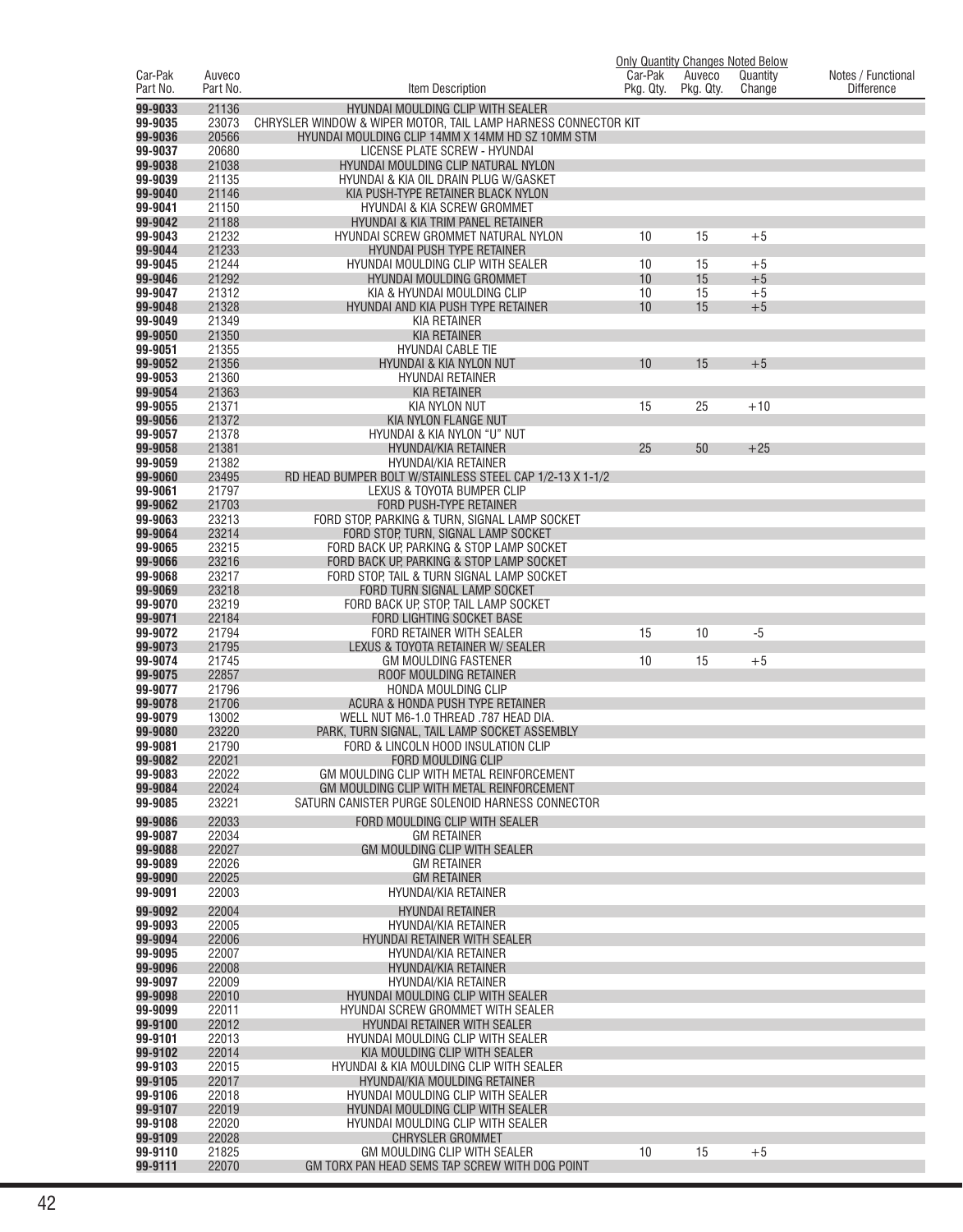|                     |                    |                                                                                                               | <b>Only Quantity Changes Noted Below</b> |                     |                    |                                         |
|---------------------|--------------------|---------------------------------------------------------------------------------------------------------------|------------------------------------------|---------------------|--------------------|-----------------------------------------|
| Car-Pak<br>Part No. | Auveco<br>Part No. | Item Description                                                                                              | Car-Pak<br>Pkg. Qty.                     | Auveco<br>Pkg. Qty. | Quantity<br>Change | Notes / Functional<br><b>Difference</b> |
| 99-9112             | 23222              | CHRYSLER, DODGE & JEEP LAMP SOCKET                                                                            |                                          |                     |                    |                                         |
| 99-9113             | 21791              | CHRYSLER MOULDING CLIP                                                                                        | 25                                       | 15                  | $-10$              |                                         |
| 99-9114<br>99-9115  | 22036<br>21827     | GM MOULDING CLIP WITH SEALER<br><b>GM MOULDING CLIP WITH SEALER</b>                                           |                                          |                     |                    |                                         |
| 99-9116             | 22037              | <b>GM MOULDING CLIP WITH SEALER</b>                                                                           |                                          |                     |                    |                                         |
| 99-9117             | 22023              | <b>FORD SPECIALTY RIVET</b>                                                                                   |                                          |                     |                    |                                         |
| 99-9118<br>99-9119  | 22185<br>23223     | FORD WIRE HARNESS CONNECTOR<br>CHRYSLER, DODGE & JEEP TAIL LAMP SOCKET                                        |                                          |                     |                    |                                         |
| 99-9120             | 22068              | ACURA/HONDA PUSH-TYPE RETAINER WITH SEALER                                                                    |                                          |                     |                    |                                         |
| 99-9121             | 22069              | ACURA/HONDA PUSH-TYPE RETAINER WITH SEALER                                                                    |                                          |                     |                    |                                         |
| 99-9122<br>99-9123  | 21296<br>22066     | <b>TOYOTA RETAINER</b><br><b>FORD SPECIALTY RIVET</b>                                                         |                                          |                     |                    |                                         |
| 99-9124             | 22067              | <b>FORD SPECIALTY RIVET</b>                                                                                   |                                          |                     |                    |                                         |
| 99-9125             | 22165              | HONDA MOULDING CLIP                                                                                           |                                          |                     |                    |                                         |
| 99-9126<br>99-9127  | 21836<br>22071     | HONDA MOULDING CLIP<br><b>GM RETAINING CLIP</b>                                                               | 25                                       | 15                  | $-10$              |                                         |
| 99-9128             | 22166              | TOYOTA MOULDING RETAINER                                                                                      |                                          |                     |                    |                                         |
| 99-9129             | 22038              | FORD MOULDING CLIP                                                                                            |                                          |                     |                    |                                         |
| 99-9130<br>99-9131  | 23498<br>22099     | CHRYSLER & JEEP RADIATOR GRILLE, FRT & REAR BUMPER, ROCKER CLIP                                               |                                          |                     |                    |                                         |
| 99-9132             | 22072              | FORD MOULDING CLIP<br>TOYOTA/LEXUS PUSH-TYPE RETAINER                                                         |                                          |                     |                    |                                         |
| 99-9133             | 22073              | TOYOTA/LEXUS MOULDING RETAINER                                                                                |                                          |                     |                    |                                         |
| 99-9134             | 23499              | GM LOCKING METRIC EXTRUDED U-NUT                                                                              |                                          |                     |                    |                                         |
| 99-9135<br>99-9136  | 21040<br>22058     | <b>GM EXTRUDED U TYPE NUT</b><br>FORD PUSH-TYPE RETAINER                                                      | 15                                       | 25                  | $+10$              |                                         |
| 99-9137             | 22167              | GM MOULDING CLIP WITH METAL REINFORCEMENT                                                                     |                                          |                     |                    |                                         |
| 99-9138             | 22168              | <b>GM HOOD INSULATION RETAINER</b>                                                                            |                                          |                     |                    |                                         |
| 99-9139<br>99-9140  | 23500<br>22177     | LEXUS & TOYOTA FRONT BUMPER PUSH-TYPE RETAINER<br>CHRYSLER PUSH-TYPE RETAINER WITH SEALER                     |                                          |                     |                    |                                         |
| 99-9141             | 22088              | <b>GM SPECIALTY RIVET</b>                                                                                     |                                          |                     |                    |                                         |
| 99-9142             | 22276              | GM MOULDING CLIP WITH METAL REINFORCE & SEALER                                                                |                                          |                     |                    |                                         |
| 99-9143<br>99-9144  | 22178<br>22124     | <b>FORD PUSH-TYPE RETAINER</b><br>FORD MOULDING CLIP WITH SEALER                                              |                                          |                     |                    |                                         |
| 99-9145             | 22179              | FORD RETAINER WITH SEALER                                                                                     | 15                                       | 10                  | $-5$               |                                         |
| 99-9146             | 22180              | <b>FORD RETAINER</b>                                                                                          |                                          |                     |                    |                                         |
| 99-9147<br>99-9148  | 22282<br>22230     | MAZDA PUSH-TYPE RETAINER<br>SUBARU PUSH-TYPE RETAINER                                                         |                                          |                     |                    |                                         |
| 99-9149             | 22160              | SUBARU PUSH-TYPE RETAINER                                                                                     |                                          |                     |                    |                                         |
| 99-9150             | 22154              | FORD MOULDING CLIP                                                                                            |                                          |                     |                    |                                         |
| 99-9151<br>99-9152  | 22277<br>22278     | <b>GM DOOR PANEL CLIP</b><br><b>GM DOOR PANEL RETAINER</b>                                                    |                                          |                     |                    |                                         |
| 99-9153             | 22279              | <b>GM DOOR PANEL RETAINER</b>                                                                                 |                                          |                     |                    |                                         |
| 99-9154             | 22100              | <b>GM PUSH-TYPE RETAINER</b>                                                                                  |                                          |                     |                    |                                         |
| 99-9155<br>99-9156  | 22181<br>22104     | SUBARU PUSH-TYPE RETAINER<br>FORD HEX HEAD SEMS TAPPING SCREW                                                 |                                          |                     |                    |                                         |
| 99-9157             | 22173              | <b>GM SPECIALTY RIVET</b>                                                                                     |                                          |                     |                    |                                         |
| 99-9158             | 22209              | <b>CHRYSLER RETAINER</b>                                                                                      |                                          |                     |                    |                                         |
| 99-9159<br>99-9160  | 22228<br>22312     | <b>GM MOULDING CLIP</b><br><b>KIA RETAINER</b>                                                                |                                          |                     |                    |                                         |
| 99-9161             | 22313              | HYUNDAI & KIA RETAINER                                                                                        |                                          |                     |                    |                                         |
| 99-9162             | 22314              | HYUNDAI MOULDING CLIP                                                                                         |                                          |                     |                    |                                         |
| 99-9163<br>99-9164  | 22315<br>22316     | <b>HYUNDAI &amp; KIA RETAINER</b><br><b>HYUNDAI &amp; KIA TRIM CLIP</b>                                       | 100                                      | 50                  | $-50$              |                                         |
| 99-9165             | 23317              | <b>HYUNDAI &amp; KIA TRIM CLIP</b>                                                                            |                                          |                     |                    |                                         |
| 99-9166             | 22318              | HYUNDAI MOULDING RETAINER WITH SEALER                                                                         |                                          |                     |                    |                                         |
| 99-9167<br>99-9168  | 22319<br>22320     | HYUNDAI & KIA MOULDING RETAINER WITH SEALER<br><b>HYUNDAI RETAINER</b>                                        |                                          |                     |                    |                                         |
| 99-9169             | 22321              | <b>HYUNDAI &amp; KIA RETAINER</b>                                                                             |                                          |                     |                    |                                         |
| 99-9170             | 22322              | HYUNDAI & KIA SCREW GROMMET                                                                                   |                                          |                     |                    |                                         |
| 99-9171<br>99-9172  | 23501<br>22323     | HYUNDAI. KIA FENDER LINER PUSH-TYPE RETAINER<br>KIA SCREW GROMMET                                             |                                          |                     |                    |                                         |
| 99-9173             | 22324              | HYUNDAI BODY SIDE MOULDING NUT                                                                                |                                          |                     |                    |                                         |
| 99-9174             | 22470              | HYUNDAI/KIA MOULDING CLIP WITH SEALER                                                                         |                                          |                     |                    |                                         |
| 99-9175<br>99-9176  | 22325<br>22326     | HYUNDAI & KIA RETAINER<br>KIA MOULDING CLIP WITH SEALER                                                       |                                          |                     |                    |                                         |
| 99-9177             | 22327              | <b>HYUNDAI MOULDING CLIP WITH SEALER</b>                                                                      |                                          |                     |                    |                                         |
| 99-9178             | 22328              | HYUNDAI MOULDING CLIP WITH SEALER                                                                             |                                          |                     |                    |                                         |
| 99-9179<br>99-9180  | 22329<br>23994     | HYUNDAI & KIA MOULDING CLIP WITH SEALER<br>HYUNDAI ROCKER PANEL MOULDING CLIP                                 |                                          |                     |                    |                                         |
| 99-9181             | 22331              | HYUNDAI & KIA MOULDING CLIP WITH SEALER                                                                       | 50                                       | 25                  | $-25$              |                                         |
| 99-9182             | 22227              | FORD PUSH-TYPE RETAINER                                                                                       |                                          |                     |                    |                                         |
| 99-9183<br>99-9184  | 23224<br>23225     | FORD BLOWER MOTOR RESISTOR HARNESS CONNECTOR<br>GM BLOWER RESISTOR, WINDOW, STEERING SWITCH HARNESS CONNECTOR |                                          |                     |                    |                                         |
| 99-9185             | 23226              | GM 02 SENSOR HARNESS CONNECTOR                                                                                |                                          |                     |                    |                                         |
| 99-9186             | 23227              | GM FUEL INJECTOR HARNESS CONNECTOR                                                                            |                                          |                     |                    |                                         |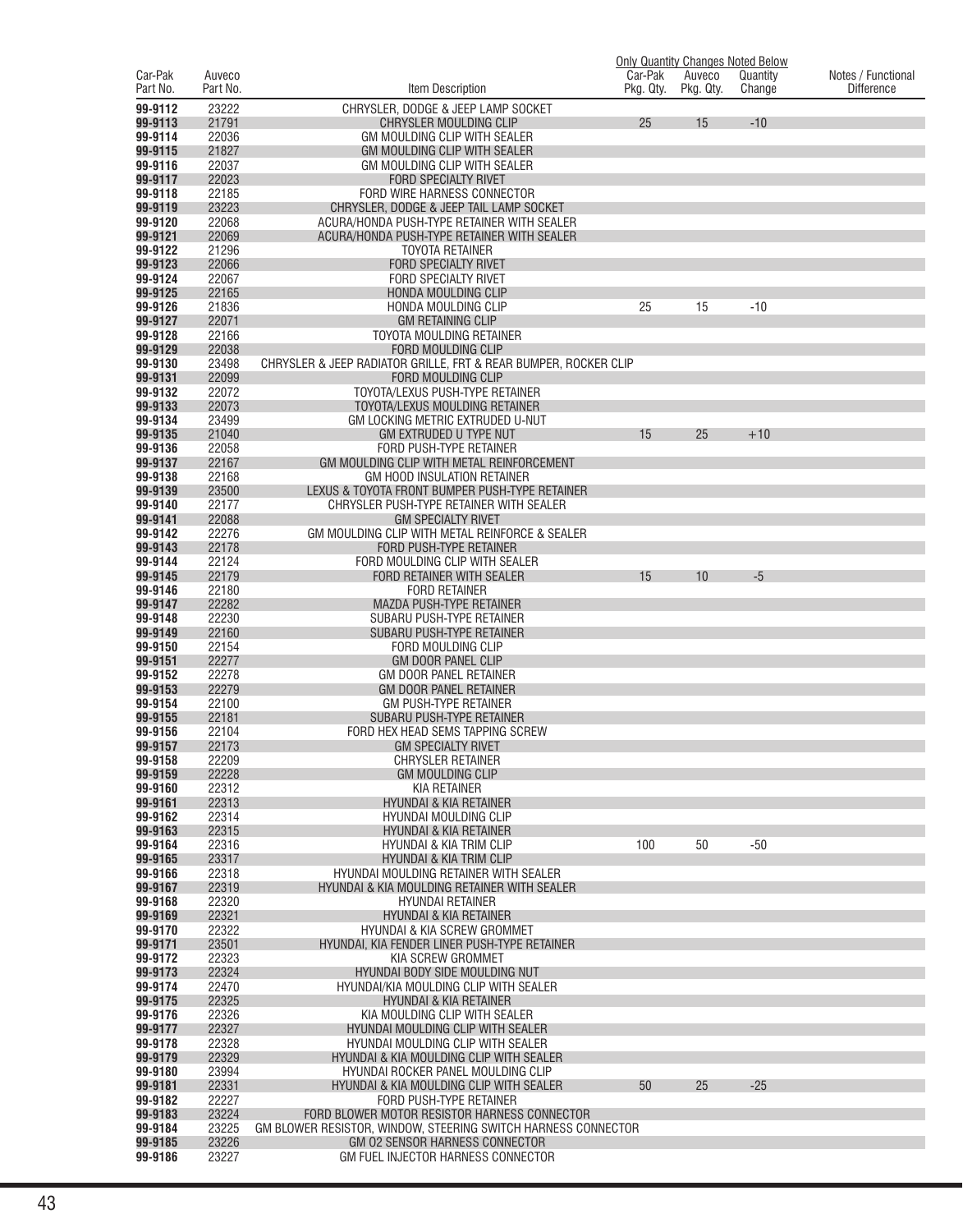|                     |                    |                                                                                               |                      |                     | <b>Only Quantity Changes Noted Below</b> |                                         |
|---------------------|--------------------|-----------------------------------------------------------------------------------------------|----------------------|---------------------|------------------------------------------|-----------------------------------------|
| Car-Pak<br>Part No. | Auveco<br>Part No. | Item Description                                                                              | Car-Pak<br>Pkg. Qty. | Auveco<br>Pkg. Qty. | Quantity<br>Change                       | Notes / Functional<br><b>Difference</b> |
| 99-9187             | 24202              | GM FUEL INJECTOR, KNOCK, CAM, CRANK,                                                          |                      |                     |                                          |                                         |
|                     |                    | COOLANT SENSOR HARNESS CONNECTOR                                                              |                      |                     |                                          |                                         |
| 99-9188             | 22237              | NISSAN TRIM PANEL RETAINER                                                                    | 10                   | 25                  | $+15$                                    |                                         |
| 99-9189<br>99-9190  | 22233<br>20740     | <b>GM HOOD INSULATION RETAINER</b><br>SPECIALTY RIVET ALL ALUMINUM - GM                       |                      |                     |                                          |                                         |
| 99-9191             | 16842              | EXTRUDED U NUT M6-1.0 SCREW 3.4MM-6.3MM RANGE                                                 |                      |                     |                                          |                                         |
| 99-9192             | 23562              | GM COOLANT, GLOW PLUG SENSOR HARNESS CONNECTOR                                                |                      |                     |                                          |                                         |
| 99-9193             | 22268              | GM MOULDING CLIP W/SEAL AND METAL REINFORCEMENT                                               |                      |                     |                                          |                                         |
| 99-9194             | 22206              | SUBARU TRIM PANEL RETAINER                                                                    |                      |                     |                                          |                                         |
| 99-9195             | 21594              | SUBARU PUSH TYPE RETAINER                                                                     |                      |                     |                                          |                                         |
| 99-9196<br>99-9197  | 21531<br>21590     | SUBARU COWL PANEL VENT CAP<br><b>SUBARU GROMMET</b>                                           |                      |                     |                                          |                                         |
| 99-9198             | 22232              | FORD HEX HEAD SEMS BODY BOLT W/ THREADED PATCH                                                |                      |                     |                                          |                                         |
| 99-9199             | 22211              | <b>SUBARU RETAINER</b>                                                                        |                      |                     |                                          |                                         |
| 99-9200             | 21889              | VW, AUDI, SEAT & SKODA COWL FASTENER                                                          |                      |                     |                                          |                                         |
| 99-9201             | 21891              | VW, AUDI, SEAT & SKODA RETAINER                                                               |                      |                     |                                          |                                         |
| 99-9202<br>99-9203  | 22203<br>22212     | HONDA PHILLIPS FLAT HEAD TAPPING SCREW<br>TOYOTA & LEXUS RETAINING CLIP                       |                      |                     |                                          |                                         |
| 99-9204             | 22239              | NISSAN SCREW GROMMET                                                                          |                      |                     |                                          |                                         |
| 99-9205             | 21754              | GM SPECIALTY PUSH-IN NUT                                                                      |                      |                     |                                          |                                         |
| 99-9206             | 22266              | GM SPECIALTY RIVET                                                                            |                      |                     |                                          |                                         |
| 99-9207             | 21864              | FORD SPECIALTY RIVET WITH PLASTIC CAP                                                         |                      |                     |                                          |                                         |
| 99-9208<br>99-9209  | 14355<br>22302     | NISSAN RETAINING CLIP 11MM HD DIA. 13MM LENGTH                                                |                      |                     |                                          |                                         |
| 99-9210             | 22289              | FORD WEATHERSTRIP RETAINER<br>GM SPECIALTY PUSH-IN NUT                                        |                      |                     |                                          |                                         |
| 99-9211             | 22258              | GM MOULDING CLIP WITH SEALER                                                                  |                      |                     |                                          |                                         |
| 99-9212             | 22284              | FORD PUSH-TYPE RETAINER                                                                       |                      |                     |                                          |                                         |
| 99-9213             | 22292              | NISSAN PHILLIPS TRUSS HEAD TAPPING SCREW                                                      |                      |                     |                                          |                                         |
| 99-9214             | 22295              | HYUNDAI PHILLIPS TRUSS HEAD TAPPING SCREW                                                     |                      |                     |                                          |                                         |
| 99-9215<br>99-9216  | 22296<br>22297     | HYUNDAI PHILLIPS TRUSS HEAD TAPPING SCREW<br>HYUNDAI MOULDING GROMMET WITH SEALER             |                      |                     |                                          |                                         |
| 99-9217             | 22299              | HYUNDAI PUSH-TYPE RETAINER                                                                    |                      |                     |                                          |                                         |
| 99-9218             | 23229              | HALOGEN HEADLIGHT HI-TEMP SOCKET ASSEMBLY                                                     |                      |                     |                                          |                                         |
| 99-9219             | 23230              | HALOGEN HEADLIGHT HI-TEMP SOCKET ASSEMBLY                                                     |                      |                     |                                          |                                         |
| 99-9220             | 23231              | HALOGEN HEADLIGHT HI-TEMP SOCKET ASSEMBLY                                                     |                      |                     |                                          |                                         |
| 99-9221<br>99-9222  | 23232<br>23233     | HALOGEN HEADLIGHT HI-TEMP SOCKET ASSEMBLY<br>HALOGEN HEADLIGHT HI-TEMP SOCKET ASSEMBLY        |                      |                     |                                          |                                         |
| 99-9223             | 23234              | HALOGEN HEADLIGHT HI-TEMP SOCKET ASSEMBLY                                                     |                      |                     |                                          |                                         |
| 99-9224             | 14150              | MALE TERMINAL 20-18 GAUGE                                                                     | 25                   | 50                  | $+25$                                    |                                         |
| 99-9225             | 14151              | <b>FEMALE TERMINAL 20-18 GAUGE</b>                                                            | 25                   | 50                  | $+25$                                    |                                         |
| 99-9226<br>99-9227  | 15948<br>15937     | WEATHERPACK TERMINAL 16-14 GAUGE MALE<br>WEATHERPACK TERMINAL FEMALE 16-14 GAUGE              | 25<br>25             | 50<br>50            | $+25$<br>$+25$                           |                                         |
| 99-9228             | 18325              | WEATHERPACK TERMINAL 12 GA 20 AMP MAX (MALE)                                                  |                      |                     |                                          |                                         |
| 99-9229             | 18324              | WEATHERPACK TERMINAL 12 GA 20 AMP MAX (FEMALE)                                                |                      |                     |                                          |                                         |
| 99-9230             | 15955              | <b>GM WEATHERPACK CAVITY PLUG</b>                                                             |                      |                     |                                          |                                         |
| 99-9231             | 14462              | WEATHER PACK TERMINAL EXTRACTOR TOOL                                                          |                      |                     |                                          |                                         |
| 99-9232<br>99-9233  | 22366<br>22435     | KIA MOULDING CLIP WITH SEALER<br>HYUNDAI/KIA MOULDING GROMMET                                 |                      |                     |                                          |                                         |
| 99-9234             | 8750               | PIGTAIL CONNECTORS                                                                            |                      |                     |                                          |                                         |
| 99-9235             | 11446              | STOP & TAIL LIGHTS PIGTAIL CONNECTOR - GM                                                     |                      |                     |                                          |                                         |
| 99-9236             | 11476              | PARK STOP & TAIL LIGHT SOCKET CONNECTOR - GM                                                  |                      |                     |                                          |                                         |
| 99-9237             | 13540              | PIGTAIL SOCKET ASSEMBLY SD MARKER LIGHTS                                                      |                      |                     |                                          |                                         |
| 99-9238<br>99-9239  | 13544<br>13545     | PIGTAIL SOCKET ASSEMBLY<br>PIGTAIL SOCKET ASSEMBLY TAIL LTS SINGLE CONTACT                    |                      |                     |                                          |                                         |
| 99-9240             | 13546              | PIGTAIL SOCKET ASSEMBLY SIGNAL/PARK LIGHTS                                                    |                      |                     |                                          |                                         |
| 99-9241             | 17173              | GM STOP/TAIL/TURN/PARK LIGHTS SOCKET ASSEMBLY                                                 |                      |                     |                                          |                                         |
| 99-9242             | 17174              | GM BACK-UP LIGHTS SOCKET ASSEMBLY                                                             |                      |                     |                                          |                                         |
| 99-9243<br>99-9244  | 17175<br>18923     | GM STOP/TAIL/TURN/PARK LIGHTS SOCKET ASSEMBLY<br>GM BACK-UP LIGHTS ELECTRICAL SOCKET ASSEMBLY |                      |                     |                                          |                                         |
| 99-9245             | 13547              | ALTERNATOR EXTENDER HARNESS FEMALE CONNECTOR                                                  |                      |                     |                                          |                                         |
| 99-9246             | 16962              | ELECTRICAL HARNESS CONNECTOR PIGTAIL - GM                                                     |                      |                     |                                          |                                         |
| 99-9247             | 18320              | GM AIR SWITCH VALVE HARNESS CONNECTOR                                                         |                      |                     |                                          |                                         |
| 99-9248             | 13533              | REAR LIGHTS PIGTAIL SOCKET                                                                    |                      |                     |                                          |                                         |
| 99-9249<br>99-9250  | 14128<br>14132     | SIGNAL/PARK LIGHTS PIGTAIL SOCKET ASSEMBLY<br>TAIL/STOP LIGHTS PIGTAIL SOCKET ASSEMBLY        |                      |                     |                                          |                                         |
| 99-9251             | 14133              | TAIL/STOP LIGHTS PIGTAIL SOCKET ASSEMBLY                                                      |                      |                     |                                          |                                         |
| 99-9252             | 8763               | PIGTAIL CONNECTORS                                                                            |                      |                     |                                          |                                         |
| 99-9253             | 12598              | PIGTAIL & SOCKET ASSEMBLY SINGLE CONTACT                                                      |                      |                     |                                          |                                         |
| 99-9254             | 12599              | PIGTAIL & SOCKET ASSEMBLY DOUBLE CONTACT                                                      |                      |                     |                                          |                                         |
| 99-9255<br>99-9256  | 13233<br>13554     | PARK & TURN SIGNAL SOCKET<br>SHIELDED LICENSE/UTILITY LIGHT 28" LEAD W/MALE                   |                      |                     |                                          |                                         |
| 99-9257             | 9900               | SNAP PLUG CONNECTOR                                                                           |                      |                     |                                          |                                         |
| 99-9258             | 9901               | SNAP PLUG CONNECTOR                                                                           |                      |                     |                                          |                                         |
| 99-9259             | 8770               | PIGTAIL RECEPTACLE                                                                            |                      |                     |                                          |                                         |
| 99-9260             | 20206              | SEALED FUSE HLDR FOR ATM MINI FUSES 20/25/30 AMP                                              |                      |                     |                                          |                                         |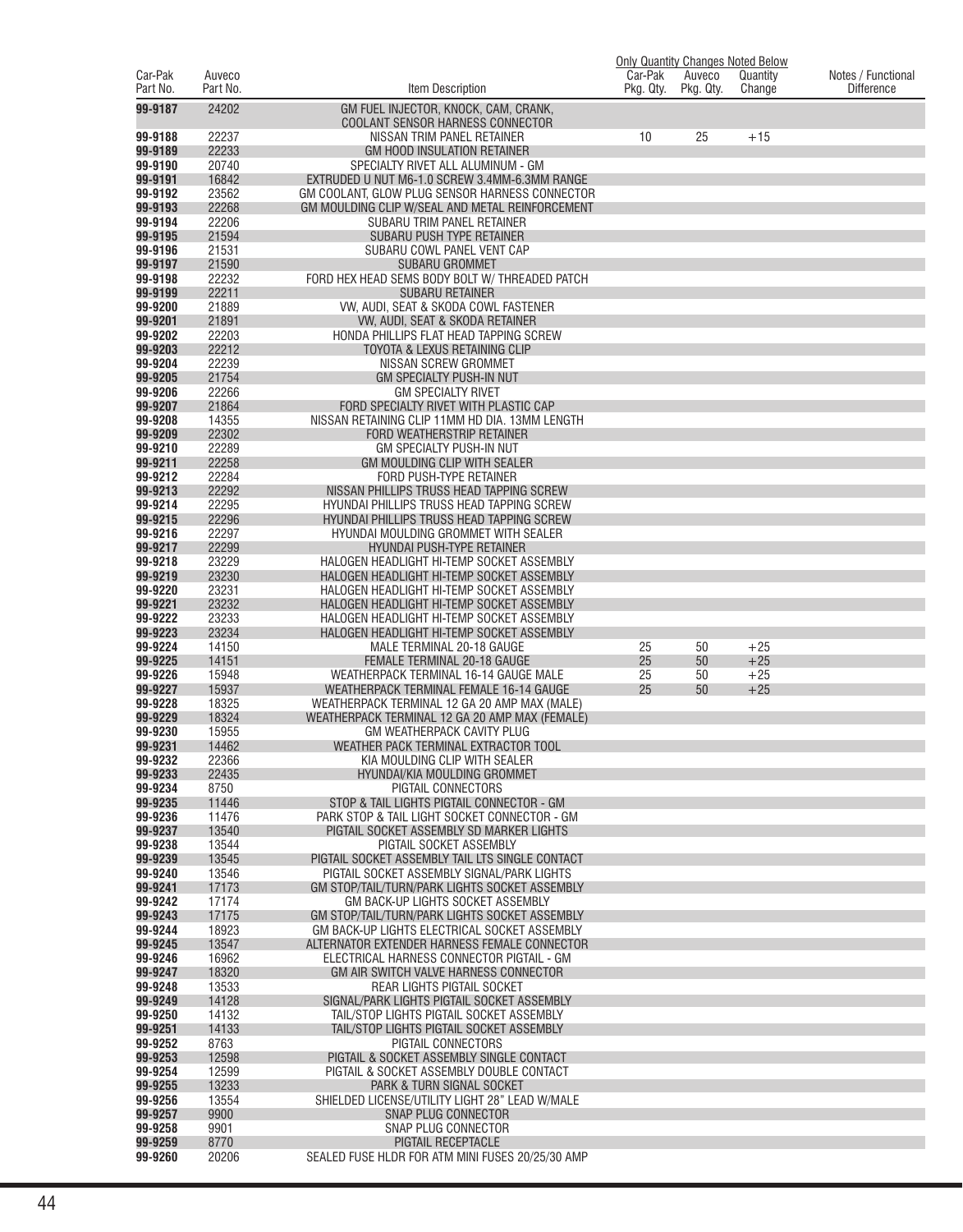|                              |                    |                                                                                                 | <b>Only Quantity Changes Noted Below</b> |                     |                    |                                            |
|------------------------------|--------------------|-------------------------------------------------------------------------------------------------|------------------------------------------|---------------------|--------------------|--------------------------------------------|
| Car-Pak<br>Part No.          | Auveco<br>Part No. | Item Description                                                                                | Car-Pak<br>Pkg. Qty.                     | Auveco<br>Pkg. Qty. | Quantity<br>Change | Notes / Functional<br><b>Difference</b>    |
|                              |                    |                                                                                                 |                                          |                     |                    |                                            |
| 99-9261                      | 20207              | SEALED FUSE HOLDER FOR ATM MINI FUSES 2-15 AMP                                                  |                                          |                     |                    |                                            |
| 99-9262<br>99-9263           | 20320<br>12908     | HIGH POWER SEALED AUTOFUSE HOLDER 40 AMP<br>RUBBER VACUUM CAP BLACK FOR 1/2 DIA.                |                                          |                     |                    |                                            |
| 99-9264                      | 12934              | NYLON STRAIGHT CONNECTOR 3/8 X 3/8                                                              |                                          |                     |                    |                                            |
| 99-9265                      | 12924              | NYLON TEE CONNECTOR 1/8 X 3/16 X 3/16                                                           |                                          |                     |                    |                                            |
| 99-9266                      | 12917              | NYLON TEE CONNECTOR 1/8 X 1/8 X 1/4                                                             |                                          |                     |                    |                                            |
| 99-9267                      | 12919              | NYLON TEE CONNECTOR 1/4 X 3/16 X 3/16                                                           |                                          |                     |                    |                                            |
| 99-9268                      | 12940              | NYLON F CONNECTOR 3/16 X 3/16 X 3/16                                                            |                                          |                     |                    |                                            |
| 99-9269                      | 12939              | NYLON CROSS CONNECTOR 3/16 ALL ENDS                                                             |                                          |                     |                    |                                            |
| 99-9270                      | 16961              | HOSE CONNECTOR 1/2 X 1/2 HOSE SIZE                                                              |                                          |                     |                    |                                            |
| 99-9271<br>99-9272           | 11229<br>11224     | HOSE FITTINGS TEES 1/2 X 1/2 X 1/2<br>ELBOWS HOSE FITTINGS 3/8 x 3/8 HOSE ID                    |                                          |                     |                    |                                            |
| 99-9273                      | 11220              | ELBOWS HOSE FITTINGS 1/4 PT 3/8 HOSE ID                                                         |                                          |                     |                    |                                            |
| 99-9274                      | 11226              | HOSE FITTINGS TEES 1/4 PT 1/4 X 1/4 HOSE ID                                                     |                                          |                     |                    |                                            |
| <b>AN203</b>                 | N/A                | CP KIT-BOX                                                                                      |                                          |                     |                    | <b>Discontinued</b>                        |
| <b>AN208</b>                 | N/A                | CP KIT-BOX                                                                                      |                                          |                     |                    | Discontinued                               |
| <b>AN606</b>                 | N/A                | CP KIT-PLASTIC BOX 6 EQUAL COM                                                                  |                                          |                     |                    | <b>Discontinued</b>                        |
| <b>AN612</b>                 | N/A                | CP KIT-BOX                                                                                      |                                          |                     |                    | Discontinued                               |
| <b>AN900</b><br><b>AN901</b> | 6876<br>6809       | GM REVEAL MOULDING CLIPS AND STUD SCREW QUIK-SELECT KIT<br>REVEAL MOULDING CLIP QUIK-SELECT KIT |                                          |                     |                    |                                            |
| AN903                        | 6864               | DOOR LOCK ROD CLIP QUIK-SELECT KIT                                                              |                                          |                     |                    |                                            |
| <b>AN905</b>                 | 6836               | NYLON CONNECTOR QUIK-SELECT KIT                                                                 |                                          |                     |                    |                                            |
| <b>AN906</b>                 | 6826               | RUBBER VACUUM CAP QUIK-SELECT KIT                                                               |                                          |                     |                    |                                            |
| <b>AN907</b>                 | 6810               | SEMS SCREW QUIK-SELECT KIT                                                                      |                                          |                     |                    |                                            |
| <b>AN909</b>                 | N/A                | <b>CP KIT-NUT</b>                                                                               |                                          |                     |                    | <b>Discontinued</b>                        |
| AN911                        | N/A                | CP KIT-CLIP                                                                                     |                                          |                     |                    | <b>Discontinued</b>                        |
| <b>AN912</b>                 | 6875               | RETAINER QUIK-SELECT KIT                                                                        |                                          |                     |                    |                                            |
| AN913<br>AN914               | N/A<br>6877        | <b>CP KIT-RIVET</b><br>PUSH-TYPE RETAINER QUIK-SELECT KIT                                       |                                          |                     |                    | <b>Discontinued</b>                        |
| <b>AN920</b>                 | N/A                | CP KIT-SEALING WASHER ASST.                                                                     |                                          |                     |                    | <b>Discontinued</b>                        |
| AN921                        | 6878               | COPPER SEALING WASHER QUIK-SELECT KIT                                                           |                                          |                     |                    |                                            |
| <b>AN922</b>                 | N/A                | CP KIT-RETAINER ASST.                                                                           |                                          |                     |                    | <b>Discontinued</b>                        |
| <b>AN925</b>                 | N/A                | CP KIT-WEATHERSTRIP KIT                                                                         |                                          |                     |                    | <b>Discontinued</b>                        |
| <b>AN927</b><br><b>AN930</b> | N/A<br>N/A         | CP KIT-HOLE PLUG ASST.<br>CP KIT-ASST-ERGOLOK DRIVE RIVET                                       |                                          |                     |                    | Discontinued<br><b>Discontinued</b>        |
| <b>B-7547</b>                | N/A                | <b>RIVET</b>                                                                                    |                                          |                     |                    | Discontinued                               |
| <b>B-7717</b>                | 23905              | GM WINDOW REGULATOR ROLLER RIVET                                                                |                                          |                     |                    |                                            |
| B-7719                       | 23995              | GM WINDOW REGULATOR ROLLER RIVET                                                                |                                          |                     |                    |                                            |
| <b>B-7722</b>                | 23998              | GM UPPER VENT PIVOT TUBULAR RIVET                                                               |                                          |                     |                    |                                            |
| CS-10116                     | 24142              | FORD WINDOW REGULATOR ROLLER COIL SPRING                                                        |                                          |                     |                    |                                            |
| J00013<br>J00021             | N/A<br>N/A         | KIT-ASST#13 PHIL PAN SMS P<br>KIT-RIVET KIT W/TOOL                                              |                                          |                     |                    | <b>Discontinued</b><br>Discontinued        |
| <b>J00050</b>                | N/A                | KIT-PAK INTERNAL SNAP R                                                                         |                                          |                     |                    | <b>Discontinued</b>                        |
| J00051                       | N/A                | KIT-PAK EXTERNAL SNAP R                                                                         |                                          |                     |                    | Discontinued                               |
| J00052                       | 6879               | THROTTLE ROD CLIP QUIK-SELECT KIT                                                               |                                          |                     |                    |                                            |
| J00053                       | N/A                | KIT-PAK WOODRUFF KEYS W                                                                         |                                          |                     |                    | <b>Discontinued</b>                        |
| J00054                       | 6861               | SPRING PIN QUIK-SELECT KIT                                                                      |                                          |                     |                    |                                            |
| J00055<br>J00057             | N/A<br>N/A         | KIT-PAK HAIRPIN RETAINER<br>KIT-PAK RUBBER 0: RINGS                                             |                                          |                     |                    | <b>Discontinued</b><br><b>Discontinued</b> |
| J00061                       | 6856               | EXT & INT LOCK WASHER QUIK-SELECT KIT                                                           |                                          |                     |                    |                                            |
| J00063                       | 19443              | <b>U.S. GREASE FITTING KIT</b>                                                                  |                                          |                     |                    |                                            |
| J00064                       | 6827               | RUBBER GROMMET QUIK-SELECT KIT                                                                  |                                          |                     |                    |                                            |
| J00065                       | N/A                | KIT-PAK NYLON HOLE PLUG                                                                         |                                          |                     |                    | <b>Discontinued</b>                        |
| J00066                       | N/A                | KIT-PAK TUBING CONNECTOR                                                                        |                                          |                     |                    | Discontinued                               |
| <b>J00069</b><br>J00071      | 6862<br>6842       | E TYPE RETAINING RING QUIK-SELECT KIT<br>NYLON INS. ELEC. TERMINAL QUIK-SELECT KIT              |                                          |                     |                    |                                            |
| J00072                       | 6813               | TEKS SCREW QUIK-SELECT KIT                                                                      |                                          |                     |                    |                                            |
| J00075                       | N/A                | KIT-PAK FENDER WASHERS                                                                          |                                          |                     |                    | Discontinued                               |
| J00077                       | N/A                | KIT-ALUM RIVET - PAK                                                                            |                                          |                     |                    | <b>Discontinued</b>                        |
| J00078                       | N/A                | KIT-TRIM CLIP PAK                                                                               |                                          |                     |                    | Discontinued                               |
| J00081                       | N/A                | KIT-HEAT SEAL TERMINALS &                                                                       |                                          |                     |                    | <b>Discontinued</b>                        |
| J00083                       | N/A                | KIT-PAK COTTER PIN COTT                                                                         |                                          |                     |                    | Discontinued                               |
| J00085<br>J00098             | N/A                | KIT-PAK MINI BLADE FUSE<br><b>RACK</b>                                                          |                                          |                     |                    | <b>Discontinued</b><br>Discontinued        |
| <b>J00099</b>                | N/A<br>N/A         | <b>PLASTIC BOX</b>                                                                              |                                          |                     |                    | <b>Discontinued</b>                        |
| J00102                       | N/A                | SLOT PAN HEAD SHT METAL SCREW                                                                   |                                          |                     |                    | Discontinued                               |
| J00103                       | 1263               | 6 X 3/8 SLTD PAN HEAD T.S. ZINC AB                                                              |                                          |                     |                    |                                            |
| J00105                       | 1452               | SLOTTED PAN HEAD TAP SCREW #6 X 1/2 ZINC                                                        |                                          |                     |                    |                                            |
| J00106                       | 1453               | SLOTTED PAN HEAD TAP SCREW 6 X 5/8 ZINC                                                         |                                          |                     |                    |                                            |
| J00107                       | 1454               | SLOTTED PAN HEAD TAP SCREW 6 X 3/4 ZINC                                                         |                                          |                     |                    |                                            |
| J00109                       | 1455               | SLOTTED PAN HEAD TAP SCREW 6 X 1 ZINC                                                           |                                          |                     |                    |                                            |
| J00110<br>J00113             | N/A<br>N/A         | SLOT PAN HEAD SHT METAL SCREW<br>SLOT PAN HEAD SHT METAL SCREW                                  |                                          |                     |                    | <b>Discontinued</b><br><b>Discontinued</b> |
| J00114                       | N/A                | SLOT PAN HEAD SHT METAL SCREW                                                                   |                                          |                     |                    | Discontinued                               |
| J00116                       | 1456               | SLOTTED PAN HEAD TAP SCREW 8 X 3/8 ZINC                                                         |                                          |                     |                    |                                            |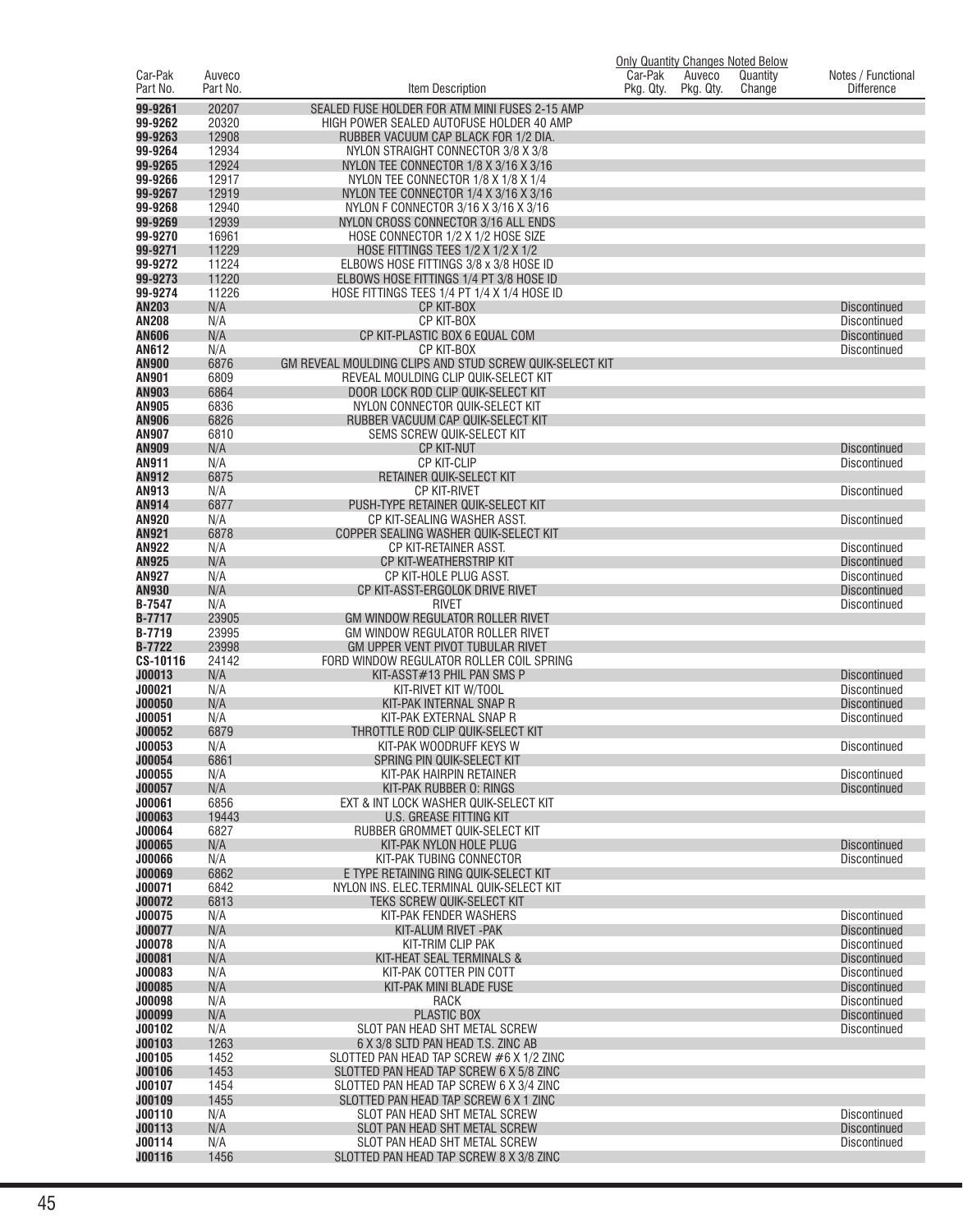|                     |                    |                                                                                                        | <b>Only Quantity Changes Noted Below</b> |                     |                    |                                            |
|---------------------|--------------------|--------------------------------------------------------------------------------------------------------|------------------------------------------|---------------------|--------------------|--------------------------------------------|
| Car-Pak<br>Part No. | Auveco<br>Part No. | <b>Item Description</b>                                                                                | Car-Pak<br>Pkg. Qty.                     | Auveco<br>Pkg. Qty. | Quantity<br>Change | Notes / Functional<br><b>Difference</b>    |
|                     |                    |                                                                                                        |                                          |                     |                    |                                            |
| J00117              | 1146               | #8 X 1/2 SLTD PAN HEAD T.S. AB - ZINC                                                                  |                                          |                     |                    |                                            |
| J00118<br>J00119    | 1092<br>N/A        | #8 X 5/8 SLTD PAN HEAD AB T.S. - ZINC<br>SLOT PAN HEAD SHT METAL SCREW                                 |                                          |                     |                    | <b>Discontinued</b>                        |
| J00120              | N/A                | SLOT PAN HEAD SHT METAL SCREW                                                                          |                                          |                     |                    | <b>Discontinued</b>                        |
| J00121              | 1457               | SLOTTED PAN HEAD TAP SCREW 8 X 1 ZINC                                                                  |                                          |                     |                    |                                            |
| J00123              | 3028               | 8 X 1 1/2 SLOTTED PAN HEAD TAP SCREW ZINC                                                              |                                          |                     |                    |                                            |
| J00125              | N/A                | SLOT PAN HEAD SHT METAL SCREW                                                                          |                                          |                     |                    | <b>Discontinued</b>                        |
| J00126              | 1458               | SLOTTED PAN HEAD TAP SCREW 10 X 1/2 ZINC                                                               |                                          |                     |                    |                                            |
| J00127              | 1787               | SLOTTED PAN HEAD TAP SCREW 10 X 5/8 ZINC                                                               |                                          |                     |                    |                                            |
| J00128              | 1265               | 10 X 3/4 SLTD PAN HEAD T.S. ZINC AB                                                                    |                                          |                     |                    |                                            |
| J00130              | 1459               | SLOTTED PAN HEAD TAP SCREW 10 X 1 ZINC                                                                 |                                          |                     |                    |                                            |
| J00132<br>J00136    | 1460               | SLOTTED PAN HEAD TAP SCREW 10 X 1-1/2 ZINC                                                             |                                          |                     |                    |                                            |
| J00138              | N/A<br>N/A         | SLOT PAN HEAD SHT METAL SCREW<br>SLOT PAN HEAD SHT METAL SCREW                                         |                                          |                     |                    | <b>Discontinued</b><br><b>Discontinued</b> |
| J00139              | 1346               | 12 X 1 SLOTTED PAN HEAD TAP SCREW ZINC AB                                                              |                                          |                     |                    |                                            |
| J00141              | 3032               | 12 X 1 1/2 SLOTTED PAN HEAD TAP SCREW ZINC                                                             |                                          |                     |                    |                                            |
| J00142              | N/A                | SLOT PAN HEAD SHT METAL SCREW                                                                          |                                          |                     |                    | <b>Discontinued</b>                        |
| J00144              | 1347               | 14 X 1/2 SLOTTED PAN HEAD TAP SCREW ZINC AB                                                            |                                          |                     |                    |                                            |
| J00146              | 1381               | SLOTTED PAN HEAD TAP SCREW 14 X 3/4                                                                    |                                          |                     |                    |                                            |
| J00148              | 1382               | SLOTTED PAN HEAD TAP SCREW 14 X 1 ZINC                                                                 |                                          |                     |                    |                                            |
| J00154              | N/A                | SLOT PAN HEAD SHT METAL SCREW                                                                          |                                          |                     |                    | <b>Discontinued</b>                        |
| J00162<br>J00163    | 3374<br>3376       | 8 X 1/2 SLOTTED HEX WASHER HEAD TAP SCREW ZINC                                                         |                                          |                     |                    |                                            |
| J00164              | 12369              | 8 X 3/4 SLOTTED HEX WASHER HEAD TAP SCREW ZINC<br>SELF PIERCING SCREW 10 X 1/2" SIZE                   | 100                                      | 50                  | $-50$              |                                            |
| J00165              | 12370              | SELF PIERCING SCREW 10 X 3/4" SIZE                                                                     | 100                                      | 50                  | $-50$              |                                            |
| J00166              | 7767               | MAGNETIC CHUCK FOR 1/4 HEX SIZE                                                                        |                                          |                     |                    |                                            |
| J00171              | N/A                | SLOT FLAT HEAD SHT METAL SCREW                                                                         |                                          |                     |                    | <b>Discontinued</b>                        |
| J00172              | N/A                | SLOT FLAT HEAD SHT METAL SCREW                                                                         |                                          |                     |                    | <b>Discontinued</b>                        |
| J00174              | N/A                | SLOT FLAT HEAD SHT METAL SCREW                                                                         |                                          |                     |                    | <b>Discontinued</b>                        |
| J00178              | N/A                | SLOT FLAT HEAD SHT METAL SCREW                                                                         |                                          |                     |                    | <b>Discontinued</b>                        |
| J00181              | N/A                | SLOT FLAT HEAD SHT METAL SCREW                                                                         |                                          |                     |                    | <b>Discontinued</b>                        |
| J00182              | N/A                | SLOT FLAT HEAD SHT METAL SCREW                                                                         |                                          |                     |                    | <b>Discontinued</b>                        |
| J00185<br>J00201    | N/A<br>2571        | SLOT FLAT HEAD SHT METAL SCREW<br>6 X 1/2 PHILLIPS OVAL HEAD TAP SCREW ZINC                            |                                          |                     |                    | <b>Discontinued</b>                        |
| J00202              | 2699               | 6 X 5/8 PHILLIPS OVAL HEAD TAP SCREW ZINC                                                              |                                          |                     |                    |                                            |
| J00203              | 2700               | #6 X 3/4 PHILLIPS OVAL HEAD TAP SCREW ZINC                                                             |                                          |                     |                    |                                            |
| J00204              | 2572               | NO 6 X 7/8 PHILLIPS OVAL HEAD TAP SCREW ZINC                                                           |                                          |                     |                    |                                            |
| J00205              | 2702               | #6 X 1 PHILLIPS OVAL HEAD TAP SCREW ZINC                                                               |                                          |                     |                    |                                            |
| J00206              | 2704               | 6 X 1 1/4 PHILLIPS OVAL HEAD TAP SCREW ZINC                                                            |                                          |                     |                    |                                            |
| J00207              | 3484               | 8 X 3/8 PHILLIPS OVAL HD TAP SCREW ZINC                                                                |                                          |                     |                    |                                            |
| J00208              | 2358               | #8 X 1/2 PHILLIPS OVAL HEAD TAP SCREW ZINC                                                             |                                          |                     |                    |                                            |
| J00209<br>J00210    | 2574<br>2359       | NO 8 X 5/8 PHILLIPS OVAL HEAD TAP SCREW ZINC                                                           |                                          |                     |                    |                                            |
| J00211              | 2575               | #8 X 3/4 PHILLIPS OVAL HEAD TAP SCREW ZINC<br>NO 8 X 7/8 PHILLIPS OVAL HEAD TAP SCREW ZINC             |                                          |                     |                    |                                            |
| J00212              | 2360               | #8 X 1 PHILLIPS OVAL HEAD TAP SCREW ZINC                                                               |                                          |                     |                    |                                            |
| J00213              | 2361               | #8 X 1-1/4 PHILLIPS OVAL HEAD TAP SCREW ZINC                                                           |                                          |                     |                    |                                            |
| J00214              | 2362               | #8 X 1 1/2 PHILLIPS OVAL HEAD TAP SCREW ZINC                                                           |                                          |                     |                    |                                            |
| J00215              | 2579               | NO 10 X 1/2 PHILLIPS OVAL HEAD TAP SCREW ZINC                                                          |                                          |                     |                    |                                            |
| J00216              | 2580               | NO 10 X 5/8 PHILLIPS OVAL HEAD TAP SCREW ZINC                                                          |                                          |                     |                    |                                            |
| J00217              | 2581               | #10 X 3/4 TAP SCREW ZINC                                                                               |                                          |                     |                    |                                            |
| J00219<br>J00220    | 2582<br>2583       | #10 X 1 PHILLIPS OVAL HEAD TAP SCREW ZINC<br>NO 10 X 1 1/4 PHILLIPS OVAL HEAD TAP SCREW ZINC           |                                          |                     |                    |                                            |
| J00221              | 2585               | NO 10 X 1 1/2 PHILLIPS OVAL HEAD TAP SCREW ZINC                                                        |                                          |                     |                    |                                            |
| J00223              | 2666               | 10 X 2 PHILLIPS OVAL HEAD TAP SCREW ZINC                                                               |                                          |                     |                    |                                            |
| J00224              | 2705               | 8 X 3/8 PHILLIPS OVAL HEAD TAP SCREW ZINC                                                              |                                          |                     |                    |                                            |
| J00225              | 2706               | 8 X 1/2 PHILLIPS OVAL HEAD TAP SCREW ZINC                                                              |                                          |                     |                    |                                            |
| J00227              | 1798               | PHILLIPS OVAL HEAD TAP SCREW #8 X 3/4 ZINC #6 HEAD                                                     |                                          |                     |                    |                                            |
| J00228              | 1801               | PHILLIPS OVAL TAP SCREW #8 X 1 ZINC #6 HEAD                                                            |                                          |                     |                    |                                            |
| J00229              | 1803               | PHILLIPS OVAL TAP SCREW #8 X 1-1/4 ZINC #6 HEAD                                                        |                                          |                     |                    |                                            |
| J00230              | 2717               | 8 X 1 1/2 #6 HEAD PHILLIPS OVAL HEAD TAP SCREW ZINC<br>8 X 2 #6 HEAD PHILLIPS OVAL HEAD TAP SCREW ZINC |                                          |                     |                    |                                            |
| J00232<br>J00234    | 2632<br>2727       | #10 X 3/4 #8 HEAD PHILLIPS OVAL HEAD TAP SCREW ZINC                                                    |                                          |                     |                    |                                            |
| J00235              | 2578               | #10 X 1 W/ #8 HEAD PHILLIPS OVAL HEAD TAP SCREW ZINC                                                   |                                          |                     |                    |                                            |
| J00238              | 2665               | 10 X 2 PHILLIPS OVAL #8 HEAD TAP SCREW ZINC                                                            |                                          |                     |                    |                                            |
| J00240              | 2729               | 10 X 1 #6 HEAD PHILLIPS OVAL HEAD TAP SCREW ZINC                                                       |                                          |                     |                    |                                            |
| J00241              | 23999              | PHILLIPS OVAL HEAD T.S. #10 X 1-1/4 - ZINC                                                             |                                          |                     |                    |                                            |
| J00242              | N/A                | PHIL OVAL HEAD SHT METAL SCREW                                                                         |                                          |                     |                    | <b>Discontinued</b>                        |
| J00246              | 8050               | 12 X 3/4 PHIL OVAL HEAD.T.S. ZINC AB                                                                   |                                          |                     |                    |                                            |
| J00247              | 8056               | 12 X 1 PHIL OVAL T.S. ZINC AB                                                                          |                                          |                     |                    |                                            |
| J00248              | 8083               | 14 X 1 PHIL OVAL T.S. ZINC AB                                                                          |                                          |                     |                    |                                            |
| J00251<br>J00252    | 2720<br>N/A        | 10 X 1/2 #6 HEAD PHILLIPS OVAL HEAD TAP SCREW ZINC<br>PHIL OVAL HEAD SHT METAL SCREW                   |                                          |                     |                    | <b>Discontinued</b>                        |
| J00255              | 3063               | 4 X 1/2 PHILLIPS OVAL HEAD TAP SCREW ZINC                                                              |                                          |                     |                    |                                            |
| J00257              | 8062               | 12 X 1 1/2 PHIL OVAL T.S. ZINC AB                                                                      |                                          |                     |                    |                                            |
| J00265              | N/A                | SLOT OVAL HEAD SHT METAL SCREW                                                                         |                                          |                     |                    | <b>Discontinued</b>                        |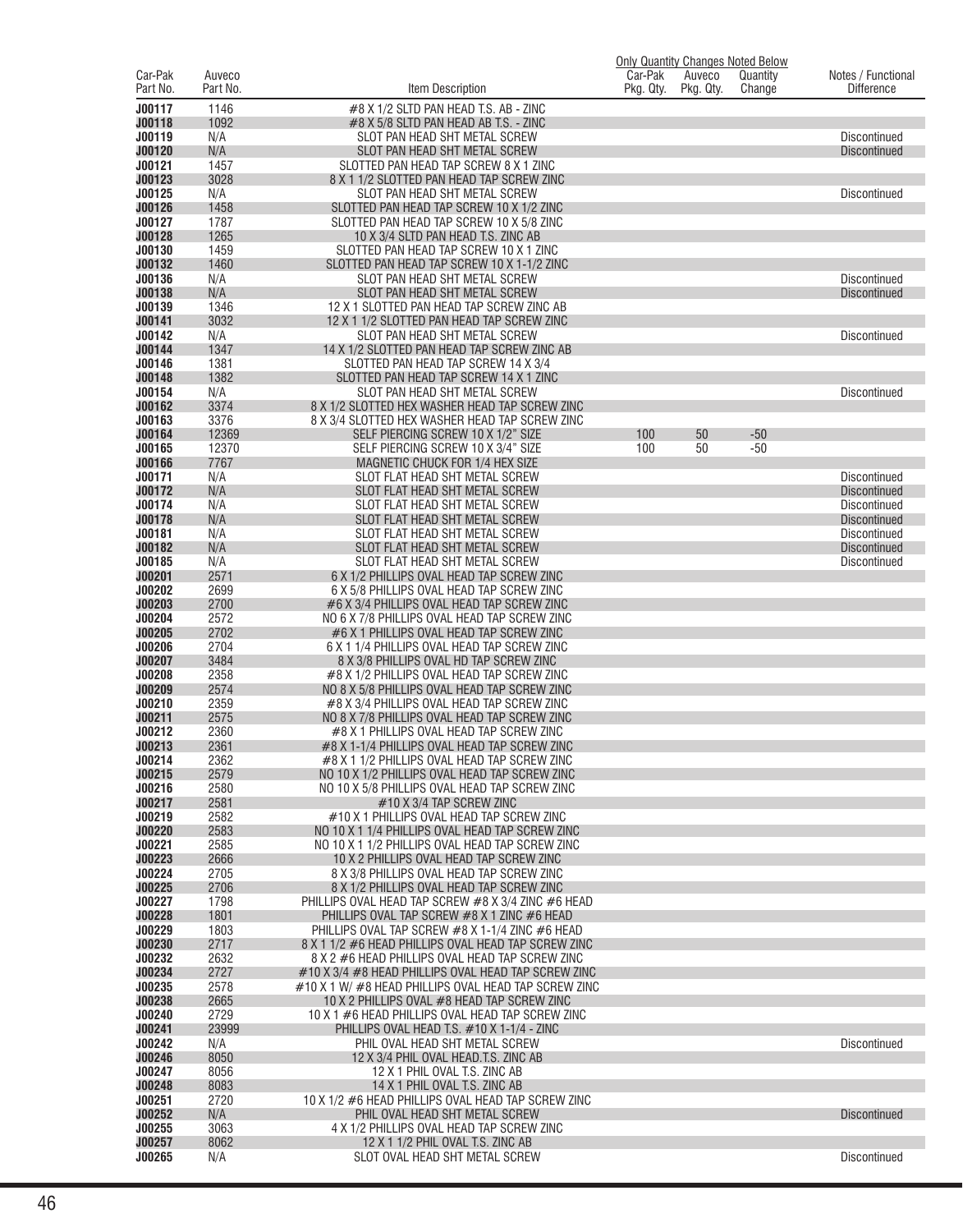| Car-Pak                 | Auveco         |                                                                                                        | Car-Pak   | Auveco    | <b>Only Quantity Changes Noted Below</b><br>Quantity | Notes / Functional                         |
|-------------------------|----------------|--------------------------------------------------------------------------------------------------------|-----------|-----------|------------------------------------------------------|--------------------------------------------|
| Part No.                | Part No.       | Item Description                                                                                       | Pkg. Qty. | Pkg. Qty. | Change                                               | <b>Difference</b>                          |
| J00266                  | N/A            | SLOT OVAL HEAD SHT METAL SCREW                                                                         |           |           |                                                      | <b>Discontinued</b>                        |
| J00268<br>J00269        | N/A<br>N/A     | SLOT OVAL HEAD SHT METAL SCREW<br>SLOT OVAL HEAD SHT METAL SCREW                                       |           |           |                                                      | <b>Discontinued</b><br><b>Discontinued</b> |
| J00271                  | 1149           | #8 X 3/4 SLTD HEAD OVAL AB T.S. - ZINC                                                                 |           |           |                                                      |                                            |
| J00272                  | 1137           | #8 X 1 SLTD OVAL HEAD T.S. AB - ZINC                                                                   |           |           |                                                      |                                            |
| J00273                  | N/A            | SLOT OVAL HEAD SHT METAL SCREW                                                                         |           |           |                                                      | Discontinued                               |
| J00281<br>J00283        | N/A<br>N/A     | SLOT OVAL HEAD SHT METAL SCREW<br>SLOT OVAL HEAD SHT METAL SCREW                                       |           |           |                                                      | <b>Discontinued</b><br>Discontinued        |
| J00284                  | N/A            | SLOT OVAL HEAD SHT METAL SCREW                                                                         |           |           |                                                      | <b>Discontinued</b>                        |
| J00287                  | N/A            | SLOT OVAL HEAD SHT METAL SCREW                                                                         |           |           |                                                      | <b>Discontinued</b>                        |
| J00289                  | N/A            | SLOT OVAL HEAD SHT METAL SCREW                                                                         |           |           |                                                      | <b>Discontinued</b>                        |
| J00291<br>J00299        | N/A<br>2661    | SLOT OVAL HEAD SHT METAL SCREW<br>10 X 1 1/4 PHILLIPS OVAL #8 HEAD TAP SCREW ZINC                      |           |           |                                                      | <b>Discontinued</b>                        |
| <b>J00301</b>           | 2530           | 6-32 X 1/2 SLOTTED ROUND HEAD MACHINE SCREW ZINC                                                       |           |           |                                                      |                                            |
| J00302                  | 2531           | 6-32 X 3/4 SLOTTED ROUND HEAD MACHINE SCREW ZINC                                                       |           |           |                                                      |                                            |
| <b>J00303</b>           | 2532           | 6-32 X 1 SLOTTED ROUND HEAD MACHINE SCREW ZINC                                                         |           |           |                                                      |                                            |
| J00305<br><b>J00306</b> | 2533<br>2534   | 8-32 X 1/2 SLOTTED ROUND HEAD MACHINE SCREW ZINC<br>8-32 X 3/4 SLOTTED ROUND HEAD MACHINE SCREW ZINC   |           |           |                                                      |                                            |
| J00307                  | 2535           | 8-32 X 1 SLOTTED ROUND HEAD MACHINE SCREW ZINC                                                         |           |           |                                                      |                                            |
| <b>J00309</b>           | 2536           | 10-32 X 1/2 SLOTTED ROUND HEAD MACHINE SCREW ZINC                                                      |           |           |                                                      |                                            |
| J00310                  | 2537           | 10-32 X 3/4 SLOTTED ROUND HEAD MACHINE SCREW ZINC                                                      |           |           |                                                      |                                            |
| J00311<br>J00312        | 2538<br>2539   | 10-32 X 1 SLOTTED ROUND HEAD MACHINE SCREW ZINC<br>10-32 X 1 1/4 SLOTTED ROUND HEAD MACHINE SCREW ZINC |           |           |                                                      |                                            |
| J00313                  | 2540           | 10-32 X 1 1/2 SLOTTED ROUND HEAD MACHINE SCREW ZINC                                                    |           |           |                                                      |                                            |
| J00315                  | 2541           | 10-24 X 1/2 SLOTTED ROUND HEAD MACHINE SCREW ZINC                                                      |           |           |                                                      |                                            |
| J00316                  | 2542           | 10-24 X 3/4 SLOTTED ROUND HEAD MACHINE SCREW ZINC                                                      |           |           |                                                      |                                            |
| J00317<br>J00318        | 2543<br>2544   | 10-24 X 1 SLOTTED ROUND HEAD MACHINE SCREW ZINC<br>10-24 X 1 1/4 SLOTTED ROUND HEAD MACHINE SCREW ZINC |           |           |                                                      |                                            |
| J00319                  | 2545           | 10-24 X 1 1/2 SLOTTED ROUND HEAD MACHINE SCREW ZINC                                                    |           |           |                                                      |                                            |
| <b>J00321</b>           | 2546           | 12-24 X 1/2 SLOTTED ROUND HEAD MACHINE SCREW ZINC                                                      |           |           |                                                      |                                            |
| J00322                  | 5704           | 12-24 X 3/4 SLOTTED RD HEAD MACH SC. ZINC                                                              |           |           |                                                      |                                            |
| J00323<br>J00324        | 2548<br>N/A    | 12-24 X 1 SLOTTED ROUND HEAD MACHINE SCREW ZINC<br>SLOT RD HEAD MACH SCREW                             |           |           |                                                      | <b>Discontinued</b>                        |
| J00325                  | 2550           | 12-24 X 1 1/2 SLOTTED ROUND HEAD MACHINE SCREW ZINC                                                    |           |           |                                                      |                                            |
| J00326                  | 8029           | SLOTTED ROUND HEAD MACHINE SCREW                                                                       |           |           |                                                      |                                            |
| <b>J00327</b>           | 8030           | SLOTTED ROUND HEAD MACHINE SCREW                                                                       |           |           |                                                      |                                            |
| J00328<br><b>J00335</b> | 8031<br>8594   | SLOTTED ROUND HEAD MACHINE SCREW<br>10-24 X 2 SLTD RD HEAD MACH SCREW ZINC                             |           |           |                                                      |                                            |
| J00341                  | N/A            | SLOT FLAT HEAD MACH SCREW                                                                              |           |           |                                                      | <b>Discontinued</b>                        |
| J00342                  | N/A            | SLOT FLAT HEAD MACH SCREW                                                                              |           |           |                                                      | <b>Discontinued</b>                        |
| J00348                  | N/A            | <b>SLOT FLAT HEAD MACH SCREW</b>                                                                       |           |           |                                                      | <b>Discontinued</b>                        |
| J00351                  | N/A            | SLOT FLAT HEAD MACH SCREW                                                                              |           |           |                                                      | <b>Discontinued</b>                        |
| <b>J00356</b><br>J00357 | N/A<br>N/A     | SLOT FLAT HEAD MACH SCREW<br>SLOT FLAT HEAD MACH SCREW                                                 |           |           |                                                      | <b>Discontinued</b><br><b>Discontinued</b> |
| <b>J00360</b>           | N/A            | SLOT FLAT HEAD MACH SCREW                                                                              |           |           |                                                      | <b>Discontinued</b>                        |
| J00366                  | N/A            | SLOT FLAT HEAD MACH SCREW                                                                              |           |           |                                                      | Discontinued                               |
| J00367                  | N/A            | <b>SLOT FLAT HEAD MACH SCREW</b>                                                                       |           |           |                                                      | <b>Discontinued</b>                        |
| J00371                  | N/A            | SLOT OVAL HEAD MACH SCREW                                                                              |           |           |                                                      | Discontinued                               |
| J00381<br>J00383        | N/A<br>N/A     | SLOT OVAL HEAD MACH SCREW<br>SLOT OVAL HEAD MACH SCREW                                                 |           |           |                                                      | <b>Discontinued</b><br><b>Discontinued</b> |
| J00384                  | N/A            | SLOT OVAL MACH SCREW 1                                                                                 |           |           |                                                      | <b>Discontinued</b>                        |
| J00387                  | N/A            | SLOT OVAL MACH SCREW 1                                                                                 |           |           |                                                      | <b>Discontinued</b>                        |
| J00388                  | 2354           | 10-24 X 1 1/2 SLOTTED OVAL HEAD MACHINE SCREW ZINC                                                     |           |           |                                                      |                                            |
| J00395<br>J00400        | N/A<br>16362   | SLOT OVAL MACH SCREW 1<br>PHILLIPS OVAL HEAD M.S. 6-32 X 3/8                                           |           |           |                                                      | <b>Discontinued</b>                        |
| J00401                  | 16363          | PHILLIPS OVAL HEAD M.S. 6-32 X 1/2                                                                     |           |           |                                                      |                                            |
| J00402                  | 16364          | PHILLIPS OVAL HEAD M.S. 6-32 X 3/4                                                                     |           |           |                                                      |                                            |
| J00404                  | 16368          | PHILLIPS OVAL HEAD M.S. 8-32 X 1/2                                                                     |           |           |                                                      |                                            |
| J00406<br>J00407        | 16369<br>16370 | PHILLIPS OVAL HEAD M.S. 8-32 X 3/4<br>PHILLIPS OVAL HEAD M.S. 8-32 X 1                                 |           |           |                                                      |                                            |
| J00408                  | 16380          | PHILLIPS OVAL HEAD M.S. 10-32 X 1/2                                                                    |           |           |                                                      |                                            |
| J00409                  | 16381          | PHILLIPS OVAL HEAD M.S. 10-32 X 3/4                                                                    |           |           |                                                      |                                            |
| J00410                  | 16382          | PHILLIPS OVAL HEAD M.S. 10-32 X 1"                                                                     |           |           |                                                      |                                            |
| J00411<br>J00412        | N/A<br>1877    | PHIL OVAL HEAD MACH SCREW<br>PHILLIPS OVAL HEAD MACHINE SCREW 10-24 X 1/2 ZINC                         |           |           |                                                      | <b>Discontinued</b>                        |
| J00413                  | 16375          | PHILLIPS OVAL HEAD M.S. 10-24 X 3/4                                                                    |           |           |                                                      |                                            |
| J00414                  | 16376          | PHILLIPS OVAL HEAD M.S. 10-24 X 1                                                                      |           |           |                                                      |                                            |
| J00415                  | 16371          | PHILLIPS OVAL HEAD M.S. 8-32 X 1 1/4                                                                   |           |           |                                                      |                                            |
| J00418<br>J00420        | N/A<br>16386   | PHIL OVAL HEAD MACH SCRE<br>PHILLIPS OVAL HEAD M.S. 1/4-20 X 3/4                                       | 100       | 50        | $-50$                                                | <b>Discontinued</b>                        |
| J00421                  | 16387          | PHILLIPS OVAL HEAD M.S. 1/4-20 X 1                                                                     | 100       | 50        | $-50$                                                |                                            |
| J00431                  | N/A            | PHIL FILISTR HEAD MACH S                                                                               |           |           |                                                      | <b>Discontinued</b>                        |
| J00432<br>J00434        | N/A<br>N/A     | PHIL FILISTR HEAD MACH S<br>PHIL FILISTR HEAD MACH S                                                   |           |           |                                                      | <b>Discontinued</b><br><b>Discontinued</b> |
| J00438                  | 8588           | 6/32 X 1 1/2 SLTD RD HEAD MACH SC. ZINC                                                                |           |           |                                                      |                                            |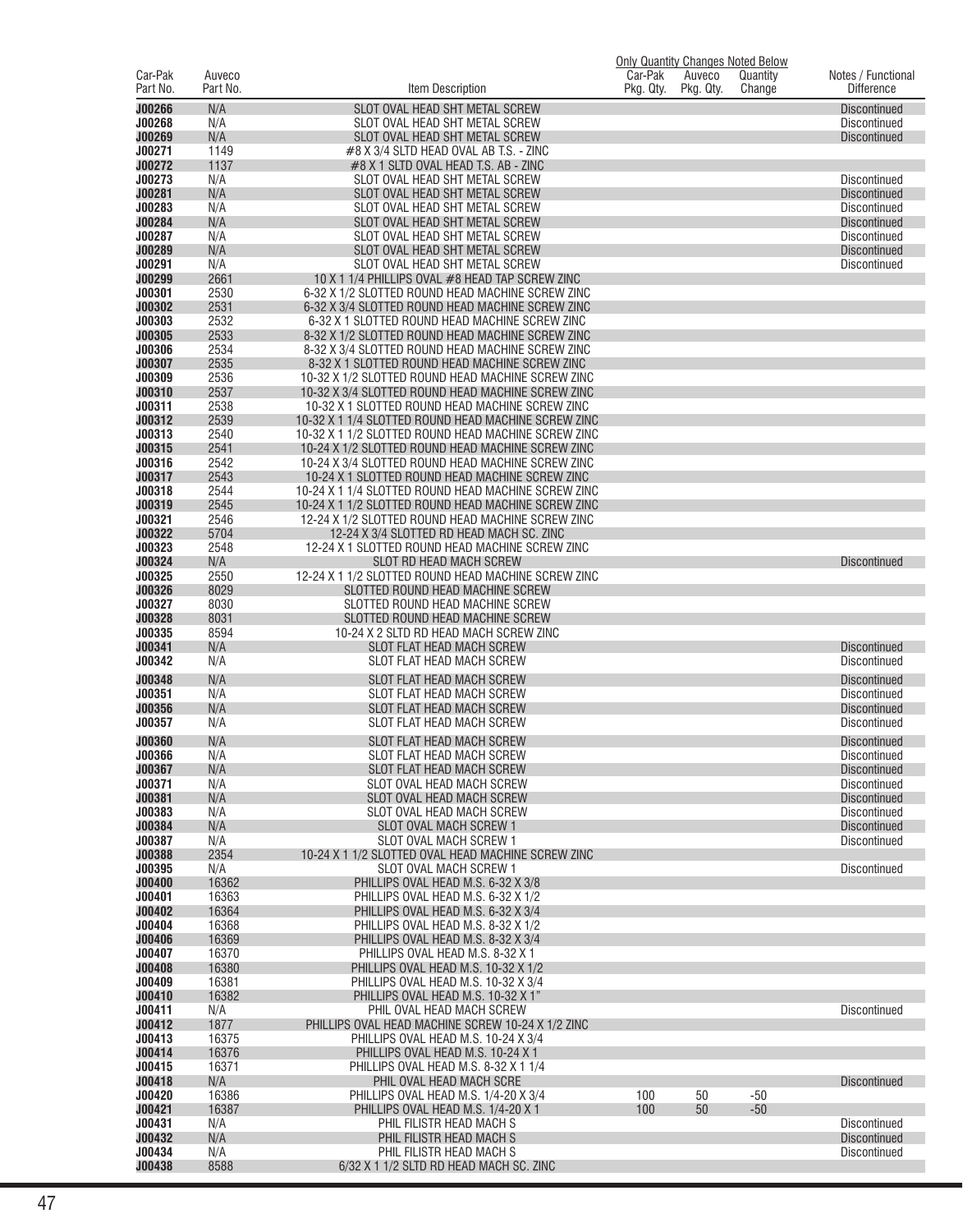|                     |                    |                                                                                                 | <b>Only Quantity Changes Noted Below</b> |                     |                    |                                            |
|---------------------|--------------------|-------------------------------------------------------------------------------------------------|------------------------------------------|---------------------|--------------------|--------------------------------------------|
| Car-Pak<br>Part No. | Auveco<br>Part No. | ltem Description                                                                                | Car-Pak<br>Pkg. Qty.                     | Auveco<br>Pkg. Qty. | Quantity<br>Change | Notes / Functional<br><b>Difference</b>    |
|                     |                    |                                                                                                 |                                          |                     |                    |                                            |
| J00439              | N/A                | SLOT RD HEAD MACH SCREW                                                                         |                                          |                     |                    | Discontinued                               |
| J00441<br>J00443    | 8589<br>N/A        | 8/32 X 1 1/2 SLTD RD HEAD MACH SC. ZINC<br>SLOT RD HD MACH SCREW                                |                                          |                     |                    | <b>Discontinued</b>                        |
| J00449              | 8033               | SLOTTED ROUND HEAD MACHINE SCREW                                                                |                                          |                     |                    |                                            |
| J00450              | N/A                | SLT FLT HEAD MACH SCRW B                                                                        |                                          |                     |                    | Discontinued                               |
| J00451              | N/A                | SLT FLT HEAD MACH SCRW B                                                                        |                                          |                     |                    | <b>Discontinued</b>                        |
| J00452              | N/A                | SLT FLT HEAD MACH SCRW B                                                                        |                                          |                     |                    | <b>Discontinued</b>                        |
| J00453              | N/A                | SLT FLT HEAD MACH SCRW B                                                                        |                                          |                     |                    | <b>Discontinued</b>                        |
| J00454              | N/A                | SLT FLT HEAD MACH SCRW B                                                                        |                                          |                     |                    | <b>Discontinued</b>                        |
| J00455              | N/A                | SLT FLT HEAD MACH SCRW B                                                                        |                                          |                     |                    | <b>Discontinued</b>                        |
| J00456              | N/A                | SLT FLT HEAD MACH SCRW B                                                                        |                                          |                     |                    | <b>Discontinued</b>                        |
| J00460<br>J00462    | N/A<br>N/A         | SLT FLT HEAD MACH SCRW B                                                                        |                                          |                     |                    | <b>Discontinued</b><br><b>Discontinued</b> |
| J00463              | N/A                | SLT FLT HEAD MACH SCRW B<br>SLT FLT HEAD MACH SCRW B                                            |                                          |                     |                    | <b>Discontinued</b>                        |
| J00465              | N/A                | SLT FLT HEAD MACH SCRW B                                                                        |                                          |                     |                    | <b>Discontinued</b>                        |
| J00466              | N/A                | SLT FLT HEAD MACH SCRW B                                                                        |                                          |                     |                    | <b>Discontinued</b>                        |
| J00467              | N/A                | SLT FLT HEAD MACH SCRW B                                                                        |                                          |                     |                    | <b>Discontinued</b>                        |
| J00469              | N/A                | SLT FLT HEAD MACH SCRW B                                                                        |                                          |                     |                    | <b>Discontinued</b>                        |
| J00472              | N/A                | SLOT RD HD MACH SCRW B                                                                          |                                          |                     |                    | <b>Discontinued</b>                        |
| J00473              | N/A                | SLOT RD HEAD MACH SCRW B                                                                        |                                          |                     |                    | <b>Discontinued</b>                        |
| J00477              | N/A                | SLOT RD HEAD MACH SCRW B                                                                        |                                          |                     |                    | <b>Discontinued</b>                        |
| J00481              | N/A                | SLOT RD HEAD MACH SCRW B                                                                        |                                          |                     |                    | <b>Discontinued</b>                        |
| J00485<br>J00488    | N/A<br>N/A         | SLOT RD HEAD MACH SCRW B<br>SLOT RD HEAD MACH SCRW B                                            |                                          |                     |                    | <b>Discontinued</b><br><b>Discontinued</b> |
| J00489              | N/A                | SLOT RD HEAD MACH SCRW B                                                                        |                                          |                     |                    | <b>Discontinued</b>                        |
| J00491              | N/A                | SLOT RD HEAD MACH SCRW B                                                                        |                                          |                     |                    | <b>Discontinued</b>                        |
| J00494              | 8036               | 1/4-20 X 2 1/2 SLTD RD. HEAD MACH SCREW                                                         |                                          |                     |                    |                                            |
| J00503              | 2487               | #10 X 3/4 IND. HEX HEAD TAP SCREW 5/16 HEX ZINC                                                 |                                          |                     |                    |                                            |
| J00504              | N/A                | UNSLT HX HD SHT MET SC                                                                          |                                          |                     |                    | <b>Discontinued</b>                        |
| J00507              | 3216               | 12 X 1 INDENTED HEX HEAD TAP SCREW ZINC                                                         |                                          |                     |                    |                                            |
| J00509              | N/A                | UNSLT HEX HEAD SHT MET SC                                                                       |                                          |                     |                    | Discontinued                               |
| J00510              | 2109               | 14 X 3/4 IND.HEX HEAD TAP SCREW 7/16 HEX ZINC                                                   |                                          |                     |                    |                                            |
| J00511<br>J00513    | 2266<br>2110       | #14 X 1 IND. HEX HEAD TAP SCREW 7/16 HEX ZINC<br>5/16 X 3/4 IND HEX HEAD TAP SCREW 1/2 HEX ZINC |                                          |                     |                    |                                            |
| J00514              | 2268               | #5/16 X 1 IND HEX HEAD TAP SCREW 1/2 HEX ZINC                                                   |                                          |                     |                    |                                            |
| J00515              | 3220               | 5/16 X 1 1/2 INDENTED HEX HEAD TAP SCREW ZINC                                                   |                                          |                     |                    |                                            |
| J00518              | N/A                | SLOT FLAT HEAD MACH SCRW                                                                        |                                          |                     |                    | <b>Discontinued</b>                        |
| J00522              | N/A                | SLOT TRUS SHT MET SCRW                                                                          |                                          |                     |                    | <b>Discontinued</b>                        |
| J00525              | N/A                | SLOT TRUS SHT MET SCRW                                                                          |                                          |                     |                    | Discontinued                               |
| J00533              | 9603               | #14 X 3/4 SLTD TRUSS HEAD L.P. SCREW ZINC                                                       |                                          |                     |                    |                                            |
| J00535              | N/A                | SLOT FLAT HEAD MACH SCREW                                                                       |                                          |                     |                    | <b>Discontinued</b>                        |
| J00539<br>J00540    | N/A<br>2364        | SLOT FLAT HEAD MACH SCREW<br>#6 X 3/4 PHILLIPS PAN HEAD TAP SCREW ZINC                          |                                          |                     |                    | <b>Discontinued</b>                        |
| J00541              | 3079               | #8 X 1 PHILLIPS PAN HEAD TAP SCREW ZINC                                                         |                                          |                     |                    |                                            |
| J00542              | 3085               | 12 X 1/2 PHILLIPS PAN HEAD TAP SCREW ZINC                                                       |                                          |                     |                    |                                            |
| J00543              | 2367               | #12 X 3/4 PHILLIPS PAN HEAD TAP SCREW ZINC                                                      |                                          |                     |                    |                                            |
| J00544              | 3086               | 12 X 1 PHILLIPS PAN HEAD TAP SCREW ZINC                                                         |                                          |                     |                    |                                            |
| J00545              | 5632               | 14 X 5/8 PHIL PAN HEAD T.S. ZINC AB                                                             |                                          |                     |                    |                                            |
| J00547              | N/A                | SLOT FLAT HEAD MACH SCREW                                                                       |                                          |                     |                    | <b>Discontinued</b>                        |
| J00548<br>J00550    | N/A                | SLOT FLAT HEAD MACH SCREW                                                                       |                                          |                     |                    | <b>Discontinued</b>                        |
| J00551              | 1939<br>1940       | PHILLIPS PAN HEAD TAP SCREW 8 X 3/8 ZINC AB<br>PHILLIPS PAN HEAD TAP SCREW #8 X 1/2 ZINC        |                                          |                     |                    |                                            |
| J00552              | 5625               | 8 X 5/8 PHIL PAN HEAD T.S. ZINC AB                                                              |                                          |                     |                    |                                            |
| J00553              | 2365               | #8 X 3/4 PHILLIPS PAN HEAD TAP SCREW ZINC                                                       |                                          |                     |                    |                                            |
| J00554              | 1942               | PHILLIPS PAN HEAD TAP SCREW 10 X 3/8 ZINC AB                                                    |                                          |                     |                    |                                            |
| J00555              | 1943               | PHILLIPS PAN HEAD TAP SCREW #10 X 1/2 ZINC                                                      |                                          |                     |                    |                                            |
| J00556              | 2808               | 10 X 5/8 PHILLIPS PAN HEAD TAP SCREW ZINC                                                       |                                          |                     |                    |                                            |
| J00557              | 2366               | #10 X 3/4 PHILLIPS PAN HEAD TAP SCREW ZINC                                                      |                                          |                     |                    |                                            |
| J00558<br>J00559    | 1936<br>1937       | PHILLIPS PAN HEAD TAP SCREW 6 X 3/8 ZINC AB<br>PHILLIPS PAN HEAD TAP SCREW #6 X 1/2 ZINC        |                                          |                     |                    |                                            |
| J00560              | 3082               | #10 X 1 PHILLIPS PAN HEAD TAP SCREW ZINC                                                        |                                          |                     |                    |                                            |
| J00561              | 3090               | 14 X 3/4 PHILLIPS PAN HEAD TAP SCREW ZINC                                                       |                                          |                     |                    |                                            |
| J00562              | 3091               | 14 X 1 PHILLIPS PAN HEAD TAP SCREW ZINC                                                         |                                          |                     |                    |                                            |
| J00563              | 3092               | 14 X 1 1/4 PHILLIPS PAN HEAD TAP SCREW ZINC                                                     |                                          |                     |                    |                                            |
| J00564              | 3093               | 14 X 1 1/2 PHILLIPS PAN HEAD TAP SCREW ZINC                                                     |                                          |                     |                    |                                            |
| J00579              | N/A                | <b>SLOT FLAT MACH SCREW 1</b>                                                                   |                                          |                     |                    | <b>Discontinued</b>                        |
| J00582              | N/A                | <b>SLOT FLAT MACH SCREW 1</b>                                                                   |                                          |                     |                    | <b>Discontinued</b>                        |
| J00583<br>J00584    | N/A                | <b>SLOT FLAT MACH SCREW 1</b>                                                                   |                                          |                     |                    | <b>Discontinued</b><br>Discontinued        |
| J00596              | N/A<br>N/A         | <b>SLOT FLAT MACH SCREW 1</b><br><b>SLOT FLAT MACH SCREW 1</b>                                  |                                          |                     |                    | <b>Discontinued</b>                        |
| J00599              | 24000              | PHIL. FLAT HEAD FLOOR BOARD THREAD CUTTING SCREW 1/4-20 X 3 - ZINC                              |                                          |                     |                    |                                            |
| J00601              | 727                | 6-32 HEX MACHINE SCREW NUT ZINC                                                                 |                                          |                     |                    |                                            |
| J00602              | 728                | 8-32 HEX MACHINE SCREW NUT ZINC                                                                 |                                          |                     |                    |                                            |
| J00603              | 730                | 10-24 HEX MACHINE SCREW NUT ZINC                                                                |                                          |                     |                    |                                            |
| J00604              | 729                | 10-32 HEX MACHINE SCREW NUT ZINC                                                                |                                          |                     |                    |                                            |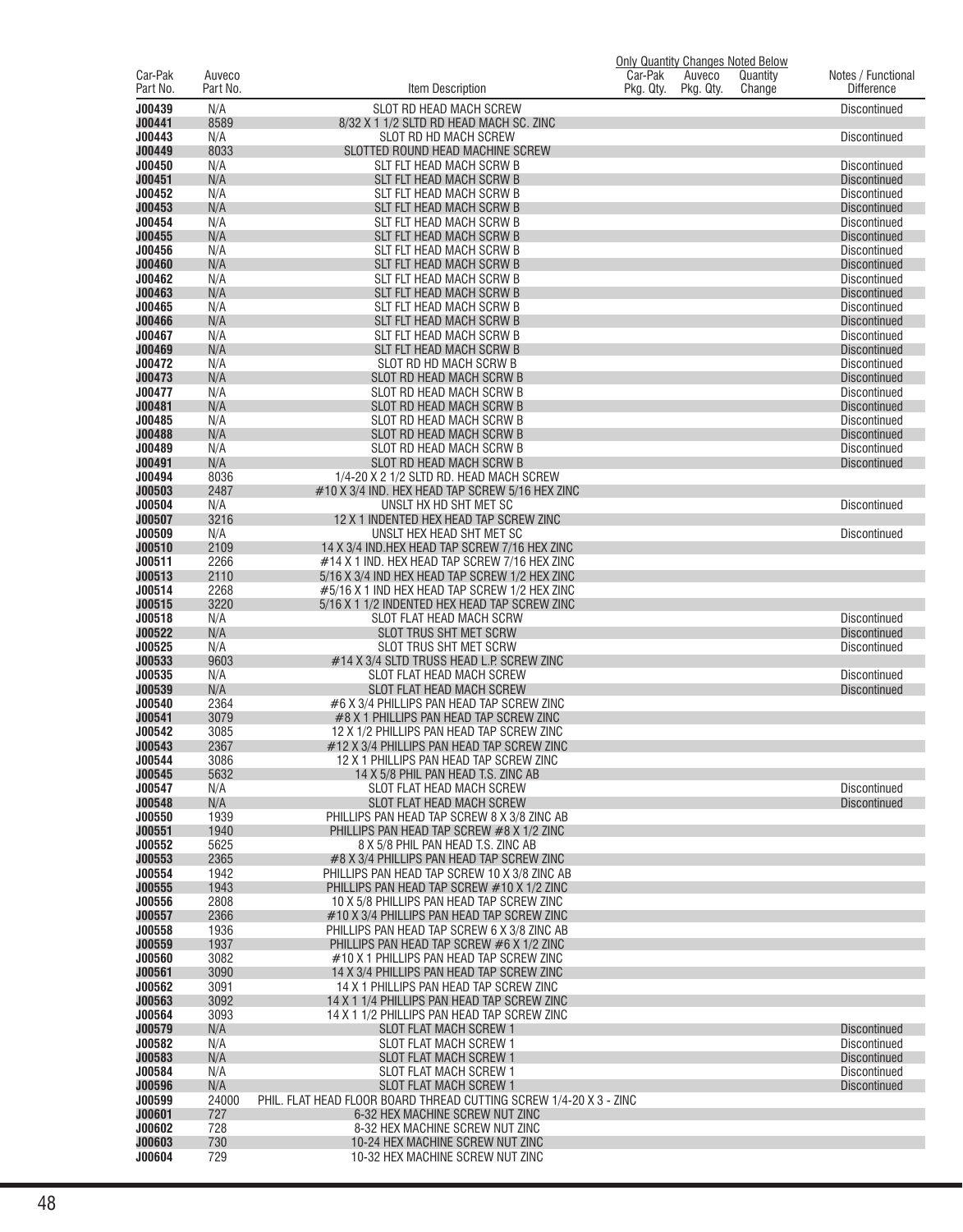|                         |                    |                                                                                                |                      |                     | <b>Only Quantity Changes Noted Below</b> |                                         |
|-------------------------|--------------------|------------------------------------------------------------------------------------------------|----------------------|---------------------|------------------------------------------|-----------------------------------------|
| Car-Pak<br>Part No.     | Auveco<br>Part No. | Item Description                                                                               | Car-Pak<br>Pkg. Qty. | Auveco<br>Pkg. Qty. | Quantity<br>Change                       | Notes / Functional<br><b>Difference</b> |
| J00605                  | 731                | 12-24 HEX MACHINE SCREW NUT ZINC                                                               |                      |                     |                                          |                                         |
| <b>J00606</b>           | 733                | 1/4-20 HEX MACHINE SCREW NUT ZINC                                                              |                      |                     |                                          |                                         |
| J00607                  | 3492               | 6-32 HEX KEPS NUT ZINC                                                                         |                      |                     |                                          |                                         |
| J00608<br><b>J00609</b> | 3493<br>3494       | 8-32 HEX KEPS NUT ZINC<br>10-24 HEX KEPS NUTS ZINC                                             |                      |                     |                                          |                                         |
| J00610                  | 3495               | 10-32 HEX KEPS NUTS ZINC                                                                       |                      |                     |                                          |                                         |
| J00614                  | 3496               | 1/4-20 HEX KEPS NUTS ZINC                                                                      |                      |                     |                                          |                                         |
| J00615                  | 3497               | 1/4-28 HEX KEPS NUTS ZINC                                                                      |                      |                     |                                          |                                         |
| J00616<br>J00617        | 3498<br>3499       | 5/16-18 HEX KEPS NUT ZINC<br>5/16-24 HEX KEPS NUTS ZINC                                        |                      |                     |                                          |                                         |
| J00618                  | 3500               | 3/8-16 HEX KEPS NUTS ZINC                                                                      |                      |                     |                                          |                                         |
| J00619                  | N/A                | <b>KEPS NUT 3/8-24</b>                                                                         |                      |                     |                                          | Discontinued                            |
| J00620                  | 2555               | WASHER LOCK NUT #8-32 15/32 O.D. 11/32 HEX                                                     |                      |                     |                                          |                                         |
| J00621<br>J00622        | 2556<br>2557       | WASHER LOCK NUT#10-32 1/2 0.D. 3/8 HEX<br>WASHER LOCK NUT #10-24 1/2 0.D. 3/8 HEX              |                      |                     |                                          |                                         |
| J00623                  | 2558               | WASHER LOCK NUT #10-24 3/4 O.D. 3/8 HEX                                                        |                      |                     |                                          |                                         |
| J00625                  | 3975               | HEX PALNUT 3/8-24 THREAD 9/16 HEX ZINC                                                         |                      |                     |                                          |                                         |
| J00633                  | 1183               | 3/16 X 3/4 OD FENDER WASHER - ZINC                                                             |                      |                     |                                          |                                         |
| J00635                  | 2333               | FENDER WASHER 1/4 BOLT SIZE 1-1/4 O.D. ZINC                                                    |                      |                     |                                          |                                         |
| J00636<br>J00637        | 768<br>1700        | WASHER 1-1/4 O.D. FOR 5/16 BOLT ZINC<br>FENDER WASHER LARGE 5/16 BOLT 1-1/2 O.D. ZINC          | 100                  | 50                  | $-50$                                    |                                         |
| J00638                  | 2227               | FENDER WASHER 3/8 BOLT SIZE X 1-1/2 O.D. ZINC                                                  | 100                  | 50                  | $-50$                                    |                                         |
| J00639                  | 5260               | #6 (1/8) INTERNAL LOCK WASHERS                                                                 |                      |                     |                                          |                                         |
| J00640                  | 5261               | #8 (5/32) INTERNAL LOCK WASHERS                                                                |                      |                     |                                          |                                         |
| J00641<br>J00642        | 5262<br>5263       | #10 (3/16) INTERNAL LOCK WASHERS                                                               |                      |                     |                                          |                                         |
| J00643                  | 5264               | #12 (7/32) INTERNAL LOCK WASHERS<br>#14 (1/4) INTERNAL LOCK WASHERS                            |                      |                     |                                          |                                         |
| J00644                  | 5265               | 5/16 INTERNAL LOCK WASHERS                                                                     |                      |                     |                                          |                                         |
| J00645                  | 5266               | 3/8 INTERNAL LOCK WASHERS                                                                      |                      |                     |                                          |                                         |
| J00647                  | 5268               | 1/2 INTERNAL LOCK WASHER                                                                       |                      |                     |                                          |                                         |
| J00648<br>J00649        | 5250<br>5251       | #6 (1/8) EXTERNAL LOCK WASHERS<br>#8 (5/32) EXTERNAL LOCK WASHERS                              |                      |                     |                                          |                                         |
| <b>J00650</b>           | 5252               | #10 (3/16) EXTERNAL LOCK WASHERS                                                               |                      |                     |                                          |                                         |
| J00651                  | 5253               | #12 (7/23) EXTERNAL LOCK WASHERS                                                               |                      |                     |                                          |                                         |
| J00652                  | 5254               | #14 (1/4) EXTERNAL LOCK WASHERS                                                                |                      |                     |                                          |                                         |
| J00653<br>J00654        | 5255<br>5256       | 5/16 EXTERNAL LOCK WASHERS<br>3/8 EXTERNAL LOCK WASHERS                                        |                      |                     |                                          |                                         |
| J00655                  | 5257               | 7/16 EXTERNAL LOCK WASHERS                                                                     |                      |                     |                                          |                                         |
| J00656                  | 5258               | 1/2 EXTERNAL LOCK WASHERS                                                                      |                      |                     |                                          |                                         |
| J00657                  | 5270               | #6 CTSK EXTERNAL LOCK WASHER ZINC                                                              |                      |                     |                                          |                                         |
| J00658<br>J00659        | 5271<br>5272       | #8 CTSK EXTERNAL LOCK WASHER ZINC<br>#10 CTSK EXTERNAL LOCK WASHER ZINC                        |                      |                     |                                          |                                         |
| <b>J00660</b>           | 24001              | CNTRSNK EXTERNAL LOCK WSHR #12 - ZINC                                                          |                      |                     |                                          |                                         |
| J00661                  | 5274               | #14 CTSK EXTERNAL LOCK WASHER ZINC                                                             |                      |                     |                                          |                                         |
| J00662                  | 24002              | CNTRSK EXTERNAL LOCK WSHR 5/16 - ZINC                                                          |                      |                     |                                          |                                         |
| J00663                  | 24003              | CNTRSNK EXTERNAL LOCK WSHR 3/8 - ZINC                                                          |                      |                     |                                          |                                         |
| <b>JUU666</b><br>J00667 | 614<br>616         | NO.6 COUNTERSUNK WASHER NICKEL ON BRASS<br>NO.8 COUNTERSUNK WASHER NICKEL ON BRASS             |                      |                     |                                          |                                         |
| J00668                  | 618                | NO.10 COUNTERSUNK WASHER NICKEL ON BRASS                                                       |                      |                     |                                          |                                         |
| J00669                  | 619                | NO.12 COUNTERSUNK WASHER NICKEL ON BRASS                                                       |                      |                     |                                          |                                         |
| J00670                  | 602<br>604         | NO.6 FLUSH WASHER NICKEL ON BRASS                                                              |                      |                     |                                          |                                         |
| J00671<br>J00672        | 24004              | NO. 8 FLUSH WASHER NICKEL ON BRASS<br>FLUSH TYPE WASHER #12 - NICKEL PLATED BRASS              |                      |                     |                                          |                                         |
| J00688                  | 16015              | #10 FLUSH TYPE FINISHING WASHER NICKEL PLATED                                                  |                      |                     |                                          |                                         |
| <b>J00690</b>           | N/A                | <b>ALUM DRIVE RIVET</b>                                                                        |                      |                     |                                          | <b>Discontinued</b>                     |
| J00693<br>J00694        | 3219<br>N/A        | 14 X 1 1/2 INDENTED HEX HEAD TAP SCREW ZINC<br>SLOT HEX HEAD SHT MET SCREW                     |                      |                     |                                          | <b>Discontinued</b>                     |
| J00695                  | 1781               | 14 X 3/4 IND HEX HEAD TAP SCREW 3/8 HEX SIZE ZINC                                              |                      |                     |                                          |                                         |
| <b>J00696</b>           | N/A                | UNSLT HEX HEAD SHT MET SC                                                                      |                      |                     |                                          | <b>Discontinued</b>                     |
| J00701                  | 5242               | BUMPER BOLT 7/16-14 X 1-1/4SS RD CAP HEAD                                                      |                      |                     |                                          |                                         |
| J00702                  | 5243               | BUMPER BOLT. 7/16-14 X 1-1/2"                                                                  |                      |                     |                                          |                                         |
| J00705                  | 23502              | SLOTTED ROUND WASHER HEAD LICENSE PLATE SCREW<br>W/ HEX NUT 1/4-20 X 1/2                       |                      |                     |                                          |                                         |
| J00706                  | 23503              | SLOTTED ROUND WASHER HEAD LICENSE PLATE SCREW                                                  |                      |                     |                                          |                                         |
|                         |                    | W/ SQUARE NUT 1/4-20 X 1/2                                                                     |                      |                     |                                          |                                         |
| J00707                  | 23505              | SLOTTED TRUSS HEAD LICENSE PLATE SCREW                                                         |                      |                     |                                          |                                         |
| J00708                  | 5909               | W/ SQUARE NUT 1/4-20 X 9/16                                                                    |                      |                     |                                          |                                         |
| J00709                  | 8552               | SLTD RD. WA.HEAD LICENSE PLATE BOLT<br>7/16-14 X 1 SS CAPPED RD. HEAD BUMPER BOLT              |                      |                     |                                          |                                         |
| J00711                  | 5239               | <b>BUMPER BOLT</b>                                                                             |                      |                     |                                          |                                         |
| J00720                  | N/A                | SLOT TRUS MACH SCRW 10                                                                         |                      |                     |                                          | <b>Discontinued</b>                     |
| J00722                  | N/A                | SLOT TRUS MACH SCRW 10                                                                         |                      |                     |                                          | <b>Discontinued</b>                     |
| J00726<br>J00727        | 5908<br>23504      | SLTD RD. HEAD LICENSE PLATE BOLT<br>SLOTTED TRUSS HEAD LICENSE PLATE SCREW 1/4-20 X 5/8 - ZINC |                      |                     |                                          |                                         |
| J00728                  | 5910               | SLTD RD. HEAD LICENSE PLATE BOLT                                                               |                      |                     |                                          |                                         |
|                         |                    |                                                                                                |                      |                     |                                          |                                         |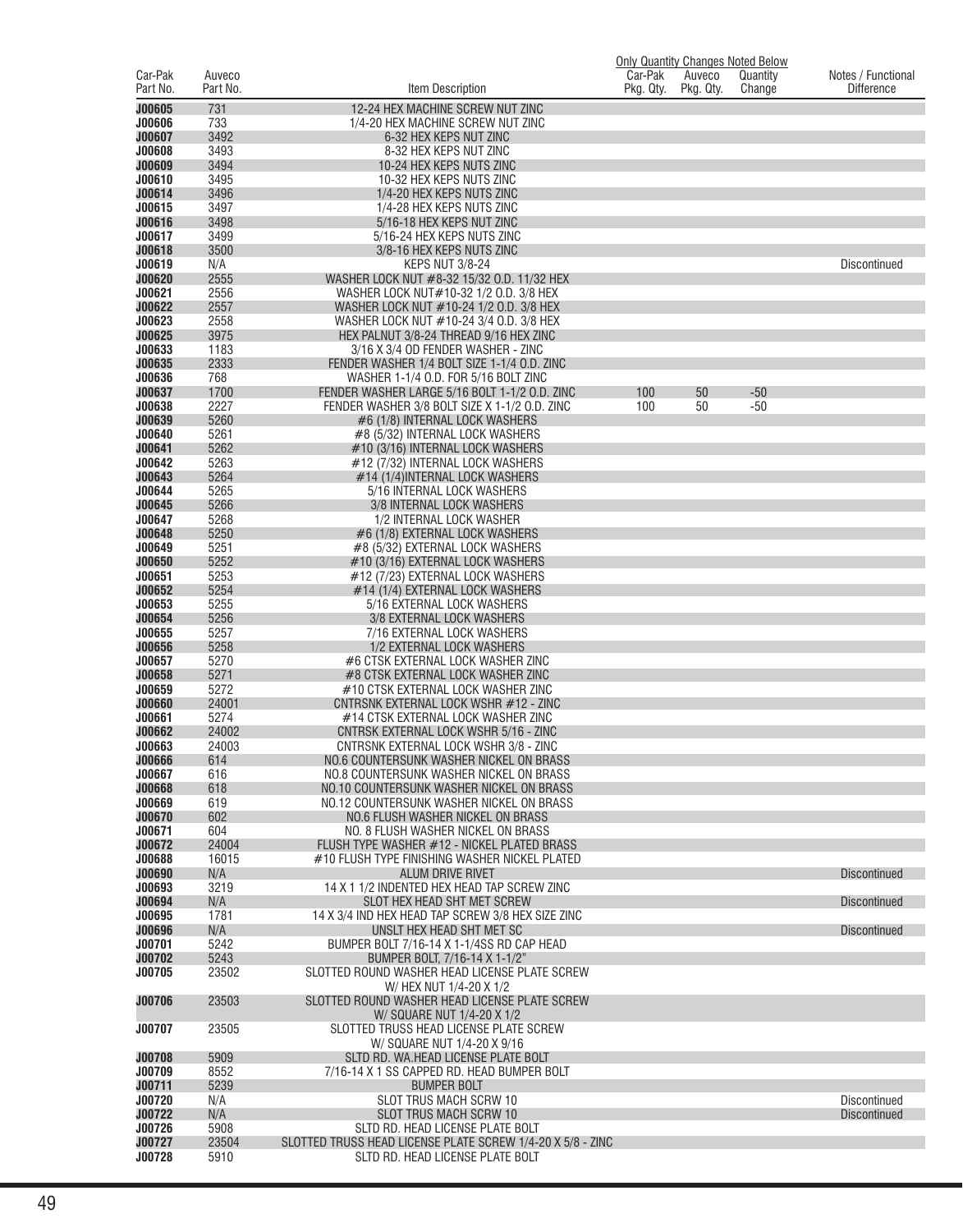|                     |                    |                                                                                                              |                      |                     | <b>Only Quantity Changes Noted Below</b> |                                         |
|---------------------|--------------------|--------------------------------------------------------------------------------------------------------------|----------------------|---------------------|------------------------------------------|-----------------------------------------|
| Car-Pak<br>Part No. | Auveco<br>Part No. | Item Description                                                                                             | Car-Pak<br>Pkg. Qty. | Auveco<br>Pkg. Qty. | Quantity<br>Change                       | Notes / Functional<br><b>Difference</b> |
|                     |                    |                                                                                                              |                      |                     |                                          |                                         |
| J00730              | N/A                | SLOT TRUS MACH SCREW 5/                                                                                      |                      |                     |                                          | Discontinued                            |
| J00731<br>J00735    | N/A<br>13922       | SLOT TRUS MACH SCREW 5/<br>1/4-20 X 5/8 NAT. NYLON L.P. SCREW & NUT                                          | 50                   | 25                  | $-25$                                    | <b>Discontinued</b>                     |
| J00738              | 24005              | HEX HEAD BODY TAP BOLT 3/8-16 X 2                                                                            |                      |                     |                                          |                                         |
| J00742              | N/A                | HEX HEAD BODY BOLT 1/4-20                                                                                    |                      |                     |                                          | <b>Discontinued</b>                     |
| J00745              | N/A                | HEX HEAD BODY BOLT 1/4-20                                                                                    |                      |                     |                                          | <b>Discontinued</b>                     |
| J00747              | N/A                | HEX HEAD BODY BOLT 5/16-1                                                                                    |                      |                     |                                          | Discontinued                            |
| J00749              | N/A                | HEX HEAD BODY BOLT 5/16-1                                                                                    |                      |                     |                                          | <b>Discontinued</b>                     |
| J00758              | 3741               | 1/4-20 COLD FORGED WING NUTS-NICKEL                                                                          |                      |                     |                                          |                                         |
| J00759              | N/A                | <b>WING NUT 1/4-28</b>                                                                                       |                      |                     |                                          | Discontinued                            |
| J00760<br>J00761    | 24006<br>3743      | COLD FORGED WING NUT 5/16-18<br>3/8-16 COLD FORGED WING NUTS-NICKEL                                          | 100                  | 50                  | $-50$                                    |                                         |
| J00777              | 8623               | 7/16 -14 X 1 TRUSS HEAD BUMPER BOLT ZINC                                                                     |                      |                     |                                          |                                         |
| J00779              | 9354               | BUMPER BOLT 7/16-14 X 1-3/8SS CAP PAN HEAD                                                                   |                      |                     |                                          |                                         |
| J00788              | N/A                | BRASS HEX NUT 5/16-18                                                                                        |                      |                     |                                          | Discontinued                            |
| J00789              | N/A                | BRASS HEX NUT 5/16-24                                                                                        |                      |                     |                                          | <b>Discontinued</b>                     |
| J00791              | N/A                | BRASS HEX NUT 3/8-24 B                                                                                       |                      |                     |                                          | Discontinued                            |
| J00796              | 3083               | #10 X 1-1/4 PHILLIPS PAN HEAD TAP SCREW ZINC                                                                 |                      |                     |                                          |                                         |
| J00797              | 3084               | 10 X 1 1/2 PHILLIPS PAN HEAD TAP SCREW ZINC                                                                  |                      |                     |                                          |                                         |
| J00798<br>J00799    | 3087<br>3088       | 12 X 1 1/4 PHILLIPS PAN HEAD TAP SCREW ZINC                                                                  |                      |                     |                                          |                                         |
| J00812              | 15380              | 12 X 1 1/2 PHILLIPS PAN HEAD TAP SCREW ZINC<br>8-32 X 3/8 PHILLIPS PAN HEAD M.S. ZINC                        |                      |                     |                                          |                                         |
| J00813              | 15386              | 10-24 X 3/8 PHILLIPS PAN HEAD M.S. ZINC                                                                      |                      |                     |                                          |                                         |
| J00817              | N/A                | SLOT FLAT HEAD SHT MET                                                                                       |                      |                     |                                          | Discontinued                            |
| J00820              | 5655               | 8 X 1/2" PHIL FLAT HEAD T.S. ZINC AB                                                                         |                      |                     |                                          |                                         |
| J00826              | 5167               | SPIN LOCK NUT W/ SERR, 5/16"-18 13/16" OD                                                                    |                      |                     |                                          |                                         |
| J00827              | 2753               | 1/4-20 X 5/8 HEX WASHER HEAD SPIN LOCK BOLT                                                                  |                      |                     |                                          |                                         |
| J00830              | 24007              | SPIN LOCK NUT W/SERRATIONS 1/4-20 THREAD 19/32 O.D.                                                          |                      |                     |                                          |                                         |
| J00832              | 2994               | 5/16 X 1 HEX HEAD SEMS TAP SCREW ZINC                                                                        | 50                   | 100                 | $+50$                                    |                                         |
| J00835<br>J00836    | 3382<br>23281      | 10 X 5/8 SLOTTED HEX WASHER HEAD TAP SCREW ZINC<br>SLOTTED HEX WASHER HEAD LICENSE PLATE SCREW #14 X 3/4"    |                      |                     |                                          |                                         |
| J00837              | 2988               | 14 X 3/4 HEX HEAD SEMS TAP SCREW ZINC                                                                        |                      |                     |                                          |                                         |
| J00839              | N/A                | HEX HEAD THREAD CUT SCREW 1                                                                                  |                      |                     |                                          | Discontinued                            |
| J00852              | 3211               | 14 X 1 3/4 PHILLIPS PAN HEAD TAP SCREW ZINC                                                                  |                      |                     |                                          |                                         |
| J00853              | 5634               | 14 X 2 PHIL PAN HEAD T.S. ZINC AB                                                                            |                      |                     |                                          |                                         |
| J00856              | 8442               | 5/16 X 3/4 IND HEX WA HEAD TYPE F TCS                                                                        | 50                   | 100                 | $+50$                                    |                                         |
| J00857              | 2751               | 8 X 3/4 PHIL OVAL HEAD SEMS TAP SCRW CNTRSK CHR                                                              |                      |                     |                                          |                                         |
| J00859<br>J00860    | 3615<br>2771       | 5/16-18 X 3/4 HEX WASHER HD SPIN LOCK BOLTS                                                                  |                      |                     |                                          |                                         |
| J00861              | 3186               | 8 X 5/8 PHIL OVAL HEAD SEMS TAP SCRW CNTRSNK CHR<br>5/16-18 X 1 1/4 BATT. TERMINAL BOLT & NUT ZINC           |                      |                     |                                          |                                         |
| J00862              | 5711               | 5/16-18 X 1 IND HEX LRG FLG WA. HEAD DOG PT                                                                  |                      |                     |                                          |                                         |
| J00863              | 14974              | BATTERY TERMINAL BOLT 5/16-18 X 1-1/4 ZINC                                                                   | 100                  | 50                  | $-50$                                    |                                         |
| J00865              | 14975              | BATTERY COLLARED NUT 5/16-18 ZINC                                                                            | 100                  | 50                  | $-50$                                    |                                         |
| <b>J00866</b>       | 24008              | SPIN LOCK NUT W/SERRATIONS 5/16-18 THREAD 11/16 O.D.                                                         |                      |                     |                                          |                                         |
| J00867              | 24009              | SPIN LOCK NUT W/SERRATIONS 5/16-24 THREAD 11/16 O.D.                                                         |                      |                     |                                          |                                         |
| J00868<br>J00869    | 24010<br>23510     | SPIN LOCK NUT W/SERRATIONS 3/8-16 THREAD 3/4 O.D.<br>HEX WSHR HEAD TYPE F THREAD CUTTING SCREW 5/16-18 X 1/2 |                      |                     |                                          |                                         |
| J00870              | 3541               | 1/4-20 FINISH HEX NUT ZINC                                                                                   |                      |                     |                                          |                                         |
| J00871              | 3542               | 1/4-28 FINISH HEX NUT ZINC                                                                                   |                      |                     |                                          |                                         |
| J00872              | 3543               | 5/16-18 FINISH HEX NUT ZINC                                                                                  |                      |                     |                                          |                                         |
| J00873              | 3544               | 5/16-24 FINISH HEX NUT ZINC                                                                                  |                      |                     |                                          |                                         |
| J00874              | 3545               | 3/8-16 FINISH HEX NUT ZINC                                                                                   |                      |                     |                                          |                                         |
| J00875              | 3546               | 3/8-24 FINISH HEX NUT ZINC                                                                                   |                      |                     |                                          |                                         |
| J00876<br>J00877    | 3547<br>8443       | 7/16-14 FINISH HEX NUT ZINC<br>5/16 X 1 IND HEX WA HEAD TYPE F TCS ZINC                                      | 50                   | 100                 | $+50$                                    |                                         |
| J00878              | 3548               | 7/16-20 FINISH HEX NUT ZINC                                                                                  |                      |                     |                                          |                                         |
| J00879              | 24011              | SPIN LOCK NUT W/SERRATIONS 3/8-24 THREAD 3/4 O.D.                                                            |                      |                     |                                          |                                         |
| J00880              | 3549               | 1/2-13 FINISH HEX NUT ZINC                                                                                   |                      |                     |                                          |                                         |
| J00881              | 3550               | 1/2-20 FINISH HEX NUT ZINC                                                                                   |                      |                     |                                          |                                         |
| J00884              | 9538               | 12-24 NYLON INSERT HEX STOP NUT ZINC                                                                         |                      |                     |                                          |                                         |
| J00886              | 9535               | 8/32 NYLON INSERT HEX STOP NUT ZINC                                                                          |                      |                     |                                          |                                         |
| J00887<br>J00888    | 9536               | 10-24 NYLON INSERT HEX STOP NUT ZINC                                                                         |                      |                     |                                          |                                         |
| J00889              | 9537<br>9539       | 10-32 NYLON INSERT HEX STOP NUT ZINC<br>1/4-20 NYLON INSERT HEX STOP NUT ZINC                                |                      |                     |                                          |                                         |
| J00890              | 9540               | 1/4-28 NYLON INSERT HEX STOP NUT ZINC                                                                        |                      |                     |                                          |                                         |
| J00891              | 9541               | 5/16-18 NYLON INSERT HEX STOP NUT ZINC                                                                       | 100                  | 50                  | $-50$                                    |                                         |
| J00892              | 9542               | 5/16-24 NYLON INSERT HEX STOP NUT ZINC                                                                       | 100                  | 50                  | $-50$                                    |                                         |
| J00893              | 9543               | 3/8-16 NYLON INSERT HEX STOP NUT ZINC                                                                        | 100                  | 50                  | $-50$                                    |                                         |
| J00894              | 9544               | 3/8-24 NYLON INSERT HEX STOP NUT ZINC                                                                        | 100                  | 50                  | $-50$                                    |                                         |
| J00895              | 9545               | 7/16-14 NYLON INSERT HEX STOP NUT ZINC                                                                       | 100                  | 50                  | $-50$                                    |                                         |
| J00896<br>J00897    | 9546<br>9547       | 7/16-20 NYLON INSERT HEX STOP NUT ZINC<br>1/2-13 NYLON INSERT HEX STOP NUT ZINC                              | 100                  | 50<br>50            | $-50$<br>$-50$                           |                                         |
| J00898              | 9548               | 1/2-20 NYLON INSERT HEX STOP NUT ZINC                                                                        | 100<br>100           | 50                  | $-50$                                    |                                         |
| <b>J00900</b>       | 2452               | SHIM 1-3/4 X 1-1/4 X 1/16 W/ 1/2 SLOT ZINC                                                                   |                      |                     |                                          |                                         |
| J00901              | 2453               | SHIM 1-3/4 X 1-1/4 X 1/8 W/ 1/2 SLOT ZINC                                                                    |                      |                     |                                          |                                         |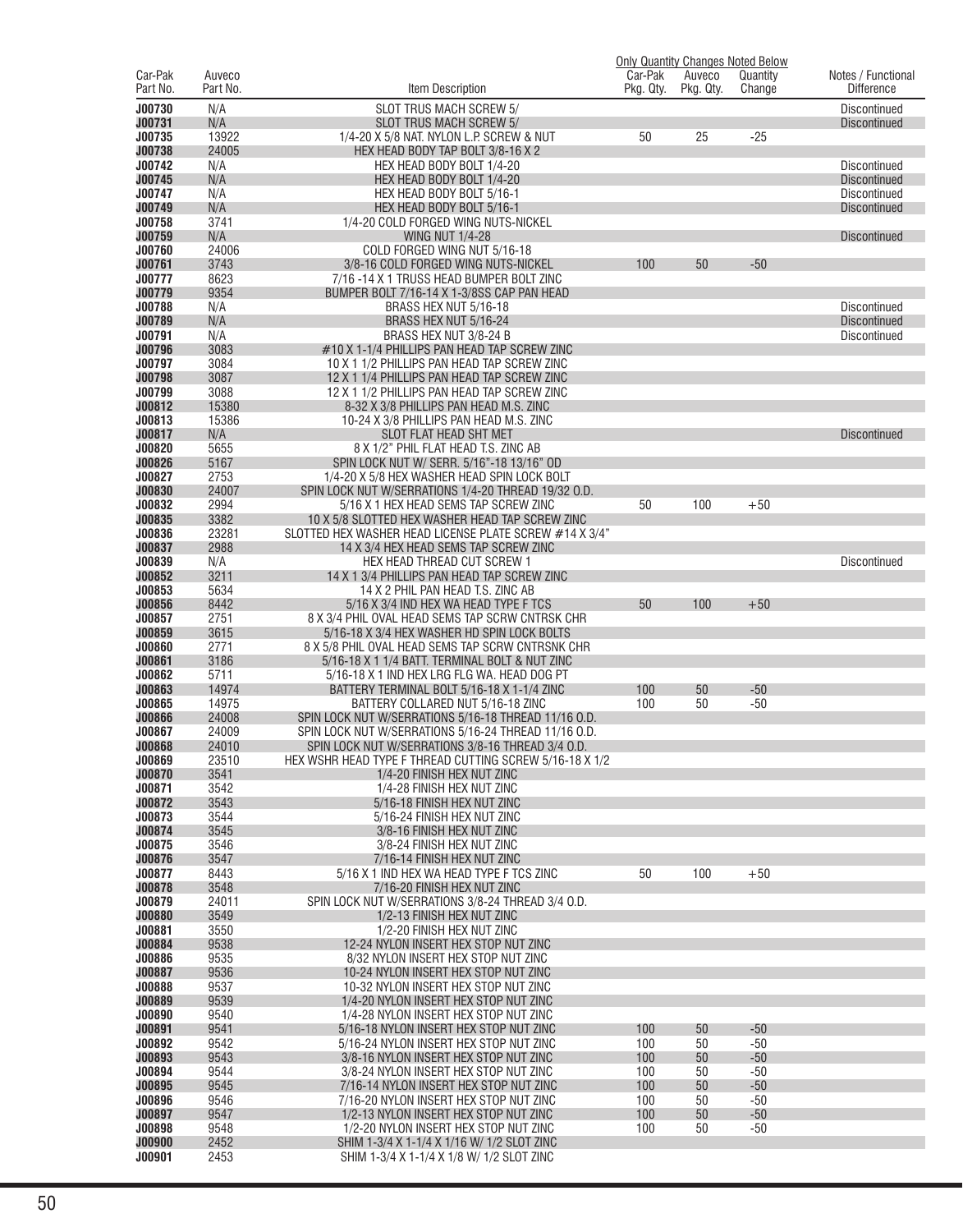|                         |                    |                                                                                |                      |                     | <b>Only Quantity Changes Noted Below</b> |                                            |
|-------------------------|--------------------|--------------------------------------------------------------------------------|----------------------|---------------------|------------------------------------------|--------------------------------------------|
| Car-Pak<br>Part No.     | Auveco<br>Part No. | Item Description                                                               | Car-Pak<br>Pkg. Qty. | Auveco<br>Pkg. Qty. | Quantity<br>Change                       | Notes / Functional<br><b>Difference</b>    |
|                         |                    |                                                                                |                      |                     |                                          |                                            |
| J00921<br>J00923        | 2288<br>7595       | DOOR & WINDOW CRANK HANDLE RETAINING CLIP<br>3/4 X 14 GA UPHOLSTERY RINGS      |                      |                     |                                          |                                            |
| J00935                  | 2850               | FRONT SEAT SELF-LOCKING CLIP                                                   |                      |                     |                                          |                                            |
| J00937                  | 3610               | THROTTLE ROD CLIPS 5/32 ROD DIA (LEFT)                                         | 50                   | 100                 | $+50$                                    |                                            |
| J00938                  | 3609               | THROTTLE ROD CLIPS 5/32 ROD DIA (RIGHT)                                        | 50                   | 100                 | $+50$                                    |                                            |
| J00939                  | 3612               | THROTTLE ROD CLIPS 3/16 ROD DIA (LEFT)                                         | 50                   | 100                 | $+50$                                    |                                            |
| J00940                  | 3611               | THROTTLE ROD CLIPS 3/16 ROD DIA (RIGHT)                                        | 50                   | 100                 | $+50$                                    |                                            |
| J00941                  | 3614               | THROTTLE ROD CLIPS 1/4 ROD DIA (LEFT)                                          | 50                   | 100                 | $+50$                                    |                                            |
| J00942                  | 3613               | THROTTLE ROD CLIPS 1/4 ROD DIA (RIGHT)                                         | 50                   | 100                 | $+50$                                    |                                            |
| J00943                  | 23772              | WIRE-CABLE STOP W/SCREW                                                        |                      |                     |                                          |                                            |
| J00950<br>J00951        | 24147<br>8830      | GM DOOR WEATHERSTRIP CLIP<br><b>RETAINING RINGS</b>                            |                      |                     |                                          |                                            |
| J00952                  | N/A                | HIGH NYLON STOP NUT CF                                                         |                      |                     |                                          | <b>Discontinued</b>                        |
| J00955                  | N/A                | HIGH NYLON STOP NUT                                                            |                      |                     |                                          | <b>Discontinued</b>                        |
| <b>J00960</b>           | N/A                | NYLON STOP NUT 41168                                                           |                      |                     |                                          | <b>Discontinued</b>                        |
| J00961                  | N/A                | NYLON STOP NUT 43359                                                           |                      |                     |                                          | <b>Discontinued</b>                        |
| J00962                  | 15863              | NYLON INSERT LOCK NUT 5/8-11 USS                                               | 50                   | 25                  | $-25$                                    |                                            |
| J00963                  | 15864              | NYLON INSERT LOCK NUT 5/8-18 SAE ZINC                                          | 50                   | 25                  | $-25$                                    |                                            |
| J00964                  | 15865              | NYLON INSERT LOCK NUT 3/4-10 USS                                               | 50                   | 25                  | $-25$                                    |                                            |
| J00965                  | N/A                | NYLON STOP NUT NYNE 34                                                         |                      |                     |                                          | <b>Discontinued</b>                        |
| <b>J00966</b><br>J00970 | N/A<br>N/A         | NYLON STOP NUT 40002<br>SLOT PAN THREAD CUT SCREW                              |                      |                     |                                          | <b>Discontinued</b><br><b>Discontinued</b> |
| J00974                  | 5292               | 8/32 X 1/2 SLTD PAN HD TYPE F ZINC TCS                                         |                      |                     |                                          |                                            |
| J00977                  | N/A                | SLOT PAN THRD CUT SCREW                                                        |                      |                     |                                          | <b>Discontinued</b>                        |
| J00978                  | 5301               | 10-24 X 3/4 SLTD PAN HD. TYPE F ZINC TCS                                       |                      |                     |                                          |                                            |
| J00981                  | N/A                | SLOT PAN THRD CUT SCREW                                                        |                      |                     |                                          | <b>Discontinued</b>                        |
| J00982                  | N/A                | SLOT PAN THRD CUT SCREW                                                        |                      |                     |                                          | <b>Discontinued</b>                        |
| J00984                  | N/A                | SLOT PAN THRD CUT SCREW                                                        |                      |                     |                                          | <b>Discontinued</b>                        |
| J01005                  | 10073              | TUBULAR NUT FOR 3/16 STUD                                                      |                      |                     |                                          |                                            |
| J01006                  | 2595               | TUBULAR NUT FOR 1/8 STUD .040-.045 PANEL RANGE                                 |                      |                     |                                          |                                            |
| J01011<br>J01012        | 24012<br>24013     | <b>CAGE NUT #10-24 - BLACK</b>                                                 |                      |                     |                                          |                                            |
| J01013                  | 24014              | CAGE NUT #10-32 - BLACK<br>CAGE NUT 1/4-20 - BLACK                             |                      |                     |                                          |                                            |
| J01015                  | 3798               | CAGE NUT 5/16-18 THREAD .023-.063 PANEL RANGE                                  |                      |                     |                                          |                                            |
| J01023                  | 2303               | J NUT #10 SCREW SIZE .027-.045 RANGE                                           |                      |                     |                                          |                                            |
| J01026                  | 24015              | SPRING TYPE U-NUT SCREW #8-32 RANGE 0.025-0.040                                |                      |                     |                                          |                                            |
| J01027                  | 2346               | J NUT #8 SCREW SIZE .025-.040 PANEL RANGE                                      |                      |                     |                                          |                                            |
| J01028                  | 2057               | J NUT #14 SCREW SIZE .032-.040 RANGE                                           |                      |                     |                                          |                                            |
| J01032                  | 2293               | U NUT 1/4-20 SCREW SIZE .064-.125 RANGE                                        |                      |                     |                                          |                                            |
| J01036                  | 2098               | FLAT NUT 1/16 STUD SIZE 7/32 X 3/8                                             |                      |                     |                                          |                                            |
| J01037<br>J01039        | 2100<br>2099       | FLAT NUT 3/32 STUD SIZE 1/4 X 7/16<br>FLAT NUT 1/8 STUD SIZE 5/16 X 9/16       |                      |                     |                                          |                                            |
|                         |                    |                                                                                |                      |                     |                                          |                                            |
| J01040                  | 2102               | FLAT NUT 5/32 STUD SIZE 3/8 X 9/16                                             |                      |                     |                                          |                                            |
| J01041<br>J01042        | 1905<br>2103       | FLAT NUT 5/32 STUD SIZE 7/16 X 3/4<br>FLAT NUT 3/16 STUD SIZE 3/8 X 5/8        |                      |                     |                                          |                                            |
| J01058                  | 2105               | FLAT NUT 1/4 STUD SIZE 7/16 X 5/8                                              |                      |                     |                                          |                                            |
| J01064                  | 1898               | FLAT NUT #6-32 SCREW SIZE 1/2 X 7/8                                            |                      |                     |                                          |                                            |
| J01065                  | 1899               | FLAT NUT #8-32 SCREW SIZE 1/2 X 7/8                                            |                      |                     |                                          |                                            |
| J01067                  | 24016              | PUSH NUT FOR THREADED SCREWS 1/4"-20                                           |                      |                     |                                          |                                            |
| J01070                  | 24016              | PUSH NUT FOR THREADED SCREWS 1/4"-20                                           |                      |                     |                                          |                                            |
| J01072                  | N/A                | FLAT PUSH ON SPEED NUT                                                         |                      |                     |                                          | <b>Discontinued</b>                        |
| J01073                  | 3138               | FLAT NUT 5/16 STUD SIZE 1/2 X 11/16                                            |                      |                     |                                          |                                            |
| J01110<br>J01157        | N/A<br>1256        | UNIV TOGGLE BLT/NUT 1/<br>REAR QUARTER STRIP TRIM FASTENER - FORD CHRYSLER     |                      |                     |                                          | <b>Discontinued</b>                        |
| J01237                  | 5228               | <b>NYLON NUT</b>                                                               | 100                  | 50                  | $-50$                                    |                                            |
| J01300                  | N/A                | PARTS CABINET HOLDSSLIDE RACK 1300 SERIES DRAWERS                              |                      |                     |                                          | <b>Discontinued</b>                        |
| J01312                  | N/A                | <b>PARTS DRAWER</b>                                                            |                      |                     |                                          | <b>Discontinued</b>                        |
| J01316                  | N/A                | PARTS DRAWER                                                                   |                      |                     |                                          | Discontinued                               |
| J01320                  | N/A                | <b>PARTS DRAWER</b>                                                            |                      |                     |                                          | <b>Discontinued</b>                        |
| J01324                  | N/A                | <b>PARTS DRAWER</b>                                                            |                      |                     |                                          | Discontinued                               |
| J01350                  | N/A                | <b>BASE FOR 1300 CABINET</b>                                                   |                      |                     |                                          | <b>Discontinued</b>                        |
| J01400<br>J01412        | N/A<br>N/A         | PARTS CABINET HOLDS 6 SLIDE RACK 1400 SERIES DRAWERS<br>PARTS DRAWER           |                      |                     |                                          | Discontinued<br><b>Discontinued</b>        |
| J01416                  | N/A                | PARTS DRAWER                                                                   |                      |                     |                                          | Discontinued                               |
| J01420                  | N/A                | PARTS DRAWER                                                                   |                      |                     |                                          | <b>Discontinued</b>                        |
| J01424                  | N/A                | PARTS DRAWER                                                                   |                      |                     |                                          | Discontinued                               |
| J01533                  | 5330               | 3/8 X 1 IND HEX HD 9/16 AF T.S. ZINC AB                                        | 100                  | 50                  | $-50$                                    |                                            |
| J01534                  | 2895               | THREAD CUTTING NUT 1/8 STUD SIZE 5/16 HEX                                      |                      |                     |                                          |                                            |
| J01536                  | 2897               | THREAD CUTTING NUT 1/4 STUD SIZE 7/16 HEX                                      |                      |                     |                                          |                                            |
| J01544                  | 2772               | 8 X 1 PHIL OVAL HD SEMS TAP SCREW CNTRSNK CHRM                                 |                      |                     |                                          |                                            |
| J01547                  |                    | E TYPE RETAINING RING 5/16 SHAFT DIA                                           |                      |                     |                                          |                                            |
| J01548                  | 3824               |                                                                                |                      |                     |                                          |                                            |
|                         | 24017              | HAIR PIN COTTER .082 WIRE                                                      |                      |                     |                                          |                                            |
| J01550<br>J01552        | 24018<br>2269      | HAIR PIN COTTER .026 WIRE<br>#5/16 X 1-1/4 IND HEX HEAD TAP SCREW 1/2 HEX ZINC |                      |                     |                                          |                                            |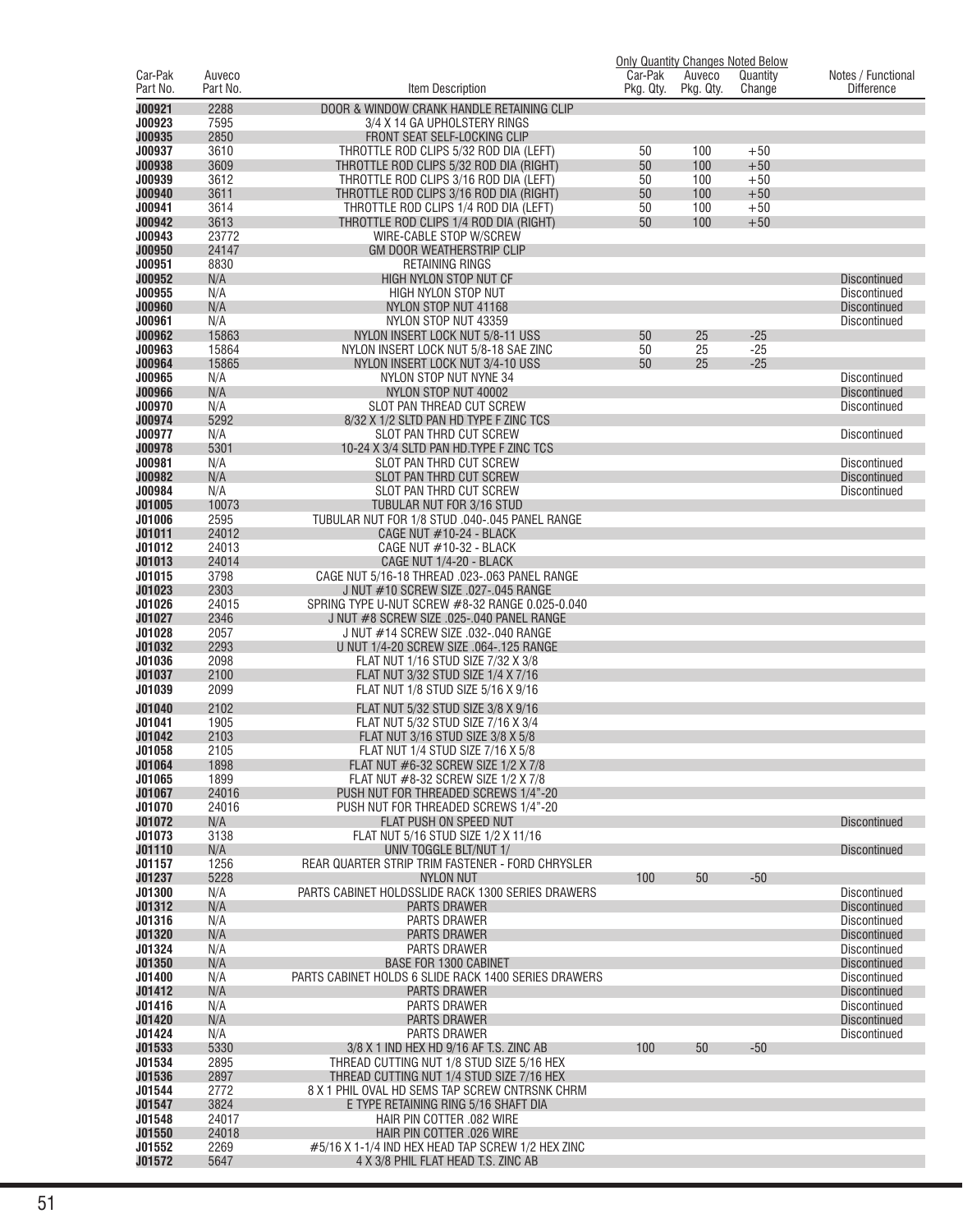|                     |                    |                                                                                                         |                      |                     | <b>Only Quantity Changes Noted Below</b> |                                         |
|---------------------|--------------------|---------------------------------------------------------------------------------------------------------|----------------------|---------------------|------------------------------------------|-----------------------------------------|
| Car-Pak<br>Part No. | Auveco<br>Part No. | Item Description                                                                                        | Car-Pak<br>Pkg. Qty. | Auveco<br>Pkg. Qty. | Quantity<br>Change                       | Notes / Functional<br><b>Difference</b> |
| J01580              | 20378              | GM HEADLIGHT ADJUSTING NUT WHITE NYLON                                                                  |                      |                     |                                          |                                         |
| J01601              | 3135               | WINDOW REGULATOR ROLLER ASSEMBLY                                                                        |                      |                     |                                          |                                         |
| J01602              | 3000               | SHIM 2 X 1-1/2 X 1/8 W/ 3/4 SLOT ZINC                                                                   |                      |                     |                                          |                                         |
| J01700              | 3793               | FLAT NUT #8 SCREW SIZE 13/32 X 5/8                                                                      |                      |                     |                                          |                                         |
| J01702<br>J01705    | 23512<br>5576      | GM DOOR TRIM PAD GROMMET<br>U NUT #10 SCREW SIZE                                                        |                      |                     |                                          |                                         |
| J01713              | 9863               | 8/18 X 3/8 SPEC PHIL RD.WA. HEAD B T.S.                                                                 |                      |                     |                                          |                                         |
| J01714              | 24019              | PHILLIPS FLAT TOP WSHR HEAD T.S. #8 X 1/2 - ZINC                                                        |                      |                     |                                          |                                         |
| J01715              | 2806               | #8 X 5/8 PHILLIPS RD WSHR HD TAP SCREW CHROME                                                           |                      |                     |                                          |                                         |
| J01723<br>J01729    | 24144<br>N/A       | CHRYSLER WINDOW REGULATOR PUSH NUT<br>NYLON DRIVE RIVET                                                 |                      |                     |                                          | <b>Discontinued</b>                     |
| J01745              | 5788               | <b>HEADLIGHT ADJUSTING NUT</b>                                                                          |                      |                     |                                          |                                         |
| J01764              | 9282               | 1/8-27 HEX SOCKET HEAD PIPE PLUG                                                                        |                      |                     |                                          |                                         |
| J01765              | 9283               | 1/4-18 HEX SOCKET HEAD PIPE PLUG                                                                        |                      |                     |                                          |                                         |
| J01766              | 9284<br>9285       | 3/8-18 HEX SOCKET HEAD PIPE PLUG                                                                        |                      |                     |                                          |                                         |
| J01767<br>J01768    | 9278               | 1/2-14 HEX SOCKET HEAD PIPE PLUG<br>1/8-27 HEX HEAD PIPE PLUG                                           |                      |                     |                                          |                                         |
| J01769              | 9279               | 1/4-18 HEX HEAD PIPE PLUG                                                                               |                      |                     |                                          |                                         |
| J01771              | N/A                | HEX HEAD PIPE PLUG 1/2                                                                                  |                      |                     |                                          | <b>Discontinued</b>                     |
| J01785              | 2178               | PHIL ROUND WASHER HEAD ZINC 10 X 3/8 TAP SCREW                                                          |                      |                     |                                          |                                         |
| J01787<br>J01788    | 8861<br>8862       | PUSH-ON RETAINERFOR 1/16 STUD3/16 OD<br>PUSH-ON RETAINERFOR 3/32 STUD3/16 OD                            |                      |                     |                                          |                                         |
| J01789              | 8863               | PUSH-ON RETAINER FOR 1/8 STUD 3/8 OD                                                                    |                      |                     |                                          |                                         |
| J01790              | 8864               | PUSH-ON RETAINER FOR 5/32 STUD7/16OD                                                                    |                      |                     |                                          |                                         |
| J01791              | 8865               | PUSH-ON RETAINER FOR 3/16 STUD7/160D                                                                    |                      |                     |                                          |                                         |
| J01794              | 8868               | PUSH-ON RETAINER FOR 1/4 STUD17/320D                                                                    |                      |                     |                                          |                                         |
| J01795<br>J01796    | 8869<br>3758       | PUSH-ON RETAINER FOR 5/16 STUD5/8 OD<br>WIRE LOOM CLIPS BLACK 3/8 CLAMPING DIA                          |                      |                     |                                          |                                         |
| J01797              | 10397              | HAIR PIN COTTER 5/16 - .310 WIRE - ZINC                                                                 | 10                   | 5                   | $-5$                                     |                                         |
| J01798              | 23513              | HAIR PIN COTTER 1/2 SHAFT                                                                               |                      |                     |                                          |                                         |
| J01802              | 9630               | BOWED SPRING WASHER PARKERIZED                                                                          |                      |                     |                                          |                                         |
| J01814<br>J01815    | 2774<br>2775       | 8 X 5/8 PHIL OVAL HEAD SEMS TAP SCREW FLUSH CHROME<br>8 X 7/8 PHIL OVAL HEX SEMS TAP SCREW FLUSH CHROME |                      |                     |                                          |                                         |
| J01822              | 16672              | <b>INTERNAL LOCK WASHERS 5/8 ZINC</b>                                                                   | 25                   | 100                 | $+75$                                    |                                         |
| J01823              | 16673              | INTERNAL LOCK WASHERS 3/4 ZINC                                                                          | 25                   | 50                  | $+25$                                    |                                         |
| J01825              | 16675              | <b>INTERNAL LOCK WASHERS 1 ZINC</b>                                                                     | 25                   | 10                  | $-15$                                    |                                         |
| J01826              | 24195<br>16676     | EXTERNAL LOCK WASHER 9/16 BOLT SIZE 31/32 O.D. - ZINC                                                   |                      | 50                  |                                          |                                         |
| J01827<br>J01828    | N/A                | EXTERNAL LOCK WASHERS 5/8 ZINC<br>EXT TOOTH LOCKWASHER 2                                                | 25                   |                     | $+25$                                    | <b>Discontinued</b>                     |
| J01833              | 23528              | SPRING TYPE U-NUT SCREW #8 RANGE 0.045-0.062 - BLACK                                                    |                      |                     |                                          |                                         |
| J01834              | 24020              | SPRING TYPE U-NUT SCREW #8 RANGE 0.050-0.090 - BLACK                                                    |                      |                     |                                          |                                         |
| J01835              | 3796               | U NUT #8 SCREW SIZE .025-.040 PANEL RANGE                                                               |                      |                     |                                          |                                         |
| J01838<br>J01842    | 2091<br>N/A        | FLAT NUT #8-32 SCREW SIZE 5/16 X 1/2<br>FLAT SPEED NUT C150-02                                          |                      |                     |                                          | <b>Discontinued</b>                     |
| J01845              | 2092               | FLAT NUT #10-24 SCREW SIZE 7/16 X 3/4                                                                   |                      |                     |                                          |                                         |
| J01849              | 5836               | J NUT #8 SCREW SIZE                                                                                     |                      |                     |                                          |                                         |
| <b>J01850</b>       | 24021              | SPRING TYPE U-NUT SCREW #6 RANGE 0.062-0.094 - BLACK                                                    |                      |                     |                                          |                                         |
| J01856<br>J01858    | 5307<br>10823      | 1/4-20 X 5/8 SLTD PAN HD TYPE F ZINC TCS<br>HEX HD SEMS W/ DOG PT 1/4-20 X 7/8 - BLACK                  | 100                  | 50                  | $-50$                                    |                                         |
| J01861              | 8385               | UNIVERSAL MOULDING FASTENER (NYLON)                                                                     | 50                   | 25                  | $-25$                                    |                                         |
| J01862              | 23514              | GM REAR FENDER LOWER MOULDING FASTENER                                                                  |                      |                     |                                          |                                         |
| J01863              | 8855               | THREAD CUTTING NUT 5/32 STUD SIZE                                                                       |                      |                     |                                          |                                         |
| J01867              | 8400               | UNIVERSAL MOULDING FASTENER (NYLON)<br>UNIVERSAL MOULDING FASTENER (NYLON)                              |                      |                     | $-25$                                    |                                         |
| J01868<br>J01869    | 8399<br>8398       | UNIVERSAL MOULDING FASTENER (NYLON)                                                                     | 50<br>50             | 25<br>25            | $-25$                                    |                                         |
| J01872              | 2561               | WASHER LOCK NUT 1/4-20 19/32 O.D. 7/16 HEX                                                              |                      |                     |                                          |                                         |
| J01873              | 8550               | <b>WIRE HARNESS</b>                                                                                     | 50                   | 25                  | $-25$                                    |                                         |
| J01881              | 8858               | HEX PALNUT LOCK NUT1/2-20 3/4 HEX ZINC                                                                  |                      |                     |                                          |                                         |
| J01892<br>J01897    | 5651<br>8447       | 6 X 1/2 PHIL FLAT HD T.S. W./NO. 4 HD AB<br>UNIVERSAL MOULDING FASTENER (NYLON)                         |                      |                     |                                          |                                         |
| J01899              | 8272               | <b>NYLON STRAP</b>                                                                                      |                      |                     |                                          |                                         |
| J01910              | 23515              | 1/4 ALUMINUM TUBING CLAMPS/NEOPRENE JACKET                                                              |                      |                     |                                          |                                         |
| J01911              | 23516              | 5/16 ALUMINUM TUBING CLAMPS/NEOPRENE JACKET                                                             |                      |                     |                                          |                                         |
| J01912<br>J01913    | 23517<br>23518     | 3/8 ALUMINUM TUBING CLAMPS/NEOPRENE JACKET<br>1/2 ALUMINUM TUBING CLAMPS/NEOPRENE JACKET                |                      |                     |                                          |                                         |
| J01914              | 23519              | 5/8 ALUMINUM TUBING CLAMPS/NEOPRENE JACKET                                                              |                      |                     |                                          |                                         |
| J01915              | 23520              | 3/4 ALUMINUM TUBING CLAMPS/NEOPRENE JACKET                                                              |                      |                     |                                          |                                         |
| J01916              | 23521              | 7/8 ALUMINUM TUBING CLAMPS/NEOPRENE JACKET                                                              |                      |                     |                                          |                                         |
| J01917              | 23522              | 1 ALUMINUM TUBING CLAMPS/NEOPRENE JACKET                                                                |                      |                     |                                          |                                         |
| J01919<br>J01921    | 23523<br>23524     | 1-1/4 ALUMINUM TUBING CLAMPS/NEOPRENE JACKET<br>1-1/2 ALUMINUM TUBING CLAMPS/NEOPRENE JACKET            |                      |                     |                                          |                                         |
| J01929              | N/A                | <b>SLOT OVAL MACH SCRW 4</b>                                                                            |                      |                     |                                          | <b>Discontinued</b>                     |
| J01931              | N/A                | SLOT OVAL MACH SCRW 6                                                                                   |                      |                     |                                          | <b>Discontinued</b>                     |
| J01933              | N/A                | <b>SLOT OVAL MACH SCRW 6</b>                                                                            |                      |                     |                                          | <b>Discontinued</b>                     |
| J01936              | N/A                | SLOT OVAL MACH SCRW 10                                                                                  |                      |                     |                                          | Discontinued                            |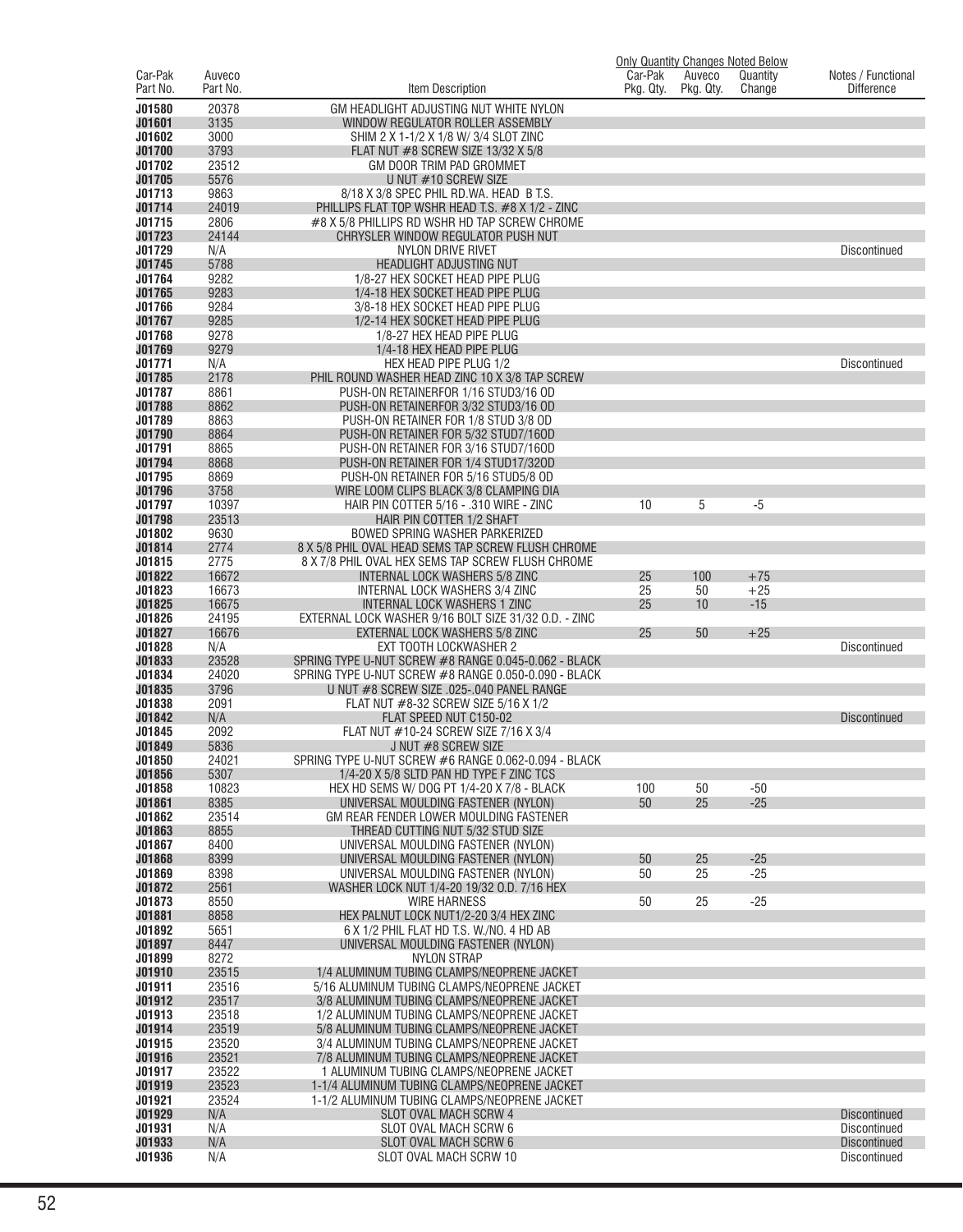|                     |                    |                                                                                                  |                      |                     | <b>Only Quantity Changes Noted Below</b> |                                            |
|---------------------|--------------------|--------------------------------------------------------------------------------------------------|----------------------|---------------------|------------------------------------------|--------------------------------------------|
| Car-Pak<br>Part No. | Auveco<br>Part No. | Item Description                                                                                 | Car-Pak<br>Pkg. Qty. | Auveco<br>Pkg. Qty. | Quantity<br>Change                       | Notes / Functional<br><b>Difference</b>    |
|                     |                    |                                                                                                  |                      |                     |                                          |                                            |
| J01938              | N/A                | SLOT OVAL MACH SCRW 10                                                                           |                      |                     |                                          | <b>Discontinued</b>                        |
| J01949<br>J01952    | N/A<br>N/A         | SLOT TRUS MACH SCRW 10<br><b>SLOT TRUS MACH SCRW 10</b>                                          |                      |                     |                                          | <b>Discontinued</b><br><b>Discontinued</b> |
| J01961              | 3639               | FORD DOOR FLANGE WEATHERSTRIP RETAINER                                                           |                      |                     |                                          |                                            |
| J01962              | 5592               | <b>PLASTIC FASTENERS</b>                                                                         |                      |                     |                                          |                                            |
| J01967              | 5879               | <b>PLASTIC STRAP</b>                                                                             | 50                   | 25                  | $-25$                                    |                                            |
| J01970              | 12735              | HEADLIGHT BEZEL NYLON NUT #6 SCREW SIZE                                                          | 100                  | 50                  | $-50$                                    |                                            |
| J01972              | 23525              | UNIVERSAL MOULDING RETAINER FOR UP TO 3" WIDE MOULDINGS                                          |                      |                     |                                          |                                            |
| J01973              | 23286              | GM HEADLIGHT ADJUSTING SCREW 1/4-20 X 1-1/2"                                                     |                      |                     |                                          |                                            |
| J01979              | 8944               | 8/18 X 3/8 SPEC PHIL WA HEAD TYPE BA TP SC                                                       |                      |                     |                                          |                                            |
| J01982              | 11294              | 3/8-16 X 3/4 IND HEX WA HEAD TYPE F - ZINC                                                       |                      |                     |                                          |                                            |
| J01985<br>J01986    | 3400<br>24022      | THREAD CUTTING NUT 1/8 STUD SIZE 1/4 HEX<br>UNIVERSAL MOULDING FASTENER                          | 100                  | 200                 | $+100$                                   |                                            |
| J01990              | 24165              | WASHER LOCK NUT #10-24 DIA. 5/8 - ZINC                                                           |                      |                     |                                          |                                            |
| J01991              | 11292              | U NUT #8 SCREW SIZE - GM                                                                         | 100                  | 50                  | $-50$                                    |                                            |
| J01994              | 11719              | 1/4/#14 LICENSE PLATE NUT NYLON - GM                                                             |                      |                     |                                          |                                            |
| J01995              | 8843               | UNIVERSAL MOULDING FASTENER (NYLON)                                                              |                      |                     |                                          |                                            |
| J01996              | 3207               | 10 X 2 1/2 PHILLIPS OVAL TAP SCREW ZINC                                                          |                      |                     |                                          |                                            |
| <b>J02000</b>       | 8419               | <b>NYLON NUT</b>                                                                                 |                      |                     |                                          |                                            |
| J02001              | 24023              | CHRYSLER HEADLAMP ADJUSTING SCREW SPACER GROMMET                                                 |                      |                     |                                          |                                            |
| J02002              | 24025              | CHRYSLER HEADLAMP ADJUSTING SCREW SPACER GROMMET                                                 |                      |                     |                                          |                                            |
| J02003<br>J02005    | 8942<br>13644      | NYLON NUT<br>RIGHT ANGLE PIGTAIL W/11-1/2 WIRE LEAD                                              | 50                   | 25                  | $-25$                                    |                                            |
| J02024              | N/A                | FLAT BRASS WASHER #8 B                                                                           |                      |                     |                                          | <b>Discontinued</b>                        |
| J02026              | N/A                | FLAT BRASS WASHER 3/16                                                                           |                      |                     |                                          | <b>Discontinued</b>                        |
| J02031              | N/A                | <b>FLAT BRASS WASHER 3/8</b>                                                                     |                      |                     |                                          | <b>Discontinued</b>                        |
| J02036              | 7996               | <b>KRIMPING TOOL</b>                                                                             |                      |                     |                                          |                                            |
| J02038              | 11361              | SOLDERLESS BATTERY TERMINAL #4 AWG                                                               | 5                    | 2                   | $-3$                                     |                                            |
| J02039              | N/A                | <b>BATTERY CABLE TERMINAL</b>                                                                    |                      |                     |                                          | <b>Discontinued</b>                        |
| J02040              | N/A                | <b>BATTERY CABLE TERMINAL</b>                                                                    |                      |                     |                                          | Discontinued                               |
| J02041              | 11364              | SOLDERLESS BATTERY TERMINAL #1/0 AWG POSITIVE                                                    | 5                    | $\overline{2}$      | $-3$                                     |                                            |
| J02042<br>J02043    | N/A<br>11366       | <b>BATTERY CABLE TERMINAL</b><br>SOLDERLESS BATTERY TERMINAL #2/0 AWG POSITIVE                   | 5                    | $\overline{c}$      | $-3$                                     | <b>Discontinued</b>                        |
| J02044              | 11367              | SOLDERLESS BATTERY TERMINAL #2/0 AWG NEGATIVE                                                    | 5                    | $\overline{c}$      | $-3$                                     |                                            |
| J02063              | 5767               | 8/32 X 1/2 IND HEX WA HEAD TYPE F ZINC                                                           |                      |                     |                                          |                                            |
| J02064              | 5769               | 8/32 X 3/4 IND HEX WA HEAD TYPE F ZINC                                                           |                      |                     |                                          |                                            |
| J02065              | 5774               | 10-24 X 1/2 IND HEX WA HEAD TYPE F ZINC                                                          |                      |                     |                                          |                                            |
| J02066              | 5766               | 8/32 X 3/8 IND HEX WA HEAD TYPE F ZINC                                                           |                      |                     |                                          |                                            |
| J02067              | 5782               | 1/4-20 X 1/2 IND HEX WA HEAD TYPE F ZINC                                                         |                      |                     |                                          |                                            |
| J02068<br>J02069    | 5783<br>5784       | 1/4-20 X 5/8 IND HEX WA HEAD TYPE F ZINC<br>1/4-20 X 3/4 IND HEX WA HEAD TYPE F ZINC             |                      |                     |                                          |                                            |
| J02070              | 5786               | 1/4-20 X 1 IND HEX WA HEAD TYPE F ZINC                                                           |                      |                     |                                          |                                            |
| J02071              | 5787               | 1/4-20 X 1 1/4 IND HEX WA HEAD TYPE F ZINC                                                       | 50                   | 100                 | $+50$                                    |                                            |
| J02072              | 24024              | RUBBER GROMMET BORE - BUTADINE STYRONE (SBR)                                                     |                      |                     |                                          |                                            |
| J02073              | 4413               | GROMMETS 3/16 BORE DIA. 1/2 OUTSIDE DIA.                                                         |                      |                     |                                          |                                            |
| J02074              | 16454              | RUBBER GROMMET 1/4 BORE DIA 1/2 OD                                                               |                      |                     |                                          |                                            |
| J02075              | 24026              | RUBBER GROMMET BORE - BUTADINE STYRONE (SBR)                                                     |                      |                     |                                          |                                            |
| J02076              | 4423               | GROMMETS 3/8 BORE DIA. 5/8 OUTSIDE DIA.                                                          |                      |                     |                                          |                                            |
| J02077<br>J02078    | 24027<br>4432      | RUBBER GROMMET BORE - BUTADINE STYRONE (SBR)<br>GROMMETS 5/8 BORE DIA. 1-1/8 OUTSIDE DIA.        |                      |                     |                                          |                                            |
| J02084              | 24028              | SPIN LOCK NUT W/SERRATIONS #10-24 THREAD 1/2 O.D.                                                |                      |                     |                                          |                                            |
| J02085              | 3378               | 8 X 1 SLOTTED HEX WASHER HEAD TAP SCREW ZINC                                                     |                      |                     |                                          |                                            |
| J02086              | 3379               | 8 X 1 1/4 SLOTTED HEX WASHER HEAD TAP SCREW ZINC                                                 |                      |                     |                                          |                                            |
| J02088              | 3385               | 10 X 1 SLOTTED HEX WASHER HEAD TAP SCREW ZINC                                                    |                      |                     |                                          |                                            |
| J02089              | 3386               | 10 X 1 1/4 SLOTTED HEX WASHER HEAD TAP SCREW ZINC                                                |                      |                     |                                          |                                            |
| J02090              | 3387               | 10 X 1 1/2 SLOTTED HEX WASHER HEAD TAP SCREW ZINC                                                |                      |                     |                                          |                                            |
| J02091<br>J02092    | 3390<br>3392       | 12 X 3/4 SLOTTED HEX WASHER HEAD TAP SCREW ZINC<br>12 X 1 SLOTTED HEX WASHER HEAD TAP SCREW ZINC |                      |                     |                                          |                                            |
| J02093              | 3393               | 12 X 1 1/4 SLOTTED HEX WASHER HEAD TAP SCREW ZINC                                                |                      |                     |                                          |                                            |
| J02094              | 3394               | 12 X 1 1/2 SLOTTED HEX WASHER HEAD TAP SCREW ZINC                                                |                      |                     |                                          |                                            |
| J02095              | 24029              | SLOTTED HEX WSHR HEAD T.S. #14 X 1 - ZINC                                                        |                      |                     |                                          |                                            |
| J02101              | N/A                | SLOT HEX SHT MET SCREW                                                                           |                      |                     |                                          | Discontinued                               |
| J02105              | N/A                | SLOT HEX SHT MET SCREW                                                                           |                      |                     |                                          | <b>Discontinued</b>                        |
| J02118              | 2267               | #14 X 1-1/4 IND HEX HEAD TAP SCREW 7/16 HEX ZINC                                                 |                      |                     |                                          |                                            |
| J02128              | 10222              | 4-WAY HARNESS CONNECTOR MALE                                                                     |                      | 5                   | $+4$                                     |                                            |
| J02129<br>J02136    | 10223<br>24030     | 4-WAY HARNESS CONNECTOR FEMALE<br>EXTRUDED J-NUT SCREW #10-24 RANGE 0.025-0.040 - BLACK          | 1                    | 5                   | $+4$                                     |                                            |
| J02142              | 23307              | GM ENGINE COMPARTMENT WIRE CLIP FOR 1/4 TUBE                                                     |                      |                     |                                          |                                            |
| J02145              | 10109              | TEE CONNECTOR 3/16 X 3/16 X 3/16                                                                 |                      |                     |                                          |                                            |
| J02146              | 9342               | <b>NYLON FASTENERS</b>                                                                           |                      |                     |                                          |                                            |
| J02152              | N/A                | CASTER/CAMBER SHIM SAM                                                                           |                      |                     |                                          | <b>Discontinued</b>                        |
| J02162              | N/A                | <b>CARB WING NUT</b>                                                                             |                      |                     |                                          | Discontinued                               |
| J02164              | N/A                | WIRE MOULDING CLIP                                                                               |                      |                     |                                          | <b>Discontinued</b>                        |
| J02167              | 23803              | HEX HEAD SEMS TAPPING SCREW #14 X 1 - ZINC                                                       |                      |                     |                                          |                                            |
| J02168              | 23526              | SNAP FASTENER PHIL. WOOD SCREW #8 X 5/8" NICKEL ON BRASS                                         |                      |                     |                                          |                                            |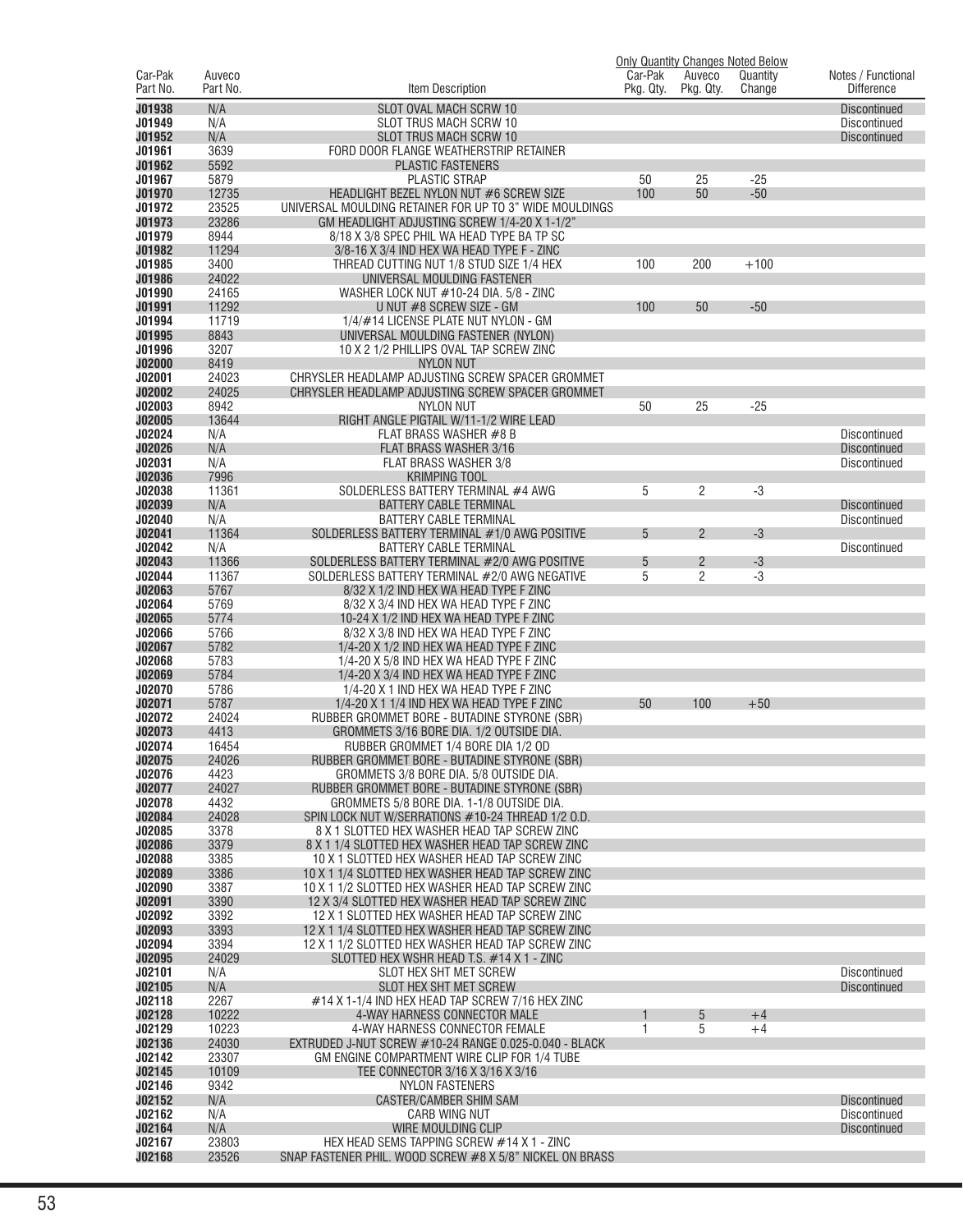|                     |                    |                                                                                                       | <b>Only Quantity Changes Noted Below</b> |                     |                    |                                            |
|---------------------|--------------------|-------------------------------------------------------------------------------------------------------|------------------------------------------|---------------------|--------------------|--------------------------------------------|
| Car-Pak<br>Part No. | Auveco<br>Part No. | Item Description                                                                                      | Car-Pak<br>Pkg. Qty.                     | Auveco<br>Pkg. Qty. | Quantity<br>Change | Notes / Functional<br><b>Difference</b>    |
| J02172              | N/A                | HEX NYLON STOP NUT 1-1                                                                                |                                          |                     |                    | <b>Discontinued</b>                        |
| J02173              | N/A                | HEX NYLON STOP NUT 1-1                                                                                |                                          |                     |                    | <b>Discontinued</b>                        |
| J02183<br>J02184    | N/A<br>N/A         | TRUCK SHIM T-101-4 ALU<br>TRUCK SHIM T-101-5 ALU                                                      |                                          |                     |                    | <b>Discontinued</b>                        |
| J02185              | N/A                | TRUCK SHIM T-101-7 ALU                                                                                |                                          |                     |                    | <b>Discontinued</b><br><b>Discontinued</b> |
| J02187              | N/A                | <b>TRUCK SHIM</b>                                                                                     |                                          |                     |                    | <b>Discontinued</b>                        |
| J02188              | N/A                | TRUCK SHIM T-102-3 ALU                                                                                |                                          |                     |                    | <b>Discontinued</b>                        |
| J02189              | N/A                | TRUCK SHIM T-102-4 ALU                                                                                |                                          |                     |                    | <b>Discontinued</b>                        |
| J02190              | N/A                | TRUCK SHIM T-102-5 ALU                                                                                |                                          |                     |                    | <b>Discontinued</b>                        |
| J02191              | N/A                | TRUCK SHIM T-102-7 ALU<br>TRUCK SHIM T-103-1 ALU                                                      |                                          |                     |                    | <b>Discontinued</b>                        |
| J02192<br>J02193    | N/A<br>N/A         | TRUCK SHIM T-103-2 ALU                                                                                |                                          |                     |                    | <b>Discontinued</b><br><b>Discontinued</b> |
| J02194              | N/A                | TRUCK SHIM T-103-3 ALU                                                                                |                                          |                     |                    | <b>Discontinued</b>                        |
| J02196              | N/A                | TRUCK SHIM T-104-1 ALU                                                                                |                                          |                     |                    | <b>Discontinued</b>                        |
| J02197              | N/A                | TRUCK SHIM T-104-2 ALU                                                                                |                                          |                     |                    | <b>Discontinued</b>                        |
| J02200              | N/A                | TRUCK SHIM T-104-5 ALU                                                                                |                                          |                     |                    | <b>Discontinued</b>                        |
| J02206              | N/A                | TRUCK SHIM T-105-7 ALU                                                                                |                                          |                     |                    | <b>Discontinued</b>                        |
| J02208              | N/A                | TRUCK SHIM T-107-3 ALU                                                                                |                                          |                     |                    | <b>Discontinued</b>                        |
| J02210<br>J02212    | N/A<br>9481        | <b>TRUCK SHIM</b><br>ELECTRICAL CONNECTOR BLUE 18-14 GAUGE                                            |                                          |                     |                    | <b>Discontinued</b>                        |
| J02215              | 23588              | GM, FORD & CHRYSLER SCREW-IN STUD REPLACES WELD-ON STUD                                               |                                          |                     |                    |                                            |
| J02217              | 23593              | GM & FORD HOOD INSULATION RETAINER                                                                    |                                          |                     |                    |                                            |
| J02223              | 9480               | 1/4-20 X 1 HEX HEAD SEMS W/ DOG PT. PHOS                                                              |                                          |                     |                    |                                            |
| J02227              | 23664              | HEX HEAD SEMS BODY BOLT W/DOG POINT 3/8-16 X 1-13/16 - BLACK                                          |                                          |                     |                    |                                            |
| J02230              | 3467               | 10 X 1 #8 HEAD PHIL. OVAL HEAD SEMS WSHR TAP SCREW                                                    |                                          |                     |                    |                                            |
| J02231              | 5854               | TUBULAR NUT FOR 1/8 STUD                                                                              |                                          |                     |                    |                                            |
| J02232<br>J02243    | 5195<br>9862       | TUBULAR NUT FOR 1/8 STUD<br><b>NYLON NUT</b>                                                          |                                          |                     |                    |                                            |
| J02250              | 8359               | EXTRUDED U NUT 1/4-20 SCREW SIZE                                                                      |                                          |                     |                    |                                            |
| J02253              | 8545               | TUBULAR NUT FOR 5/32 STUD                                                                             |                                          |                     |                    |                                            |
| J02262              | 22797              | PUSHNUT BOLT RETAINER 1/4 BOLT 1/2 OD BLACK PHOS                                                      |                                          |                     |                    |                                            |
| J02263              | 22799              | PUSHNUT BOLT RETAINER 3/8 BOLT 25/32 OD BLACK PHOS                                                    |                                          |                     |                    |                                            |
| J02264              | 22802              | PUSHNUT BOLT RETAINER 7/16 BOLT 27/32 OD BLACK PHOS                                                   |                                          |                     |                    |                                            |
| J02265<br>J02275    | 22800<br>11296     | PUSHNUT BOLT RETAINER 1/2 BOLT 15/16 OD BLACK PHOS<br>3/8-16 X 1-1/4 IND HEX WA HEAD TYPE F - ZINC    | 50                                       | 25                  | $-25$              |                                            |
| J02277              | 24031              | UNIVERSAL TRIM PANEL RETAINER WITH SEALER                                                             |                                          |                     |                    |                                            |
| J02287              | 9851               | <b>NYLON NUT</b>                                                                                      |                                          |                     |                    |                                            |
| J02288              | 2698               | 6 X 1/2 PHILLIPS OVAL HEAD TAP SCREW CHROME                                                           |                                          |                     |                    |                                            |
| J02289              | 1794               | PHILLIPS OVAL HEAD TAP SCREW #6 X 3/4 CHROME                                                          |                                          |                     |                    |                                            |
| J02290              | 1796               | PHILLIPS OVAL HEAD TAP SCREW #6 X 1 CHROME                                                            |                                          |                     |                    |                                            |
| J02292<br>J02293    | 2024<br>2707       | PHILLIPS OVAL #6 HEAD TAP SCREW 8 X 3/8 CHROME<br>8 X 1/2 PHILLIPS OVAL HEAD TAP SCREW CHROME         |                                          |                     |                    |                                            |
| J02294              | 2027               | PHILLIPS OVAL #6 HEAD TAP SCREW 8 X 1/2 CHROME                                                        |                                          |                     |                    |                                            |
| J02295              | 2709               | 8 X 5/8 PHILLIPS OVAL HEAD TAP SCREW CHROME                                                           |                                          |                     |                    |                                            |
| J02296              | 1421               | PHILLIPS OVAL HEAD TAP SCREW 8 X 5/8 6 HEAD                                                           |                                          |                     |                    |                                            |
| J02297              | 2710               | #8 X 3/4 PHILLIPS OVAL HEAD TAP SCREW CHROME                                                          |                                          |                     |                    |                                            |
| <b>J02298</b>       | 1799               | PHILLIPS OVAL HD TAP SCREW #8 X 3/4 CHROME #6 HEAD                                                    |                                          |                     |                    |                                            |
| J02299<br>J02300    | 2713<br>1483       | #8 X 1 PHILLIPS OVAL HEAD TAP SCREW CHROME<br>PHILLIPS OVAL HEAD TAP SCREW #8 X 1 #6HD CHROME         |                                          |                     |                    |                                            |
| J02301              | 2716               | #8 X 1-1/4 PHILLIPS OVAL HEAD TAP SCREW CHROME                                                        |                                          |                     |                    |                                            |
| J02302              | 1423               | PHILLIPS OVAL HEAD TAP SCREW #8 X 1-1/4 #6 HEAD                                                       |                                          |                     |                    |                                            |
| J02303              | 2718               | 8 X 1 1/2 PHILLIPS OVAL HEAD TAP SCREW CHROME                                                         |                                          |                     |                    |                                            |
| J02304              | 1932               | PHIL OVAL #6 HEAD TAP SCREW 8 X 1-1/2 CHROME AB                                                       |                                          |                     |                    |                                            |
| J02305              | 24032              | PHILLIPS OVAL HEAD T.S. #8 X 1-3/4 - CHROME                                                           |                                          |                     |                    |                                            |
| J02306<br>J02307    | 1933<br>24033      | PHIL OVAL #6 HEAD TAP SCREW 8 X 1 3/4 CHROME AB<br>PHILLIPS OVAL HEAD T.S. #8 X 2 - CHROME            |                                          |                     |                    |                                            |
| J02310              | 2722               | 10 X 1/2 PHILLIPS OVAL HEAD TAP SCREW CHROME                                                          |                                          |                     |                    |                                            |
| J02311              | 2657               | 10 X 1/2 PHILLIPS OVAL #8 HD TAP SCREW CHROME                                                         |                                          |                     |                    |                                            |
| J02312              | 2728               | #10 X 3/4 PHILLIPS OVAL HEAD TAP SCREW CHROME                                                         |                                          |                     |                    |                                            |
| J02313              | 1717               | PHILLIPS OVAL HEAD TAP SCREW #8 HEAD 10 X 3/4 CHROME                                                  |                                          |                     |                    |                                            |
| J02314              | 2731               | #10 X 1 PHILLIPS OVAL HEAD TAP SCREW CHROME                                                           |                                          |                     |                    |                                            |
| J02316<br>J02317    | 2730<br>2735       | #10 X 1 #8 HEAD PHILLIPS OVAL HEAD TAP SCREW CHROME<br>10 X 1 1/4 PHILLIPS OVAL HEAD TAP SCREW CHROME |                                          |                     |                    |                                            |
| J02319              | 2734               | 10 X 1 1/4 #8 HEAD PHILLIPS OVAL HEAD TAP SCREW CHROME                                                |                                          |                     |                    |                                            |
| J02322              | 20374              | PHILLIPS OVAL HEAD TAP SCREW 10 X 1-1/2 8 HEAD CHROME                                                 |                                          |                     |                    |                                            |
| J02338              | 8853               | FORD WEATHERSTRIP RETAINER                                                                            |                                          |                     |                    |                                            |
| J02340              | 14985              | DOOR WEATHERSTRIP TO INSIDE PANEL CLIP                                                                |                                          |                     |                    |                                            |
| J02344              | 10090              | HEADLIGHT ADJUSTING SPRING - GM                                                                       |                                          |                     |                    |                                            |
| J02366              | 10364              | BODY BOLT IND HEX WASHER HEAD TYPE A 5/16-12 X 7/8                                                    |                                          |                     |                    |                                            |
| J02371<br>J02372    | 1900<br>3401       | FLAT NUT #10 SCREW SIZE 1/2 X 7/8<br>THREAD CUTTING NUT 1/8 STUD SIZE 5/16 HEX                        | 100                                      | 200                 | $+100$             |                                            |
| J02379              | 2554               | WASHER LOCK NUT #6-32 7/16 0.D. 5/16 HEX                                                              |                                          |                     |                    |                                            |
| J02383              | 5076               | SHIM 1/16 THK 1-1/8 X 1-1/8 W/ 1/2 SLOT                                                               |                                          |                     |                    |                                            |
| J02384              | 5077               | SHIM 1/8 THK 1-1/8 X 1-1/8 W/ 1/2 SLOT                                                                |                                          |                     |                    |                                            |
| J02388              | 5717               | NO.6-1/8 LOCK WASHER ZINC                                                                             |                                          |                     |                    |                                            |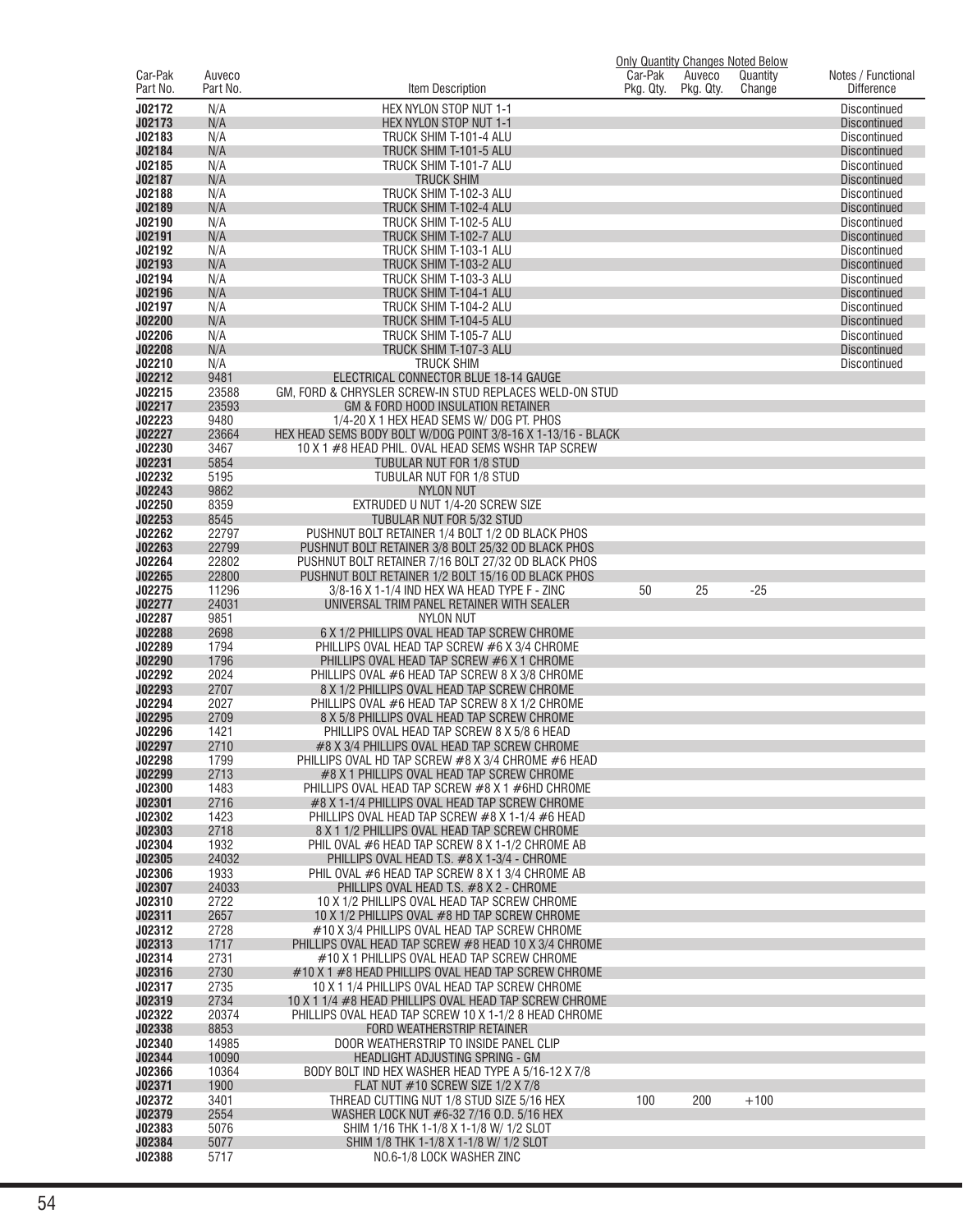|                     |                    |                                                                                            | <b>Only Quantity Changes Noted Below</b> |                     |                    |                                         |
|---------------------|--------------------|--------------------------------------------------------------------------------------------|------------------------------------------|---------------------|--------------------|-----------------------------------------|
| Car-Pak<br>Part No. | Auveco<br>Part No. | ltem Description                                                                           | Car-Pak<br>Pkg. Qty.                     | Auveco<br>Pkg. Qty. | Quantity<br>Change | Notes / Functional<br><b>Difference</b> |
|                     |                    |                                                                                            |                                          |                     |                    |                                         |
| J02389              | 5718               | NO. 8-5/32 LOCK WASHER ZINC                                                                |                                          |                     |                    |                                         |
| J02390<br>J02391    | 5719<br>24034      | NO.10-3/16 LOCK WASHER ZINC<br>SPRING TYPE LOCK WASHER BOLT SIZE #12 - ZINC                |                                          |                     |                    |                                         |
| J02392              | 5720               | NO.14-1/4 LOCK WASHER ZINC                                                                 |                                          |                     |                    |                                         |
| J02393              | 5721               | 5/16 LOCK WASHER ZINC                                                                      |                                          |                     |                    |                                         |
| J02394              | 5722               | 3/8 LOCK WASHER ZINC                                                                       |                                          |                     |                    |                                         |
| J02395              | 5723               | 7/16 LOCK WASHER ZINC                                                                      |                                          |                     |                    |                                         |
| J02396              | 5724               | 1/2 LOCK WASHER ZINC                                                                       |                                          |                     |                    |                                         |
| J02397              | 8649               | 9/16 SPRING TYPE LOCK WASHER ZINC                                                          |                                          |                     |                    |                                         |
| J02398              | 8650               | 5/8 SPRING TYPE LOCK WASHER ZINC                                                           |                                          |                     |                    |                                         |
| J02399              | 14879              | SPRING TYPE LOCK WASHER 3/4 LENGTH ZINC                                                    |                                          |                     |                    |                                         |
| J02400              | N/A                | <b>SPLIT LOCKWASHER 7/8</b>                                                                |                                          |                     |                    | <b>Discontinued</b>                     |
| J02406              | 3984               | SAE FLAT WASHER #6 BOLT SIZE 5/32 I.D. 3/8 O.D.                                            |                                          |                     |                    |                                         |
| J02407              | 16721              | S.A.E. FLAT WASHER #8 ZINC                                                                 |                                          |                     |                    |                                         |
| J02408              | 3985               | SAE FLAT WASHER 3/16 BOLT SIZE 7/32 I.D. 1/2 O.D.                                          |                                          |                     |                    |                                         |
| J02409<br>J02410    | 8605<br>3986       | 3/16 X 1/4 X 9/16 X 3/64 THICK WROUGHT<br>SAE FLAT WASHER 1/4 BOLT SIZE 9/32 I.D. 5/8 O.D. |                                          |                     |                    |                                         |
| J02411              | 3987               | SAE FLAT WASH 5/16 BOLT SIZE 11/32 I.D. 11/16 O.D.                                         |                                          |                     |                    |                                         |
| J02412              | 3988               | SAE FLAT WASHER 3/8 BOLT 13/32 I.D. 13/16 O.D.                                             |                                          |                     |                    |                                         |
| J02413              | 3989               | SAE FLAT WASHER 7/16 BOLT SIZE 15/32 I.D. 15/16 O.D.                                       |                                          |                     |                    |                                         |
| J02414              | 3990               | SAE FLAT WASHER 1/2 BOLT 17/32 I.D. 1-1/16 O.D.                                            |                                          |                     |                    |                                         |
| J02415              | 3991               | SAE FLAT WASHER 9/16 BOLT 19/32 I.D. 1-3/16 O.D                                            |                                          |                     |                    |                                         |
| J02416              | 3992               | SAE FLAT WASHER 5/8BOLT 21/32 I.D. 1-5/16 O.D.                                             |                                          |                     |                    |                                         |
| J02417              | 3993               | SAE FLAT WASHER 3/4 BOLT 13/16 I.D. 1-1/2 O.D.                                             | 50                                       | 100                 | $+50$              |                                         |
| J02418              | 8621               | 7/8 X 15/16 X 1-3/4 SAE FLAT WASHER ZINC                                                   | 50                                       | 100                 | $+50$              |                                         |
| J02420              | N/A                | FLAT WASHER SAE 1-1/8S                                                                     |                                          |                     |                    | <b>Discontinued</b>                     |
| J02423              | N/A                | FLAT WASHER SAE 1-1/2S                                                                     |                                          |                     |                    | <b>Discontinued</b>                     |
| J02424              | 8605               | 3/16 X 1/4 X 9/16 X 3/64 THICK WROUGHT                                                     |                                          |                     |                    |                                         |
| J02425              | 8606               | 1/4 X 5/16 X 3/4 X 1/16 THICK WROUGHT                                                      |                                          |                     |                    |                                         |
| J02426<br>J02427    | 8608<br>N/A        | 3/8 X 7/16 X 1 X 5/64 THICK WROUGHT<br>FLAT WASHER USS 3/8 US                              |                                          |                     |                    |                                         |
| J02428              | 8609               | 7/16 X 1/2 X 1 1/4 X 5/64 THICK WROUGHT                                                    |                                          |                     |                    | <b>Discontinued</b>                     |
| J02429              | 8610               | 1/2 X 9/16 X 1 3/8 X 7/64 THICK WROUGHT                                                    |                                          |                     |                    |                                         |
| J02430              | 8611               | 9/16 X 5/8 X 1 1/2 X 7/64 THICK WROUGHT                                                    |                                          |                     |                    |                                         |
| J02431              | 8612               | 5/8 X 11/16 X 1 3/4 X 9/64 THICK WROUGHT                                                   |                                          |                     |                    |                                         |
| J02432              | 8613               | 3/4 X 13/16 X 2 X 5/32 THICK WROUGHT                                                       |                                          |                     |                    |                                         |
| J02436              | N/A                | FLAT WASHER USS 1-1/4U                                                                     |                                          |                     |                    | <b>Discontinued</b>                     |
| J02444              | 23295              | GM FORD SIDE MARKER AND LICENSE PLATE SOCKET ASSEMBLY                                      |                                          |                     |                    |                                         |
| J02463              | 10051              | EXTRUDED U NUT 1/4-20 SCREW SIZE                                                           |                                          |                     |                    |                                         |
| J02467              | 20675              | CHRYSLER DOOR LOCK ROD CLIP                                                                | 50                                       | 25                  | $-25$              |                                         |
| J02468              | 14967              | GM & FORD DOOR LOCK ROD CLIP FITS 5/32" ROD                                                |                                          |                     |                    |                                         |
| J02478<br>J02479    | 8418<br>10053      | <b>GM NYLON NUT</b><br>EXTRUDED U NUT 5/16-18 SCREW SIZE                                   | 25                                       | 50                  | $+25$              |                                         |
| J02480              | 8814               | EXTRUDED U NUT 5/16-18 SCREW SIZE                                                          |                                          |                     |                    |                                         |
| J02481              | 23305              | SPRING TYPE U-NUT #8 SCREW RANGE 0.026-0.150                                               |                                          |                     |                    |                                         |
| J02482              | 9879               | SPRING TYPE U NUT #8 SCREW SIZE                                                            | 50                                       | 100                 | $+50$              |                                         |
| J02495              | 23582              | FORD. MAZDA & AMC WINDSHIELD & REAR WINDOW REVEAL MOULDING CLIP                            |                                          |                     |                    |                                         |
| J02499              | 11295              | 3/8-16 X 1 IND HEX WA HD TYPE F - ZINC                                                     |                                          |                     |                    |                                         |
| J02571              | 4305               | O-RINGS 1/8 INNER DIA. 1/4 OUTER DIA.                                                      | 25                                       | 50                  | $+25$              |                                         |
| J02572              | 4306               | 0-RINGS 5/32 INNER DIA. 9/32 OUTER DIA.                                                    | 25                                       | 50                  | $+25$              |                                         |
| J02573              | 23529              | RUBBER 0-RING 3/16 I.D. 5/16" O.D.                                                         |                                          |                     |                    |                                         |
| J02574<br>J02575    | 4308               | 0-RINGS 7/32 INNER DIA, 11/32 OUTER DIA.<br>O-RINGS 1/4 INNER DIA. 3/8 OUTER DIA.          | 25<br>25                                 | 50<br>50            | $+25$<br>$+25$     |                                         |
| J02576              | 4309<br>4310       | 0-RINGS 5/16 INNER DIA. 7/16 OUTER DIA.                                                    | 25                                       | 50                  | $+25$              |                                         |
| J02577              | 4311               | O-RINGS 3/8 INNER DIA. 1/2 OUTER DIA.                                                      | 25                                       | 50                  | $+25$              |                                         |
| J02578              | 4312               | 0-RINGS 3/8 INNER DIA. 9/16 OUTER DIA.                                                     | 25                                       | 50                  | $+25$              |                                         |
| J02579              | 4313               | O-RINGS 7/16 INNER DIA. 5/8 OUTER DIA.                                                     | 25                                       | 50                  | $+25$              |                                         |
| J02580              | 4314               | O-RINGS 1/2 INNER DIA. 11/16 OUTER DIA.                                                    | 25                                       | 50                  | $+25$              |                                         |
| J02581              | 4315               | O-RINGS 9/16 INNER DIA. 3/4 OUTER DIA.                                                     | 25                                       | 50                  | $+25$              |                                         |
| J02582              | 4316               | O-RINGS 5/8 INNER DIA. 13/16 OUTER DIA.                                                    | 25                                       | 50                  | $+25$              |                                         |
| J02583              | 4317               | O-RINGS 11/16 INNER DIA, 7/8 OUTER DIA,                                                    | 25                                       | 50                  | $+25$              |                                         |
| J02584              | 4318               | O-RINGS 3/4 INNER DIA. 15/16 OUTER DIA.                                                    | 25                                       | 50                  | $+25$              |                                         |
| J02585              | 4319               | 0-RINGS 3/4 INNER DIA. 1 OUTER DIA.                                                        | 25                                       | 50                  | $+25$              |                                         |
| J02586              | 4320               | 0-RINGS 13/16 INNER DIA. 1-1/16 OUTER DIA.                                                 | 25                                       | 50                  | $+25$              |                                         |
| J02587              | 4321               | O-RINGS 7/8 INNER DIA. 1-1/8 OUTER DIA.                                                    | 25                                       | 50                  | $+25$              |                                         |
| J02588              | 4322               | O-RINGS 15/16 INNER DIA. 1-3/16 OUTER DIA.                                                 | 25                                       | 50                  | $+25$              |                                         |
| J02589<br>J02591    | 4323<br>4347       | O-RINGS 1 INNER DIA. 1-1/4 OUTER DIA.                                                      | 25                                       | 50                  | $+25$              |                                         |
| J02592              | 4348               | 0-RINGS 1-1/8 INNER DIA. 1-3/8 OUTER DIA.<br>O-RINGS 1-3/16 INNER DIA. 1-7/16 OUTER DIA.   |                                          |                     |                    |                                         |
| J02593              | 4349               | 0-RINGS 1-1/4 INNER DIA. 1-1/2 OUTER DIA.                                                  |                                          |                     |                    |                                         |
| J02594              | 4350               | O-RINGS 1-5/16 INNER DIA. 1-9/16 OUTER DIA.                                                |                                          |                     |                    |                                         |
| J02595              | 4351               | 0-RINGS 1-3/8 INNER DIA. 1-5/8 OUTER DIA.                                                  |                                          |                     |                    |                                         |
| J02596              | 4352               | O-RINGS 1-7/16 INNER DIA. 1-11/16 OUTER DIA.                                               |                                          |                     |                    |                                         |
| J02597              | 4353               | 0-RINGS 1-1/2 INNER DIA. 1-3/4 OUTER DIA.                                                  |                                          |                     |                    |                                         |
| J02598              | 4354               | 0-RINGS 1-1/2 INNER DIA. 1-7/8 OUTER DIA.                                                  |                                          |                     |                    |                                         |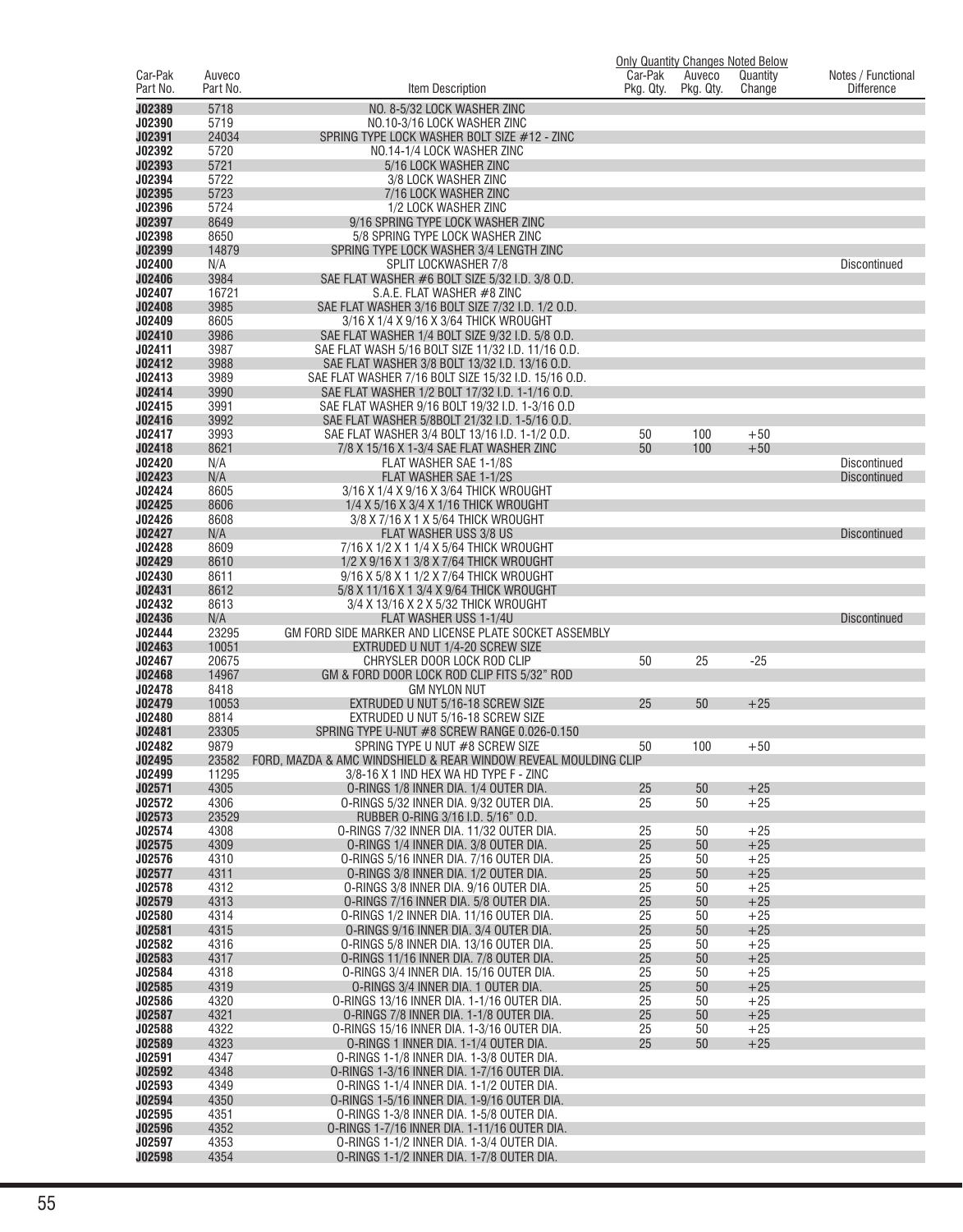|                     |                    |                                                                                                                    |                      |                     | <b>Only Quantity Changes Noted Below</b> |                                         |
|---------------------|--------------------|--------------------------------------------------------------------------------------------------------------------|----------------------|---------------------|------------------------------------------|-----------------------------------------|
| Car-Pak<br>Part No. | Auveco<br>Part No. | Item Description                                                                                                   | Car-Pak<br>Pkg. Qty. | Auveco<br>Pkg. Qty. | Quantity<br>Change                       | Notes / Functional<br><b>Difference</b> |
| J02599              | 4355               |                                                                                                                    |                      |                     |                                          |                                         |
| J02616              | 9643               | 0-RINGS 1-5/8 INNER DIA. 2 OUTER DIA.<br>3/16 DIA X .400 SOLID ALUM. BRAZIER HEAD                                  |                      |                     |                                          |                                         |
| J02617              | 12528              | BRAZIER HEAD SOLID ALUMINUM RIVET 1/2 LENGTH                                                                       |                      |                     |                                          |                                         |
| J02621              | 9647               | 1/4 DIA X 3/8 SOLID ALUM. BRAZIER HEAD                                                                             |                      |                     |                                          |                                         |
| J02648              | 13933              | NYLON GRILLE NUT $#8$ OR $#10$ SCREW SIZE 1/2 HEAD                                                                 | 100                  | 50                  | $-50$                                    |                                         |
| J02649              | 8249               | 1/4 X 5/8 SLTD. RD. WA. HEAD. B SCREW ZINC                                                                         |                      |                     |                                          |                                         |
| J02650              | 4356               | 0-RINGS 1-3/4 INNER DIA. 2-1/8 OUTER DIA.                                                                          |                      |                     |                                          |                                         |
| J02651<br>J02652    | 14838<br>15754     | 7 IN 50 LB NYLON CABLE TIES - NATURAL<br>14" THIN CABLE TIE (LIGHT DUTY) NATURAL 50 LB                             | 100<br>100           | 50<br>25            | $-50$<br>$-75$                           |                                         |
| J02653              | 14840              | 4 IN 120 LB NYLON CABLE TIES - NATURAL                                                                             | 100                  | 25                  | $-75$                                    |                                         |
| J02654              | 11961              | 7 IN 50 LB NYLON CABLE TIES W/HOLE-NATURAL                                                                         | 100                  | 50                  | $-50$                                    |                                         |
| J02657              | 16021              | FENDER WASHER 9/32 I.D. 1-1/2 O.D.                                                                                 | 100                  | 25                  | $-75$                                    |                                         |
| J02658              | 24035              | FENDER WASHER BOLT SIZE 7/16 O.D. 1-3/8 - ZINC                                                                     |                      |                     |                                          |                                         |
| J02659              | 23534              | FENDER WASHER 2 O.D. - ZINC                                                                                        |                      |                     |                                          |                                         |
| J02660              | 24180              | SPIN LOCK NUT W/SERRATIONS 7/16-24 THREAD 15/16 DIA. - BLACK                                                       |                      |                     |                                          |                                         |
| J02662<br>J02663    | 10598<br>10599     | CLOSED CLAMP 1/4 - GALVANIZED VINYL COATED<br>CLOSED CLAMP 5/16 - GALVANIZED VINYL COATED                          |                      |                     |                                          |                                         |
| J02664              | 10600              | CLOSED CLAMP 3/8 - GALVANIZED VINYL COATED                                                                         |                      |                     |                                          |                                         |
| J02665              | 10601              | CLOSED CLAMP 1/2 - GALVANIZED VINYL COATED                                                                         |                      |                     |                                          |                                         |
| J02666              | 10602              | CLOSED CLAMP 5/8 - GALVANIZED VINYL COATED                                                                         |                      |                     |                                          |                                         |
| J02667              | 10603              | CLOSED CLAMP 3/4 - GALVANIZED VINYL COATED                                                                         |                      |                     |                                          |                                         |
| J02668              | 10604              | CLOSED CLAMP 7/8 - GALVANIZED VINYL COATED                                                                         |                      |                     |                                          |                                         |
| J02669              | 10605              | CLOSED CLAMP 1 - GALVANIZED VINYL COATED                                                                           |                      |                     |                                          |                                         |
| J02670              | 10606              | CLOSED CLAMP 1-1/4 - GALVANIZED VINYL COATED                                                                       |                      |                     |                                          |                                         |
| J02671<br>J02674    | 10607<br>3466      | CLOSED CLAMP 1-1/2 - GALVANIZED VINYL COATED                                                                       |                      |                     |                                          |                                         |
| J02676              | 5331               | 10 X 3/4 #8 HEAD PHIL. OVAL HD SEMS WSHR TAP SCREW<br>3/8 X 1 1/4 IND HEX HEAD 9/16 AF T.S. ZINC                   |                      |                     |                                          |                                         |
| J02677              | 5332               | 3/8 X 1 1/2 IND HEX HEAD 9/16 AF T.S. ZINC                                                                         |                      |                     |                                          |                                         |
| J02678              | 10163              | #8 X 1/2 PHIL OVAL HEAD T.S. BLACK OXIDE AB                                                                        |                      |                     |                                          |                                         |
| J02679              | 10165              | #8 X 3/4 PHIL OVAL HEAD T.S. BLACK OXIDE                                                                           |                      |                     |                                          |                                         |
| J02680              | 10167              | #8 X 1 PHIL OVAL HEAD T.S. BLACK OXIDE                                                                             |                      |                     |                                          |                                         |
| J02681              | 10169              | #8 X 1-1/4 PHIL OVAL HEAD T.S. BLACK OXIDE                                                                         |                      |                     |                                          |                                         |
| J02682              | 10171              | #8 X 1 1/2 PHIL OVAL HEAD. T.S. BLACK OXIDE                                                                        |                      |                     |                                          |                                         |
| J02683<br>J02684    | 10162<br>10164     | $\#8$ X 1/2 PHIL OVAL HEAD T.S. W/ $\#6$ HEAD BLACK OXIDE<br>#8 X 3/4 W/#6 HEAD PHIL OVAL HEAD T.S. BLACK OXIDE AB |                      |                     |                                          |                                         |
| J02685              | 10166              | #8 X 1 W/ #6 HEAD PHIL OVAL HEAD T.S. BLACK OXIDE                                                                  |                      |                     |                                          |                                         |
| J02686              | 10168              | $\#8$ X 1-1/4 W/ $\#$ 6HEAD PHIL OVAL HEAD T.S. BLACK OXIDE                                                        |                      |                     |                                          |                                         |
| J02687              | 10170              | #8 X 1 1/2 PHIL OVAL HEAD. T.S. W/ #6 HEAD BLACK OXIDE                                                             |                      |                     |                                          |                                         |
| J02688              | 10172              | #8 X 1/2 PHIL FLAT HEAD T.S. BLACK OXIDE AB                                                                        |                      |                     |                                          |                                         |
| J02689              | 10175              | #8 X 3/4 PHIL FLAT HEAD T.S. BLACK OXIDE AB                                                                        |                      |                     |                                          |                                         |
| J02690<br>J02691    | 10177              | #8 X 1 PHIL FLAT HEAD T.S. BLACK OXIDE AB                                                                          |                      |                     |                                          |                                         |
| J02692              | 10179<br>10173     | #8 X 1 1/4 PHIL FLAT HEAD T.S. BLACK OXIDE<br>$\#8$ X 1/2 PHIL FLAT HEAD T.S. W/ $\#6$ HEAD BLACK OXIDE            |                      |                     |                                          |                                         |
| J02693              | 10174              | #8 X 3/4 PHIL FLAT HEAD T.S. W/ #6 HEAD BLACK OXIDE                                                                |                      |                     |                                          |                                         |
| J02694              | 10176              | #8 X 1 PHIL FLAT HEAD T.S. W/ #6 HEAD AB BLACK OXIDE                                                               |                      |                     |                                          |                                         |
| J02696              | 10180              | #8 X 1/2 PHIL PAN HEAD T.S. BLACK OXIDE                                                                            |                      |                     |                                          |                                         |
| J02697              | 10181              | #8 X 3/4 PHIL PAN HEAD T.S. BLACK OXIDE                                                                            |                      |                     |                                          |                                         |
| J02698              | 10182              | #8 X 1 PHIL PAN HEAD T.S. BLACK OXIDE                                                                              |                      |                     |                                          |                                         |
| J02699              | 10183              | #8 X 1-1/4 PHIL PAN HEAD T.S. BLACK OXIDE                                                                          |                      |                     |                                          |                                         |
| J02702<br>J02703    | 24036<br>24037     | HAIR PIN COTTER 7/32 WIRE<br>HAIR PIN COTTER 3/16 WIRE                                                             |                      |                     |                                          |                                         |
| J02704              | 24038              | HAIR PIN COTTER 1/4 WIRE                                                                                           |                      |                     |                                          |                                         |
| J02705              | N/A                | <b>HAIR PIN RETAINER</b>                                                                                           |                      |                     |                                          | <b>Discontinued</b>                     |
| J02707              | 9114               | HAIR PIN RETAINERS ZINC PLATED                                                                                     |                      |                     |                                          |                                         |
| J02708              | N/A                | HAIR PIN RETAINER 3/16                                                                                             |                      |                     |                                          | <b>Discontinued</b>                     |
| J02710              | 10392              | HAIR PIN COTTER 1/16 - . 062 WIRE - ZINC                                                                           |                      |                     |                                          |                                         |
| J02711<br>J02712    | 8825<br>8826       | <b>RETAINING RINGS</b><br><b>RETAINING RINGS</b>                                                                   |                      |                     |                                          |                                         |
| J02713              | 10131              | <b>RETAINING RING E TYPE 5/32 DIA</b>                                                                              |                      |                     |                                          |                                         |
| J02714              | 3166               | RETAINING RINGS 3/16 SHAFT DIA .147 GROOVE DIA                                                                     |                      |                     |                                          |                                         |
| J02715              | 8828               | RETAINING RINGS                                                                                                    |                      |                     |                                          |                                         |
| J02716              | 3628               | RETAINING RINGS 5/16 SHAFT DIA .250 GROOVE DIA                                                                     |                      |                     |                                          |                                         |
| J02717              | 10133              | RETAINING RING E TYPE 7/32 DIA                                                                                     |                      |                     |                                          |                                         |
| J02718              | 2672               | RETAINING RINGS 7/16 SHAFT DIA .343 GROOVE DIA                                                                     |                      |                     |                                          |                                         |
| J02719              | 5601               | <b>RETAINING RINGS</b>                                                                                             |                      |                     |                                          |                                         |
| J02721<br>J02722    | 8983<br>8985       | SPRING PINS 1/16 X 1/2 ZINC<br>SPRING PINS 1/16 X 3/4 ZINC                                                         | 100<br>100           | 50<br>50            | $-50$<br>$-50$                           |                                         |
| J02723              | 8988               | SPRING PINS 5/64 X 1/4 ZINC                                                                                        | 100                  | 50                  | $-50$                                    |                                         |
| J02724              | 8989               | SPRING PINS 5/64 X 1/2 ZINC                                                                                        | 100                  | 50                  | $-50$                                    |                                         |
| J02725              | 8991               | SPRING PINS 5/64 X 3/4 ZINC                                                                                        | 100                  | 50                  | $-50$                                    |                                         |
| J02727              | 8998               | SPRING PINS 3/32 X 3/4 ZINC                                                                                        | 100                  | 50                  | -50                                      |                                         |
| J02728              | 9000               | SPRING PINS 3/32 X 1 ZINC                                                                                          | 100                  | 50                  | $-50$                                    |                                         |
| J02729              | 9003               | SPRING PINS 1/8 X 3/8 ZINC                                                                                         | 100                  | 50                  | $-50$                                    |                                         |
| J02730              | 9006               | SPRING PINS 1/8 X 3/4 ZINC                                                                                         | 100                  | 50                  | $-50$                                    |                                         |
| J02731              | 9010               | SPRING PINS 1/8 X 1-1/2 ZINC                                                                                       | 100                  | 50                  | $-50$                                    |                                         |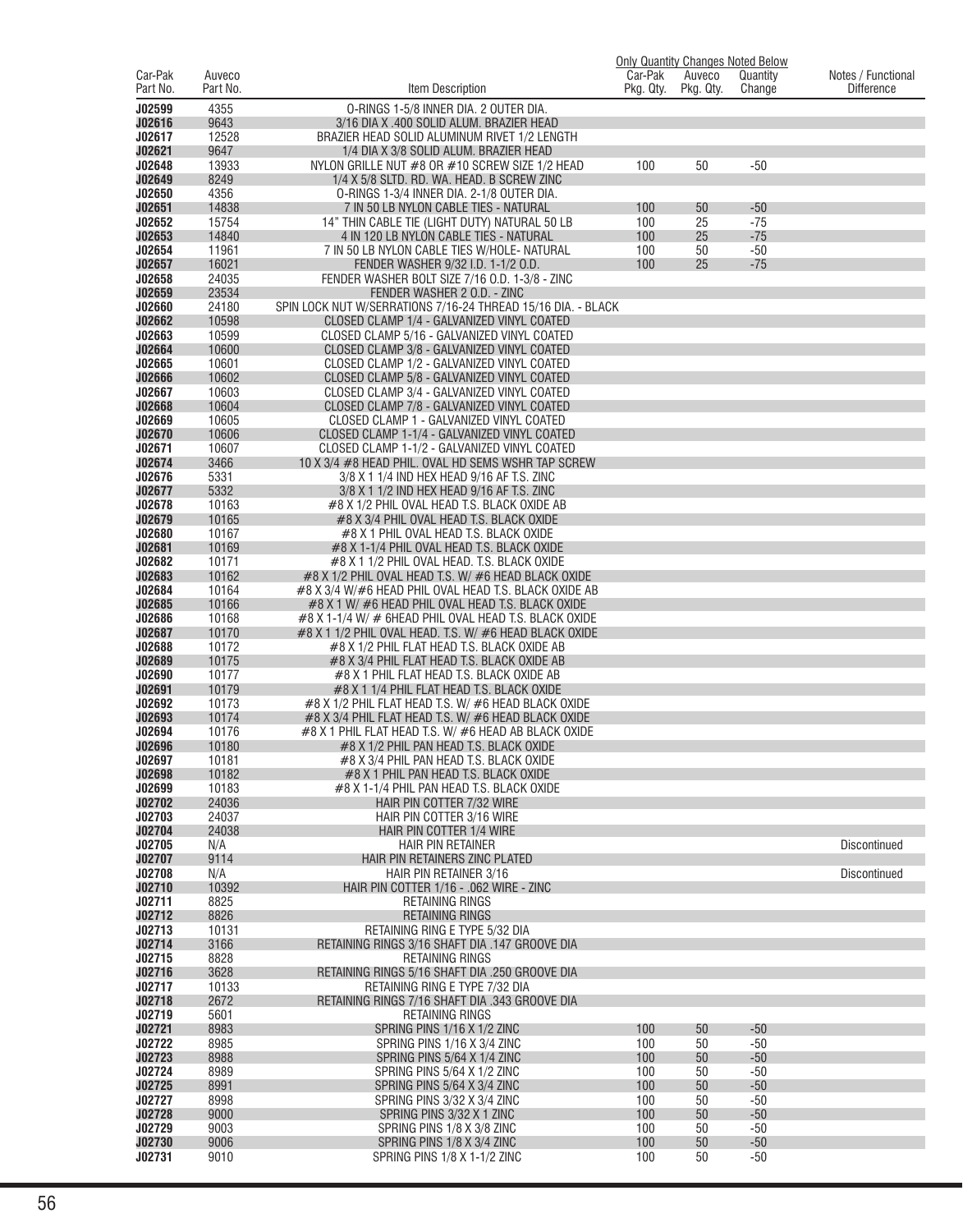|                         |                    |                                                               |                      |                     | <b>Only Quantity Changes Noted Below</b> |                                              |
|-------------------------|--------------------|---------------------------------------------------------------|----------------------|---------------------|------------------------------------------|----------------------------------------------|
| Car-Pak<br>Part No.     | Auveco<br>Part No. | Item Description                                              | Car-Pak<br>Pkg. Qty. | Auveco<br>Pkg. Qty. | Quantity<br>Change                       | Notes / Functional<br><b>Difference</b>      |
|                         | 9013               |                                                               | 100                  |                     |                                          |                                              |
| J02732<br>J02733        | 9016               | SPRING PINS 5/32 X 1/2 ZINC<br>SPRING PINS 5/32 X 1 ZINC      | 100                  | 50<br>50            | $-50$<br>$-50$                           |                                              |
| J02734                  | 9018               | SPRING PINS 5/32 X 1 1/2 ZINC                                 | 100                  | 50                  | $-50$                                    |                                              |
| J02735                  | 9019               | SPRING PINS 3/16 X 1/2 ZINC                                   |                      |                     |                                          |                                              |
| J02736                  | 9022               | SPRING PINS 3/16 X 1 ZINC                                     | 100                  | 50                  | $-50$                                    |                                              |
| J02737                  | 9026               | SPRING PINS 3/16 X 2 ZINC                                     |                      |                     |                                          |                                              |
| J02738                  | 24039              | SPRING PIN 7/32 X 3/4 STEEL                                   |                      |                     |                                          |                                              |
| J02740                  | N/A                | TENSION PIN 7/32X2 TNS                                        |                      |                     |                                          | Discontinued                                 |
| J02741                  | 9033               | SPRING PINS 1/4 X 1 ZINC                                      |                      |                     |                                          |                                              |
| J02742<br>J02743        | 9037<br>N/A        | SPRING PINS 1/4 X 2 ZINC<br>TENSION PIN 1/4X3 TNS             |                      |                     |                                          | <b>Discontinued</b>                          |
| J02744                  | 5602               | RETAINING RINGS                                               |                      |                     |                                          |                                              |
| J02750                  | 8688               | <b>INTERNAL RETAINING RINGS</b>                               |                      |                     |                                          | Zinc Finish, formerly                        |
|                         |                    |                                                               |                      |                     |                                          | <b>Black Finish</b>                          |
| J02751                  | 8689               | INTERNAL RETAINING RINGS                                      |                      |                     |                                          | Zinc Finish, formerly                        |
|                         |                    |                                                               |                      |                     |                                          | <b>Black Finish</b>                          |
| J02752                  | 8690               | INTERNAL RETAINING RINGS                                      |                      |                     |                                          | Zinc Finish, formerly<br><b>Black Finish</b> |
| J02753                  | 8691               | INTERNAL RETAINING RINGS                                      |                      |                     |                                          | Zinc Finish, formerly                        |
|                         |                    |                                                               |                      |                     |                                          | <b>Black Finish</b>                          |
| J02754                  | 8692               | INTERNAL RETAINING RINGS                                      |                      |                     |                                          | Zinc Finish, formerly                        |
|                         |                    |                                                               |                      |                     |                                          | <b>Black Finish</b>                          |
| J02755                  | 8693               | INTERNAL RETAINING RINGS                                      |                      |                     |                                          | Zinc Finish, formerly<br><b>Black Finish</b> |
| J02756                  | 8694               | INTERNAL RETAINING RINGS                                      |                      |                     |                                          | Zinc Finish, formerly                        |
|                         |                    |                                                               |                      |                     |                                          | <b>Black Finish</b>                          |
| J02757                  | 8695               | INTERNAL RETAINING RINGS                                      |                      |                     |                                          | Zinc Finish, formerly                        |
|                         |                    |                                                               |                      |                     |                                          | <b>Black Finish</b>                          |
| J02758                  | 8696               | INTERNAL RETAINING RINGS                                      |                      |                     |                                          | Zinc Finish, formerly<br><b>Black Finish</b> |
| J02759                  | 8697               | INTERNAL RETAINING RINGS                                      |                      |                     |                                          | Zinc Finish, formerly                        |
|                         |                    |                                                               |                      |                     |                                          | <b>Black Finish</b>                          |
| J02760                  | 8698               | INTERNAL RETAINING RINGS                                      |                      |                     |                                          | Zinc Finish, formerly                        |
|                         |                    |                                                               |                      |                     |                                          | <b>Black Finish</b>                          |
| J02761                  | 8699               | INTERNAL RETAINING RINGS                                      |                      |                     |                                          | Zinc Finish, formerly<br><b>Black Finish</b> |
| J02763                  | 8678               | EXTERNAL GRIP RINGS                                           |                      |                     |                                          | Zinc Finish, formerly                        |
|                         |                    |                                                               |                      |                     |                                          | <b>Black Finish</b>                          |
| J02764                  | 8702               | EXTERNAL RETAINING RINGS                                      |                      |                     |                                          | Zinc Finish, formerly                        |
| J02765                  | 24040              | EXTERNAL RETAINING RING SHAFT DIA. 3/8" - BLACK               |                      |                     |                                          | <b>Black Finish</b>                          |
| J02766                  | 8704               | EXTERNAL RETAINING RINGS                                      |                      |                     |                                          | Zinc Finish, formerly                        |
|                         |                    |                                                               |                      |                     |                                          | <b>Black Finish</b>                          |
| J02767                  | 8705               | EXTERNAL RETAINING RINGS                                      |                      |                     |                                          | Zinc Finish, formerly                        |
|                         |                    |                                                               |                      |                     |                                          | <b>Black Finish</b>                          |
| J02768                  | 8706               | EXTERNAL RETAINING RINGS                                      |                      |                     |                                          | Zinc Finish, formerly<br><b>Black Finish</b> |
| J02769                  | 8707               | <b>EXTERNAL RETAINING RINGS</b>                               |                      |                     |                                          | Zinc Finish, formerly                        |
|                         |                    |                                                               |                      |                     |                                          | <b>Black Finish</b>                          |
| J02770                  | 8708               | EXTERNAL RETAINING RINGS                                      |                      |                     |                                          | Zinc Finish, formerly                        |
|                         |                    |                                                               |                      |                     |                                          | <b>Black Finish</b>                          |
| J02771                  | 8709               | EXTERNAL RETAINING RINGS                                      |                      |                     |                                          | Zinc Finish, formerly<br><b>Black Finish</b> |
| J02772                  | 8710               | EXTERNAL RETAINING RINGS                                      |                      |                     |                                          | Zinc Finish, formerly                        |
|                         |                    |                                                               |                      |                     |                                          | <b>Black Finish</b>                          |
| J02773                  | 8711               | EXTERNAL RETAINING RINGS                                      |                      |                     |                                          | Zinc Finish, formerly                        |
|                         |                    |                                                               |                      |                     |                                          | <b>Black Finish</b>                          |
| J02774                  | 8712               | EXTERNAL RETAINING RINGS                                      |                      |                     |                                          | Zinc Finish, formerly<br><b>Black Finish</b> |
| <b>J03000</b>           | 5000               | <b>TERMINALS</b>                                              |                      |                     |                                          |                                              |
| J03001                  | 5021               | <b>TERMINALS</b>                                              |                      |                     |                                          |                                              |
| J03002                  | 5002               | <b>TERMINALS</b>                                              |                      |                     |                                          |                                              |
| J03003                  | 5023               | <b>TERMINALS</b>                                              |                      |                     |                                          |                                              |
| J03004                  | 5003               | <b>TERMINALS</b>                                              |                      |                     |                                          |                                              |
| J03005<br><b>J03006</b> | 5024<br>5005       | <b>TERMINALS</b><br><b>TERMINALS</b>                          |                      |                     |                                          |                                              |
| J03007                  | 5026               | <b>TERMINALS</b>                                              |                      |                     |                                          |                                              |
| <b>J03008</b>           | 5006               | <b>TERMINALS</b>                                              |                      |                     |                                          |                                              |
| J03009                  | 5027               | <b>TERMINALS</b>                                              |                      |                     |                                          |                                              |
| J03010                  | 24191              | SOLDERLESS TERMINAL RING NON-INSULATED 16-14 GA 5/16-3/8 STUD |                      |                     |                                          |                                              |
| J03011                  | 12144              | VINYL SOLDERLESS TERMINAL 16/14 GA 5/16 RING                  | 100                  | 25                  | $-75$                                    |                                              |
| J03012<br>J03013        | 5007<br>5028       | <b>TERMINALS</b><br><b>TERMINALS</b>                          |                      |                     |                                          |                                              |
| J03014                  | 5008               | <b>TERMINALS</b>                                              |                      |                     |                                          |                                              |
| J03015                  | 5029               | <b>TERMINALS</b>                                              |                      |                     |                                          |                                              |
|                         |                    |                                                               |                      |                     |                                          |                                              |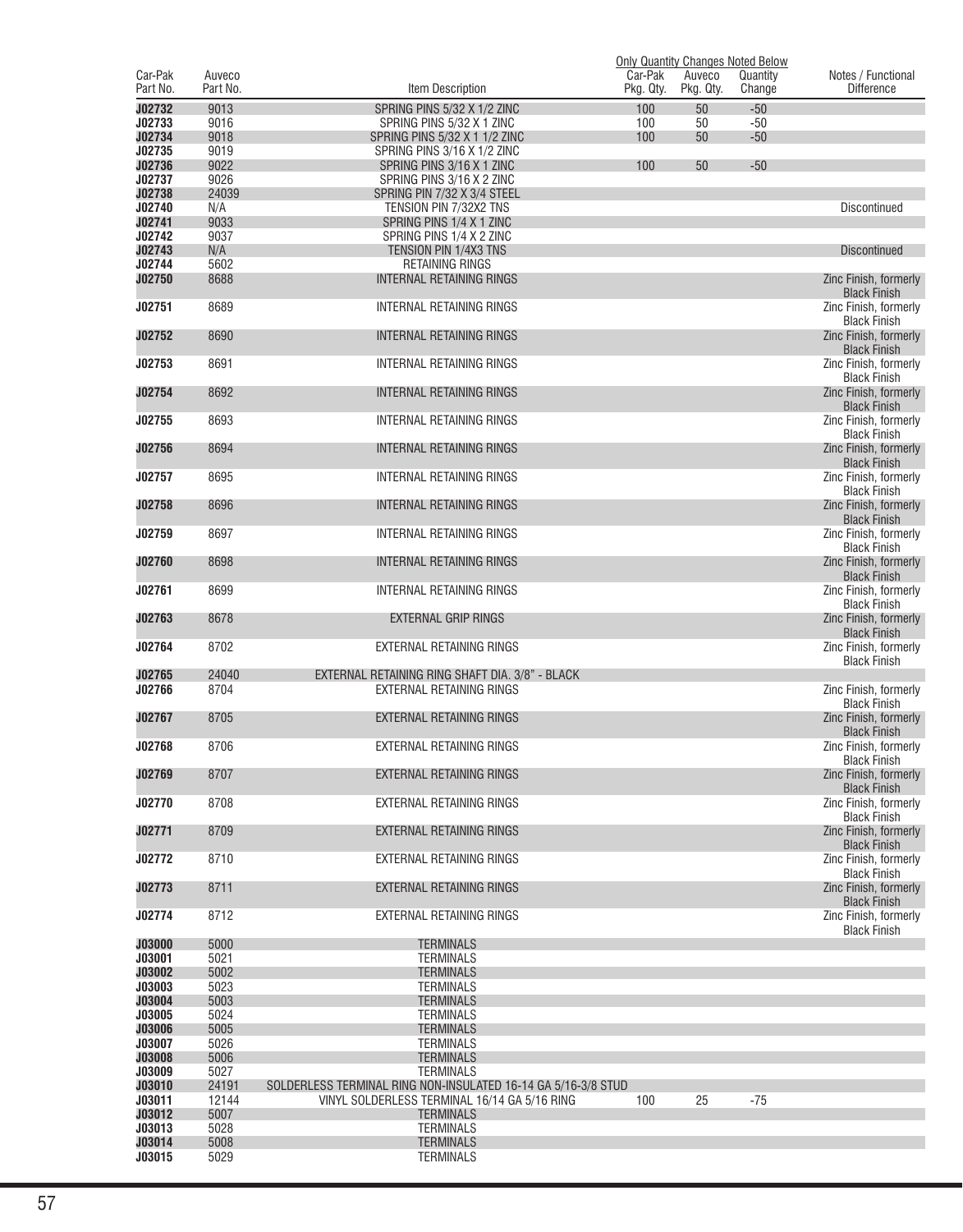|                     |                    |                                                                              |                      |                     | <b>Only Quantity Changes Noted Below</b> |                                         |
|---------------------|--------------------|------------------------------------------------------------------------------|----------------------|---------------------|------------------------------------------|-----------------------------------------|
| Car-Pak<br>Part No. | Auveco<br>Part No. | Item Description                                                             | Car-Pak<br>Pkg. Qty. | Auveco<br>Pkg. Qty. | Quantity<br>Change                       | Notes / Functional<br><b>Difference</b> |
| J03016              | 5009               | <b>TERMINALS</b>                                                             |                      |                     |                                          |                                         |
| J03017              | 5030               | TERMINALS                                                                    |                      |                     |                                          |                                         |
| J03018              | 5010               | <b>TERMINALS</b>                                                             |                      |                     |                                          |                                         |
| J03019              | 5031               | <b>TERMINALS</b>                                                             |                      |                     |                                          |                                         |
| J03020              | N/A                | <b>SOLDERLESS TERMINAL</b>                                                   |                      |                     |                                          | <b>Discontinued</b>                     |
| J03021              | N/A                | SOLDERLESS TERMINAL                                                          |                      |                     |                                          | Discontinued                            |
| J03023<br>J03024    | 5034<br>5014       | <b>TERMINALS</b><br><b>TERMINALS</b>                                         |                      |                     |                                          |                                         |
| J03025              | 5035               | <b>TERMINALS</b>                                                             |                      |                     |                                          |                                         |
| J03026              | 5015               | TERMINALS                                                                    |                      |                     |                                          |                                         |
| J03027              | 5036               | <b>TERMINALS</b>                                                             |                      |                     |                                          |                                         |
| J03029              | 5037               | <b>TERMINALS</b>                                                             |                      |                     |                                          |                                         |
| <b>J03030</b>       | N/A                | <b>SOLDERLESS TERMINAL</b>                                                   |                      |                     |                                          | <b>Discontinued</b>                     |
| J03031<br>J03032    | 5038               | <b>TERMINALS</b><br><b>SOLDERLESS TERMINAL</b>                               |                      |                     |                                          |                                         |
| J03034              | N/A<br>N/A         | SOLDERLESS TERMINAL                                                          |                      |                     |                                          | <b>Discontinued</b><br>Discontinued     |
| J03035              | 5040               | <b>TERMINALS</b>                                                             |                      |                     |                                          |                                         |
| J03037              | 5041               | <b>TERMINALS</b>                                                             |                      |                     |                                          |                                         |
| J03040              | N/A                | SOLDERLESS TERMINAL 14                                                       |                      |                     |                                          | <b>Discontinued</b>                     |
| J03042              | 5044               | <b>TERMINALS</b>                                                             |                      |                     |                                          |                                         |
| J03043              | 5047               | <b>TERMINALS</b>                                                             |                      |                     |                                          |                                         |
| J03044              | 5045               | <b>TERMINALS</b>                                                             |                      |                     |                                          |                                         |
| J03045<br>J03046    | 5048<br>5046       | <b>TERMINALS</b><br><b>TERMINALS</b>                                         |                      |                     |                                          |                                         |
| J03047              | 5049               | <b>TERMINALS</b>                                                             |                      |                     |                                          |                                         |
| J03048              | N/A                | SOLDERLESS TERMINAL 3                                                        |                      |                     |                                          | Discontinued                            |
| J03051              | 5056               | <b>TERMINALS</b>                                                             |                      |                     |                                          |                                         |
| J03052              | N/A                | SOLDERLESS TERMINAL 4                                                        |                      |                     |                                          | Discontinued                            |
| J03055              | 5067               | <b>TERMINALS</b>                                                             |                      |                     |                                          |                                         |
| J03056              | 9065               | SOLDERLESS TERMINALS                                                         | 50                   | 100                 | $+50$                                    |                                         |
| J03057              | 5068               | <b>TERMINALS</b>                                                             |                      |                     |                                          |                                         |
| J03060<br>J03061    | 5063<br>5062       | MALE SNAP PLUG SOLDERLESS TERMINAL<br>TERMINALS                              |                      |                     |                                          |                                         |
| J03065              | 5072               | <b>TERMINALS</b>                                                             | 50                   | 100                 | $+50$                                    |                                         |
| <b>J03068</b>       | 17490              | HIGH TEMP NON-INSUL 1/4" MALE TERMINAL 16-14 G                               | 100                  | 50                  | $-50$                                    |                                         |
| J03070              | 5066               | HIGH TEMP NON-INS. FEMALE QUICK CONNECT                                      |                      |                     |                                          |                                         |
| J03083              | 1340               | WIRE LOOM CLIP 1/4 CLAMPING DIA.                                             |                      |                     |                                          |                                         |
| J03084              | 1341               | WIRE LOOM CLIP 3/16 CLAMPING DIA.                                            |                      |                     |                                          |                                         |
| J03085              | 5219               | PIG TAIL CONNECTORS                                                          |                      |                     |                                          |                                         |
| J03086<br>J03087    | 5220<br>5221       | PIG TAIL CONNECTORS<br>PIG TAIL CONNECTORS                                   |                      |                     |                                          |                                         |
| J03089              | 23143              | HALOGEN HEADLIGHT HI-TEMP SOCKET ASSEMBLY                                    |                      |                     |                                          |                                         |
| J03098              | 5226               | <b>PIG TAIL CONNECTORS</b>                                                   |                      |                     |                                          |                                         |
| J03100              | 3877               | SIZE NO. 3 WOODRUFF KEYS 1035 STEEL                                          |                      |                     |                                          |                                         |
| J03101              | 3878               | SIZE NO. 5 WOODRUFF KEYS 1035 STEEL                                          |                      |                     |                                          |                                         |
| J03102              | 3879               | SIZE NO. 7 WOODRUFF KEYS 1035 STEEL                                          |                      |                     |                                          |                                         |
| J03103<br>J03104    | 3880<br>3881       | SIZE NO.4 WOODRUFF KEYS 1035 STEEL<br>SIZE NO 6 WOODRUFF KEYS 1035 STEEL     |                      |                     |                                          |                                         |
| J03105              | 3882               | SIZE NO. 8 WOODRUFF KEYS 1035 STEEL                                          |                      |                     |                                          |                                         |
| J03106              | 3883               | SIZE NO. 10 WOODRUFF KEYS 1035 STEEL                                         |                      |                     |                                          |                                         |
| J03107              | 3884               | SIZE NO. 9 WOODRUFF KEYS 1035 STEEL                                          |                      |                     |                                          |                                         |
| J03108              | 3885               | SIZE NO. 11 WOODRUFF KEYS 1035 STEEL                                         |                      |                     |                                          |                                         |
| J03109              | 3886               | SIZE NO. 13 WOODRUFF KEYS 1035 STEEL                                         |                      |                     |                                          |                                         |
| J03110              | 3887               | SIZE NO. 16 WOODRUFF KEYS 1035 STEEL                                         |                      |                     |                                          |                                         |
| J03111<br>J03112    | 3888<br>3889       | SIZE NO. 12 WOODRUFF KEYS 1035 STEEL<br>SIZE NO. 14 WOODRUFF KEYS 1035 STEEL |                      |                     |                                          |                                         |
| J03113              | 3890               | SIZE NO. 17 WOODRUFF KEYS 1035 STEEL                                         |                      |                     |                                          |                                         |
| J03114              | 3891               | SIZE NO. A WOODRUFF KEYS 1035 STEEL                                          |                      |                     |                                          |                                         |
| J03115              | 3892               | SIZE NO. 15 WOODRUFF KEYS 1035 STEEL                                         |                      |                     |                                          |                                         |
| J03116              | 3893               | SIZE NO. 18 WOODRUFF KEYS 1035 STEEL                                         |                      |                     |                                          |                                         |
| J03117              | 3894               | SIZE NO. 21 WOODRUFF KEYS 1035 STEEL                                         |                      |                     |                                          |                                         |
| J03118              | 3895               | SIZE B WOODRUFF KEYS 1035 STEEL                                              |                      |                     |                                          |                                         |
| J03119<br>J03120    | 3896<br>24041      | SIZE NO. C WOODRUFF KEYS 1035 STEEL<br>WOODRUFF KEY 1/16" X 1/2", IND #1     |                      |                     |                                          |                                         |
| J03122              | N/A                | WOODRUFF KEY #61                                                             |                      |                     |                                          | <b>Discontinued</b>                     |
| J03125              | 3953               | 1/2" CUP EXPANSION PLUGS                                                     | 50                   | 25                  | $-25$                                    |                                         |
| J03126              | 3957               | 3/4" CUP EXPANSION PLUGS                                                     | 50                   | 25                  | $-25$                                    |                                         |
| J03127              | 3958               | 7/8" CUP EXPANSION PLUGS                                                     | 50                   | 25                  | $-25$                                    |                                         |
| J03128              | 3962               | 1-7/32 CUP TYPE EXPANSION PLUG ZINC                                          | 50                   | 25                  | $-25$                                    |                                         |
| J03129              | 3965               | 1-1/2" CUP EXPANSION PLUGS                                                   | 50                   | 25                  | $-25$                                    |                                         |
| J03130<br>J03132    | 3939<br>3941       | 3/4" CONCAVE EXPANSION PLUGS                                                 |                      |                     |                                          |                                         |
| J03133              | 3942               | 15/16" CONCAVE EXPANSION PLUGS<br>1" CONCAVE EXPANSION PLUGS                 |                      |                     |                                          |                                         |
| J03135              | 3944               | 1-1/8" CONCAVE EXPANSION PLUGS                                               |                      |                     |                                          |                                         |
| J03136              | 3945               | 1-3/16" CONCAVE EXPANSION PLUGS                                              |                      |                     |                                          |                                         |
|                     |                    |                                                                              |                      |                     |                                          |                                         |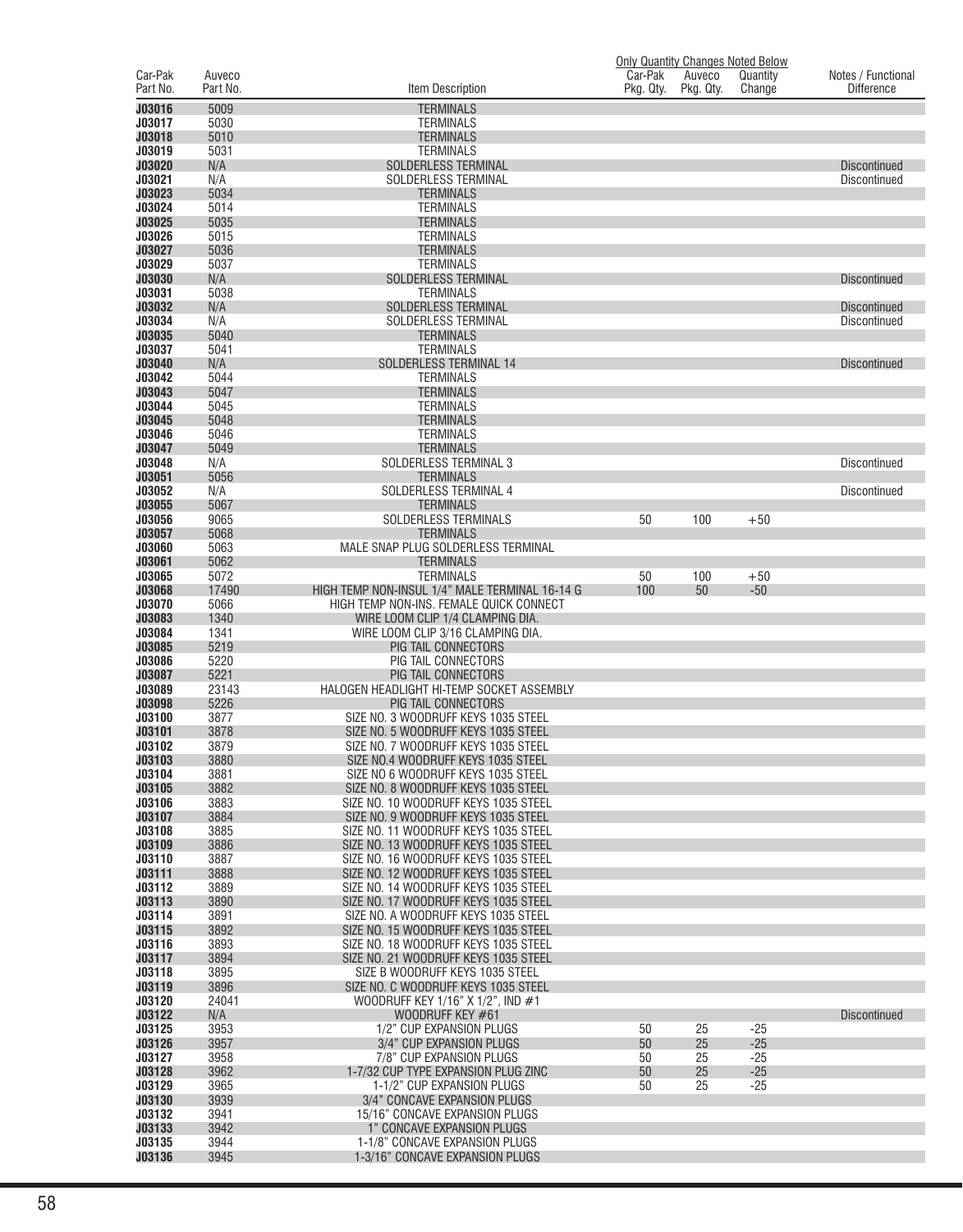|                     |                    |                                                                                                      |                      |                     | <b>Only Quantity Changes Noted Below</b> |                                         |
|---------------------|--------------------|------------------------------------------------------------------------------------------------------|----------------------|---------------------|------------------------------------------|-----------------------------------------|
| Car-Pak<br>Part No. | Auveco<br>Part No. | Item Description                                                                                     | Car-Pak<br>Pkg. Qty. | Auveco<br>Pkg. Qty. | Quantity<br>Change                       | Notes / Functional<br><b>Difference</b> |
|                     |                    |                                                                                                      |                      |                     |                                          |                                         |
| J03137              | 3946               | 1-1/4" CONCAVE EXPANSION PLUGS                                                                       |                      |                     |                                          |                                         |
| J03140<br>J03143    | 3949<br>N/A        | 1-5/8" CONCAVE EXPANSION PLUGS<br>EXPANSION PLUG 19/32                                               |                      |                     |                                          | <b>Discontinued</b>                     |
| J03145              | 3966               | 1-5/8" CUP EXPANSION PLUGS                                                                           | 50                   | 25                  | $-25$                                    |                                         |
| J03146              | 3967               | 1-3/4" CUP EXPANSION PLUGS                                                                           | 50                   | 25                  | $-25$                                    |                                         |
| J03147              | N/A                | EXPANSION PLUG 1-61/64                                                                               |                      |                     |                                          | <b>Discontinued</b>                     |
| J03151              | N/A                | EXPANSION PLUG 1-49/64                                                                               |                      |                     |                                          | Discontinued                            |
| J03152              | 3969               | 1-15/16" CUP EXPANSION PLUGS                                                                         | 50                   | 25                  | $-25$                                    |                                         |
| J03153              | 3971               | 2" CUP EXPANSION PLUGS                                                                               |                      |                     |                                          |                                         |
| J03159              | N/A                | EXPANSION PLUG 2-1/64                                                                                |                      |                     |                                          | <b>Discontinued</b>                     |
| J03161              | N/A                | <b>TUBING CLAMP 5/16</b>                                                                             |                      |                     |                                          | <b>Discontinued</b>                     |
| J03162              | 24042              | JIFFY TYPE TUBING CLAMP 3/8 WIRE DIA.                                                                |                      |                     |                                          |                                         |
| J03164              | 24043              | JIFFY TYPE TUBING CLAMP 5/8 WIRE DIA.                                                                |                      |                     |                                          |                                         |
| J03168              | 9381               | CLOSED CLAMP 1/4 SMALL - GALVANIZED VINYL COATED                                                     |                      |                     |                                          |                                         |
| J03169              | 9382               | CLOSED CLAMP 5/16 SMALL - GALVANIZED VINYL COATED                                                    |                      |                     |                                          |                                         |
| J03170<br>J03171    | 9383<br>9384       | CLOSED CLAMP 3/8 SMALL - GALVANIZED VINYL COATED                                                     |                      |                     |                                          |                                         |
| J03172              | 9385               | CLOSED CLAMP 1/2 SMALL - GALVANIZED VINYL COATED<br>CLOSED CLAMP 5/8 SMALL - GALVANIZED VINYL COATED |                      |                     |                                          |                                         |
| J03173              | 9386               | CLOSED CLAMP 3/4 SMALL - GALVANIZED VINYL COATED                                                     |                      |                     |                                          |                                         |
| J03176              | 3960               | 1" CUP EXPANSION PLUGS                                                                               | 50                   | 25                  | $-25$                                    |                                         |
| J03177              | 3961               | 1-1/8" CUP EXPANSION PLUGS                                                                           | 50                   | 25                  | $-25$                                    |                                         |
| J03178              | 3963               | 1-1/4" CUP EXPANSION PLUGS                                                                           | 50                   | 25                  | $-25$                                    |                                         |
| J03180              | 3750               | PLUG BUTTONS 1/4 HOLE SIZE 13/32 HEAD DIA                                                            |                      |                     |                                          |                                         |
| J03181              | 3751               | PLUG BUTTONS 3/8 HOLE SIZE 1/2 HEAD DIA                                                              |                      |                     |                                          |                                         |
| J03182              | 3752               | PLUG BUTTONS 1/2 HOLE SIZE 21/32 HEAD DIA                                                            |                      |                     |                                          |                                         |
| J03183              | 3753               | PLUG BUTTONS 5/8 HOLE SIZE 13/16 HEAD DIA                                                            |                      |                     |                                          |                                         |
| J03184              | 3754               | PLUG BUTTONS 3/4 HOLE SIZE 15/16 HEAD DIA                                                            |                      |                     |                                          |                                         |
| J03185              | 3755               | PLUG BUTTONS 7/8 HOLE SIZE 1-1/16 HEAD DIA                                                           |                      |                     |                                          |                                         |
| J03186              | 24044              | PLUG BUTTON 1 HOLE SIZE - NICKEL PLATED                                                              |                      |                     |                                          |                                         |
| J03193              | N/A                | UNIVERSAL CLEVIS PIN 7/16                                                                            |                      |                     |                                          | <b>Discontinued</b>                     |
| J03204              | N/A                | SPRING CENTER BOLT 3/8                                                                               |                      |                     |                                          | Discontinued                            |
| J03205              | N/A                | <b>SPRING CENTER BOLT 3/8</b>                                                                        |                      |                     |                                          | <b>Discontinued</b>                     |
| J03206<br>J03207    | N/A<br>N/A         | SPRING CENTER BOLT 3/8<br><b>SPRING CENTER BOLT 3/8</b>                                              |                      |                     |                                          | Discontinued                            |
| J03210              | 24045              | SPRING CENTER BOLT 7/16 X 6" SAE FILLISTER HEAD - PLAIN                                              |                      |                     |                                          | <b>Discontinued</b>                     |
| J03212              | N/A                | SPRING CENTER BOLT 7/1                                                                               |                      |                     |                                          | <b>Discontinued</b>                     |
| J03217              | N/A                | SPRING CENTER BOLT 1/2                                                                               |                      |                     |                                          | <b>Discontinued</b>                     |
| J03229              | 3964               | 1-3/8" CUP EXPANSION PLUGS                                                                           | 50                   | 25                  | $-25$                                    |                                         |
| J03230              | 15072              | GREASE FITTING STRAIGHT 1/4 DRIVE FIT 1/2 LENGTH                                                     |                      |                     |                                          |                                         |
| J03231              | 15055              | GREASE FITTING 1/4 X 28 STRAIGHT 9/64 THREAD                                                         | 100                  | 50                  | $-50$                                    |                                         |
| J03232              | 9258               | GREASE FITTING 1/4-28LONG STR. (1652)                                                                |                      |                     |                                          |                                         |
| J03233              | 9259               | GREASE FITTING 1/4-28 X-LONG STR (1680)                                                              | 50                   | 25                  | $-25$                                    |                                         |
| J03234              | 9260               | GREASE FITTING 1/4-28 45 DEG (1637)                                                                  | 50                   | 25                  | $-25$                                    |                                         |
| J03235              | 9261               | GREASE FITTING 1/4-28 90 DEG (1911)                                                                  | 50                   | 25                  | $-25$                                    |                                         |
| J03236              | 9262               | GREASE FITTING 1/8 NPT STRAIGHT (1610)                                                               |                      |                     |                                          |                                         |
| J03237              | 9264               | GREASE FITTING 1/8 NPT 45 DEG. (1688)                                                                | 50                   | 25                  | $-25$                                    |                                         |
| J03238              | 9265               | GREASE FITTING 1/8 NPT 65 DEG. (1612)                                                                | 50                   | 25                  | $-25$                                    |                                         |
| J03240              | 9266               | GREASE FITTING 1/8 NPT 90 DEG. (1613)                                                                | 50                   | 25                  | $-25$                                    |                                         |
| J03241              | 9267               | GREASE FITTING 1/8 NPT LONG STR. (1607)                                                              | 50                   | 25                  | $-25$                                    |                                         |
| J03250              | 23148              | UNIVERSAL LICENSE PLATE BASE SOCKET ASSEMBLY                                                         |                      |                     |                                          |                                         |
| J03251<br>J03252    | 23109<br>8759      | LICENSE PLATE SINGLE CONTACT REGULAR BASE SOCKET ASSEMBLY<br>PIGTAIL CONNECTORS                      | 10                   | 5                   | $-5$                                     |                                         |
| J03261              | 15158              | 8 GA.1/4 STUD RING TERMINAL NON-INSUL.                                                               |                      |                     |                                          |                                         |
| J03262              | 15160              | 8 GA.3/8 STUD RING TERMINAL NON-INSUL.                                                               |                      |                     |                                          |                                         |
| J03263              | 15161              | 8 GA.1/2 STUD RING TERMINAL NON-INSUL                                                                |                      |                     |                                          |                                         |
| J03264              | 15162              | 6 GA.1/4 STUD RING TERMINAL NON-INSUL                                                                |                      |                     |                                          |                                         |
| J03265              | 15164              | 6 GA.3/8 STUD RING TERMINAL NON-INSUL                                                                |                      |                     |                                          |                                         |
| J03266              | 15165              | 6 GA.1/2 STUD RING TERMINAL NON-INSUL                                                                |                      |                     |                                          |                                         |
| J03267              | 15167              | 4 GA.5/16.STUD RING TERMINAL NON-INSUL                                                               | 25                   | 10                  | $-15$                                    |                                         |
| J03268              | 15168              | 4 GA.3/8 STUD RING TERMINAL NON-INSUL                                                                | 25                   | 10                  | $-15$                                    |                                         |
| J03270              | 24046              | SOLDERLESS BUTT TERMINAL NON-INSULATED 8GA                                                           |                      |                     |                                          |                                         |
| J03271              | 24047              | SOLDERLESS BUTT TERMINAL NON-INSULATED 6GA                                                           |                      |                     |                                          |                                         |
| J03279              | 3690               | PLASTIC STRAP 3-1/2" LENGTH NAT. NYLON                                                               | 50                   | 100                 | $+50$                                    |                                         |
| J03281              | N/A                | <b>SPARK PLUG CLIP</b>                                                                               |                      |                     |                                          | <b>Discontinued</b>                     |
| J03282              | 8776               | SOLDERLESS TERMINAL                                                                                  |                      |                     |                                          |                                         |
| J03283<br>J03285    | 8774<br>8009       | SOLDERLESS TERMINAL<br>TERMINALS                                                                     | 50                   | 100                 | $+50$                                    |                                         |
| J03289              | 8788               | <b>TERMINALS</b>                                                                                     | 50                   | 25                  | $-25$                                    |                                         |
| J03290              | N/A                | <b>DISTR CAP TERMINAL</b>                                                                            |                      |                     |                                          | <b>Discontinued</b>                     |
| <b>J03300</b>       | 3155               | 1-1/4 X 1-1/8 X 1/16 W/3/8 SLOT ZINC                                                                 | 50                   | 100                 | $+50$                                    |                                         |
| J03301              | 3156               | 1-1/4 X 1-1/8 X 1/8 W/3/8 SLOT ZINC                                                                  | 50                   | 100                 | $+50$                                    |                                         |
| J03306              | 5076               | SHIM 1/16 THK 1-1/8 X 1-1/8 W/ 1/2 SLOT                                                              |                      |                     |                                          |                                         |
| J03307              | 5077               | SHIM 1/8 THK 1-1/8 X 1-1/8 W/ 1/2 SLOT                                                               |                      |                     |                                          |                                         |
| J03327              | N/A                | <b>SHIM</b>                                                                                          |                      |                     |                                          | <b>Discontinued</b>                     |
| J03341              | 5096               | SHIM 1/32 THK 1-1/2 X 2-1/2 W/ 9/16 SLOT                                                             |                      |                     |                                          |                                         |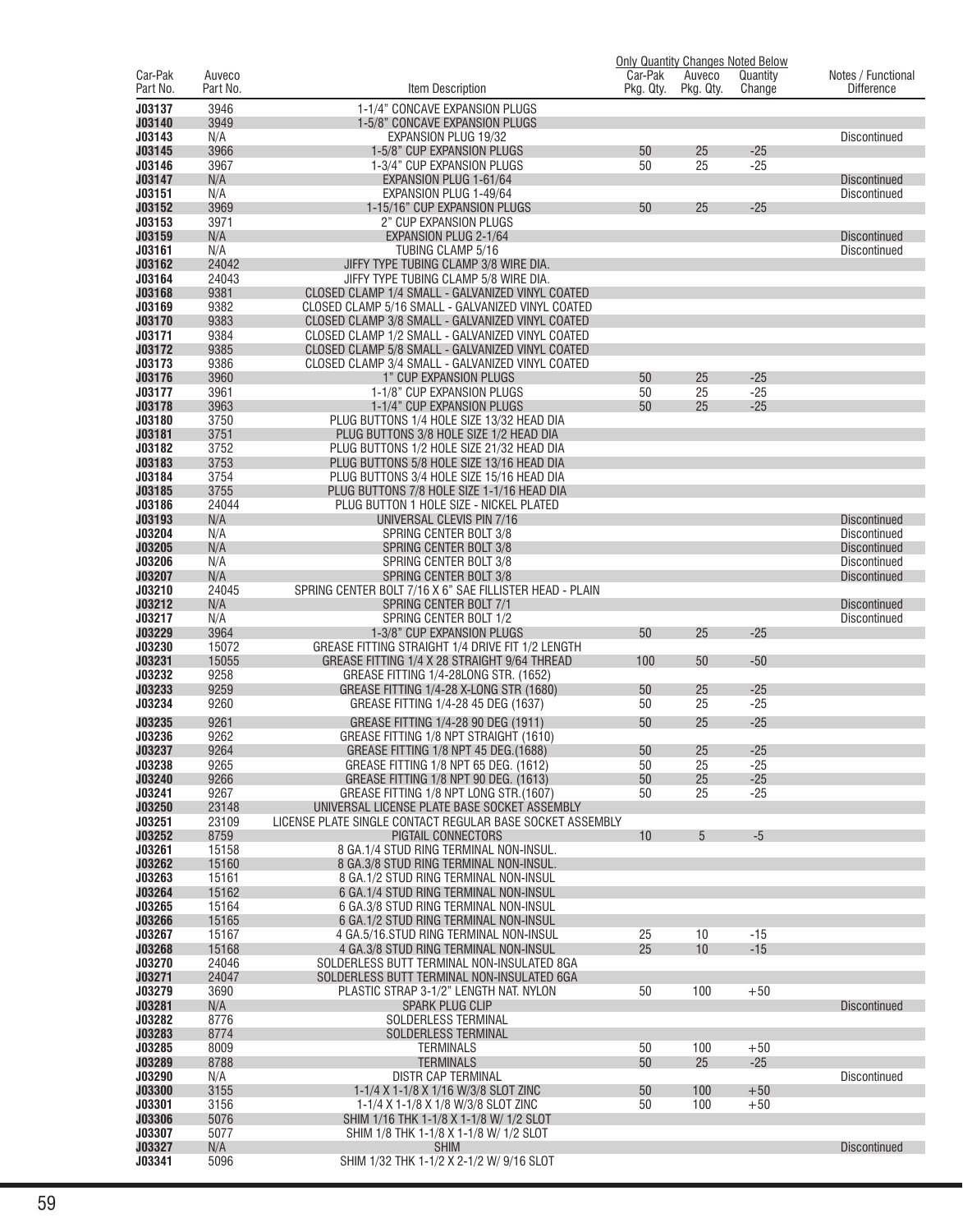|                     |                    |                                                                                       |                      |                     | <b>Only Quantity Changes Noted Below</b> |                                         |
|---------------------|--------------------|---------------------------------------------------------------------------------------|----------------------|---------------------|------------------------------------------|-----------------------------------------|
| Car-Pak<br>Part No. | Auveco<br>Part No. | Item Description                                                                      | Car-Pak<br>Pkg. Qty. | Auveco<br>Pkg. Qty. | Quantity<br>Change                       | Notes / Functional<br><b>Difference</b> |
|                     |                    |                                                                                       |                      |                     |                                          |                                         |
| J03342              | 5097               | SHIM 1/16 THK 1-1/2 X 2-1/2 W/ 9/16 SLOT                                              |                      |                     |                                          |                                         |
| J03347<br>J03348    | 10319<br>10385     | ELECTRICAL BULLET RECEPTABLE CONNECTOR<br>ELECTRICAL CONNECTOR SELF-STRIP 18 TO 10 GA | 25<br>25             | 10<br>10            | $-15$<br>$-15$                           |                                         |
| J03349              | 10386              | ELECTRICAL CONNECTOR SELF-STRIP 12-10 GA                                              | 25                   | 10                  | $-15$                                    |                                         |
| J03363              | 5794               | <b>BATTERY CABLE LUGS</b>                                                             | 10                   | 25                  | $+15$                                    |                                         |
| J03366              | 11467              | BATTERY CABLE LUGS 2/0 GAGE 1/2 STUD SIZE -COPPER                                     |                      |                     |                                          |                                         |
| J03368              | 23074              | UNIVERSAL FLAT 3-WAY 7-1/2" LEADS HARNESS CONNECTOR                                   |                      |                     |                                          |                                         |
| J03384              | 23535              | UNIVERSAL SEALED HEADLIGHT & FLASHER HARNESS CONNECTOR                                |                      |                     |                                          |                                         |
| J03386              | 8756               | PIGTAIL CONNECTORS                                                                    |                      |                     |                                          |                                         |
| J03387              | 23110              | STOP, TAIL, PARK LAMP DOUBLE CONTACT REGULAR BASE                                     |                      |                     |                                          |                                         |
| J03388              | 23111              | <b>SOCKET ASSEMBLY</b><br>DOUBLE CONTACT REGULAR BASE SOCKET ASSEMBLY                 |                      |                     |                                          |                                         |
| J03391              | 8761               | PIGTAIL CONNECTORS                                                                    |                      |                     |                                          |                                         |
| J03392              | 23112              | STOP, TAIL LAMP SINGLE CONTACT REGULAR BASE SOCKET ASSEMBLY                           |                      |                     |                                          |                                         |
| J03397              | 23114              | WEATHERPROOF SIGNAL, PARK, STOP & TAIL LIGHTS SOCKET ASSEMBLY                         |                      |                     |                                          |                                         |
| J03398              | N/A                | SOCKET ADAPTER PLATE                                                                  |                      |                     |                                          | Discontinued                            |
| J03410              | 9246               | <b>NYLON TUBE CLAMPS</b>                                                              |                      |                     |                                          |                                         |
| J03411              | 9247               | NYLON TUBE CLAMPS                                                                     |                      |                     |                                          |                                         |
| J03412<br>J03413    | 9248<br>9249       | <b>NYLON TUBE CLAMPS</b><br><b>NYLON TUBE CLAMP</b>                                   |                      |                     |                                          |                                         |
| J03414              | 9250               | <b>NYLON TUBE CLAMP</b>                                                               |                      |                     |                                          |                                         |
| J03415              | 9251               | NYLON TUBE CLAMP                                                                      |                      |                     |                                          |                                         |
| J03416              | 9252               | <b>NYLON TUBE CLAMP</b>                                                               |                      |                     |                                          |                                         |
| J03500              | 5366               | 6/32 X 1/4 SOCKET HD S/S CUP PT                                                       | 25                   | 50                  | $+25$                                    |                                         |
| J03503              | 24190              | SOCKET HEAD SET SCREW 6-32 X 1/2                                                      |                      |                     |                                          |                                         |
| J03505              | 5370               | 8/32 X 1/4 SOCKET HEAD SET SCREW CUP PT                                               | 25                   | 50                  | $+25$                                    |                                         |
| <b>J03506</b>       | 5371               | 8/32 X 5/16 SOCKET HEAD SET SCREW CUP PT                                              | 25                   | 50                  | $+25$                                    |                                         |
| J03507<br>J03508    | 5372<br>5373       | 8/32 X 3/8 SOCKET HEAD S/S CUP PT<br>8/32 X 1/2 SOCKET HEAD S/S CUP PT                | 25<br>25             | 50<br>50            | $+25$<br>$+25$                           |                                         |
| J03509              | N/A                | SOCKET SET SCREW 8-32                                                                 |                      |                     |                                          | <b>Discontinued</b>                     |
| J03510              | 5374               | 10-24 X 3/16 SOCKET HD S/S CUP PT                                                     | 25                   | 50                  | $+25$                                    |                                         |
| J03511              | 5375               | 10-24 X 1/4 SOCKET HEAD S/S CUP PT                                                    | 25                   | 50                  | $+25$                                    |                                         |
| J03512              | 5376               | 10-24 X 5/16 SOCKET HEAD S/S CUP PT                                                   | 25                   | 50                  | $+25$                                    |                                         |
| J03513              | 5377               | 10-24 X 3/8 SOCKET HEAD SET SCREW CUP PT                                              | 25                   | 50                  | $+25$                                    |                                         |
| J03514              | 5378               | 10-24 X 1/2 SOCKET HEAD S/S CUP PT                                                    | 25                   | 50                  | $+25$                                    |                                         |
| J03518<br>J03519    | 5394<br>5395       | 10-32 X 3/16 SOCKET HEAD S/S CUP PT                                                   | 25<br>25             | 50<br>50            | $+25$<br>$+25$                           |                                         |
| J03520              | 5396               | 10-32 X 1/4 SOCKET HEAD S/S CUP PT<br>10-32 X 5/16 SOCKET HEAD S/S CUP PT             | 25                   | 50                  | $+25$                                    |                                         |
| J03524              | N/A                | SOCKET SET SCREW 10-32                                                                |                      |                     |                                          | <b>Discontinued</b>                     |
| J03526              | N/A                | SOCKET SET SCREW 1/4-2                                                                |                      |                     |                                          | Discontinued                            |
| J03527              | 5379               | 1/4-20 X 1/4 SOCKET HEAD S/S CUP PT                                                   | 25                   | 50                  | $+25$                                    |                                         |
| J03528              | 5380               | 1/4-20 X 5/16 SOCKET HEAD S/S CUP PT                                                  | 25                   | 50                  | $+25$                                    |                                         |
| J03529              | 5381               | 1/4-20 X 3/8 SOCKET HEAD SET SCREW CUP PT                                             | 25                   | 50                  | $+25$                                    |                                         |
| J03530<br>J03531    | 5383<br>N/A        | 1/4-20 X 1/2 SOCKET HEAD S/S CUP PT<br>SOCKET SET SCREW 1/4-2                         | 25                   | 50                  | $+25$                                    | <b>Discontinued</b>                     |
| J03532              | N/A                | SOCKET SET SCREW 1/4-2                                                                |                      |                     |                                          | Discontinued                            |
| J03533              | N/A                | SOCKET SET SCREW 1/4-2                                                                |                      |                     |                                          | <b>Discontinued</b>                     |
| J03534              | 5384               | 5/16-18 X 1/4 SOCKET HD S/S CUP PT                                                    | 25                   | 50                  | $+25$                                    |                                         |
| J03535              | 5385               | 5/16-18 X 5/16 SOCKET HD S/S CUP PT                                                   | 25                   | 50                  | $+25$                                    |                                         |
| J03536              | 5386               | 5/16-18 X 3/8 SOCKET HD S/S CUP PT                                                    | 25                   | 50                  | $+25$                                    |                                         |
| J03537              | 5388               | 5/16-18 X 1/2 SOCKET HD SET SCREW CUP PT                                              | 25                   | 50                  | $+25$                                    |                                         |
| J03539<br>J03540    | N/A<br>N/A         | SOCKET SET SCREW 5/16<br>SOCKET SET SCREW 5/16                                        |                      |                     |                                          | Discontinued<br><b>Discontinued</b>     |
| J03542              | 5389               | 3/8-16 X 5/16 SOCKET HEAD S/S CUP PT                                                  |                      |                     |                                          |                                         |
| J03543              | 5390               | 3/8-16 X 3/8 SOCKET HEAD S/S CUP PT                                                   |                      |                     |                                          |                                         |
| J03544              | 5392               | 3/8-16 X 1/2 SOCKET HEAD S/S CUP PT                                                   |                      |                     |                                          |                                         |
| J03545              | 5393               | 3/8-16 X 5/8 SOCKET HEAD S/S CUP PT                                                   |                      |                     |                                          |                                         |
| J03547              | N/A                | SOCKET SET SCREW 3/8-1                                                                |                      |                     |                                          | Discontinued                            |
| J03548              | 15903              | SOCKET HEAD SET SCREW 1/2 X 1/2 USS                                                   | 10                   | 25                  | $+15$                                    |                                         |
| J03550<br>J03551    | N/A<br>N/A         | SOCKET SET SCREW 1/2-1<br>SOCKET SET SCREW 5/8-1                                      |                      |                     |                                          | Discontinued<br><b>Discontinued</b>     |
| J03553              | N/A                | SOCKET SET SCREW 5/8-1                                                                |                      |                     |                                          | Discontinued                            |
| J03555              | N/A                | SOCKET SET SCREW 3/4-1                                                                |                      |                     |                                          | <b>Discontinued</b>                     |
| J03560              | 9555               | 6 X 1/2 PHIL FLAT HEAD WOOD SCREW ZINC                                                |                      |                     |                                          |                                         |
| J03561              | 9556               | 6 X 3/4 PHIL FLAT HEAD WOOD SCREW ZINC                                                |                      |                     |                                          |                                         |
| J03564              | N/A                | SLOT FLAT WOOD SCREW 7X                                                               |                      |                     |                                          | Discontinued                            |
| J03566              | N/A                | SLOT FLAT WOOD SCREW 8X                                                               |                      |                     |                                          | <b>Discontinued</b>                     |
| J03567<br>J03568    | N/A<br>9564        | SLOT FLAT WOOD SCREW 8X<br>8 X 3/4 PHIL FLAT HEAD WOOD SCREW ZINC                     |                      |                     |                                          | Discontinued                            |
| J03570              | 9566               | 8 X 1 1/4 PHIL FLAT HEAD WOOD SCREW ZINC                                              |                      |                     |                                          |                                         |
| J03572              | 9568               | 8 X 1 3/4 PHIL FLAT HEAD WOOD SCREW ZINC                                              |                      |                     |                                          |                                         |
| J03574              | 9569               | 10 X 3/4 PHIL FLAT HEAD WOOD SCREW ZINC                                               |                      |                     |                                          |                                         |
| J03575              | N/A                | SLOT FLAT WOOD SCREW 10                                                               |                      |                     |                                          | <b>Discontinued</b>                     |
| J03576              | 9570               | 10 X 1 PHIL FLAT HEAD WOOD SCREW ZINC                                                 |                      |                     |                                          |                                         |
| J03577              | 9571               | 10 X 1 1/4 PHIL FLAT HEAD WOOD SCREW ZINC                                             |                      |                     |                                          |                                         |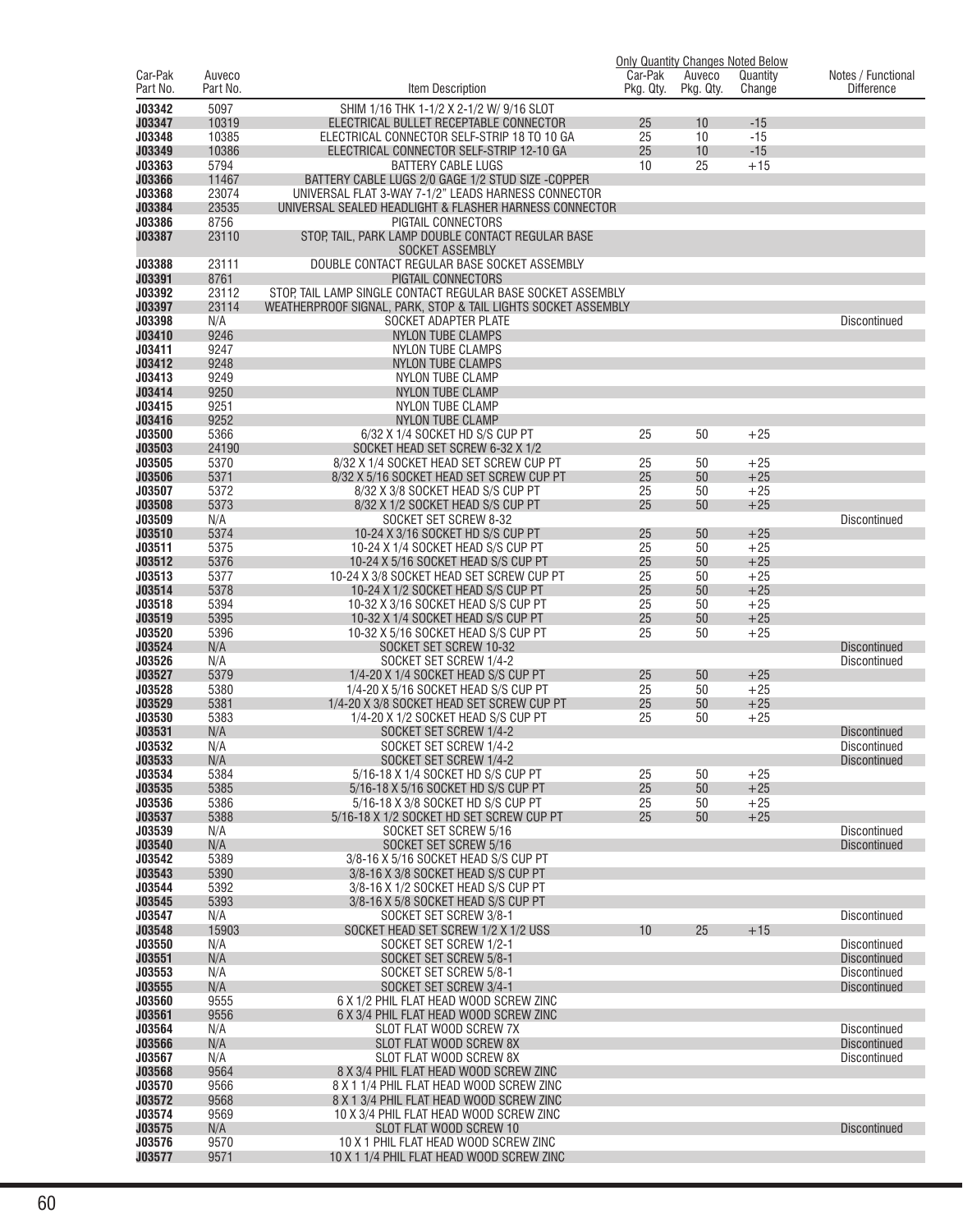|                     |                    |                                                                                          | <b>Only Quantity Changes Noted Below</b> |                     |                    |                                         |
|---------------------|--------------------|------------------------------------------------------------------------------------------|------------------------------------------|---------------------|--------------------|-----------------------------------------|
| Car-Pak<br>Part No. | Auveco<br>Part No. | Item Description                                                                         | Car-Pak<br>Pkg. Qty.                     | Auveco<br>Pkg. Qty. | Quantity<br>Change | Notes / Functional<br><b>Difference</b> |
|                     |                    |                                                                                          |                                          |                     |                    |                                         |
| J03579              | N/A                | SLOT FLAT WOOD SCREW 10                                                                  |                                          |                     |                    | <b>Discontinued</b>                     |
| J03580              | N/A                | SLOT FLAT WOOD SCREW 10                                                                  |                                          |                     |                    | <b>Discontinued</b>                     |
| J03582<br>J03584    | N/A<br>9576        | SLOT FLAT WOOD SCREW 12<br>12 X 1 1/4 PHIL FLAT HEAD WOOD SCREW ZINC                     |                                          |                     |                    | <b>Discontinued</b>                     |
| J03585              | 9577               | 12 X 1 1/2 PHIL FLAT HEAD WOOD SCREW ZINC                                                |                                          |                     |                    |                                         |
| J03586              | 9578               | 12 X 2 PHIL FLAT HEAD WOOD SCREW ZINC                                                    |                                          |                     |                    |                                         |
| J03588              | N/A                | SLOT FLAT WOOD SCREW 14                                                                  |                                          |                     |                    | <b>Discontinued</b>                     |
| J03590              | 9581               | 14 X 1 1/2 PHIL FLAT HD WOOD SCREW ZINC                                                  |                                          |                     |                    |                                         |
| J03591              | 9582               | 14 X 2 PHIL FLAT HD WOOD SCREW ZINC                                                      |                                          |                     |                    |                                         |
| J03593              | N/A                | SLOT FLAT WOOD SCREW 14                                                                  |                                          |                     |                    | <b>Discontinued</b>                     |
| J03600              | 14583              | 5-.8 X 12MM DIN 933 CAP SCREW CL8.8 - ZINC                                               | 10                                       | 25                  | $+15$              |                                         |
| J03601              | 10506              | 5-.8 X 20MM DIN 933 CAP SCREW CL8.8 - ZINC                                               |                                          |                     |                    |                                         |
| J03602              | 10507              | 5-.8 X 25MM DIN 933 CAP SCREW CL8.8 - ZINC                                               |                                          |                     |                    |                                         |
| J03603              | 15512              | CAP SCREW DIN 933 M5-.8 X 40MM ZINC                                                      | 25                                       | 50                  | $+25$              |                                         |
| J03604<br>J03605    | 10509<br>14409     | 6-1.0 X 12MM DIN 933 CAP SCREW CL8.8 - ZINC<br>DIN 933 6 X 20MM CAP SCREWS ZINC 8.8      |                                          |                     |                    |                                         |
| J03606              | 14410              | DIN 933 6 X 25MM CAP SCREW ZINC GR 8.8                                                   |                                          |                     |                    |                                         |
| J03607              | 14413              | DIN 931 CAP SCREW 6 X 40 MM ZINC GR 8.8                                                  |                                          |                     |                    |                                         |
| J03608              | 14414              | DIN 931 6 X 45MM CAP SCREW ZINC GR 8.8                                                   |                                          |                     |                    |                                         |
| J03609              | 14588              | 8-1.25 X 12MM DIN 933 CAP SCREW CL8.8 - ZINC                                             |                                          |                     |                    |                                         |
| J03610              | 14420              | DIN 933 8 X 20 MM CAP SCREW ZINC GR 8.8                                                  |                                          |                     |                    |                                         |
| J03611              | 14421              | DIN 933 8 X 25 MM CAP SCREW ZINC GR 8.8                                                  |                                          |                     |                    |                                         |
| J03612              | 14424              | DIN 931 8 X 40 MM CAP SCREW ZINC GR 8.8                                                  |                                          |                     |                    |                                         |
| J03613              | 14426              | DIN 931 8MM X 50MM CAP SCREW ZINC                                                        |                                          |                     |                    |                                         |
| J03614              | 14430              | DIN 933 CAP SCREW 10 X 20 MM ZINC                                                        |                                          |                     |                    |                                         |
| J03615              | 14432              | DIN 933 10 X 30MM CAP SCREW ZINC                                                         |                                          |                     |                    |                                         |
| J03616<br>J03617    | 16712<br>10570     | METRIC CAP SCW. M10-1.50 X 40MM<br>5MM-.8 DIN 934 METRIC HEX NUTS - ZINC                 |                                          |                     |                    |                                         |
| J03618              | 10571              | 6MM-1.0. DIN 934 METRIC HEX NUTS - ZINC                                                  |                                          |                     |                    |                                         |
| J03619              | 10573              | 8MM-1.25 DIN 934 METRIC HEX NUTS - ZINC                                                  |                                          |                     |                    |                                         |
| J03620              | 14454              | 10MM-1.5 DIN 934 HEX NUT - ZINC                                                          | 25                                       | 10                  | $-15$              |                                         |
| J03621              | 14455              | 12MM-1.75 DIN 934 HEX NUT - ZINC                                                         |                                          |                     |                    |                                         |
| J03623              | N/A                | METRIC HEX NUT M2 X 0.                                                                   |                                          |                     |                    | <b>Discontinued</b>                     |
| J03625              | 10569              | 4MM-.7 DIN 934 METRIC HEX NUTS - ZINC                                                    |                                          |                     |                    |                                         |
| J03626              | 10572              | 7MM-1.0. DIN 934 METRIC HEX NUTS - ZINC                                                  |                                          |                     |                    |                                         |
| J03628              | N/A                | <b>METRIC SCREW/HEX HD M4</b>                                                            |                                          |                     |                    | <b>Discontinued</b>                     |
| J03629              | 10501              | 4-.7 X 16MM DIN 933 CAP SCREW CL8.8 - ZINC                                               |                                          |                     |                    |                                         |
| J03630<br>J03632    | 10502<br>10505     | 4-.7 X 20MM DIN 933 CAP SCREW CL8.8 - ZINC<br>5-.8 X 16MM DIN 933 CAP SCREW CL8.8 - ZINC |                                          |                     |                    |                                         |
| J03633              | 14406              | DIN 933 CAP SCREW 5 X 30 MM ZINC                                                         |                                          |                     |                    |                                         |
| J03634              | N/A                | <b>METRIC SCREW/HEX HD M5</b>                                                            |                                          |                     |                    | <b>Discontinued</b>                     |
| J03635              | 14408              | DIN 933 CAP SCREW 6 X 16 MM ZINC GR 8.8                                                  |                                          |                     |                    |                                         |
| J03636              | 14411              | DIN 931 6 X 30MM METRIC CAP SCREW ZINC                                                   |                                          |                     |                    |                                         |
| J03637              | 14412              | DIN 931 6 X 35MM CAP SCREW ZINC GR 8.8                                                   |                                          |                     |                    |                                         |
| J03638              | 14585              | 6-1.0 X 50MM DIN 931 CAP SCREW CL8.8 - ZINC                                              |                                          |                     |                    |                                         |
| J03639              | 15514              | CAP SCREW DIN 931 M6-1.00 X 60MM ZINC                                                    |                                          |                     |                    |                                         |
| J03640              | N/A                | METRIC SCREW/HEX HD M6                                                                   |                                          |                     |                    | Discontinued                            |
| J03642<br>J03644    | 14415              | DIN 933 7 X 16MM CAP SCREW ZINC<br>DIN 933 7 X 25MM CAP SCREW ZINC                       |                                          |                     |                    |                                         |
| J03645              | 14417<br>14418     | DIN 933 CAP SCREW 7 X 30 MM ZINC                                                         |                                          |                     |                    |                                         |
| J03646              | 14587              | 7-1.0 X 40MM DIN 933 CAP SCREW CL8.8 - ZINC                                              |                                          |                     |                    |                                         |
| J03648              | N/A                | METRIC SCREW/HEX HD M7                                                                   |                                          |                     |                    | <b>Discontinued</b>                     |
| J03650              | N/A                | METRIC SCREW/HEX HD M8                                                                   |                                          |                     |                    | Discontinued                            |
| J03651              | 14419              | DIN 933 8 X 16MM CAP SCREW ZINC GR 8.8                                                   |                                          |                     |                    |                                         |
| J03652              | 14422              | DIN 933 8MM X 30MM CAP SCREW ZINC GR 8.8                                                 |                                          |                     |                    |                                         |
| J03653              | 14428              | DIN 931 8 X 60 MM CAP SCREW ZINC                                                         |                                          |                     |                    |                                         |
| J03654              | 14429              | DIN 933 8 X 70MM CAP SCREW ZINC                                                          | 25                                       | 10                  | $-15$              |                                         |
| J03655              | 17399              | METRIC CAP SCREW 8.8 M8-1.25 X 80 ZINC                                                   | 25                                       | 15                  | $-10$              |                                         |
| J03656<br>J03657    | N/A<br>14431       | METRIC SCREW/HEX HD M1<br>DIN 933 CAP SCREW 10 X 25 MM ZINC                              |                                          |                     |                    | <b>Discontinued</b>                     |
| J03658              | 16713              | METRIC CAP SCW M10-1.50 X 50MM                                                           |                                          |                     |                    |                                         |
| J03659              | 16714              | METRIC CAP SCW M10-1.50 X 60MM                                                           |                                          |                     |                    |                                         |
| J03660              | 14439              | DIN 931 10 X 70MM CAP SCREW ZINC                                                         | 25                                       | 10                  | $-15$              |                                         |
| J03661              | 15515              | CAP SCREW DIN 931 M10-1.50 X 80MM ZINC                                                   |                                          |                     |                    |                                         |
| J03662              | 15517              | CAP SCREW DIN 931 M10-1.50 X 100MM ZINC                                                  |                                          |                     |                    |                                         |
| J03664              | 14440              | DIN 933 12 X 25MM CAP SCREW ZINC                                                         |                                          |                     |                    |                                         |
| J03665              | 14441              | DIN 933 12 X 30MM CAP SCREW ZINC                                                         |                                          |                     |                    |                                         |
| J03666              | 14443              | DIN 933 12 X 40MM CAP SCREW ZINC                                                         |                                          |                     |                    |                                         |
| J03667              | 14445              | DIN 931 12 X 50MM CAP SCREW ZINC                                                         |                                          |                     |                    |                                         |
| J03668<br>J03669    | 14446<br>14447     | DIN 931 CAP SCREW 12 X 60 MM ZINC<br>DIN 931 12 X 70MM CAP SCREW ZINC                    |                                          |                     |                    |                                         |
| J03670              | 17403              | METRIC CAP SCREW 8.8 M12-1.75 X 80 ZINC                                                  |                                          |                     |                    |                                         |
| J03671              | 17404              | METRIC CAP SCREW 8.8 M12-1.75 X 90 ZINC                                                  |                                          |                     |                    |                                         |
| J03672              | 17405              | METRIC CAP SCREW 8.8 M12-1.75 X 100 ZINC                                                 | 10                                       | 5                   | $-5$               |                                         |
| J03673              | 14590              | 14-2.0 X 30MM DIN 933 CAP SCREW CL8.8 - ZINC                                             | 5                                        | 10                  | $+5$               |                                         |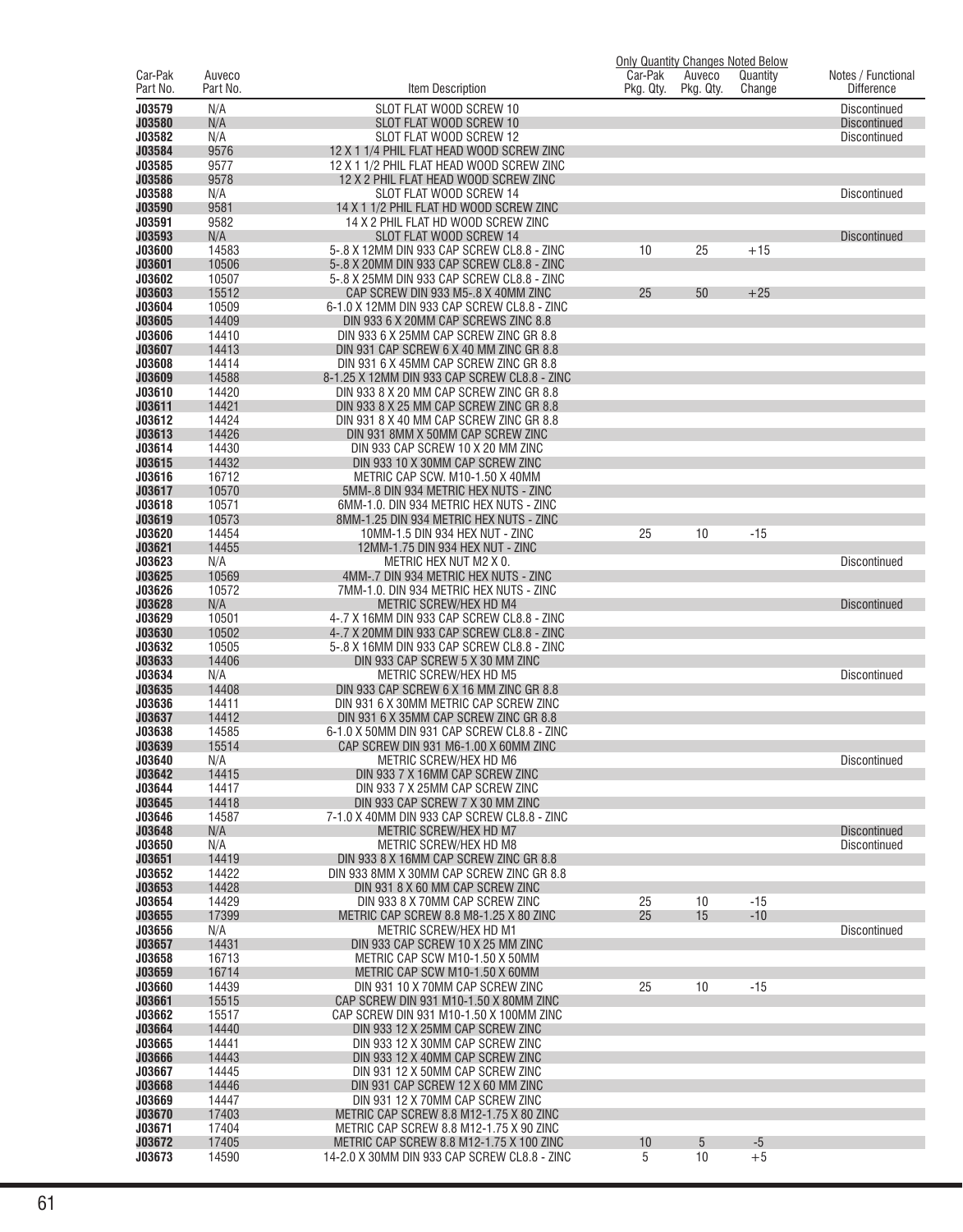|                     |                    |                                                                                |                      |                     | <b>Only Quantity Changes Noted Below</b> |                                            |
|---------------------|--------------------|--------------------------------------------------------------------------------|----------------------|---------------------|------------------------------------------|--------------------------------------------|
| Car-Pak<br>Part No. | Auveco<br>Part No. | Item Description                                                               | Car-Pak<br>Pkg. Qty. | Auveco<br>Pkg. Qty. | Quantity<br>Change                       | Notes / Functional<br><b>Difference</b>    |
|                     |                    |                                                                                |                      |                     |                                          |                                            |
| J03674              | 14591              | 14-2.0 X 40MM DIN 933 CAP SCREW CL8.8 - ZINC                                   | 5                    | 10                  | $+5$                                     |                                            |
| J03675              | 14592              | 14-2.0 X 50MM DIN 933 CAP SCREW CL8.8 - ZINC                                   | 5                    | 10                  | $+5$                                     |                                            |
| J03677              | 24048              | HEX HEAD CAP SCREW M14-2.00 X 80MM                                             |                      |                     |                                          |                                            |
| J03681              | 10574              | 8MM-1.0 DIN 934 METRIC HEX NUTS - ZINC                                         |                      |                     |                                          |                                            |
| J03682              | N/A                | METRIC HEX NUT M10X1.0                                                         |                      |                     |                                          | <b>Discontinued</b>                        |
| J03683              | 14459              | 12MM-1.5 DIN 934 HEX NUT - ZINC                                                |                      |                     |                                          |                                            |
| J03684              | 21426              | 14MM-1.5 DIN 934 HEX NUT ZINC                                                  | 25                   | 10                  | $-15$                                    |                                            |
| J03685<br>J03686    | N/A<br>N/A         | <b>METRIC LOCKWASHER M2 L</b>                                                  |                      |                     |                                          | <b>Discontinued</b><br><b>Discontinued</b> |
| J03687              | 10584              | <b>METRIC LOCKWASHER M3 L</b><br>4MM DIN 127 METRIC LOCK WASHERS - ZINC        | 100                  | 50                  | $-50$                                    |                                            |
| J03688              | 10585              | 5MM DIN 127 METRIC LOCK WASHERS - ZINC                                         | 100                  | 50                  | $-50$                                    |                                            |
| J03689              | 10586              | 6MM DIN 127 METRIC LOCK WASHERS - ZINC                                         | 100                  | 50                  | $-50$                                    |                                            |
| J03690              | 10587              | 7MM DIN 127 METRIC LOCK WASHERS - ZINC                                         | 100                  | 50                  | $-50$                                    |                                            |
| J03691              | 10588              | 8MM DIN 127 METRIC LOCK WASHERS - ZINC                                         | 100                  | 50                  | $-50$                                    |                                            |
| J03692              | 10589              | 10MM DIN 127 METRIC LOCK WASHERS - ZINC                                        |                      |                     |                                          |                                            |
| J03693              | 10590              | 12MM DIN 127 METRIC LOCK WASHERS - ZINC                                        | 50                   | 25                  | $-25$                                    |                                            |
| J03701              | 9668               | 1/4-1/2 SAE X 1/4-1/2 USS X 1 1/4 OVERAL                                       | 25                   | 10                  | $-15$                                    |                                            |
| J03703              | 9673               | 5/16-7/16 SAE X 5/16-3/8 USS X 1 OVERALL                                       | 25                   | 10                  | $-15$                                    |                                            |
| J03704              | 9674               | 5/16-1/2 SAE X 5/16-1/2 USS X 1-1/4 STUD                                       | 25                   | 10                  | $-15$                                    |                                            |
| J03706              | 9679               | 5/16-7/8 USS X 5/16-7/16 USS X 1 1/2                                           | 25                   | 10                  | $-15$                                    |                                            |
| J03707              | 9676               | 5/16-7/8 SAE X 5/16-9/16 USS X 1 3/4 STD                                       | 25                   | 10                  | $-15$                                    |                                            |
| J03708              | 24193              | DOUBLE ENDED STUD 5/16X15/16" USS, 5/16X1/2" USS X 1-3/4" OVERALL              |                      |                     |                                          |                                            |
| J03709              | 9677               | 5/16-1 SAE X 5/16-9/16 USS X 2 OVERALL                                         | 25                   | 10                  | $-15$                                    |                                            |
| J03710              | 9680               | 5/16-1 USS X 5/16-7/16 USS X 2 STD                                             | 25                   | 10                  | $-15$                                    |                                            |
| J03711              | 9681               | 5/16-1 1/2 SAE X 5/16-5/8 USS X 3 OVERALL                                      | 25                   | 10                  | $-15$                                    |                                            |
| J03713              | 9683               | 3/8-3/4 SAE X 3/8-1/2 USS X 1 1/2 OVERALL                                      | 25                   | 10                  | $-15$                                    |                                            |
| J03715              | 9684               | 3/8-3/4 SAE X 3/8-1/2 USS X 1 3/4 OVERALL                                      | 25                   | 10                  | $-15$                                    |                                            |
| J03716              | 24049              | DOUBLE ENDED STUD 3/8 X 7/8" USS, 3/8X5/8" USS X 1-3/4" OVERALL                |                      |                     |                                          |                                            |
| J03717              | 9686               | 3/8-1 SAE 3/8-5/8 USS X 2 OVERALL DBL END STD                                  | 25                   | 10                  | $-15$                                    |                                            |
| J03718<br>J03720    | 9687<br>9690       | 3/8-1 1/8 USS X 3/8-5/8 USS X 2 OVERALL<br>3/8-2 SAE X 3/8-5/8 USS X 3 OVERALL | 25<br>25             | 10<br>10            | $-15$<br>$-15$                           |                                            |
| J03721              | 12129              | MANIFOLD STUD 3/8-16 X 5/8 USS X 3/8-16 X 2                                    | 25                   | 10                  | $-15$                                    |                                            |
| J03722              | N/A                | <b>STUD</b>                                                                    |                      |                     |                                          | <b>Discontinued</b>                        |
| J03723              | 9695               | 3/8-2 USS X 3/8-3/4 USS X 4 OVERALL                                            | 25                   | 10                  | $-15$                                    |                                            |
| J03724              | N/A                | <b>STUD</b>                                                                    |                      |                     |                                          | <b>Discontinued</b>                        |
| J03727              | 24201              | DOUBLE ENDED STUD 7/16X11/16" SAE, 7/16X5/8" USS X 1-1/2" OVERALL              |                      |                     |                                          |                                            |
| J03728              | 9699               | 7/16-3/4 SAE X 7/16-9/16 USS X 1 3/4                                           | 25                   | 10                  | $-15$                                    |                                            |
| J03729              | 24050              | DOUBLE ENDED STUD 7/16X7/8" SAE, 7/16X3/4" USS X 2" OVERALL                    |                      |                     |                                          |                                            |
| J03730              | 9701               | 7/16-7/8 SAE X 7/16-3/4 USS X 2 OVERALL                                        | 25                   | 10                  | $-15$                                    |                                            |
| J03731              | 9702               | 7/16-15/16 USS X 7/16-3/4 USS X 2 STD                                          | 25                   | 10                  | $-15$                                    |                                            |
| J03734              | 9711               | 7/16-1 1/4 USS X 7/16-3/4 USS X 2 1/2                                          | 25                   | 10                  | $-15$                                    |                                            |
| J03735              | 9712               | 7/16-1 3/8 SAE X 7/16-3/4 USS X 2 1/2                                          | 25                   | 10                  | $-15$                                    |                                            |
| J03738              | 9715               | 7/16-1 3/16 SAE X 7/16-3/4 USS X 3                                             | 25                   | 10                  | $-15$                                    |                                            |
| J03748              | 9728               | 1/2-15/16 SAE X 1/2-13/16 USS X 2 OVERAL                                       | 25                   | 10                  | $-15$                                    |                                            |
| J03749              | 9729               | 1/2-1 1/8 SAE X 1/2-3/4 USS X 2 1/4                                            | 25                   | 10                  | $-15$                                    |                                            |
| J03750              | 9731               | 1/2-1 SAE X 1/2-3/4 USS X 2 1/2 OVERALL                                        | 25                   | 10                  | $-15$                                    |                                            |
| J03752              | 9732               | 1/2-2 SAE X 1/2-3/4 USS X 3 OVERALL                                            | 25                   | 10                  | $-15$                                    |                                            |
| J03760<br>J03765    | N/A<br>9745        | <b>STUD</b><br>5/8-1 1/4 SAE X 5/8-1 USS X 3 OVERALL                           | 25                   | 10                  | $-15$                                    | Discontinued                               |
| J03768              | 24051              | DOUBLE ENDED STUD 3/4 X 1-11/16" USS.                                          |                      |                     |                                          |                                            |
|                     |                    | 3/4 X 1-1/16" USS X 2-13/16" OVERALL                                           |                      |                     |                                          |                                            |
| J03781              | N/A                | <b>STUD DOWEL</b>                                                              |                      |                     |                                          | <b>Discontinued</b>                        |
| J03784              | N/A                | <b>STUD DOWEL</b>                                                              |                      |                     |                                          | Discontinued                               |
| J03801              | 24052              | SPIN LOCK NUT W/SERRATIONS #8-32 THREAD 15/32 O.D.                             |                      |                     |                                          |                                            |
| J03802              | 24053              | SPIN LOCK NUT W/SERRATIONS #10-32 THREAD 1/2 O.D.                              |                      |                     |                                          |                                            |
| <b>J03806</b>       | 24054              | SPIN LOCK NUT W/SERRATIONS 1/2-13 THREAD 1-1/32 O.D.                           |                      |                     |                                          |                                            |
| J03807              | 24055              | SPIN LOCK NUT W/SERRATIONS 1/2-20 THREAD 1-1/32 O.D.                           |                      |                     |                                          |                                            |
| J03827              | 8298               | <b>PAN-L RIVETS</b>                                                            | 250                  | 500                 | $+250$                                   |                                            |
| J03828              | 8308               | <b>PAN-L RIVETS</b>                                                            | 250                  | 500                 | $+250$                                   |                                            |
| J03829              | 8922               | <b>PAN-L RIVETS</b>                                                            | 250                  | 100                 | $-150$                                   |                                            |
| J03830              | 8928               | <b>PAN-L RIVETS</b>                                                            | 250                  | 100                 | $-150$                                   |                                            |
| J03831              | 8925               | PAN-L-RIVETS                                                                   | 250                  | 100                 | $-150$                                   |                                            |
| J03832              | 8931               | <b>PAN-L RIVETS</b>                                                            | 250                  | 100                 | $-150$                                   |                                            |
| J03833<br>J03834    | 5755               | <b>PANEL RIVETS</b>                                                            |                      |                     |                                          |                                            |
| J03835              | 8311<br>8301       | <b>PAN-L RIVETS</b><br><b>PAN-L RIVETS</b>                                     |                      |                     |                                          |                                            |
| J03836              | 8313               | PAN-L RIVETS                                                                   |                      |                     |                                          |                                            |
| J03837              | 8938               | PAN-L-RIVETS                                                                   |                      |                     |                                          |                                            |
| J03838              | 19056              | PANL BLIND ALUM. RIVET 3/16 DIA 3/8-1/2 GRIP                                   | 100                  | 50                  | $-50$                                    |                                            |
| J03839              | 18489              | POP BLIND RIVET 3/16 DIA. 1/2-5/8 GRIP ALUMINUM                                |                      |                     |                                          |                                            |
| J03841              | 8905               | PAN-L-RIVETS                                                                   | 250                  | 100                 | $-150$                                   |                                            |
| J03842              | 8911               | PAN-L-RIVETS                                                                   | 250                  | 100                 | $-150$                                   |                                            |
| J03843              | 8295               | PAN-L RIVETS                                                                   |                      |                     |                                          |                                            |
| J03844              | 8307               | <b>PAN-L RIVETS</b>                                                            |                      |                     |                                          |                                            |
| J03845              | 8297               | PAN-L RIVETS                                                                   |                      |                     |                                          |                                            |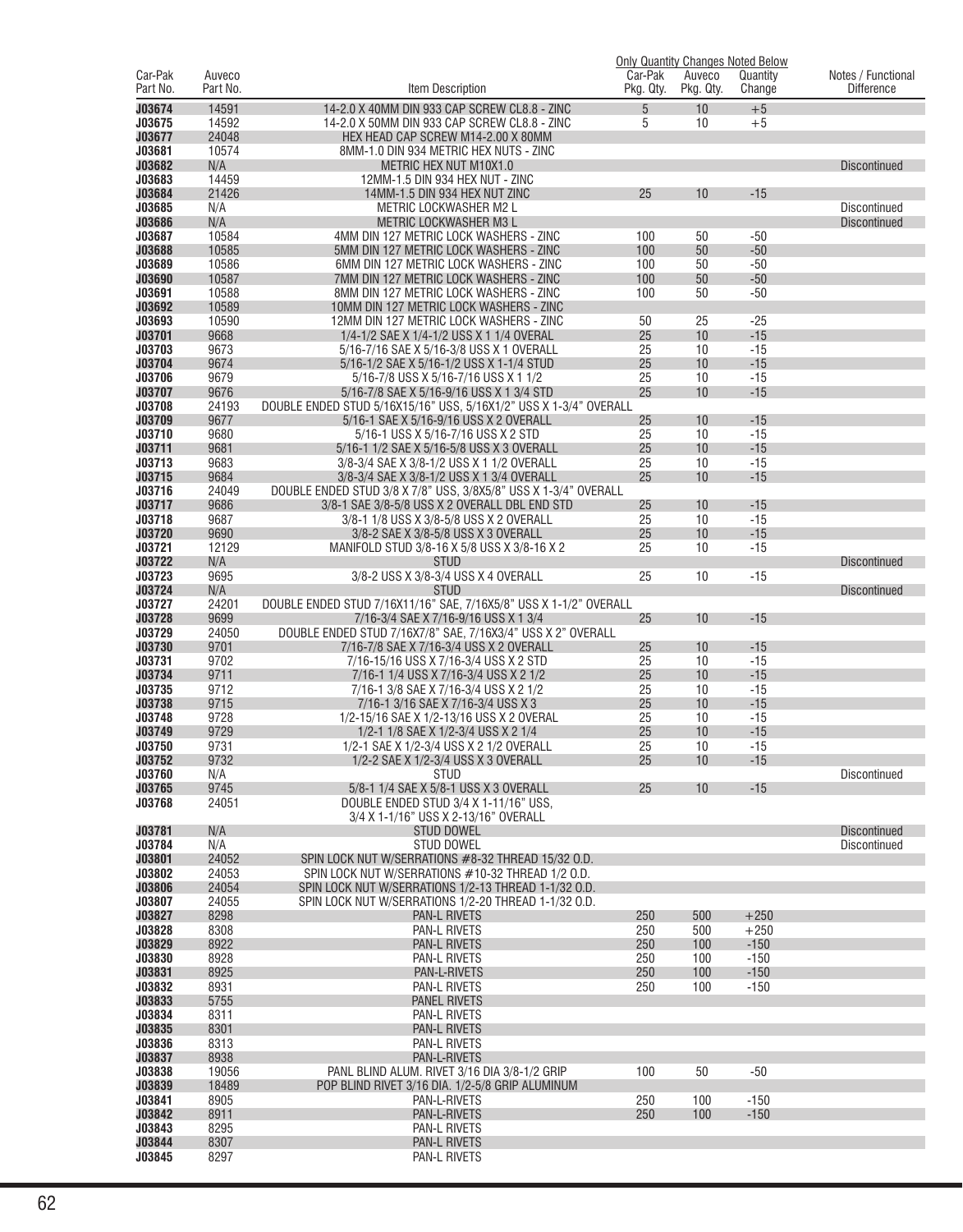|                     |                    |                                                                                                 |            |                     | <b>Only Quantity Changes Noted Below</b> |                     |
|---------------------|--------------------|-------------------------------------------------------------------------------------------------|------------|---------------------|------------------------------------------|---------------------|
| Car-Pak<br>Part No. | Auveco<br>Part No. |                                                                                                 | Car-Pak    | Auveco<br>Pkg. Qty. | Quantity                                 | Notes / Functional  |
|                     |                    | Item Description                                                                                | Pkg. Qty.  |                     | Change                                   | <b>Difference</b>   |
| J03846              | N/A                | <b>PIN GRIP RIVET</b>                                                                           |            |                     |                                          | <b>Discontinued</b> |
| J03848              | 19051              | PNL BLIND ALUMINUM RIVET 3/16 DIA 3/8-1/2 GRIP                                                  | 100        | 50                  | $-50$                                    |                     |
| J03850              | 17466              | LGE FLANGE RIVET 3/16 DIA 1/2-5/8 GRIP ALUM/ST                                                  | 100        | 25                  | $-75$                                    |                     |
| J03852              | 5750               | <b>PANEL RIVETS</b>                                                                             | 250        | 500                 | $+250$                                   |                     |
| J03853              | 5748               | <b>PANEL RIVETS</b>                                                                             | 250        | 500                 | $+250$                                   |                     |
| J03854              | 8290               | <b>PANEL RIVETS</b>                                                                             | 250        | 500                 | $+250$                                   |                     |
| J03855              | N/A                | PIN GRIP RIVET                                                                                  |            |                     |                                          | <b>Discontinued</b> |
| J03856              | 8874               | PANEL RIVETS                                                                                    | 250        | 100                 | $-150$                                   |                     |
| J03857<br>J03858    | 8302<br>5752       | <b>PANEL RIVETS</b><br>PANEL RIVETS                                                             | 250<br>250 | 500<br>500          | $+250$<br>$+250$                         |                     |
| J03859              | 8292               | <b>PANEL RIVETS</b>                                                                             | 250        | 500                 | $+250$                                   |                     |
| J03860              | 8880               | <b>PANEL RIVETS</b>                                                                             | 250        | 100                 | $-150$                                   |                     |
| J03861              | 19047              | PANL BLIND STEEL RIVET 1/8 DIA 3/8-1/2 GRIP                                                     | 250        | 100                 | $-150$                                   |                     |
| J03862              | 8889               | PAN-L-RIVETS                                                                                    |            |                     |                                          |                     |
| J03863              | 8892               | PAN-L-RIVETS                                                                                    |            |                     |                                          |                     |
| J03864              | 8895               | PAN-L-RIVETS                                                                                    |            |                     |                                          |                     |
| J03865              | 8899               | PAN-L-RIVETS                                                                                    |            |                     |                                          |                     |
| J03866              | 18812              | LG FLANGE RIVET 3/16 DIA. 3/8-1/2 GRIP                                                          | 100        | 50                  | $-50$                                    |                     |
| J03867              | 8902               | PAN-L-RIVETS                                                                                    |            |                     |                                          |                     |
| J03871              | 10365              | <b>SCREW GROMMET NYLON - GM</b>                                                                 | 50         | 25                  | $-25$                                    |                     |
| J03875              | 10332              | RADIATOR GRILLE RETAINER - CHRYSLER                                                             | 50         | 25                  | $-25$                                    |                     |
| J03878              | 10330              | GRILLE NYLON NUT #8 SCREW SZ - GM                                                               |            |                     |                                          |                     |
| J03880              | 24056              | CAGE NUT 3/8-16 - BLACK                                                                         |            |                     |                                          |                     |
| J03887              | 23557              | AMC TRIM PANEL RETAINER                                                                         |            |                     |                                          |                     |
| J03903              | 10724              | HIGH TEMP NON-INS. MALE QUICK CONNECT 16 - 14G                                                  | 100        | 25                  | $-75$                                    |                     |
| J03908              | 24057              | SOLDERLESS 1/4 FLAG TERMINAL NON-INSULATED 16-14 GA                                             |            |                     |                                          |                     |
| J03911              | N/A                | <b>CROSS LOCK CONNECTOR 2</b>                                                                   |            |                     |                                          | <b>Discontinued</b> |
| J03912              | N/A                | <b>CROSS LOCK CONNECTOR 1</b>                                                                   |            |                     |                                          | Discontinued        |
| J03913              | N/A                | <b>CROSS LOCK CONNECTOR 1</b>                                                                   |            |                     |                                          | <b>Discontinued</b> |
| J03914              | 5032               | <b>TERMINALS</b>                                                                                | 50         | 100                 | $+50$                                    |                     |
| J03915              | 17042              | VINYL INSULATED RING TERMINAL 8 GA 1/4 STUD RED                                                 |            |                     |                                          |                     |
| J03916              | 17044<br>17045     | VINYL INSULATED RING TERMINAL 8 GA 3/8 STUD RED                                                 |            |                     |                                          |                     |
| J03917<br>J03918    | 17046              | VINYL INSULATED RING TERMINAL 8 GA 1/2 STUD RED<br>VINYL INSUL RING TERMINAL 6 GA 1/4 STUD BLUE | 25<br>10   | 15<br>15            | $-10$<br>$+5$                            |                     |
|                     |                    |                                                                                                 |            |                     |                                          |                     |
| J03919              | 17048              | VINYL INSUL RING TERMINAL 6 GA 3/8 STUD BLUE                                                    | 10         | 15                  | $+5$                                     |                     |
| J03920              | 17049              | VINYL INSULATED RING TERMINAL 6 GA 1/2 STUD BLUE                                                |            |                     |                                          |                     |
| J03922              | 17052              | VINYL INSULATED RING TERMINAL 4 GA 3/8 STUD YELLOW                                              |            |                     |                                          |                     |
| J03924              | 17037              | VINYL INSULATED BUTT CONNECTOR 8 GA RED                                                         | 25         | 10                  | $-15$                                    |                     |
| J03925              | 17038              | VINYL INSULATED BUTT CONNECTOR 6 GA BLUE                                                        |            |                     |                                          |                     |
| J03926<br>J03927    | 17039<br>N/A       | VINYL INSULATED BUTT CONNECTOR 4 GA YELLOW<br><b>QUICK DISCONNECT BB-21</b>                     |            |                     |                                          |                     |
| J03928              | 8781               | <b>TERMINALS</b>                                                                                | 100        | 50                  | $-50$                                    | <b>Discontinued</b> |
| J03929              | 12157              | <b>TERMINALS</b>                                                                                | 50         | 25                  | $-25$                                    |                     |
| J03930              | 24058              | SOLDERLESS TERMINAL 3/8 FEMALE BLADE 12-10 GA                                                   |            |                     |                                          |                     |
| J03931              | 12165              | SOLDERLESS TERMINAL 3/16 MALE QUICK CON 16/14                                                   | 100        | 25                  | $-75$                                    |                     |
| J03933              | N/A                | <b>CROSS LOCK CONNECTOR 2</b>                                                                   |            |                     |                                          | Discontinued        |
| J03934              | N/A                | <b>CROSS LOCK CONNECTOR 1</b>                                                                   |            |                     |                                          | Discontinued        |
| J03935              | N/A                | CROSS LOCK CONNECTOR 1                                                                          |            |                     |                                          | Discontinued        |
| J03937              | 12150              | SOLDERLESS TERMINAL RING 22/18 GA #8 / #10 RING                                                 | 50         | 25                  | $-25$                                    |                     |
| J03938              | 9052               | SOLDERLESS TERMINALS                                                                            | 50         | 25                  | $-25$                                    |                     |
| J03939              | 9055               | SOLDERLESS TERMINALS                                                                            | 50         | 25                  | $-25$                                    |                     |
| J03940              | 9056               | SOLDERLESS TERMINALS                                                                            | 50         | 25                  | $-25$                                    |                     |
| J03941              | 9058               | <b>SOLDERLESS TERMINALS</b>                                                                     | 50         | 25                  | $-25$                                    |                     |
| J03942              | 12151              | SOLDERLESS TERMINAL RING 12/10 GA #8/#10 RING                                                   | 50         | 25                  | $-25$                                    |                     |
| J03943              | 12152              | SOLDERLESS TERMINAL RING 12/10 GA #12/#14 RING                                                  | 50         | 25                  | $-25$                                    |                     |
| J03944              | 12153              | SOLDERLESS TERMINAL 12/10 GA 5/16-3/8 RING                                                      | 50         | 25                  | $-25$                                    |                     |
| J03947              | N/A                | SOLDERLESS TERMINAL D7                                                                          |            |                     |                                          | <b>Discontinued</b> |
| J03948<br>J03949    | 24059<br>24060     | SOLDERLESS TERMINAL RING 6 GA #12-1/4 STUD<br>SOLDERLESS TERMINAL RING 6 GA #5/16-3/8 STUD      |            |                     |                                          |                     |
| J03950              | N/A                | SOLDERLESS TERMINAL E7                                                                          |            |                     |                                          | Discontinued        |
| J03951              | 12164              | SOLDERLESS TERMINAL SPADE 22/18 GA #4/#6 STUD                                                   | 50         | 25                  | $-25$                                    |                     |
| J03952              | 12163              | SOLDERLESS TERMINAL SPADE 22/18 GA #8/#10 STUD                                                  | 50         | 25                  | $-25$                                    |                     |
| J03953              | 9059               | SOLDERLESS TERMINALS                                                                            | 50         | 25                  | $-25$                                    |                     |
| J03954              | 9060               | SOLDERLESS TERMINALS                                                                            | 50         | 25                  | $-25$                                    |                     |
| J03955              | 12162              | SOLDERLESS TERMINAL SPADE 12/10 GA #8/#10 STUD                                                  | 50         | 25                  | $-25$                                    |                     |
| J03956              | 12148              | SOLDERLESS TERM 1/4 FEM QUICK SLIDE 16/14 GA                                                    | 50         | 25                  | $-25$                                    |                     |
| J03958              | 12147              | SOLDERLESS TERM 1/4 MALE QUICK SLIDE 16/14 GA                                                   | 50         | 25                  | $-25$                                    |                     |
| J03960              | 5791               | TERMINAL                                                                                        |            |                     |                                          |                     |
| J03961              | 5792               | <b>TERMINALS</b>                                                                                |            |                     |                                          |                     |
| J03962              | 5793               | <b>TERMINALS</b>                                                                                |            |                     |                                          |                     |
| J03963              | N/A                | <b>BUTT CONNECTOR D-754</b>                                                                     |            |                     |                                          | <b>Discontinued</b> |
| J03964              | N/A                | BUTT CONNECTOR E-762                                                                            |            |                     |                                          | Discontinued        |
| J03967              | N/A                | <b>CROSS LOCK CONNECTOR 1</b>                                                                   |            |                     |                                          | <b>Discontinued</b> |
| J03969              | 8761               | PIGTAIL CONNECTORS                                                                              |            |                     |                                          |                     |
| J03970              | 8755               | PIGTAIL CONNECTORS                                                                              |            |                     |                                          |                     |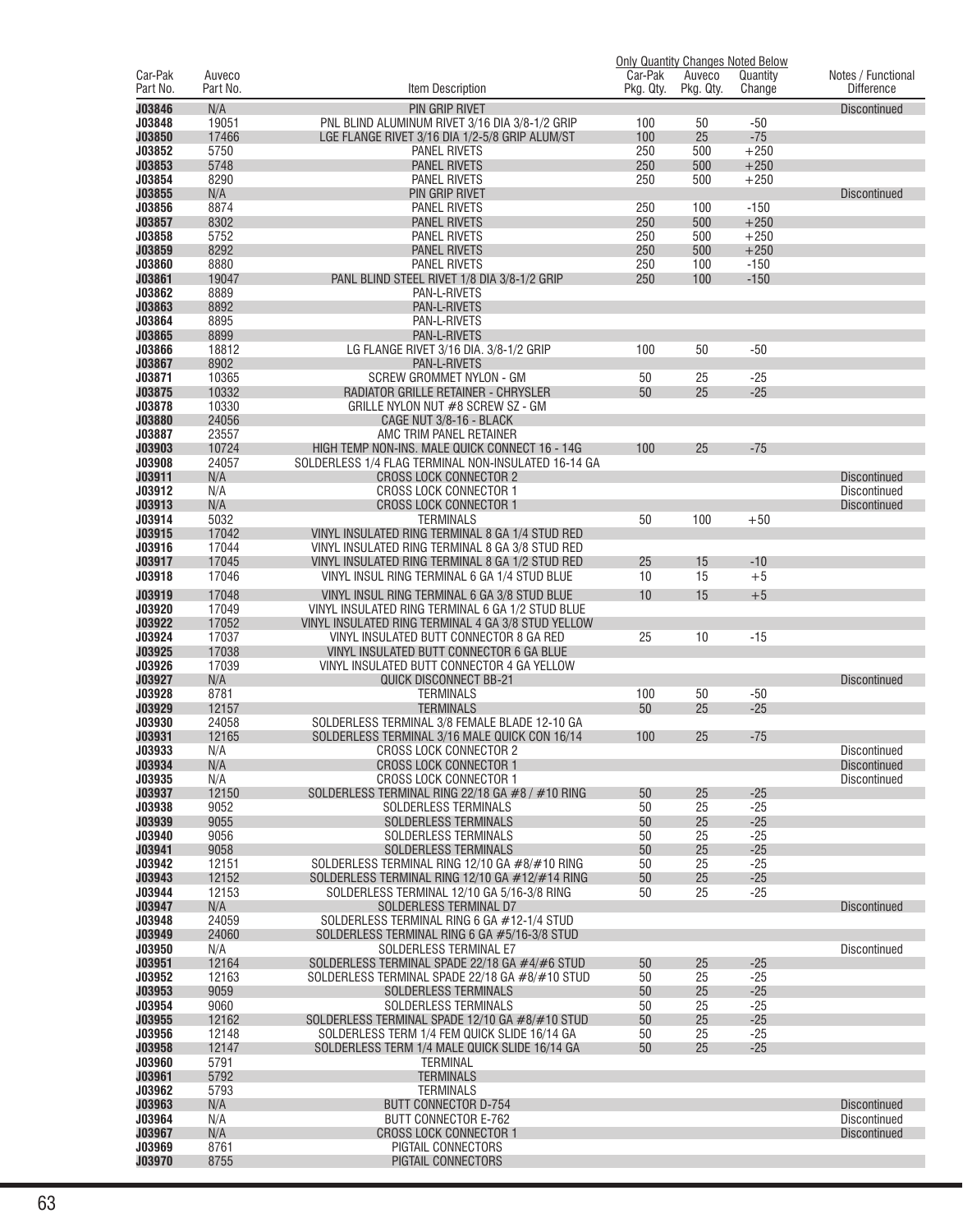|                     |                    |                                                                                                                 |                      |                     | <b>Only Quantity Changes Noted Below</b> |                                              |
|---------------------|--------------------|-----------------------------------------------------------------------------------------------------------------|----------------------|---------------------|------------------------------------------|----------------------------------------------|
| Car-Pak<br>Part No. | Auveco<br>Part No. | Item Description                                                                                                | Car-Pak<br>Pkg. Qty. | Auveco<br>Pkg. Qty. | Quantity<br>Change                       | Notes / Functional<br><b>Difference</b>      |
|                     |                    |                                                                                                                 |                      |                     |                                          |                                              |
| J03974              | 9905               | <b>LAMP SOCKET</b>                                                                                              |                      |                     |                                          |                                              |
| J03979              | N/A                | MULTI-STACK DISCONNECT                                                                                          |                      |                     |                                          | Discontinued                                 |
| J03986              | N/A                | <b>HIGH NYLON STOP NUT</b>                                                                                      |                      |                     |                                          | <b>Discontinued</b>                          |
| J03987<br>J03988    | N/A                | <b>HIGH NYLON STOP NUT</b>                                                                                      |                      |                     |                                          | <b>Discontinued</b><br>Discontinued          |
| J03992              | N/A<br>N/A         | THIN NYLON STOP NUT NY<br>THIN NYLON STOP NUT NY                                                                |                      |                     |                                          | <b>Discontinued</b>                          |
| J03994              | N/A                | THIN NYLON STOP NUT NY                                                                                          |                      |                     |                                          | <b>Discontinued</b>                          |
| J03999              | N/A                | THIN NYLON STOP NUT NY                                                                                          |                      |                     |                                          | <b>Discontinued</b>                          |
| J04005              | N/A                | THIN NYLON STOP NUT 40                                                                                          |                      |                     |                                          | <b>Discontinued</b>                          |
| J04007              | N/A                | THIN NYLON STOP NUT 40                                                                                          |                      |                     |                                          | <b>Discontinued</b>                          |
| J04010              | N/A                | THIN NYLON STOP NUT 41                                                                                          |                      |                     |                                          | <b>Discontinued</b>                          |
| J04013              | N/A                | THIN NYLON STOP NUT 1                                                                                           |                      |                     |                                          | <b>Discontinued</b>                          |
| J04017              | N/A                | <b>HAIRPIN RETAINER</b>                                                                                         |                      |                     |                                          | <b>Discontinued</b>                          |
| J04020              | N/A                | <b>HAIRPIN RETAINER</b>                                                                                         |                      |                     |                                          | <b>Discontinued</b>                          |
| J04023              | 24061              | FENDER WASHER BOLT SIZE 3/16 O.D. 7/8 - ZINC                                                                    |                      |                     |                                          |                                              |
| J04024              | 16018              | FENDER WASHER 7/32 I.D. 1 O.D.                                                                                  |                      |                     |                                          |                                              |
| J04025              | 16019              | FENDER WASHERS 7/32 I.D. 1-1/4 O.D. ZINC                                                                        | 100                  | 50                  | $-50$                                    |                                              |
| J04026              | 16020              | FENDER WASHER 9/32 I.D. 1 O.D.                                                                                  |                      |                     |                                          |                                              |
| J04027              | 16022              | H.D. FENDER WASHERS 27/64 I.D.1-5/8 O.D                                                                         | 100                  | 50                  | $-50$                                    |                                              |
| J04029              | N/A                | FLAT NYLON WASHER #6 B                                                                                          |                      |                     |                                          | <b>Discontinued</b>                          |
| J04030              | 13892              | NYLON FLAT WASHER 1/8 BOLT .171 ID .032 THICK                                                                   | 50                   | 100                 | $+50$                                    |                                              |
| J04031              | 24062              | FLAT WASHER BOLT SIZE #10 O.D. 0.435 - NATURAL NYLON                                                            |                      |                     |                                          |                                              |
| J04032              | 24063              | FLAT WASHER BOLT SIZE 1/4 O.D. 0.387 - NATURAL NYLON                                                            |                      |                     |                                          |                                              |
| J04033              | 24064              | FLAT WASHER BOLT SIZE 5/16 O.D. 0.875 - NATURAL NYLON                                                           |                      |                     |                                          |                                              |
| J04034              | 13914              | NYLON FLAT WASHER 3/8 BOLT .406 ID .062 THICK                                                                   | 50                   | 25                  | $-25$                                    |                                              |
| J04036              | 13916              | NYLON FLAT WASHER 7/16 BOLT .516 ID .062 THICK                                                                  |                      |                     |                                          |                                              |
| J04044<br>J04046    | N/A<br>24065       | #6 FINISHING WASHER NI                                                                                          |                      |                     |                                          | <b>Discontinued</b>                          |
| J04051              | 24066              | COUNTERSUNK WASHER SCREW #10 O.D. 19/32 - NICKEL PLATE<br>SPRING TYPE U-NUT SCREW #10 RANGE 0.062-0.094 - BLACK |                      |                     |                                          |                                              |
| J04086              | 3076               | #6 X 1 PHILLIPS PAN HEAD TAP SCREW ZINC                                                                         |                      |                     |                                          |                                              |
| J04089              | N/A                | SLOT HEX SHT MET SCRW                                                                                           |                      |                     |                                          | <b>Discontinued</b>                          |
| J04091              | 10642              | #8 X 3/8 PHILLIPS OVAL WASHER HD T.S. - ZINC                                                                    |                      |                     |                                          |                                              |
| J04094              | 3373               | 8 X 3/8 SLOTTED HEX WASHER HEAD TAP SCREW ZINC                                                                  |                      |                     |                                          |                                              |
| J04095              | 3380               | 10 X 3/8 SLOTTED HEX WASHER HEAD TAP SCREW ZINC                                                                 |                      |                     |                                          |                                              |
| J04096              | 3381               | 10 X 1/2 SLOTTED HEX WASHER HEAD TAP SCREW ZINC                                                                 |                      |                     |                                          |                                              |
| J04097              | 8824               | <b>RETAINING RINGS</b>                                                                                          |                      |                     |                                          |                                              |
| J04098              | 10130              | RETAINING RING E TYPE 9/64 DIA                                                                                  |                      |                     |                                          |                                              |
| J04099              | 8827               | <b>RETAINING RINGS</b>                                                                                          |                      |                     |                                          |                                              |
| J04100              | 8829               | RETAINING RINGS                                                                                                 |                      |                     |                                          |                                              |
| J04101              | 5603               | <b>RETAINING RINGS</b>                                                                                          | 50                   | 100                 | $+50$                                    |                                              |
| J04102              | 8831               | RETAINING RINGS                                                                                                 |                      |                     |                                          |                                              |
| J04103<br>J04104    | 8832<br>8833       | <b>RETAINING RINGS</b>                                                                                          |                      |                     |                                          |                                              |
| J04105              | 8836               | RETAINING RINGS<br><b>RETAINING RINGS</b>                                                                       |                      |                     |                                          |                                              |
| J04106              | 3165               | RETAINING RINGS 1/8 SHAFT DIA .095 GROOVE DIA                                                                   |                      |                     |                                          |                                              |
| J04107              | 10134              | RETAINING RING REINFORCED E TYPE 5/32 DIA                                                                       |                      |                     |                                          |                                              |
| J04108              | 10135              | RETAINING RING REINFORCED E TYPE 7/32 DIA                                                                       |                      |                     |                                          |                                              |
| J04109              | 3167               | RETAINING RINGS 1/4 SHAFT DIA .210 GROOVE DIA                                                                   |                      |                     |                                          |                                              |
| J04110              | 5600               | <b>RETAINING RINGS</b>                                                                                          |                      |                     |                                          |                                              |
| J04111              | 8837               | <b>RETAINING RINGS</b>                                                                                          |                      |                     |                                          |                                              |
| J04112              | 24067              | EXTERNAL RETAINING RING SHAFT DIA, 3/16 - BLACK                                                                 |                      |                     |                                          |                                              |
| J04113              | 24068              | EXTERNAL RETAINING RING SHAFT DIA. 9/32 - BLACK                                                                 |                      |                     |                                          |                                              |
| J04114              | 10117              | RETAINING RING BASIC EXTERNAL 11/32 DIA                                                                         |                      |                     |                                          | Zinc Finish, formerly                        |
|                     |                    |                                                                                                                 |                      |                     |                                          | <b>Black Finish</b>                          |
| J04115              | 10120              | RETAINING RING BASIC EXTERNAL 11/16 DIA                                                                         |                      |                     |                                          | Zinc Finish, formerly                        |
|                     |                    |                                                                                                                 |                      |                     |                                          | <b>Black Finish</b>                          |
| J04116              | 10123              | RETAINING RING BASIC EXTERNAL 1-1/16 DIA                                                                        |                      |                     |                                          | Zinc Finish, formerly                        |
| J04117              | 10124              | RETAINING RING BASIC EXTERNAL 1-3/16 DIA                                                                        |                      |                     |                                          | <b>Black Finish</b><br>Zinc Finish, formerly |
|                     |                    |                                                                                                                 |                      |                     |                                          | <b>Black Finish</b>                          |
| J04118              | 16743              | EXTERNAL RETAIN. RING ZINC SHAFT DIA. 1-5/16                                                                    | 25                   | 50                  | $+25$                                    | Zinc Finish, formerly                        |
|                     |                    |                                                                                                                 |                      |                     |                                          | <b>Black Finish</b>                          |
| J04119              | 16744              | EXTERNAL RETAIN. RING ZINC SHAFT DIA. 1-3/8                                                                     | 25                   | 50                  | $+25$                                    | Zinc Finish, formerly                        |
|                     |                    |                                                                                                                 |                      |                     |                                          | <b>Black Finish</b>                          |
| J04120              | 24069              | EXTERNAL RETAINING RING SHAFT DIA. 1-7/16 - BLACK                                                               |                      |                     |                                          |                                              |
| J04121              | 10125              | RETAINING RING BASIC EXTERNAL 1-1/2 DIA                                                                         |                      |                     |                                          | Zinc Finish, formerly                        |
|                     |                    |                                                                                                                 |                      |                     |                                          | <b>Black Finish</b>                          |
| J04122              | 16745              | EXT. RETAIN. RING ZINC SHAFT DIA. 1-5/8                                                                         |                      |                     |                                          | Zinc Finish, formerly                        |
|                     |                    |                                                                                                                 |                      |                     |                                          | <b>Black Finish</b>                          |
| J04123              | 10126              | RETAINING RING BASIC EXTERNAL 1-3/4 DIA                                                                         |                      |                     |                                          | Zinc Finish, formerly                        |
|                     |                    |                                                                                                                 |                      |                     |                                          | <b>Black Finish</b>                          |
| J04124              | 24070              | INTERNAL RETAINING RING SHAFT DIA. 11/16 - BLACK                                                                |                      |                     |                                          |                                              |
| J04125              | 24071              | INTERNAL RETAINING RING SHAFT DIA. 13/16 - BLACK                                                                |                      |                     |                                          |                                              |
| J04126<br>J04127    | 24072<br>24073     | INTERNAL RETAINING RING SHAFT DIA. 1-1/16 - BLACK<br>INTERNAL RETAINING RING SHAFT DIA. 1-3/16 - BLACK          |                      |                     |                                          |                                              |
|                     |                    |                                                                                                                 |                      |                     |                                          |                                              |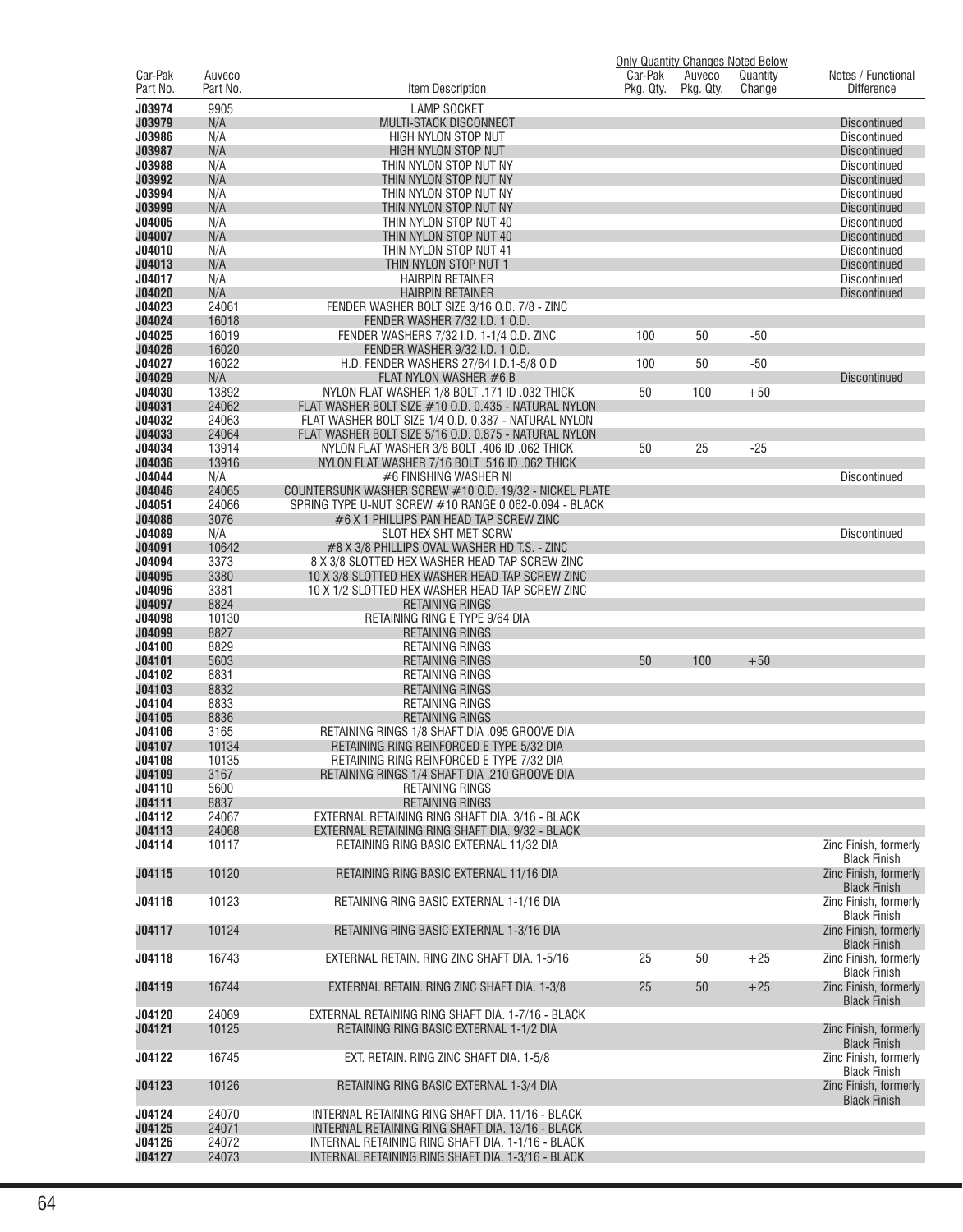|                     |                    |                                                                                                                   |                      |                     | <u>Only Quantity Changes Noted Below</u> |                                            |
|---------------------|--------------------|-------------------------------------------------------------------------------------------------------------------|----------------------|---------------------|------------------------------------------|--------------------------------------------|
| Car-Pak<br>Part No. | Auveco<br>Part No. | Item Description                                                                                                  | Car-Pak<br>Pkg. Qty. | Auveco<br>Pkg. Qty. | Quantity<br>Change                       | Notes / Functional<br><b>Difference</b>    |
|                     |                    |                                                                                                                   |                      |                     |                                          |                                            |
| J04128              | 24074              | INTERNAL RETAINING RING SHAFT DIA. 1-5/16 - BLACK                                                                 |                      |                     |                                          |                                            |
| J04129<br>J04130    | 24075<br>24076     | INTERNAL RETAINING RING SHAFT DIA. 1-3/8 - BLACK<br>INTERNAL RETAINING RING SHAFT DIA. 1-7/16 - BLACK             |                      |                     |                                          |                                            |
| J04131              | 24077              | INTERNAL RETAINING RING SHAFT DIA. 1-1/2 - BLACK                                                                  |                      |                     |                                          |                                            |
| J04132              | 24078              | INTERNAL RETAINING RING SHAFT DIA, 1-5/8 - BLACK                                                                  |                      |                     |                                          |                                            |
| J04133              | 24079              | INTERNAL RETAINING RING SHAFT DIA. 1-3/4 - BLACK                                                                  |                      |                     |                                          |                                            |
| J04146              | N/A                | PAL LOCK WING NUT                                                                                                 |                      |                     |                                          | <b>Discontinued</b>                        |
| J04164              | 5401               | 1/4-28 X 3/8 SOCKET HEAD S/S CUP PT                                                                               | 25                   | 50                  | $+25$                                    |                                            |
| J04165              | 5403               | 1/4-28 X 1/2 SOCKET HEAD S/S CUP PT                                                                               | 25                   | 50                  | $+25$                                    |                                            |
| J04166              | N/A                | SOCKET SET SCREW 1/4-2                                                                                            |                      |                     |                                          | <b>Discontinued</b>                        |
| J04167<br>J04169    | N/A<br>5404        | SOCKET SET SCREW 1/4-2<br>5/16-24 X 1/4 SOCKET HEAD SET SCREW CUP PT                                              | 25                   | 50                  | $+25$                                    | Discontinued                               |
| J04170              | 5405               | 5/16-24 X 5/16 SOCKET HEAD S/S CUP PT                                                                             | 25                   | 50                  | $+25$                                    |                                            |
| J04172              | 5408               | 5/16-24 X 1/2 SOCKET HEAD S/S CUP PT                                                                              | 25                   | 50                  | $+25$                                    |                                            |
| J04173              | N/A                | SOCKET SET SCREW 5/16                                                                                             |                      |                     |                                          | <b>Discontinued</b>                        |
| J04176              | N/A                | SOCKET SET SCREW 3/8-2                                                                                            |                      |                     |                                          | <b>Discontinued</b>                        |
| J04177              | 5409               | 3/8-24 X 5/16 SOCKET HEAD S/S CUP PT                                                                              |                      |                     |                                          |                                            |
| J04178              | 5410               | 3/8-24 X 3/8 SOCKET HEAD S/S CUP PT                                                                               |                      |                     |                                          |                                            |
| J04179              | 5412               | 3/8-24 X 1/2 SOCKET HEAD S/S CUP PT                                                                               |                      |                     |                                          |                                            |
| J04180              | 5413               | 3/8-24 X 5/8 SOCKET HEAD S/S CUP PT                                                                               |                      |                     |                                          |                                            |
| J04181<br>J04182    | N/A<br>N/A         | SOCKET SET SCREW 3/8-2<br>SOCKET SET SCREW 3/8-2                                                                  |                      |                     |                                          | <b>Discontinued</b>                        |
| J04185              | N/A                | SOCKET SET SCREW 1/2-2                                                                                            |                      |                     |                                          | <b>Discontinued</b><br>Discontinued        |
| J04186              | N/A                | SOCKET SET SCREW 5/8-1                                                                                            |                      |                     |                                          | <b>Discontinued</b>                        |
| J04188              | N/A                | SOCKET SET SCREW 5/8-1                                                                                            |                      |                     |                                          | Discontinued                               |
| J04194              | N/A                | HEX HEAD BODY BOLT 5/16-1                                                                                         |                      |                     |                                          | <b>Discontinued</b>                        |
| J04196              | N/A                | HEX HEAD BODY BOLT 3/8-16                                                                                         |                      |                     |                                          | <b>Discontinued</b>                        |
| J04197              | N/A                | HEX HEAD BODY BOLT 3/8-16                                                                                         |                      |                     |                                          | <b>Discontinued</b>                        |
| J04201              | N/A                | HEX HEAD BODY BOLT 7/16-1                                                                                         |                      |                     |                                          | Discontinued                               |
| J04203              | N/A                | HEX HEAD BODY BOLT 7/16-1                                                                                         |                      |                     |                                          | <b>Discontinued</b>                        |
| J04205<br>J04206    | N/A<br>N/A         | HEX HEAD BODY BOLT<br>HEX HEAD BODY BOLT 1/2-13                                                                   |                      |                     |                                          | <b>Discontinued</b><br><b>Discontinued</b> |
| J04207              | N/A                | HEX HEAD BODY BOLT 1/2-13                                                                                         |                      |                     |                                          | Discontinued                               |
| J04212              | N/A                | HEX HEAD BODY BOLT 1/2-13                                                                                         |                      |                     |                                          | <b>Discontinued</b>                        |
| J04215              | 10374              | PUSH-ON RETAINER FOR 3/8 STUD 3/4 OD                                                                              |                      |                     |                                          |                                            |
| J04217              | 24080              | PUSH-NUT FOR NON-THREADED 1/2 STUD 1 O.D. - BLACK                                                                 |                      |                     |                                          |                                            |
| J04221              | 24081              | MINI METRIC SLIDE CALIPER TOOL                                                                                    |                      |                     |                                          |                                            |
| J04224              | N/A                | <b>METRIC SPRING WASHER M</b>                                                                                     |                      |                     |                                          | <b>Discontinued</b>                        |
| J04226              | 10593              | 6MM DIN 137B METRIC SPRING WASHERS - ZINC                                                                         |                      |                     |                                          |                                            |
| J04228              | 10595              | 8MM DIN 137B METRIC SPRING WASHERS - ZINC                                                                         |                      |                     |                                          |                                            |
| J04229              | N/A                | METRIC SPRING WASHER M                                                                                            |                      |                     |                                          | <b>Discontinued</b>                        |
| J04232<br>J04233    | N/A<br>10577       | <b>METRIC FLAT WASHER M3</b><br>4MM ZINC DIN 125 METRIC FLAT WASHER - ZINC                                        |                      |                     |                                          | <b>Discontinued</b>                        |
| J04234              | 10578              | 5MM ZINC DIN 125 METRIC FLAT WASHER - ZINC                                                                        |                      |                     |                                          |                                            |
| J04235              | 10579              | 6MM ZINC DIN 125 METRIC FLAT WASHER - ZINC                                                                        |                      |                     |                                          |                                            |
| J04236              | 10580              | 7MM ZINC DIN 125 METRIC FLAT WASHER - ZINC                                                                        |                      |                     |                                          |                                            |
| J04237              | 10581              | 8MM ZINC DIN 125 METRIC FLAT WASHER - ZINC                                                                        | 50                   | 25                  | $-25$                                    |                                            |
| J04238              | 10582              | 10MM ZINC DIN 125 METRIC FLAT WASHER - ZINC                                                                       |                      |                     |                                          |                                            |
| J04239              | 10583              | 12MM ZINC DIN 125 METRIC FLAT WASHER - ZINC                                                                       |                      |                     |                                          |                                            |
| J04240              | 14632              | M14 FLAT WASHER ZINC DIN125                                                                                       | 25                   | 50                  | $+25$                                    |                                            |
| J04241<br>J04242    | N/A<br>N/A         | METRIC PAN HD SCREW M3X<br><b>METRIC PAN HEAD SCREW M3X</b>                                                       |                      |                     |                                          | <b>Discontinued</b><br><b>Discontinued</b> |
| J04244              | N/A                | METRIC PAN HEAD SCREW M4X                                                                                         |                      |                     |                                          | Discontinued                               |
| J04246              | 10427              | DIN 85 - 4MM X 10MM MACHINE SCREWS                                                                                |                      |                     |                                          |                                            |
| J04247              | N/A                | METRIC PAN HEAD SCREW M4X                                                                                         |                      |                     |                                          | <b>Discontinued</b>                        |
| J04249              | 10431              | DIN 85 - 5MM X 12MM MACHINE SCREWS ZINC                                                                           |                      |                     |                                          |                                            |
| J04253              | 10436              | DIN 85 - 6MM X 10MM MACHINE SCREWS                                                                                |                      |                     |                                          |                                            |
| J04255              | 10438              | DIN 85 - 6MM X 16MM MACHINE SCREWS                                                                                |                      |                     |                                          |                                            |
| J04256<br>J04257    | 10440<br>10441     | DIN 85 - 6MM X 20MM MACHINE SCREWS<br>DIN 85 - 6MM X 25MM MACHINE SCREWS                                          |                      |                     |                                          |                                            |
| J04263              | 10478              | DIN 963 - 4MM X 8MM MACHINE SCREW                                                                                 |                      |                     |                                          |                                            |
| J04264              | N/A                | METRIC FLAT HEAD SCREW M                                                                                          |                      |                     |                                          | <b>Discontinued</b>                        |
| J04265              | N/A                | METRIC FLAT HEAD SCREW M                                                                                          |                      |                     |                                          | Discontinued                               |
| J04268              | N/A                | METRIC FLAT HEAD SCREW M                                                                                          |                      |                     |                                          | <b>Discontinued</b>                        |
| J04269              | N/A                | METRIC FLAT HEAD SCREW M                                                                                          |                      |                     |                                          | Discontinued                               |
| J04270              | N/A                | METRIC FLAT HEAD SCREW M                                                                                          |                      |                     |                                          | <b>Discontinued</b>                        |
| J04275              | 10488              | DIN 963 - 6MM X 25MM MACHINE SCREW                                                                                |                      |                     |                                          |                                            |
| J04277<br>J04278    | 10362<br>23662     | BODY BOLT IND HEX WASHER HEAD 5/16-18 X 13/16 - GM<br>HEX HEAD SEMS BODY BOLT W/DOG POINT 5/16-18 X 15/16 - BLACK |                      |                     |                                          |                                            |
| J04279              | 24082              | HEX WSHR HEAD BODY BOLT 5/16-18 X 1-1/4 - BLACK                                                                   |                      |                     |                                          |                                            |
| J04284              | 10720              | FEMALE SNAP PLUG CONNECTOR 22 -18GA - RED VINYL                                                                   | 50                   | 10                  | $-40$                                    |                                            |
| J04285              | 10719              | FEMALE SNAP PLUG CONNECTOR 16 -14GA - BLUE NYL                                                                    | 50                   | 10                  | $-40$                                    |                                            |
| J04289              | 10390              | INTERNAL HAIR PIN COTTER 7/64 ID .050 WIRE - ZINC                                                                 |                      |                     |                                          |                                            |
| J04290              | N/A                | HAIRPIN RETAINER #9 HR                                                                                            |                      |                     |                                          | <b>Discontinued</b>                        |
| J04292              | 24083              | HAIR PIN COTTER 5/16 WIRE DIA.                                                                                    |                      |                     |                                          |                                            |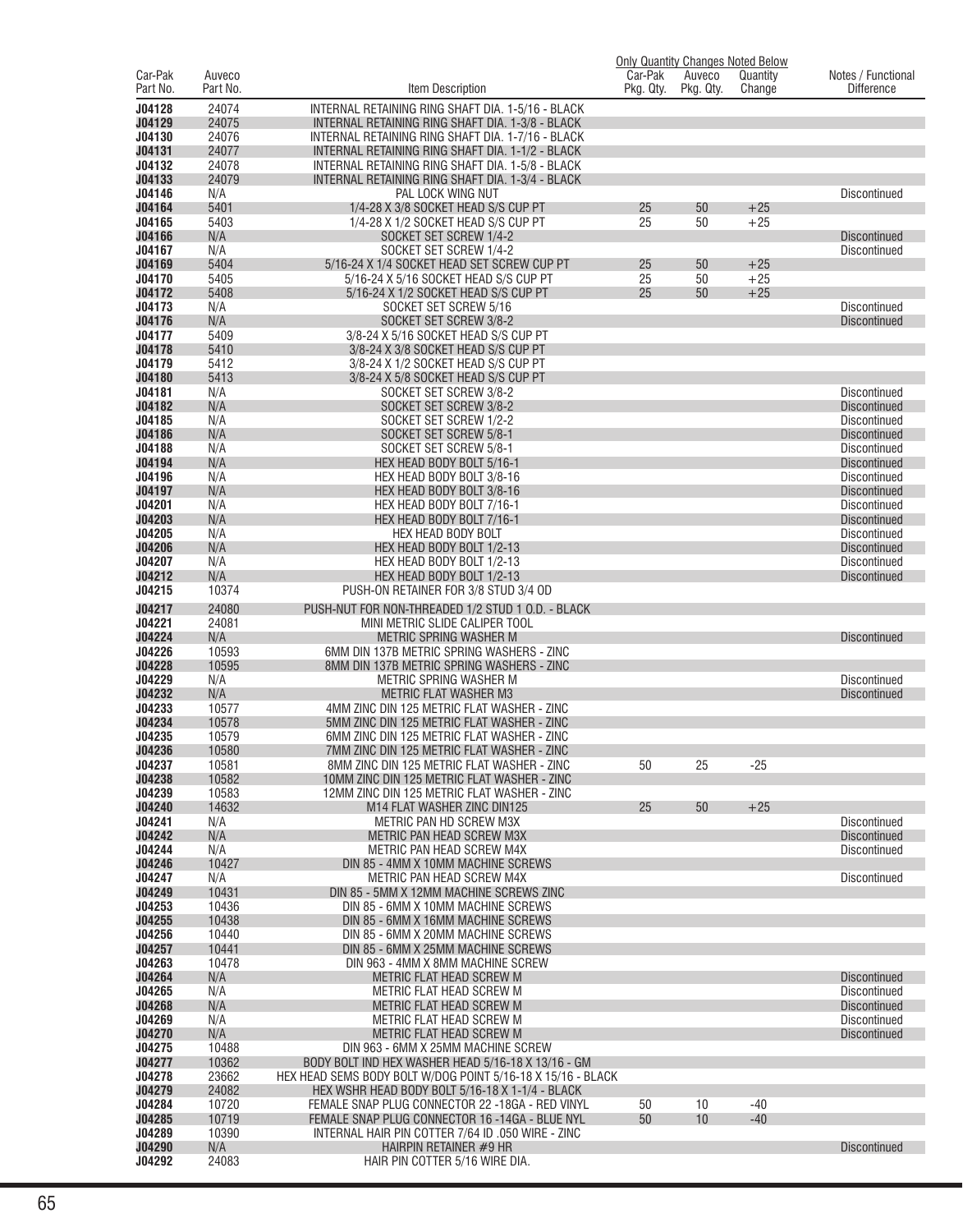|                     |                    |                                                                                                        | Car-Pak   |                     | <b>Only Quantity Changes Noted Below</b> |                                         |
|---------------------|--------------------|--------------------------------------------------------------------------------------------------------|-----------|---------------------|------------------------------------------|-----------------------------------------|
| Car-Pak<br>Part No. | Auveco<br>Part No. | Item Description                                                                                       | Pkg. Qty. | Auveco<br>Pkg. Qty. | Quantity<br>Change                       | Notes / Functional<br><b>Difference</b> |
| J04297              | 22172              | ALUMINUM TUBING CLAMP/NEOPRENE JACKET                                                                  | 25        | 10                  | $-15$                                    |                                         |
| J04300              | 24084              | CHRYSLER BODY SIDE MOULDING CLIP                                                                       |           |                     |                                          |                                         |
| J04301              | 24085              | GM SIDE MOULDING PUSH TYPE CLIP                                                                        |           |                     |                                          |                                         |
| J04304              | 23636              | THREAD CUTTING NUT 1/2 STUD SIZE - ZINC                                                                |           |                     |                                          |                                         |
| J04305              | 16260              | DOOR TRIM PANEL AND HEADLIGHT RETAINER                                                                 |           |                     |                                          |                                         |
| J04306              | 10054              | EXTRUDED U NUT 3/8-16 SCREW SIZE                                                                       |           |                     |                                          |                                         |
| J04316<br>J04333    | 23304<br>23635     | SPRING TYPE U-NUT #14 SCREW RANGE 0.025-0.125<br>SPRING TYPE U-NUT SCREW #14 RANGE 0.025-0.125 - BLACK |           |                     |                                          |                                         |
| J04335              | 11255              | 8-1.00 X 10MM METRIC HEX HEAD DIN 961 CL 8.8                                                           | 25        | 10                  | $-15$                                    |                                         |
| J04336              | N/A                | METRIC HEX BOLT FINE THREAD                                                                            |           |                     |                                          | <b>Discontinued</b>                     |
| J04337              | 11257              | 8-1.00 X 25MM METRIC HEX HEAD DIN 961 CL 8.8                                                           | 25        | 10                  | $-15$                                    |                                         |
| J04338              | N/A                | METRIC HEX BOLT FINE THREAD                                                                            |           |                     |                                          | <b>Discontinued</b>                     |
| J04340              | 11259              | 8-1.00 X 40MM METRIC HEX HEAD DIN 961 CL 8.8                                                           | 25        | 10                  | $-15$                                    |                                         |
| J04341<br>J04343    | 14604<br>N/A       | M8-1.0 X 50MM CAP SCREW PLAIN DIN 960<br>METRIC HEX BOLT FINE TH                                       |           |                     |                                          | <b>Discontinued</b>                     |
| J04344              | 11262              | 10-1.00 X 30MM METRIC HEX HEAD DIN 961 CL 8.8                                                          | 25        | 10                  | $-15$                                    |                                         |
| J04345              | 11263              | 10-1.00 X 40MM METRIC HEX HEAD DIN 961 CL 8.8                                                          | 25        | 10                  | $-15$                                    |                                         |
| J04346              | 11264              | 10-1.00 X 50MM METRIC HEX HEAD DIN 961 CL 8.8                                                          | 25        | 10                  | $-15$                                    |                                         |
| J04347              | 14605              | M10-1.25 X 20MM CAP SCREW PLAIN DIN 961                                                                | 25        | 10                  | $-15$                                    |                                         |
| J04348              | 11265              | 10-1.25 X 25MM METRIC HEX HEAD DIN 961 CL 8.8                                                          | 25        | 10                  | $-15$                                    |                                         |
| J04349<br>J04350    | 11266<br>11267     | 10-1.25 X 30MM METRIC HEX HEAD DIN 961 CL 8.8<br>10-1.25 X 35MM METRIC HEX HEAD DIN 961 CL 8.8         | 25<br>25  | 10<br>10            | $-15$<br>$-15$                           |                                         |
| J04351              | 11268              | 10-1.25 X 40MM METRIC HEX HEAD DIN 961 CL 8.8                                                          | 25        | 10                  | $-15$                                    |                                         |
| J04352              | 11269              | 10-1.25 X 50MM METRIC HEX HEAD DIN 961 CL 8.8                                                          | 25        | 10                  | $-15$                                    |                                         |
| J04353              | 14606              | M10-1.25 X 60MM CAP SCREW PLAIN DIN 960                                                                | 25        | 10                  | $-15$                                    |                                         |
| J04354              | 11270              | 12-1.25 X 25MM METRIC HEX HEAD DIN 961 CL 8.8 - BLACK                                                  |           |                     |                                          |                                         |
| J04355              | 11271              | 12-1.25 X 35MM METRIC HEX HD DIN 961 CL 8.8                                                            | 10        | 5                   | $-5$                                     |                                         |
| J04356<br>J04357    | N/A<br>11273       | METRIC HX BOLT FINE THREAD<br>12-1.5 X 20MM METRIC HEX HD DIN 961 CL 8.8 - BLACK                       |           |                     |                                          | <b>Discontinued</b>                     |
| J04358              | 11274              | 12-1.5 X 30MM METRIC HEX HD DIN 961 CL 8.8 - BLACK                                                     |           |                     |                                          |                                         |
| J04359              | N/A                | METRIC HEX BOLT FINE THREAD                                                                            |           |                     |                                          | <b>Discontinued</b>                     |
| J04360              | 11275              | 12-1.5 X 40MM METRIC HEX HD DIN 961 CL 8.8                                                             | 10        | 5                   | $-5$                                     |                                         |
| J04361              | 11276              | 12-1.5 X 50MM METRIC HEX HD DIN 961 CL 8.8                                                             | 10        | 5                   | $-5$                                     |                                         |
| J04362              | N/A                | METRIC HEX BOLT FINE THREAD                                                                            |           |                     |                                          | <b>Discontinued</b>                     |
| J04365<br>J04366    | N/A<br>N/A         | METRIC HEX BOLT FINE THREAD<br>METRIC HEX BOLT FINE THREAD                                             |           |                     |                                          | <b>Discontinued</b><br>Discontinued     |
| J04367              | N/A                | METRIC HEX BOLT FINE THREAD                                                                            |           |                     |                                          | <b>Discontinued</b>                     |
| J04368              | 14613              | M14-1.5 X 50MM CAP SCREW PLAIN DIN 961                                                                 |           |                     |                                          |                                         |
| J04369              | N/A                | METRIC HEX BOLT FINE THREAD                                                                            |           |                     |                                          | <b>Discontinued</b>                     |
| J04371              | 14457              | 10MM-1.25 DIN 934 HEX NUT - ZINC                                                                       |           |                     |                                          |                                         |
| J04372              | 14458              | 12MM-1.25 DIN 934 HEX NUT - ZINC                                                                       |           |                     |                                          |                                         |
| J04373<br>J04375    | N/A<br>24086       | FINE THRD METRIC JAM N<br>JAM HEX NUT M14-1.50                                                         |           |                     |                                          | <b>Discontinued</b>                     |
| J04376              | N/A                | FINE THREAD METRIC JAM N                                                                               |           |                     |                                          | <b>Discontinued</b>                     |
| J04377              | N/A                | FINE THREAD METRIC JAM N                                                                               |           |                     |                                          | <b>Discontinued</b>                     |
| J04378              | N/A                | FINE THREAD METRIC JAM N                                                                               |           |                     |                                          | <b>Discontinued</b>                     |
| J04379              | 11097              | GREASE FITTING 6MM-1.0 STR DIN 71412 (8601)                                                            | 25        | 5                   | $-20$                                    |                                         |
| J04380<br>J04381    | 11098              | GREASE FITTING 8MM-1.0 STR DIN 71412 (8901)<br>GREASE FITTING 10MM-1.0 STR (9301)                      | 25<br>25  | 5<br>5              | $-20$<br>$-20$                           |                                         |
| J04382              | 11100<br>11775     | GREASE FITTING 6MM-1.0 45DEG DIN 71412 (7045)                                                          | 25        | 10                  | $-15$                                    |                                         |
| J04383              | 11777              | GREASE FITTING 8MM-1.0 45DEG DIN 71412 (7445)                                                          | 25        | 10                  | $-15$                                    |                                         |
| J04384              | 15067              | GREASE FITTING 10MM-1.0 45 DEGREES 23MM LENGTH                                                         |           |                     |                                          |                                         |
| J04385              | 11776              | GREASE FITTING 6MM-1.0 90DEG DIN 71412 (7090)                                                          | 25        | 10                  | $-15$                                    |                                         |
| J04386              | 11099              | GREASE FITTING 8MM-1.0 90DEG (7490)                                                                    | 25        | 5                   | $-20$                                    |                                         |
| J04387<br>J04393    | 11101<br>5349      | GREASE FITTING 10MM-1.0 90 DEG MT (9390)<br><b>HOSE CLAMP</b>                                          | 25        | 5                   | $-20$                                    |                                         |
| J04394              | 5350               | <b>HOSE CLAMP</b>                                                                                      |           |                     |                                          |                                         |
| J04395              | 5352               | <b>HOSE CLAMP</b>                                                                                      |           |                     |                                          |                                         |
| J04396              | 9357               | <b>HOSE CLAMP</b>                                                                                      |           |                     |                                          |                                         |
| J04397              | 9599               | <b>HOSE CLAMPS</b>                                                                                     |           |                     |                                          |                                         |
| J04398              | N/A                | HOSE CLAMP 3-1/2 - 3-3                                                                                 |           |                     |                                          | <b>Discontinued</b>                     |
| J04399<br>J04400    | N/A<br>9358        | HOSE CLAMP 3-3/4 - 4 H<br><b>HOSE CLAMP</b>                                                            |           |                     |                                          | Discontinued                            |
| J04401              | 9324               | MINI-CLAMP                                                                                             |           |                     |                                          |                                         |
| J04402              | 10221              | MINI HOSE CLAMP NO 6                                                                                   |           |                     |                                          |                                         |
| J04403              | 9584               | <b>HOSE CLAMPS</b>                                                                                     |           |                     |                                          |                                         |
| J04404              | 9585               | <b>HOSE CLAMPS</b>                                                                                     |           |                     |                                          |                                         |
| J04405              | 9586               | <b>HOSE CLAMPS</b>                                                                                     |           |                     |                                          |                                         |
| J04406<br>J04407    | 9587<br>9589       | <b>HOSE CLAMPS</b><br><b>HOSE CLAMPS</b>                                                               |           |                     |                                          |                                         |
| J04408              | 9591               | <b>HOSE CLAMPS</b>                                                                                     |           |                     |                                          |                                         |
| J04410              | 9594               | <b>HOSE CLAMPS</b>                                                                                     |           |                     |                                          |                                         |
| J04411              | N/A                | HOSE CLAMP 3-1/2 - 3-3                                                                                 |           |                     |                                          | <b>Discontinued</b>                     |
| J04412              | N/A                | HOSE CLAMP 3-3/4 - 4 H                                                                                 |           |                     |                                          | <b>Discontinued</b>                     |
| J04413              | 9595               | <b>HOSE CLAMPS</b>                                                                                     |           |                     |                                          |                                         |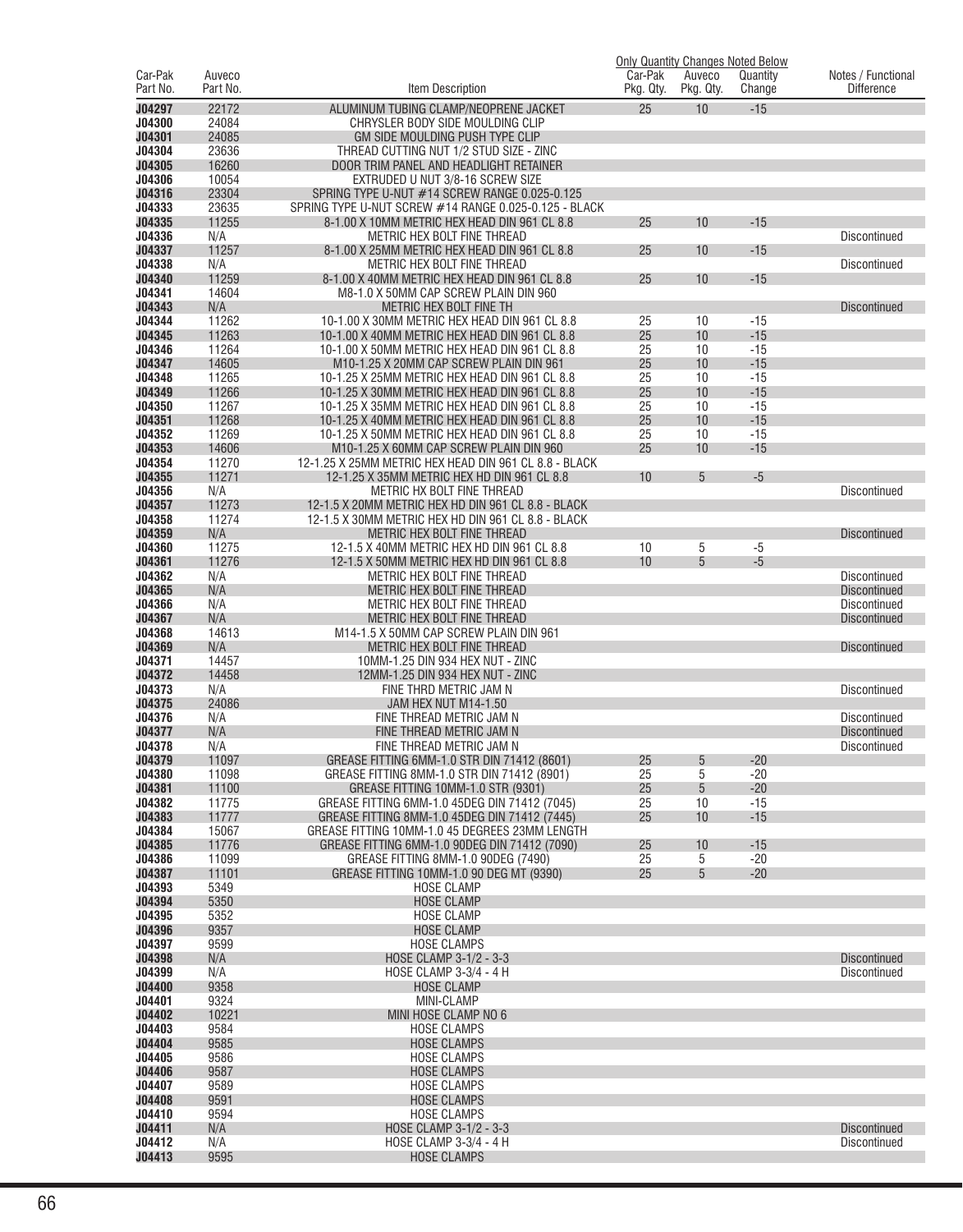|                     |                    |                                                                                                           | <b>Only Quantity Changes Noted Below</b> |                     |                    |                                            |
|---------------------|--------------------|-----------------------------------------------------------------------------------------------------------|------------------------------------------|---------------------|--------------------|--------------------------------------------|
| Car-Pak<br>Part No. | Auveco<br>Part No. | Item Description                                                                                          | Car-Pak<br>Pkg. Qty.                     | Auveco<br>Pkg. Qty. | Quantity<br>Change | Notes / Functional<br><b>Difference</b>    |
| J04415              | 9596               |                                                                                                           |                                          |                     |                    |                                            |
| J04416              | 9597               | <b>HOSE CLAMPS</b><br><b>HOSE CLAMPS</b>                                                                  |                                          |                     |                    |                                            |
| J04417              | 9598               | <b>HOSE CLAMPS</b>                                                                                        |                                          |                     |                    |                                            |
| J04422              | 9948               | <b>BATTERY TERMINAL</b>                                                                                   | 10                                       | $\overline{c}$      | $-8$               |                                            |
| J04423              | 10808              | BATTERY TERMINAL CONNECTOR 5/16-18 STUD - LEAD                                                            | 10                                       | 2                   | $-8$               |                                            |
| J04431              | 24087              | HD SOLDERLESS TERMINAL RING NON-INSULATED 2/0 GA 5/16-3/8 STUD                                            |                                          |                     |                    |                                            |
| J04432              | N/A                | SOLDERLESS TERMINAL J-                                                                                    |                                          |                     |                    | <b>Discontinued</b>                        |
| J04443<br>J04444    | 10832<br>10831     | TRIM PANEL RETAINER - GM<br>TRIM PANEL RETAINER - GM FORD CHRYSLER AMC                                    |                                          |                     |                    |                                            |
| J04457              | N/A                | <b>MOULDING FASTENER</b>                                                                                  |                                          |                     |                    | <b>Discontinued</b>                        |
| J04460              | 24088              | FORD SIDE MOULDING CLIP                                                                                   |                                          |                     |                    |                                            |
| J04462              | 24089              | UNIVERSAL MOULDING FASTENER                                                                               |                                          |                     |                    |                                            |
| J04463              | 808                | <b>TRIM CLIPS</b>                                                                                         |                                          |                     |                    |                                            |
| J04465              | N/A                | <b>RIVET TOOL</b>                                                                                         |                                          |                     |                    | <b>Discontinued</b>                        |
| J04466<br>J04467    | 7981<br>N/A        | NOSE PIECE FOR RIVET                                                                                      |                                          |                     |                    |                                            |
| J04468              | 7983               | <b>RIVET GUN TIP</b><br>NOSE PIECE FOR RIVET GUN                                                          |                                          |                     |                    | <b>Discontinued</b>                        |
| J04469              | 7984               | NOSE PIECE FOR RIVET GUN                                                                                  |                                          |                     |                    |                                            |
| J04470              | 7985               | NOSE PIECE FOR RIVET GUN                                                                                  |                                          |                     |                    |                                            |
| J04471              | 11104              | PANEL RIVETS 1/8 DIA 3/16-1/4 GRIP STAINLESS- FORD                                                        |                                          |                     |                    |                                            |
| J04521              | N/A                | <b>HDLMP ADJST NUT</b>                                                                                    |                                          |                     |                    | <b>Discontinued</b>                        |
| J04538              | 23608              | GM, FORD & CHRYSLER DASH & COWL PANEL RETAINER                                                            |                                          |                     |                    |                                            |
| J04539              | 10051              | EXTRUDED U NUT 1/4-20 SCREW SIZE                                                                          |                                          |                     |                    |                                            |
| J04543              | 24090              | SPRING TYPE U-NUT SCREW #10 RANGE 0.025-0.150 - BLACK                                                     |                                          |                     |                    |                                            |
| J04547<br>J04548    | 11138<br>24091     | MOULDING CLIP - GM<br><b>GM SIDE MOULDING CLIP</b>                                                        | 25                                       | 10                  | $-15$              |                                            |
| J04549              | 23353              | 1/4-28 X 2 PHILLIPS HDLAMP ADJ SCREW - ZINC                                                               |                                          |                     |                    |                                            |
| J04561              | 11179              | #8-32 X 5/16 STEEL ACORN CAP NUT - NICKEL                                                                 |                                          |                     |                    |                                            |
| J04562              | 11180              | #10-24 X 3/8 STEEL ACORN CAP NUT - NICKEL                                                                 |                                          |                     |                    |                                            |
| J04563              | 11181              | #10-32 X 3/8 STEEL ACORN CAP NUT - NICKEL                                                                 |                                          |                     |                    |                                            |
| J04564              | 11182              | 1/4-20 X 7/16 STEEL ACORN CAP NUT - NICKEL                                                                |                                          |                     |                    |                                            |
| J04565              | N/A                | ACORN CAP NUT 5/16-18                                                                                     |                                          |                     |                    | <b>Discontinued</b>                        |
| J04566              | 11184              | 3/8-16 X 5/8 STEEL ACORN CAP NUT - NICKEL                                                                 |                                          |                     |                    |                                            |
| J04568<br>J04570    | 23692<br>12009     | HEX WSHR HD BODY BOLT CA POINT 5/16-18 X 1 - BLACK<br>5/16-18 X 1 1/2 IND HEX WA HD 1/2 AF T.S. BODY BOLT |                                          |                     |                    |                                            |
| J04571              | 11245              | <b>PLASTIC NUT - GM</b>                                                                                   |                                          |                     |                    |                                            |
| J04573              | 8987               | SPRING PINS 1/16 X 1 ZINC                                                                                 | 100                                      | 50                  | $-50$              |                                            |
| J04575              | 8992               | SPRING PINS 5/64 X 1 ZINC                                                                                 | 100                                      | 50                  | $-50$              |                                            |
| J04576              | 8993               | SPRING PINS 5/64 X 1-1/4 ZINC                                                                             | 100                                      | 50                  | $-50$              |                                            |
| J04577              | 8994               | SPRING PINS 5/64 X 1-1/2 ZINC                                                                             | 100                                      | 50                  | $-50$              |                                            |
| J04578              | 8996               | SPRING PINS 3/32 X 1/2 ZINC                                                                               | 100                                      | 50                  | $-50$              |                                            |
| J04579<br>J04580    | 8997<br>8999       | SPRING PINS 3/32 X 5/8 ZINC<br>SPRING PINS 3/32 X 7/8 ZINC                                                | 100<br>100                               | 50<br>50            | $-50$<br>$-50$     |                                            |
| J04581              | 9001               | SPRING PINS 3/32 X 1-1/4 ZINC                                                                             | 100                                      | 50                  | $-50$              |                                            |
| J04582              | 9002               | SPRING PINS 3/32 X 1-1/2 ZINC                                                                             | 100                                      | 50                  | $-50$              |                                            |
| J04583              | 9004               | SPRING PINS 1/8 X 1/2 ZINC                                                                                | 100                                      | 50                  | $-50$              |                                            |
| J04584              | 9005               | SPRING PINS 1/8 X 5/8 ZINC                                                                                | 100                                      | 50                  | $-50$              |                                            |
| J04585              | 9007               | SPRING PINS 1/8 X 7/8 ZINC                                                                                | 100                                      | 50                  | $-50$              |                                            |
| J04586              | 9008               | SPRING PINS 1/8 X 1 ZINC                                                                                  | 100                                      | 50                  | $-50$              |                                            |
| J04587<br>J04588    | 9009<br>9011       | SPRING PINS 1/8 X 1-1/4 ZINC<br>SPRING PINS 1/8 X 1-3/4 ZINC                                              | 100                                      | 50                  | $-50$              |                                            |
| J04589              | 9012               | SPRING PINS 1/8 X 2 ZINC                                                                                  |                                          |                     |                    |                                            |
| J04591              | 9015               | SPRING PINS 5/32 X 3/4 ZINC                                                                               | 100                                      | 50                  | $-50$              |                                            |
| J04592              | N/A                | <b>TENSION PIN 5/32 X 7/8 T</b>                                                                           |                                          |                     |                    | <b>Discontinued</b>                        |
| J04593              | 9017               | SPRING PINS 5/32 X 1 1/4 ZINC                                                                             | 100                                      | 50                  | $-50$              |                                            |
| J04595              | N/A                | TENSION PIN 5/32X2 TNS                                                                                    |                                          |                     |                    | <b>Discontinued</b>                        |
| J04596              | N/A                | TENSION PIN 5/32 X 2-1/4                                                                                  |                                          |                     |                    | <b>Discontinued</b>                        |
| J04597<br>J04598    | N/A<br>N/A         | TENSION PIN 5/32 X 2-1/2<br><b>TENSION PIN 3/16 X 5/8 T</b>                                               |                                          |                     |                    | <b>Discontinued</b><br>Discontinued        |
| J04599              | 9021               | SPRING PINS 3/16 X 3/4 ZINC                                                                               |                                          |                     |                    |                                            |
| J04600              | N/A                | <b>TENSION PIN 3/16 X 7/8 T</b>                                                                           |                                          |                     |                    | <b>Discontinued</b>                        |
| J04601              | 9023               | SPRING PINS 3/16 X 1 1/4 ZINC                                                                             |                                          |                     |                    |                                            |
| J04602              | 9024               | SPRING PINS 3/16 X 1 1/2 ZINC                                                                             |                                          |                     |                    |                                            |
| J04603              | 9025               | SPRING PINS 3/16 X 1 3/4 ZINC                                                                             |                                          |                     |                    |                                            |
| J04604              | N/A                | TENSION PIN 3/16 X 2-1/4                                                                                  |                                          |                     |                    | <b>Discontinued</b>                        |
| J04607              | 9027               | SPRING PINS 7/32 X 5/8 ZINC                                                                               |                                          |                     |                    |                                            |
| J04608<br>J04609    | N/A<br>N/A         | <b>TENSION PIN 7/32 X 7/8 T</b><br>TENSION PIN 7/32 X 1 TNS                                               |                                          |                     |                    | <b>Discontinued</b><br><b>Discontinued</b> |
| J04610              | N/A                | TENSION PIN 7/32 X 1-1/4                                                                                  |                                          |                     |                    | <b>Discontinued</b>                        |
| J04611              | 9029               | SPRING PINS 7/32 X 1 3/4 ZINC                                                                             |                                          |                     |                    |                                            |
| J04612              | N/A                | TENSION PIN 7/32 X 2-1/4                                                                                  |                                          |                     |                    | <b>Discontinued</b>                        |
| J04614              | N/A                | TENSION PIN 1/4 X 1/2 TN                                                                                  |                                          |                     |                    | <b>Discontinued</b>                        |
| J04615              | 9030               | SPRING PINS 1/4 X 5/8 ZINC                                                                                |                                          |                     |                    |                                            |
| J04616              | 9031               | SPRING PINS 1/4 X 3/4 ZINC                                                                                |                                          |                     |                    |                                            |
| J04618              | 9034               | SPRING PINS 1/4 X 1 1/4 ZINC                                                                              |                                          |                     |                    |                                            |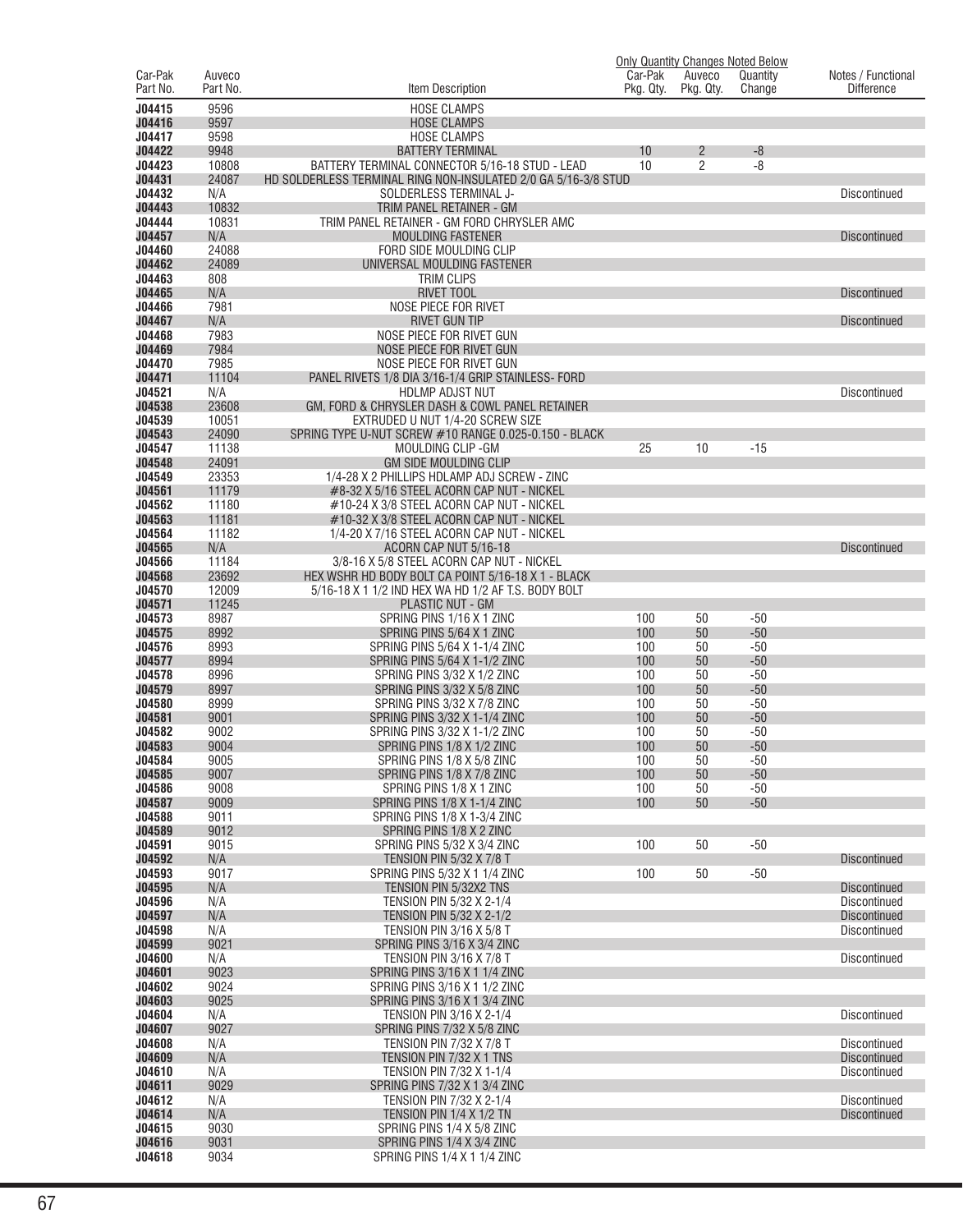|                         |                |                                                                                                |           |            | <b>Only Quantity Changes Noted Below</b> |                                            |
|-------------------------|----------------|------------------------------------------------------------------------------------------------|-----------|------------|------------------------------------------|--------------------------------------------|
| Car-Pak                 | Auveco         |                                                                                                | Car-Pak   | Auveco     | Quantity                                 | Notes / Functional                         |
| Part No.                | Part No.       | Item Description                                                                               | Pkg. Qty. | Pkg. Qty.  | Change                                   | <b>Difference</b>                          |
| J04619<br>J04620        | 9035           | SPRING PINS 1/4 X 1 1/2 ZINC                                                                   |           |            |                                          |                                            |
| J04621                  | 9036<br>9038   | SPRING PINS 1/4 X 1 3/4 ZINC<br>SPRING PINS 1/4 X 2 1/4 ZINC                                   |           |            |                                          |                                            |
| J04622                  | 9039           | SPRING PINS 1/4 X 2 1/2 ZINC                                                                   |           |            |                                          |                                            |
| J04624                  | 9040           | SPRING PINS 5/16 X 3/4 ZINC                                                                    |           |            |                                          |                                            |
| J04625                  | N/A            | <b>TENSION PIN 5/16 X 7/8 T</b>                                                                |           |            |                                          | <b>Discontinued</b>                        |
| J04626<br>J04628        | 9042<br>9043   | SPRING PINS 5/16 X 1 ZINC<br>SPRING PINS 5/16 X 1 1/2 ZINC                                     |           |            |                                          |                                            |
| J04629                  | 9044           | SPRING PINS 5/16 X 1 3/4 ZINC                                                                  | 50        | 25         | $-25$                                    |                                            |
| J04630                  | 9045           | SPRING PINS 5/16 X 2 ZINC                                                                      | 50        | 25         | $-25$                                    |                                            |
| J04631                  | N/A            | TENSION PIN 5/16 X 2-1/4                                                                       |           |            |                                          | <b>Discontinued</b>                        |
| J04632                  | 9046           | SPRING PINS 5/16 X 2 1/2 ZINC                                                                  |           |            |                                          |                                            |
| J04633<br>J04634        | N/A<br>N/A     | TENSION PIN 5/16 X 2-3/4<br>TENSION PIN 5/16 X 3 TNS                                           |           |            |                                          | <b>Discontinued</b><br><b>Discontinued</b> |
| J04636                  | N/A            | TENSION PIN 5/16 X 4 TNS                                                                       |           |            |                                          | <b>Discontinued</b>                        |
| J04639                  | 9048           | SPRING PINS 3/8 X 1 ZINC                                                                       |           |            |                                          |                                            |
| J04640                  | N/A            | TENSION PIN 3/8 X 1-1/4                                                                        |           |            |                                          | <b>Discontinued</b>                        |
| J04641                  | 9049           | SPRING PINS 3/8 X 1 1/2 ZINC                                                                   |           |            |                                          |                                            |
| J04642<br>J04643        | N/A<br>9050    | <b>TENSION PIN 3/8 X 1-3/4</b><br>SPRING PINS 3/8 X 2 ZINC                                     |           |            |                                          | <b>Discontinued</b>                        |
| J04644                  | N/A            | <b>TENSION PIN 3/8 X 2-1/4</b>                                                                 |           |            |                                          | <b>Discontinued</b>                        |
| J04645                  | 9051           | SPRING PINS 3/8 X 2 1/2 ZINC                                                                   |           |            |                                          |                                            |
| J04647                  | 24092          | SPRING PIN 3/8" X 3" STEEL                                                                     |           |            |                                          |                                            |
| J04648                  | N/A            | TENSION PIN 3/8 X 3-1/2                                                                        |           |            |                                          | <b>Discontinued</b>                        |
| J04652<br>J04653        | N/A<br>N/A     | TENSION PIN 7/16 X 1-1/2<br>TENSION PIN 7/16 X 1-3/4                                           |           |            |                                          | <b>Discontinued</b><br><b>Discontinued</b> |
| J04657                  | N/A            | <b>TENSION PIN 7/16 X 3-1/2</b>                                                                |           |            |                                          | <b>Discontinued</b>                        |
| J04658                  | N/A            | TENSION PIN 7/16 X 4 TNS                                                                       |           |            |                                          | Discontinued                               |
| J04660                  | N/A            | TENSION PIN 1/2 X 2 TNS                                                                        |           |            |                                          | <b>Discontinued</b>                        |
| J04661<br>J04662        | N/A            | <b>TENSION PIN 1/2 X 2-1/2</b>                                                                 |           |            |                                          | <b>Discontinued</b>                        |
| J04670                  | N/A<br>24093   | TENSION PIN 1/2 X 3 TNS<br>CHRYSLER BODY SIDE MOULDING CLIP                                    |           |            |                                          | <b>Discontinued</b>                        |
| J04671                  | 23681          | CHRYSLER DOOR LOCK ROD CLIP                                                                    |           |            |                                          |                                            |
| J04672                  | 23682          | CHRYSLER DOOR LOCK ROD CLIP                                                                    |           |            |                                          |                                            |
| J04674                  | 11049          | 4MM-.7 METRIC NYLON INSERT LOCK NUT DIN 985                                                    | 25        | 100        | $+75$                                    |                                            |
| J04675<br>J04676        | 11051<br>11053 | 5MM-.8 METRIC NYLON INSERT LOCK NUT DIN 985<br>6MM-1.0 METRIC NYLON INSERT LOCK NUT DIN 985    | 25<br>25  | 100<br>100 | $+75$<br>$+75$                           |                                            |
| J04677                  | N/A            | NYLON STOP NUT/METRIC                                                                          |           |            |                                          | <b>Discontinued</b>                        |
| J04678                  | N/A            | NYLON STOP NUT/METRIC                                                                          |           |            |                                          | <b>Discontinued</b>                        |
| J04679                  | 11055          | 8MM-1.25 METRIC NYLON INSERT LOCK NUT DIN 985                                                  | 25        | 100        | $+75$                                    |                                            |
| J04680<br>J04682        | N/A<br>11057   | NYLON STOP NUT/METRIC<br>10MM-1.5 METRIC NYLON INSERT LOCK NUT DIN 985                         | 10        | 100        | $+90$                                    | <b>Discontinued</b>                        |
| J04684                  | N/A            | NYLON STOP NUT/METRIC                                                                          |           |            |                                          | <b>Discontinued</b>                        |
| J04685                  | 11059          | 12MM-1.75 METRIC NYLON INSERT LOCK NUT DIN 985                                                 | 10        | 100        | $+90$                                    |                                            |
| J04686                  | N/A            | NYLON STOP NUT/METRIC                                                                          |           |            |                                          | <b>Discontinued</b>                        |
| J04689                  | N/A            | NYLON STOP NUT/METRIC                                                                          |           |            |                                          | <b>Discontinued</b>                        |
| <b>J04691</b><br>J04695 | 23113<br>23149 | UNIVERSAL SQUARE 4-WAY HARNESS CONNECTOR<br>MOULDED IN-LINE 20 AMP GLASS FUSE HOLDER WITH WIRE |           |            |                                          |                                            |
| J04696                  | 23150          | MOULDED IN-LINE 30 AMP GLASS FUSE HOLDER WITH WIRE                                             |           |            |                                          |                                            |
| J04698                  | 11475          | PARK STOP & TAIL LIGHT SOCKET CONNECTOR - GM                                                   |           |            |                                          |                                            |
| J04699                  | 23154          | 4-WAY FLAT TRAILER CONNECTOR KIT                                                               |           |            |                                          |                                            |
| J04706<br>J04707        | N/A<br>24094   | UNIV BATT TERMINAL BRA<br>EXTRUDED U-NUT SCREW 1/4-20 RANGE 0.050-0.070 - BLACK                |           |            |                                          | Discontinued                               |
| J04717                  | N/A            | <b>BRASS TERMINAL EYE</b>                                                                      |           |            |                                          | Discontinued                               |
| J04721                  | N/A            | <b>BRASS TERMINAL EYE</b>                                                                      |           |            |                                          | <b>Discontinued</b>                        |
| J04722                  | 13004          | WELL NUT 1/4-20 THREAD .625 HEAD DIA.                                                          |           |            |                                          |                                            |
| J04726<br>J04728        | N/A<br>N/A     | INT TOOTH LKWSHR METRIC<br>INT TOOTH LKWSHR METRIC                                             |           |            |                                          | <b>Discontinued</b><br>Discontinued        |
| J04735                  | N/A            | EXT TOOTH LKWSHR METRIC                                                                        |           |            |                                          | <b>Discontinued</b>                        |
| J04742                  | 12723          | SLOTTED FINISHED HEX NUTS 5/8-18 SAE ZINC                                                      |           |            |                                          |                                            |
| J04744                  | N/A            | SLOTTED HEX NUT 42433                                                                          |           |            |                                          | <b>Discontinued</b>                        |
| J04747                  | 24095          | SLOTTED HEX NUT 1-8 ZINC                                                                       |           |            |                                          |                                            |
| J04748<br>J04750        | N/A<br>N/A     | SLOTTED HEX NUT 1-14<br>SLOTTED HEX NUT 1-1/4                                                  |           |            |                                          | <b>Discontinued</b><br><b>Discontinued</b> |
| J04755                  | 8477           | 1/16 X 1/2 HAMMER LOCK COTTER PIN ZINC                                                         |           |            |                                          |                                            |
| J04756                  | 8478           | 1/16 X 3/4 HAMMER LOCK COTTER PIN ZINC                                                         |           |            |                                          |                                            |
| J04757                  | 8479           | 1/16 X 1 HAMMER LOCK COTTER PIN ZINC                                                           |           |            |                                          |                                            |
| J04759<br>J04762        | 8480           | 1/16 X 1 1/2 HAMMER LOCK COTTER PIN ZINC                                                       |           |            |                                          |                                            |
| J04763                  | N/A<br>8481    | COTTER PIN 3/32 X 1/2<br>3/32 X 3/4 HAMMER LOCK COTTER PIN ZINC                                |           |            |                                          | <b>Discontinued</b>                        |
| J04764                  | 8482           | 3/32 X 1 HAMMER LOCK COTTER PIN ZINC                                                           |           |            |                                          |                                            |
| J04765                  | 8483           | 3/32 X 1 1/4 HAMMER LOCK COTTER PIN ZINC                                                       |           |            |                                          |                                            |
| J04766                  | 8484           | 3/32 X 1 1/2 HAMMER LOCK COTTER PIN ZINC                                                       |           |            |                                          |                                            |
| J04768<br>J04772        | 8485<br>N/A    | 3/32 X 2 HAMMER LOCK COTTER PIN ZINC<br>COTTER PIN 1/8 X 3/4 C                                 |           |            |                                          | <b>Discontinued</b>                        |
|                         |                |                                                                                                |           |            |                                          |                                            |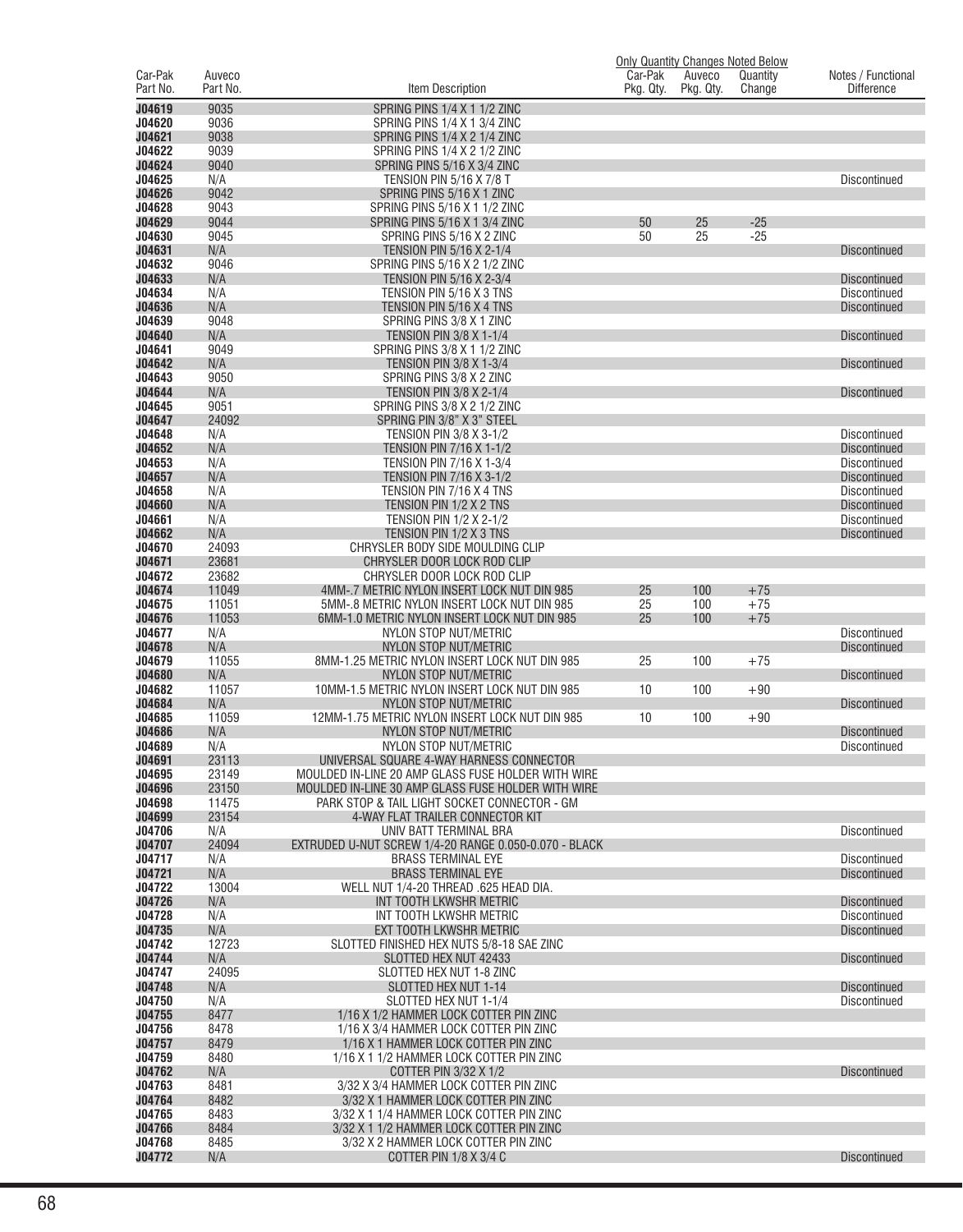|                     |                    |                                                                                             |                      |                     | Only Quantity Changes Noted Below |                                         |
|---------------------|--------------------|---------------------------------------------------------------------------------------------|----------------------|---------------------|-----------------------------------|-----------------------------------------|
| Car-Pak<br>Part No. | Auveco<br>Part No. | Item Description                                                                            | Car-Pak<br>Pkg. Qty. | Auveco<br>Pkg. Qty. | Quantity<br>Change                | Notes / Functional<br><b>Difference</b> |
| J04773              | 8486               | 1/8 X 1 HAMMER LOCK COTTER PIN ZINC                                                         |                      |                     |                                   |                                         |
| J04774              | 8487               | 1/8 X 1 1/4 HAMMER LOCK COTTER PIN ZINC                                                     |                      |                     |                                   |                                         |
| J04775              | 8488               | 1/8 X 1 1/2 HAMMER LOCK COTTER PIN ZINC                                                     |                      |                     |                                   |                                         |
| J04776              | 8489               | 1/8 X 1 3/4 HAMMER LOCK COTTER PIN ZINC                                                     |                      |                     |                                   |                                         |
| J04777              | 8490               | 1/8 X 2 HAMMER LOCK COTTER PIN ZINC                                                         |                      |                     |                                   |                                         |
| J04779              | 8491               | 1/8 X 2 1/2 HAMMER LOCK COTTER PIN ZINC                                                     | 100                  | 200                 | $+100$                            |                                         |
| J04782<br>J04783    | N/A<br>8492        | COTTER PIN 5/32 X 3/4<br>5/32 X 1 HAMMER LOCK COTTER PINS ZINC                              |                      |                     |                                   | <b>Discontinued</b>                     |
| J04785              | 8493               | 5/32 X 1 1/2 HAMMER LOCK COTTER PIN ZINC                                                    |                      |                     |                                   |                                         |
| J04786              | 24096              | COTTER PIN 5/32 X 1-3/4 - PLATED                                                            |                      |                     |                                   |                                         |
| J04787              | 8494               | 5/32 X 2 HAMMER LOCK COTTER PIN ZINC                                                        |                      |                     |                                   |                                         |
| J04788              | N/A                | <b>COTTER PIN 5/32 X 2-1</b>                                                                |                      |                     |                                   | <b>Discontinued</b>                     |
| J04791              | N/A                | COTTER PIN 3/16 X 3/4                                                                       |                      |                     |                                   | Discontinued                            |
| J04792              | N/A                | COTTER PIN 3/16 X 1 CT                                                                      |                      |                     |                                   | <b>Discontinued</b>                     |
| J04794<br>J04796    | 8495<br>8496       | 3/16 X 1 1/2 HAMMER LOCK COTTER PIN ZINC                                                    | 50<br>50             | 100<br>100          | $+50$<br>$+50$                    |                                         |
| J04798              | 8497               | 3/16 X 2 HAMMER LOCK COTTER PIN ZINC<br>3/16 X 2 1/2 HAMMER LOCK COTTER PIN ZINC            | 50                   | 100                 | $+50$                             |                                         |
| J04799              | 14911              | 3/16 X 3 HL COTTER PIN ZINC                                                                 | 25                   | 100                 | $+75$                             |                                         |
| J04804              | 8498               | 1/4 X 1 1/2 HAMMER LOCK COTTER PIN ZINC                                                     | 50                   | 100                 | $+50$                             |                                         |
| J04805              | N/A                | COTTER PIN 1/4 X 1-3/4                                                                      |                      |                     |                                   | <b>Discontinued</b>                     |
| J04806              | 8499               | 1/4 X 2 HAMMER LOCK COTTER PIN ZINC                                                         | 50                   | 100                 | $+50$                             |                                         |
| J04808              | 8500               | 1/4 X 2 1/2 HAMMER LOCK COTTER PIN ZINC                                                     | 25                   | 100                 | $+75$                             |                                         |
| J04810              | 8501               | 1/4 X 3 HAMMER LOCK COTTER PIN ZINC                                                         | 25                   | 100                 | $+75$                             |                                         |
| J04811<br>J04813    | N/A<br>N/A         | COTTER PIN 1/4 X 3-1/2<br>COTTER PIN 1/4 X 4-1/2                                            |                      |                     |                                   | <b>Discontinued</b><br>Discontinued     |
| J04815              | N/A                | COTTER PIN 5/16 X 1 CT                                                                      |                      |                     |                                   | <b>Discontinued</b>                     |
| J04816              | N/A                | COTTER PIN 5/16 X 1-1                                                                       |                      |                     |                                   | Discontinued                            |
| J04818              | N/A                | <b>COTTER PIN 5/16 X 1-3</b>                                                                |                      |                     |                                   | <b>Discontinued</b>                     |
| J04821              | 8502               | 5/16 X 2 1/2 HAMMER LOCK COTTER PIN ZINC                                                    | 25                   | 50                  | $+25$                             |                                         |
| J04822              | 8503               | 5/16 X 3 HAMMER LOCK COTTER PIN ZINC                                                        | 25                   | 50                  | $+25$                             |                                         |
| J04828              | N/A                | COTTER PIN 3/8 X 1-1/2                                                                      |                      |                     |                                   | <b>Discontinued</b>                     |
| J04829              | N/A                | COTTER PIN 3/8 X 2 CTR                                                                      |                      |                     |                                   | <b>Discontinued</b>                     |
| J04835<br>J04837    | N/A<br>N/A         | COTTER PIN 3/8 X 4-1/2<br>COTTER PIN 3/8 X 6 CTR                                            |                      |                     |                                   | Discontinued<br><b>Discontinued</b>     |
| J04840              | 24097              | <b>GUAGE TOOL - STAINLESS STEEL</b>                                                         |                      |                     |                                   |                                         |
| J04846              | N/A                | SLOT PAN THRD CUT SCRW                                                                      |                      |                     |                                   | <b>Discontinued</b>                     |
| J04853              | 5796               | <b>BATTERY CABLE LUGS</b>                                                                   | 10                   | 25                  | $+15$                             |                                         |
| J04854              | N/A                | <b>BATTERY CABLE LUG</b>                                                                    |                      |                     |                                   | <b>Discontinued</b>                     |
| J04857              | 24098              | COPPER BATTERY CABLE LUG 4/0 GA 1/2 STUD                                                    |                      |                     |                                   |                                         |
| J04858              | 8659               | 9/16 - 12 USS FINISHED HEX NUT ZINC                                                         |                      |                     |                                   |                                         |
| J04859<br>J04860    | 8660<br>8661       | 9/16-18 SAE FINISHED HEX NUT ZINC<br>5/8-11 USS FINISHED HEX NUT ZINC                       |                      |                     |                                   |                                         |
| J04861              | 8662               | 5/8 - 18 SAE FINISHED HEX NUT ZINC                                                          |                      |                     |                                   |                                         |
| J04862              | 8663               | 3/4-10 USS FINISHED HEX NUT ZINC                                                            | 25                   | 50                  | $+25$                             |                                         |
| J04869              | N/A                | <b>HEX NUT 1-1/8-12 HEX</b>                                                                 |                      |                     |                                   | <b>Discontinued</b>                     |
| J04870              | N/A                | <b>HEX NUT 1-1/4-7 HEX N</b>                                                                |                      |                     |                                   | <b>Discontinued</b>                     |
| J04873              | N/A                | <b>HEX NUT 1-3/8-12 HEX</b>                                                                 |                      |                     |                                   | <b>Discontinued</b>                     |
| J04874              | N/A                | <b>HEX NUT 1-1/2-6 HEX N</b>                                                                |                      |                     |                                   | Discontinued                            |
| J04875<br>J04876    | N/A                | <b>HEX NUT 1-1/2-12 HEX</b><br><b>HEX NUT 1-3/4-5 HEX N</b>                                 |                      |                     |                                   | Discontinued<br><b>Discontinued</b>     |
| J04878              | N/A<br>N/A         | HEX NUT 2-4-1/2 HEX N                                                                       |                      |                     |                                   | Discontinued                            |
| J04881              | N/A                | <b>HEX NUT 2-1/4-12 HEX</b>                                                                 |                      |                     |                                   | <b>Discontinued</b>                     |
| J04884              | N/A                | <b>HEX NUT 2-3/4-4 HEX N</b>                                                                |                      |                     |                                   | Discontinued                            |
| J04885              | N/A                | <b>HEX NUT 2-3/4-12 HEX</b>                                                                 |                      |                     |                                   | <b>Discontinued</b>                     |
| J04887              | N/A                | HEX NUT 3-12 HEX NUT                                                                        |                      |                     |                                   | <b>Discontinued</b>                     |
| J04888              | N/A                | HEX LAG BOLT 1/4 X 1 H                                                                      |                      |                     |                                   | <b>Discontinued</b>                     |
| J04894<br>J04895    | N/A<br>N/A         | HEX LAG BOLT 1/4 X 4 H<br>HEX LAG BOLT 1/4 X 5 H                                            |                      |                     |                                   | Discontinued<br><b>Discontinued</b>     |
| J04897              | N/A                | HEX LAG BOLT 5/16 X 1-1                                                                     |                      |                     |                                   | Discontinued                            |
| J04899              | N/A                | <b>HEX LAG BOLT 5/16 X 2-1</b>                                                              |                      |                     |                                   | <b>Discontinued</b>                     |
| J04905              | N/A                | HEX LAG BOLT 3/8 X 1-1/2                                                                    |                      |                     |                                   | Discontinued                            |
| J04906              | N/A                | HEX LAG BOLT 3/8 X 2 H                                                                      |                      |                     |                                   | <b>Discontinued</b>                     |
| J04909              | 9100               | 3/8 X 4 HEX HD LAG SCREW ZINC                                                               |                      |                     |                                   |                                         |
| J04912              | N/A                | HEX LAG BOLT 3/8 X 8                                                                        |                      |                     |                                   | <b>Discontinued</b>                     |
| J04913<br>J04914    | N/A<br>N/A         | HEX LAG BOLT 1/2 X 2 H<br><b>HEX LAG BOLT 1/2 X 2 1</b>                                     |                      |                     |                                   | Discontinued<br><b>Discontinued</b>     |
| J04919              | N/A                | HEX LAG BOLT 1/2 X 8 H                                                                      |                      |                     |                                   | Discontinued                            |
| J04922              | N/A                | HEX LAG BOLT 5/8 X 6 H                                                                      |                      |                     |                                   | <b>Discontinued</b>                     |
| J04926              | N/A                | HEX LAG BOLT 3/4 X 8 H                                                                      |                      |                     |                                   | Discontinued                            |
| J04927              | N/A                | HEX LAG BOLT 3/4 X 10                                                                       |                      |                     |                                   | <b>Discontinued</b>                     |
| J04933              | N/A                | <b>STUD</b>                                                                                 |                      |                     |                                   | Discontinued                            |
| J04941              | 11625              | EXTRUDED U NUT M4-.7 SCREW SIZE - GM                                                        | 25                   | 50                  | $+25$                             |                                         |
| J04943<br>J04945    | 11628<br>11629     | EXTRUDED U NUT M6.3-1.0 SCREW SIZE - GM<br>EXTRUDED U NUT M8-1.25 SCREW SIZE - GM FORD CHRY |                      |                     |                                   |                                         |
| J04946              | 23318              | EXTRUDED U-NUT M10-1.50 SCREW SIZE RANGE 1.5-5.5MM                                          |                      |                     |                                   |                                         |
|                     |                    |                                                                                             |                      |                     |                                   |                                         |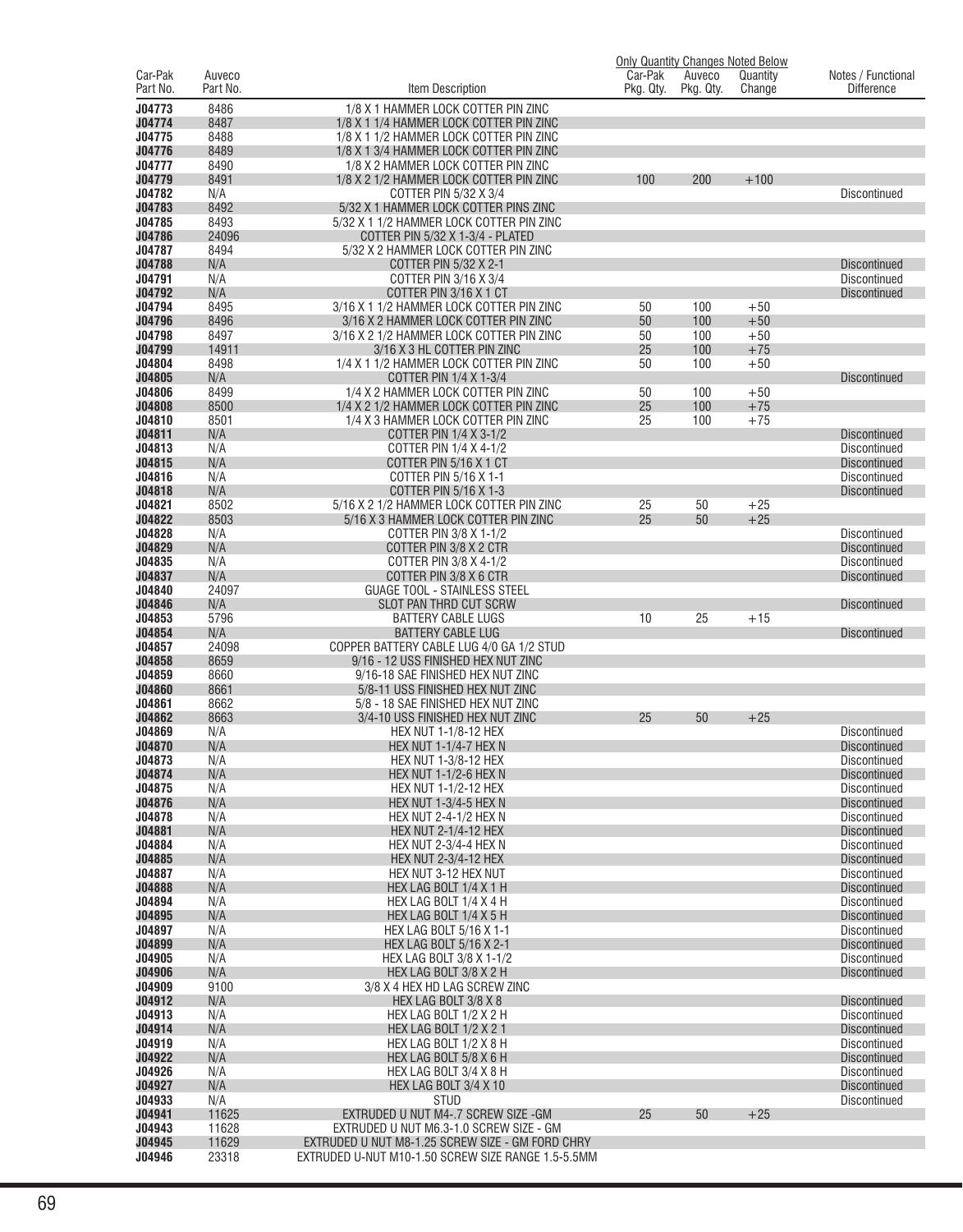|                  |            |                                                      |           |           | <b>Only Quantity Changes Noted Below</b> |                                     |
|------------------|------------|------------------------------------------------------|-----------|-----------|------------------------------------------|-------------------------------------|
| Car-Pak          | Auveco     |                                                      | Car-Pak   | Auveco    | Quantity                                 | Notes / Functional                  |
| Part No.         | Part No.   | Item Description                                     | Pkg. Qty. | Pkg. Qty. | Change                                   | <b>Difference</b>                   |
| J04947           | 3556       | 1/2 BOLT SIZE 1 1/2 O.D. FENDER WASHER ZINC          | 50        | 100       | $+50$                                    |                                     |
| J04948           | N/A        | HEX HD THREAD CUT SCREW 1                            |           |           |                                          | <b>Discontinued</b>                 |
| J04949           | 23320      | HEX WASHER HEAD SCREW M8-1.25 X 25MM BLACK           |           |           |                                          |                                     |
| J04950           | 11761      | MAGNETIC CHUCK FOR 5/16 HEX SIZE                     |           |           |                                          |                                     |
| J04951           | 10232      | METAL PLUG BUTTON 1-1/2 HOLE NICKEL PLTD             | 25        | 10        | $-15$                                    |                                     |
| J04960           | 3080       | #8 X 1-1/4 PHILLIPS PAN HEAD TAP SCREW ZINC          |           |           |                                          |                                     |
| J04961           | 3081       | 8 X 1 1/2 PHILLIPS PAN HEAD TAP SCREW ZINC           |           |           |                                          |                                     |
| J04962           | 13026      | PHILLIPS WASHER HEAD TAP SCREW 8 X 3/4               |           |           |                                          |                                     |
| J04963<br>J04964 | N/A<br>N/A | NYLON STOP NUT/METRIC<br>NYLON STOP NUT/METRIC       |           |           |                                          | <b>Discontinued</b><br>Discontinued |
| J04965           | N/A        | NYLON STOP NUT/METRIC                                |           |           |                                          | <b>Discontinued</b>                 |
| J04966           | 22798      | PUSHNUT BOLT RETAINER 5/16 BOLT 5/8 OD BLACK PHOS    |           |           |                                          |                                     |
| J04970           | 14607      | M12-1.25 X 30MM CAP SCREW PLAIN DIN 961              | 10        | 5         | $-5$                                     |                                     |
| J04971           | 14608      | M12-1.25 X 40MM CAP SCREW PLAIN DIN 961              | 10        | 5         | $-5$                                     |                                     |
| J04973           | N/A        | METRIC HEX BOLT FINE TH                              |           |           |                                          | <b>Discontinued</b>                 |
| J04974           | 14610      | M12-1.25 X 70MM CAP SCREW PLAIN DIN 960              | 10        | 5         | $-5$                                     |                                     |
| J04975           | N/A        | METRIC HEX BOLT FINE TH                              |           |           |                                          | <b>Discontinued</b>                 |
| J04977           | 14582      | M4-.7 X 25MM CAP SCREW ZINC DIN933                   | 25        | 50        | $+25$                                    |                                     |
| J04979           | N/A        | METRIC SCREW/HEX HD M4                               |           |           |                                          | <b>Discontinued</b>                 |
| J04980           | 24099      | HEX HEAD CAP SCREW M14-2.00 X 70MM                   |           |           |                                          |                                     |
| J04982           | 14595      | 16-2.0 X 30MM DIN 933 CAP SCREW CL8.8 - ZINC         |           |           |                                          |                                     |
| J04985           | 14598      | 16-2.0 X 60MM DIN 931 CAP SCREW CL8.8 - ZINC         |           |           |                                          |                                     |
| J04987           | N/A        | METRIC SCREW/HEX HD M1                               |           |           |                                          | <b>Discontinued</b>                 |
| J04988           | N/A        | METRIC SCREW/HEX HD M1                               |           |           |                                          | <b>Discontinued</b>                 |
| J04989           | 24100      | HEX HEAD CAP SCREW M16-2.00 X 100MM                  |           |           |                                          |                                     |
| J04992           | 14602      | 20-2.5 X 60MM DIN 933 CAP SCREW CL8.8 - ZINC         |           |           |                                          |                                     |
| J04993           | N/A        | METRIC SCREW/HEX HD M2                               |           |           |                                          | <b>Discontinued</b>                 |
| J04999           | N/A        | METRIC HEX NUT M20 X 2                               |           |           |                                          | Discontinued                        |
| J05001           | N/A        | <b>METRIC HEX NUT M24 X 3</b>                        |           |           |                                          | <b>Discontinued</b>                 |
| J05004           | N/A        | METRIC HEX NUT FINE THR                              |           |           |                                          | Discontinued                        |
| <b>J05006</b>    | N/A        | FINE THREAD METRIC JAM N                             |           |           |                                          | <b>Discontinued</b>                 |
| J05007           | N/A        | FINE THREAD METRIC JAM N                             |           |           |                                          | Discontinued                        |
| <b>J05009</b>    | N/A        | FINE THREAD METRIC JAM N                             |           |           |                                          | <b>Discontinued</b>                 |
| J05010           | N/A        | METRIC JAM NUT 4X.70 P                               |           |           |                                          | Discontinued                        |
| J05011           | N/A        | METRIC JAM NUT 5X.80 P                               |           |           |                                          | <b>Discontinued</b>                 |
| J05013<br>J05014 | N/A<br>N/A | METRIC JAM NUT 8X1.25                                |           |           |                                          | Discontinued                        |
| J05015           | N/A        | METRIC JAM NUT 10X1.50<br>METRIC JAM NUT 12X1.75     |           |           |                                          | <b>Discontinued</b><br>Discontinued |
| J05017           | N/A        | <b>METRIC SPRING WASHER M</b>                        |           |           |                                          | <b>Discontinued</b>                 |
| J05018           | N/A        | METRIC SPRING WASHER M                               |           |           |                                          | Discontinued                        |
| J05019           | N/A        | <b>METRIC SPRING WASHER M</b>                        |           |           |                                          | <b>Discontinued</b>                 |
| J05020           | N/A        | <b>METRIC LOCKWASHER M16</b>                         |           |           |                                          | Discontinued                        |
| J05022           | N/A        | METRIC LOCKWASHER M20                                |           |           |                                          | <b>Discontinued</b>                 |
| J05023           | N/A        | METRIC LOCKWASHER M24                                |           |           |                                          | <b>Discontinued</b>                 |
| J05024           | 14633      | M16 FLAT WASHER ZINC DIN125                          | 25        | 50        | $+25$                                    |                                     |
| J05025           | N/A        | <b>METRIC FLAT WASHER M18</b>                        |           |           |                                          | Discontinued                        |
| J05027           | N/A        | METRIC FLAT WASHER M24                               |           |           |                                          | Discontinued                        |
| J05029           | N/A        | METRIC STOVER LOCK NUT                               |           |           |                                          | <b>Discontinued</b>                 |
| <b>J05030</b>    | N/A        | METRIC STOVER LOCK NUT                               |           |           |                                          | <b>Discontinued</b>                 |
| J05031           | N/A        | METRIC STOVER LOCK NUT                               |           |           |                                          | <b>Discontinued</b>                 |
| J05032           | N/A        | METRIC STOVER LOCK NUT                               |           |           |                                          | <b>Discontinued</b>                 |
| J05033<br>J05034 | N/A<br>N/A | METRIC STOVER LOCK NUT<br>METRIC STOVER LOCK NUT     |           |           |                                          | Discontinued<br><b>Discontinued</b> |
| J05035           | N/A        | METRIC STOVER LOCK NUT                               |           |           |                                          | <b>Discontinued</b>                 |
| J05036           | N/A        | METRIC STOVER LOCK NUT                               |           |           |                                          | <b>Discontinued</b>                 |
| J05037           | N/A        | METRIC STOVER LOCK NUT                               |           |           |                                          | Discontinued                        |
| J05038           | N/A        | METRIC STOVER LOCK NUT                               |           |           |                                          | <b>Discontinued</b>                 |
| J05040           | 24101      | M14-2.0 STOVER LOCK NUT DIN 980 - ZINC               |           |           |                                          |                                     |
| J05041           | N/A        | METRIC STOVER LOCK NUT                               |           |           |                                          | <b>Discontinued</b>                 |
| J05045           | N/A        | TRUCK SHIM T-103-7 ALU                               |           |           |                                          | Discontinued                        |
| J05047           | N/A        | TRUCK SHIM T-106-3 ALU                               |           |           |                                          | <b>Discontinued</b>                 |
| J05050           | 24102      | AXLE HUB STUD DOWEL 7/16 I.D. 3/4 O.D.               |           |           |                                          |                                     |
| J05052           | N/A        | METRIC PAN HEAD SCRW M3X                             |           |           |                                          | <b>Discontinued</b>                 |
| J05054           | N/A        | METRIC PAN HEAD SCRW M4X                             |           |           |                                          | Discontinued                        |
| J05057           | N/A        | METRIC PAN HEAD SCRW M4X                             |           |           |                                          | <b>Discontinued</b>                 |
| J05058           | N/A        | METRIC PAN HEAD SCRW M5X                             |           |           |                                          | Discontinued                        |
| J05059<br>J05060 | N/A        | METRIC PAN HEAD SCRW M5X<br>METRIC PAN HEAD SCRW M6X |           |           |                                          | <b>Discontinued</b><br>Discontinued |
| J05061           | N/A<br>N/A | METRIC PAN HEAD SCRW M6X                             |           |           |                                          | <b>Discontinued</b>                 |
| J05062           | N/A        | METRIC PAN HEAD SCRW M6X                             |           |           |                                          | Discontinued                        |
| J05063           | N/A        | METRIC PAN HEAD SCRW M6X                             |           |           |                                          | <b>Discontinued</b>                 |
| J05064           | N/A        | METRIC PAN HEAD SCRW M8X                             |           |           |                                          | Discontinued                        |
| J05065           | N/A        | METRIC PAN HEAD SCRW M8X                             |           |           |                                          | <b>Discontinued</b>                 |
| J05066           | N/A        | METRIC PAN HEAD SCRW M8X                             |           |           |                                          | Discontinued                        |
| J05068           | N/A        | METRIC PHIL OVAL MACH                                |           |           |                                          | <b>Discontinued</b>                 |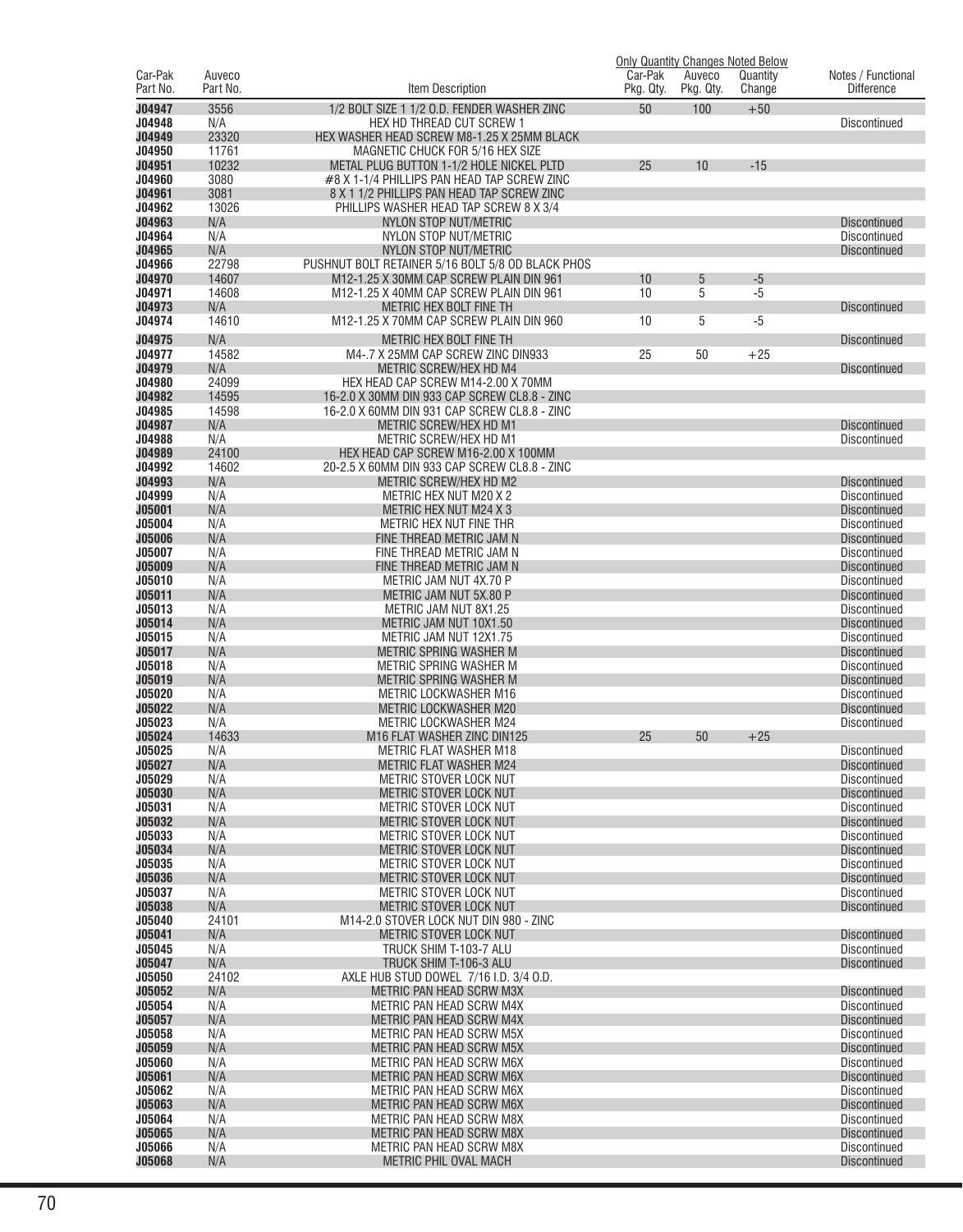|                     |                    |                                                                                                      |                      |                     | <b>Only Quantity Changes Noted Below</b> |                                            |
|---------------------|--------------------|------------------------------------------------------------------------------------------------------|----------------------|---------------------|------------------------------------------|--------------------------------------------|
| Car-Pak<br>Part No. | Auveco<br>Part No. | Item Description                                                                                     | Car-Pak<br>Pkg. Qty. | Auveco<br>Pkg. Qty. | Quantity<br>Change                       | Notes / Functional<br><b>Difference</b>    |
| J05070              | N/A                | METRIC PHIL OVAL MACH                                                                                |                      |                     |                                          | <b>Discontinued</b>                        |
| J05071              | N/A                | METRIC PHIL OVAL MACH                                                                                |                      |                     |                                          | <b>Discontinued</b>                        |
| J05075              | N/A                | METRIC PHIL OVAL MACH                                                                                |                      |                     |                                          | Discontinued                               |
| J05076<br>J05077    | N/A<br>N/A         | <b>METRIC PHIL OVAL MACH</b><br>METRIC PHIL OVAL MACH                                                |                      |                     |                                          | <b>Discontinued</b><br><b>Discontinued</b> |
| J05078              | N/A                | METRIC PHIL OVAL MACH                                                                                |                      |                     |                                          | <b>Discontinued</b>                        |
| J05081              | N/A                | PHIL OVAL MACH SCREW 5X                                                                              |                      |                     |                                          | <b>Discontinued</b>                        |
| J05082              | 15890              | PHIL. OVAL HD. METRIC M.S. M5-.8 X 20MM                                                              | 25                   | 100                 | $+75$                                    |                                            |
| J05086              | N/A                | METRIC PHIL OVAL MACH                                                                                |                      |                     |                                          | Discontinued                               |
| J05088              | 15895              | PHIL. OVAL HD. METRIC M.S. M6-1.0 X 20MM                                                             | 25                   | 50                  | $+25$                                    |                                            |
| J05089<br>J05092    | 15896<br>N/A       | PHIL, OVAL HD, METRIC M.S. M6-1.0 X 25MM<br>METRIC PHIL OVAL MACH                                    | 25                   | 50                  | $+25$                                    | <b>Discontinued</b>                        |
| J05098              | 15867              | PHIL. PAN HD. METRIC M.S. M4-.7 X 8MM                                                                | 25                   | 100                 | $+75$                                    |                                            |
| J05099              | N/A                | METRIC PHIL PAN HEAD M                                                                               |                      |                     |                                          | <b>Discontinued</b>                        |
| J05100              | 15869              | PHIL. PAN HD. METRIC M.S. M4-.7 X 16MM                                                               | 25                   | 100                 | $+75$                                    |                                            |
| J05104              | N/A                | METRIC PHIL PAN HEAD M                                                                               |                      |                     |                                          | <b>Discontinued</b>                        |
| J05106              | 15871              | PHIL. PAN HD. METRIC M.S. M5-.8 X 10MM                                                               | 25                   | 100                 | $+75$                                    |                                            |
| J05107<br>J05108    | 15873<br>15874     | PHIL. PAN HD. METRIC M.S. M5-.8 X 16MM<br>PHIL. PAN HD. METRIC M.S. M5-.8 X 20MM                     | 25<br>25             | 100<br>100          | $+75$<br>$+75$                           |                                            |
| J05109              | 15875              | PHIL. PAN HD. METRIC M.S. M5-.8 X 25MM                                                               | 25                   | 100                 | $+75$                                    |                                            |
| J05110              | N/A                | METRIC PHIL PAN HEAD M                                                                               |                      |                     |                                          | Discontinued                               |
| J05112              | 15876              | PHIL. PAN HD. METRIC M.S. M6-1.0 X 10MM                                                              | 25                   | 100                 | $+75$                                    |                                            |
| J05113              | 23537              | PHIL. PAN HEAD METRIC MACHINE SCREW 6MM-1.00 X 12MM                                                  |                      |                     |                                          |                                            |
| J05114              | 15879              | PHIL. PAN HD. METRIC M.S. M6-1.0 X 20MM                                                              | 25                   | 50                  | $+25$                                    |                                            |
| J05115<br>J05116    | 15880<br>15881     | PHIL. PAN HD. METRIC M.S. M6-1.0 X 25MM<br>PHIL. PAN HD. METRIC M.S. M6-1.0 X 30MM                   | 25<br>25             | 50<br>50            | $+25$<br>$+25$                           |                                            |
| J05117              | N/A                | METRIC PHIL PAN HEAD M                                                                               |                      |                     |                                          | Discontinued                               |
| J05119              | N/A                | <b>METRIC PHIL PAN HEAD M</b>                                                                        |                      |                     |                                          | <b>Discontinued</b>                        |
| J05121              | 11602              | FEMALE INSUL. SNAP PLUG CONNECTOR 16-14 GA (.176)                                                    | 50                   | 25                  | $-25$                                    |                                            |
| J05122              | 24103              | SPRING TYPE U-NUT SCREW #10 RANGE 0.025-0.040 - BLACK                                                |                      |                     |                                          |                                            |
| J05123              | N/A<br>23543       | PHIL PAN HD SHT MET SC                                                                               |                      |                     |                                          | Discontinued                               |
| J05124<br>J05125    | 23544              | MOULDED IN-LINE ATO/ATC 5AMP FUSE HOLDER W/FUSE<br>MOULDED IN-LINE ATO/ATC 7.5AMP FUSE HOLDER W/FUSE |                      |                     |                                          |                                            |
| J05126              | 23546              | MOULDED IN-LINE ATO/ATC 10AMP FUSE HOLDER W/FUSE                                                     |                      |                     |                                          |                                            |
| J05127              | 23547              | MOULDED IN-LINE ATO/ATC 20AMP FUSE HOLDER W/FUSE                                                     |                      |                     |                                          |                                            |
| J05130              | 11156              | PIGTAIL CONNECTOR BACKUP & CORNERING- GM                                                             | 5                    |                     | $-4$                                     |                                            |
| J05133              | 23138              | GM DIMMER SWITCH HARNESS CONNECTOR                                                                   |                      |                     |                                          |                                            |
| J05134              | 11442              | ALTERNATOR HARNESS PIGTAIL CONNECTOR - GM                                                            |                      |                     |                                          |                                            |
| J05135<br>J05136    | 11443<br>11444     | TRANSISTOR ALT HARNESS PIGTAIL CONNECTOR - GM<br>VOLTAGE REGULATOR PIGTAIL CONNECTOR - GM            | 5                    | 10                  | $+5$                                     |                                            |
| J05137              | 11445              | VOLTAGE REGULATOR PIGTAIL CONNECTOR - FORD                                                           | 5                    | 10                  | $+5$                                     |                                            |
| J05140              | 11606              | INSUL NYLON FEMALE QUICK-CONNECT TERMINAL 16-14 GA                                                   |                      |                     |                                          |                                            |
| J05141              | 11605              | INSUL NYLON MALE QUICK-CONNECT TERMINAL 16-14 GA                                                     |                      |                     |                                          |                                            |
| J05143              | 14836              | <b>NYLON CABLE TIE 4" LENGTH</b>                                                                     |                      |                     |                                          |                                            |
| J05144              | 11827              | 22-18 GA FEMALE QUICK SLIDE TERMINALS - RED                                                          |                      |                     |                                          |                                            |
| J05145              | 11828              | 22-18 GA MALE QUICK SLIDE TERMINALS - RED<br>12-10 GA FEMALE QUICK SLIDE TERMINALS - YELLOW          |                      |                     |                                          |                                            |
| J05146<br>J05147    | 11829<br>11830     | 12-10 GA MALE QUICK SLIDE TERMINALS - YELLOW                                                         | 50<br>50             | 25<br>25            | $-25$<br>$-25$                           |                                            |
| J05148              | N/A                | HEAVY DUTY HAND RIVETER                                                                              |                      |                     |                                          | Discontinued                               |
| J05149              | N/A                | <b>RIVETER NOSEPIECE</b>                                                                             |                      |                     |                                          | <b>Discontinued</b>                        |
| J05150              | N/A                | <b>SPLIT RIVET NOSEPIECE</b>                                                                         |                      |                     |                                          | <b>Discontinued</b>                        |
| J05151              | 16837              | WINDOW REGULATOR PEEL-TYPE RIVET (SAME AS 11620)                                                     |                      |                     |                                          |                                            |
| J05152<br>J05155    | 12658<br>12348     | SPECIAL PEEL-TYPE RIVET (GM & FORD) 1/4 DIA.<br>8-1.25 X 30MM HEX WASHER HEAD - PHOS                 |                      |                     |                                          |                                            |
| J05156              | 23661              | HEX HD SEMS BODY BOLT CA POINT M6.3-1.0 X 20MM - BLACK                                               |                      |                     |                                          |                                            |
| J05158              | 23326              | HEX HEAD SEMS SCREW W/ STARTER POINT M10-1.50 X 40MM                                                 |                      |                     |                                          |                                            |
| J05159              | 23321              | <b>METRIC HEX FLANGE NUT M10-1.5</b>                                                                 |                      |                     |                                          |                                            |
| J05161              | 23695              | HEX HD SEMS T.S. M6.3-1.81 X 22MM - BLACK                                                            |                      |                     |                                          |                                            |
| J05164              | 23656              | FREE SPINNING WASHER NUT M8-1.25 24MM TOOTHED WASHER                                                 |                      |                     |                                          |                                            |
| J05165<br>J05170    | 23655<br>12253     | FREE SPINNING WSHR NUT M6.3-1.0 19MM WSHER O.D.<br>THREAD CUTTING NUT 5MM STUD SIZE -PHOS.           | 100                  | 50                  | $-50$                                    |                                            |
| J05172              | 22798              | PUSHNUT BOLT RETAINER 5/16 BOLT 5/8 OD BLACK PHOS                                                    |                      |                     |                                          |                                            |
| J05173              | 22801              | PUSHNUT BOLT RETAINER M12-1.75 21MM OD BLACK PHOS                                                    |                      |                     |                                          |                                            |
| J05176              | N/A                | MTRC PAL LOCK NUT                                                                                    |                      |                     |                                          | <b>Discontinued</b>                        |
| J05179              | 24104              | UNIVERSAL MOULDING FASTENER                                                                          |                      |                     |                                          |                                            |
| J05181              | 24105              | METRIC HEX FLANGE LOCK NUT M5-0.80 11.2MM DIA.                                                       |                      |                     |                                          |                                            |
| J05193<br>J05195    | 13543<br>11436     | PIGTAIL SOCKET ASSEMBLY PARK/STOP/TAIL LIGHTS<br>DIMMER SWITCH PIGTAIL HARNESS CONNECTOR - GM        | 5                    | 1                   | $-4$                                     |                                            |
| J05196              | 23139              | FORD, CHRYSLER & AMC DIMMER SWITCH HARNESS CONNECTOR                                                 |                      |                     |                                          |                                            |
| J05197              | 11371              | #12-28 X 1-1/2 HEADLIGHT ADJUST ASSEMBLY                                                             | 25                   | 10                  | $-15$                                    |                                            |
| J05198              | 23151              | 4- WAY UNIVERSAL SHROUDED FLAT LEADS HARNESS CONNECTOR                                               |                      |                     |                                          |                                            |
| J05199              | 23115              | 4 WAY UNIVERSAL SHROUDED 12" LEADS HARNESS CONNECTOR                                                 |                      |                     |                                          |                                            |
| J05200<br>J05201    | 11434<br>11435     | 6 WAY MALE TRAILER CONNECTOR<br>6 WAY FEMALE TRAILER CONNECTOR                                       |                      |                     |                                          |                                            |
| J05206              | 23724              | GM HEADLIGHT ADJUSTING SCREW $#12-28$ X 1 3/4                                                        |                      |                     |                                          |                                            |
|                     |                    |                                                                                                      |                      |                     |                                          |                                            |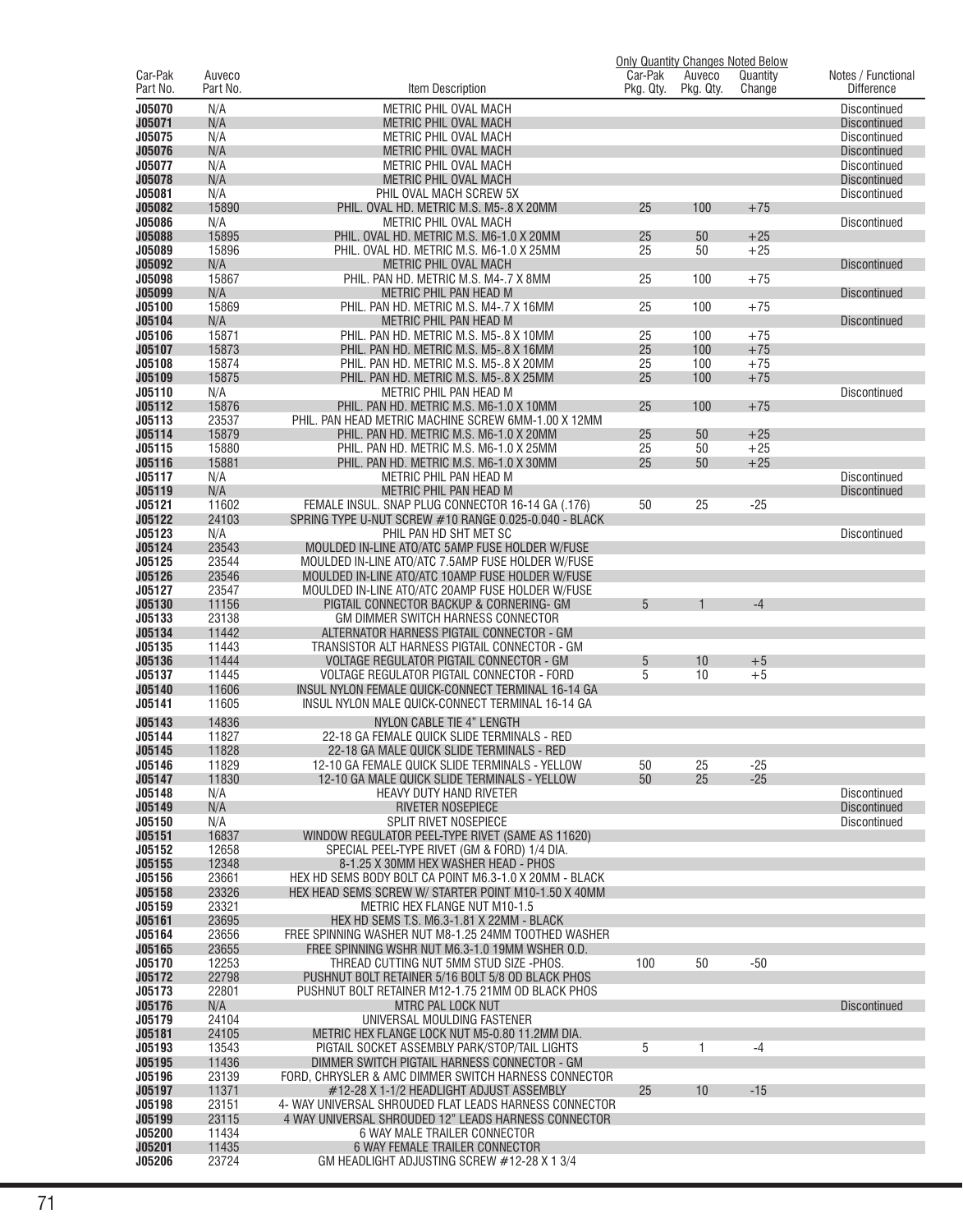|                     |                    |                                                                                                    |                      |                     | <b>Only Quantity Changes Noted Below</b> |                                         |
|---------------------|--------------------|----------------------------------------------------------------------------------------------------|----------------------|---------------------|------------------------------------------|-----------------------------------------|
| Car-Pak<br>Part No. | Auveco<br>Part No. | Item Description                                                                                   | Car-Pak<br>Pkg. Qty. | Auveco<br>Pkg. Qty. | Quantity<br>Change                       | Notes / Functional<br><b>Difference</b> |
|                     |                    |                                                                                                    |                      |                     |                                          |                                         |
| J05207<br>J05208    | 11718<br>11831     | HEADLIGHT ADJUSTING NUT - GM<br><b>BUMPER FASTENER - GM</b>                                        |                      |                     |                                          |                                         |
| J05209              | 12059              | 4.2-1.41 X 13MM METRIC PHILLIPS WASHER HD - ZINC                                                   |                      |                     |                                          |                                         |
| J05218              | 14970              | SEMS PHILLIPS OVAL TAP SCREW 6 HEAD 8 X 1 1/2                                                      | 100                  | 50                  | $-50$                                    |                                         |
| J05225              | 11852              | PEEL TYPE RIVET 1/4 DIA 5/64 GRIP - GM FORD                                                        | 50                   | 25                  | $-25$                                    |                                         |
| J05228              | 11864              | EXTRUDED U NUT M6-1.0 SCREW SIZE - GM                                                              |                      |                     |                                          |                                         |
| J05230              | 11449              | #8-18 X 5/8 PHIL OVAL CTRSK WASH SEMS TEK - CH                                                     | 50                   | 100                 | $+50$                                    |                                         |
| J05231<br>J05232    | 11450<br>11451     | #8-18 X 3/4 PHIL OVAL CTRSK WASH SEMS TEK - CH<br>#8-18 X 1 PHIL OVAL CTRSK WASH SEMS TEK - CHROME | 50                   | 100                 | $+50$                                    |                                         |
| J05236              | 11454              | #8-18 X 5/8 PHIL OVAL CTRSK WASH SEMS TEK - PH                                                     | 50                   | 100                 | $+50$                                    |                                         |
| J05237              | 11455              | #8-18 X 3/4 PHIL OVAL CTRSK WASH SEMS TEK - PH                                                     | 50                   | 100                 | $+50$                                    |                                         |
| J05238              | 11456              | #8-18 X 1 PHIL OVAL CTRSK WASH SEMS TEK - PHOS                                                     |                      |                     |                                          |                                         |
| J05241              | 23357              | HEX HEAD SEMS SCREW W/ STARTER POINT M10-1.50 X 20MM                                               |                      |                     |                                          |                                         |
| J05242              | 12065              | 6-1.0 X 25MM HEX HEAD SEMS 17MM OD - PHOSPHATE                                                     |                      |                     |                                          |                                         |
| J05249              | 9118               | 1/4-20 X 1/2 GR. 8 CAP SCREW ALLOY ZINC                                                            |                      |                     |                                          |                                         |
| J05250<br>J05251    | 9119<br>9120       | 1/4-20 X 3/4 GR. 8 CAP SCREW ALLOY ZINC<br>1/4-20 X 1 GR. 8 CAP SCREW ALLOY ZINC                   |                      |                     |                                          |                                         |
| J05252              | 9121               | 1/4-20 X 1 1/4 GR 8 CAP SCREW ALLOY ZINC                                                           |                      |                     |                                          |                                         |
| J05253              | 9122               | 1/4-20 X 1 1/2 GR, 8 CAP SCREW ALLOY ZINC                                                          |                      |                     |                                          |                                         |
| J05255              | 9124               | 1/4-20 X 2 GR 8 CAP SCREW ALLOY ZINC                                                               |                      |                     |                                          |                                         |
| J05256              | 9125               | 1/4-20 X 2 1/4 GR 8 CAP SCREW ALLOY ZINC                                                           |                      |                     |                                          |                                         |
| J05258              | N/A                | GRADE 8 CAP SCREW 1/4                                                                              |                      |                     |                                          | <b>Discontinued</b>                     |
| J05259              | N/A                | <b>GRADE 8 CAP SCREW 1/4</b>                                                                       |                      |                     |                                          | <b>Discontinued</b>                     |
| J05261              | 9128               | 5/16-18 X 3/4 GR 8 CAP SCREW ALLOY ZINC                                                            |                      |                     |                                          |                                         |
| J05262<br>J05263    | 9129<br>9130       | 5/16-18 X 1 GR. 8 CAP SCREW ALLOY ZINC                                                             |                      |                     |                                          |                                         |
| J05264              | 9131               | 5/16-18 X 1 1/4 GR.8 CAP SCREW ALLOY ZNC<br>5/16-18 X 1 1/2 GR. 8 CAP SCREW ALLOY ZINC             |                      |                     |                                          |                                         |
| J05265              | 9132               | 5/16-18 X 1 3/4 GR. 8 CAP SCREW ALLOY ZINC                                                         |                      |                     |                                          |                                         |
| J05266              | 9133               | 5/16-18 X 2 GR 8 CAP SCREW ALLOY ZINC                                                              |                      |                     |                                          |                                         |
| J05268              | 9134               | 5/16-18 X 2 1/2 GR 8 CAP SCREW ALLOY ZINC                                                          |                      |                     |                                          |                                         |
| J05269              | 9135               | 5/16-18 X 3 GR 8 CAP SCREW ALLOY ZINC                                                              |                      |                     |                                          |                                         |
| J05270              | N/A                | GRADE 8 CAP SCREW 5/16                                                                             |                      |                     |                                          | <b>Discontinued</b>                     |
| J05272              | 9136               | 3/8-16 X 3/4 GR. 8 CAP SCREW ALLOY ZINC                                                            |                      |                     |                                          |                                         |
| J05273<br>J05274    | 9137<br>9138       | 3/8-16 X 1 GR. 8 CAP SCREW ALLOY ZINC                                                              |                      |                     |                                          |                                         |
| J05275              | 9139               | 3/8-16 X 1 1/4 GR. 8 CAP SCREW ALLOY ZINC<br>3/8-16 X 1 1/2 GR. 8 CAP SCREW ALLOY ZINC             |                      |                     |                                          |                                         |
| J05276              | N/A                | GRADE 8 CAP SCREW 3/8                                                                              |                      |                     |                                          | <b>Discontinued</b>                     |
| J05277              | 9140               | 3/8-16 X 2 GR 8 CAP SCREW ALLOY ZINC                                                               | 50                   | 25                  | $-25$                                    |                                         |
| J05279              | 9141               | 3/8-16 X 2 1/2 GR 8 CAP SCREW ALLOY ZINC                                                           |                      |                     |                                          |                                         |
| J05280              | 9142               | 3/8-16 X 3 GR 8 CAP SCREW ALLOY ZINC                                                               |                      |                     |                                          |                                         |
| J05281              | 17028              | ALTERNATOR BOLT GR.8 CAP SCREW 3/8 X 3-1/2 ZINC                                                    | 25                   | 15                  | $-10$                                    |                                         |
| J05282              | 9143               | 3/8-16 X 4 GR 8 CAP SCREW ALLOY ZINC                                                               |                      |                     |                                          |                                         |
| J05285<br>J05286    | 24199<br>9144      | HEX HEAD CAP SCREW GRADE 8, 3/8-16 X 6<br>7/16-14 X 1 GR 8 CAP SCREW ALLOY ZINC                    |                      |                     |                                          |                                         |
| J05287              | 9145               | 7/16-14 X 1 1/4 GR 8 CAP SCREW ALLOY ZINC                                                          |                      |                     |                                          |                                         |
| J05288              | 9146               | 7/16-14 X 1 1/2 GR 8 CAP SCREW ALLOY ZINC                                                          |                      |                     |                                          |                                         |
| J05290              | 9147               | 7/16-14 X 2 GR, 8 CAP SCREW ALLOY ZINC                                                             |                      |                     |                                          |                                         |
| J05291              | 9148               | 7/16-14 X 2 1/2 GR 8 CAP SCREW ALLOY ZINC                                                          |                      |                     |                                          |                                         |
| J05292              | 9149               | 7/16-14 X 3 GR 8 CAP SCREW ALLOY ZINC                                                              | 10                   | 25                  | $+15$                                    |                                         |
| J05293              | N/A                | GRADE 8 CAP SCREW 7/16                                                                             |                      |                     |                                          | Discontinued                            |
| J05294<br>J05297    | 23538<br>9151      | 7/16-14 X 4 HEX HD CAP SCREW GRADE 8<br>1/2-13 X 1 GR. 8 CAP SCREW ALLOY ZINC                      |                      |                     |                                          |                                         |
| J05298              | 9152               | 1/2-13 X 1 1/4 GR 8 CAP SCREW ALLOY ZINC                                                           |                      |                     |                                          |                                         |
| J05299              | 9153               | 1/2-13 X 1 1/2 GR 8 CAP SCREW ALLOY ZINC                                                           |                      |                     |                                          |                                         |
| J05300              | 9154               | 1/2-13 X 1 3/4 GR 8 CAP SCREW ALLOY ZINC                                                           |                      |                     |                                          |                                         |
| J05301              | 9155               | 1/2-13 X 2 GR 8 CAP SCREW ALLOY ZINC                                                               |                      |                     |                                          |                                         |
| J05302              | 9156               | 1/2-13 X 2 1/2 GR 8 CAP SCREW ALLOY ZINC                                                           |                      |                     |                                          |                                         |
| J05303              | 9157               | 1/2-13 X 3 GR. 8 CAP SCREW ALLOY ZINC                                                              |                      |                     |                                          |                                         |
| J05304              | N/A                | GRADE 8 CAP SCREW 1/2                                                                              |                      |                     |                                          | <b>Discontinued</b>                     |
| J05305<br>J05306    | 9158<br>N/A        | 1/2-13 X 4 GR. 8 CAP SCREW ALLOY ZINC<br><b>GRADE 8 CAP SCREW 1/2</b>                              |                      |                     |                                          | <b>Discontinued</b>                     |
| J05307              | 9159               | 1/2-13 X 5 GR 8 CAP SCREW ALLOY ZINC                                                               |                      |                     |                                          |                                         |
| J05310              | 9160               | 5/8-11 X 1 1/2 GR. 8 CAP SCREW ALLOY ZINC                                                          |                      |                     |                                          |                                         |
| J05312              | 9161               | 5/8-11 X 2 GR. 8 CAP SCREW ALLOY ZINC                                                              |                      |                     |                                          |                                         |
| J05313              | 9162               | 5/8-11 X 2 1/2 GR 8 CAP SCREW ALLOY ZINC                                                           |                      |                     |                                          |                                         |
| J05314              | 9163               | 5/8-11 X 3 GR. 8 CAP SCREW ALLOY ZINC                                                              |                      |                     |                                          |                                         |
| J05315              | 17499              | GRADE 8 CAP SCREW 5/8 X 3-1/2 ZINC                                                                 |                      |                     |                                          |                                         |
| J05316              | 9164               | 5/8-11 X 4 GR 8 CAP SCREW ALLOY ZINC                                                               | 5                    | 10                  | $+5$                                     |                                         |
| J05317<br>J05318    | 24106<br>9165      | HEX HEAD CAP SCREW GRADE 8, 5/8-11 X 4-1/2"                                                        | 5                    |                     |                                          |                                         |
| J05321              | N/A                | 5/8-11 X 5 GR. 8 CAP SCREW ALLOY ZINC<br>GRADE 8 CAP SCREW 3/4                                     |                      | 10                  | $+5$                                     | <b>Discontinued</b>                     |
| J05322              | 9167               | 3/4-10 X 2 GR. 8 CAP SCREW ALLOY ZINC                                                              | 5                    | 10                  | $+5$                                     |                                         |
| J05323              | N/A                | GRADE 8 CAP SCREW 3/4                                                                              |                      |                     |                                          | <b>Discontinued</b>                     |
| J05324              | 9169               | 3/4-10 X 3 GR. 8 CAP SCREW ALLOY ZINC                                                              | 5                    | 10                  | $+5$                                     |                                         |
| J05325              | 9170               | 3/4-10 X 3 1/2 GR 8 CAP SCREW ALLOY ZINC                                                           | $\overline{5}$       | 10                  | $+5$                                     |                                         |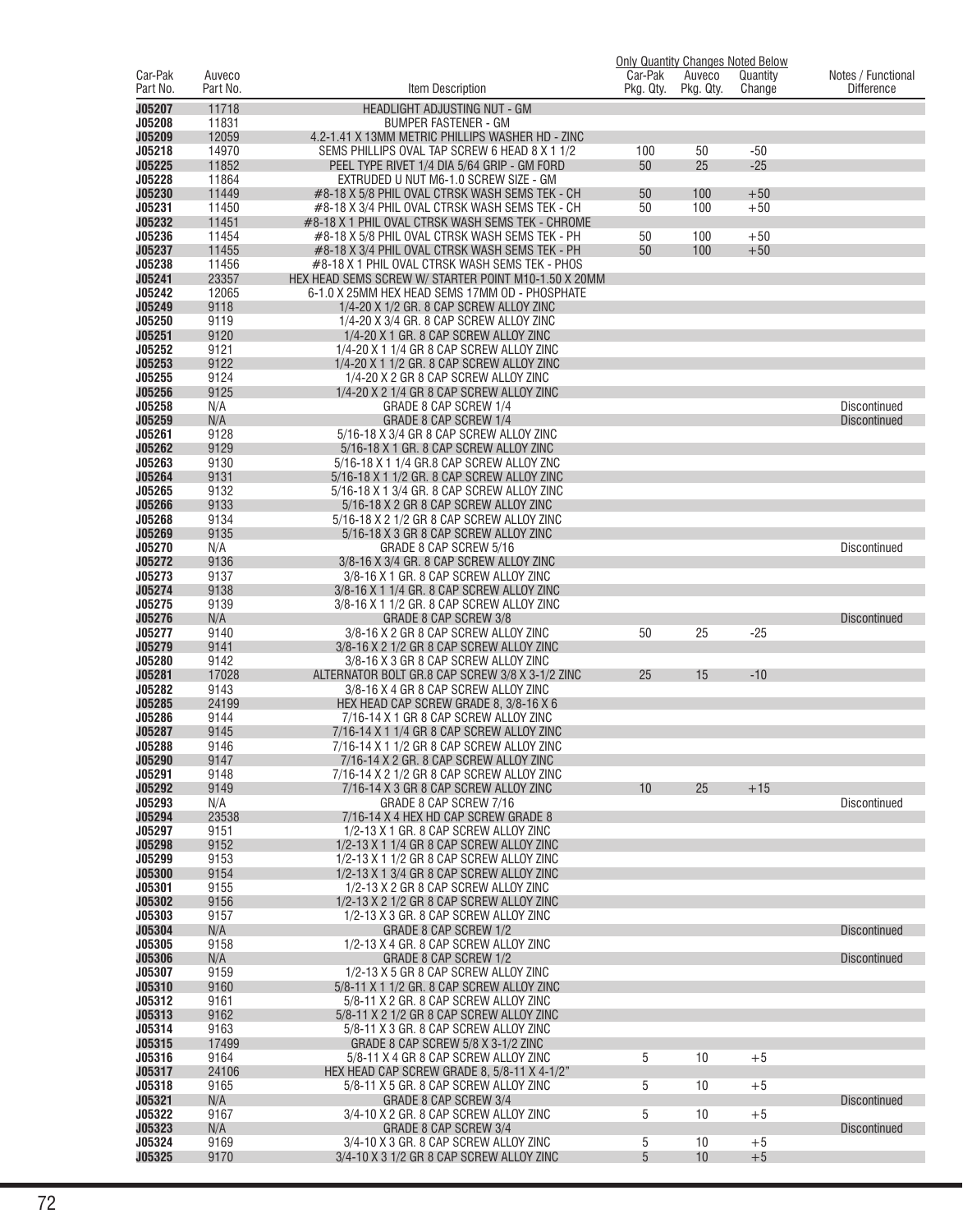|          |          |                                                    |           |           | <b>Only Quantity Changes Noted Below</b> |                     |
|----------|----------|----------------------------------------------------|-----------|-----------|------------------------------------------|---------------------|
| Car-Pak  | Auveco   |                                                    | Car-Pak   | Auveco    | Quantity                                 | Notes / Functional  |
| Part No. | Part No. | Item Description                                   | Pkg. Qty. | Pkg. Qty. | Change                                   | <b>Difference</b>   |
| J05326   | 9171     | 3/4-10 X 4 GR. 8 CAP SCREW ALLOY ZINC              | 5         | 10        | $+5$                                     |                     |
| J05328   | 9172     | 3/4-10 X 5 GR. 8 CAP SCREW ALLOY ZINC              | 5         | 10        | $+5$                                     |                     |
| J05330   | N/A      | GRADE 8 CAP SCREW 3/4-                             |           |           |                                          | Discontinued        |
| J05334   | 13283    | 12 X 1-1/4 PHILLIPS PAN HEAD TAP SCREW 18-8        | 50        | 25        | $-25$                                    |                     |
| J05336   | N/A      | GRADE 8 CAP SCREW 7/8                              |           |           |                                          | <b>Discontinued</b> |
| J05337   | N/A      | <b>GRADE 8 CAP SCREW 7/8</b>                       |           |           |                                          | <b>Discontinued</b> |
| J05342   | N/A      | GRADE 8 CAP SCREW 7/8                              |           |           |                                          | Discontinued        |
| J05347   | N/A      | GRADE 8 CAP SCREW 1-8                              |           |           |                                          | <b>Discontinued</b> |
| J05351   | N/A      | GRADE 8 CAP SCREW 1-8                              |           |           |                                          | Discontinued        |
| J05353   | N/A      | <b>GRADE 8 CAP SCREW 1-8</b>                       |           |           |                                          | <b>Discontinued</b> |
| J05358   | N/A      | GRADE 8 CAP SCREW 1/4                              |           |           |                                          | Discontinued        |
| J05359   | 9174     | 1/4-28 X 3/4 GR, 8 CAP SCREW ALLOY ZINC            |           |           |                                          |                     |
| J05362   | 9177     | 1/4-28 X 1 1/2 GR 8 CAP SCREW ALLOY ZINC           |           |           |                                          |                     |
| J05363   | N/A      | GRADE 8 CAP SCREW 1/4                              |           |           |                                          | Discontinued        |
| J05364   | N/A      | GRADE 8 CAP SCREW 1/4                              |           |           |                                          | Discontinued        |
| J05366   | N/A      | GRADE 8 CAP SCREW 1/4                              |           |           |                                          | <b>Discontinued</b> |
| J05367   | N/A      | GRADE 8 CAP SCREW 1/4                              |           |           |                                          | Discontinued        |
| J05368   | N/A      | GRADE 8 CAP SCREW 5/16                             |           |           |                                          | <b>Discontinued</b> |
| J05369   | 9184     | 5/16-24 X 1 GR 8 CAP SCREW ALLOY ZINC              |           |           |                                          |                     |
| J05371   | 9186     | 5/16-24 X 1 1/2 GR 8 CAP SCREW ALLOY ZINC          |           |           |                                          |                     |
| J05372   | N/A      | GRADE 8 CAP SCREW 5/16                             |           |           |                                          | Discontinued        |
| J05373   | 9188     | 5/16-24 X 2 GR 8 CAP SCREW ALLOY ZINC              |           |           |                                          |                     |
| J05374   | N/A      | GRADE 8 CAP SCREW 5/16                             |           |           |                                          | Discontinued        |
| J05375   | N/A      | GRADE 8 CAP SCREW 5/16                             |           |           |                                          | <b>Discontinued</b> |
| J05376   | N/A      | GRADE 8 CAP SCREW 5/16                             |           |           |                                          | Discontinued        |
| J05378   | 9191     | 3/8-24 X 3/4 GR 8 CAP SCREW ALLOY ZINC             |           |           |                                          |                     |
| J05379   | 9192     | 3/8-24 X 1 GR 8 CAP SCREW ALLOY ZINC               |           |           |                                          |                     |
| J05380   | 9193     | 3/8-24 X 1 1/4 GR 8 CAP SCREW ALLOY ZINC           |           |           |                                          |                     |
| J05381   | 9194     | 3/8-24 X 1 1/2 GR 8 CAP SCREW ALLOY ZINC           |           |           |                                          |                     |
| J05384   | N/A      | <b>GRADE 8 CAP SCREW 3/8</b>                       |           |           |                                          | <b>Discontinued</b> |
| J05386   | N/A      | GRADE 8 CAP SCREW 3/8                              |           |           |                                          | Discontinued        |
| J05387   | N/A      | <b>GRADE 8 CAP SCREW 3/8</b>                       |           |           |                                          | <b>Discontinued</b> |
| J05388   | N/A      | GRADE 8 CAP SCREW 3/8                              |           |           |                                          | Discontinued        |
| J05392   | 9199     | 7/16-20 X 1 GR 8 CAP SCREW ALLOY ZINC              |           |           |                                          |                     |
| J05394   | 9201     | 7/16-20 X 1 1/2 GR. 8 CAP SCREW ALLOY ZINC         |           |           |                                          |                     |
| J05396   | 9203     | 7/16-20 X 2 1/2 GR. 8 CAP SCREW ALLOY ZINC         |           |           |                                          |                     |
| J05398   | N/A      | GRADE 8 CAP SCREW 7/16                             |           |           |                                          | Discontinued        |
| J05399   | N/A      | GRADE 8 CAP SCREW 7/16                             |           |           |                                          | <b>Discontinued</b> |
| J05400   | N/A      | GRADE 8 CAP SCREW 1/2                              |           |           |                                          |                     |
| J05402   | 9208     | 1/2-20 X 1 1/2 GR. 8 CAP SCREW ALLOY ZINC          |           |           |                                          | Discontinued        |
|          |          |                                                    |           |           |                                          |                     |
| J05404   | 9210     | 1/2-20 X 2 GR 8 CAP SCREW ALLOY ZINC               |           |           |                                          |                     |
| J05406   | 9212     | 1/2-20 X 3 GR 8 CAP SCREW ALLOY ZINC               |           |           |                                          |                     |
| J05407   | 24107    | HEX HEAD CAP SCREW GRADE 8, 1/2-20 X 4" PLATED     |           |           |                                          |                     |
| J05411   | 24108    | HEX HEAD CAP SCREW GRADE 8, 5/8-18 X 2" PLATED     |           |           |                                          |                     |
| J05413   | N/A      | GRADE 8 CAP SCREW 5/8                              |           |           |                                          | Discontinued        |
| J05415   | N/A      | GRADE 8 CAP SCREW 5/8                              |           |           |                                          | <b>Discontinued</b> |
| J05417   | 24109    | HEX HEAD CAP SCREW GRADE 8. 3/4-16 X 1-1/2" PLATED |           |           |                                          |                     |
| J05418   | N/A      | GRADE 8 CAP SCREW 3/4                              |           |           |                                          | <b>Discontinued</b> |
| J05419   | N/A      | GRADE 8 CAP SCREW 3/4                              |           |           |                                          | Discontinued        |
| J05420   | 9224     | 3/4-16 X 3 GR 8 CAP SCREW ALLOY ZINC               | 5         | 10        | $+5$                                     |                     |
| J05426   | N/A      | GRADE 8 CAP SCREW 1'-1                             |           |           |                                          | <b>Discontinued</b> |
| J05428   | N/A      | <b>GRADE 8 CAP SCREW 1'-1</b>                      |           |           |                                          | <b>Discontinued</b> |
| J05429   | 15640    | GR 8 HEX NUT 1/4-20 ZINC & YELLOW                  | 50        | 100       | $+50$                                    |                     |
| J05430   | 15641    | GR 8 HEX NUT 5/16-18 ZINC & YELLOW                 | 50        | 100       | $+50$                                    |                     |
| J05431   | 15642    | GR 8 HEX NUT 3/8-16 ZINC & YELLOW                  | 50        | 100       | $+50$                                    |                     |
| J05432   | 15643    | GR 8 HEX NUT 7/16-14 ZINC & YELLOW                 |           |           |                                          |                     |
| J05433   | 15644    | GR 8 HEX NUT 1/2-13 ZINC & YELLOW                  |           |           |                                          |                     |
| J05434   | 15645    | GR 8 HEX NUT 5/8-11 ZINC & YELLOW                  |           |           |                                          |                     |
| J05435   | 9306     | 3/4-10 GR. 8 HEX NUT ZINC HIGH ALLOY               |           |           |                                          |                     |
| J05436   | N/A      | GRADE 8 HEX NUT 7/8-9                              |           |           |                                          | <b>Discontinued</b> |
| J05438   | 15649    | GR 8 HEX NUT 1/4-28 ZINC & YELLOW                  | 50        | 100       | $+50$                                    |                     |
| J05440   | 15651    | GR 8 HEX NUT 3/8-24 ZINC & YELLOW                  | 50        | 100       | $+50$                                    |                     |
| J05441   | 15652    | GR 8 HEX NUT 7/16-20 ZINC & YELLOW                 |           |           |                                          |                     |
| J05442   | 15653    | GR 8 HEX NUT 1/2-20 ZINC & YELLOW                  |           |           |                                          |                     |
| J05443   | 15654    | GR 8 HEX NUT 5/8-18 ZINC & YELLOW                  |           |           |                                          |                     |
| J05444   | N/A      | GRADE 8 HEX NUT 3/4-16                             |           |           |                                          | <b>Discontinued</b> |
| J05445   | N/A      | GRADE 8 HEX NUT 1'-14                              |           |           |                                          | Discontinued        |
| J05446   | 8746     | 7/16-20 R.H. WHEEL NUT GM & CHRYSLER               |           |           |                                          |                     |
| J05447   | 8742     | 1/2-20 R.H. WHEEL NUT CHRYSLER                     |           |           |                                          |                     |
| J05448   | 8744     | 1/2-20 RIGHT HAND WHEEL NUT ZINC                   |           |           |                                          |                     |
| J05450   | 12771    | 1/4 USS HI STRENGTH WASHER ZINC-YLW                | 50        | 100       | $+50$                                    |                     |
| J05451   | 12772    | 5/16 USS HI STRENGTH WASHER ZINC-YLW               | 50        | 100       | $+50$                                    |                     |
| J05452   | 12773    | 3/8 USS HI STRENGTH WASHER ZINC-YLW                | 50        | 100       | $+50$                                    |                     |
| J05453   | 12774    | 7/16 USS HI STRENGTH WASHER ZINC-YLW               |           |           |                                          |                     |
| J05454   | 12775    | 1/2 USS HI STRENGTH WASHER ZINC-YLW                |           |           |                                          |                     |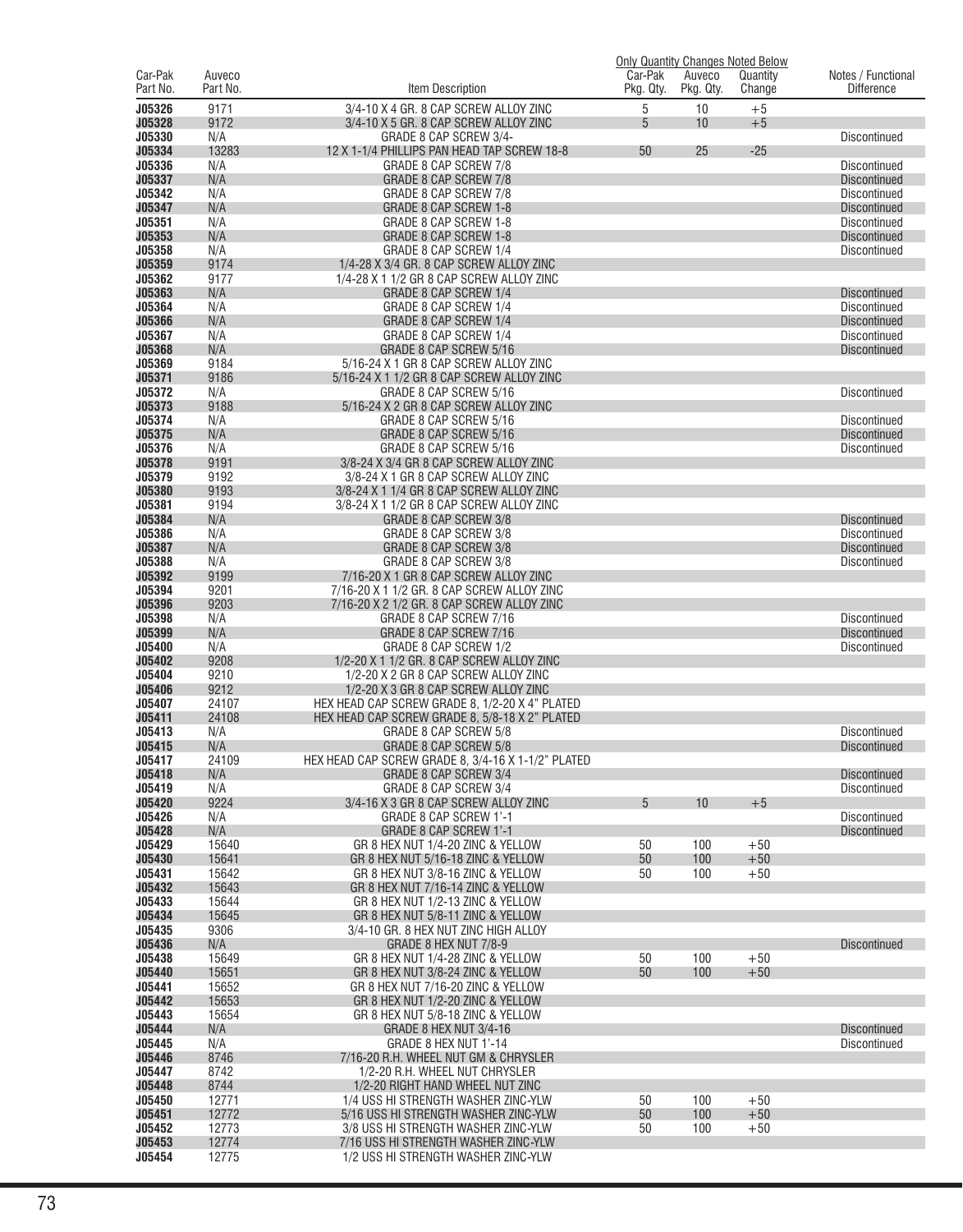|                         |                    |                                                                                                                                |                      |                     | <b>Only Quantity Changes Noted Below</b> |                                            |
|-------------------------|--------------------|--------------------------------------------------------------------------------------------------------------------------------|----------------------|---------------------|------------------------------------------|--------------------------------------------|
| Car-Pak<br>Part No.     | Auveco<br>Part No. | Item Description                                                                                                               | Car-Pak<br>Pkg. Qty. | Auveco<br>Pkg. Qty. | Quantity<br>Change                       | Notes / Functional<br><b>Difference</b>    |
| J05455                  | 12776              | 9/16 USS HI STRENGTH WASHER ZINC-YLW                                                                                           |                      |                     |                                          |                                            |
| J05456                  | 12777              | 5/8 USS HI STRENGTH WASHER ZINC-YLW                                                                                            |                      |                     |                                          |                                            |
| J05457                  | 12778              | 3/4 USS HI STRENGTH WASHER ZINC GOLD                                                                                           | 25                   | 10                  | $-15$                                    |                                            |
| J05458                  | 12779              | 7/8 USS HI STRENGTH WASHER ZINC-YLW                                                                                            | 25                   | 10                  | $-15$                                    |                                            |
| J05460<br>J05462        | N/A<br>N/A         | USS THRU HARD WASHER 1<br>USS THRU HARD WASHER 1                                                                               |                      |                     |                                          | <b>Discontinued</b><br><b>Discontinued</b> |
| J05463                  | N/A                | USS THRU HARD WASHER 1                                                                                                         |                      |                     |                                          | <b>Discontinued</b>                        |
| J05464                  | 12781              | 1/4 SAE HI STRENGTH WASHER ZINC-YLW                                                                                            | 50                   | 100                 | $+50$                                    |                                            |
| J05465                  | 12782              | 5/16 SAE HI STRENGTH WASHER ZINC-YLW                                                                                           | 50                   | 100                 | $+50$                                    | Zinc & Yellow                              |
|                         |                    |                                                                                                                                |                      |                     |                                          | Dichromate Finish, formerly Zinc Finish    |
| J05466<br>J05468        | N/A<br>12785       | SAE THRU HARD WASHER 3<br>1/2 SAE HI STRENGTH WASHER ZINC-YLW                                                                  |                      |                     |                                          | <b>Discontinued</b>                        |
| J05469                  | 12786              | 9/16 SAE HI STRENGTH WASHER ZINC-YLW                                                                                           | 25                   | 50                  | $+25$                                    |                                            |
| J05470                  | 12787              | 5/8 SAE HI STRENGTH WASHER ZINC-YLW                                                                                            |                      |                     |                                          |                                            |
| J05471                  | 12788              | 3/4 SAE HI STRENGTH WASHER ZINC-YLW                                                                                            |                      |                     |                                          |                                            |
| J05472                  | 12789              | 7/8 SAE HI STRENGTH WASHER ZINC-YLW                                                                                            | 25                   | 15                  | $-10$                                    |                                            |
| J05473                  | N/A                | SAE THRU HARD WASHER 1                                                                                                         |                      |                     |                                          | <b>Discontinued</b>                        |
| J05475<br>J05476        | N/A<br>N/A         | SAE THRU HARD WASHER 1<br>SAE THRU HARD WASHER 1                                                                               |                      |                     |                                          | <b>Discontinued</b><br>Discontinued        |
| J05477                  | N/A                | TORX FLOORBOARD SCREW                                                                                                          |                      |                     |                                          | <b>Discontinued</b>                        |
| J05481                  | 21719              | 1/4 - 20 X 3 FLAT HEAD TORX FLOOR SCREWS PHOSPHATE & OIL                                                                       |                      |                     |                                          |                                            |
| J05482                  | 21720              | 1/4 - 20 X 3-1/2 FLAT HEAD TORX FLOOR SCREWS PHOSPHATE & OIL                                                                   |                      |                     |                                          |                                            |
| J05483                  | N/A                | TORX FLOORBOARD SCREW                                                                                                          |                      |                     |                                          | Discontinued                               |
| J05484<br>J05485        | 21725<br>21726     | 5/16 - 18 X 2-1/4 FLAT HEAD TORX FLOOR SCREWS PHOSPHATE & OIL<br>5/16 - 18 X 2-1/2 FLAT HEAD TORX FLOOR SCREWS PHOSPHATE & OIL |                      |                     |                                          |                                            |
| J05486                  | 12104              | <b>T-30 TORX INSERT BITS</b>                                                                                                   |                      |                     |                                          |                                            |
| J05488                  | 12697              | PREVAILING TORQ LOCK NUT 1/4-20 USS GRADE 8                                                                                    |                      |                     |                                          |                                            |
| J05489                  | 12698              | PREVAILING TORQ LOCK NUT 5/16-18 USS GR.8 CAD & WAX                                                                            |                      |                     |                                          |                                            |
| J05490                  | 12699              | PREVAILING TORQ LOCK NUT 3/8-16 USS GR 8                                                                                       |                      |                     |                                          |                                            |
| J05491<br>J05492        | 12700<br>12701     | PREVAILING TORQ LOCK NUT 7/16-14 USS GR. 8<br>PREVAILING TORQ LOCK NUT 1/2-13 USS GR. 8                                        |                      |                     |                                          |                                            |
| J05493                  | 12703              | PREVAILING TORQ LOCK NUT 5/8-11 USS GRADE 8                                                                                    | 25                   | 10                  | $-15$                                    |                                            |
| J05494                  | 12704              | PREVAILING TORQ LOCK NUT 3/4-10 USS GR. 8                                                                                      | 25                   | 10                  | $-15$                                    |                                            |
| J05495                  | 12705              | PREVAILING TORQ LOCK NUT 1/4-28 SAE GR. 8                                                                                      |                      |                     |                                          |                                            |
| J05497                  | 12707              | PREVAILING TORQ LOCK NUT 3/8-24 SAE GR.8                                                                                       |                      |                     |                                          |                                            |
| J05498<br>J05499        | 12708<br>12709     | PREVAILING TORQ LOCK NUT 7/16-20 SAE GR 8<br>PREVAILING TORQ LOCK NUT 1/2-20 SAE GRADE 8                                       |                      |                     |                                          |                                            |
| <b>J05500</b>           | 12711              | PREVAILING TORQ LOCK NUT 5/8-18 SAE GR.8                                                                                       | 25                   | 10                  | $-15$                                    |                                            |
| J05502                  | 14007              | FENDER LINER RETAINER 11/16 HEAD DIA. 9/16 LENGTH                                                                              |                      |                     |                                          |                                            |
| J05505                  | 9399               | 6 X 1/2 PHIL OVAL HD T.S. 18-8 GR.S.S.                                                                                         |                      |                     |                                          |                                            |
| J05506                  | 9400               | 6 X 3/4 PHIL OVAL HD T.S. 18-8 GR.S.S.                                                                                         |                      |                     |                                          |                                            |
| J05507<br>J05508        | 9401<br>9403       | 6 X 1 PHIL OVAL HD. T.S. 18-8 GR. S.S.<br>8 X 1/2 PHIL OVAL HD. T.S. 18-8 GR. S.S.                                             |                      |                     |                                          |                                            |
| J05509                  | 9404               | 8 X 3/4 PHIL OVAL HD T.S. 18-8 GR.S.S.                                                                                         |                      |                     |                                          |                                            |
| J05510                  | 9405               | 8 X 1 PHIL OVAL HD. T.S. 18-8 GR. S.S.                                                                                         |                      |                     |                                          |                                            |
| J05511                  | 9406               | 8 X 1 1/4 PHIL OVAL HD T.S. 18-8 GR. S.S                                                                                       | 50                   | 100                 | $+50$                                    |                                            |
| <b>J05512</b><br>J05513 | 9407<br>9408       | 8 X 1 1/2 PHIL OVAL HD. 1.S. 18-8 GR.S.S.<br>10 X 1/2 PHIL OVAL HD. T.S. 18-8 GR. S.S.                                         | 50                   | 100                 | $+50$                                    |                                            |
| J05514                  | 9409               | 10 X 3/4 PHIL OVAL HD. T.S. 18-8 GR.S.S.                                                                                       |                      |                     |                                          |                                            |
| J05515                  | 9410               | 10 X 1 PHIL OVAL HD. T.S. 18-8 GR.S.S.                                                                                         |                      |                     |                                          |                                            |
| J05516                  | 9411               | 10 X 1 1/4 PHIL OVAL HD. T.S. 18-8 GR.S.S                                                                                      | 50                   | 100                 | $+50$                                    |                                            |
| J05517                  | 9412               | 10 X 1 1/2 PHIL OVAL HD. T.S. 18-8 GR.S.S                                                                                      | 50                   | 100                 | $+50$                                    |                                            |
| J05518<br>J05519        | 13265<br>13266     | 6 X 1/2 PHILLIPS PAN HEAD TAP SCREW 18-8<br>6 X 3/4 PHILLIPS PAN HEAD TAP SCREW 18-8                                           |                      |                     |                                          |                                            |
| J05520                  | 13267              | 6 X 1 PHILLIPS PAN HEAD TAP SCREW 18-8                                                                                         |                      |                     |                                          |                                            |
| J05521                  | 13269              | 8 X 1/2 PHILLIPS PAN HEAD TAP SCREW 18-8                                                                                       |                      |                     |                                          |                                            |
| J05522                  | 13270              | 8 X 3/4 PHILLIPS PAN HEAD TAP SCREW 18-8                                                                                       | 100                  | 50                  | $-50$                                    |                                            |
| J05523                  | 13271              | 8 X 1 PHILLIPS PAN HEAD TAP SCREW 18-8                                                                                         | 100                  | 50                  | $-50$                                    |                                            |
| J05525<br>J05526        | 13273<br>13274     | 8 X 1 1/2 PHILLIPS PAN HEAD TAP SCREW 18-8<br>10 X 1/2 PHILLIPS PAN HEAD TAP SCREW 18-8                                        | 50                   | 25                  | $-25$                                    |                                            |
| J05527                  | 13275              | 10 X 3/4 PHILLIPS PAN HEAD TAP SCREW 18-8                                                                                      | 100                  | 50                  | $-50$                                    |                                            |
| J05528                  | 13276              | 10 X 1 PHILLIPS PAN HEAD TAP SCREW 18-8                                                                                        | 100                  | 50                  | $-50$                                    |                                            |
| J05529                  | 13277              | 10 X 1 1/4 PHILLIPS PAN HEAD TAP SCREW 18-8                                                                                    |                      |                     |                                          |                                            |
| J05530                  | 13278              | 10 X 1 1/2 PHILLIPS PAN HEAD TAP SCREW 18-8                                                                                    | 50                   | 25                  | $-25$                                    |                                            |
| J05531<br>J05532        | 13280<br>13281     | 12 X 1/2 PHILLIPS PAN HEAD TAP SCREW 18-8<br>12 X 3/4 PHILLIPS PAN HEAD TAP SCREW 18-8                                         |                      |                     |                                          |                                            |
| J05533                  | 13282              | 12 X 1 PHILLIPS PAN HEAD TAP SCREW 18-8                                                                                        |                      |                     |                                          |                                            |
| J05534                  | N/A                | STN STL SHT MET SCREW                                                                                                          |                      |                     |                                          | <b>Discontinued</b>                        |
| J05535                  | 13284              | 12 X 1-1/2 PHILLIPS PAN HEAD TAP SCREW 18-8                                                                                    | 50                   | 25                  | $-25$                                    |                                            |
| J05538                  | N/A                | STN STL SHT MET SCREW                                                                                                          |                      |                     |                                          | <b>Discontinued</b>                        |
| J05539<br>J05541        | N/A<br>11321       | STN STL SHT MET SCREW<br>UNIVERSAL BREAK-OFF HOSE CONNECTOR 1/8 1/4 3/8                                                        |                      |                     |                                          | Discontinued                               |
| J05542                  | 23539              | UNIVERSAL BREAK-OFF HOSE TEE 1/8 1/4 3/8                                                                                       |                      |                     |                                          |                                            |
| J05545                  | 14055              | HEAVY DUTY AUTOFUSE HOLDER 10" OF 12 GA WIRE                                                                                   | 10                   | 3                   | $-7$                                     |                                            |
| J05546                  | 24204              | GM, FORD & CHRYSLER APRON, FENDER, ENGINE RETAINER                                                                             |                      |                     |                                          |                                            |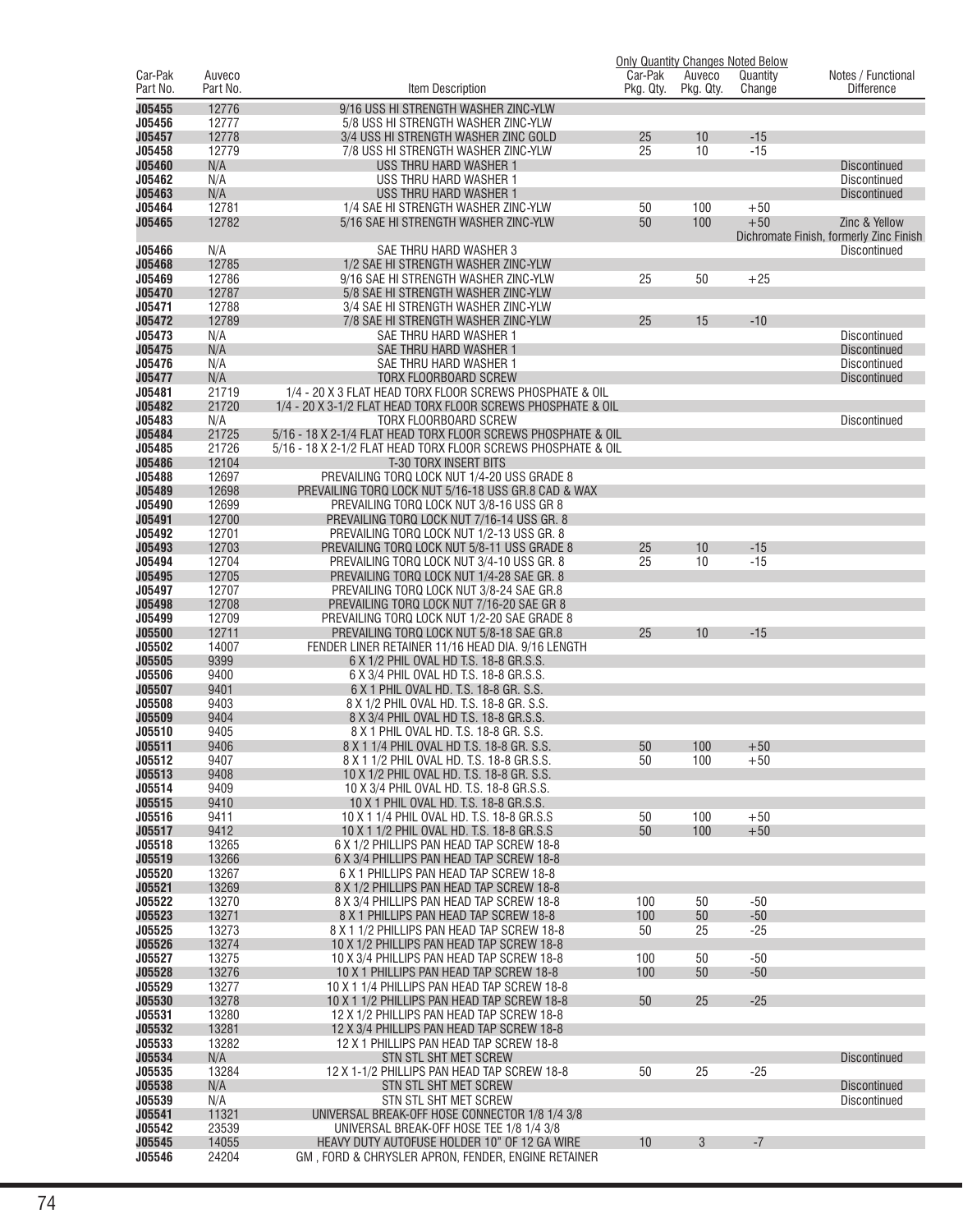|                     |                    |                                                                                                |                      |                     | <b>Only Quantity Changes Noted Below</b> |                                         |
|---------------------|--------------------|------------------------------------------------------------------------------------------------|----------------------|---------------------|------------------------------------------|-----------------------------------------|
| Car-Pak<br>Part No. | Auveco<br>Part No. | Item Description                                                                               | Car-Pak<br>Pkg. Qty. | Auveco<br>Pkg. Qty. | Quantity<br>Change                       | Notes / Functional<br><b>Difference</b> |
|                     |                    |                                                                                                |                      |                     |                                          |                                         |
| J05548<br>J05549    | 18735<br>18737     | HEAT SHRINK TUBING 8-1 GAUGE BLACK<br>HEAT SHRINK TUBING 2-4/0 GAUGE BLACK                     |                      |                     |                                          |                                         |
| J05550              | N/A                | <b>HEAT SHRINK TUBING</b>                                                                      |                      |                     |                                          | <b>Discontinued</b>                     |
| J05551              | 23276              | IN-LINE BLADE TYPE ATC/ATO FUSE HOLDER W/WIRE                                                  |                      |                     |                                          |                                         |
| J05556              | N/A                | SLOT PAN HD SHT MET SC                                                                         |                      |                     |                                          | Discontinued                            |
| J05558              | N/A                | SLOT PAN HD SHT MET SC                                                                         |                      |                     |                                          | <b>Discontinued</b>                     |
| J05560              | N/A                | PHIL PAN HD SHT MET SC                                                                         |                      |                     |                                          | <b>Discontinued</b>                     |
| J05562              | N/A                | PHIL PAN HD SHT MET SC                                                                         |                      |                     |                                          | <b>Discontinued</b>                     |
| J05563              | N/A                | PHIL PAN HD SHT MET SC                                                                         |                      |                     |                                          | <b>Discontinued</b>                     |
| J05564              | N/A                | PHIL PAN HD SHT MET SC                                                                         |                      |                     |                                          | <b>Discontinued</b>                     |
| J05566              | 11084              | #10 X 1/2 PHIL OVAL HD T.S. - BLACK OXIDE                                                      |                      |                     |                                          |                                         |
| J05568<br>J05569    | 11086<br>11087     | #10 X 3/4 PHIL OVAL HD T.S. - BLACK OXIDE<br>#10 X 3/4 W/ #8HD PHIL OVAL HD T.S. - BLACK OXIDE |                      |                     |                                          |                                         |
| J05570              | 11088              | #10 X 1 PHIL OVAL HD T.S. - BLACK OXIDE                                                        |                      |                     |                                          |                                         |
| J05571              | 11089              | #10 X 1 W/ #8HD PHIL OVAL HD T.S. - BLACK OXIDE                                                |                      |                     |                                          |                                         |
| J05572              | 11090              | #10 X 1-1/4 PHIL OVAL HD T.S. - BLACK OXIDE                                                    |                      |                     |                                          |                                         |
| J05573              | 11091              | $\#10$ X 1-1/4 PHIL OVAL $\#8$ HD. T.S. TYPE AB                                                |                      |                     |                                          |                                         |
| J05574              | 11092              | #10 X 1-1/2 PHIL OVAL HD.T.S. - BLACK OXIDE                                                    |                      |                     |                                          |                                         |
| J05576              | 23540              | PHIL. PAN HEAD T.S. #8 X 1-1/2 - BLACK                                                         |                      |                     |                                          |                                         |
| J05577              | 11921              | #10 X 1/2 PHIL PAN HD T.S. - BLACK OXIDE                                                       |                      |                     |                                          |                                         |
| J05578<br>J05579    | 11922              | #10 X 3/4 PHIL PAN HD T.S. - BLACK OXIDE                                                       |                      |                     |                                          |                                         |
| J05580              | 11923<br>11924     | #10 X 1 PHIL PAN HD T.S. - BLACK OXIDE<br>#10 X 1-1/4 PHIL PAN HD T.S. - BLACK OXIDE           | 100<br>100           | 50<br>50            | $-50$<br>$-50$                           |                                         |
| J05581              | 23541              | PHIL. PAN HEAD T.S. #10 X 1-1/2 - BLACK                                                        |                      |                     |                                          |                                         |
| J05582              | 2807               | 8 X 3/4 PHILLIPS FLAT HEAD TAP SCREW ZINC                                                      |                      |                     |                                          |                                         |
| J05583              | 5661               | 8 X 1 PHIL FLAT HD T.S. ZINC AB                                                                |                      |                     |                                          |                                         |
| J05586              | 1712               | PHILLIPS FLAT TAP SCREW #6 HEAD 8 X 3/4" ZINC                                                  |                      |                     |                                          |                                         |
| J05587              | 5660               | 8 X 1 PHIL FLAT HD T.S. W./NO 6 HD. AB                                                         |                      |                     |                                          |                                         |
| J05589              | N/A                | PHIL FLAT HD SHT MET SCREW                                                                     |                      |                     |                                          | <b>Discontinued</b>                     |
| J05590              | 2810               | 10 X 3/4 PHILLIPS FLAT HEAD TAP SCREW ZINC                                                     |                      |                     |                                          |                                         |
| J05591              | 5672               | 10 X 1 PHIL FLAT HD T.S. ZINC AB                                                               |                      |                     |                                          |                                         |
| J05592<br>J05595    | N/A<br>11762       | PHIL FLAT HD SHT MET SCREW<br>MAGNETIC CHUCK FOR 3/8 HEX SIZE                                  |                      |                     |                                          | <b>Discontinued</b>                     |
| J05597              | N/A                | NYLON CABLE TIE 8 - 18                                                                         |                      |                     |                                          | <b>Discontinued</b>                     |
| J05598              | 11957              | 11 IN 50 LB NYLON CABLE TIES - NATURAL                                                         | 100                  | 25                  | $-75$                                    |                                         |
| J05599              | N/A                | NYLON CABLE TIE HVY DUTY                                                                       |                      |                     |                                          | <b>Discontinued</b>                     |
| J05600              | N/A                | NYLON CABLE TIE HVY DUTY                                                                       |                      |                     |                                          | <b>Discontinued</b>                     |
| J05602              | 10697              | TEE HOSE CONNECTOR 1/8 X 1/8 X 1/8                                                             |                      |                     |                                          |                                         |
| J05603              | 10108              | TEE CONNECTOR 5/32 X 5/32 X 5/32                                                               |                      |                     |                                          |                                         |
| J05604<br>J05605    | 10110<br>12920     | TEE CONNECTOR 1/4 X 1/4 X 1/4<br>NYLON TEE CONNECTOR 5/16 X 5/16 X 5/16                        |                      |                     |                                          |                                         |
| J05606              | 11228              | TEE CONNECTOR 3/8 X 3/8 X 3/8                                                                  |                      |                     |                                          |                                         |
| J05607              | 10101              | STRAIGHT CONNECTOR 1/8 X 1/8                                                                   |                      |                     |                                          |                                         |
| J05608              | 10102              | STRAIGHT CONNECTOR 3/16 X 3/16                                                                 |                      |                     |                                          |                                         |
| J05609              | 10103              | STRAIGHT CONNECTOR 1/4 X 1/4                                                                   |                      |                     |                                          |                                         |
| J05610              | 10104              | STRAIGHT CONNECTOR 5/16 X 5/16                                                                 |                      |                     |                                          |                                         |
| J05611              | 10105              | STRAIGHT CONNECTOR 3/8 X 3/8                                                                   |                      |                     |                                          |                                         |
| J05612              | 10106              | REDUCER CONNECTOR 1/4 X 3/16                                                                   |                      |                     |                                          |                                         |
| J05613<br>J05615    | 10107<br>24110     | REDUCER CONNECTOR 3/8 X 1/4<br>HEX WSHR HD T.S. W/ TEK POINT #6 X 1/2 - ZINC                   |                      |                     |                                          |                                         |
| J05617              | 24111              | HEX WSHR HD T.S. W/ TEK POINT #6 X 1 - ZINC                                                    |                      |                     |                                          |                                         |
| J05618              | 9611               | #8 X 1/2 HEX WASHER HEAD TEKS T.S. ZINC                                                        |                      |                     |                                          |                                         |
| J05619              | 9612               | #8 X 3/4 HEX WASHER HEAD TEKS T.S. ZINC                                                        |                      |                     |                                          |                                         |
| J05620              | 11906              | #8 X 1 IND HEX WA HD #2 TEKS SCREW - ZINC                                                      |                      |                     |                                          |                                         |
| J05622              | 11908              | #8 X 1-1/2 IND HEX WA HD #2 TEKS SCREW - ZINC                                                  |                      |                     |                                          |                                         |
| J05623              | 9613               | #10 X 1/2 HEX WASHER HEAD TEKS T.SZINC                                                         |                      |                     |                                          |                                         |
| J05624<br>J05625    | 9615<br>9616       | #10 X 3/4 HEX WASHER HEAD TEKS T.SZINC<br>10-16 X 1 HEX WA.HD. #2 TEKS SC. ZINC                |                      |                     |                                          |                                         |
| J05626              | 11909              | #10 X 1-1/4 IND HEX WA HD #3 SUPER TEKS - ZINC                                                 |                      |                     |                                          |                                         |
| J05627              | 11910              | #10 X 1-1/2 IND HEX WA HD #3 SUPER TEKS - ZINC                                                 |                      |                     |                                          |                                         |
| J05628              | 9617               | 12-14 X 3/4 HEX WA.HD. #3 TEKS SC. ZINC                                                        | 50                   | 100                 | $+50$                                    |                                         |
| J05629              | 11911              | $#12$ X 1 IND HEX WA HD $#3$ SUPER TEKS - ZINC                                                 | 50                   | 25                  | $-25$                                    |                                         |
| J05630              | 11913              | #12 X 1-1/2 IND HEX WA HD #3 SUPER TEKS - ZINC                                                 |                      |                     |                                          |                                         |
| J05631              | N/A                | HX WSHR SELF DRILL SCREW                                                                       |                      |                     |                                          | <b>Discontinued</b>                     |
| J05632              | 9620               | 1/4-14 X 3/4 HEX WA.HD.#3 TEKS SCREW. ZINC                                                     | 50                   | 100                 | $+50$                                    |                                         |
| J05633<br>J05634    | 11914<br>11916     | #14 X 1 IND HEX WA HD #3 SUPER TEKS - ZINC<br>#14 X 1-1/2 IND HEX WA HD #3 SUPER TEKS - ZINC   | 50                   | 25                  | $-25$                                    |                                         |
| J05635              | 24112              | HEX WSHR HD T.S. W/ TEK POINT #14 X 2 - ZINC                                                   |                      |                     |                                          |                                         |
| J05637              | 13865              | NYLON HOLE PLUG 1/4 BLACK                                                                      | 50                   | 100                 | $+50$                                    |                                         |
| J05638              | 13867              | NYLON HOLE PLUG 5/16 BLACK                                                                     | 50                   | 100                 | $+50$                                    |                                         |
| J05639              | 13869              | NYLON HOLE PLUG 3/8 BLACK                                                                      | 50                   | 100                 | $+50$                                    |                                         |
| J05640              | 13871              | NYLON HOLE PLUG 7/16 BLACK                                                                     |                      |                     |                                          |                                         |
| J05641              | 13873              | NYLON HOLE PLUG 1/2 BLACK                                                                      |                      |                     |                                          |                                         |
| J05642              | 13875              | NYLON HOLE PLUG 9/16 BLACK                                                                     |                      |                     |                                          |                                         |
| J05643              | 13877              | NYLON HOLE PLUG 5/8 BLACK                                                                      |                      |                     |                                          |                                         |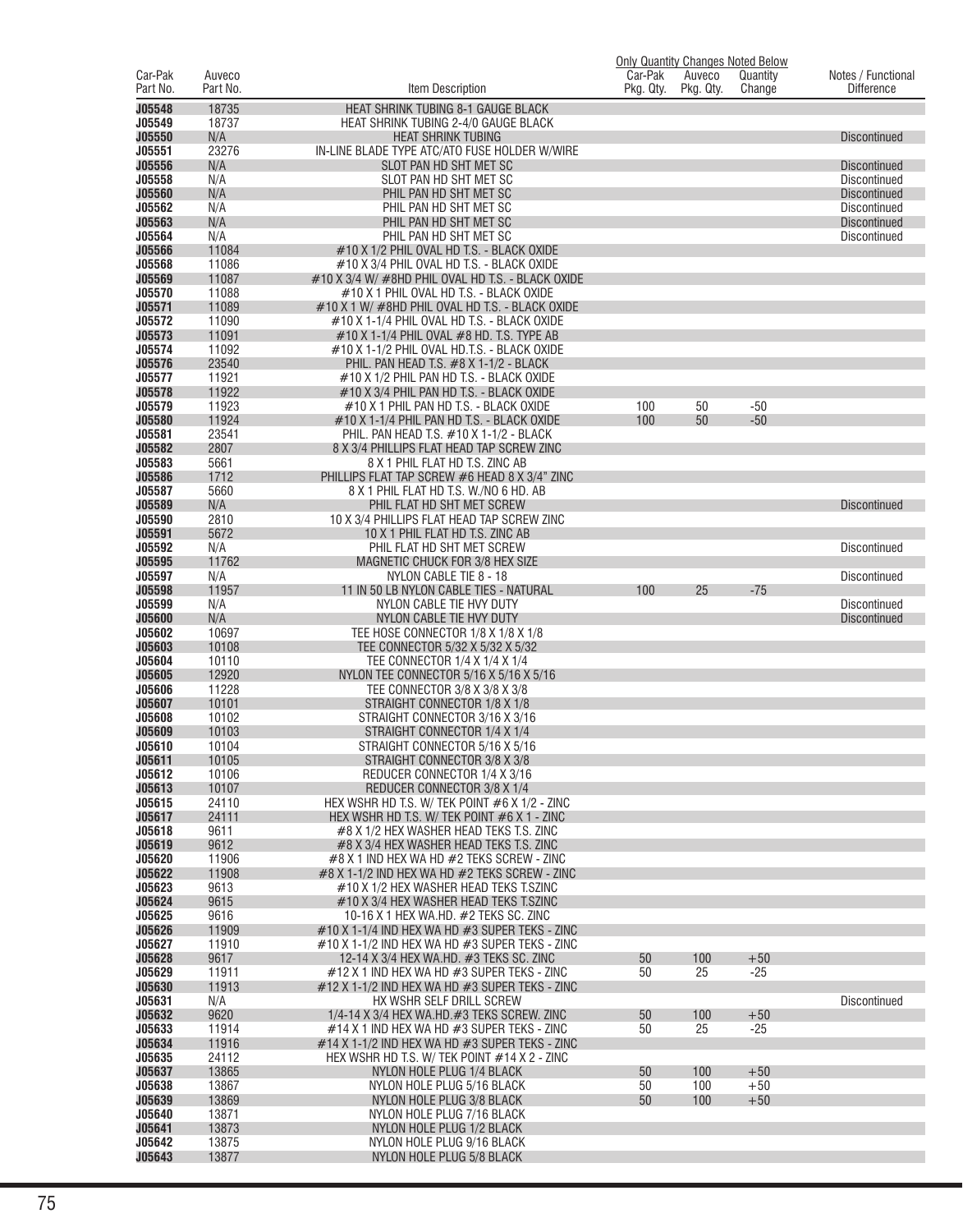|                         |                    |                                                                                      |                      |                     | <b>Only Quantity Changes Noted Below</b> |                                            |
|-------------------------|--------------------|--------------------------------------------------------------------------------------|----------------------|---------------------|------------------------------------------|--------------------------------------------|
| Car-Pak<br>Part No.     | Auveco<br>Part No. | Item Description                                                                     | Car-Pak<br>Pkg. Qty. | Auveco<br>Pkg. Qty. | Quantity<br>Change                       | Notes / Functional<br><b>Difference</b>    |
| J05644                  | 13879              | NYLON HOLE PLUG 11/16 BLACK                                                          |                      |                     |                                          |                                            |
| J05645                  | 13881              | NYLON HOLE PLUG 3/4 BLACK                                                            |                      |                     |                                          |                                            |
| J05646                  | 13883              | NYLON HOLE PLUG 13/16 BLACK                                                          |                      |                     |                                          |                                            |
| J05647                  | 13885              | NYLON HOLE PLUG 7/8 BLACK                                                            |                      |                     |                                          |                                            |
| J05648<br>J05651        | 13887<br>16179     | NYLON HOLE PLUG 1 BLACK<br>LGE FLNG THIN SHEET ALUMINUM NUTSERT 10-24 THREAD         | 25                   | 50                  | $+25$                                    |                                            |
| J05652                  | 16182              | LGE FLNG THIN SHEET ALUM. NUTSERT 1/4-20 THREAD                                      |                      |                     |                                          |                                            |
| J05653                  | 16183              | LGE FLNG THIN SHEET ALUM. NUTSERT 1/4-20 THREAD                                      |                      |                     |                                          |                                            |
| J05654                  | 16184              | LGE FLNG THIN SHEET ALUM. NUTSERT 5/16-18 THREAD                                     | 10                   | 25                  | $+15$                                    |                                            |
| J05656                  | N/A                | <b>RIVET NUT 8-32</b>                                                                |                      |                     |                                          | <b>Discontinued</b>                        |
| J05661<br>J05663        | 11805<br>11808     | NUTSERT HAND TOOL<br>#8-32 NUTSERT TOOL CONVERSION KIT                               |                      |                     |                                          |                                            |
| J05664                  | 11810              | #10-24 NUTSERT TOOL CONVERSION KIT                                                   |                      |                     |                                          |                                            |
| J05665                  | 11809              | #10-32 NUTSERT TOOL CONVERSION KIT                                                   |                      |                     |                                          |                                            |
| J05667                  | N/A                | T <sub>0</sub> 0L                                                                    |                      |                     |                                          | <b>Discontinued</b>                        |
| J05668<br>J05669        | 12534<br>12535     | ATC FUSE - 3 AMP-VIOLET<br>ATC FUSE 4 AMP PINK                                       | 10<br>10             | 5<br>5              | $-5$<br>$-5$                             |                                            |
| J05670                  | 12536              | ATC FUSE 5 AMP TAN                                                                   | 10                   | 5                   | $-5$                                     |                                            |
| J05671                  | 12537              | ATC FUSE 7.5 AMP BROWN                                                               | 10                   | 5                   | $-5$                                     |                                            |
| J05672                  | 12538              | ATC FUSE 10 AMP RED                                                                  | 10                   | 5                   | $-5$                                     |                                            |
| J05673<br>J05674        | 12539<br>12540     | ATC FUSE 15 AMP LIGHT BLUE<br>ATC FUSE 20 AMP YELLOW                                 | 10<br>10             | 5<br>5              | $-5$<br>$-5$                             |                                            |
| J05675                  | 12541              | ATC FUSE 25 AMP WHITE                                                                | 10                   | 5                   | $-5$                                     |                                            |
| J05676                  | 12542              | ATC FUSE 30 AMP LIGHT GREEN                                                          | 10                   | 5                   | $-5$                                     |                                            |
| J05677                  | N/A                | <b>GLASS FUSE AGC1</b>                                                               |                      |                     |                                          | <b>Discontinued</b>                        |
| J05678                  | 18981              | <b>GLASS TUBE FUSE 2 AMP</b>                                                         | 10                   | 5                   | $-5$                                     |                                            |
| J05679<br>J05680        | 17625<br>17626     | <b>GLASS TUBE FUSE 3 AMP</b><br><b>GLASS TUBE FUSE 5 AMP</b>                         | 10<br>10             | 5<br>5              | $-5$<br>$-5$                             |                                            |
| J05681                  | 12545              | AGC FUSE 10 AMP (GLASS TUBE FUSE)                                                    | 10                   | 5                   | $-5$                                     |                                            |
| J05682                  | 12546              | AGC FUSE 15 AMP (GLASS TUBE FUSE)                                                    | 10                   | 5                   | $-5$                                     |                                            |
| J05683                  | 18982              | <b>GLASS TUBE FUSE 20 AMP</b>                                                        | 10                   | 5                   | $-5$                                     |                                            |
| J05684<br>J05685        | 18983<br>12547     | <b>GLASS TUBE FUSE 25 AMP</b><br>AGC FUSE 30 AMP (GLASS TUBE FUSE)                   | 10<br>10             | 5<br>5              | $-5$<br>$-5$                             |                                            |
| J05689                  | N/A                | <b>GLASS FUSE SFE14</b>                                                              |                      |                     |                                          | <b>Discontinued</b>                        |
| J05691                  | 12544              | SFE FUSE 30 AMP (GLASS TUBE FUSE)                                                    | 10                   | 5                   | $-5$                                     |                                            |
| J05697                  | 12791              | ELECTRICAL CONNECTOR T-TAP 22-18 GAUGE                                               | 25                   | 10                  | $-15$                                    |                                            |
| J05698<br>J05699        | 12161<br>12792     | ELECTRICAL CONNECTOR T-TAP 18-14 GAUGE<br>ELECTRICAL CONNECTOR T-TAP 12 GAUGE        | 25<br>25             | 10<br>10            | $-15$<br>$-15$                           |                                            |
| J05700                  | 12977              | SELF-STRIPPING FUSEHOLDER                                                            | 10                   | 5                   | $-5$                                     |                                            |
| J05701                  | 9388               | CLOSED CLAMP 1 SMALL - GALVANIZED VINYL COATED                                       |                      |                     |                                          |                                            |
| J05702                  | 10184              | <b>TIRE VALVES</b>                                                                   | 10                   | 5                   | $-5$                                     |                                            |
| J05706<br>J05707        | N/A<br>N/A         | <b>RUBBER TIRE VALVE</b><br><b>BRASS &amp; CHROME VALVE</b>                          |                      |                     |                                          | <b>Discontinued</b><br><b>Discontinued</b> |
| J05710                  | N/A                | <b>STEEL TRUCK VALVE</b>                                                             |                      |                     |                                          | <b>Discontinued</b>                        |
| J05716                  | 24113              | TIRE VALVE SLOTTED CAP - STEEL                                                       |                      |                     |                                          |                                            |
| J05717                  | 24114              | TIRE VALVE OCTAGON - CHROME                                                          |                      |                     |                                          |                                            |
| <b>J05718</b><br>J05719 | 16457<br>4428      | RUBBER GROMMET 7/16 BORE DIA 3/4 OD<br>GROMMETS 1/2 BORE DIA, 31/32 OUTSIDE DIA.     |                      |                     |                                          |                                            |
| J05720                  | 4434               | GROMMETS 3/4 BORE DIA, 1-3/8 OUTSIDE DIA                                             |                      |                     |                                          |                                            |
| J05740                  | N/A                | TOGGLE BOLT 3/16 X 5 T                                                               |                      |                     |                                          | <b>Discontinued</b>                        |
| J05757                  | N/A                | NYLON & STEEL RIVET 61                                                               |                      |                     |                                          | <b>Discontinued</b>                        |
| J05768                  | N/A                | NYLON RIVET 61APT 2507                                                               |                      |                     |                                          | <b>Discontinued</b>                        |
| J05770<br>J05771        | N/A<br>N/A         | NYLON RIVET 61APT 2515<br><b>NYLON SCREW ANCHORS 61</b>                              |                      |                     |                                          | <b>Discontinued</b><br><b>Discontinued</b> |
| J05772                  | 10006              | PLASTIC ANCHORS #10 - #12                                                            | 100                  | 50                  | $-50$                                    |                                            |
| J05773                  | N/A                | <b>NYLON SCREW ANCHORS 61</b>                                                        |                      |                     |                                          | <b>Discontinued</b>                        |
| J05783                  | N/A                | STUD TYPE BATTERY KIT                                                                |                      |                     |                                          | Discontinued                               |
| J05788<br>J05790        | 13939<br>N/A       | NYLON CABLE CLAMP 3/16 CABLE SIZE<br>HEAVY DUTY CABLE CLIPS                          |                      |                     |                                          | <b>Discontinued</b>                        |
| J05793                  | 13944              | NYLON CABLE CLAMP 1/2 CABLE SIZE                                                     |                      |                     |                                          |                                            |
| J05801                  | N/A                | PUSH-IN FASTENERS. NYLON                                                             |                      |                     |                                          | Discontinued                               |
| J05803                  | 13748              | NYLON RIVET 13/64 HOLE DIA. 1-7/8 LENGTH                                             | 50                   | 25                  | $-25$                                    |                                            |
| J05804<br>J05805        | 13755<br>13750     | NYLON RIVET 13/64 HOLE DIA. 2 LENGTH<br>NYLON RIVET 1/4 HOLE DIA. 2-3/16 LENGTH      | 50<br>50             | 25<br>25            | $-25$<br>$-25$                           |                                            |
| J05806                  | 13753              | NYLON RIVET 17/64 HOLE DIA. 1-7/8 LENGTH                                             | 50                   | 25                  | $-25$                                    |                                            |
| J05808                  | 16265              | GM FASCIA PUSH-TYPE RETAINER 1" HD DIA 3/4 LGTH                                      |                      |                     |                                          |                                            |
| J05809                  | 13756              | BLIND NYLON RIVET GUN                                                                |                      |                     |                                          |                                            |
| J05813                  | N/A                | METRIC SEMS SCREW M8 X 1                                                             |                      |                     |                                          | <b>Discontinued</b>                        |
| J05824<br>J05825        | 24115<br>N/A       | JAM HEX NUT 1/2-20 - ZINC<br>FINISHED JAM NUT 5/8-1                                  |                      |                     |                                          | <b>Discontinued</b>                        |
| J05830                  | N/A                | COUPLING NUT 1/2-13 CO                                                               |                      |                     |                                          | <b>Discontinued</b>                        |
| J05831                  | N/A                | COUPLING NUT 5/8-11 CO                                                               |                      |                     |                                          | <b>Discontinued</b>                        |
| J05836                  | N/A                | COUPLING NUT 1-1/4 COU                                                               |                      |                     |                                          | <b>Discontinued</b>                        |
| J05837<br>J05838        | N/A<br>24167       | COUPLING NUT 1-1/2 COU<br>SPIN LOCK NUT W/SERRATIONS 1/4-20 THREAD 23/32 DIA. - ZINC |                      |                     |                                          | <b>Discontinued</b>                        |
|                         |                    |                                                                                      |                      |                     |                                          |                                            |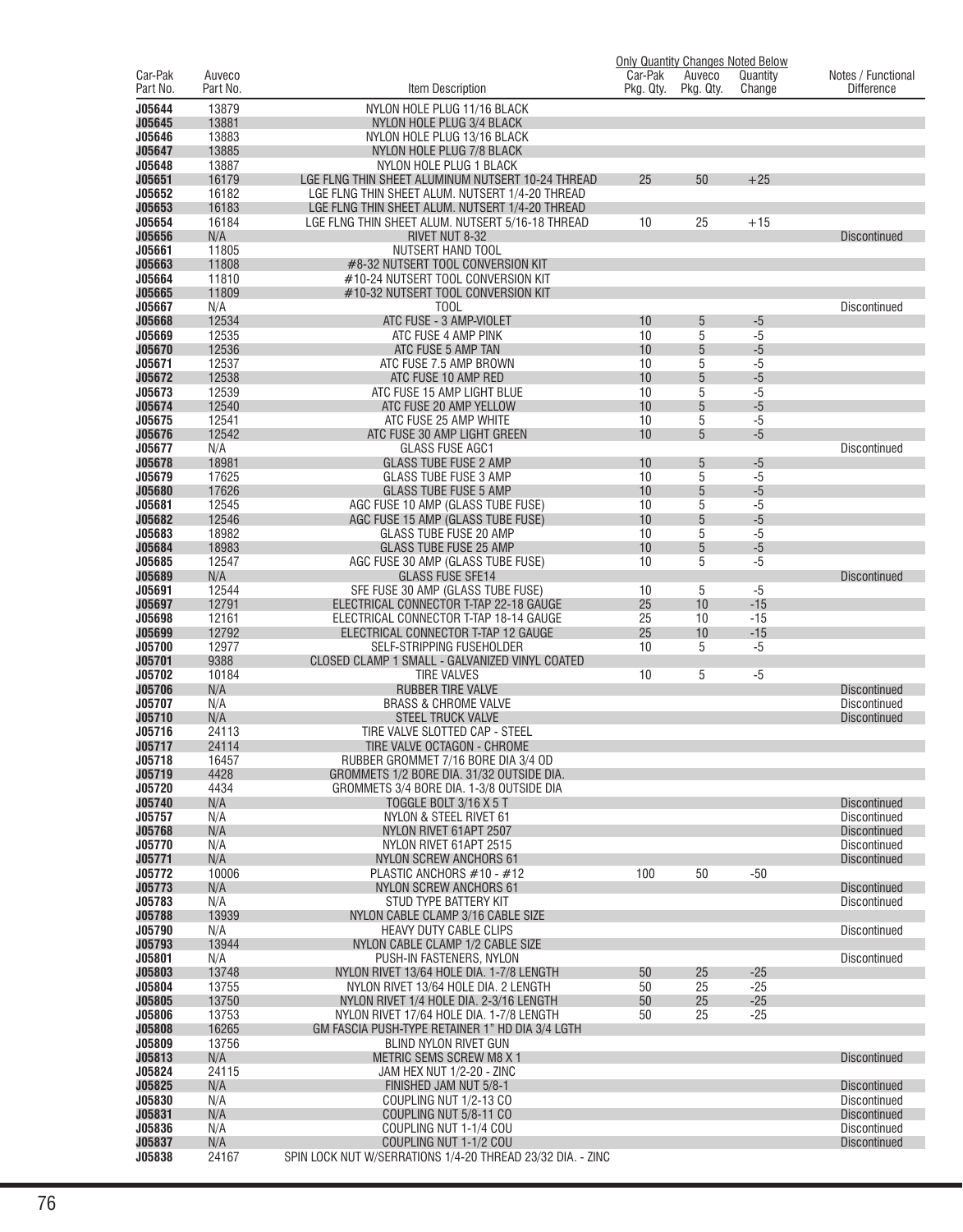|                                |                    |                                                                                                   | Only Quantity Changes Noted Below |                     |                    |                                            |
|--------------------------------|--------------------|---------------------------------------------------------------------------------------------------|-----------------------------------|---------------------|--------------------|--------------------------------------------|
| Car-Pak<br>Part No.            | Auveco<br>Part No. | Item Description                                                                                  | Car-Pak<br>Pkg. Qty.              | Auveco<br>Pkg. Qty. | Quantity<br>Change | Notes / Functional<br><b>Difference</b>    |
| J05839                         | 24164              | SPIN LOCK NUT W/SERRATIONS 5/16-18 THREAD 13/16 O.D. - ZINC                                       |                                   |                     |                    |                                            |
| J05840                         | 24116              | SPIN LOCK NUT W/SERRATIONS 3/8-16 THREAD 7/8 DIA. - ZINC                                          |                                   |                     |                    |                                            |
| J05841<br>J05843               | 17036<br>13946     | ELECTRICAL CONNECTOR TAP SPLICE 22-18 GA. RED<br>GM DOOR TRIM PANEL RETAINER                      | 50                                | 25                  | $-25$              |                                            |
| J05845                         | 14920              | SELF-STRIPPING ELEC PGTAIL CONN W/SLR 22-14 GA                                                    | 25                                | 10                  | $-15$              |                                            |
| J05847<br>J05849               | 15035<br>24117     | WIRE STRIPPER/CRIMPING TOOL<br>PHILLIPS PAN HD T.S. W/ TEK POINT #6 X 3/8 - ZINC                  |                                   |                     |                    |                                            |
| J05851                         | 24118              | PHILLIPS PAN HD T.S. W/ TEK POINT #6 X 3/4 - ZINC                                                 |                                   |                     |                    |                                            |
| J05853<br>J05854               | N/A<br>9605        | PHIL PAN SELF DRILL SCREW<br>#8 X 1/2 PHILLIPS PAN HD TEKS T.S. ZINC                              |                                   |                     |                    | <b>Discontinued</b>                        |
| J05855                         | 9606               | 8/18 X 3/4 PHIL PAN HD #2 TEKS SC. ZINC                                                           |                                   |                     |                    |                                            |
| J05856                         | 11904              | #8 X 1 PHIL PAN HD #2 TEKS SCREW - ZINC                                                           |                                   |                     |                    |                                            |
| J05857<br>J05858               | N/A<br>9607        | PHIL PAN SELF DRILL SCREW<br>10-16 X 1/2 PHIL PAN HD $#2$ TEKS SCREW ZINC                         |                                   |                     |                    | <b>Discontinued</b>                        |
| J05859                         | 9608               | 10-16 X 3/4 PHIL PAN HD $#2$ TEKS SCREW ZINC                                                      |                                   |                     |                    |                                            |
| <b>J05860</b><br>J05861        | 9609<br>24119      | 10-16 X 1 PHIL PAN HD.#2 TEKS SCREW ZINC<br>PHILLIPS PAN HD T.S. W/ TEK POINT #10 X 1-1/4 - ZINC  |                                   |                     |                    |                                            |
| J05862                         | 14474              | HOT SIDE TAP CLIP FOR BLADE TYPE FUSES                                                            |                                   |                     |                    |                                            |
| J05869<br>J05870               | 11974<br>N/A       | 6 X 25 X 6 X 7.5MM METRIC STUD DIN 939                                                            |                                   |                     |                    |                                            |
| J05873                         | N/A                | METRIC STUD 6M X 37.5<br>METRIC STUD 6M X 57.5                                                    |                                   |                     |                    | <b>Discontinued</b><br><b>Discontinued</b> |
| J05874                         | 11982              | 8 X 30 X 8 X 10 X 40MM METRIC STUD DIN 939                                                        |                                   |                     |                    |                                            |
| J05875<br>J05876               | 11983<br>11984     | 8 X 35 X 8 X 10 X 45MM METRIC STUD DIN 939<br>8 X 40 X 8 X 10 X 50MM METRIC STUD DIN 939          |                                   |                     |                    |                                            |
| J05879                         | 11987              | 8 X 50 X 8 X 10 X 65MM METRIC STUD DIN 939                                                        |                                   |                     |                    |                                            |
| J05880<br>J05881               | 11990<br>11991     | 10 X 35 X 10 X 12 X 47MM METRIC STUD DIN 939<br>10 X 40 X 10 X 12 X 52MM METRIC STUD DIN 939      |                                   |                     |                    |                                            |
| J05882                         | 11993              | 10 X 50 X 10 X 12 X 62MM METRIC STUD DIN 939                                                      |                                   |                     |                    |                                            |
| J05883                         | 11995              | 10 X 65 X 10 X 12 X 77MM METRIC STUD DIN 939                                                      |                                   |                     |                    |                                            |
| J05895<br>J05896               | 24182<br>10379     | WIRE NUT CONNECTOR 18-14 GA GRAY<br>WIRE NUT CONNECTORS 18 - 14 GA BLUE                           |                                   |                     |                    |                                            |
| J05897                         | N/A                | WIRE CONNECTOR - ORANG                                                                            |                                   |                     |                    | <b>Discontinued</b>                        |
| J05898<br>J05899               | 10381<br>10382     | WIRE NUT CONNECTORS 18 - 12 GA YELLOW<br>WIRE NUT CONNECTORS 18 - 10 GA RED                       |                                   |                     |                    |                                            |
| J05900                         | 10384              | WIRE NUT CONNECTORS 14 - 6 GA BLUE                                                                |                                   |                     |                    |                                            |
| J05901                         | 13659              | KRIMP AND SEAL BUTT CONNECTOR 22-18 GAUGE                                                         |                                   |                     |                    |                                            |
| J05902<br><b>J05903</b>        | 13669<br>13678     | KRIMP AND SEAL BUTT CONNECTOR 16-14 GAUGE<br>KRIMP & SEAL BUTT CONNECTOR 12-10 GAUGE              |                                   |                     |                    |                                            |
| J05904                         | 13816              | BATTERY HOLD DOWN NUT 3/8-16 STAINLESS STEEL                                                      |                                   |                     |                    |                                            |
| J05905<br>J05912               | 11083<br>N/A       | 3/8-16 X 1-1/8 BATTERY SIDE TERMINAL BOLT<br>SQUARE MACH SCREW NUT                                |                                   |                     |                    | <b>Discontinued</b>                        |
| J05914                         | 3250               | SQUARE NUT 1/4-20 THREAD BRIGHT ZINC                                                              |                                   |                     |                    |                                            |
| J05919<br>J05924               | N/A                | EXT TOOTH SEMS MACH SC                                                                            |                                   |                     |                    | <b>Discontinued</b>                        |
| J05925                         | N/A<br>N/A         | EXT TOOTH SEMS MACH SC<br>EXT TOOTH SEMS MACH SC                                                  |                                   |                     |                    | <b>Discontinued</b><br><b>Discontinued</b> |
| J05928                         | N/A                | EXT TOOTH SEMS MACH SC                                                                            |                                   |                     |                    | <b>Discontinued</b>                        |
| <b>J05930</b><br><b>J05931</b> | N/A<br>N/A         | EXT TOOTH SEMS MACH SC<br>EXT TOOTH SEMS MACH SC                                                  |                                   |                     |                    | <b>Discontinued</b><br><b>Discontinued</b> |
| J05932                         | N/A                | PHIL FILLISTER HD MACH                                                                            |                                   |                     |                    | <b>Discontinued</b>                        |
| J05939<br>J05942               | N/A<br>N/A         | TEE NUT 3 PRONG 10-24<br>TEE NUT 4 PRONG 10-32                                                    |                                   |                     |                    | Discontinued<br><b>Discontinued</b>        |
| J05944                         | N/A                | TEE NUT 4 PRONG 1/4-20                                                                            |                                   |                     |                    | Discontinued                               |
| J05945                         | N/A                | 1/4-20 X 7/16 3 PRONG                                                                             |                                   |                     |                    | <b>Discontinued</b>                        |
| J05946<br>J05948               | 24120<br>11326     | TEE NUT ZINC 1/4-20 4 PRONG<br>TEE NUTS 5/16-18 X 3/8 4 PRONG SLIMLINE                            |                                   |                     |                    |                                            |
| J05950                         | 11327              | TEE NUTS 3/8-16 4 PRONG SLIMLINE                                                                  |                                   |                     |                    |                                            |
| J05956<br>J05957               | 13656<br>13657     | KRIMP AND SEAL TERMINAL #6 STUD 22-18 GAUGE<br>KRIMP AND SEAL TERMINAL #10 STUD 22-18 GAUGE       |                                   |                     |                    |                                            |
| J05958                         | 13662              | KRIMP AND SEAL TERMINAL #6 STUD 16-14 GAUGE                                                       |                                   |                     |                    |                                            |
| J05959<br>J05960               | 13663<br>13664     | KRIMP AND SEAL TERMINAL #10 STUD 16-14 GAUGE                                                      |                                   |                     |                    |                                            |
| J05961                         | 13666              | KRIMP AND SEAL TERMINAL 1/4 STUD 16-14 GAUGE<br>KRIMP AND SEAL TERMINAL 3/8 STUD 16-14 GAUGE      |                                   |                     |                    |                                            |
| J05962                         | 13674              | KRIMP AND SEAL TERMINAL #10 STUD 12-10 GAUGE                                                      |                                   |                     |                    |                                            |
| J05963<br>J05964               | 13675<br>13676     | KRIMP AND SEAL TERMINAL 1/4 STUD 12-10 GAUGE<br>KRIMP AND SEAL TERMINAL 3/8 STUD 12-10 GAUGE      |                                   |                     |                    |                                            |
| J05966                         | N/A                | HEAT SEAL SPADE TERMINAL                                                                          |                                   |                     |                    | <b>Discontinued</b>                        |
| J05967<br>J05968               | N/A<br>13677       | HEAT SEAL SPADE TERMINAL<br>KRIMP AND SEAL TERMINAL #10 STUD 12-10 GAUGE                          |                                   |                     |                    | <b>Discontinued</b>                        |
| J05969                         | 13682              | KRIMP AND SEAL TERMINAL .157 STUD 16-14 GA (M)                                                    |                                   |                     |                    |                                            |
| J05970                         | 13681              | KRIMP AND SEAL TERMINAL .157 STUD 16-14 GA (F)                                                    |                                   |                     |                    |                                            |
| J05971<br>J05972               | 13661<br>13673     | KRIMP AND SEAL TERMINAL .250 STUD 22-18 GA. (M)<br>KRIMP AND SEAL TERMINAL .250 STUD 16-14 GA (M) |                                   |                     |                    |                                            |
| J05973                         | 13680              | KRIMP AND SEAL TERMINAL .250 STUD 12-10 GA (M)                                                    |                                   |                     |                    |                                            |
| J05974<br>J05975               | 13660<br>13672     | KRIMP AND SEAL TERMINAL .250 STUD 22-18 GA. (F)<br>KRIMP AND SEAL TERMINAL .250 STUD 16-14 GA (F) |                                   |                     |                    |                                            |
|                                |                    |                                                                                                   |                                   |                     |                    |                                            |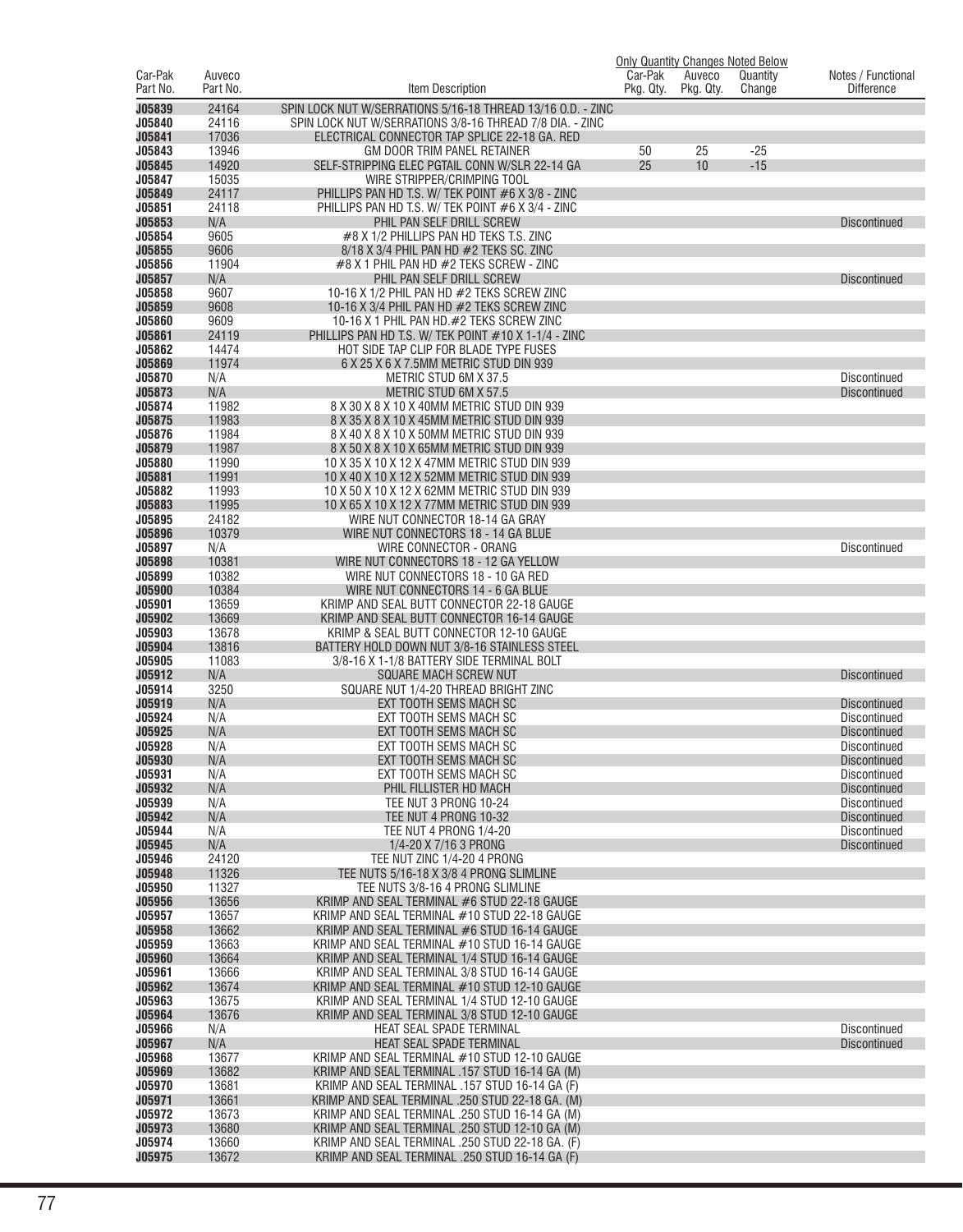|                         |                    |                                                                          | <b>Only Quantity Changes Noted Below</b> |           |          |                                            |
|-------------------------|--------------------|--------------------------------------------------------------------------|------------------------------------------|-----------|----------|--------------------------------------------|
| Car-Pak<br>Part No.     | Auveco<br>Part No. |                                                                          | Car-Pak<br>Pkg. Qty.                     | Auveco    | Quantity | Notes / Functional<br><b>Difference</b>    |
|                         |                    | Item Description                                                         |                                          | Pkg. Qty. | Change   |                                            |
| J05976<br>J05977        | 13679<br>N/A       | KRIMP AND SEAL TERMINAL .250 STUD 12-10 GA (F)<br>METRIC COTTER PIN 2M X |                                          |           |          | <b>Discontinued</b>                        |
| J05979                  | N/A                | METRIC COTTER PIN 2M X                                                   |                                          |           |          | Discontinued                               |
| J05980                  | N/A                | METRIC COTTER PIN 2M X                                                   |                                          |           |          | <b>Discontinued</b>                        |
| J05981                  | 24121              | METRIC COTTER PIN 2MM X 40MM                                             |                                          |           |          |                                            |
| J05982<br>J05983        | N/A<br>10556       | METRIC COTTER PIN 2M X<br>2.5MM X 25MM ASME B18.8.6M METRIC COTTER PINS  |                                          |           |          | <b>Discontinued</b>                        |
| J05984                  | 24122              | METRIC COTTER PIN 2.5MM X 32MM                                           |                                          |           |          |                                            |
| J05985                  | N/A                | <b>METRIC COTTER PIN 2.5M</b>                                            |                                          |           |          | Discontinued                               |
| J05987                  | N/A                | METRIC COTTER PIN 3.2M                                                   |                                          |           |          | <b>Discontinued</b>                        |
| J05988<br>J05989        | 10557<br>N/A       | 3.2MM X 20MM ASME B18.8.6M METRIC COTTER PINS<br>METRIC COTTER PIN 3.2M  |                                          |           |          | <b>Discontinued</b>                        |
| J05990                  | 24123              | METRIC COTTER PIN 3.2MM X 32MM                                           |                                          |           |          |                                            |
| J05991                  | 24124              | METRIC COTTER PIN 3.2MM X 40MM                                           |                                          |           |          |                                            |
| J05992                  | N/A                | METRIC COTTER PIN 4M X                                                   |                                          |           |          | <b>Discontinued</b>                        |
| J05994                  | 10564              | 4MM X 40MM ASME B18.8.6M METRIC COTTER PINS                              |                                          |           |          |                                            |
| J05995<br>J05996        | N/A<br>10566       | METRIC COTTER PIN 4M X<br>5MM X 35MM ASME B18.8.6M METRIC COTTER PINS    |                                          |           |          | <b>Discontinued</b>                        |
| J05999                  | N/A                | METRIC SOCKET SET SCREW                                                  |                                          |           |          | <b>Discontinued</b>                        |
| <b>J06000</b>           | N/A                | <b>METRIC SOCKET SET SCREW</b>                                           |                                          |           |          | <b>Discontinued</b>                        |
| J06001                  | N/A                | METRIC SOCKET SET SCREW                                                  |                                          |           |          | <b>Discontinued</b>                        |
| J06002<br>J06004        | N/A<br>N/A         | METRIC SOCKET SET SCREW<br>METRIC SOCKET SET SCREW                       |                                          |           |          | <b>Discontinued</b><br>Discontinued        |
| <b>J06008</b>           | N/A                | METRIC SOCKET SET SCREW                                                  |                                          |           |          | <b>Discontinued</b>                        |
| J06009                  | N/A                | METRIC SOCKET SET SCREW                                                  |                                          |           |          | <b>Discontinued</b>                        |
| J06011                  | N/A                | METRIC SOCKET SET SCREW                                                  |                                          |           |          | <b>Discontinued</b>                        |
| J06013                  | N/A                | METRIC SOCKET SET SCREW                                                  |                                          |           |          | Discontinued                               |
| J06014<br>J06015        | N/A<br>N/A         | METRIC SOCKET SET SCREW<br>METRIC SOCKET SET SCREW                       |                                          |           |          | Discontinued<br><b>Discontinued</b>        |
| J06018                  | 11024              | 8-1.25 X 20MM SOCKET SET SCREW DIN 916 CL12.9                            |                                          |           |          |                                            |
| J06019                  | N/A                | METRIC SOCKET SET SCREW                                                  |                                          |           |          | <b>Discontinued</b>                        |
| J06020                  | N/A                | METRIC SOCKET SET SCREW                                                  |                                          |           |          | <b>Discontinued</b>                        |
| J06021                  | N/A                | METRIC SOCKET SET SCREW                                                  |                                          |           |          | <b>Discontinued</b>                        |
| J06022<br>J06023        | N/A<br>N/A         | METRIC SOCKET SET SCREW<br>METRIC SOCKET SET SCREW                       |                                          |           |          | <b>Discontinued</b><br><b>Discontinued</b> |
| J06024                  | N/A                | METRIC SOCKET SET SCREW                                                  |                                          |           |          | <b>Discontinued</b>                        |
| J06025                  | 11032              | DIN 916 10 X 20MM METRIC CUP PT.SOCKET                                   |                                          |           |          |                                            |
| J06026                  | N/A                | METRIC SOCKET SET SCREW                                                  |                                          |           |          | <b>Discontinued</b>                        |
| J06028<br>J06029        | N/A<br>N/A         | METRIC SOCKET SET SCREW<br>METRIC SOCKET SET SCREW                       |                                          |           |          | Discontinued<br><b>Discontinued</b>        |
| J06030                  | N/A                | METRIC SOCKET SET SCREW                                                  |                                          |           |          | <b>Discontinued</b>                        |
| J06031                  | N/A                | METRIC SOCKET SET SCREW                                                  |                                          |           |          | <b>Discontinued</b>                        |
| J06032                  | N/A                | METRIC SOCKET SET SCREW                                                  |                                          |           |          | <b>Discontinued</b>                        |
| J06033<br>J06034        | N/A<br>N/A         | <b>METRIC SOCKET SET SCREW</b><br>METRIC SOCKET SET SCREW                |                                          |           |          | <b>Discontinued</b><br><b>Discontinued</b> |
| <b>J06035</b>           | N/A                | METRIC SOCKET SET SCREW                                                  |                                          |           |          | <b>Discontinued</b>                        |
| <b>J06036</b>           | N/A                | METRIC SOCKET SET SCREW                                                  |                                          |           |          | Discontinued                               |
| J06037                  | N/A                | FIX-A-THREAD INSERTS 14MM-1.25                                           |                                          |           |          | <b>Discontinued</b>                        |
| J06056<br>J06079        | N/A                | FIX-A-THREAD KIT FOR SPARK PLUG 14MM-1.25                                |                                          |           |          | Discontinued                               |
| J06080                  | N/A<br>N/A         | THREAD REPAIR DIE<br>THREAD REPAIR DIE                                   |                                          |           |          | <b>Discontinued</b><br><b>Discontinued</b> |
| J06081                  | N/A                | THREAD REPAIR DIE                                                        |                                          |           |          | <b>Discontinued</b>                        |
| J06082                  | N/A                | THREAD REPAIR DIE                                                        |                                          |           |          | <b>Discontinued</b>                        |
| J06083                  | N/A                | THREAD REPAIR DIE                                                        |                                          |           |          | <b>Discontinued</b>                        |
| J06098<br><b>J06099</b> | N/A<br>21260       | RING TERMINAL<br><b>CRIMP &amp; SOLDER RING TERMINAL</b>                 |                                          |           |          | Discontinued                               |
| J06100                  | 21261              | CRIMP & SOLDER RING TERMINAL                                             |                                          |           |          |                                            |
| J06101                  | 21262              | CRIMP & SOLDER RING TERMINAL                                             |                                          |           |          |                                            |
| J06102                  | N/A                | ELEKTRALINK SPADE TERMINAL                                               |                                          |           |          | <b>Discontinued</b>                        |
| J06103<br>J06104        | 21265<br>21266     | CRIMP & SOLDER RING TERMINAL<br>CRIMP & SOLDER RING TERMINAL             |                                          |           |          |                                            |
| J06107                  | N/A                | ELEKTRALINK SPADE TERMINAL                                               |                                          |           |          | <b>Discontinued</b>                        |
| J06108                  | 21271              | CRIMP & SOLDER RING TERMINAL                                             |                                          |           |          |                                            |
| J06109                  | 21272              | CRIMP & SOLDER RING TERMINAL                                             |                                          |           |          |                                            |
| J06110                  | 21274              | CRIMP & SOLDER RING TERMINAL                                             |                                          |           |          |                                            |
| J06111<br>J06112        | N/A<br>N/A         | ELEKTRALINK RING TERMINAL<br>ELEKTRALINK SPADE TERMINAL                  |                                          |           |          | <b>Discontinued</b><br><b>Discontinued</b> |
| J06113                  | N/A                | ELEKTRALINK CONNECTOR                                                    |                                          |           |          | <b>Discontinued</b>                        |
| J06114                  | 24125              | SEALED CRIMP & SOLDER BUTT CONNECTOR 14-16 GA                            |                                          |           |          |                                            |
| J06115                  | N/A                | <b>ELEKTRALINK CONNECTOR</b>                                             |                                          |           |          | <b>Discontinued</b>                        |
| J06116<br>J06118        | 12980<br>12984     | METRIC THINSHEET NUTSERT M4-.7<br><b>METRIC THINSHEET NUTSERT M6-1.0</b> | 25                                       | 50        | $+25$    |                                            |
| J06121                  | 12988              | METRIC NUTSERT CONVERSION KIT M4-.7                                      |                                          |           |          |                                            |
| J06122                  | 12989              | METRIC NUTSERT CONVERSION KIT M5-.8                                      |                                          |           |          |                                            |
| J06123                  | 12990              | METRIC NUTSERT CONVERSION KIT M6-1.0                                     |                                          |           |          |                                            |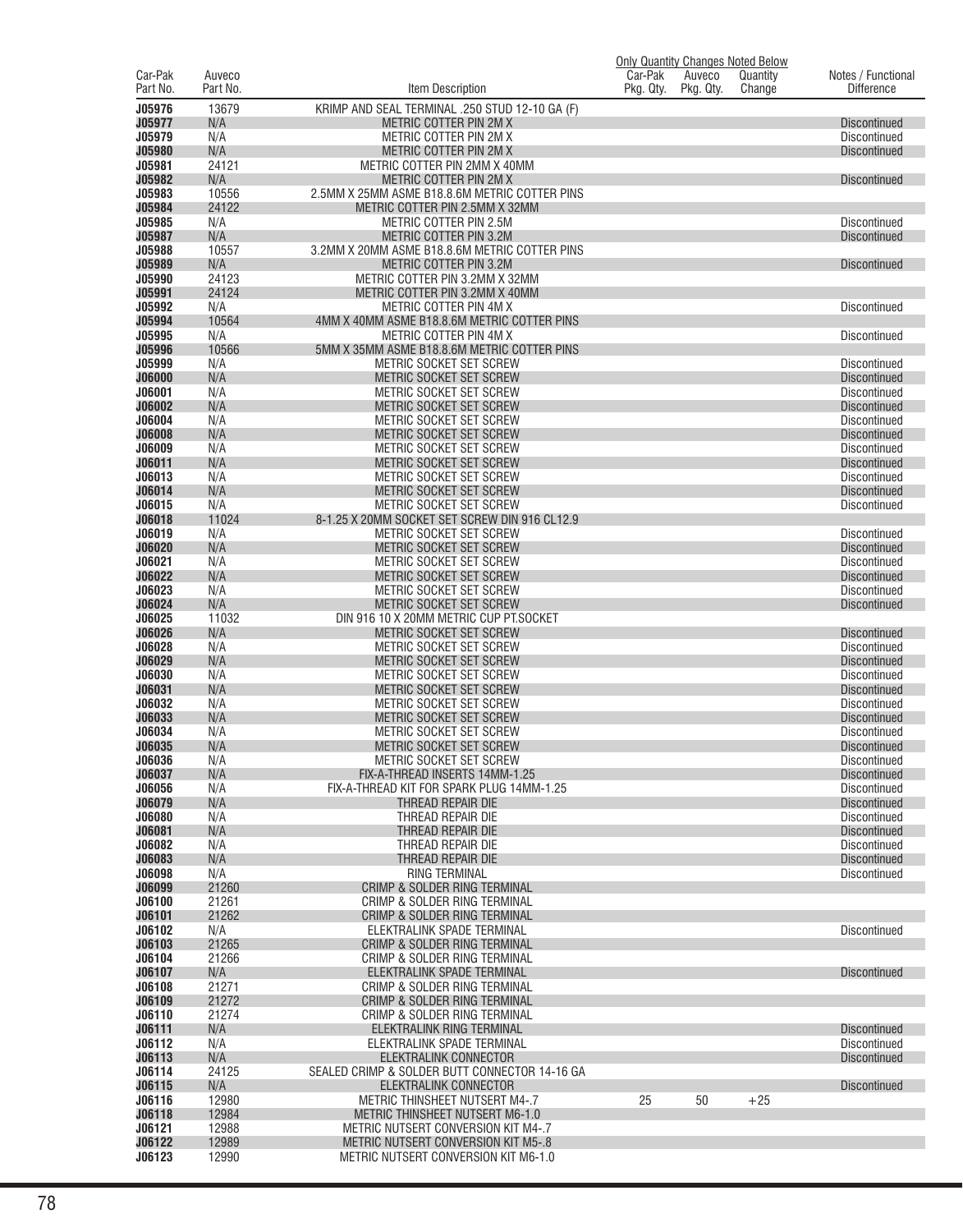|                  |                |                                                                         |                |           | Only Quantity Changes Noted Below |                                     |
|------------------|----------------|-------------------------------------------------------------------------|----------------|-----------|-----------------------------------|-------------------------------------|
| Car-Pak          | Auveco         |                                                                         | Car-Pak        | Auveco    | Quantity                          | Notes / Functional                  |
| Part No.         | Part No.       | Item Description                                                        | Pkg. Qty.      | Pkg. Qty. | Change                            | <b>Difference</b>                   |
| J06124           | 12991          | METRIC NUTSERT CONVERSION KIT M8-1.25                                   |                |           |                                   |                                     |
| J06125           | N/A            | METRIC RIVET NUT MANDREL 10MM-1.5                                       |                |           |                                   | <b>Discontinued</b>                 |
| J06126           | N/A            | METRIC RIVET NUT NOSEP                                                  |                |           |                                   | <b>Discontinued</b>                 |
| J06127           | N/A            | METRIC RIVET NUT NOSEP                                                  |                |           |                                   | <b>Discontinued</b>                 |
| J06128           | N/A            | METRIC EXPANSION PLUG                                                   |                |           |                                   | <b>Discontinued</b>                 |
| J06130           | N/A            | <b>METRIC EXPANSION PLUG</b>                                            |                |           |                                   | Discontinued                        |
| J06131           | 11876          | EXPANSION PLUG 18MM CUP TYPE - ZINC                                     |                |           |                                   |                                     |
| J06132           | 11877          | EXPANSION PLUG 20MM CUP TYPE - ZINC                                     |                |           |                                   |                                     |
| J06133           | 11878          | EXPANSION PLUG 22MM CUP TYPE - ZINC                                     |                |           |                                   |                                     |
| J06134           | 11879          | EXPANSION PLUG 25MM CUP TYPE - ZINC                                     |                |           |                                   |                                     |
| J06135           | 11881          | EXPANSION PLUG 30MM CUP TYPE - ZINC                                     |                |           |                                   |                                     |
| J06136<br>J06138 | N/A<br>11884   | <b>METRIC EXPANSION PLUG</b><br>EXPANSION PLUG 35MM CUP TYPE - ZINC     |                | 10        | $-15$                             | <b>Discontinued</b>                 |
| J06139           | N/A            | METRIC EXPANSION PLUG                                                   | 25             |           |                                   | Discontinued                        |
| J06140           | 11886          | EXPANSION PLUG 38MM CUP TYPE - ZINC                                     | 25             | 10        | $-15$                             |                                     |
| J06147           | 11896          | EXPANSION PLUG 50MM CUP TYPE - ZINC                                     |                |           |                                   |                                     |
| J06148           | N/A            | METRIC EXPANSION PLUG                                                   |                |           |                                   | <b>Discontinued</b>                 |
| J06149           | N/A            | METRIC EXPANSION PLUG                                                   |                |           |                                   | Discontinued                        |
| J06150           | N/A            | METRIC EXPANSION PLUG                                                   |                |           |                                   | <b>Discontinued</b>                 |
| J06151           | 11899          | EXPANSION PLUG 35MM CONCAVE TYPE - ZINC                                 |                |           |                                   |                                     |
| J06157           | N/A            | CARRIAGE BOLT 10-24 X                                                   |                |           |                                   | <b>Discontinued</b>                 |
| J06164           | N/A            | CARRIAGE BOLT 1/4-20X1                                                  |                |           |                                   | Discontinued                        |
| J06190           | 20478          | ALLIGATOR CLIP 10 AMP 2" LENGTH NICKEL PLATED                           |                |           |                                   |                                     |
| J06191           | 23152          | INSULATED 10 AMP ALLIGATOR TEST CLIP                                    |                |           |                                   |                                     |
| J06193           | 23153          | 10 AMP CHARGING CLIP                                                    |                |           |                                   |                                     |
| J06194           | 16970          | TEST CLIP - 10 AMP BLACK INSULATION                                     | 2              | 5         | $+3$                              |                                     |
| J06195           | 16969          | TEST CLIP - 10 AMP RED INSULATION                                       | $\overline{2}$ | 5         | $+3$                              |                                     |
| J06200           | 18202          | VINYL VACUUM CAP BLUE FOR 3/16 DIA.TUBE                                 | 25             | 50        | $+25$                             |                                     |
| J06201           | 18203          | VINYL VACUUM CAP RED FOR 1/4 DIA. TUBE                                  | 25             | 50        | $+25$                             |                                     |
| J06202           | 18204          | VINYL VACUUM CAP WHITE FOR 5/16 DIA. TUBE                               | 25             | 50        | $+25$                             |                                     |
| J06203           | 18205          | VINYL VACUUM CAP BLACK FOR 3/8 DIA. TUBE                                | 25             | 50        | $+25$                             |                                     |
| J06204           | 23091          | SEALED FUSE HOLDER FOR ATC/ATO BLADE TYPE FUSES                         |                |           |                                   |                                     |
| J06207           | 11741          | 5/16-18 TWO WAY LOCK NUT - ZINC                                         |                |           |                                   |                                     |
| J06209<br>J06210 | 11742<br>24126 | 3/8-16 TWO WAY LOCK NUT - ZINC                                          |                |           |                                   |                                     |
| J06212           | N/A            | REVERSIBLE LOCK NUT 3/8 - 24 HEX 9/16 - ZINC<br>REVERSIBLE LOCK NUT     |                |           |                                   | Discontinued                        |
| J06213           | 11743          | 1/2-13 TWO WAY LOCK NUT - ZINC                                          |                |           |                                   |                                     |
| J06215           | 11744          | 5/8-11 TWO WAY LOCK NUT - ZINC                                          |                |           |                                   |                                     |
| J06216           | 24127          | EXTRUDED J-NUT SCREW #10 - 24 RANGE 0.140-0.160 - BLACK                 |                |           |                                   |                                     |
| J06232           | 3469           | #6 FLANGED COUNTERSUNK WASHER NICKEL/BRASS                              |                |           |                                   |                                     |
| J06233           | 2515           | #8 FLANGE COUNTERSUNK WASHER NICKEL/BRASS                               |                |           |                                   |                                     |
| J06234           | 3471           | #10 FLANGED COUNTERSUNK WASHER NICKEL/BRASS                             |                |           |                                   |                                     |
| J06235           | 19587          | OIL DRAIN PLUG W/GASKET SNGL OVERSIZE 1/2-20                            |                |           |                                   |                                     |
| J06236           | 18121          | DRAIN PLUG & GASKET 1/2-20 DOUBLE OVERSIZE                              |                |           |                                   |                                     |
| J06237           | 18122          | DRAIN PLUG & GASKET 1/2-20 TRIPLE OVERSIZE                              |                |           |                                   |                                     |
| J06239           | 8286           | DRAIN PLUG WITH GASKETS                                                 |                |           |                                   |                                     |
| J06242           | 19130          | OIL DRAIN PLUG W/ GASKET 1/2-20 THRD 9/16 HEX                           | 5              | 15        | $+10$                             |                                     |
| J06243           | 14677          | M12-1.75 OIL DRAIN PLUG WITH GASKET                                     |                |           |                                   |                                     |
| J06244           | 14678          | M14-1.5 OIL DRAIN PLUG WITH GASKET                                      |                |           |                                   |                                     |
| J06245           | 11782          | 1/2-20 SINGLE OVERSIZE PIGGY-BACK DRAIN PLUG                            |                |           |                                   |                                     |
| J06246           | 11783          | 1/2-20 DOUBLE OVERSIZE PIGGY-BACK DRAIN PLUG                            |                |           |                                   |                                     |
| J06247<br>J06250 | 18019<br>21647 | BLACK FIBRE OIL DRAIN PLUG GASKET 1/2 INNR DIA<br>OIL DRAIN PLUG GASKET | 25             | 50        | $+25$                             |                                     |
| J06252           | 18726          | BLACK FIBRE OIL DRAIN PLUG GASKET 12MM I.D.                             | 25             | 50        | $+25$                             |                                     |
| J06253           | 16682          | METRIC DRAIN PLUG GASKET 14MM I.D. FIBER                                | 25             | 50        | $+25$                             |                                     |
| J06254           | 19590          | ALUMINUM OIL DRAIN PLUG GASKET 1/2 I.D.                                 |                |           |                                   |                                     |
| J06255           | N/A            | DRAIN PLUG GASKET, ALU                                                  |                |           |                                   | <b>Discontinued</b>                 |
| J06256           | N/A            | DRAIN PLUG GASKET, ALU                                                  |                |           |                                   | Discontinued                        |
| J06257           | N/A            | DRAIN PLUG GASKET, ALU                                                  |                |           |                                   | <b>Discontinued</b>                 |
| J06259           | 19601          | <b>12MM ALUMINUM</b>                                                    | 25             | 50        | $+25$                             |                                     |
| J06260           | 24128          | ALUM. DRAIN PLUG GASKET 14MM I.D 24MM O.D.                              |                |           |                                   |                                     |
| J06261           | N/A            | <b>MARINE BATT TERM/BRASS</b>                                           |                |           |                                   | Discontinued                        |
| J06262           | 8773           | <b>MARINE BATTERY TERMINAL</b>                                          |                |           |                                   |                                     |
| J06263           | 8772           | <b>MARINE BATTERY TERMINAL</b>                                          |                |           |                                   |                                     |
| J06264           | N/A            | <b>MARINE BATT TERM/BRASS</b>                                           |                |           |                                   | <b>Discontinued</b>                 |
| J06265           | N/A            | <b>COMPRESSION BATTERY TE</b>                                           |                |           |                                   | Discontinued                        |
| J06266           | N/A            | <b>COMPRESSION BATTERY TE</b>                                           |                |           |                                   | <b>Discontinued</b>                 |
| J06267           | N/A            | <b>COMPRESSION BATTERY TE</b>                                           |                |           |                                   | Discontinued                        |
| J06268           | N/A            | <b>COMPRESSION BATTERY TE</b>                                           |                |           |                                   | <b>Discontinued</b>                 |
| J06271           | N/A            | <b>COMPRESSION BATTERY TE</b>                                           |                |           |                                   | Discontinued                        |
| J06272           | N/A            | <b>COMPRESSION BATTERY TE</b>                                           |                |           |                                   | <b>Discontinued</b>                 |
| J06273           | N/A            | <b>COMPRESSION BATTERY TE</b>                                           |                |           |                                   | Discontinued                        |
| J06274<br>J06275 | N/A<br>N/A     | <b>COMPRESSION BATTERY TE</b>                                           |                |           |                                   | <b>Discontinued</b><br>Discontinued |
| J06276           | N/A            | <b>COMPRESSION BATTERY TE</b><br>HEAVY WALL COPPER LUG                  |                |           |                                   | <b>Discontinued</b>                 |
|                  |                |                                                                         |                |           |                                   |                                     |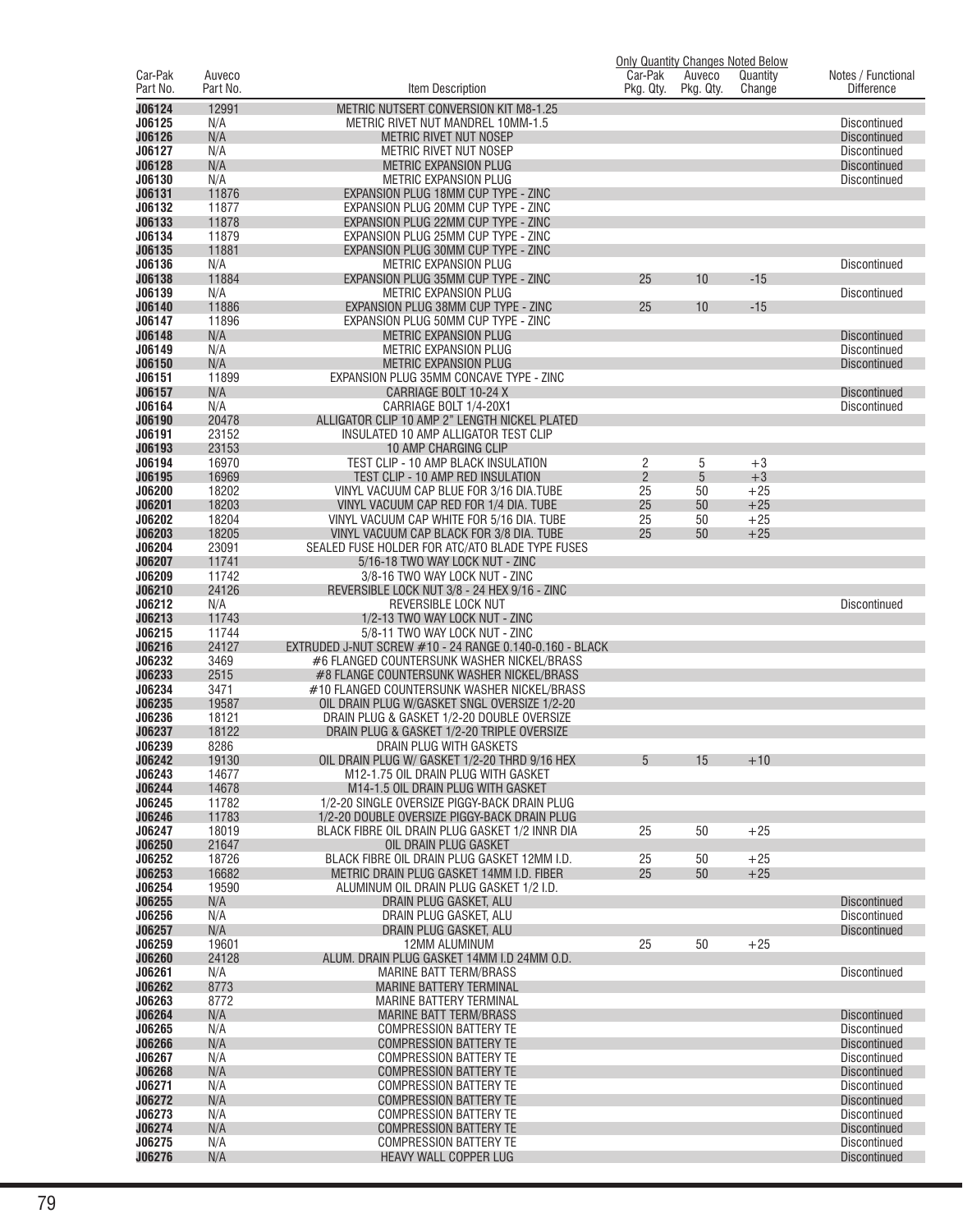| Car-Pak          | Auveco       |                                                                          | Only Quantity Changes Noted Below<br>Car-Pak<br>Auveco<br>Quantity | Notes / Functional                         |
|------------------|--------------|--------------------------------------------------------------------------|--------------------------------------------------------------------|--------------------------------------------|
| Part No.         | Part No.     | Item Description                                                         | Pkg. Qty.<br>Pkg. Qty.<br>Change                                   | <b>Difference</b>                          |
| J06277           | 15618        | COMPRESSION COPPER LUG 3/8 HOLE SIZE GRAY                                |                                                                    |                                            |
| J06278           | N/A          | <b>HEAVY WALL COPPER LUG</b>                                             |                                                                    | <b>Discontinued</b>                        |
| J06279<br>J06280 | N/A<br>15622 | HEAVY WALL COPPER LUG<br>COMPRESSION COPPER LUG 3/8 HOLE SIZE ORANGE     |                                                                    | <b>Discontinued</b>                        |
| J06282           | N/A          | HEAVY WALL COPPER LUG                                                    |                                                                    | <b>Discontinued</b>                        |
| J06284           | N/A          | HEAVY WALL COPPER LUG                                                    |                                                                    | <b>Discontinued</b>                        |
| J06285<br>J06287 | N/A<br>15625 | HEAVY WALL COPPER LUG<br>COMPRESSION COPPER LUG 1/2 HOLE SIZE PURPLE     |                                                                    | Discontinued                               |
| J06288           | N/A          | NUT FOR COMP. BATT. TE                                                   |                                                                    | <b>Discontinued</b>                        |
| J06289           | N/A          | NUT FOR COMP. BATT. TE                                                   |                                                                    | <b>Discontinued</b>                        |
| J06290           | N/A          | NUT FOR COMP. BATT. TE                                                   |                                                                    | <b>Discontinued</b>                        |
| J06291<br>J06292 | N/A<br>15632 | NUT FOR COMP. BATT. TE<br>BATTERY TERMINAL COMPRESSION NUT 2/0 GA ORANGE |                                                                    | <b>Discontinued</b>                        |
| J06293           | N/A          | NUT FOR COMP. BATT. TE                                                   |                                                                    | <b>Discontinued</b>                        |
| J06294           | 1935         | PHILLIPS PAN HD TAP SCREW 6 X 1/4 ZINC AB                                |                                                                    |                                            |
| J06296           | 3078         | 6 X 1 1/2 PHILLIPS PAN HEAD TAP SCREW ZINC                               |                                                                    |                                            |
| J06299<br>J06300 | N/A<br>N/A   | SLOT RD HD MACH SCREW<br>SLOT RD HD MACH SCREW                           |                                                                    | Discontinued<br><b>Discontinued</b>        |
| J06303           | N/A          | SLOT RD HD MACH SCREW                                                    |                                                                    | <b>Discontinued</b>                        |
| J06304           | N/A          | <b>SLOT RD HD MACH SCREW</b>                                             |                                                                    | <b>Discontinued</b>                        |
| J06305<br>J06306 | N/A<br>N/A   | <b>SLOT RD HD MACH SCREW</b><br><b>SLOT RD HD MACH SCREW</b>             |                                                                    | Discontinued<br><b>Discontinued</b>        |
| J06307           | N/A          | SLOT RD HD MACH SCREW                                                    |                                                                    | Discontinued                               |
| J06308           | N/A          | <b>SLOT RD HD MACH SCREW</b>                                             |                                                                    | <b>Discontinued</b>                        |
| J06310           | N/A          | SLOT RD HD NMACH SCREW                                                   |                                                                    | <b>Discontinued</b>                        |
| J06311<br>J06314 | N/A<br>N/A   | SLOT RD HD NMACH SCREW<br>SLOT RD HD NMACH SCREW                         |                                                                    | <b>Discontinued</b><br>Discontinued        |
| J06315           | N/A          | SLOT RD HD NMACH SCREW                                                   |                                                                    | <b>Discontinued</b>                        |
| J06316           | N/A          | SLOT RD HD NMACH SCREW                                                   |                                                                    | Discontinued                               |
| J06318           | N/A          | SLOT RD HD NMACH SCREW                                                   |                                                                    | <b>Discontinued</b>                        |
| J06324<br>J06328 | N/A<br>N/A   | SLOT RD HD NMACH SCREW<br><b>SLOT PAN HD MACH SCREW</b>                  |                                                                    | Discontinued<br><b>Discontinued</b>        |
| J06329           | N/A          | SLOT PAN HD MACH SCREW                                                   |                                                                    | <b>Discontinued</b>                        |
| J06330           | N/A          | <b>SLOT PAN HD MACH SCREW</b>                                            |                                                                    | <b>Discontinued</b>                        |
| J06331           | N/A          | SLOT PAN HD MACH SCREW                                                   |                                                                    | Discontinued                               |
| J06332<br>J06334 | N/A<br>N/A   | <b>SLOT PAN HD MACH SCREW</b><br>SLOT PAN HD MACH SCREW                  |                                                                    | <b>Discontinued</b><br>Discontinued        |
| J06335           | N/A          | SLOT PAN HD MACH SCREW                                                   |                                                                    | <b>Discontinued</b>                        |
| J06336           | N/A          | SLOT PAN HD MACH SCREW                                                   |                                                                    | <b>Discontinued</b>                        |
| J06340<br>J06341 | N/A<br>N/A   | <b>SLOT PAN HD MACH SCREW</b><br>SLOT PAN HD MACH SCREW                  |                                                                    | <b>Discontinued</b><br><b>Discontinued</b> |
| J06342           | N/A          | <b>SLOT PAN HD MACH SCREW</b>                                            |                                                                    | <b>Discontinued</b>                        |
| J06345           | N/A          | SLOT PAN HD MACH SCREW                                                   |                                                                    | Discontinued                               |
| J06347           | N/A          | <b>SLOT PAN HD MACH SCREW</b>                                            |                                                                    | <b>Discontinued</b>                        |
| J06348<br>J06349 | N/A<br>N/A   | SLOT PAN HD MACH SCREW<br><b>SLOT PAN HD MACH SCREW</b>                  |                                                                    | <b>Discontinued</b><br><b>Discontinued</b> |
| J06353           | N/A          | SLOT PAN HD MACH SCREW                                                   |                                                                    | Discontinued                               |
| J06354           | N/A          | <b>SLOT PAN HD MACH SCREW</b>                                            |                                                                    | Discontinued                               |
| J06360<br>J06361 | N/A<br>N/A   | SLOT HEX HD MACH SCREW<br>SLOT HEX HD MACH SCREW                         |                                                                    | <b>Discontinued</b><br><b>Discontinued</b> |
| J06362           | N/A          | SLOT HEX HD MACH SCREW                                                   |                                                                    | <b>Discontinued</b>                        |
| J06364           | N/A          | SLOT HEX HD MACH SCREW                                                   |                                                                    | <b>Discontinued</b>                        |
| J06365           | N/A          | SLOT HEX HD MACH SCREW                                                   |                                                                    | <b>Discontinued</b>                        |
| J06366<br>J06367 | N/A<br>N/A   | SLOT HEX HD MACH SCREW<br>SLOT HEX HD MACH SCREW                         |                                                                    | <b>Discontinued</b><br><b>Discontinued</b> |
| J06368           | N/A          | SLOT HEX HD MACH SCREW                                                   |                                                                    | <b>Discontinued</b>                        |
| J06369           | N/A          | SLOT HEX HD MACH SCREW                                                   |                                                                    | <b>Discontinued</b>                        |
| J06370           | N/A          | SLOT HEX HD MACH SCREW                                                   |                                                                    | <b>Discontinued</b>                        |
| J06371<br>J06374 | N/A<br>N/A   | <b>SLOT HEX HD MACH SCREW</b><br>SLOT HEX HD MACH SCREW                  |                                                                    | <b>Discontinued</b><br><b>Discontinued</b> |
| J06375           | N/A          | SLOT HEX HD MACH SCREW                                                   |                                                                    | <b>Discontinued</b>                        |
| J06378           | N/A          | SLOT HEX HD MACH SCREW                                                   |                                                                    | <b>Discontinued</b>                        |
| J06379<br>J06384 | N/A<br>N/A   | SLOT HEX HD MACH SCREW<br>SLOT HEX HD MACH SCREW                         |                                                                    | <b>Discontinued</b><br><b>Discontinued</b> |
| J06388           | N/A          | SLOT OVAL HD MACH SCREW                                                  |                                                                    | <b>Discontinued</b>                        |
| J06389           | N/A          | SLOT OVAL HD MACH SCREW                                                  |                                                                    | <b>Discontinued</b>                        |
| J06390           | N/A          | SLOT OVAL HD MACH SCREW                                                  |                                                                    | <b>Discontinued</b>                        |
| J06391<br>J06392 | N/A<br>N/A   | SLOT OVAL HD MACH SCREW<br>SLOT OVAL HD MACH SCREW                       |                                                                    | <b>Discontinued</b><br><b>Discontinued</b> |
| J06393           | N/A          | SLOT OVAL HD MACH SCREW                                                  |                                                                    | <b>Discontinued</b>                        |
| J06394           | N/A          | SLOT OVAL HD MACH SCREW                                                  |                                                                    | <b>Discontinued</b>                        |
| J06395           | N/A          | SLOT OVAL HD MACH SCREW                                                  |                                                                    | <b>Discontinued</b>                        |
| J06397<br>J06398 | N/A<br>N/A   | SLOT OVAL HD MACH SCREW<br>SLOT OVAL HD MACH SCREW                       |                                                                    | <b>Discontinued</b><br><b>Discontinued</b> |
| J06399           | N/A          | SLOT OVAL HD MACH SCREW                                                  |                                                                    | Discontinued                               |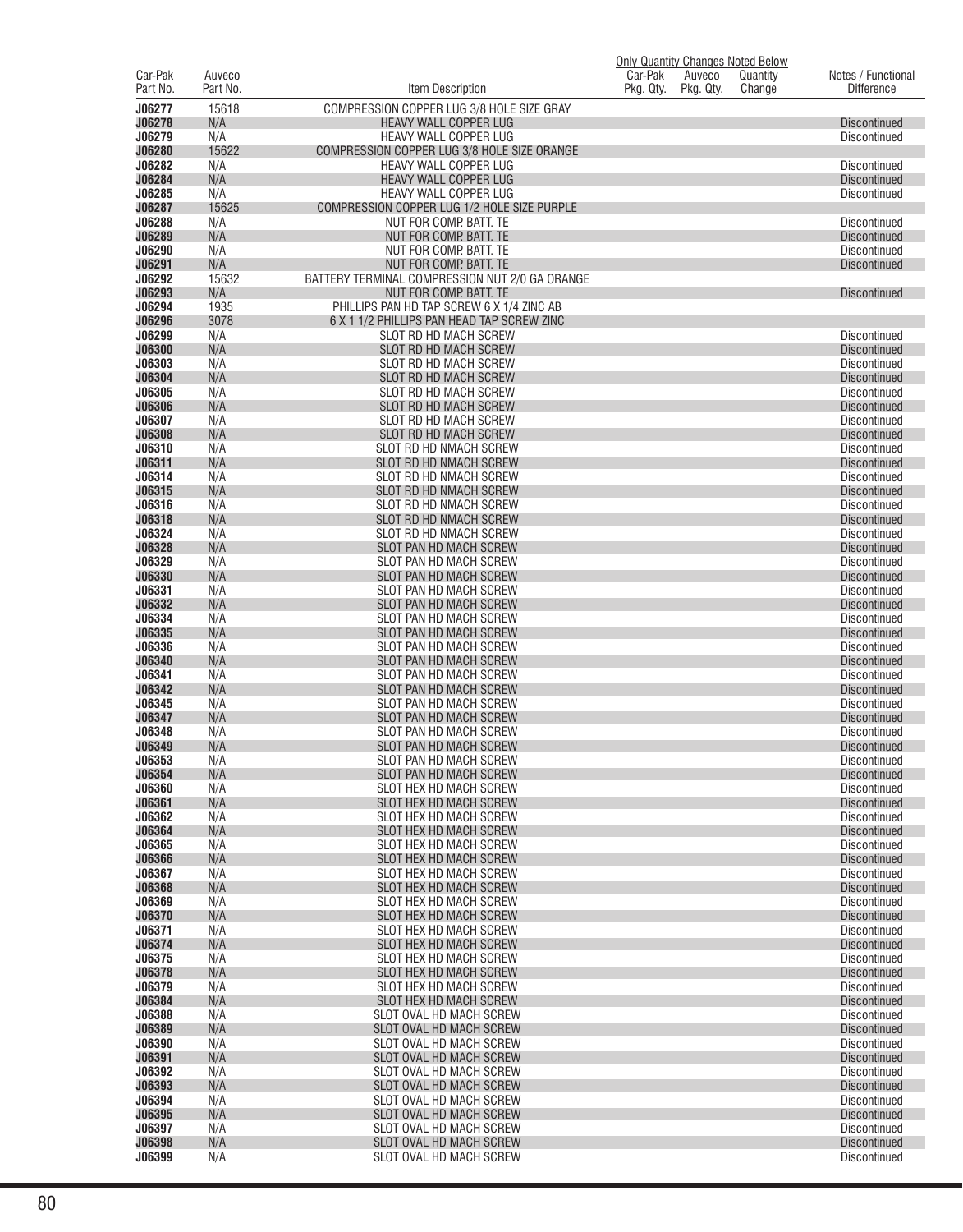|                     |                    |                                                                                                            |                      |                     | <b>Only Quantity Changes Noted Below</b> |                                            |
|---------------------|--------------------|------------------------------------------------------------------------------------------------------------|----------------------|---------------------|------------------------------------------|--------------------------------------------|
| Car-Pak<br>Part No. | Auveco<br>Part No. | Item Description                                                                                           | Car-Pak<br>Pkg. Qty. | Auveco<br>Pkg. Qty. | Quantity<br>Change                       | Notes / Functional<br><b>Difference</b>    |
|                     |                    |                                                                                                            |                      |                     |                                          |                                            |
| J06401              | N/A                | SLOT OVAL HD MACH SCREW                                                                                    |                      |                     |                                          | <b>Discontinued</b>                        |
| J06402<br>J06407    | N/A<br>N/A         | SLOT OVAL HD MACH SCREW<br>SLOT FLAT HD MACH SCREW                                                         |                      |                     |                                          | <b>Discontinued</b><br><b>Discontinued</b> |
| J06408              | N/A                | SLOT FLAT HD MACH SCREW                                                                                    |                      |                     |                                          | <b>Discontinued</b>                        |
| J06409              | N/A                | <b>SLOT FLAT HD MACH SCREW</b>                                                                             |                      |                     |                                          | <b>Discontinued</b>                        |
| J06410              | N/A                | SLOT FLAT HD MACH SCREW                                                                                    |                      |                     |                                          | Discontinued                               |
| J06411              | N/A                | SLOT FLAT HD MACH SCREW                                                                                    |                      |                     |                                          | <b>Discontinued</b>                        |
| J06412              | N/A                | SLOT FLAT HD MACH SCREW                                                                                    |                      |                     |                                          | Discontinued                               |
| J06414              | N/A                | SLOT FLAT HD MACH SCREW                                                                                    |                      |                     |                                          | <b>Discontinued</b>                        |
| J06416              | N/A                | SLOT FLAT HD MACH SCREW                                                                                    |                      |                     |                                          | Discontinued                               |
| J06418              | N/A                | SLOT FLAT HD MACH SCREW                                                                                    |                      |                     |                                          | <b>Discontinued</b>                        |
| J06421<br>J06427    | N/A<br>N/A         | SLOT FLAT HD MACH SCREW<br><b>MACHINE SCREW HEX NUT</b>                                                    |                      |                     |                                          | <b>Discontinued</b><br><b>Discontinued</b> |
| J06428              | 17360              | MOISTURE RESISTANT TAP CONNECTOR 18-14 GAUGE                                                               | 25                   | 50                  | $+25$                                    |                                            |
| J06431              | 21352              | VW OIL DRAIN PLUG WITH GASKET                                                                              | 5                    | $\overline{2}$      | $-3$                                     |                                            |
| J06432              | 19560              | SINGLE BOND NYLON HOSE CLAMP 11/32                                                                         | 50                   | 25                  | $-25$                                    |                                            |
| J06434              | 19562              | SINGLE BOND NYLON HOSE CLAMP 15/32                                                                         | 50                   | 25                  | $-25$                                    |                                            |
| J06436              | 19564              | SINGLE BOND NYLON HOSE CLAMP 19/32                                                                         | 50                   | 25                  | $-25$                                    |                                            |
| J06437              | 19566              | SINGLE BOND NYLON HOSE CLAMP 3/4                                                                           | 50                   | 25                  | $-25$                                    |                                            |
| J06438              | N/A                | <b>NYLON HOSE CLAMP</b>                                                                                    |                      |                     |                                          | Discontinued                               |
| J06440              | 19570              | SINGLE BOND NYLON HOSE CLAMP 1-1/4                                                                         | 25                   | 10                  | $-15$                                    |                                            |
| J06441<br>J06442    | 11788<br>11452     | #8 X 3/4 PHIL OVAL #6 HD AB TAPPING SEMS - BLACK<br>#8-18 X 1-1/4 PHL OVAL CTRSK WASH SEMS TEK - CHROME    |                      |                     |                                          |                                            |
| J06443              | 11457              | #8-18 X 1-1/4 PHIL OVAL CTRSK WASH SEMS TEK - PHOS                                                         |                      |                     |                                          |                                            |
| J06446              | N/A                | <b>RATCHET RIVET</b>                                                                                       |                      |                     |                                          | <b>Discontinued</b>                        |
| J06447              | N/A                | <b>RATCHET RIVET</b>                                                                                       |                      |                     |                                          | Discontinued                               |
| J06448              | N/A                | <b>RATCHET RIVET</b>                                                                                       |                      |                     |                                          | <b>Discontinued</b>                        |
| J06452              | 14568              | CABLE TIE TOOL                                                                                             |                      |                     |                                          |                                            |
| J06454              | N/A                | SNAP FASTENER TOOL KIT                                                                                     |                      |                     |                                          | <b>Discontinued</b>                        |
| J06457              | N/A                | 10-32 NYL INS WINGNUT                                                                                      |                      |                     |                                          | Discontinued                               |
| J06459              | N/A                | 1/4-28 NYL INS WINGNUT                                                                                     |                      |                     |                                          | <b>Discontinued</b>                        |
| J06462<br>J06463    | N/A<br>N/A         | NYLON CABLE TIE 6-18 L<br>NYLON CABLE TIE 8-18 L                                                           |                      |                     |                                          | <b>Discontinued</b><br><b>Discontinued</b> |
| J06464              | 15146              | BLACK NYLON CABLE TIE 7" LENGTH                                                                            | 100                  | 50                  | $-50$                                    |                                            |
| J06465              | N/A                | NYLON CABLE TIE 11-75L                                                                                     |                      |                     |                                          | <b>Discontinued</b>                        |
| J06466              | 15753              | 14" THIN CABLE TIE (LIGHT DUTY) BLACK 50 LB                                                                | 100                  | 25                  | $-75$                                    |                                            |
| J06467              | 15148              | <b>BLACK NYLON CABLE TIE 14" LENGTH</b>                                                                    | 100                  | 25                  | $-75$                                    |                                            |
| J06470              | 17686              | <b>BLADE TYPE MINI FUSE TAP</b>                                                                            |                      |                     |                                          |                                            |
| J06471              | 15150              | BLACK NYLON CABLE TIE W/MNTG HOLE 7-1/2 LENGTH                                                             | 100                  | 50                  | $-50$                                    |                                            |
| J06474              | 14196              | DRAIN PLUG 1/2 - 20 THREAD                                                                                 | 5                    | 10                  | $+5$                                     |                                            |
| J06475<br>J06476    | 16039<br>16040     | HEX WASHER HEAD TEKS SCREW #8 X 1/2<br>HEX WASHER HEAD TEKS SCREW #8 X 3/4                                 |                      |                     |                                          |                                            |
| J06477              | 16041              | HEX WASHER HEAD TEKS SCREW #8 X 1                                                                          | 100                  | 50                  | $-50$                                    |                                            |
| J06481              | 16042              | HEX WASHER HEAD TEKS SCREW #10 X 1/2                                                                       | 100                  | 50                  | $-50$                                    |                                            |
| J06482              | 16043              | HEX WASHER HEAD TEKS SCREW #10 X 3/4                                                                       | 100                  | 50                  | $-50$                                    |                                            |
| J06483              | 23549              | HEX WSHR HD T.S. W/ TEK POINT #10 X 1 - BLACK                                                              |                      |                     |                                          |                                            |
| J06484              | 24129              | HEX WSHR HD T.S. W/ TEK POINT #10 X 1-1/4 - BLACK                                                          |                      |                     |                                          |                                            |
| J06486              | N/A                | HX WSHR SELF DRILL SCR                                                                                     |                      |                     |                                          | Discontinued                               |
| J06487              | 24130              | HEX WSHR HD T.S. W/ TEK POINT #14 X 3/4 - BLACK<br>HEX WSHR HD T.S. W/ TEK POINT #14 X 1 - BLACK           |                      |                     |                                          |                                            |
| J06488<br>J06491    | 24131<br>16033     | PHILLIPS PAN HEAD TEKS SCREW #8 X 1/2                                                                      |                      |                     |                                          |                                            |
| J06492              | 16034              | PHILLIP PAN HEAD TEKS SCREW #8 X 3/4                                                                       |                      |                     |                                          |                                            |
| J06493              | 16035              | PHILLIP PAN HEAD TEKS SCREW #8 X 1                                                                         | 100                  | 50                  | $-50$                                    |                                            |
| J06494              | 24132              | PHILLIPS PAN HD T.S. W/ TEK POINT #8 X 1-1/2 - BLACK                                                       |                      |                     |                                          |                                            |
| J06495              | 16036              | PHILLIP PAN HEAD TEKS SCREW #10 X 1/2                                                                      | 100                  | 50                  | $-50$                                    |                                            |
| J06496              | 16037              | PHILLIP PAN HEAD TEKS SCREW #10 X 3/4                                                                      | 100                  | 50                  | $-50$                                    |                                            |
| J06497              | 16038              | PHILLIP PAN HEAD TEKS SCREW #10 X 1                                                                        | 100                  | 50                  | $-50$                                    |                                            |
| J06498<br>J06499    | 24133<br>24134     | PHILLIPS PAN HD T.S. W/ TEK POINT #10 X 1-1/2 - BLACK<br>PHILLIPS PAN HEAD TAPPING SCREW #14 X 3/4 - BLACK |                      |                     |                                          |                                            |
| J06500              | 24135              | PHILLIPS PAN HEAD TAPPING SCREW #14 X 1 - BLACK                                                            |                      |                     |                                          |                                            |
| J06502              | N/A                | PHIL PAN SHT MET SCREW                                                                                     |                      |                     |                                          | <b>Discontinued</b>                        |
| J06503              | N/A                | PHIL PAN SHT MET SCREW                                                                                     |                      |                     |                                          | Discontinued                               |
| J06504              | N/A                | PIN GRIP RIVET BAS 48                                                                                      |                      |                     |                                          | <b>Discontinued</b>                        |
| J06505              | N/A                | PIN GRIP RIVET BAS 52                                                                                      |                      |                     |                                          | Discontinued                               |
| J06506              | 19050              | PANL BLIND ALUM. RIVET 5/32 DIA 3/16-1/4 GRIP                                                              | 250                  | 100                 | $-150$                                   |                                            |
| J06507              | N/A                | PIN GRIP RIVET BAS 56                                                                                      |                      |                     |                                          | <b>Discontinued</b>                        |
| J06509<br>J06510    | 8883<br>8886       | PAN-L-RIVETS<br>PAN-L-RIVETS                                                                               | 250<br>250           | 100<br>100          | $-150$<br>$-150$                         |                                            |
| J06511              | N/A                | PIN GRIP RIVET BSS 56                                                                                      |                      |                     |                                          | <b>Discontinued</b>                        |
| J06512              | N/A                | PIN GRIP RIVET BAA 45                                                                                      |                      |                     |                                          | Discontinued                               |
| J06513              | 5434               | 1/4-20 X 1/2 GRADE 5 CAP SCREW ZINC                                                                        | 50                   | 100                 | $+50$                                    |                                            |
| J06514              | 5436               | 1/4-20 X 3/4 GRADE 5 CAP SCREW ZINC                                                                        | 50                   | 100                 | $+50$                                    |                                            |
| J06515              | 5438               | 1/4-20 X 1 GRADE 5 CAP SCREW ZINC                                                                          | 50                   | 100                 | $+50$                                    |                                            |
| J06516              | 5439               | 1/4-20 X 1 1/4 GRADE 5 CAP SCREW ZINC                                                                      | 50                   | 100                 | $+50$                                    |                                            |
| J06517              | 5440               | 1/4-20 X 1 1/2 GRADE 5 CAP SCREW ZINC                                                                      | 50                   | 100                 | $+50$                                    |                                            |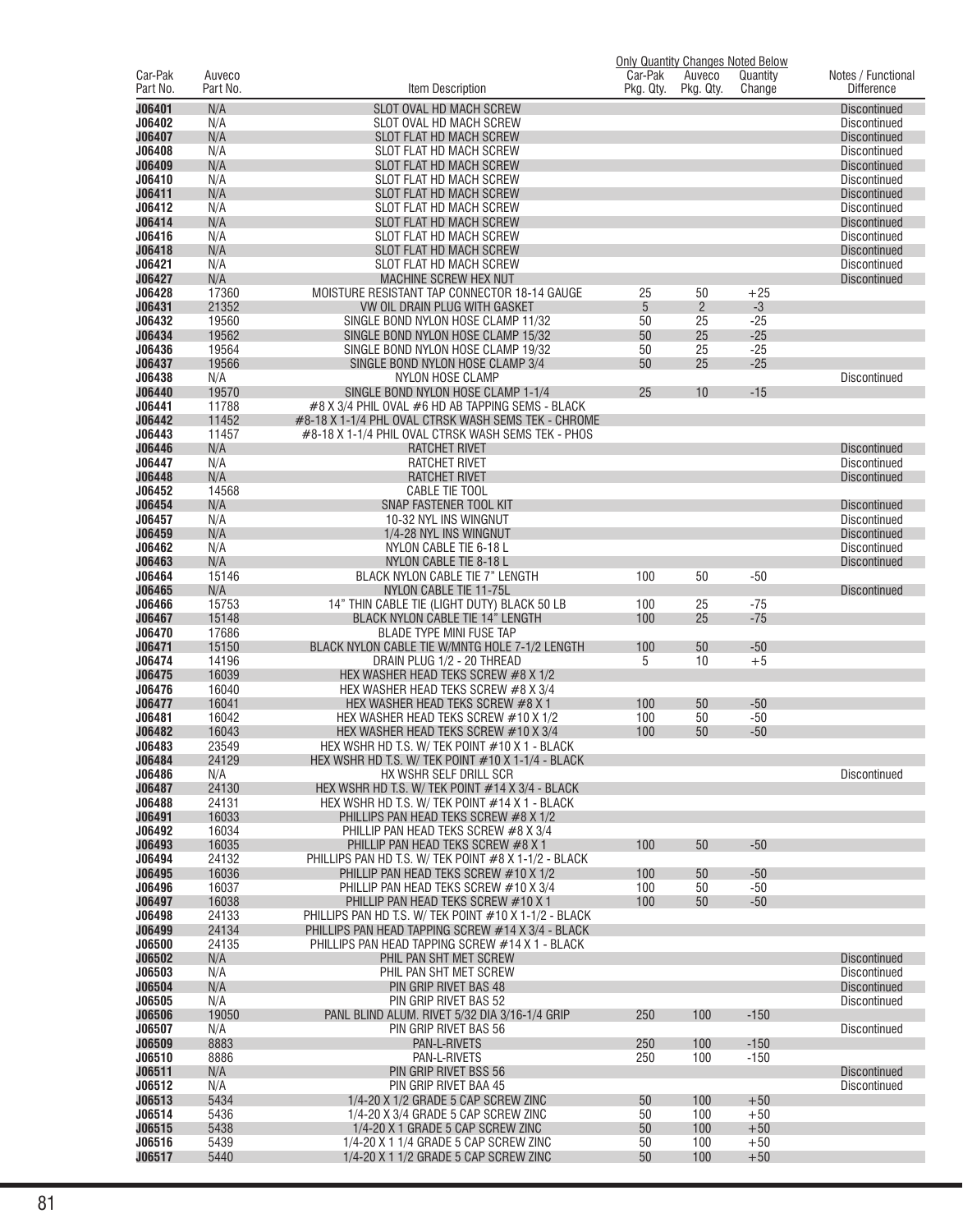|                     |                    |                                                                                                |                      |                     | <b>Only Quantity Changes Noted Below</b> |                                            |
|---------------------|--------------------|------------------------------------------------------------------------------------------------|----------------------|---------------------|------------------------------------------|--------------------------------------------|
| Car-Pak<br>Part No. | Auveco<br>Part No. | Item Description                                                                               | Car-Pak<br>Pkg. Qty. | Auveco<br>Pkg. Qty. | Quantity<br>Change                       | Notes / Functional<br><b>Difference</b>    |
|                     | 5442               |                                                                                                |                      |                     |                                          |                                            |
| J06518<br>J06519    | 5449               | 1/4-20 X 2 GRADE 5 CAP SCREW ZINC<br>5/16-18 X 3/4 GRADE 5 CAP SCREW ZINC                      | 50<br>50             | 100<br>100          | $+50$<br>$+50$                           |                                            |
| J06520              | 5451               | 5/16-18 X 1 GRADE 5 CAP SCREW ZINC                                                             | 50                   | 100                 | $+50$                                    |                                            |
| J06521              | 5453               | 5/16-18 X 1 1/2 GRADE 5 CAP SCREW ZINC                                                         | 50                   | 100                 | $+50$                                    |                                            |
| J06522              | 5455               | 5/16-18 X 2 GRADE 5 CAP SCREW ZINC                                                             |                      |                     |                                          |                                            |
| J06523              | 5457               | 5/16-18 X 2 1/2 GRADE 5 CAP SCREW ZINC                                                         | 25                   | 50                  | $+25$                                    |                                            |
| J06524              | 5463               | 3/8-16 X 3/4 GRADE 5 CAP SCREW ZINC                                                            |                      |                     |                                          |                                            |
| J06525              | 5465               | 3/8-16 X 1 GRADE 5 CAP SCREW ZINC                                                              |                      |                     |                                          |                                            |
| J06526              | 5467               | 3/8-16 X 1 1/2 GRADE 5 CAP SCREW ZINC                                                          |                      |                     |                                          |                                            |
| J06527<br>J06528    | 5469               | 3/8-16 X 2 GRADE 5 CAP SCREW ZINC                                                              |                      |                     |                                          |                                            |
| J06529              | 5471<br>5476       | 3/8-16 X 2 1/2 GRADE 5 CAP SCREW ZINC<br>7/16-14 X 1 GRADE 5 CAP SCREW ZINC                    | 25<br>25             | 50<br>50            | $+25$<br>$+25$                           |                                            |
| J06530              | 5478               | 7/16-14 X 1 1/2 GRADE 5 CAP SCREW ZINC                                                         | 25                   | 50                  | $+25$                                    |                                            |
| J06531              | 5480               | 7/16-14 X 2 GRADE 5 CAP SCREW ZINC                                                             |                      |                     |                                          |                                            |
| J06532              | 5488               | 1/2-13 X 1 1/2 GRADE 5 CAP SCREW ZINC                                                          |                      |                     |                                          |                                            |
| J06533              | 5490               | 1/2-13 X 2 GRADE 5 CAP SCREW ZINC                                                              |                      |                     |                                          |                                            |
| J06534              | 5491               | 1/2-13 X 2 1/2 GRADE 5 CAP SCREW ZINC                                                          |                      |                     |                                          |                                            |
| J06536              | 15587              | GR 5 HEX NUT 5/16-18 USS ZINC                                                                  |                      |                     |                                          |                                            |
| J06537<br>J06538    | 15588<br>15589     | GR 5 HEX NUT 3/8-16 USS ZINC<br>GR 5 HEX NUT 7/16-14 USS ZINC                                  | 100                  | 50                  | $-50$                                    |                                            |
| J06539              | 15590              | GR 5 HEX NUT 1/2-13 USS ZINC                                                                   | 100                  | 50                  | $-50$                                    |                                            |
| J06540              | 16352              | MINI FUSE - 3 AMPS                                                                             | 10                   | 5                   | $-5$                                     |                                            |
| J06541              | 16353              | MINI FUSE - 4 AMPS                                                                             | 10                   | 5                   | $-5$                                     |                                            |
| J06542              | 16354              | MINI FUSE - 5 AMPS                                                                             | 10                   | 5                   | $-5$                                     |                                            |
| J06543              | 16355              | MINI FUSE - 7.5 AMPS                                                                           | 10                   | 5                   | $-5$                                     |                                            |
| J06544              | 16356              | MINI FUSE - 10 AMPS                                                                            | 10                   | 5                   | $-5$                                     |                                            |
| J06545<br>J06546    | 16357              | MINI FUSE - 15 AMPS                                                                            | 10                   | 5                   | $-5$                                     |                                            |
| J06547              | 16358<br>16359     | MINI FUSE - 20 AMPS<br>MINI FUSE - 25 AMPS                                                     | 10<br>10             | 5<br>5              | $-5$<br>$-5$                             |                                            |
| J06548              | 16360              | MINI FUSE - 30 AMPS                                                                            | 10                   | 5                   | $-5$                                     |                                            |
| J06549              | 17091              | BLACK NYLON LICENSE PLATE SCREW M6-1.0 X 20MM                                                  |                      |                     |                                          |                                            |
| J06550              | 18348              | <b>BLACK M6-1.00 NYLON LICENSE PLATE NUT</b>                                                   | 100                  | 1000                | $+900$                                   |                                            |
| J06551              | 15170              | DEALER LICENSE PLATE THUMB SCREW #14X1/2                                                       |                      |                     |                                          |                                            |
| J06552              | 23550              | SLOTTED HEX WSHR HD LICENSE PLATE SCREW #14 X 3/4 - BLACK E-COAT                               |                      |                     |                                          |                                            |
| J06554              | 16031              | BLIND RIVET 1/4 HEAD DIA. 1/2 RIVET LENGTH                                                     | 250                  | 100                 | $-150$                                   |                                            |
| J06555<br>J06556    | 19790<br>N/A       | TRIM PANEL RET. GREY VERSION OF 11146<br>GRD 5 HHCS-ZINC 3/8-16                                |                      |                     |                                          | <b>Discontinued</b>                        |
| J06558              | N/A                | <b>HEAT SHRINK TUBING 1/2</b>                                                                  |                      |                     |                                          | <b>Discontinued</b>                        |
| J06561              | N/A                | NYLON CABLE TIE 6-30LB                                                                         |                      |                     |                                          | <b>Discontinued</b>                        |
| J06562              | 12795              | PHILLIPS OVAL HD T.S. 6 X 1/2 BLACK OXIDE                                                      |                      |                     |                                          |                                            |
| J06563              | 12796              | PHILLIPS OVAL HD 6 X 3/4 T.S. BLACK OXIDE                                                      |                      |                     |                                          |                                            |
| J06564              | 12797              | PHILLIPS OVAL HD T.S. 6 X 1 BLACK OXIDE                                                        |                      |                     |                                          |                                            |
| J06567<br>J06575    | 24136<br>14170     | HEX PAL NUT #10-24 HEX 3/8 - ZINC<br>WASHER CAP TYPE FASTENER - 1/4                            |                      |                     |                                          |                                            |
| J06576              | 14171              | WASHER CAP TYPE FASTENER - 5/16                                                                |                      |                     |                                          |                                            |
| J06577              | 14172              | WASHER CAP TYPE FASTENER - 3/8                                                                 |                      |                     |                                          |                                            |
| J06578              | 8665               | ROD END FASTENER - 1/2                                                                         | 50                   | 100                 | $+50$                                    |                                            |
| J06579              | 16851              | PUSHNUT BOLT RETAINER #6 BOLT 11/32 O.D.                                                       |                      |                     |                                          |                                            |
| J06580              | 10085              | PUSH-NUT BOLT RETAINER #8 BOLT 3/8 OD                                                          |                      |                     |                                          |                                            |
| J06581              | 16852              | PUSHNUT BOLT RETAINER #10 BOLT 7/16 O.D.                                                       |                      |                     |                                          |                                            |
| J06603<br>J06604    | N/A<br>N/A         | GRIP CLIP 7/16-3/4 SHA<br>GRIP CLIP 5/8-1 SHAFT                                                |                      |                     |                                          | <b>Discontinued</b><br><b>Discontinued</b> |
| J06622              | 9288               | PLASTIC PLUG BUTTON W/DEP CTR 1/2 HOLE                                                         |                      |                     |                                          |                                            |
| J06623              | 9289               | PLASTIC PLUG BUTTON W/DEP CTR 3/4 HOLE                                                         |                      |                     |                                          |                                            |
| J06624              | 9290               | PLASTIC PLUG BUTTON W/DEP CTR 7/8 HOLE                                                         |                      |                     |                                          |                                            |
| J06625              | 9291               | PLASTIC PLUG BUTTON W/DEP CTR 1 HOLE                                                           |                      |                     |                                          |                                            |
| J06626              | 9292               | PLASTIC PLUG BUTTON W/DEP CTR1-1/4HOLE                                                         | 50                   | 100                 | $+50$                                    |                                            |
| J06627              | 9293               | PLASTIC PLUG BUTTON W/DEP CTR1-1/2HOLE                                                         | 50                   | 100                 | $+50$                                    |                                            |
| J06628<br>J06634    | 17208<br>14876     | PLASTIC PLUG BUTTON 2" HOLE SIZE<br>SPIN LOCK NUT W/ SERR. 3/8-16 3/4 OD                       | 50                   | 100                 | $+50$                                    |                                            |
| J06637              | N/A                | PHIL OVAL HD SHT MET S                                                                         |                      |                     |                                          | <b>Discontinued</b>                        |
| J06638              | 1797               | PHILLIPS OVAL HEAD TAP SCREW 6 X 1 1/4 CHROME                                                  |                      |                     |                                          |                                            |
| J06642              | 2712               | 8 X 7/8 PHILLIPS OVAL HEAD TAP SCREW CHROME                                                    |                      |                     |                                          |                                            |
| J06647              | 24137              | PHILLIPS PAN HEAD TAPPING SCREW #10 X 5/8 - BLACK                                              |                      |                     |                                          |                                            |
| J06648              | N/A                | PHIL PAN SHT MET SCREW                                                                         |                      |                     |                                          | <b>Discontinued</b>                        |
| J06650              | 24138              | HEX PAL NUT 3/4-16" HEX 1-1/16" - ZINC                                                         |                      |                     |                                          |                                            |
| J06651<br>J06652    | 24139<br>24140     | SLOTTED HEX WASHER HEAD T.S. #14 X 1/2 - ZINC<br>SLOTTED HEX WASHER HEAD T.S. #14 X 5/8 - ZINC |                      |                     |                                          |                                            |
| J06653              | N/A                | PHIL OVAL MS SEMS 1/4-                                                                         |                      |                     |                                          | <b>Discontinued</b>                        |
| J06694              | 5648               | 4 X 1/2 PHIL FLAT HD T.S. ZINC AB                                                              |                      |                     |                                          |                                            |
| J06695              | 2736               | 6 X 5/16 #4 HD PHILLIPS FLAT HEAD TAP SCREW ZINC                                               |                      |                     |                                          |                                            |
| <b>J06696</b>       | 1946               | PHILLIPS FLAT HEAD TAP SCREW 6 X 1/2 ZINC AB                                                   |                      |                     |                                          |                                            |
| J06697              | 5653               | 6 X 5/8 PHIL FLAT HD T.S. ZINC AB                                                              |                      |                     |                                          |                                            |
| J06702              | N/A                | PHIL FLAT SHT MET SCRE                                                                         |                      |                     |                                          | <b>Discontinued</b>                        |
| J06717              | 16323              | SLOT TRUSS HEAD LICENSE PLATE SCREW #14 X 3/4                                                  |                      |                     |                                          |                                            |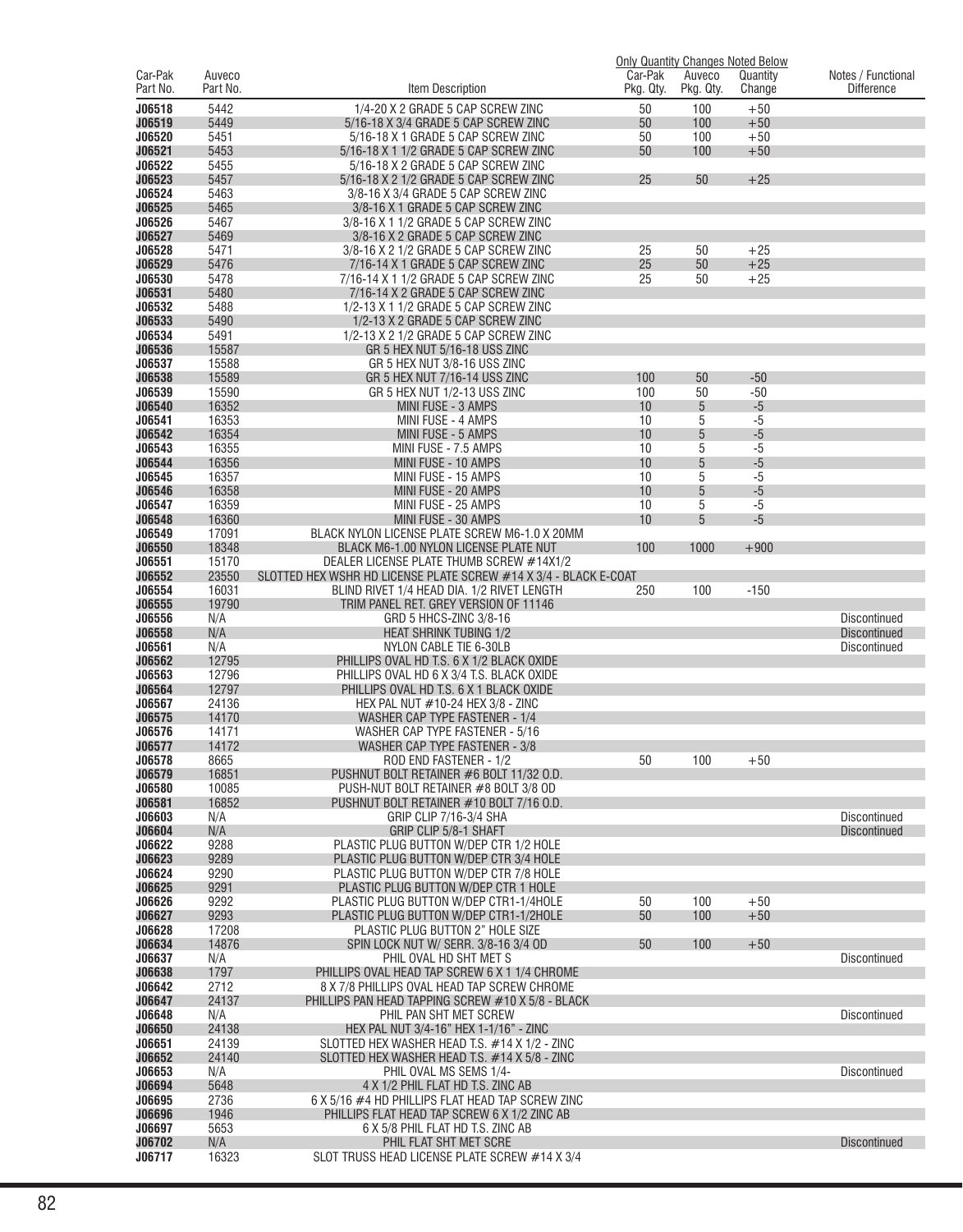|                                  |                |                                                            | <b>Only Quantity Changes Noted Below</b> |           |          |                                            |
|----------------------------------|----------------|------------------------------------------------------------|------------------------------------------|-----------|----------|--------------------------------------------|
| Car-Pak                          | Auveco         |                                                            | Car-Pak                                  | Auveco    | Quantity | Notes / Functional                         |
| Part No.                         | Part No.       | Item Description                                           | Pkg. Qty.                                | Pkg. Qty. | Change   | <b>Difference</b>                          |
| J06723                           | 23548          | MOULDED IN-LINE ATO/ATC 30AMP FUSE HOLDER W/FUSE           |                                          |           |          |                                            |
| J06725                           | N/A            | ATO BLOWN FUSE INDICAT                                     |                                          |           |          | <b>Discontinued</b>                        |
| J23340                           | 7677           | <b>BUTTON FASTENER</b>                                     |                                          |           |          |                                            |
| J23341                           | 7679           | <b>STUD FASTENERS</b>                                      |                                          |           |          |                                            |
| J23342<br>J23343                 | 7678<br>7682   | <b>SOCKET FASTENER</b><br><b>EYELET FASTENERS</b>          |                                          |           |          |                                            |
| J33242                           | N/A            | <b>GREASE FITTING * FORME</b>                              |                                          |           |          | <b>Discontinued</b>                        |
| J80502                           | N/A            | J-TYPE CAGE NUT C30110                                     |                                          |           |          | <b>Discontinued</b>                        |
| J80512                           | N/A            | PHIL FLAT MS 8-32 x 3/                                     |                                          |           |          | <b>Discontinued</b>                        |
| J80513                           | N/A            | SLTD PAN HD MS 8-32 x                                      |                                          |           |          | <b>Discontinued</b>                        |
| J80514                           | N/A            | SLTD PAN MS 10-24 x 1-                                     |                                          |           |          | <b>Discontinued</b>                        |
| J80515                           | N/A            | PHIL FLAT SMS 12 x 1/2                                     |                                          |           |          | <b>Discontinued</b>                        |
| J80517                           | N/A            | SLTD FLAT MS 3/8-16 x                                      |                                          |           |          | <b>Discontinued</b>                        |
| J80518                           | N/A            | <b>SLTD FLAT WOODSCREW 8</b>                               |                                          |           |          | <b>Discontinued</b>                        |
| J80520                           | N/A            | SLTD ROUND WOODSCREW 8                                     |                                          |           |          | <b>Discontinued</b>                        |
| J80521                           | N/A            | STEP BOLT - ZINC 1/4-2                                     |                                          |           |          | <b>Discontinued</b>                        |
| J80522<br>J80529                 | N/A<br>N/A     | GRD 5 HHCS - ZINC 1/2-<br><b>HEAVY FENDER WASHER 1-</b>    |                                          |           |          | <b>Discontinued</b><br><b>Discontinued</b> |
| J80537                           | N/A            | PHIL FLAT SMS 6 x 3/4                                      |                                          |           |          | <b>Discontinued</b>                        |
| J80539                           | N/A            | PHIL FLAT SMS 12 x 1-1                                     |                                          |           |          | <b>Discontinued</b>                        |
| J80540                           | N/A            | HHCS GRD 8 1-8 x 6 Z &                                     |                                          |           |          | <b>Discontinued</b>                        |
| J80541                           | N/A            | HHCS GR5 7/8-9 x 3-1/2                                     |                                          |           |          | <b>Discontinued</b>                        |
| J80542                           | N/A            | STAMPED WING NUT 42437                                     |                                          |           |          | <b>Discontinued</b>                        |
| J80543                           | N/A            | SLTD PAN HD MS 10-32 x                                     |                                          |           |          | <b>Discontinued</b>                        |
| J80550                           | N/A            | <b>HEX FLANGE BODY BOLT 5</b>                              |                                          |           |          | <b>Discontinued</b>                        |
| J80551                           | N/A            | PHIL FLAT SMS 7 x 1                                        |                                          |           |          | <b>Discontinued</b>                        |
| J80552                           | N/A            | U TYPE SPEED NUT C1925                                     |                                          |           |          | <b>Discontinued</b>                        |
| J80553<br>J80557                 | N/A<br>N/A     | HOLE PLUG 9/32<br>METRIC CAP SCREW M16 X                   |                                          |           |          | <b>Discontinued</b><br><b>Discontinued</b> |
| J80558                           | N/A            | SPECIAL SHOULDER BOLT                                      |                                          |           |          | <b>Discontinued</b>                        |
| J80559                           | N/A            | M6 x 1.0 NYLON FLANGE NU                                   |                                          |           |          | <b>Discontinued</b>                        |
| J80568                           | N/A            | GRD 5 HHCS-ZINC 9/16-1                                     |                                          |           |          | <b>Discontinued</b>                        |
| J80569                           | N/A            | GRD 5 HEX NUT ZINC 433                                     |                                          |           |          | <b>Discontinued</b>                        |
| J80570                           | N/A            | COLLET FOR 5148                                            |                                          |           |          | <b>Discontinued</b>                        |
| J80571                           | N/A            | TYPE 1 TCS W/ SERRATIO                                     |                                          |           |          | <b>Discontinued</b>                        |
| J80580                           | N/A            | E'RETAINING RING SAME                                      |                                          |           |          | <b>Discontinued</b>                        |
| J80589                           | N/A            | GRD 5 HHCS 1/2-20 x 3-                                     |                                          |           |          | <b>Discontinued</b>                        |
| J80594<br>J80605                 | N/A<br>N/A     | GRADE 8 CAP SCREW 3/4-<br>PHIL OVAL MS 8 - 32 x 3/         |                                          |           |          | <b>Discontinued</b><br><b>Discontinued</b> |
| J80622                           | N/A            | FLAT BRASS WASHER 7/16                                     |                                          |           |          | <b>Discontinued</b>                        |
| J80638                           | N/A            | 1/4 - 20 TAP 43041                                         |                                          |           |          | <b>Discontinued</b>                        |
| J80639                           | N/A            | 5/16 - 18 TAP 43051                                        |                                          |           |          | <b>Discontinued</b>                        |
| J80640                           | N/A            | 7/16 - 14 TAP 43071                                        |                                          |           |          | <b>Discontinued</b>                        |
| J80641                           | N/A            | 1/2 - 13 TAP 43081                                         |                                          |           |          | <b>Discontinued</b>                        |
| J80649                           | N/A            | PHIL FLAT MS 1/4 - 20 X                                    |                                          |           |          | <b>Discontinued</b>                        |
| <b>J80650</b>                    | N/A            | GRD 5 HHCS 7/16 - 20 X 7                                   |                                          |           |          | <b>Discontinued</b>                        |
| J80653                           | N/A            | U NUT 1/4 - 20 C7446-142                                   |                                          |           |          | Discontinued                               |
| J80654<br>J80690                 | N/A<br>N/A     | PHIL FLAT WOODSCREW 12<br>HEX JAM NUT 3/4-16 ZIN           |                                          |           |          | <b>Discontinued</b><br><b>Discontinued</b> |
| J80691                           | N/A            | 1/4 - 20 ROUND WELD NUT                                    |                                          |           |          | <b>Discontinued</b>                        |
| J80700                           | N/A            | SPINLOCK BODY BOLT 1/2                                     |                                          |           |          | <b>Discontinued</b>                        |
| J80710                           | N/A            | METRIC SCREW/ HEX HD M                                     |                                          |           |          | <b>Discontinued</b>                        |
| J81400                           | N/A            | 4SR CABINET 4 DRAWER SM                                    |                                          |           |          | <b>Discontinued</b>                        |
| J81401                           | N/A            | M5 MANDREL FOR 200RN                                       |                                          |           |          | <b>Discontinued</b>                        |
| J86445                           | N/A            | VIBRA-TITE 8 OZ. CANS                                      |                                          |           |          | <b>Discontinued</b>                        |
| <b>NN-3001</b>                   | 5788           | HEADLIGHT ADJUSTING NUT                                    |                                          |           |          |                                            |
| <b>NN-3003</b><br><b>NN-3004</b> | N/A<br>N/A     | ALTHREAD NUT<br><b>ALTHREAD NUT</b>                        |                                          |           |          | <b>Discontinued</b><br><b>Discontinued</b> |
| <b>RK-100</b>                    | 24141          | FORD WINDOW REGULATOR ROLLER                               |                                          |           |          |                                            |
| <b>RK-128</b>                    | 23551          | FORD WINDOW REGULATOR ROLLER                               |                                          |           |          |                                            |
| <b>RK-137</b>                    | 23996          | <b>GM WINDOW REGULATOR ROLLER</b>                          |                                          |           |          |                                            |
| <b>RK-175</b>                    | 23997          | GM WINDOW REGULATOR ROLLER & RIVET KIT                     |                                          |           |          |                                            |
| SC-3197                          | 15759          | DOOR LOCK ROD CLIP                                         |                                          |           |          |                                            |
| SC-3314                          | N/A            | <b>FASTENER</b>                                            |                                          |           |          | <b>Discontinued</b>                        |
| SC-3315                          | 24144          | CHRYSLER WINDOW REGULATOR PUSH NUT                         |                                          |           |          |                                            |
| SC-3339                          | 24145          | GM & FORD WINDSHIELD REVEAL MOULDING CLIP                  |                                          |           |          |                                            |
| SC-3344<br>SC-3345               | 23563<br>23563 | <b>GM WEATHERSTRIP CLIP</b><br><b>GM WEATHERSTRIP CLIP</b> |                                          |           |          |                                            |
| SC-3348                          | 23563          | <b>GM WEATHERSTRIP CLIP</b>                                |                                          |           |          |                                            |
| <b>VHB-105R</b>                  | N/A            | <b>VENT HANDLE BRACKET</b>                                 |                                          |           |          | <b>Discontinued</b>                        |
| VLK-7                            | 24146          | FORD, INTERNATIONAL, RAMBLER, CHECKER CAB VENT LATCH KIT   |                                          |           |          |                                            |
| <b>WC-2038</b>                   | 2310           | DOOR TRIM PANEL FASTENERS                                  |                                          |           |          |                                            |
| WC-2049                          | 2288           | DOOR & WINDOW CRANK HANDLE RETAINING CLIP                  |                                          |           |          |                                            |
| <b>WC-2051</b>                   | 24143          | FORD WINDOW REGULATOR ROLLER RETAING CLIP                  |                                          |           |          |                                            |
| <b>WP-1</b>                      | 24147          | GM DOOR WEATHERSTRIP CLIP                                  |                                          |           |          |                                            |